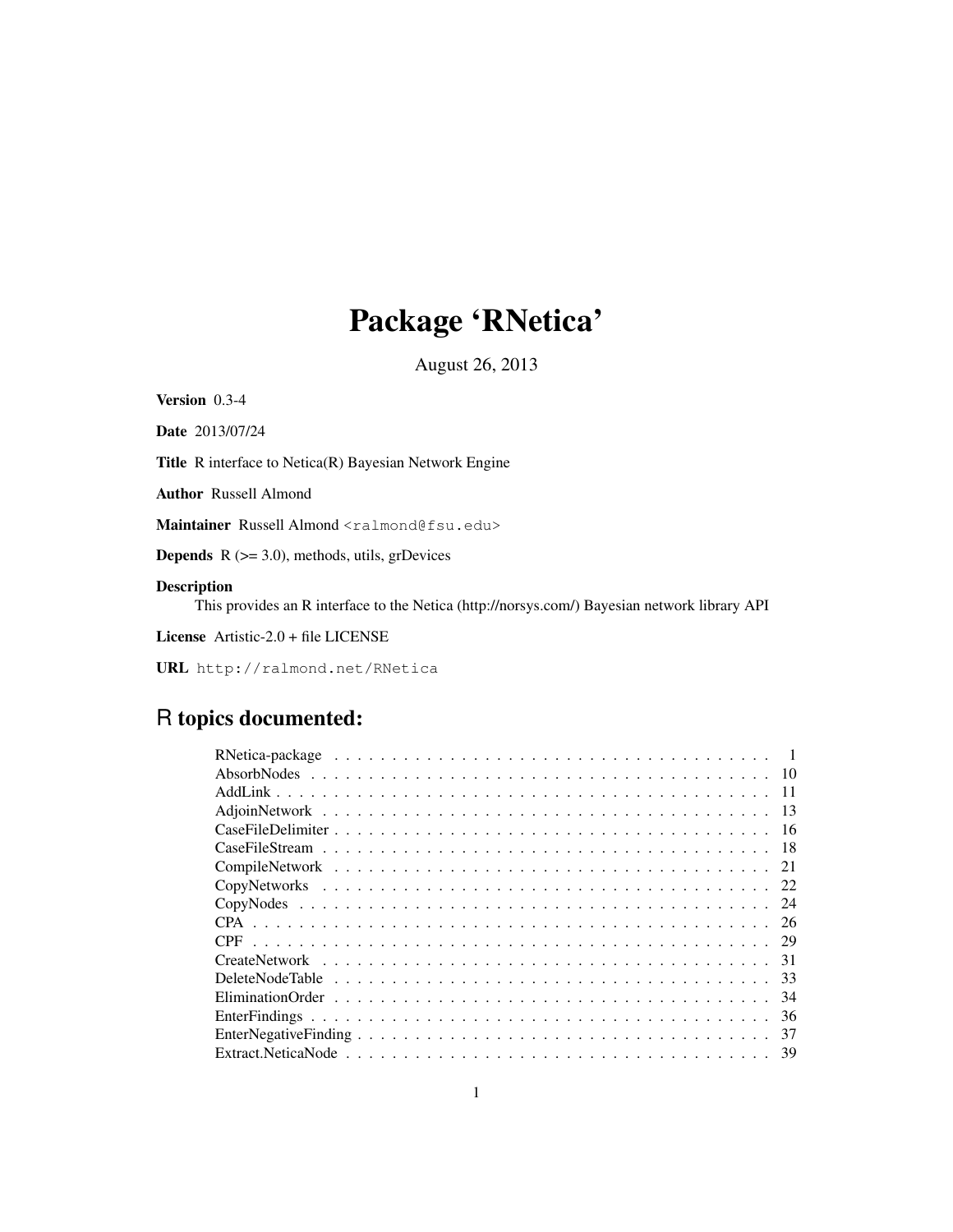|                 | 53 |
|-----------------|----|
|                 | 55 |
|                 | 57 |
|                 | 58 |
|                 | 60 |
|                 | 61 |
|                 | 63 |
|                 | 64 |
|                 | 66 |
|                 | 67 |
|                 | 70 |
|                 | 71 |
|                 | 73 |
|                 | 74 |
|                 | 76 |
|                 | 83 |
|                 | 85 |
|                 | 88 |
|                 | 91 |
|                 | 93 |
|                 |    |
|                 |    |
|                 |    |
|                 |    |
|                 |    |
|                 |    |
|                 |    |
|                 |    |
|                 |    |
|                 |    |
|                 |    |
|                 |    |
|                 |    |
|                 |    |
|                 |    |
|                 |    |
|                 |    |
|                 |    |
|                 |    |
| NodeFinding     |    |
|                 |    |
|                 |    |
|                 |    |
|                 |    |
| NodeName        |    |
|                 |    |
|                 |    |
|                 |    |
| <b>NodeSets</b> |    |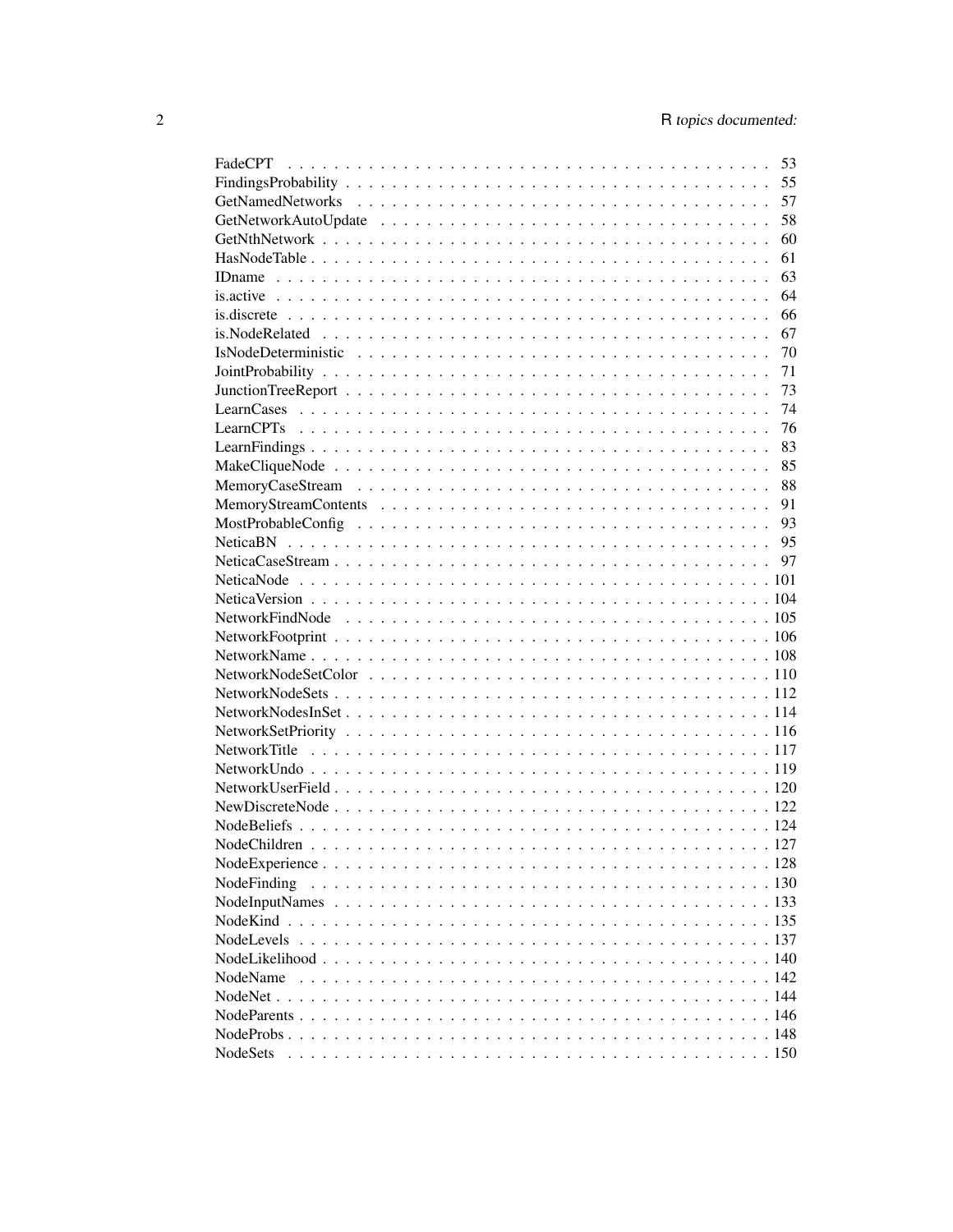### RNetica-package 3

RNetica-package *R interface to Netica(R) Bayesian Network Engine*

### Description

This provides an R interface to the Netica, in particular, it binds many of the functions in the Netica C API into the R langauge. RNetica can create and modify networks, enter evidence and extract the conditional probabilities from a Netica network.

### Details

| Package:   | RNetica                                                      |
|------------|--------------------------------------------------------------|
| Version:   | $0.2 - 6$                                                    |
| Date:      | 2012/11/22                                                   |
| Depends:   | $R$ ( $>= 2.0$ ), methods, utils, grDevices                  |
| $(http)$ : | //norsys.com/) Bayesian network library API                  |
| License:   | Artistic-2.0 + file LICENSE                                  |
| URL:       | http://ralmond.net/RNetica                                   |
| Built:     | R 2.15.2; x86_64-pc-linux-gnu; 2012-11-22 19:38:18 UTC; unix |

#### License

While RNetica (the combination of R and C code that connects R and Netica) is free software, as is R, Netica is a commercial product. Users of RNetica will need to purchase a Netica API license key (which is different from the GUI license key) from Norsys(R) (http://www.norsys.com/).

Once you have a license key, you can use it in one of two ways. First, it can be used as an argument to the function StartNetica(). As this function is called when RNetica is loaded, you may need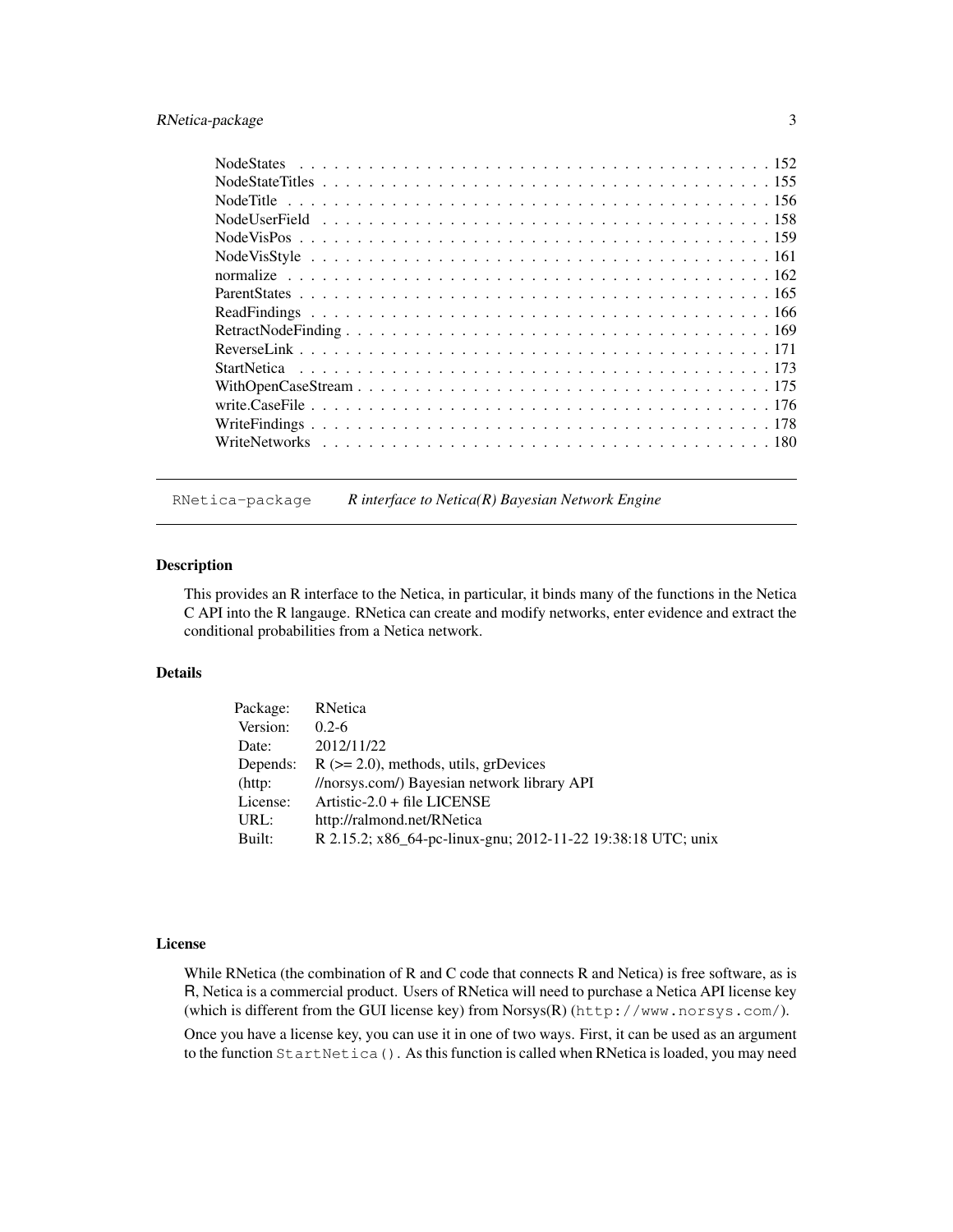to call StopNetica() first and restart the licensed version. Alternatively, if you set the variable NeticaLicenseKey in the R top-level environment before the call to library(RNetica), RNetica will pick up the license key from that location.

Without the license key, the Netica shared library will be restricted to a student/demonstration mode with limited functionality. Note that all of the example code (and hence R CMD check RNetica) can be run using the limited version.

### Index

| AbsorbNodes          | Delete a Netica nodes in a way that maintains<br>the connectivity. |
|----------------------|--------------------------------------------------------------------|
| AddLink              | Adds or removes a link between two nodes in a                      |
|                      | Netican network.                                                   |
| AdjoinNetwork        | Links an evidence model network to a system                        |
|                      | model netwok.                                                      |
| CPA                  | Representation of a conditional probability                        |
|                      | table as an array.                                                 |
| <b>CPF</b>           | Representation of a conditional probability                        |
|                      | table as a data frame.                                             |
| CompileNetwork       | Builds the junction tree for a Netica Network                      |
| CopyNetworks         | Makes copies of Netica networks.                                   |
| CopyNodes            | Copies or duplicates nodes in a Netica network.                    |
| CreateNetwork        | Creates (destroys) a new Netica network.                           |
| DeleteNodeTable      | Deletes the conditional probability table of a                     |
|                      | Netica node.                                                       |
| EliminationOrder     | Retrieves or sets the elimination order used in                    |
|                      | compiling a Netica network.                                        |
| EnterFindings        | Enters findings for multiple nodes in a Netica                     |
|                      | network.                                                           |
| EnterNegativeFinding | Sets findings for a Netaca node to a list of                       |
|                      | ruled out values.                                                  |
| Extract.NeticaNode   | Extracts portions of the conditional                               |
|                      | probability table of a Netica node.                                |
| FindingsProbability  | Finds the probability of the findings entered                      |
|                      | into a Netica network.                                             |
| GetNamedNetworks     | Finds a Netica network (if it exists) for the                      |
|                      | name.                                                              |
| GetNetworkAutoUpdate | Turns Netica automatic updating on or off for a                    |
|                      | network.                                                           |
| GetNthNetwork        | Fetch a Netica network by its position in the                      |
|                      | Netica list.                                                       |
| HasNodeTable         | Tests to see if a Netica node has a conditional                    |
|                      | probability table.                                                 |
| IDname               | Tests to see if a string is a valid as a Netica                    |
|                      | Identifier.                                                        |
| IsNodeDeterministic  | Determines if a node in a Netica Network is                        |
|                      | deterministic or not.                                              |
| JointProbability     | Calculates the joint probability over several                      |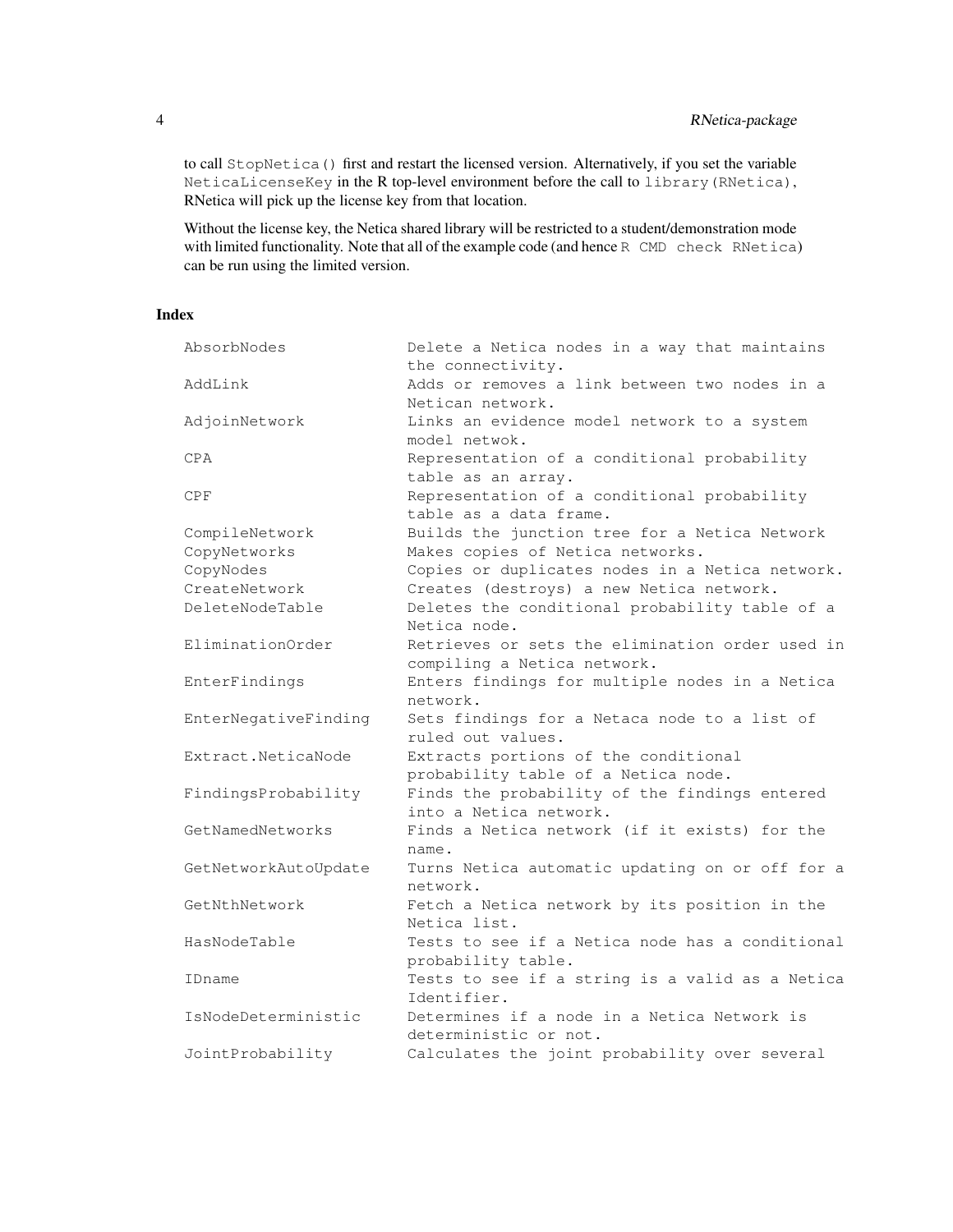### RNetica-package 5

|                     | network nodes.                                                               |
|---------------------|------------------------------------------------------------------------------|
| JunctionTreeReport  | Produces a report about the junction tree from<br>a compiled Netica network. |
| MakeCliqueNode      | Forces a collection of nodes in a Netica                                     |
|                     | network to be in the same clique.                                            |
| MostProbableConfig  | Finds the configuration of the nodes most likel                              |
|                     | to have lead to observed findings.                                           |
| NeticaBN            | An object referencing a Bayesian network in                                  |
|                     | Netica.                                                                      |
| NeticaNode          | An object referencing a node in a Netica                                     |
|                     | Bayesian network.                                                            |
| NeticaVersion       | Fetches the version number of Netica.                                        |
| NetworkFindNode     | Finds nodes in a Netica network.                                             |
| NetworkFootprint    | Returns a list of names of unconnected edges.                                |
| NetworkName         | Gets or Sets the name of a Netica network.                                   |
| NetworkNodeSetColor | Returns or sets a display colour to use with a                               |
|                     | netica node.b                                                                |
| NetworkNodeSets     | Returns a list of node sets associated with a                                |
|                     | Netica network.                                                              |
| NetworkNodesInSet   | Returns a list of node labeled with the given                                |
|                     | node set in a Netica Network.                                                |
| NetworkSetPriority  | Changes the priority order of the node sets.                                 |
| NetworkTitle        | Gets the title or comments associated with a                                 |
|                     | Netica network.                                                              |
| NetworkUndo         | Undoes (redoes) a Netica operation on a                                      |
|                     | network.                                                                     |
| NetworkUserField    | Gets user definable fields associated with a                                 |
|                     | Netica network.                                                              |
| NewDiscreteNode     | Creates (or destroys) a node in a Netica                                     |
|                     | Bayesian network.                                                            |
| NodeBeliefs         | Returns the current marginal probability                                     |
|                     | distribution associated with a node in a Netica                              |
|                     | network.                                                                     |
| NodeChildren        | Returns a list of the children of a node in a                                |
|                     | Netica network.                                                              |
| NodeFinding         | Returns of sets the observed value associated                                |
|                     | with a Netica node.                                                          |
| NodeInputNames      | Associates names with incomming edges on a                                   |
|                     | Netica node.                                                                 |
| NodeKind            | Gets or changes the kind of a node in a Netica                               |
|                     | network.                                                                     |
|                     |                                                                              |

network. NodeLevels Accesses the levels associated with a Netica node. NodeLikelihood Returns or sets the virtual evidence associated with a Netica node. NodeName Gets or set of a Netica node. NodeNet Finds which Netica network a node comes from.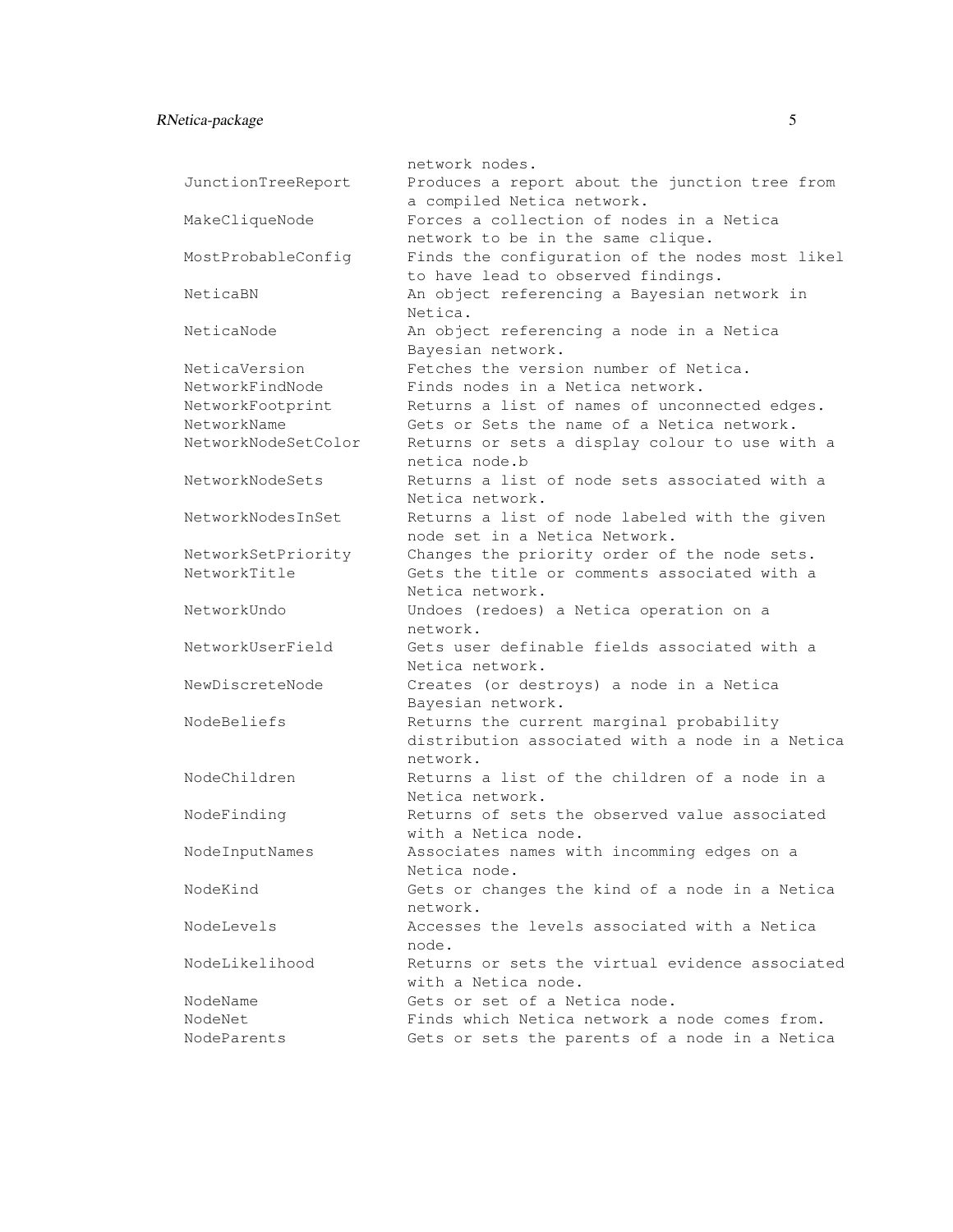|                    | network.                                        |
|--------------------|-------------------------------------------------|
| NodeProbs          | Gets or sets the conditional probability table  |
|                    | associated with a Netica node.                  |
| NodeSets           | Lists or changes the node sets associated with  |
|                    | a Netica node.                                  |
| NodeStateTitles    | Accessors for the titles and comments           |
|                    | associated with states of Netica nodes,         |
| NodeStates         | Accessor for states of a Netica node.           |
| NodeTitle          | Gets the title or Description associated with a |
|                    | Netica node.                                    |
| NodeUserField      | Gets user definable fields associated with a    |
|                    | Netica node.                                    |
| NodeVisPos         | Gets, sets the visual position of the node on   |
|                    | the Netica display.                             |
| NodeVisStyle       | Gets/sets the nodes visual appearence in        |
|                    | Netica.                                         |
| ParentStates       | Returns a list of the names of the states of    |
|                    | the parents of a Netica node.                   |
| RetractNodeFinding | Clears any findings for a Netica node or        |
|                    | network.                                        |
| ReverseLink        | Reverses a link in a Netica network.            |
| StartNetica        | Starting and stopping the Netica shared         |
|                    | library.                                        |
| WriteNetworks      | Reads or writes a Netica network from a file.   |
| is.NodeRelated     | Computes topological properities of a 'Netica'  |
|                    | network.                                        |
| is.active          | Check to see if a Netica network or node object |
|                    | is still valid.                                 |
| is.discrete        | Determines whether a Netica node is discrete or |
|                    | continuous.                                     |
| normalize          | Normalizes a conditional probability table.     |

#### RNetica Environment and Netica Objects

Netica exists in both as a stand alone graphical tool for building and manipulating Bayesian networks (the Netica GUI) and as a shared library for manipulating Bayesian networks (the Netica API). The RNetica package binds the API version of Netica to a series of R functions which do much of the work of manipulating the network. The file format for the GUI and API version of Netica is identical, so analysts can easily move back and forth between the two.

The function StartNetica() (invoked automatically when library(RNetica)) builds a Netica environment which can be accessed from R. Networks created and loaded into the RNetica environment can then be manipulted from inside of R. Note that the RNetica environment is separate from other Netica environments that may be created using the Netica GUI (or API invoked from a different program); RNetica can only manipulate the networks that are currently loaded into its environment.

The key to this process is that the two most common functions for creating networks, CreateNetwork() and ReadNetworks() both return a special object of class NeticaBN which encapsulates a pointer back to the Bayesian network in the RNetica environment. This object can be manipulated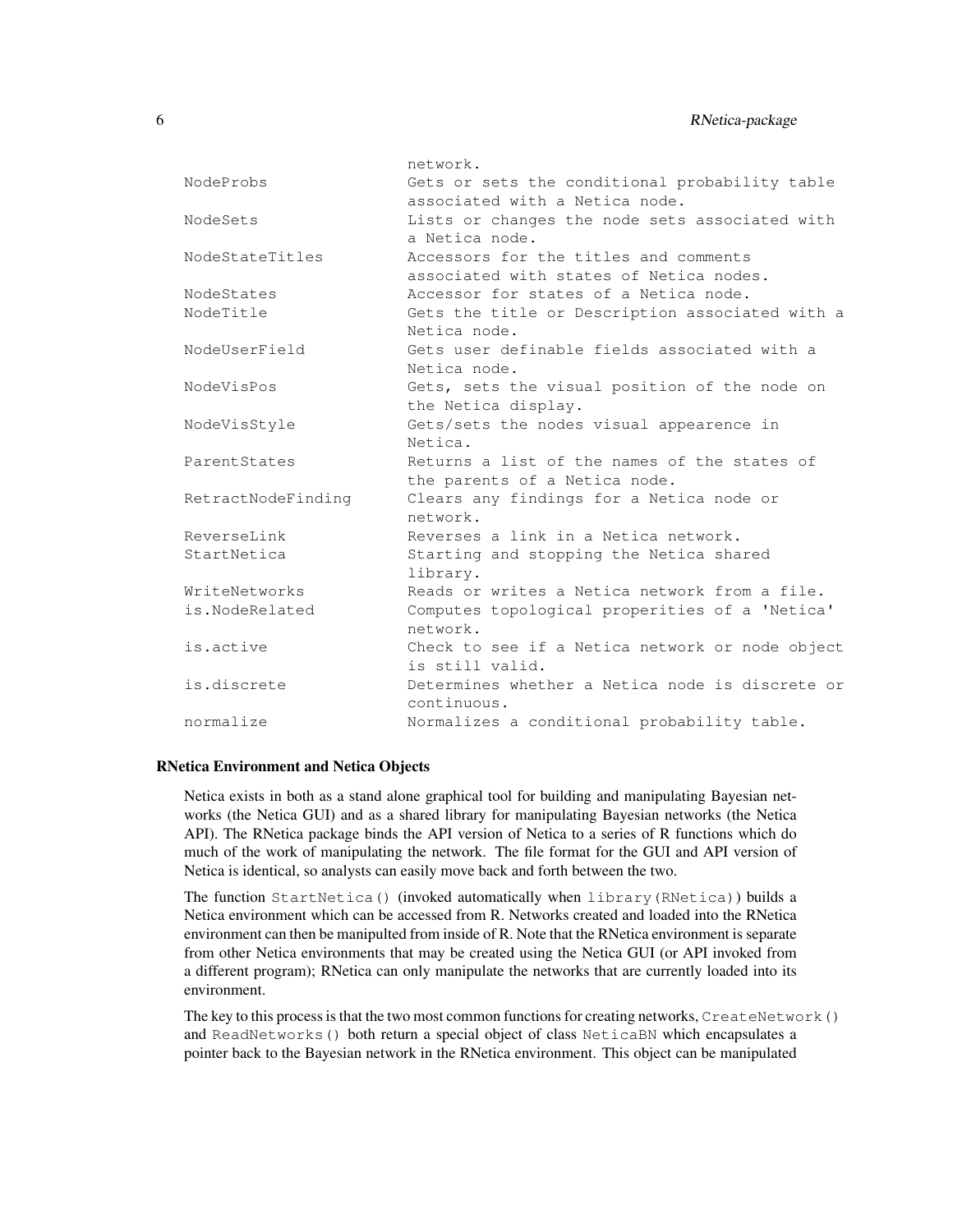### RNetica-package 7

with the functions in this package.

Netica nodes (created through NewDiscreteNode() or NewContinuousNode(), or retrieved from the network using NetworkFindNode(), NetworkAllNodes(), NetworkNodesInSet(), or one of a variety of other functions that return nodes) are represented as special objects of class NeticaNode which contain pointers to the node in a Netica network. Netica nodes know which network they belong to, so each node implicitly references its network.

Note that if more than one network is loaded they may have identically named nodes that are not identical. For example, net1 and net2 may both have a node named "Proficiency". If the R variable Proficiency is bound to the NeticaNode object correspoinding to the variable "Proficiency" in  $net1$ , it can only be used to access the instance of that variable in  $net1$ , not the one in net2.

Because of the way R likes to hang onto references to objects, it is quite possible for a NeticaBN or NeticaNode object to hang around after it has been deleted, renamed or otherwise rendered invalid. The function  $is$  active () does a quick check to make sure that the pointer to the object in the RNetica environment has not be set to NULL.

Note that unlike ordinary R objects, NeticaBN and NeticaNode objects only last as long as the RNetica environment lasts. In particular, if StopNetica() is called to close the RNetica environment, or the R session is exited (either cleanly or through a crash), then all of the NeticaBN and NeticaNode objects should become inactive. It is an error to execute RNetica functions with the old objects.

For networks, the simplest solution is to save each network to a file using  $WriteNetworks()$ . If a NeticaBN object net is used in either a net <- ReadNetworks() or WriteNetworks(net) call, then the R object will be badged with the name of the last used filename. Thus, after saving and restoring a R session, the expression net  $\leq$  ReadNetworks (net) will recreate net as an object pointing to a new network that is identical to the last saved version.

For nodes, the best solution is to use a query function to return a list of the desired nodes, in particular, NetworkFindNode() or NetworkAllNodes(). If a particular subset of nodes should be loaded every time the network is loaded, then they can be placed in a node set, and the function NetworkNodesInSet() can be used to retrieve just the interesting nodes. All of these functions return a list of NeticaBN objects, which can be used to provide convenient access. For example, if net was previously saved and "Proficiency" is a node in net, then:

```
net <- ReadNetworks(net)
net.nodes <- NetworkAllNodes(net)
```
will load all of the nodes in net, and the expression net.nodes\$Proficiency will access the "Proficiency" node.

### Creating and Editing Networks

Operations with Bayesian networks generally proceed in two phases: Building network, and conducting inference. This section describes the most commonly used options for building networks. The following section describes the most commonly used options for inference.

First, the function CreateNetwork() is used to create an empty network. Multiple networks can be open within the RNetica environment, but each must have a unique name. Names must conform to Netica's IDname rules.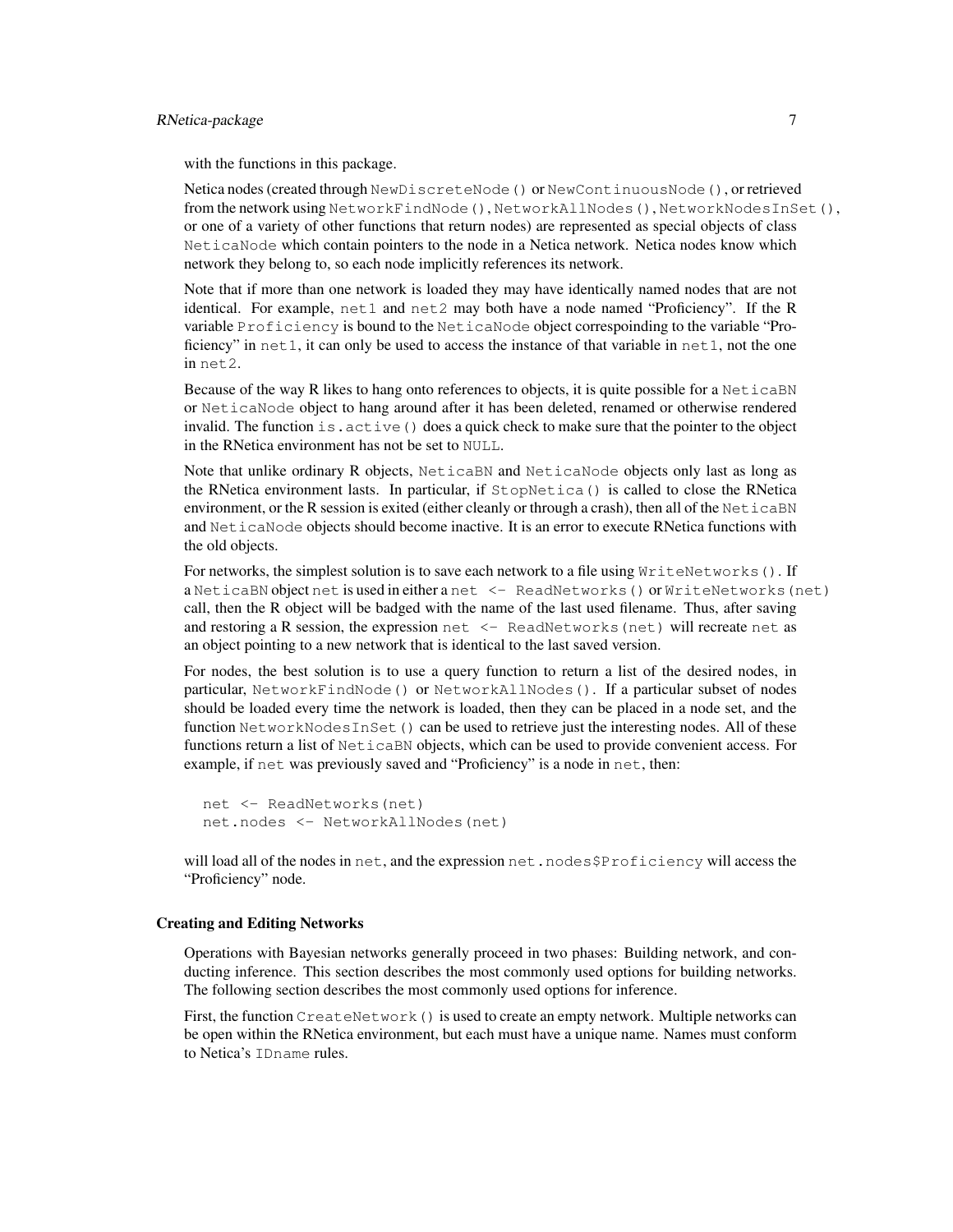Nodes can be added to a network with the functions NewDiscreteNode() and NewContinuousNode(). Note that Netica makes an internal distinction between these two types of nodes and a node cannot be changed from one type to another. Nodes must all have a unique (within the network) name which must conform to the IDname rules.

Edges between nodes are created using the AddLink (parent, child) function. This forms a directed graph which must be acyclic (that is it must not be possible to follow a path along the direction of the arrows and return to the starting place). The function NodeParents (child) returns the current set of parents for the node  $child$  (nodes which have edges pointing towards  $child$ ). NodeParents (child) may be set, which serves several purposes. First, it allows connections to be added and removed. Second, setting one of the parent locations to NULL produces a special *Stub* node, which serves as a placeholder for a later connection. Third, it allows one to reorder the nodes, which determines the order of the dimensions of the conditional probability table.

A completed Bayesian network has a conditional probability table (CPT) associated with each node. The CPT provies the conditional probability distributions of the node given the states of its parents in the graph. RNetica provides two functions for accessing and setting this CPT. The function NodeProbs() returns (or sets) the conditional probability table as a multi-dimensional array. However, using the array extractor [.NeticaNode allows the conditional probability table to be manipulated as a data frame, where the first several columns provide the states of the parent variables, and the remaining columns the probabilities of the the node being in each of thoses states given the parent configurations. This latter approach has a number of features for working with large tables and tables with complex structure.

Finally, when the network is complete, the function WriteNetworks() can be used to save it to a file, which can either be later read into RNetica, or can be used with the Netica GUI or other applications that use the Netica API.

### Inference

The basic purpose for building a Bayesian network is to raplidly calculate conditional probabilities. In Netica language, one enters "findings" (conditions) on the known or hypothesized variables and then calculates "beliefs" (conditional probalities) on certain variables of interest.

Netica, like most Bayesian network software, uses two different graphical representations, one for model construction and one for inference. The acyclic directed graph is use for model construction (previous section). The function CompileNetwork() builds the second graphical representation: the junction tree. The function JunctionTreeReport() provides information about the compiled representation.

While compiling can take a long time (depending on the size and connectivity of the network), repeated compilations appear to be harmless. There is an UncompileNetwork() function, but performing any editing operation (adding or removing nodes or edges) will automatically return the network to an uncompiled state. Netica tries to preserve finding information. In particular the function AbsorbNodes() provides a mechanism for removing nodes from a network without changing the joint probability (including influence of findings) of the remaining nodes. (The network must be recompiled after a call to AbsorbNodes() though.)

The principle way to enter observed evidence is setting  $N$ ode $F$ inding (node)  $\leq$  value. The function NodeLikelihood() can be used to enter "virtual evidence", however, some care must be taken as it alters the meanings of several of the other functions.

The conditional (given the entered findings and likelihoods) probability distribution can be queried at any time using the function NodeBeliefs(). The function JointProbability() calcu-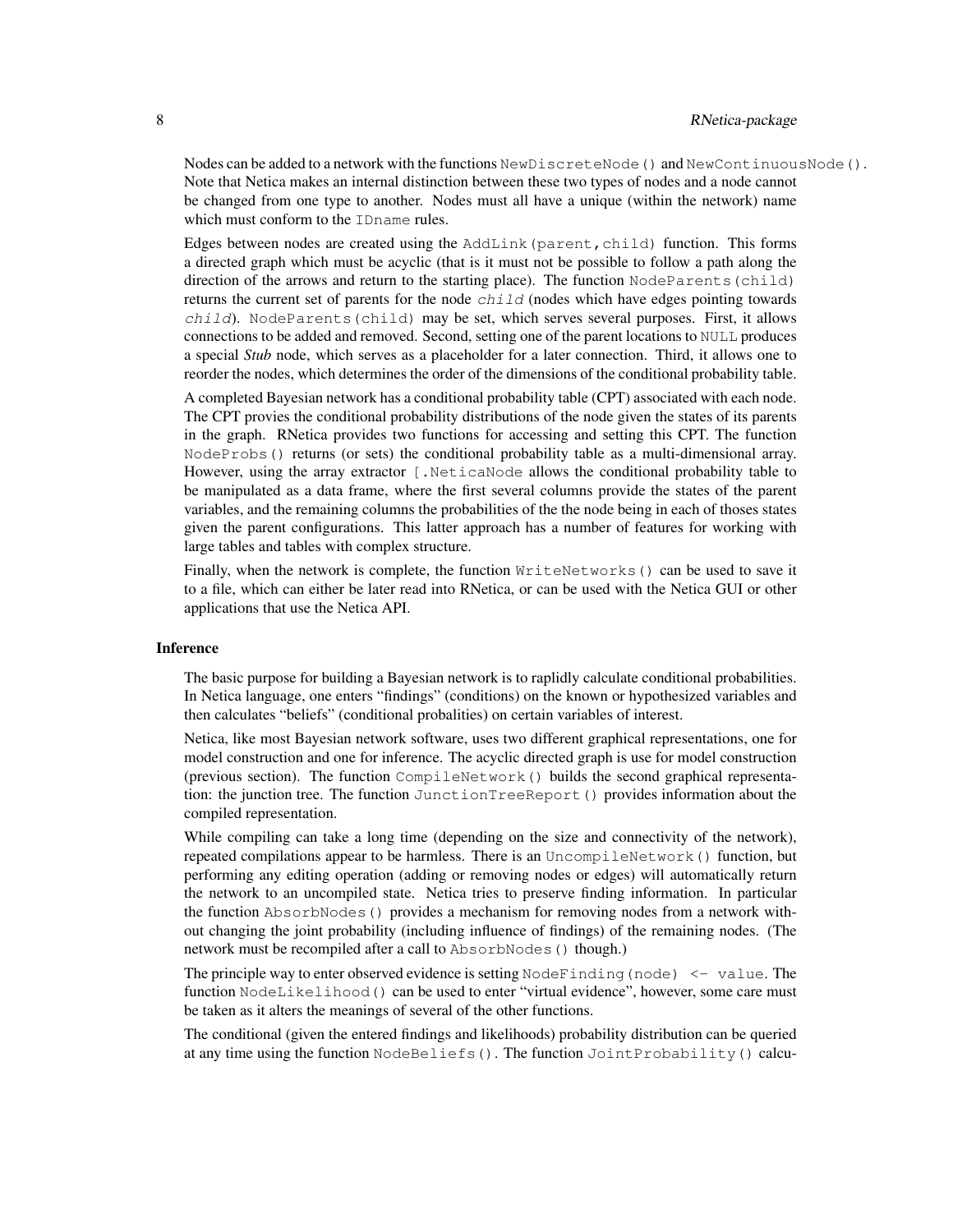### RNetica-package 9

lates the joint distribution over a collection of nodes, and the function FindingsProbability() calculates the prior probability of the observed findings. The function  $MostProblem ( )$ finds the mode of the joint probability distribution (given the current findings and likelihood).

Note that in the default state, when findings are entered, the beliefs about all other nodes in the network are then updated. This can be time consuming in large networks. The function SetNetworkAutoUpdate() can be used to change this to a lazy updating mode, when the evidence from the findings are only propagated when required for a call to NodeBeliefs() or a similar function. The function WithoutAutoUpdate(net,expr) is useful for setting findings in a large number of nodes in net without the overhead of belief updating.

#### Node Sets

The function NodeSets() allows the modeller to attach labels to the nodes in the network. For the most part, Netica ignores these labels, except that it will colour nodes from various sets different colours (NetworkNodeSetColor()). Aside from a few internal labels used by Netica, these node sets are reserved for user programming.

RNetica provides some functions that make node sets incredibly convenient ways to describe the indended usage of the nodes. In particular, the function NetworkNodesInSet() returns a list of all nodes which are tagged as being in a particular node set. For example, suppose that the modeller has marked a number of nodes as being in the node set "ReportingVar". Then the following code would generate a report about the network:

```
net.ReportingVars <- NetworkNodesInSet(net, "ReportingVar")
lapply(net.ReportingVars, NodeBeliefs)
```
### Warning

The current status of RNetica is that of a late alpha to early beta release. The code base is stable enough to do useful work, but more testing is still required. Users are advised to work in such a way that they can easily recover from problems.

In particular, because RNetica calls C code, there is a possiblity that it will crash R. There is also a possibility that pointers embedded in NeticaBN and NeticaNode objects will become corrupted. If such problems occur, it is best to restart R and reload the networks.

Please send information about both serious and not-so-serious problems to the maintainer.

### Legal Stuff

Netica and Norsys are registered trademarks of Norsys, LLC, used by permission.

Although Norsys is generally supportive of the RNetica project, it does not officially support RNetica, and all questions should be sent to the package maintainers.

### Author(s)

Russell Almond Maintainer: Russell Almond <almond@acm.org>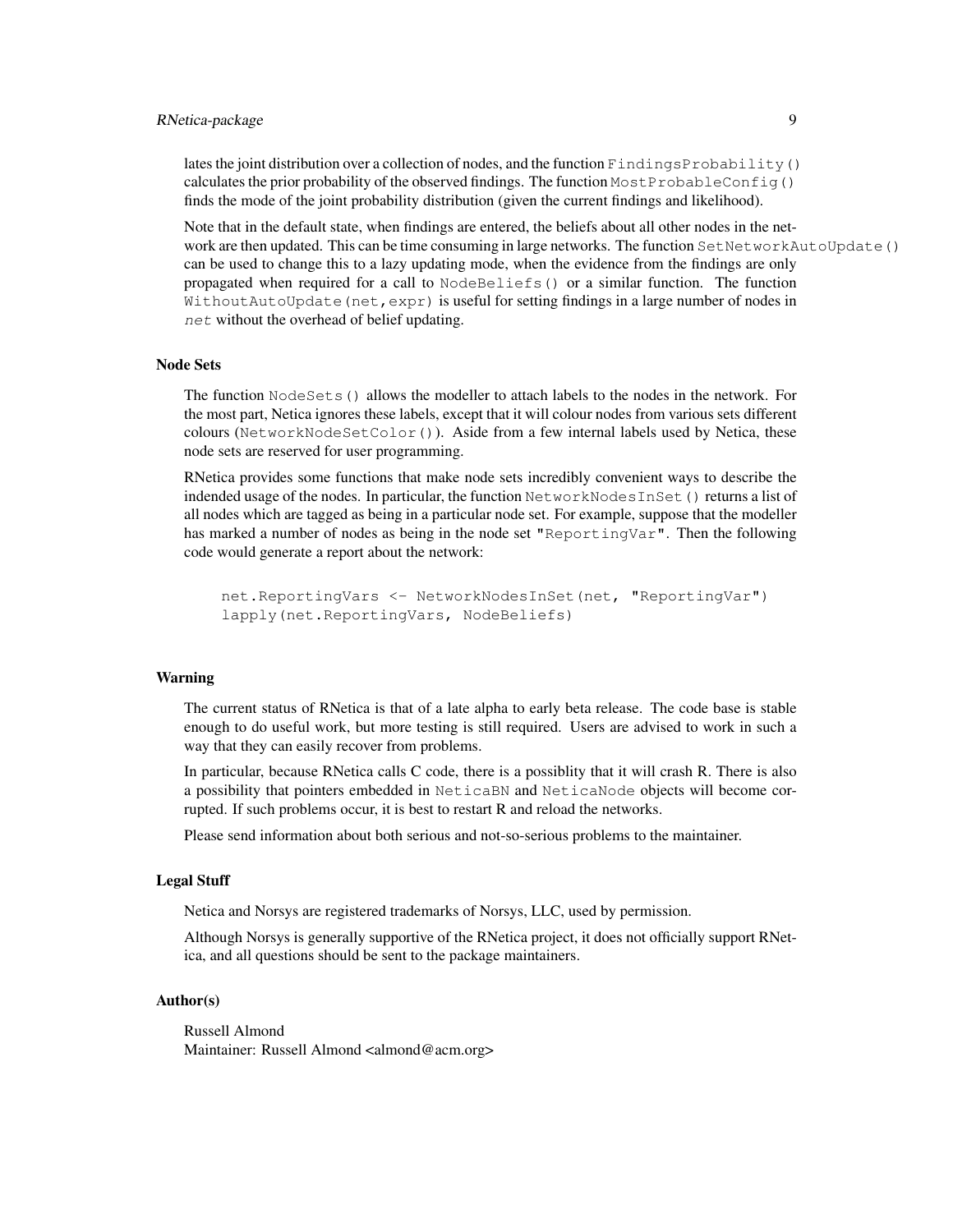#### References

The Netica API documentation can be found at http://norsys.com/onLineAPIManual/ index.html.

Almond, R. G. & Mislevy, R. J. (1999) Graphical models and computerized adaptive testing. *Applied Psychological Measurement*, 23, 223–238.

```
###########################################################
## Network Construction:
abc <- CreateNetwork("ABC")
A \leftarrow \text{NewDiscreteNode}(\text{abc}, "A", c("A1", "A2", "A3", "A4"))B <- NewDiscreteNode(abc,"B",c("B1","B2","B3"))
C <- NewDiscreteNode(abc,"C",c("C1","C2"))
AddLink(A,B)
NodeParents(C) \leftarrow list(A,B)
NodeProbs(A) < -c(.1,.2,.3,.4)NodeProbs(B) \leq normalize(matrix(1:12,4,3))
NodeProbs(C) \leq normalize(array(1:24,c(4,3,2)))
abcFile <- tempfile("peanut",fileext=".dne")
WriteNetworks(abc,abcFile)
DeleteNetwork(abc)
###################################################################
## Inference using the EM-SM algorithm (Almond & Mislevy, 1999).
## System/Student model
EMSMSystem <- ReadNetworks(paste(library(help="RNetica")$path,
                            "sampleNets","System.dne",
                            sep=.Platform$file.sep))
## Evidence model for Task 1a
EMTask1a <- ReadNetworks(paste(library(help="RNetica")$path,
                            "sampleNets","EMTask1a.dne",
                            sep=.Platform$file.sep))
## Evidence model for Task 2a
EMTask2a <- ReadNetworks(paste(library(help="RNetica")$path,
                            "sampleNets","EMTask2a.dne",
                            sep=.Platform$file.sep))
## Task 1a has a footprint of Skill1 and Skill2 (those are the
## referenced student model nodes. So we want joint the footprint into
## a single clique.
MakeCliqueNode(NetworkFindNode(EMSMSystem, NetworkFootprint(EMTask1a)))
## The footprint for Task2 a is already a clique, so no need to do
## anything.
```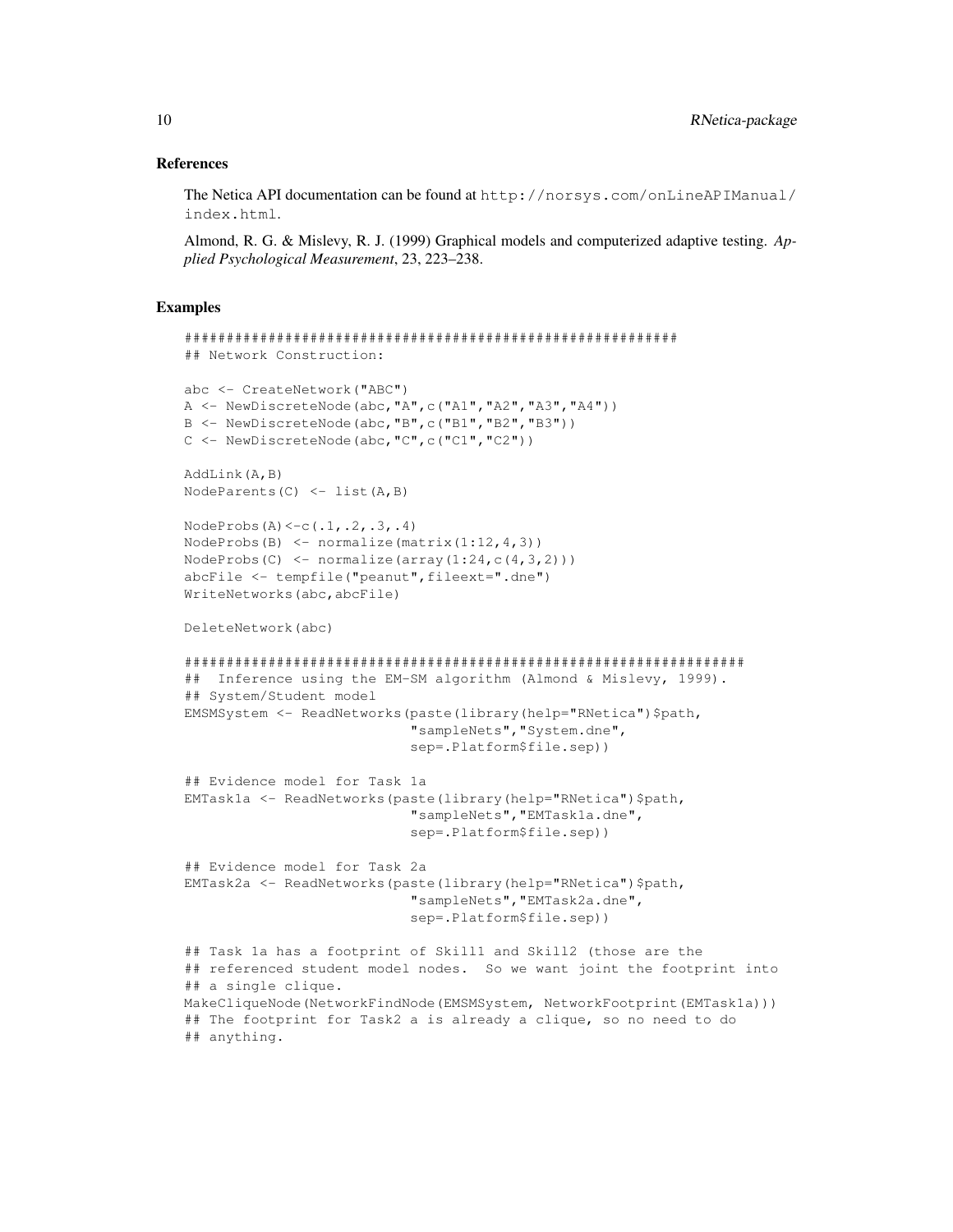### AbsorbNodes 11

```
## Make a copy for student 1
student1 <- CopyNetworks (EMSMSystem, "student1")
## Monitor nodes for proficiency
student1.prof <- NetworkNodesInSet(student1,"Proficiency")
student1.t1a <- AdjoinNetwork(student1,EMTask1a)
## We are done with the original EMTask1a now
DeleteNetwork(EMTask1a)
## Now add findings
CompileNetwork(student1)
NodeFinding(student1.t1a$Obs1a1) <- "Right"
NodeFinding(student1.t1a$Obs1a2) <- "Right"
student1.probt1a <- JointProbability(student1.prof)
## Done with the observables, absorb them
AbsorbNodes(student1.t1a)
CompileNetwork(student1)
student1.probt1ax <- JointProbability(student1.prof)
## Now Task 2
student1.t2a <- AdjoinNetwork(student1, EMTask2a, "t2a")
DeleteNetwork(EMTask2a)
## Add findings
CompileNetwork(student1)
NodeFinding(student1.t2a$Obs2a) <- "Half"
AbsorbNodes(student1.t2a)
CompileNetwork(student1)
student1.probt1a2ax <- JointProbability(student1.prof)
DeleteNetwork(list(student1, EMSMSystem))
```
AbsorbNodes *Delete a Netica nodes in a way that maintains the connectivity.*

#### **Description**

This function deletes NeticaNode connecting the parents of the deleted node to its children. If multiple nodes are passed as the argument, then all of the nodes are absorbed. The joint probability distribution over the remaining nodes should be the same as the marginal probalility distribution over the remaining nodes before the nodes were deleted.

### Usage

```
AbsorbNodes(nodes)
```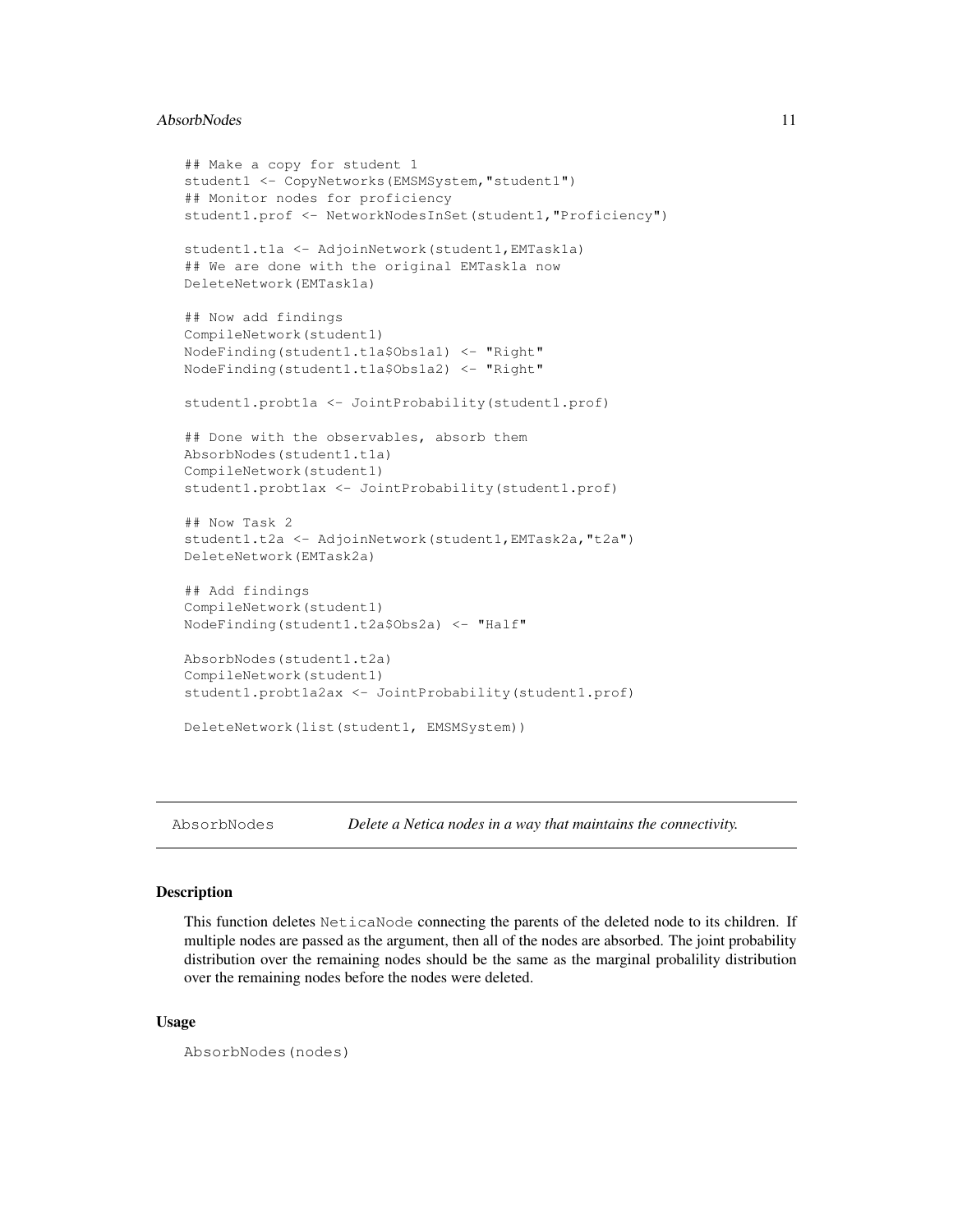### Arguments

nodes A NeticaNode or list of NeticaNodes to be deleted.

### Details

This function provides a way of removing a node without affecting the connectivity, or the joint probability of the remaining nodes. In particular, all of the relationship tested by is. NodeRelated() among the remaining nodes should remain true (or false) when we are done.

### Value

Returns NULL.

### Author(s)

Russell Almond

#### References

http://norsys.com/onLineAPIManual/index.html: AbsorbNodes\_bn()<sup>1</sup>

### See Also

NeticaNode, AddLink(), NodeChildren(), NodeParents(), ReverseLink(), is.NodeRelated()

```
anet <- CreateNetwork("Absorbant")
xnodes <- NewDiscreteNode(anet,paste("X",1:5,sep="_"))
AddLink(xnodes[[1]],xnodes[[2]])
AddLink(xnodes[[2]],xnodes[[3]])
AddLink(xnodes[[3]],xnodes[[4]])
AddLink(xnodes[[3]],xnodes[[5]])
stopifnot(
all(match(xnodes[4:5],NodeChildren(xnodes[[3]]),nomatch=0)>0),
is.NodeRelated(xnodes[[2]],xnodes[[3]],"parent"),
is.NodeRelated(xnodes[[2]],xnodes[[1]],"child")
\lambda## These are leaf nodes, shouldn't change topology, except locally.
AbsorbNodes(xnodes[4:5])
stopifnot(
  ## Nodes 4 and 5 are now deleted
  all(!is.active(xnodes[4:5])),
  length(NodeChildren(xnodes[[3]]))==0,
  is.NodeRelated(xnodes[[2]],xnodes[[3]],"parent"),
  is.NodeRelated(xnodes[[2]],xnodes[[1]],"child")
)
```
<sup>1</sup>http://norsys.com/onLineAPIManual/functions/AbsorbNodes\_bn.html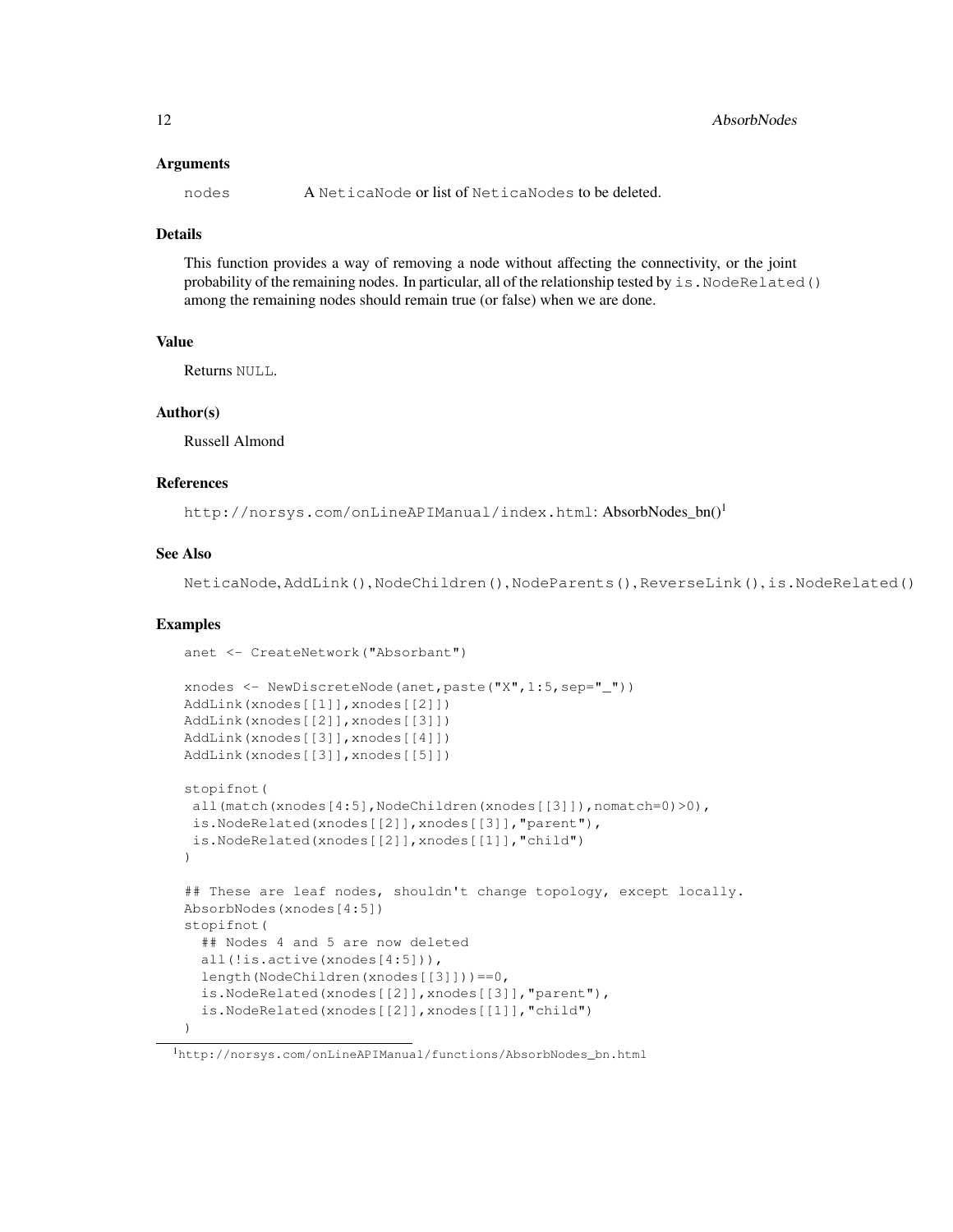#### AddLink 13

```
## This should connect X1->X3
AbsorbNodes(xnodes[[2]])
stopifnot(
  ## Node 2 is now deleted
  !is.active(xnodes[[2]]),
  length(NodeChildren(xnodes[[3]]))==0,
  is.NodeRelated(xnodes[[1]],xnodes[[3]],"parent"),
  is.NodeRelated(xnodes[[3]],xnodes[[1]],"child")
\lambda
```
DeleteNetwork(anet)

AddLink *Adds or removes a link between two nodes in a Netican network.*

#### **Description**

Add link adds an edge from Parent to Child. Delete Link removes that edge. This states that the distribution of child will be specified conditional on the value of parent. Consequently, adding or removing edges with affect the conditional probability tables associated with the Child node (see NodeProbs().)

#### Usage

```
AddLink(parent, child)
DeleteLink(parent, child)
```
#### Arguments

| parent | A NeticaNode representing an independent variable to be added to the con-   |
|--------|-----------------------------------------------------------------------------|
|        | ditioning side of the relationship. The nodes parent and child must both be |
|        | in the same network.                                                        |
| child  | A Netica Node representing dependent variable to be added to the condition- |
|        | ing side of the relationship.                                               |

### Details

After adding a link parent --> child, it be the case that parent is in NodeParents (child) and child is a member of NodeChildren(parent). If child already has other parents, then the new parent will be added to the end of the list. The order of the parents can be set by setting NodeParents(child).

In general, the Bayesian network must always be an acyclic directed graph. Therefore, if parent is a decendent of child (that is if is.NodeRelated(child), "decendent", child is TRUE), then Netica will generate an error.

The function DeleteLink() removes the relationship, and the parent and child nodes should no longer be in each other parent and child lists. The parent list of the child node is shortened (a stub node for later reconnection is not created as when  $\text{NodeParents}(\text{child})[i] < - \text{list}(\text{NULL})$ ).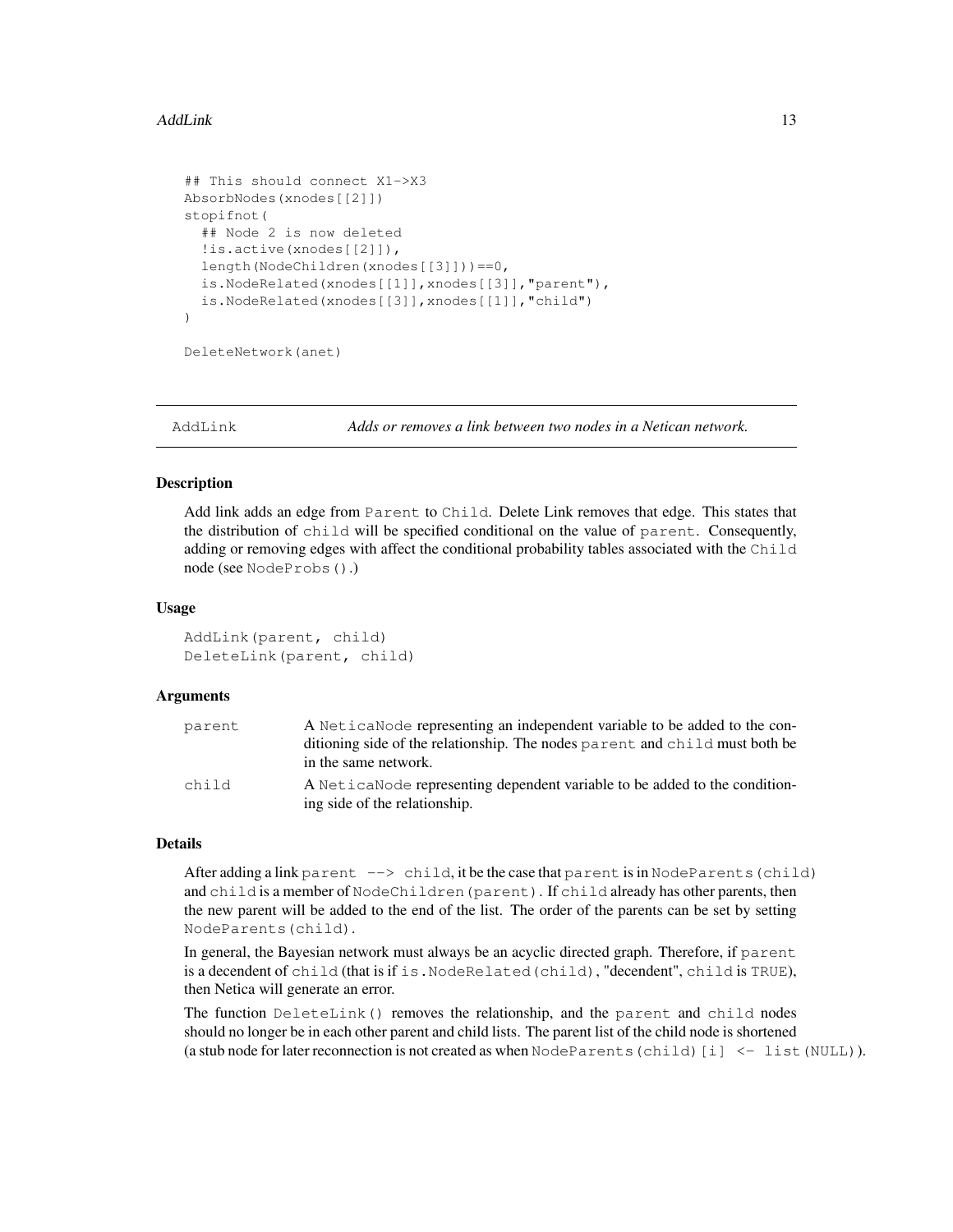The function AddLinK invisibly returns the index of the new parent in the parent list.

The function DeleteLink invisibly returns the child node.

#### Note

The Netica API specifies the first argument to  $Deletelink\_bn$  () as an index into the parent list. RNetica maps from the node to the index.

### Author(s)

Russell Almond

### References

http://norsys.com/onLineAPIManual/index.html: AddLink\_bn()<sup>2</sup>,DeleteLink\_bn()<sup>3</sup>

### See Also

NeticaNode, NodeParents(), NodeChildren(), is.NodeRelated()

```
abnet <- CreateNetwork("AABB")
A <- NewDiscreteNode(abnet, "A")
B <- NewDiscreteNode(abnet, "B")
AddLink(A,B)
stopifnot(
  match(A,NodeParents(B),nomatch=0)>0,
  match(B,NodeChildren(A),nomatch=0)>0
)
DeleteLink(A,B)
stopifnot(
  match(A,NodeParents(B),nomatch=0) == 0,
  match(B,NodeChildren(A),nomatch=0) == 0
)
DeleteNetwork(abnet)
```
<sup>2</sup>http://norsys.com/onLineAPIManual/functions/AddLink\_bn.html  $3$ http://norsys.com/onLineAPIManual/functions/DeleteLink\_bn.html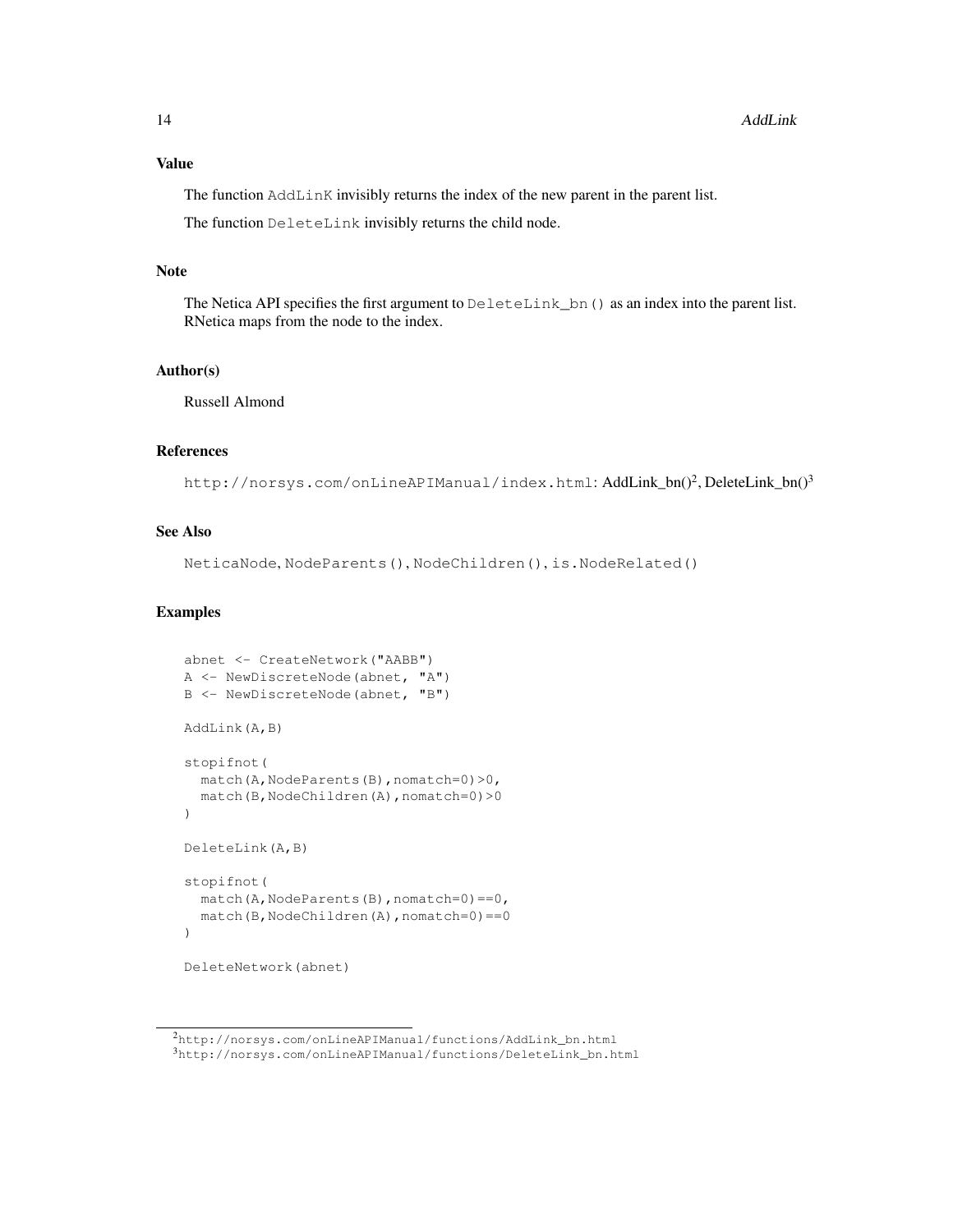#### **Description**

This function assumes that the two arguments are networks that were designed to be connected to one another. It copies the nodes from em into sm and then tries to resolve any stub links in the copied nodes by connecting them to nodes in sm.

### Usage

AdjoinNetwork(sm, em, setname = character())

### Arguments

| sm      | An active Netical BN which contains the system state variables.                                                                                           |
|---------|-----------------------------------------------------------------------------------------------------------------------------------------------------------|
| em      | An active NeticaBN which contains variables that provide evidence about the<br>system state.                                                              |
| setname | An optional character vector containing names of node sets (see Node Sets ()).<br>If supplied, all of the newly created nodes are added to the node sets. |

#### Details

This follows the System Model–Evidence Model protocol laid out in Almond et al (1999) and Almond and Mislevy (1999). The idea is that the network sm is a complete network that encodes beliefs about the current status of a system. In particular, it often encodes the state of knowledge about a student and is then called a *student model*.

The second network em is an incomplete network: a fragment of a network, some of whose nodes could be stub nodes referring to nodes in the sm (see NodeInputNames() and NodeKind()). The idea is that the *evidence model* provides a set of observable values associated with some diagnostic proceedure, in particular, a task on an assessment.

The function  $AdjoinNetwork(sm,em)$  copies all of the nodes from em to sm, modifying sm in the process (copy it first using CopyNetworks(sm) if this is not the intention). It then the parents of each node, emnode, in em looking for stub nodes (cases where NodeParents(emnode)[j] has been set to NULL for some parent. AdjoinNetworks (sm, em) then tries to find a matching parent by searching for a system model node, smnode named  $\text{NodeInputNames}$  (emnode) [j]. If it finds one, it sets NodeParents (emnode) [j]  $\leq$  smnode; if not, it issues a warning.

The function  $AdjoinNetwork(sm,em)$  also copies node set information from the nodes in  $em$ to their copies in sm. The value of setname is concatenated with the current node sets of the nodes in em. This provides a handy way of identifying the evidence model from which the nodes came.

After findings are entered on the nodes in the evidence model, the can be eliminated using AbsorbNodes ().

### Value

A list containing the newly copied nodes (the instances of the em nodes now in sm).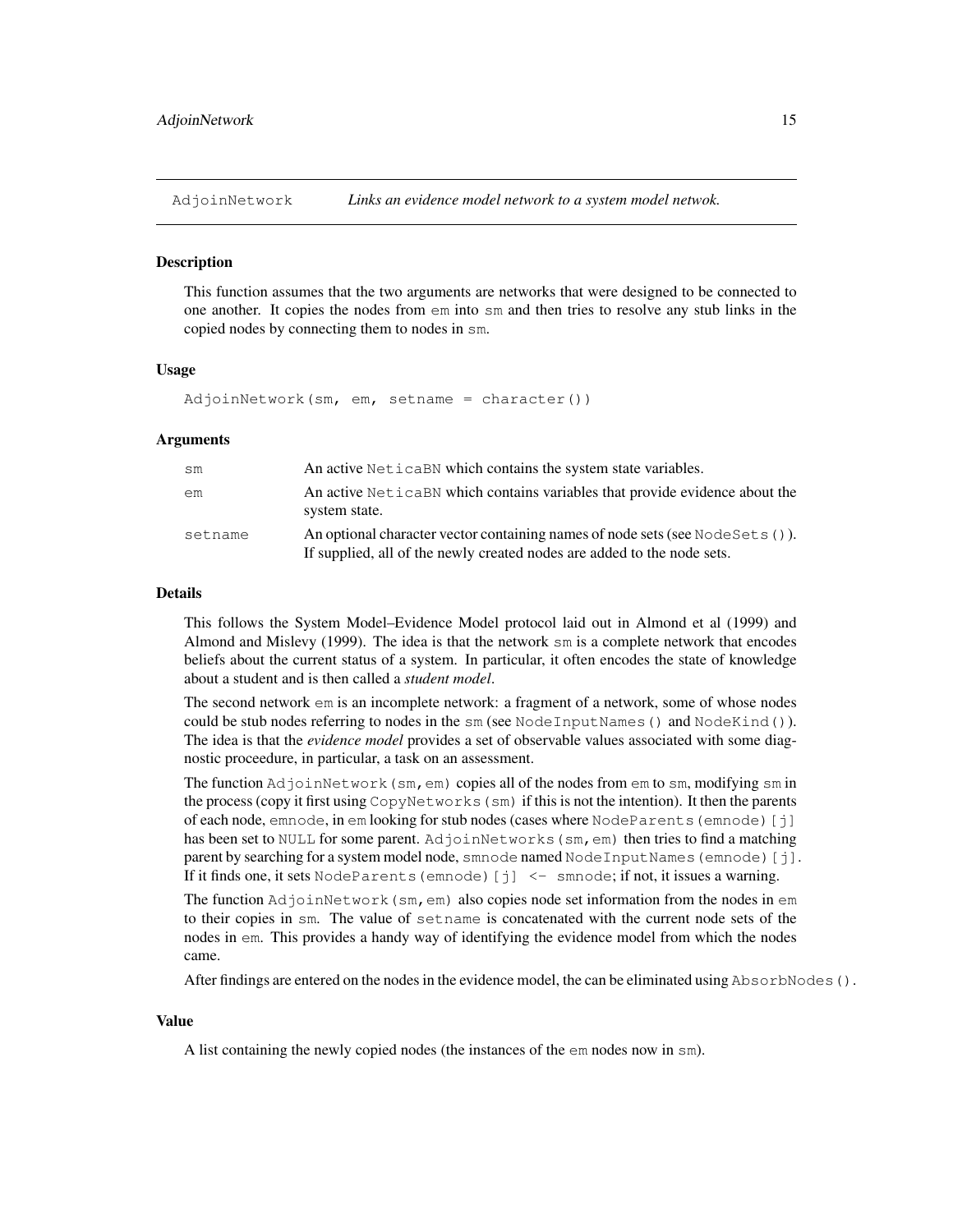### Author(s)

Russell Almond

### **References**

Almond, R. G. & Mislevy, R. J. (1999) Graphical models and computerized adaptive testing. *Applied Psychological Measurement*, 23, 223–238.

Almond, R., Herskovits, E., Mislevy, R. J., & Steinberg, L. S. (1999). Transfer of information between system and evidence models. In Artificial Intelligence and Statistics 99, Proceedings (pp. 181–186). Morgan-Kaufman

### See Also

NeticaNode, AbsorbNodes(), JointProbability(), NodeSets(), CopyNodes(),NetworkFootprint(

```
## System/Student model
EMSMSystem <- ReadNetworks(paste(library(help="RNetica")$path,
                           "sampleNets","System.dne",
                           sep=.Platform$file.sep))
## Evidence model for Task 1a
EMTask1a <- ReadNetworks(paste(library(help="RNetica")$path,
                           "sampleNets","EMTask1a.dne",
                           sep=.Platform$file.sep))
## Evidence model for Task 2a
EMTask2a <- ReadNetworks(paste(library(help="RNetica")$path,
                           "sampleNets","EMTask2a.dne",
                           sep=.Platform$file.sep))
## Evidence model for Task 2b
EMTask2b <- ReadNetworks(paste(library(help="RNetica")$path,
                           "sampleNets","EMTask2b.dne",
                           sep=.Platform$file.sep))
## Task 1a has a footprint of Skill1 and Skill2 (those are the
## referenced student model nodes. So we want joint the footprint into
## a single clique.
MakeCliqueNode(NetworkFindNode(EMSMSystem, NetworkFootprint(EMTask1a)))
## The footprint for Task2 a is already a clique, so no need to do
## anything.
## Make a copy for student 1
student1 <- CopyNetworks (EMSMSystem, "student1")
## Monitor nodes for proficiency
student1.prof <- NetworkNodesInSet(student1,"Proficiency")
```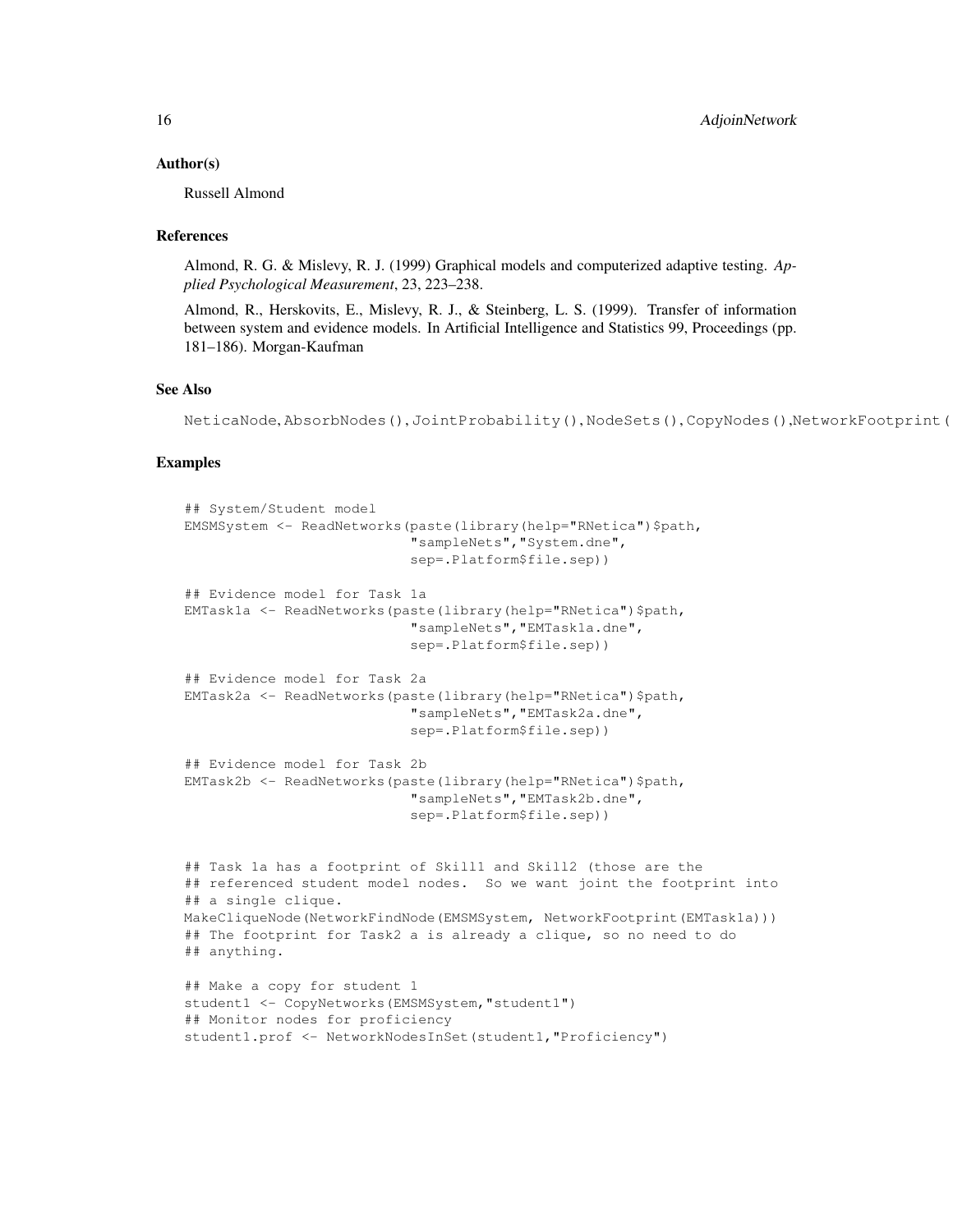### AdjoinNetwork 17

```
student1.t1a <- AdjoinNetwork(student1,EMTask1a)
## We are done with the original EMTask1a now
DeleteNetwork(EMTask1a)
## Now add findings
CompileNetwork(student1)
NodeFinding(student1.t1a$Obs1a1) <- "Right"
NodeFinding(student1.t1a$Obs1a2) <- "Right"
student1.probt1a <- JointProbability(student1.prof)
## Done with the observables, absorb them
AbsorbNodes(student1.t1a)
CompileNetwork(student1)
student1.probt1ax <- JointProbability(student1.prof)
## This should be the same
stopifnot(
  sum(abs(student1.probt1a-student1.probt1ax)) <.0001
)
## Now Task 2
student1.t2a <- AdjoinNetwork(student1, EMTask2a, "t2a")
stopifnot(
  setequal(names(student1.t2a),names(NetworkNodesInSet(student1,"t2a")))
)
DeleteNetwork(EMTask2a)
## Add findings
CompileNetwork(student1)
NodeFinding(student1.t2a$Obs2a) <- "Half"
student1.probt1a2a <- JointProbability(student1.prof)
AbsorbNodes(student1.t2a)
CompileNetwork(student1)
student1.probt1a2ax <- JointProbability(student1.prof)
## This should be the same
stopifnot(
  sum(abs(student1.probt1a2a-student1.probt1a2ax)) <.0001
\lambda## Adjoining networks twice should result in copies with incremented
## numbers.
AdjoinNetwork(student1,EMTask2b)
AdjoinNetwork(student1,EMTask2b)
DeleteNetwork(student1)
DeleteNetwork(EMTask2b)
DeleteNetwork(EMSMSystem)
```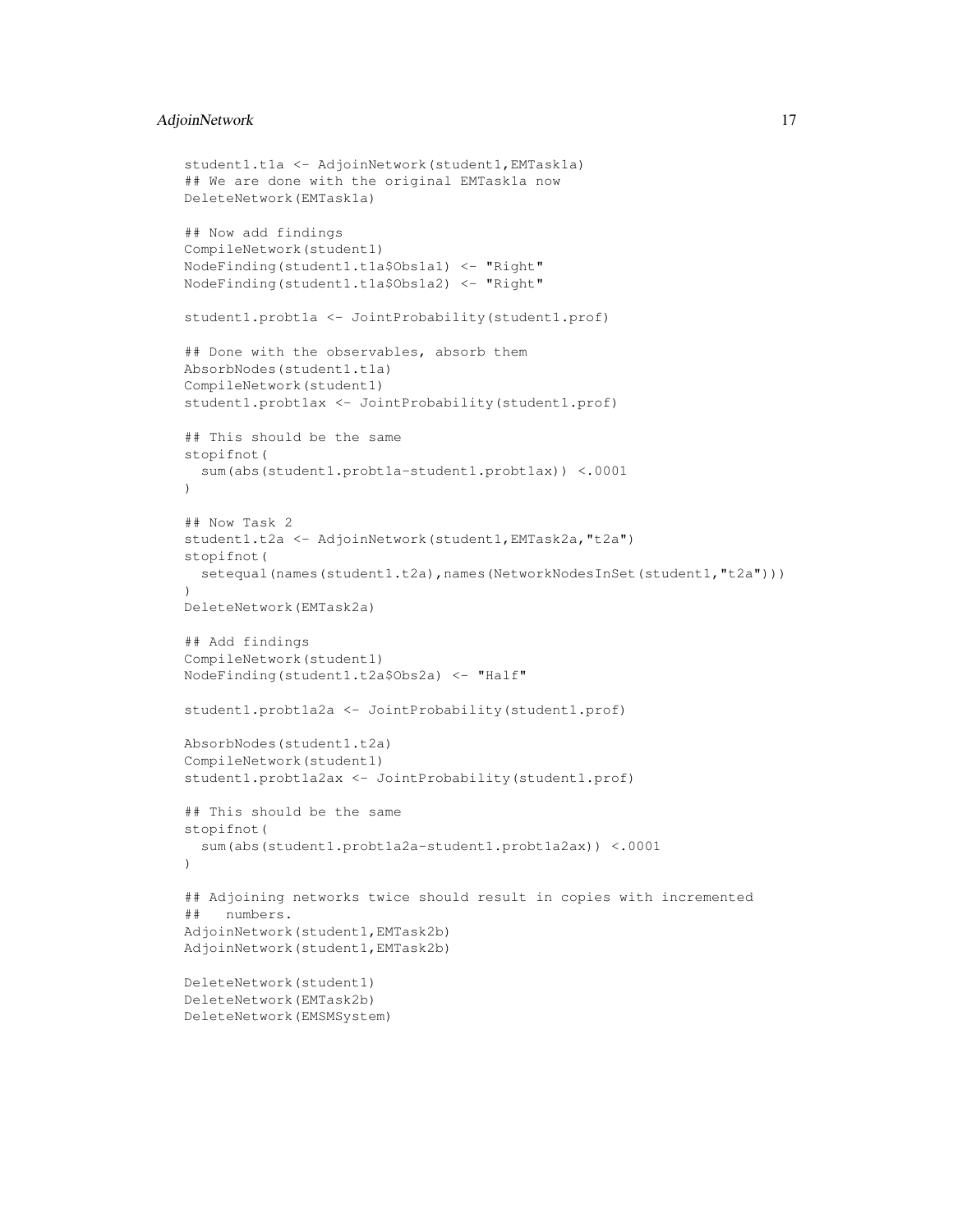CaseFileDelimiter *Gets or sets special characters for case files.*

#### **Description**

The function CaseFileDelimiter sets the field delimiter used when writing case files. The function CaseFileMissingCode sets the character code used for missing values in case files. If called with a null argument, then the current value is returned.

#### Usage

```
CaseFileDelimiter(newdelimiter = NULL)
CaseFileMissingCode(newcode = NULL)
```
#### Arguments

|         | newdelimiter A character scalar containing the new delimiter. It must be either a comma, a |
|---------|--------------------------------------------------------------------------------------------|
|         | space, or a tab.                                                                           |
| newcode | The character to be used as a delimiter. It must be either an asterisk ("*"), a            |
|         | question mark $("?")$ , a space, $("")$ or the empty string $("")$ .                       |

#### Details

Case files are essentially a comma separated value files, although tab and space are allowed as alternative delimiters. The space and empty string are only allowed as missing value codes when the delimiter is a comma.

The value of the delimiter is global, and applies to all case files written from this point on.

When the argument is null (the default) the current value is returned without changing it.

### Value

The value of the delimiter or mising code before the function call as a string.

### Note

The default R missing code "NA" does not work with Netica.

### Author(s)

Russell G. Almond

### References

http://norsys.com/onLineAPIManual/index.html:SetCaseFileDelimChar\_ns()<sup>4</sup>,Set-MissingDataChar\_ns $()^5$ 

<sup>4</sup>http://norsys.com/onLineAPIManual/functions/SetCaseFileDelimChar\_ns.html

<sup>5</sup>http://norsys.com/onLineAPIManual/functions/SetMissingDataChar\_ns.html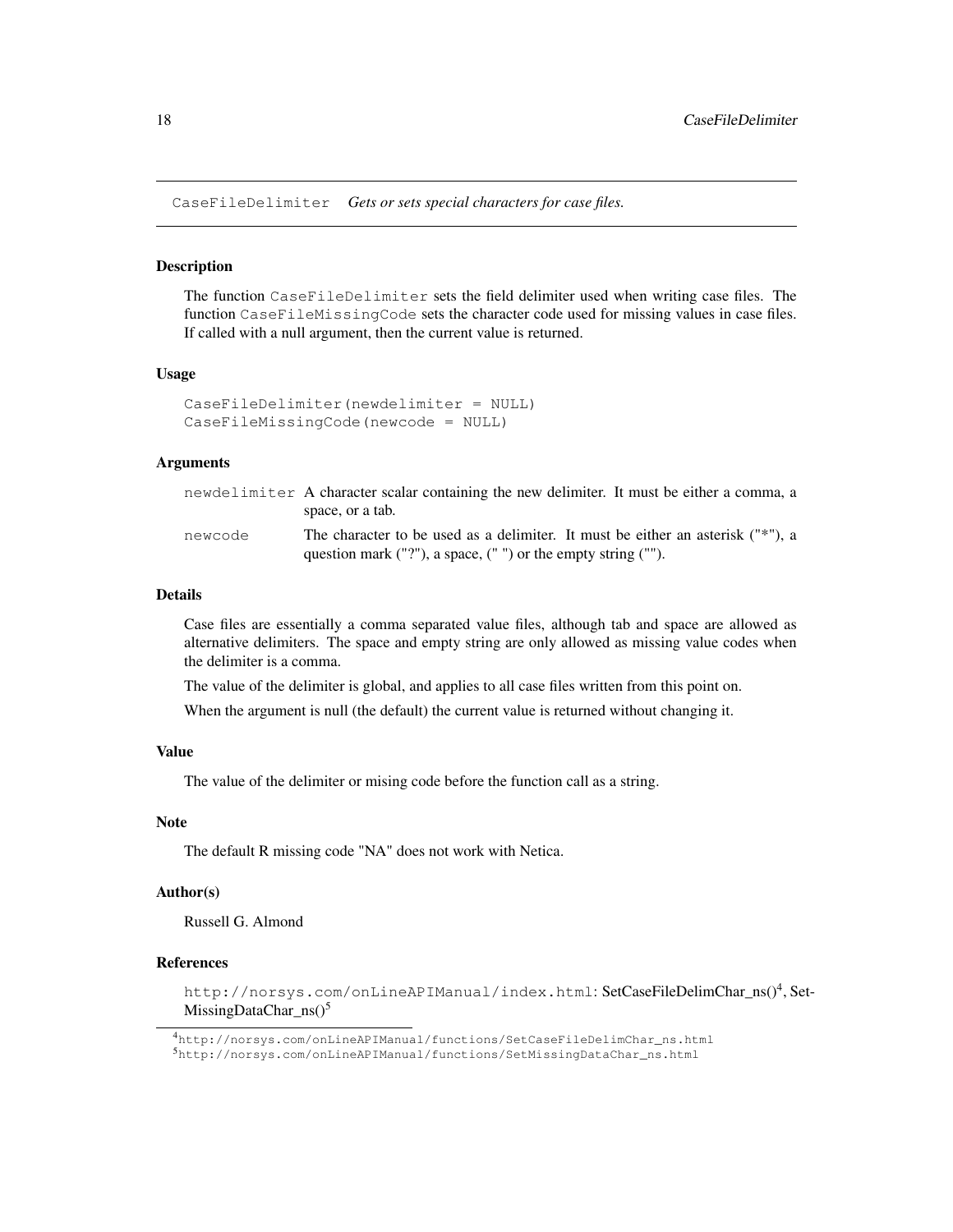### CaseFileStream 19

### See Also

WriteFindings, WriteFindings, read.CaseFile

### Examples

```
defaultDelim <- CaseFileDelimiter() # Get default
d1 <- CaseFileDelimiter("\t")
d2 <- CaseFileDelimiter(" ")
d3 <- CaseFileDelimiter(",")
defaultMiss <- CaseFileMissingCode() # Get default
m1 <- CaseFileMissingCode("*")
m2 <- CaseFileMissingCode("?")
m3 <- CaseFileMissingCode(" ")
m4 <- CaseFileMissingCode("")
## Not run:
## This should thow an error.
CaseFileDelimiter(" ")
## End(Not run)
m5 <- CaseFileMissingCode("?")
d4<- CaseFileDelimiter(" ")
## Not run:
  ## This should throw an error
  CaseFileMissingCode(" ")
## End(Not run)
## But this is okay
CaseFileMissingCode("*")
stopifnot(d1==defaultDelim, d2=="\t", d3==" ", d4==",")
stopifnot(m1==defaultMiss, m2=="*", m3=="?", m4==" ", m5=="")
## restore defaults
CaseFileDelimiter(defaultDelim)
CaseFileMissingCode(defaultMiss)
```
CaseFileStream *A stream of cases for reading/writing Netica findings to a file*

### Description

This object is subclass of NeticaCaseStream so it is a wrapper around a Netica stream which is used to read/write cases. In this subclass, the case stream is assocaited with a Netica case file ('.cas' extension). The function ReadFindings reads the findings from the stream and the function WriteFindings writes them out.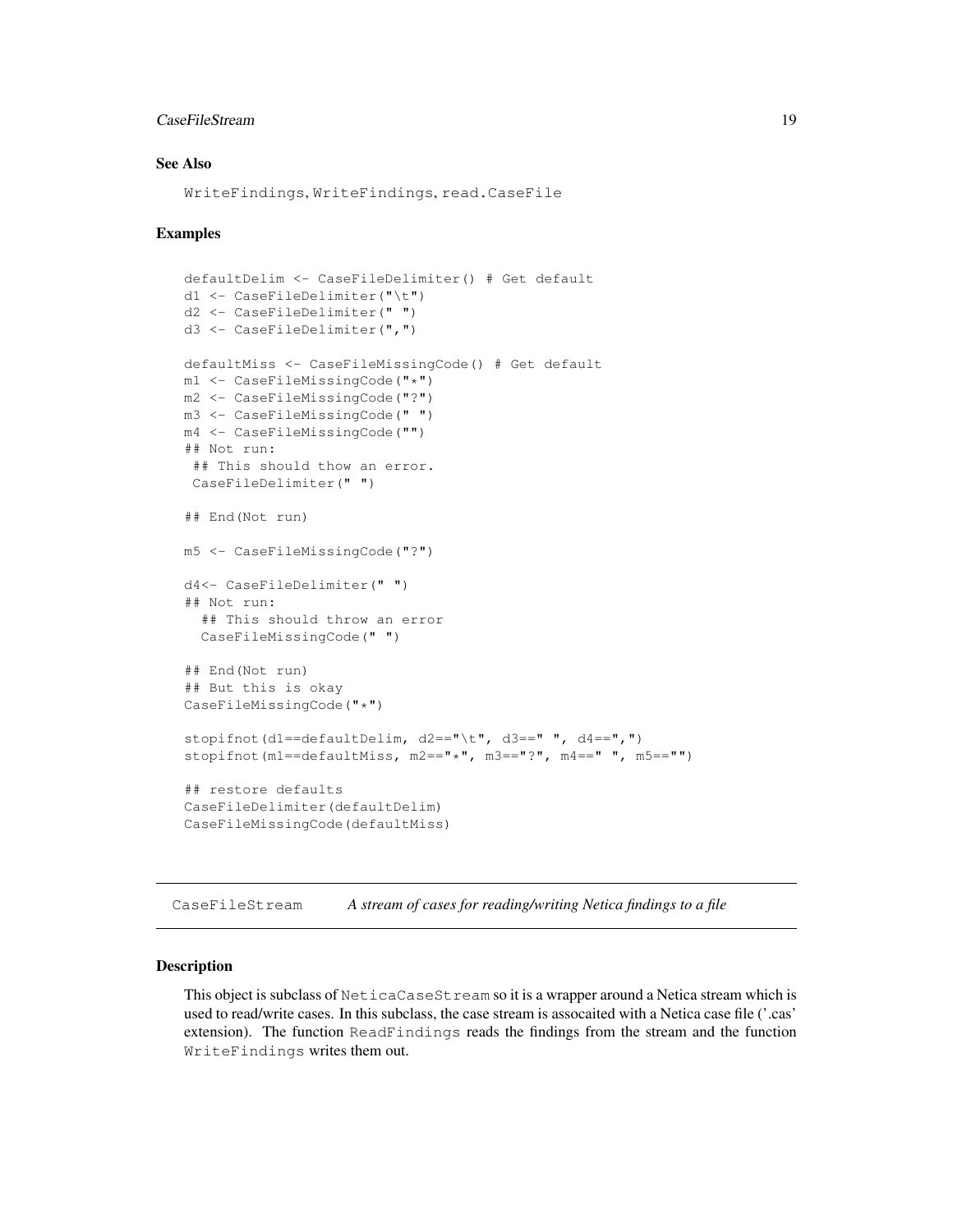### Usage

```
CaseFileStream(pathname)
is.CaseFileStream(x)
getCaseStreamPath(stream)
```
### Arguments

| pathname | A character scalar giving a path to the case file. Netica expects case files to end<br>with the extension ".cas" |
|----------|------------------------------------------------------------------------------------------------------------------|
| stream   | A CaseFileStream object.                                                                                         |
| X        | A object to be printed or whose type is to be determined.                                                        |

### Details

A CaseFileStream object is a subclass of the NeticaCaseStream object, which is an R wrapper around a Netica stream object, in this case one that reads or writes to a case file. Case files are tab (or comma, see CaseFileDelimiter) separated value files where columns represent variables and rows represent cases. Although the function WriteFindings always appends a new case to the end of a file (and hence does not need to keep the stream object open between calls), the function ReadFindings will read (by default) sequentially from the cases in the stream, and hence the stream needs to be kept open between calls.

The function CaseFileStream will open a stream in Netica and create a new CaseFileStream. If the argument pathname is the pathname of the case file in the file system. This file should be a file previously written by WriteFindings or be in the same format. The delimiter used should be the one given by CaseFileDelimiter, and the code used for missing values should be the value of CaseFileMissingCode.

The function CloseCaseStream closes an open case stream (and is harmless if the stream is already closed. Although RNetica tries to close open case streams when they are garbage collected, users should not count on this behavior and should close them manually. Also be aware that all case streams are automatically closed when R is closes or RNetica is unloaded. The function isCaseStreamOpen tests to see if the stream is open or closed, and the function OpenCaseStream reopens a previously closed case stream.

The functions getCaseStreamPath returns the path on which the CaseFileStream is focused.

For other properties of CaseFileStream, see NeticaCaseStream.

### Value

The function CaseFileStream returns a new, open CaseFileStream object.

The functions is.CaseFileStream returns a logical value indicating whether or not the argument is a CaseFileStream.

The function getCaseStreamPath returns a string giving the path of the file associated with stream, or NULL if the argument is not a CaseFileStream.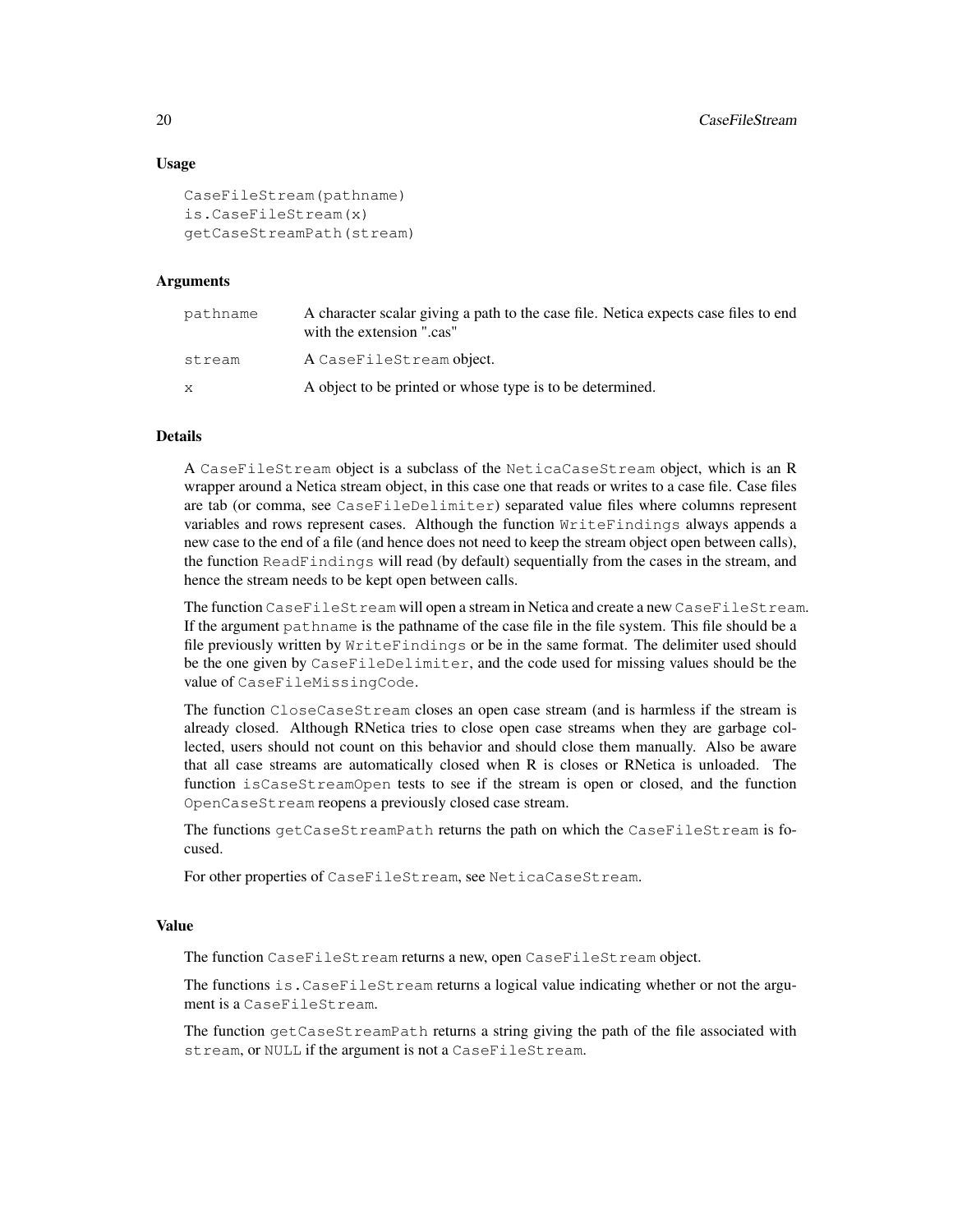### CaseFileStream 21

### **Note**

Internally, a weak reference system is used to keep a list of Netica stream objects which need to be closed when RNetica is unloaded. Stream objects should also be forced closed when garbage collected. The weak reference system is somewhat experimental, so well designed code should manually close the streams when the program is through with it.

Stream objects are fragile, and will not survive saving and restoring an R session. However, the object retains information about itself, so that calling OpenCaseStream on the saved object, should reopen the stream. Note that any position information will be lost.

### Author(s)

Russell Almond

#### References

```
http://norsys.com/onLineAPIManual/index.html: NewFileStream_ns()<sup>6</sup>, http:
//homepage.stat.uiowa.edu/~luke/R/references/weakfinex.html
```
### See Also

CaseFileDelimiter, CaseFileMissingCode, NeticaCaseStream, MemoryCaseStream, WriteFindings, ReadFindings,

```
abc <- CreateNetwork("ABC")
A <- NewDiscreteNode(abc,"A",c("A1","A2","A3","A4"))
B <- NewDiscreteNode(abc,"B",c("B1","B2","B3"))
C <- NewDiscreteNode(abc,"C",c("C1","C2"))
AddLink(A,B)
AddLink(A,C)
AddLink(B,C)
## Outputfilename
casefile <- tempfile("testcase", fileext=".cas")
filestream <- CaseFileStream(casefile)
stopifnot(is.CaseFileStream(filestream),
          isCaseStreamOpen(filestream))
## Case 1
NodeFinding(A) \leq "A1"
NodeFinding(B) \leq - "B1"
NodeFinding(C) \leftarrow "C1"
filestream <- WriteFindings(list(A,B,C),filestream,1001,1.0)
stopifnot(getCaseStreamLastId(filestream)==1001,
          abs(getCaseStreamLastFreq(filestream)-1.0) <.0001)
```
<sup>6</sup>http://norsys.com/onLineAPIManual/functions/NewFileStream\_ns.html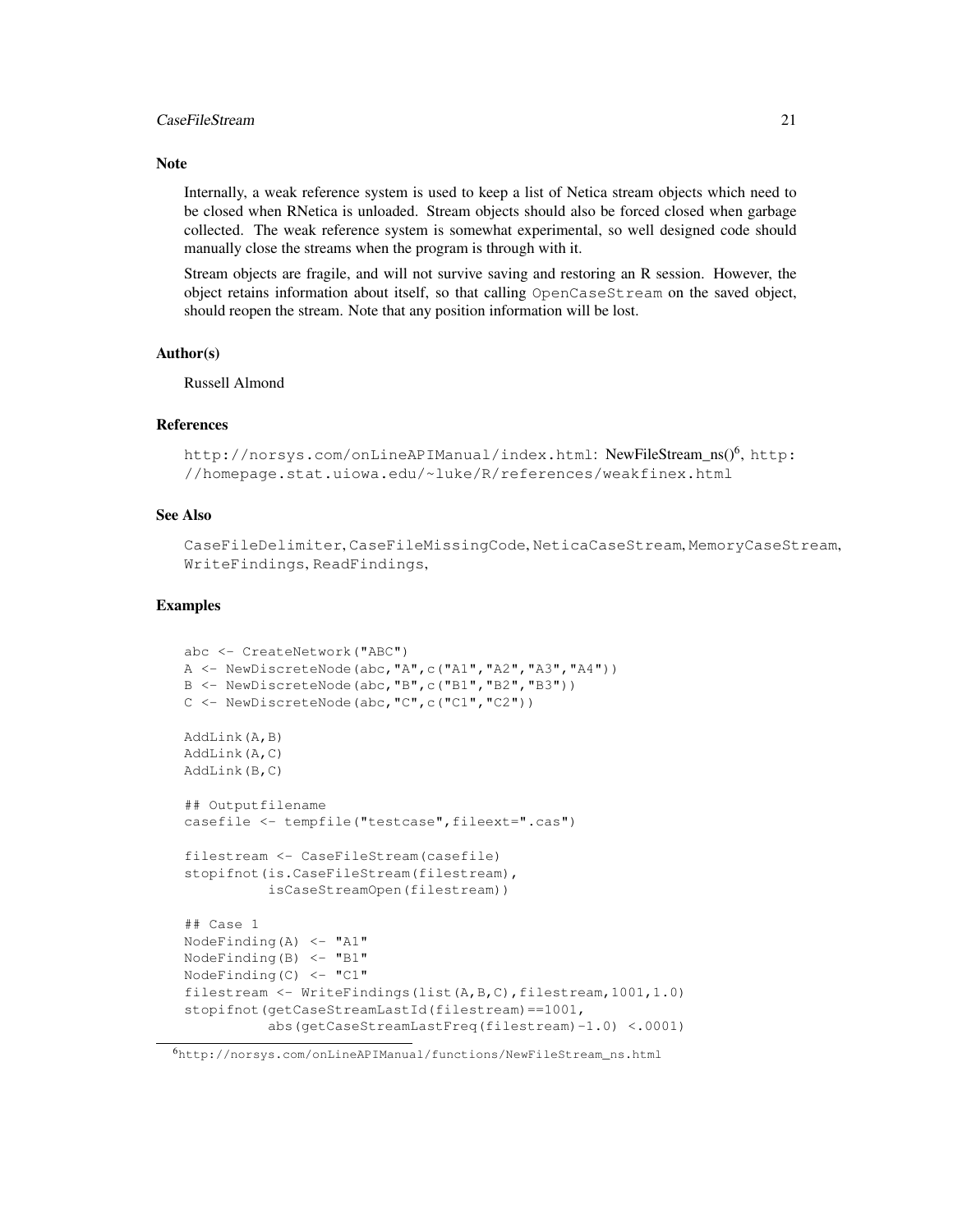```
## Close it
filestream <- CloseCaseStream(filestream)
stopifnot (is.CaseFileStream(filestream),
           !isCaseStreamOpen(filestream))
## Reopen it
filestream <- OpenCaseStream(filestream)
stopifnot (is.CaseFileStream(filestream),
           isCaseStreamOpen(filestream))
##Case 1
RetractNetFindings(abc)
filestream <- ReadFindings(list(A,B,C),filestream, "FIRST")
stopifnot(getCaseStreamLastId(filestream)==1001,
          abs(getCaseStreamLastFreq(filestream)-1.0) <.0001)
##Clean Up
CloseCaseStream(filestream)
DeleteNetwork(abc)
```
CompileNetwork *Builds the junction tree for a Netica Network*

### Description

Before Netica performs inference in a network, it needs to compile the network. This process consists of building a junction tree and conditional probability tables for the nodes of that tree. The function CompileNetwork() compiles the network and UncompileNetwork() undoes the compilation and frees the associated memory.

### Usage

```
CompileNetwork(net)
UncompileNetwork(net)
is.NetworkCompiled(net)
```
#### Arguments

net An active NeticaBN which will be compiled.

### Details

Usually Bayesian network projects operate in two phases. In the construction phase, new nodes are added to the network, new connections made and conditional probabilty tables are set.

In the inference phase, findings are added to nodes and other nodes are queried about their current conditional probability tables.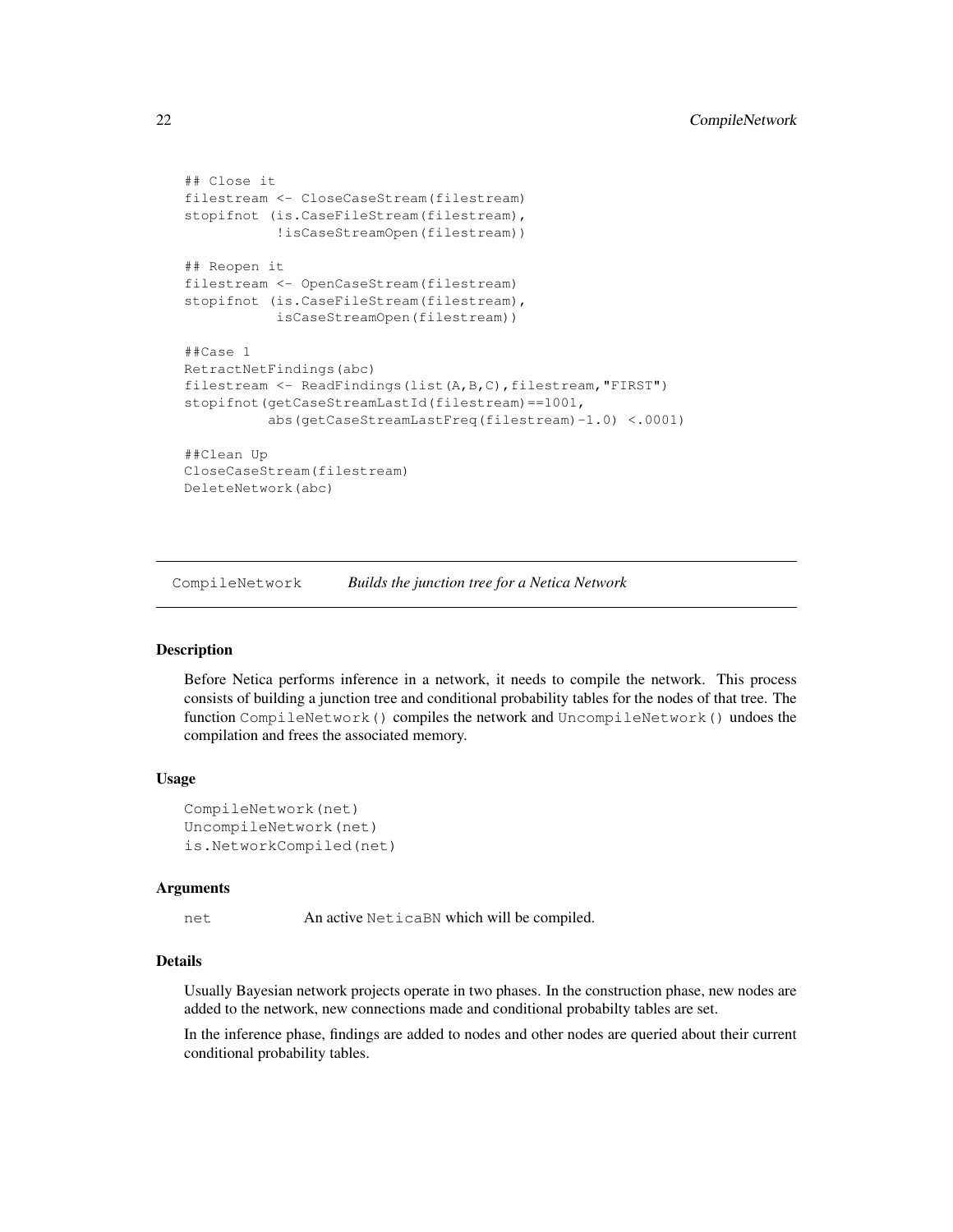### CompileNetwork 23

The functions CompileNetowrk() and UncompileNetwork() move the networks between the two phases. The documentation for EliminationOrder() and JunctionTreeReport() provide more details about the compilation process. The function NetworkCompiledSize() provides information about the amount of storage used by the compiled network, but only after the network is compiled.

The function is. NetworkCompiled() tests to see if a network is compiled or not.

### Value

The NeticaBN object net is returned invisibly.

### Note

Calling NetworkCompiledSize() on an uncompiled network produces, an error, but also the sensible value of  $-1$ . The function is. NetworkCompiled() calls the same internal function as NetworkCompiledSize, but clears the error. This means it also clears any other errors that might be lurking in the system (see ReportErrors().

I think calling CompileNetwork() twice on the same network is harmless. Adding a node to a network will automatically uncompile it.

### Author(s)

Russell Almond

### References

```
http://norsys.com/onLineAPIManual/index.html: CompileNet_bn()<sup>7</sup>, UncompileNet_bn()<sup>8</sup>,
SizeCompiledNet_bn()<sup>9</sup>,
```
### See Also

```
NeticaBN, HasNodeTable(), NodeFinding(), NodeBeliefs(), EliminationOrder(),
JunctionTreeReport(), JointProbability(), MostProbableConfig(), FindingsProbability()
```

```
irt5 <- ReadNetworks(paste(library(help="RNetica")$path,
                           "sampleNets","IRT5.dne",
                           sep=.Platform$file.sep))
stopifnot (!is.NetworkCompiled(irt5))
CompileNetwork(irt5) ## Ready to enter findings
stopifnot (is.NetworkCompiled(irt5))
UncompileNetwork(irt5) ## Ready to add more nodes
stopifnot (!is.NetworkCompiled(irt5))
```
<sup>7</sup>http://norsys.com/onLineAPIManual/functions/CompileNet\_bn.html <sup>8</sup>http://norsys.com/onLineAPIManual/functions/UncompileNet\_bn.html

<sup>9</sup>http://norsys.com/onLineAPIManual/functions/SizeCompiledNet\_bn.html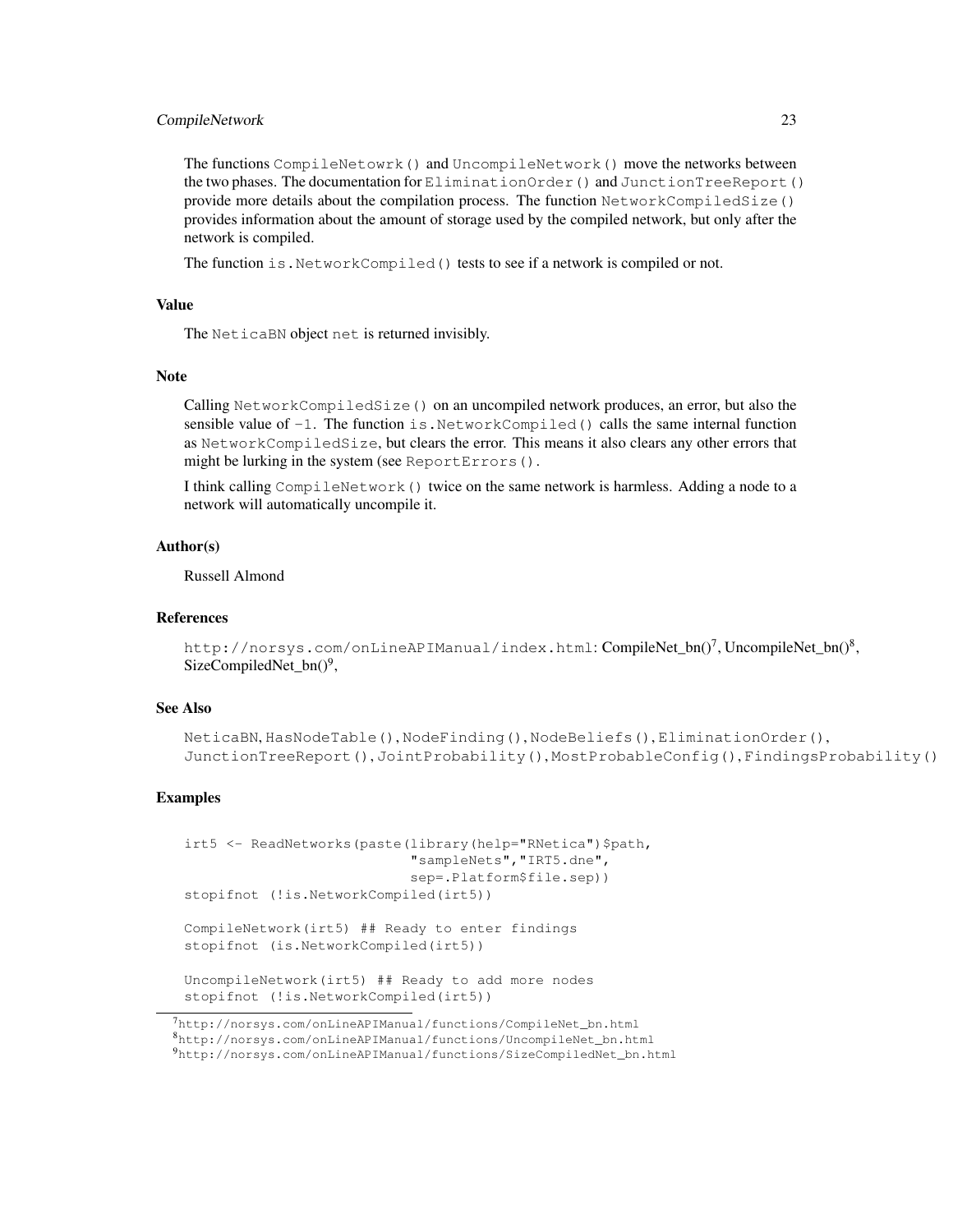```
DeleteNetwork(irt5)
```
CopyNetworks *Makes copies of Netica networks.*

### Description

Makes a copy of the networks in the list nets giving them the names in newnamelist. The options argument controls how much information is copied.

### Usage

CopyNetworks(nets, newnamelist, options = character $(0)$ )

### Arguments

| nets    | A list of NeticaBN objects.                                                                                                                                    |
|---------|----------------------------------------------------------------------------------------------------------------------------------------------------------------|
|         | newnamelist A character vector of the same length as nets which gives the names for the<br>newly created copies.                                               |
| options | A character vector containing information about what to copy. The elements<br>should be one of the values "no_nodes", "no_links", "no_tables",<br>"no visual". |

#### Details

Copies each of the networks in the nets lists, giving it a new name from the newnamelist. It returns a list of the new networks. If the specified net does not exist, then a warning is issued and a NULL is returned instead of the corresponding NeticaBN object.

The options argument is passed to the options argument of the Netica API function CopyNet\_bn(). Meanings for the various arguments can be found in the documentation for that function. Note that Netica expects a list of comma separated values. RNetica will collapse the options argument into a comma separated list, so the argument can be given either as a character vector of length 1 containing a comma separated list, or the elements of that list in separate elements of a character vector.

### Value

A list of NeticaBN objects corresponding to the new networks, or if the length of nets is one, a single NeticaBN object is returned instead. A NULL is returned instead of the NeticaBN object if the corresponding element of nets does not exit.

### Author(s)

Russell Almond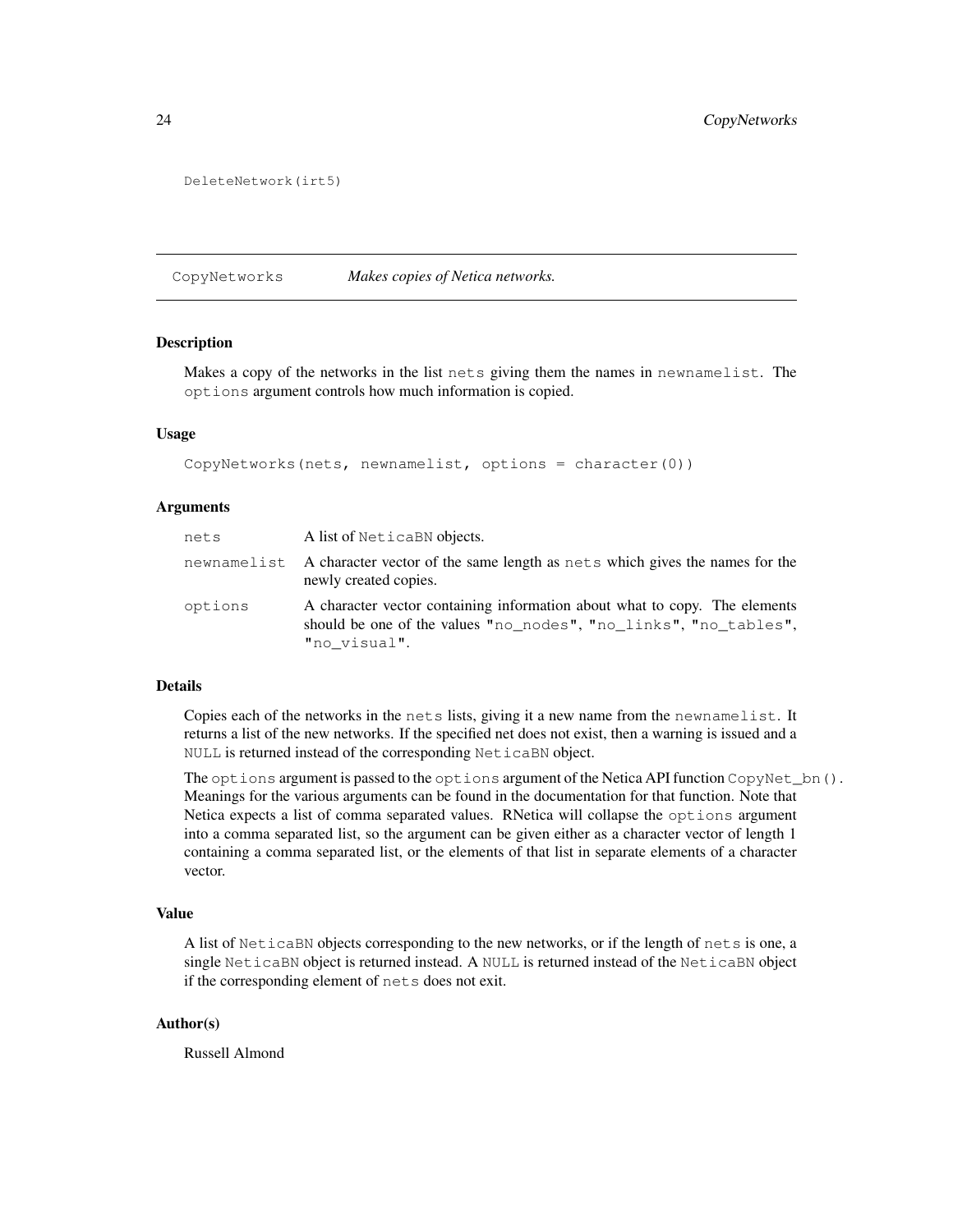### CopyNodes 25

### References

http://norsys.com/onLineAPIManual/index.html: CopyNet\_bn()<sup>10</sup>

### See Also

DeleteNetwork()

### Examples

```
net1 <- CreateNetwork("Original")
nets <- CreateNetwork(paste("Original",2:3,sep=""))
copy1 <-CopyNetworks(net1,"Copy1")
stopifnot(is(copy1,"NeticaBN"))
stopifnot(as.character(copy1) == "Copy1")
stopifnot(copy1 != net1)
netc <- CopyNetworks(nets,paste("Copy",2:3,sep=""))
stopifnot(all(sapply(netc,is, "NeticaBN")))
stopifnot(as.character(netc) == c("Copy2", "Copy3"))DeleteNetwork(c(netc,nets,list(copy1,net1)))
```
CopyNodes *Copies or duplicates nodes in a Netica network.*

### Description

This function either copies nodes from one net to another or duplicates nodes within the same network.

### Usage

```
CopyNodes(nodes, newnamelist = NULL, newnet = NULL, options = character(0))
```
#### Arguments

| nodes       | A list of active Netica Node objects all from the same network.                                                                                                                     |
|-------------|-------------------------------------------------------------------------------------------------------------------------------------------------------------------------------------|
| newnamelist | If supplied, this should be character vector with the same lenght as nodes giv-<br>ing the new names for the nodes.                                                                 |
| newnet      | If supplied, it should be an active Netical BN which is the destination for the<br>new nodes. If this argument is NULL the nodes will be duplicated within the<br>original network. |

<sup>10</sup>http://norsys.com/onLineAPIManual/functions/CopyNet\_bn.html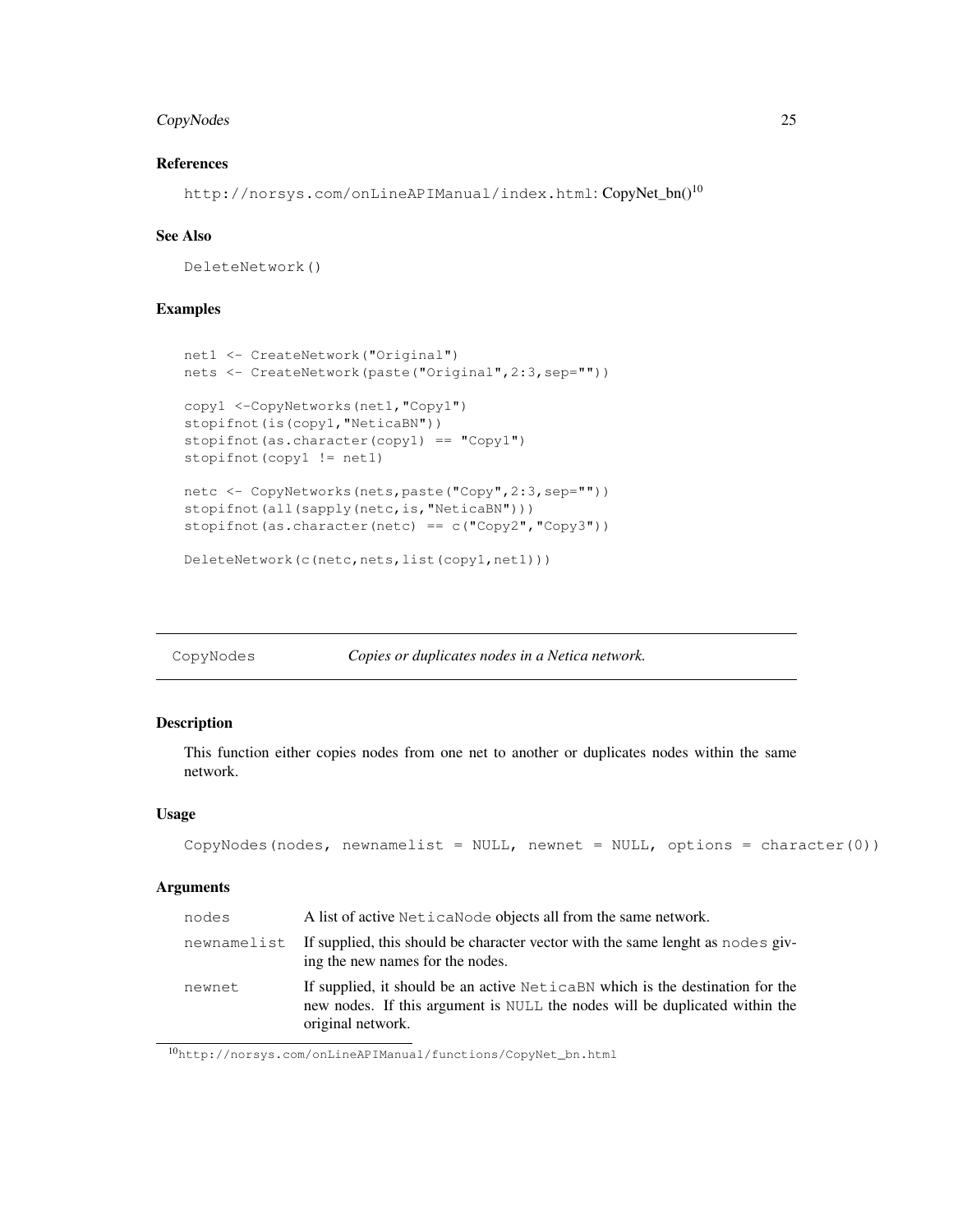| options | A character vector of options, with each element being one of the options. Cur-  |
|---------|----------------------------------------------------------------------------------|
|         | rently, the only supported options are "no_tables" (do not copy the condi-       |
|         | tional probability tables for the nodes) and " $no$ links" (do not duplicate the |
|         | links, which implies do not copy tables).                                        |

### Details

The nodes in the first argument will be copied into a new network as specified by newnet. If newnet is not specified or if it the same as the network from which nodes come, then the nodes will be duplicated instead of copied.

If the nodes are duplicated, then will be given new names. The default Netica behavior for new names is to append a number to the end of the node name, or to increment an existing number. If newnamelist is supplied, these names will be used instead of the add a number convention. Supplying newnamelist will change the names of the nodes when copying from one network to another.

When nodes are copied links going into the node are copied as well. Thus if there is a link  $A \rightarrow B$  in the network and B is copied into the same network, then there will a link  $A \rightarrow B1$ to the new node. If B is copied into a new network, the link will be there but not attached, as if NodeParents(B1)[A] <- NULL had been called.

The argument  $options$  allows control over what is copied. The currently supported options are:

- "no\_tables" The conditional probability tables of the nodes (see NodeProbs()) will not be copied, and new tables will need to be set in the new network.
- "no\_links" The links going into the nodes will not be copied. Note that the "no\_links" option implies the "no\_tables" option, so both do not need to be specified.

### Value

A list containing the new nodes (or just the new node, if there is only one).

#### **Note**

There may be some information that is not copied. For example, the NodeSets() information is not copied.

#### Author(s)

Russell Almond

### References

http://norsys.com/onLineAPIManual/index.html: CopyNodes bn()<sup>11</sup>

### See Also

CopyNetworks(), NeticaNode, NeticaBN(), NodeProbs(), NodeParents(), AbsorbNodes(), DeleteNodes()

<sup>11</sup>http://norsys.com/onLineAPIManual/functions/CopyNodes\_bn.html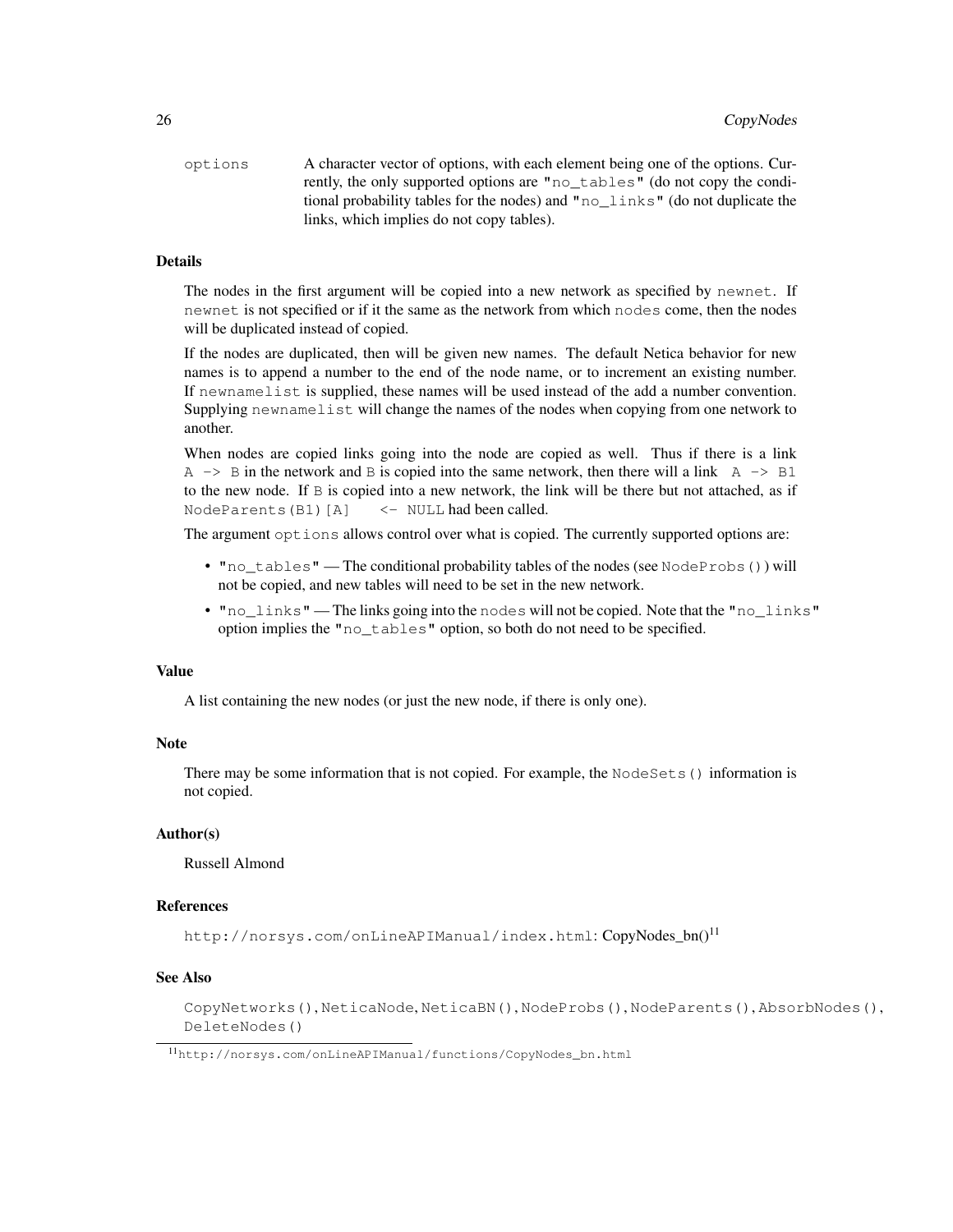### CopyNodes 27

```
System <- ReadNetworks(paste(library(help="RNetica")$path,
                           "sampleNets","System.dne",
                           sep=.Platform$file.sep))
EMTask1a <- ReadNetworks(paste(library(help="RNetica")$path,
                           "sampleNets","EMTask1a.dne",
                           sep=.Platform$file.sep))
student1 <- CopyNetworks(System, "Student1")
student1.sysnodes <- NetworkAllNodes(student1)
student1.t1anodes <- CopyNodes(NetworkAllNodes(EMTask1a), newnet=student1)
## Copied, new nodes have the same names as the old nodes.
stopifnot(
  setequal(names(NetworkAllNodes(EMTask1a)),
           names(student1.t1anodes))
)
## The nodes in the evidence model have stub connections to the nodes in
## the system model. Need to link them up.
stopifnot(
 any(sapply(NodeParents(student1.t1anodes[[1]]),NodeKind) == "Stub"),
 any(sapply(NodeParents(student1.t1anodes[[2]]),NodeKind) == "Stub")
)
student1.allnodes <- NetworkAllNodes(student1)
for (node in student1.t1anodes) {
  stubs <- sapply(NodeParents(node),NodeKind) == "Stub"
 NodeParents(node)[stubs] <- student1.allnodes[NodeInputNames(node)[stubs]]
}
stopifnot(
  sapply(NodeParents(student1.t1anodes[[1]]),NodeKind) != "Stub",
  sapply(NodeParents(student1.t1anodes[[2]]),NodeKind) !="Stub"
)
## Duplicate these nodes.
student1.t1xnodes <- CopyNodes(student1.t1anodes)
## Autonaming increments the numbers.
stopifnot(
  setequal(names(student1.t1xnodes),c("Obs1a3","Obs1a4"))
)
## Duplicate and rename.
student1.t1cnodes <- CopyNodes(student1.t1anodes,c("Obs1c1","Obs1c2"))
stopifnot(
  setequal(names(student1.t1cnodes),c("Obs1c1","Obs1c2"))
)
```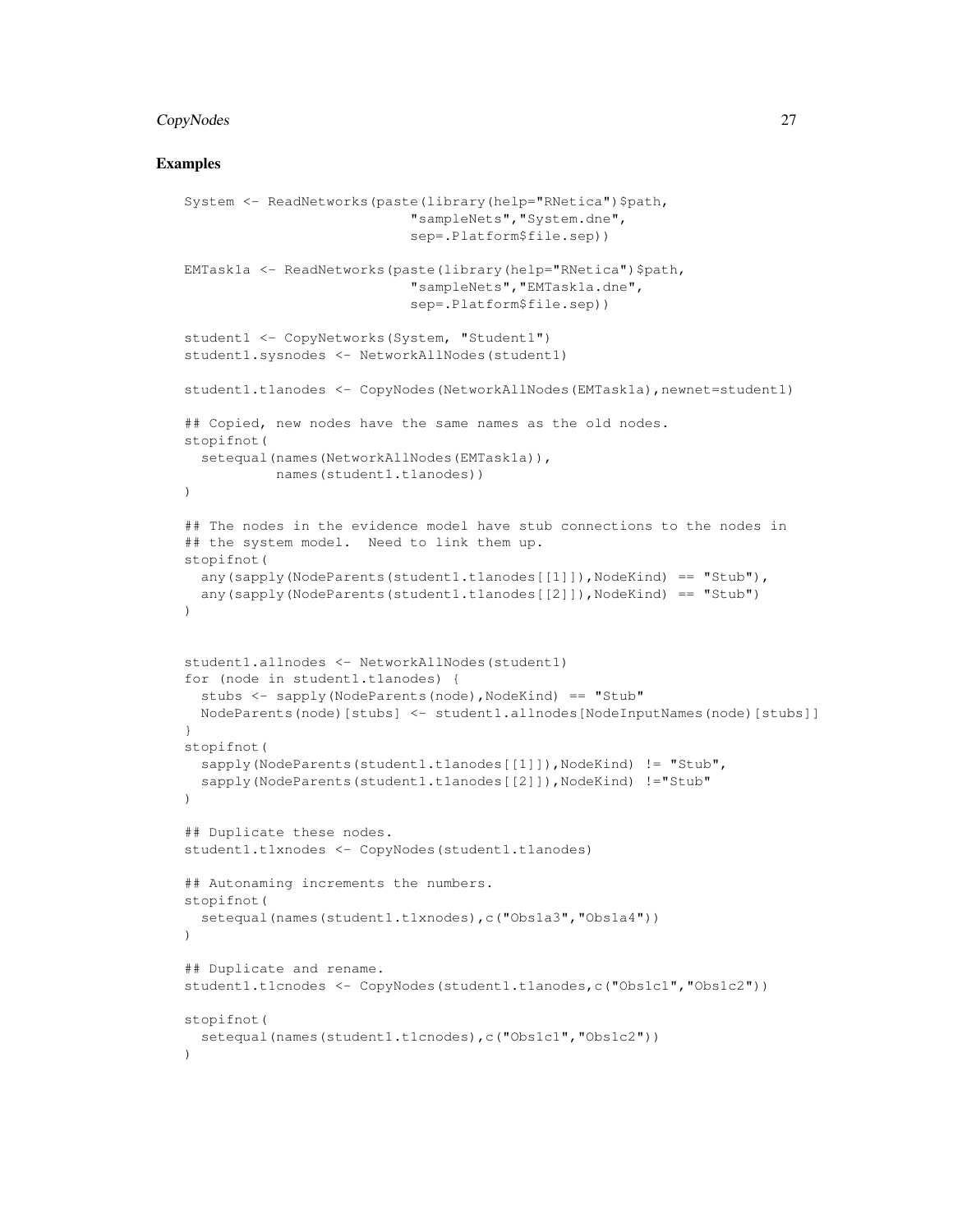```
## Duplicated nodes have real not stub connections.
stopifnot(
  sapply(NodeParents(student1.t1cnodes[[1]]),NodeKind) != "Stub",
  sapply(NodeParents(student1.t1cnodes[[2]]),NodeKind) !="Stub"
)
DeleteNetwork(list(System,student1,EMTask1a))
```
CPA *Representation of a conditional probability table as an array.*

### Description

A conditional probability table for a node can be represented as a array with the first  $p$  dimensions representing the parent variables and the last dimension representing the states of the node. Given a set of values for the parent variables, the values in the last dimension contain the conditional probabilities corresponding conditional probabilities. A CPF is a special data.frame object which represents a conditional probability table.

### Usage

is.CPA(x) as.CPA(x)

#### Arguments

x Object to be tested or coerced into a CPF.

#### Details

One way to store a conditional probability table is as an array in which the first  $p$  dimensions represent the parent variables, and the  $p + 1$  dimension represents the child variable. Here is an example with two parents variables,  $A$  and  $B$ , and a single child variable,  $C$ :

, ,  $C=C1$ 

|      | b1   | b2                | b3   |
|------|------|-------------------|------|
| al - | 0.07 | $0.23 \quad 0.30$ |      |
| a2.  | 0.12 | 0.25              | 0.31 |
| a3 - | 0.17 | $0.27$ 0.32       |      |
| а4   | 0.20 | $0.29$ 0.33       |      |

 $, 7 C = c2$ 

b1 b2 b3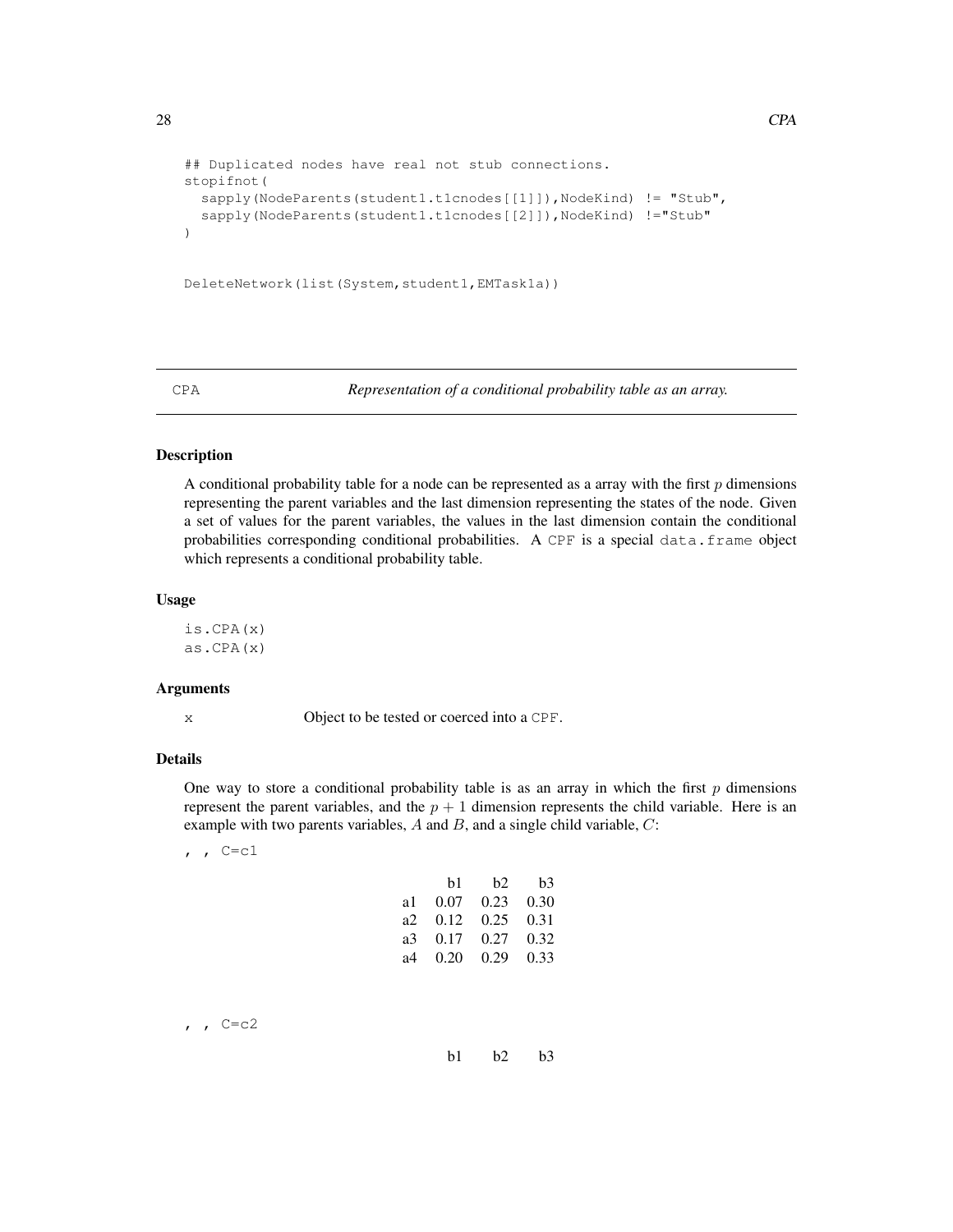| a 10.93 0.77 0.70 |  |
|-------------------|--|
| a2 0.88 0.75 0.69 |  |
| a3 0.83 0.73 0.68 |  |
| a4 0.80 0.71 0.67 |  |
|                   |  |

[Because R stores (and prints) arrays in column-major order, the last value (in this case tables) is the one that sums to 1.]

The CPA class is a subclass of the array class (formally, it is class  $\subset$  ("CPA", "array")). The CPA class interprets the dimnames of the array in terms of the conditional probability table. The first p values of names (dimnames(x)) are the input names of the edges (see NodeInputNames() or the variable names (or the parent variable, see NodeParents(), if the input names were not specified), and the last value is the name of the child variable. Each of the elements of dimnames (x) should give the state names (see NodeStates()) for the respective value. In particular, the conversion function  $as.CPF()$  relies on the existance of this meta-data, and  $as.CPA()$ will raise a warning if an array without the appropriate dimnames is suppled.

Although the intended interpretation is that of a conditional probability table, the normalization constraint is not enforced. Thus a CPA object could be used to store likelihoods, probability potentials, contingency table counts, or other similarly shaped objects. The function normalize scales the values of a CPA so that the normalization constraint is enforced.

The method NodeProbs() returns a CPA object.

The function as.CPA() is designed to convert between CPFs (that is, conditional proability tables stored as data frames) and CPAs. It assumes that the factors variables in the data frame represent the parent variables, and the numeric values represent the states of the child variable. It also assumes that the names of the numeric columns are of the form varname.state, and attempts to derive variable and state names from that.

If the argument to as. CPA(x) is an array, then it assumes that the dimnames(x) and names(dimnames(x)) are set to the states of the variables and the names of the variables respectively. A warning is issued if the names are missing.

### Value

The function is.CPA() returns a logical value indicating whether or not the is(x, "CPA") is true.

The frunction as . CPA returns an object of class  $\subset$  ("CPA", "array"), which is essentailly an array with the dimnames set to reflect the variable names and states.

### Note

The obvious way to print a CPA would be to always show the child variable as the rows in the individual tables, with the parents corresponding to rows and tables. R, however, internally stores arrays in column-major order, and hence the rows in the printed tables always correspond to the second dimension. A new print method for CPA would be nice.

### Author(s)

Russell Almond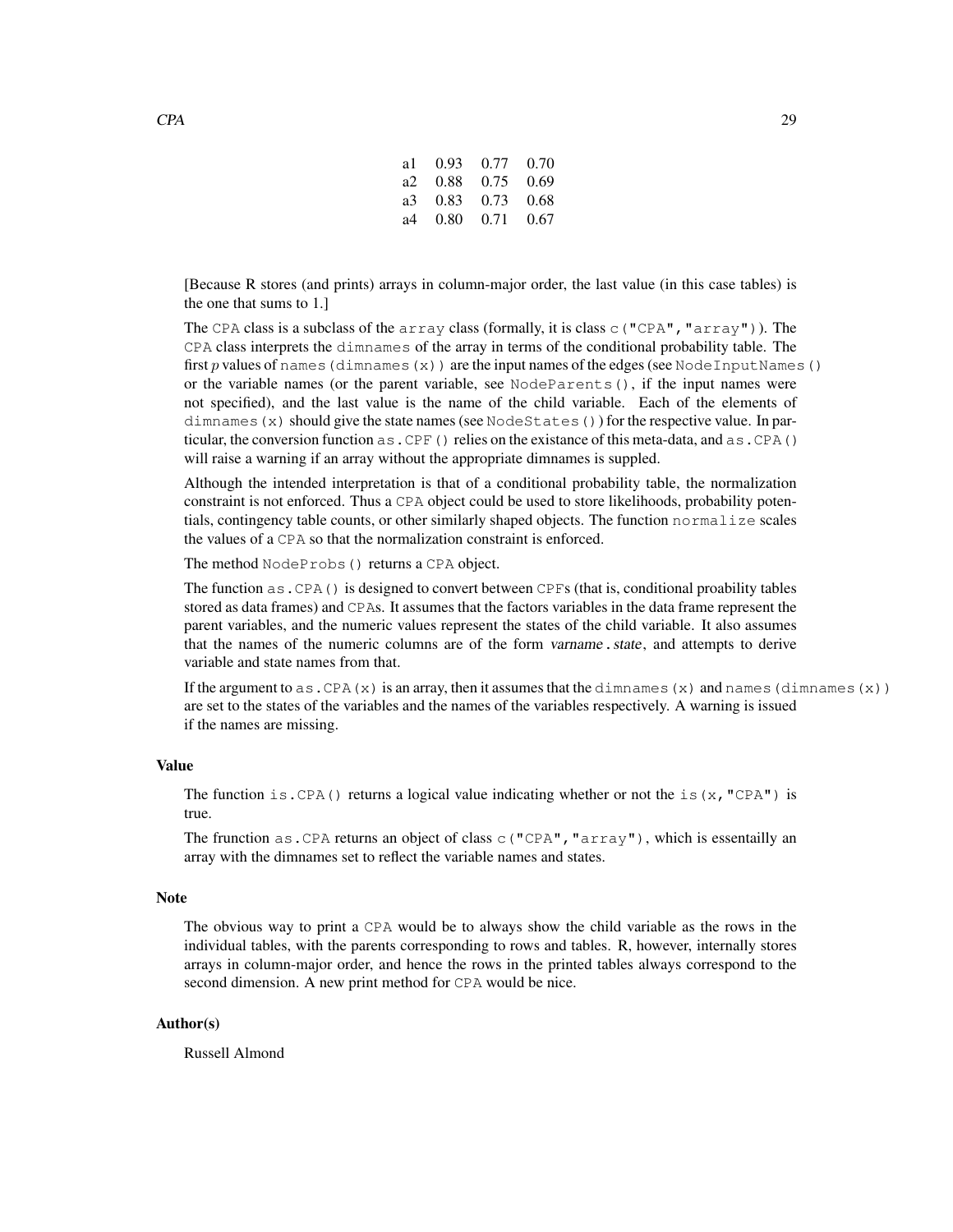### See Also

```
NodeProbs(), Extract.NeticaNode, CPF, normalize()
```
### Examples

```
arf \leftarrow data.frame(A=rep(c("a1","a2"),each=3),
                   B=rep(c("b1","b2","b3"),2),
                   C.c1=1:6, C.c2=7:12, C.c3=13:18, C.c4=19:24)
arfa <- as.CPA(arf)
stopifnot(
  is.CPA(arfa),
  all(dim(arfa) == c(2,3,4)))
arr1 \leftarrow \text{array}(1:24, c(4, 3, 2),
             dimnames=list(A=c("a1","a2","a3","a4"), B=c("b1","b2","b3"),
                            C = c("c1", "c2"))
arr1a <- as.CPF(arr1)
stopifnot(
  is.CPA(as.CPA(arr1a))
)
## Not run:
  as.CPF(node[])
## End(Not run)
```
CPF *Representation of a conditional probability table as a data frame.*

### Description

A conditional probability table for a node can be represented as a data frame with a number of factor variables representing the parent variables and the remaining numeric values representing the conditional probabilities of the states of the nodes given the parent configuration. Each row represents one configuration and the corresponding conditional probabilities. A CPF is a special data. frame object which represents a conditional probability table.

### Usage

is.CPF(x) as.CPF(x)

### Arguments

x Object to be tested or coerced into a CPF.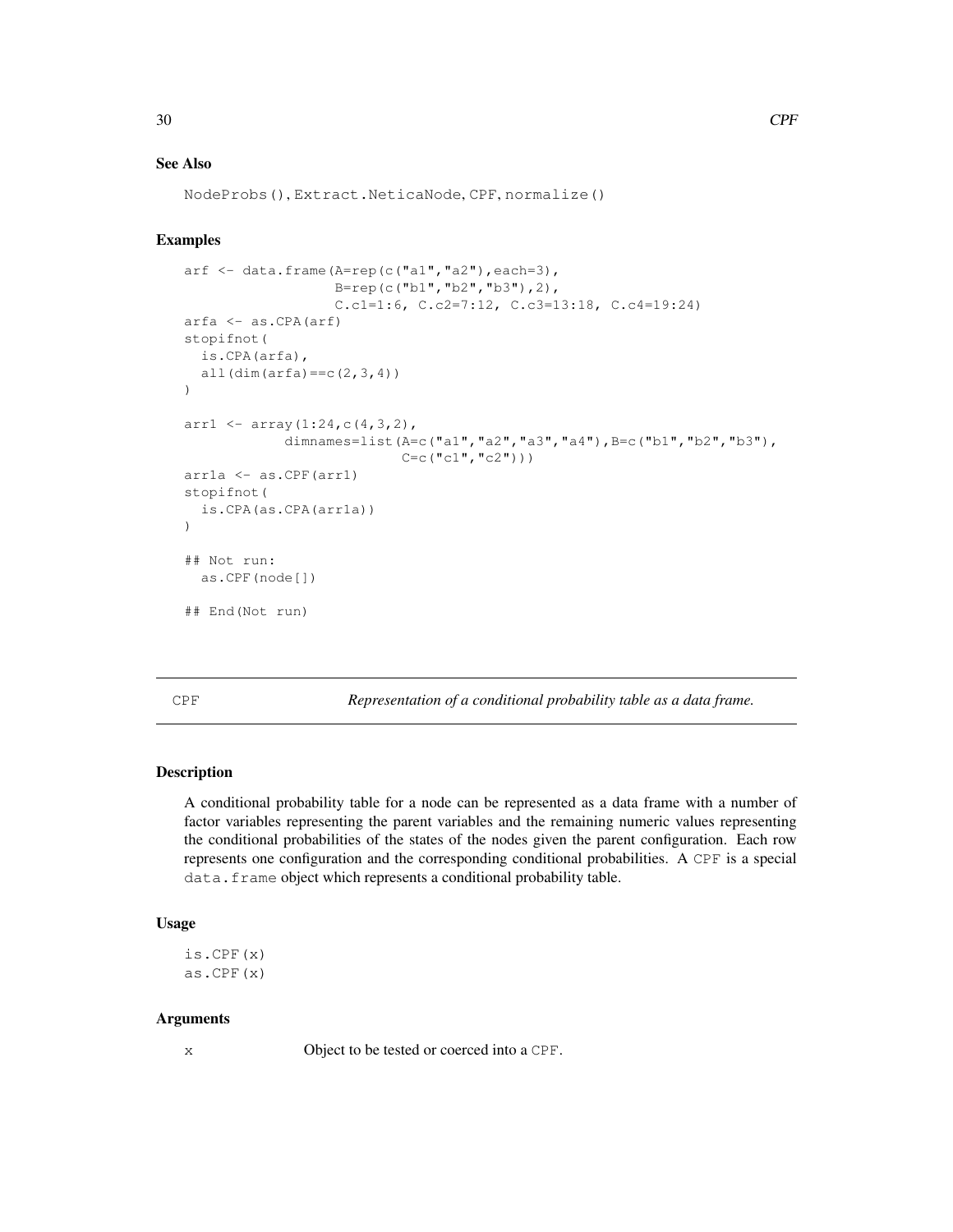#### Details

One way to store a conditional proability table is a table in which the first severl columns indicate the states of the parent variables, and the last several columns indicate probabilities for several child variables. Consider the following example:

|  |  | A B C.c1 C.c2 C.c3 C.c4                |  |
|--|--|----------------------------------------|--|
|  |  | $[1,]$ al b1 0.03 0.17 0.33 0.47       |  |
|  |  | $[2,]$ a 2 b 1 0.05 0.18 0.32 0.45     |  |
|  |  | $[3,]$ al b2 0.06 0.19 0.31 0.44       |  |
|  |  | $[4,]$ a2 b2 0.08 0.19 0.31 0.42       |  |
|  |  | $[5,]$ al b3 0.09 0.20 0.30 0.41       |  |
|  |  | [6,] a2 b3 $0.10$ $0.20$ $0.30$ $0.40$ |  |

In this cas the first two columns correspond to parent variables  $A$  and  $B$ . The variable  $A$  has two possible states and the variable  $B$  has three. The child variable is  $C$  and it has for possible states. The numbers in each row give the conditional proabillities for those states give the state of the child variables.

The class CPF is a subclass of data.frame (formally, it is class  $c($  "CPF", "data.frame")). Although the intended interpretation is that of a conditional probability table, the normalization constraint is not enforced. Thus a CPF object could be used to store likelihoods, probability potentials, contingency table counts, or other similarly shaped objects. The function normalize scales the numeric values of CPF so that each row is normalized.

The method "[.NeticaNode" returns a CPF (if the node is not deterministic).

The function as . CPF() is designed to convert between CPAs (that is, conditional proability tables stored as arrays) and CPFs. In particular, as.CPF is designed to work with the output of NodeProbs() or a similarly formatted array. It assumes that names(dimnames(x)) are the names of the variables, and dimnames  $(x)$  is a list of character vectors giving the names of the states of the variables. (See CPA for details.) This general method should work with any numeric array for which both dimnames  $(x)$  and names (dimnames  $(x)$ ) are specified.

The argument  $x$  of as. CPF() could also be a data frame, in which case it is permuted so that the factor variable are first and the class tag "CDF" is added to its class.

### Value

The function is. CPF() returns a logical value indicating whether or not the is(x, "CDF") is true.

The frunction as. CPF returns an object of class c("CPF", "data.frame"), which is essentailly a data frame with the first couple of columns representing the parent variables, and the remaining columns representing the states of the child variable.

### Note

The parent variable list is created with a call expand.grid(dimnames(x)[1:(p-1)]). This produces conditional probabilty tables where the first parent variable varies fastest. The Netica GUI displays tables in which the last parent variable varies fastest.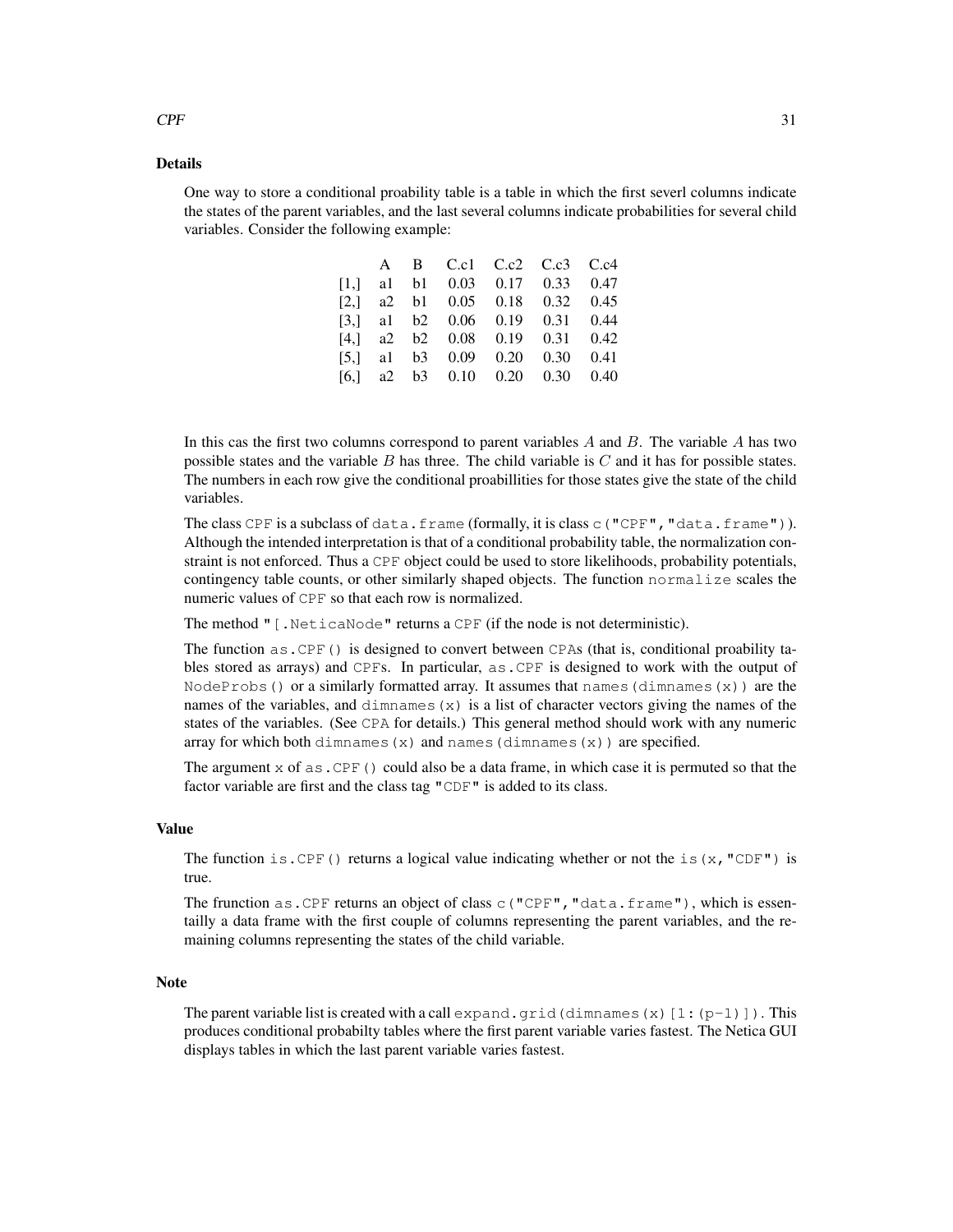### Author(s)

Russell Almond

### See Also

NodeProbs(), Extract.NeticaNode, CPA, normalize()

#### Examples

```
arf \leq data.frame(A=rep(c("a1","a2"), each=3),
                  B=rep(c("b1","b2","b3"),2),
                   C.c1=1:6, C.c2=7:12, C.c3=13:18, C.c4=19:24)
arf <- as.CPF(arf)
stopifnot(is.CPF(arf))
arr \leftarrow array (1:24, c(2, 3, 4),
            dimnames=list(A=c("a1","a2"), B=c("b1","b2","b3"),
                           C=c("c1","c2","c3","c4")))
arrf <- as.CPF(arr)
stopifnot(
 is.CPF(arrf),
 all(levels(arrf$A)==c("a1","a2")),
 all(levels(arrf$B) ==c("b1", "b2", "b3")),
 nrow(arrf) == 6, ncol(arrf) == 6)
##Warning, this is not the same as arf, rows are permuted.
as.CPF(as.CPA(arf))
## Not run:
 as.CPF(NodeProbs(node))
## End(Not run)
```
CreateNetwork *Creates (destroys) a new Netica network.*

### Description

CreateNetwork() makes a new empty network in Netica. DeleteNetwork() frees the memory associated with the named network inside of Netica.

#### Usage

```
CreateNetwork(names)
DeleteNetwork(nets)
```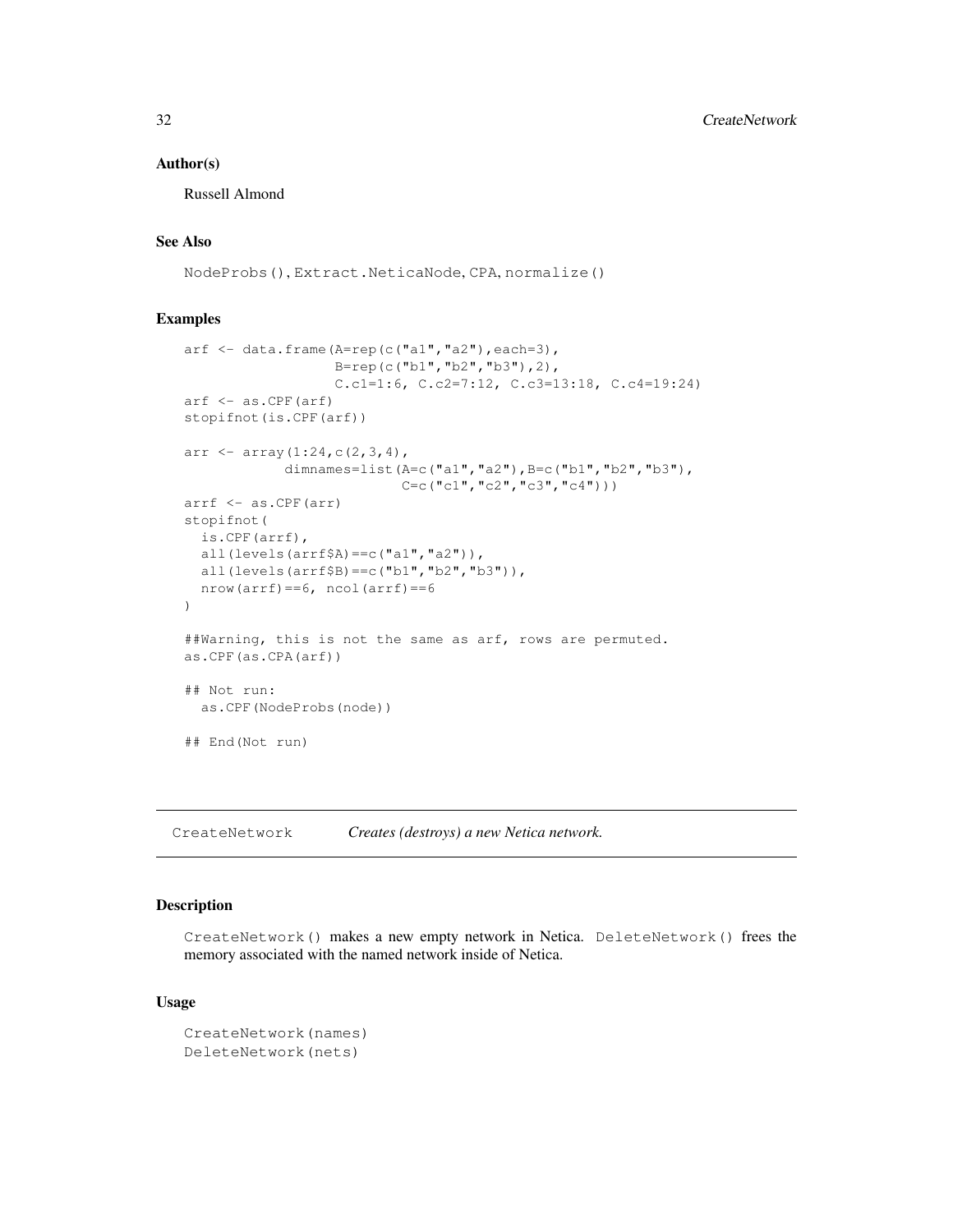### CreateNetwork 33

#### **Arguments**

| names | A character vector giving the name or names of the network to be created. |
|-------|---------------------------------------------------------------------------|
| nets  | A list of Netical BN objects to be destroyed.                             |

### Details

The CreateNetwork method creates a new network for each of the names. Names must follow the IDname rules. It returns a NeticaBN object, or a list of such objects if the argument names has length greater than 1.

The DeleteNetwork method frees the Netica memory associated with each net in its argument. Note that the network will not be available for use after it is deleted. It returns the NeticaBN objects, but modified so that they are no longer active.

The function link {is.active}(), checks to see if the network associated with a NeticaBN object still corresponds to a network loaded into Netica's memory.

These functions wrap the Netica API functions  $NewNet$  bn() and DeleteNet bn().

### Value

A single NeticaBN object if the length of the argument is 1, and a list of suct objects if the argument has length greater than 1. For DeleteNets() if a specified network does not exist, the corresponding element in the return list will be NULL.

#### Implementation Note

Currently, the NeticaBN object uses the name of the networks as the pointer into the network. Thus either a character vector of names or a list of NeticaBN objects is mostly equivalent.

Future versions may actually use pointers to the Netica objects.

### Note

The function DeleteNetwork () implicitly deletes any nodes assocaited with the network. Therefore, any nodes associated with this network will become inactive (see is.active()).

### Author(s)

Russell Almond

### References

http://norsys.com/onLineAPIManual/index.html: NewNet\_bn()<sup>12</sup>, DeleteNet\_bn()<sup>13</sup>

### See Also

CopyNetworks(), is.active()

<sup>12</sup>http://norsys.com/onLineAPIManual/functions/NewNet\_bn().html

<sup>13</sup>http://norsys.com/onLineAPIManual/functions/DeleteNet\_bn().html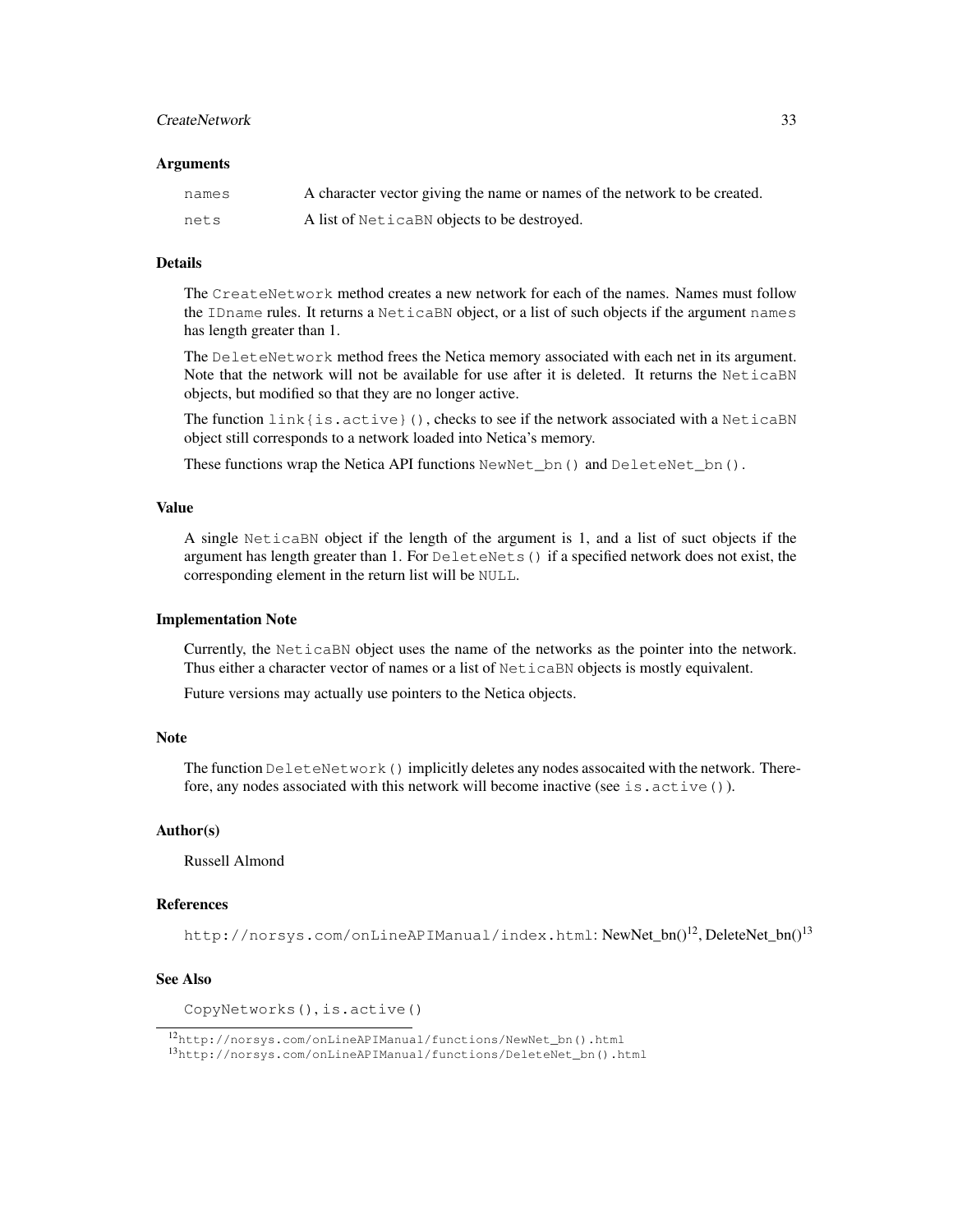### Examples

```
net1 <- CreateNetwork("EmptyNet")
stopifnot(is(net1, "NeticaBN"))
stopifnot(as.character(net1)=="EmptyNet")
stopifnot(is.active(net1))
netd <- DeleteNetwork(net1)
stopifnot(!is.active(netd))
stopifnot(!is.active(net1))
stopifnot(as.character(netd)=="EmptyNet")
```
DeleteNodeTable *Deletes the conditional probability table of a Netica node.*

### Description

This function completely removes the conditional probability table (CPT) associated with a node.

#### Usage

```
DeleteNodeTable(node)
```
#### Arguments

node An active NeticaNode whose conditional probability table is to be tested.

### Value

Returns the modified node invisibly.

### Author(s)

Russell Almond

### References

http://norsys.com/onLineAPIManual/index.html: DeleteNodeTables\_bn()<sup>14</sup>

### See Also

NeticaNode, NodeParents(), NodeInputNames(), HasNodeTable()

<sup>14</sup>http://norsys.com/onLineAPIManual/functions/DeleteNodeTables\_bn.html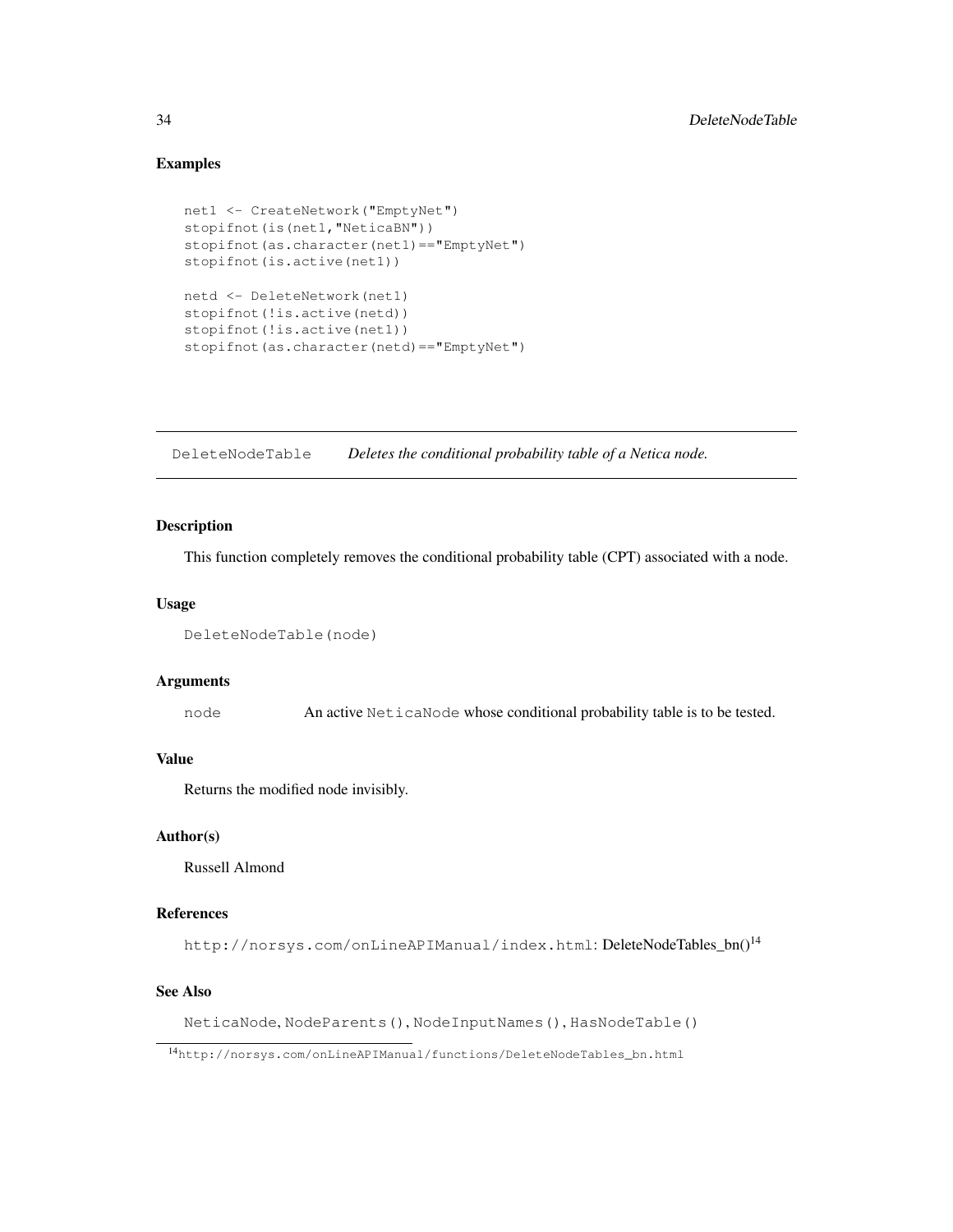### EliminationOrder 35

### Examples

```
a1 <- CreateNetwork("AB1")
A \leftarrow \text{NewDiscreteNode}(a1, "A", c("A1", "A2"))NodeProbs(A) \leq c(0,1)stopifnot(
  all(HasNodeTable(A))==TRUE
)
DeleteNodeTable(A)
stopifnot(
  all(HasNodeTable(A))==FALSE
)
DeleteNetwork(a1)
```
EliminationOrder Retrieves or sets the elimination order used in compiling a Netica net*work.*

### **Description**

The compilation process involves eliminating the nodes in the network one-by-one, different orders will produce junction trees of different sizes. The function EliminationOrder(net) returns the current elimination order associated with a network. The expression EliminationOrder(net) <- value sets the elimination order.

### Usage

```
EliminationOrder(net)
EliminationOrder(net) <- value
```
#### Arguments

| net.  | An active NeticaBN/                                                                                |
|-------|----------------------------------------------------------------------------------------------------|
| value | Either NULL (to clear the elimination order) or a list of every node in net with<br>no duplicates. |

### Details

Large cycles create problems for propagating probabilities in Bayesian networks. A solution to this problem is to fill-in chords (short cuts) in the cycles and then transform the network to a tree shape with the nodes of the tree representing cliques of the graph. This is commonly called a junction tree (although a junction tree additionally has nodes separating the cliques, called *sepsets* in Netica).

Finding the optimal pattern of fill-ins is an NP hard problem. A common way of approaching it is to eliminate the nodes from the network one-by-one and connect the neighbors of the eliminated node (if they were not already connected). In this case, the sequence of eliminated nodes will determine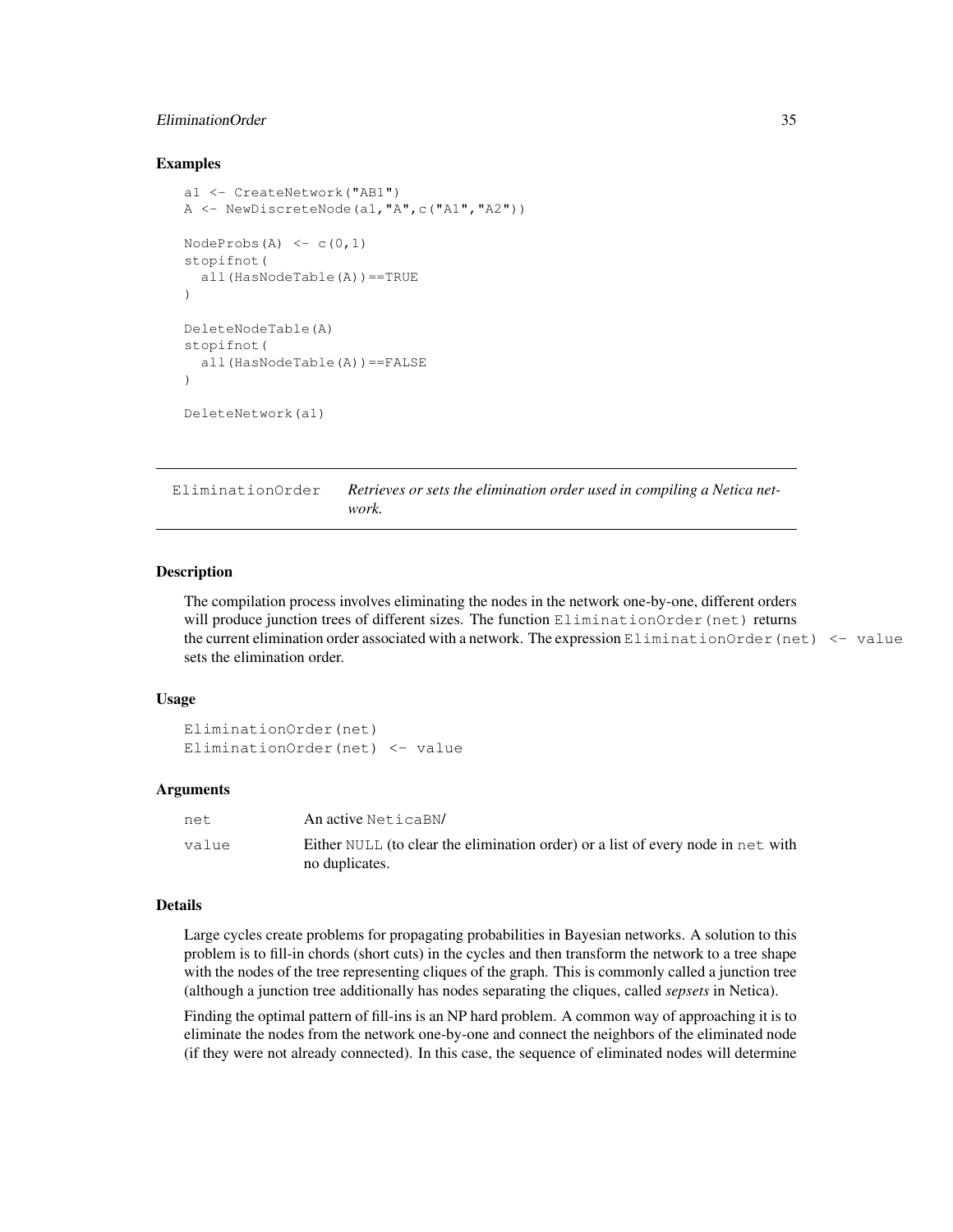which edges are filled in, and hence the size of the final junction tree. Finding an optimal eliminator order is also NP hard, but simple heuristics (like the greedy algorithm) tend to do reasonably well in practice. (See Almond, 1995, for a complete description of the algorithm and heuristics solutions).

When Netica compiles a network (CompileNetwork (net)), it picks an elimination order, unless one has already been set. Unless the network has a particular difficult structure, then the Netica defaults should work pretty well. The function JunctionTreeReport(net) gives a report about the existing tree.

If the analyst has some clue about the structure of the network and wants to manually select the elimination order, this can be set through the form EliminationOrder(net)<-nodelist. Here nodelist should be a complete list of all of the nodes in net with no duplication. Alternatively, it can be set to NULL.

Setting the elimination order does not affect an already compiled network, it is only is applied when the network is next compiled.

### Value

A list of all of the nodes in the network in elimination order if the elimination order is currently set, otherwise NULL.

The setter form returns net invisibly.

### Note

The Netica documentation does not specify the heuristics for selecting the elimination order if no order is specified. I suspect it is some variation on the greedy algorithm, which works well in many cases.

#### Author(s)

Russell Almond

### References

Almond, R.G. (1995) *Graphical Belief Modeling*. Chapman and Hall.

http://norsys.com/onLineAPIManual/index.html: GetNetElimOrder\_bn()<sup>15</sup>, Set-NetElimOrder\_bn()<sup>16</sup>,

### See Also

NeticaBN, NetworkAllNodes(), CompileNetwork(), JunctionTreeReport()

```
EMSMMotif <- ReadNetworks(paste(library(help="RNetica")$path,
                           "sampleNets","EMSMMotif.dne",
                           sep=.Platform$file.sep))
```
<sup>15</sup>http://norsys.com/onLineAPIManual/functions/GetNetElimOrder\_bn.html <sup>16</sup>http://norsys.com/onLineAPIManual/functions/SetNetElimOrder\_bn.html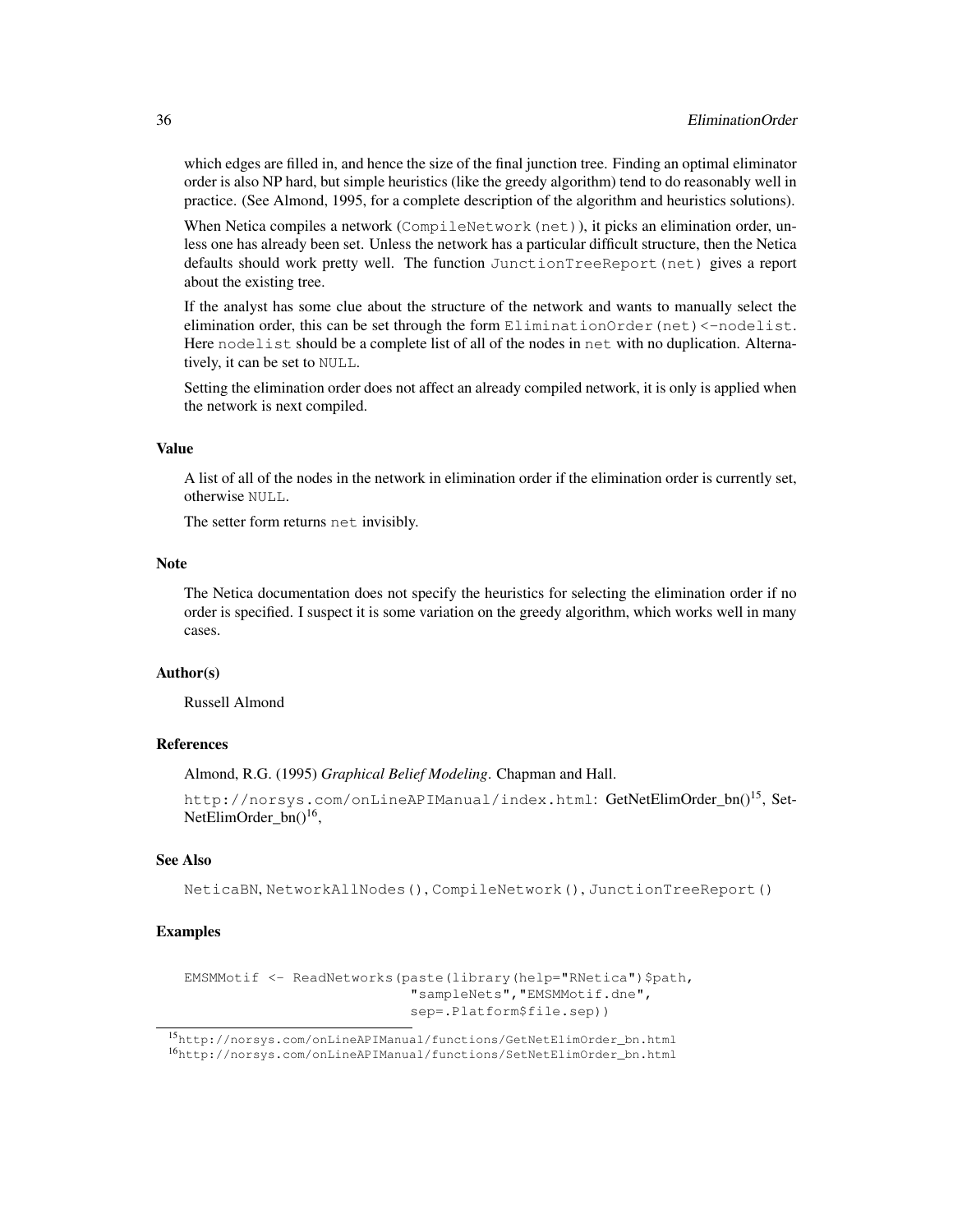# EnterFindings 37

```
## Should be null before we do anything.
stopifnot(
is.null(EliminationOrder(EMSMMotif))
)
CompileNetwork(EMSMMotif)
## Now should have an elimination order.
stopifnot(
length(EliminationOrder(EMSMMotif)) ==
 length(NetworkAllNodes(EMSMMotif)),
NetworkCompiledSize(EMSMMotif) == 84
)
JunctionTreeReport(EMSMMotif)
## EMSMMotif is partitioned into observable and proficiency variables.
## Tell Netica to eliminate observable varaibles first.
EliminationOrder(EMSMMotif) <- c(NetworkNodesInSet(EMSMMotif,"Observable"),
                                 NetworkNodesInSet(EMSMMotif,"Proficiency"))
UncompileNetwork(EMSMMotif)
CompileNetwork(EMSMMotif)
stopifnot(
 length(EliminationOrder(EMSMMotif)) ==
 length(NetworkAllNodes(EMSMMotif)),
 NetworkCompiledSize(EMSMMotif) == 84
)
JunctionTreeReport(EMSMMotif)
## Clear elimination order.
EliminationOrder(EMSMMotif) <- NULL
stopifnot(
is.null(EliminationOrder(EMSMMotif))
)
DeleteNetwork(EMSMMotif)
```
EnterFindings *Enters findings for multiple nodes in a Netica network.*

## **Description**

This function takes two arguments, a network and a list of nodes and the correspoinding findings. It sets all of the findings at once.

## Usage

```
EnterFindings(net, findings)
```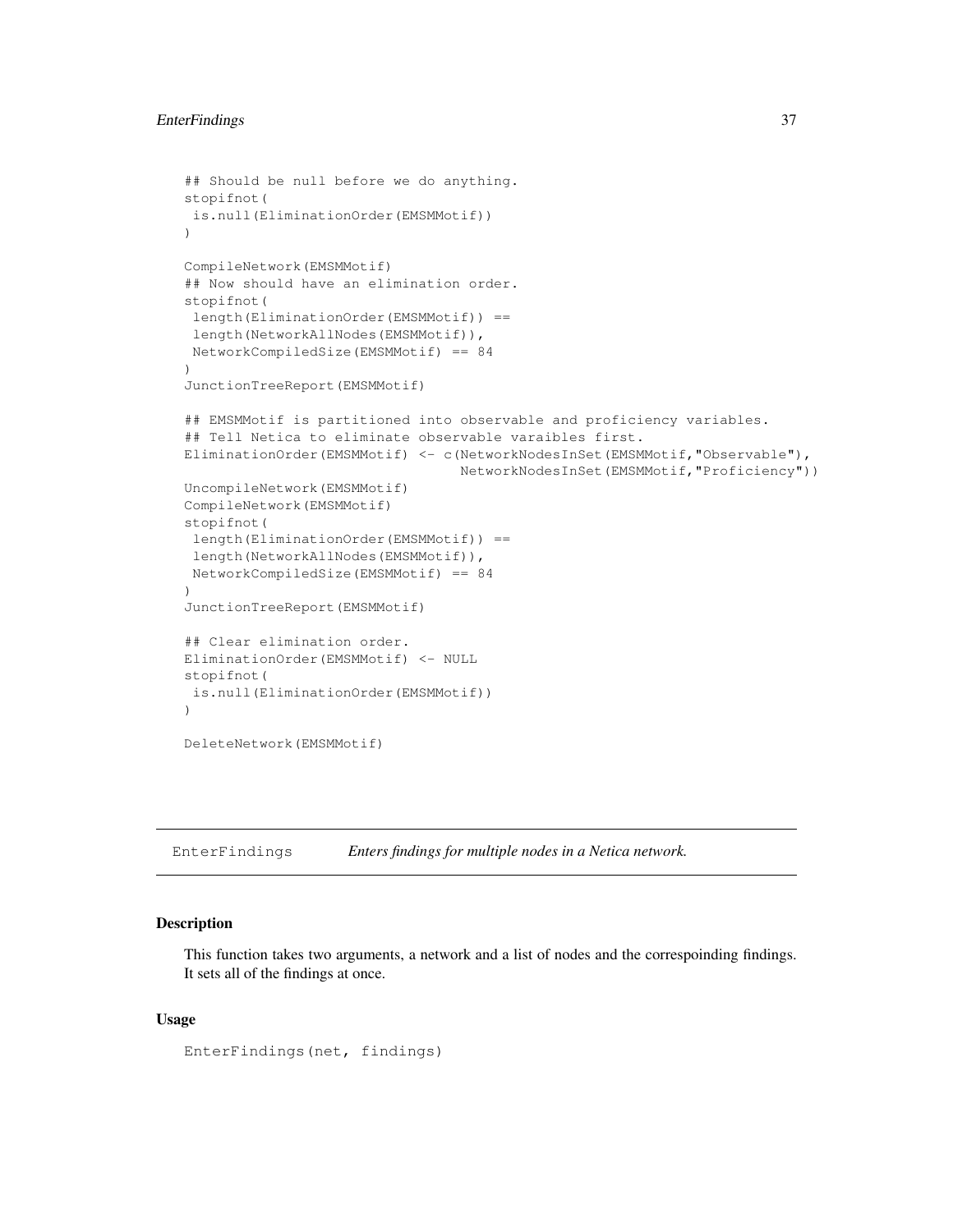### Arguments

| net      | An active and compiled NeticaBN.                                                                                                                                                                                                                                                                         |
|----------|----------------------------------------------------------------------------------------------------------------------------------------------------------------------------------------------------------------------------------------------------------------------------------------------------------|
| findings | An integer or character vector giving the findings. The names (findings)<br>should be names of nodes in net. The values of findings should be corre-<br>sponding states either expressed as a character string or as an integer index into<br>the list of states for that node. (See NodeFinding (node). |

# **Details**

This function enters findings for multiple nodes at the same time. It offers two improvements over repeated calls to NodeFinding(). First, it finds the nodes by name in the network, making it easier to work with data in the form of key–value pairs that might come from other systems. Second, it wraps the calls to NodeFinding() in a call to WithoutAutoUpdate() which should only propagate the new findings after all values have been entered.

## Value

The value of net is returned invisibly.

### Author(s)

Russell Almond

# See Also

```
NeticaBN, NodeBeliefs(), EnterNegativeFinding(), EnterFindings(), RetractNodeFinding(),
NodeLikelihood(), JointProbability(), MostProbableConfig(), FindingsProbability()
```
### Examples

```
Motif <- ReadNetworks(paste(library(help="RNetica")$path,
                           "sampleNets","EMSMMotif.dne",
                           sep=.Platform$file.sep))
CompileNetwork(Motif)
obs <- c(Obs1a1="Right",Obs1a2="Wrong",
        Obs1b1="Right",Obs1b2="Wrong",
        Obs2a="Half", Obs2b="Half")
EnterFindings(Motif,obs)
JointProbability(NetworkNodesInSet(Motif,"Proficiency"))
DeleteNetwork(Motif)
```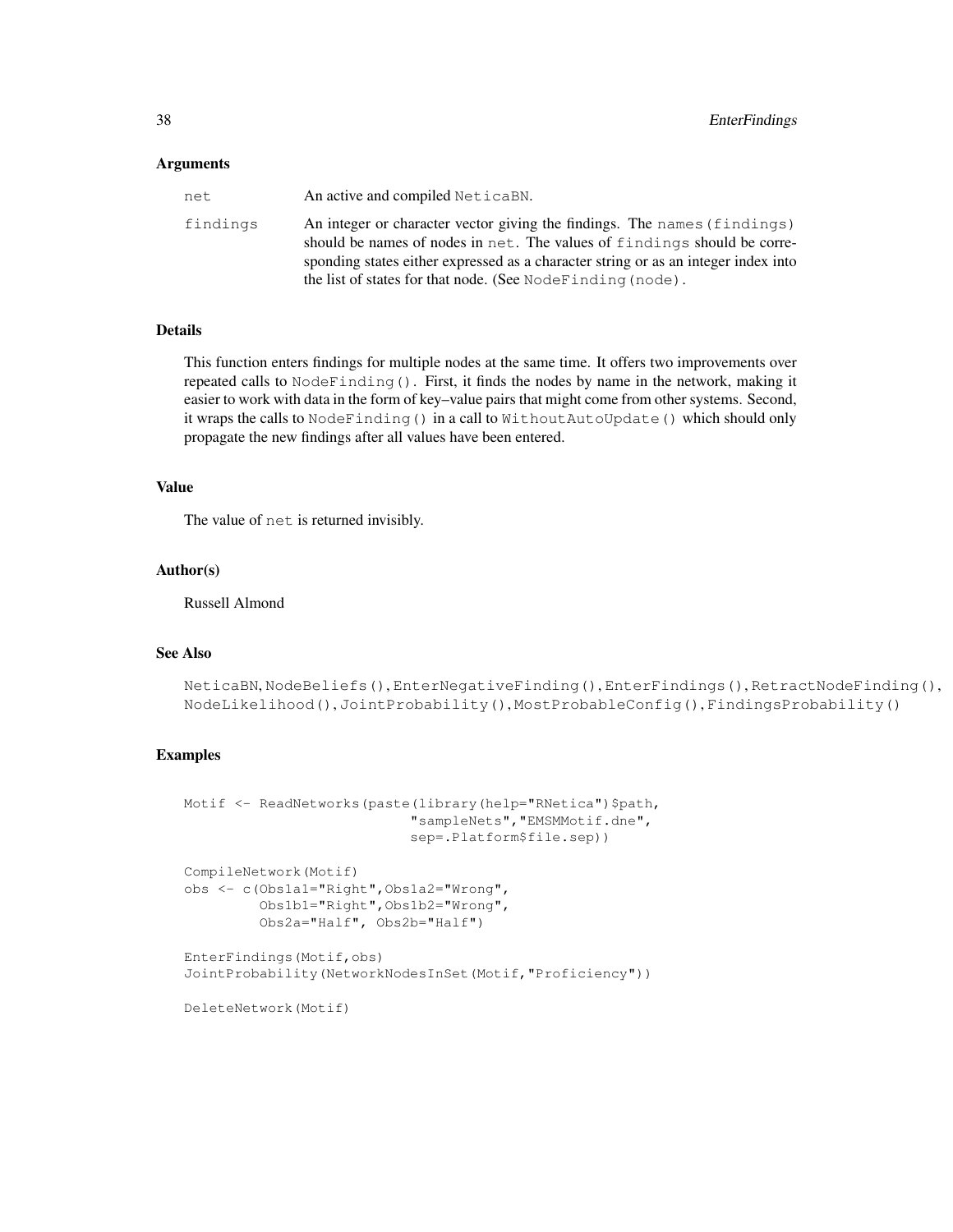EnterNegativeFinding

*Sets findings for a Netaca node to a list of ruled out values.*

### **Description**

This is conceptually equivalent to setting NodeFinding{node}<-not (eliminatedVals) (although this will not work as NodeFinding does not accept set values). It essentially eliminates any of the eliminatedVals as possible values (assigns them zero probability).

### Usage

```
EnterNegativeFinding(node, eliminatedVals)
```
### Arguments

node An active NeticaNode whose value was observed or hypothesized.

eliminatedVals

A character or integer vector indicating the values to be ruled out. Character values should be one of the values in NodeStates(node). Integer values should be between 1 and NodeNumStates(node) inclusive.

# Details

This function essentially assers that  $Pr(node \in eliminated Vals) = 0$ . Thus, it rules out the values in the eliminatedVals set. Note that the length of this set should be less than the number of states, or all possibilities will have been eliminated.

Note calling EngerNegativeFining(node, ...) clears any previous findings (including virutal findings set through NodeLikelihood() or simplie findinding set through NodeFinding(node)<-value). The function RetractNodeFinding (node) will clear the current finding without setting it to a new value.

### Value

This function returns node invisibly.

## Note

If SetNetworkAutoUpdate() has been set to TRUE, then this function could take some time as each finding is individually propagated. Consider wrapping multiple calls setting NodeFinding() in WithoutAutoUpdate(net, ...).

Unlike the Netica function EnterFindingNot\_bn() the function EnterNegativeFinding() internally calls RetractFindings. So there is no need to do this manually. Also, the internal Netica function multiplies multiple calls to EnterFindingNod\_bn() add to the list of negative findings, while in the R version takes the entire list.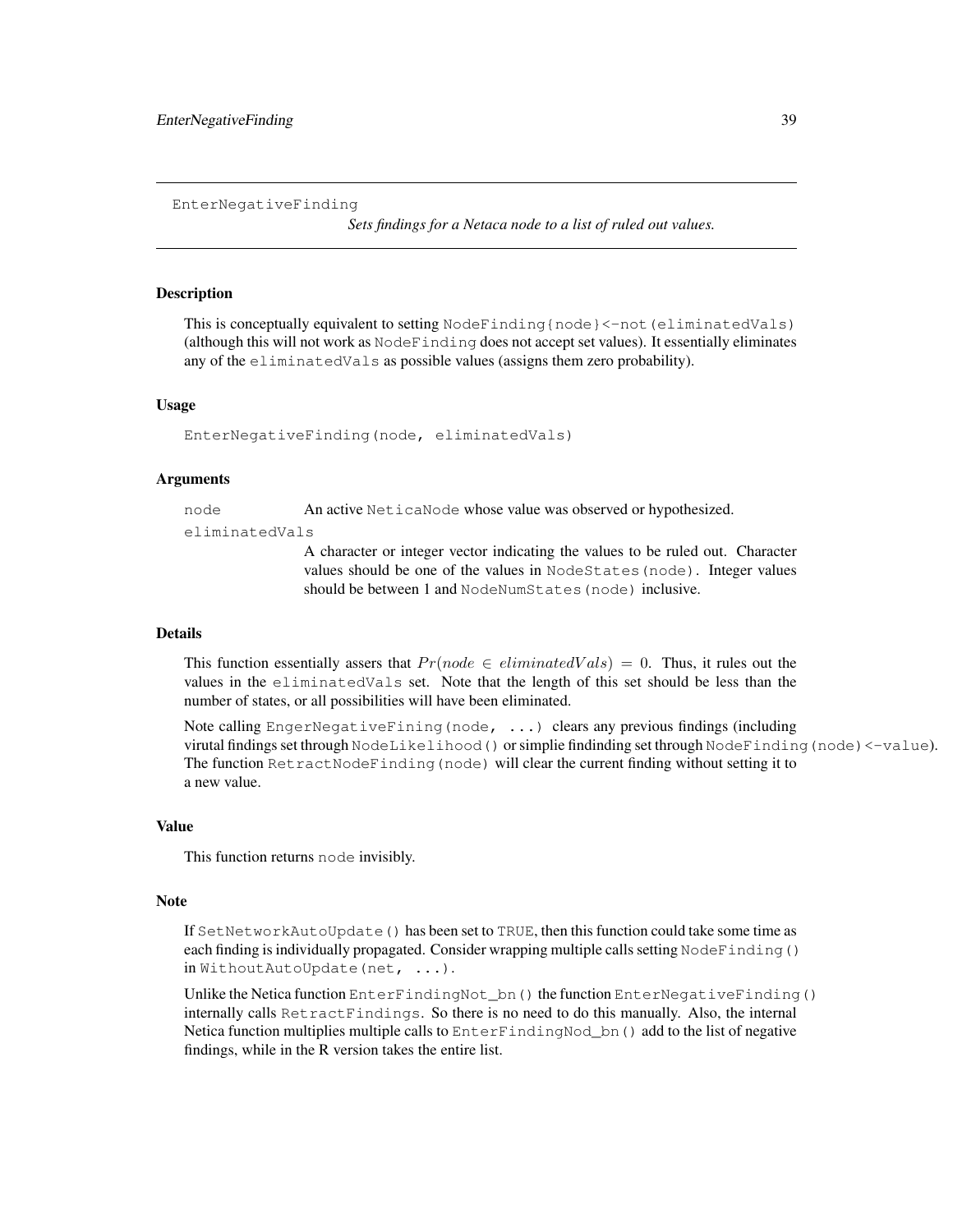#### Author(s)

Russell Almond

## References

http://norsys.com/onLineAPIManual/index.html: EnterFindingNot\_bn()<sup>17</sup>

# See Also

NeticaBN, NodeBeliefs(), NodeFinding(), RetractNodeFinding(), NodeLikelihood()

## Examples

```
irt5 <- ReadNetworks(paste(library(help="RNetica")$path,
                           "sampleNets","IRT5.dne",
                           sep=.Platform$file.sep))
irt5.theta <- NetworkFindNode(irt5,"Theta")
irt5.x <- NetworkFindNode(irt5,paste("Item",1:5,sep="_"))
CompileNetwork(irt5) ## Ready to enter findings
## Calculated new expected beliefs
renormed <- NodeProbs(irt5.theta)
renormed[c("neg1","neg2")] <- 0
renormed <- renormed/sum(renormed)
## Negative finding
EnterNegativeFinding(irt5.theta,c("neg1","neg2")) ## Rule out negatives.
stopifnot(
 NodeFinding(irt5.theta) == "@NEGATIVE FINDINGS",
 sum(abs(NodeLikelihood(irt5.theta) - c(1,1,1,0,0))) < 1e-6,
  sum(abs(NodeBeliefs(irt5.theta) - renormed)) < 1.e-6
)
```
DeleteNetwork(irt5)

Extract.NeticaNode *Extracts portions of the conditional probability table of a Netica node.*

# **Description**

Provides an efficient mechansim for extracting or setting portions of large conditional probability tables. In particular, allows setting many rows a CPT to the same value.

<sup>17</sup>http://norsys.com/onLineAPIManual/functions/EnterFindingNot\_bn.html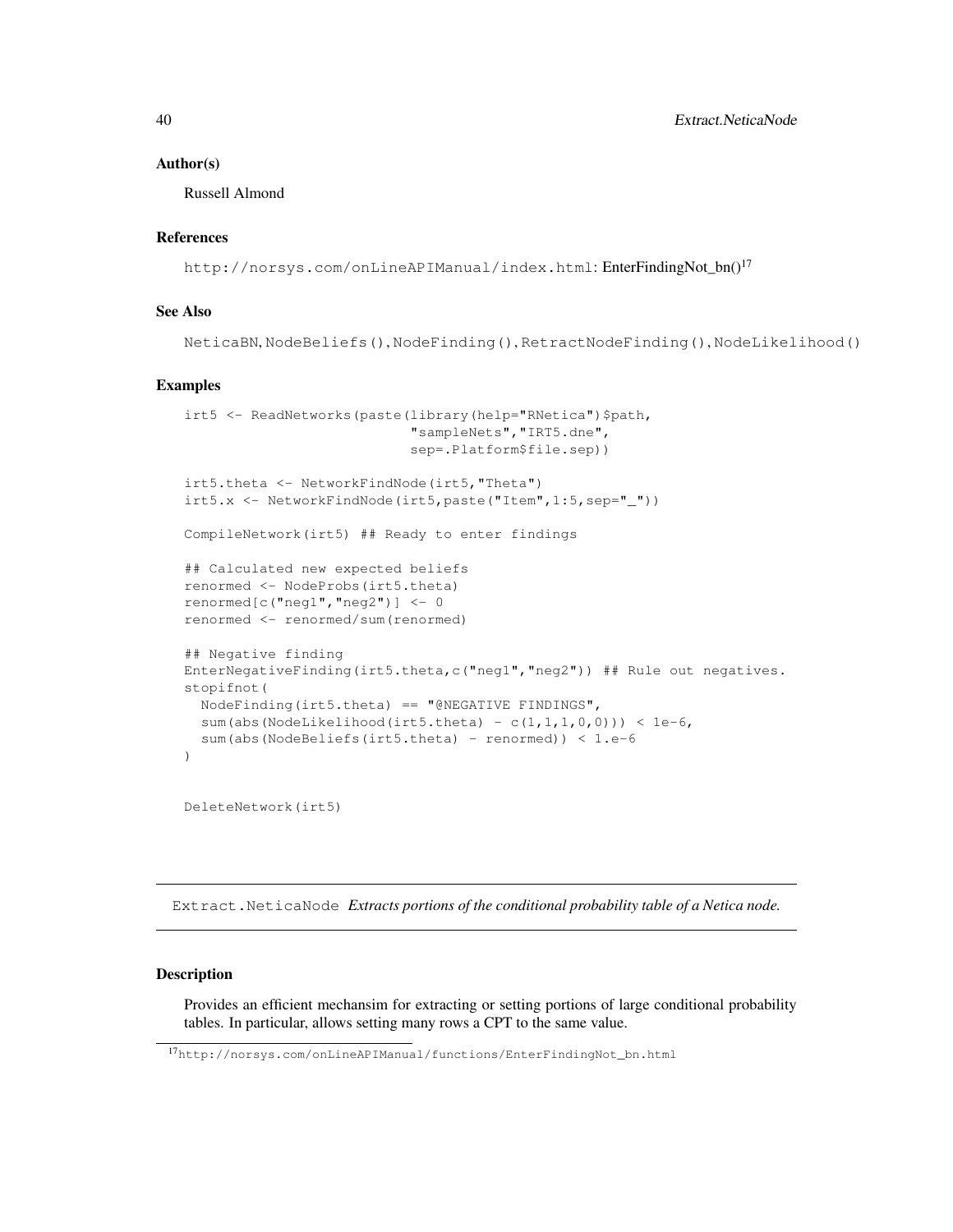## Extract.NeticaNode 41

### Usage

```
## S3 method for class 'NeticaNode'
x[..., drop=FALSE]
## S3 method for class 'NeticaNode'
x[[...]]
## S3 replacement method for class 'NeticaNode'
x[\ldots] <- value
EVERY_STATE
```
### Arguments

| X.    | An active, discrete NeticaNode whose conditional probability table is to be<br>accessed.                                                                                                                                                                                                                                                                                                                                                                                                                                                                                                                                                                                                                                                                     |
|-------|--------------------------------------------------------------------------------------------------------------------------------------------------------------------------------------------------------------------------------------------------------------------------------------------------------------------------------------------------------------------------------------------------------------------------------------------------------------------------------------------------------------------------------------------------------------------------------------------------------------------------------------------------------------------------------------------------------------------------------------------------------------|
|       | Indices specifying rows of the table to extract or replace. If a single index,<br>i, is given, it should be a data frame selecting the parent states, or an integer<br>pointing at a configuration. If multiple indexes are given, the number of indexes<br>should correspond to the number of parent states of the variable. The values<br>should either be character strings (corresponding to parent variable states), or<br>numeric (indexes to parent states). In character strings, the special value $"\star"$<br>is allowed to select all values of that variable. In numeric indexes, the special<br>value EVERY_STATE indicates that all states are selected. Leaving the index<br>position blank is the same as specifying $" *"$ or EVERY_STATE. |
| drop  | If true and a single row is selected, that row will be returned as a numeric vector<br>instead of a conditional probability frame (CPF).                                                                                                                                                                                                                                                                                                                                                                                                                                                                                                                                                                                                                     |
| value | Either a numeric vector with length $N$ ode $Num$ States $(x)$ giving the condi-<br>tional probabilities for the specified rows in the table or a character scaler (dis-<br>crete node) or numeric scaler (continuous node) giving the value that should be<br>given probability 1.                                                                                                                                                                                                                                                                                                                                                                                                                                                                          |

## Details

The function NodeProbs (node) allows one to access the entire conditional probability at once as a conditional probability array (CPA). Although the built-in R array replacement mechanisms allow one to make various kinds of edits, it is relatively inefficient. In particular, to set a single row of an array, the entire table is read into R and then written back to Netica.

This funciton allows the syntax node  $[\ldots]$  to be used to access only a portion of the table. Ther are many different ways ... can be interpreted, which are described below.

In this access model the value EVERY\_STATE or the character value  $" \star"$  has a special meaning of match every level of that state variable. Netica supports this as a shortcut method for specifying conditional probability tables with many similar values. However, when reading the conditional probability tables from Netica they are expanded and no attempt is made to collapse over identical rows.

A second difference is that  $node[...]$  returns the conditional probability table in data frame (CPF) format. This is particularly convenient becasue that format does not need to cover every parent configuration, thus it is ideal for holding subset of the complete table.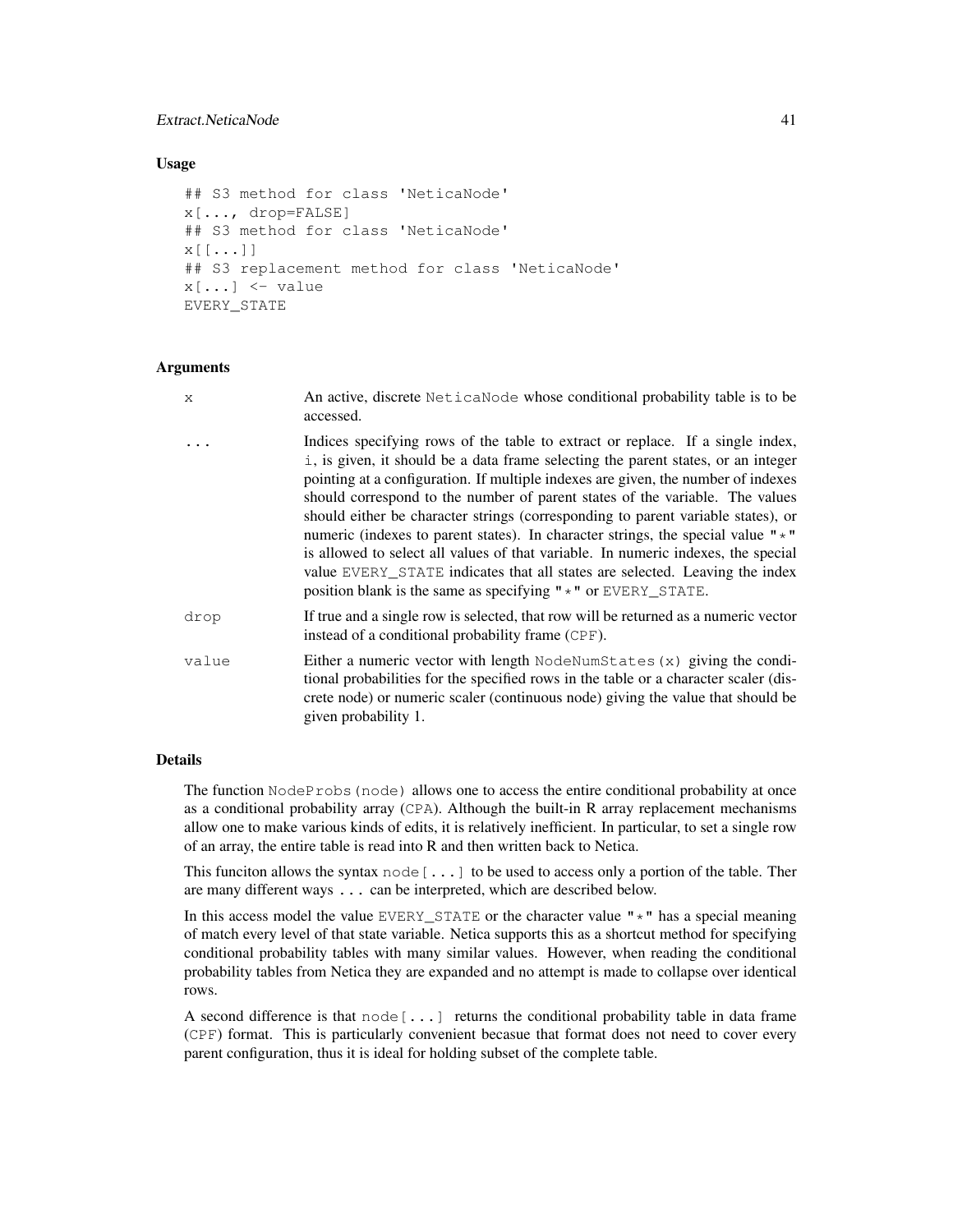A third difference is that a number of special values are allowed for the probability table. First, if the node is deterministic, the value of a parent configuration can be set to the state name instead of a probabity vector. This creates a deterministic conditional probability table full of 1's and 0's. For continuous nodes, the nodes value for a parent configuration (assuming all discrete or discritized parents) can be set directly. Finally, if the last column of the conditional probabilities is not supplied, it will be computed. This is particularly handy for binary nodes.

Normally, the expression  $node[...]$  produces a data frame either in CPF format, or with the probabilities replaced by a single column of values. If  $drop = TRUE$  or equivalently if node [[...]] was the expression, only the matrix of probabilities or the vector of values will be returned. The expression node  $[...]$   $\leq$  value is not supported.

The sections below describe the various indexing options.

## Value

For the form  $node[...]$  the return value is a data frame in the CPF format giving the conditional probability table. If the node is deterministic (IsNodeDetermistic(node)==TRUE), then the probilities will be replaced with a single column giving the value of the node. If the node is discrete, then the value will be a factor. If the node is continuous, then the value will be a real vector.

If drop==TRUE or an expression of the form  $\text{node}[[...]]$  was called, then the return value will be a matrix of probabilities (the last several columns of the data frame). If the node is deterministic, then the result will instead be either a factor (discrete node) or real vector (continuous node) giving the value of the node for each parent configuration.

The form node [...]<-value returns node invisibly.

### Selecting Rows Using Data Frames

This selection uses the syntax node  $[df]$  or node  $[df] < -\text{value}$ , wheree df is a data frame or a matrix. It is assumed that the columns represent the variables, and the rows represent the selected configurations of the parent variables.

In this configuration, the number of rows of  $df$  and value should match (or the length of value should equal the number of rows if one of the special values is used). When the value is being queried rather than set, the number of rows in the result may be greater than the number of rows in df because of EVERY\_STATE expansion.

There are three different ways that  $df$  could be represented:

- 1. It can be a data frame filled with factor variables whose levels correspond to the states of the corresponding parent node.
- 2. It can be a matrix or data frame of type character whose values correspond to the state names of the corresponding parent variables, or possibly the special value  $" \star"$  meaning that all values of that parent should be matched.
- 3. It can be a matrix of data frame of integers whose values correspond to the state indexes of the parent variables. In this case the special value EVERY\_STATE can be supplied indicating that all values should be matched. Otherwise, it should be a number between 1 and the number of states of that variable, inclusive.

The number of columns in  $df$  should be the same as the number of parent variables for node. If df has column names, then all columns should be named. In this case the parent variables will be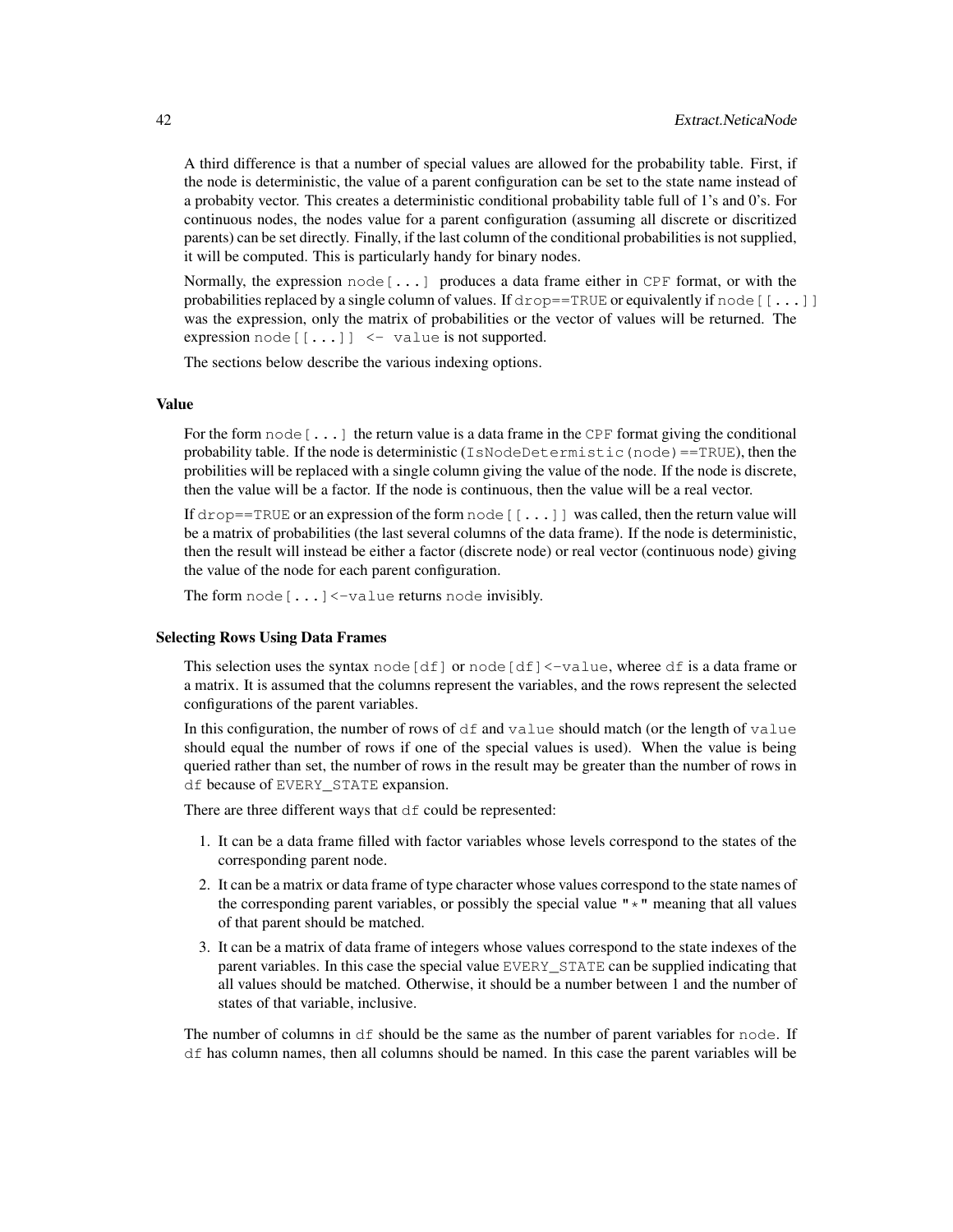# Extract.NeticaNode 43

match by the NodeInputNames(node) if they exist, or the names of the parent varaibles if they do not (see ParentStates(node) for more details). Otherwise, positional selection is used.

#### Selecting Rows Using Array-type Selection

The second way that rows from the conditional probability table can be selected is using an analogue of the selection mechansims supported by R for selecting cells from an array. Essentially, the rows of the conditional probability table are treated as if they are the elements of an array whose dimnames correspond to ParentStates{node}. In particular the number of dimensions corresponds to the number of parent variables, and the extent of each dimension corresponds to the number of states of the corresponding parent variable.

In this selection mode, the length of . . . should correspond to the number of parent variables (that is, there should be one fewer comma, than parent variables). Each element can be one of three things:

- 1. A character or factor vector selecting the appropriate states of the parent variable.
- 2. An integer vector selecting the appropriate states of the parent variable by position.
- 3. One of the special values EVERY\_STATE, " $\star$ " or blank indicating that all values of the appropriate variable should be selected.

The order of the entries should be the same as the order of the parent variables in NodeParents{node}. The selection looks very similar to selection using a data frame, where the data frame consists of applying expand.grid(...).

Once again EVERY\_STATE or  $"\star"$  entries are treated specially inside of Netica, which allows every matching row of the table to be simultaneously set to the same probabilities.

Note that negative selections and logical selections are not currently supported.

#### Selecting Rows Using Named Parents

As with R array index selection, the dimensions of the selection in the ... argument can be specified using named arguments. If one of the elements of ... is named, they all should be named. The names should correspond to ParentNames (node), that is the NodeInputNames (node) are used if available, and the names of the parent nodes are used as a fallback.

As before the value for a parent variable can be set to a value or a vector of possible values as either an integer, factor or character value. The special values EVERY\_STATE and  $"*"$  are interpreted as before. If the value of a parent variable is unspecified, this is equivalent to using the value EVERY\_STATE.

#### Selecting Rows Using a Single Integer

If ... is a single integer, it is treated as an index into the possible configurations. These are defined by expand.grid(ParentStates(node). Each index refers to a row in that table. This is particularly meant for running through loops on all values, although working with value as a data frame or using NodeProbs may be faster in those cases.

There is some ambiguity when there is a single parent variable about whether the array-type selection or the index was intended, but both are identical, so there should be no conflict.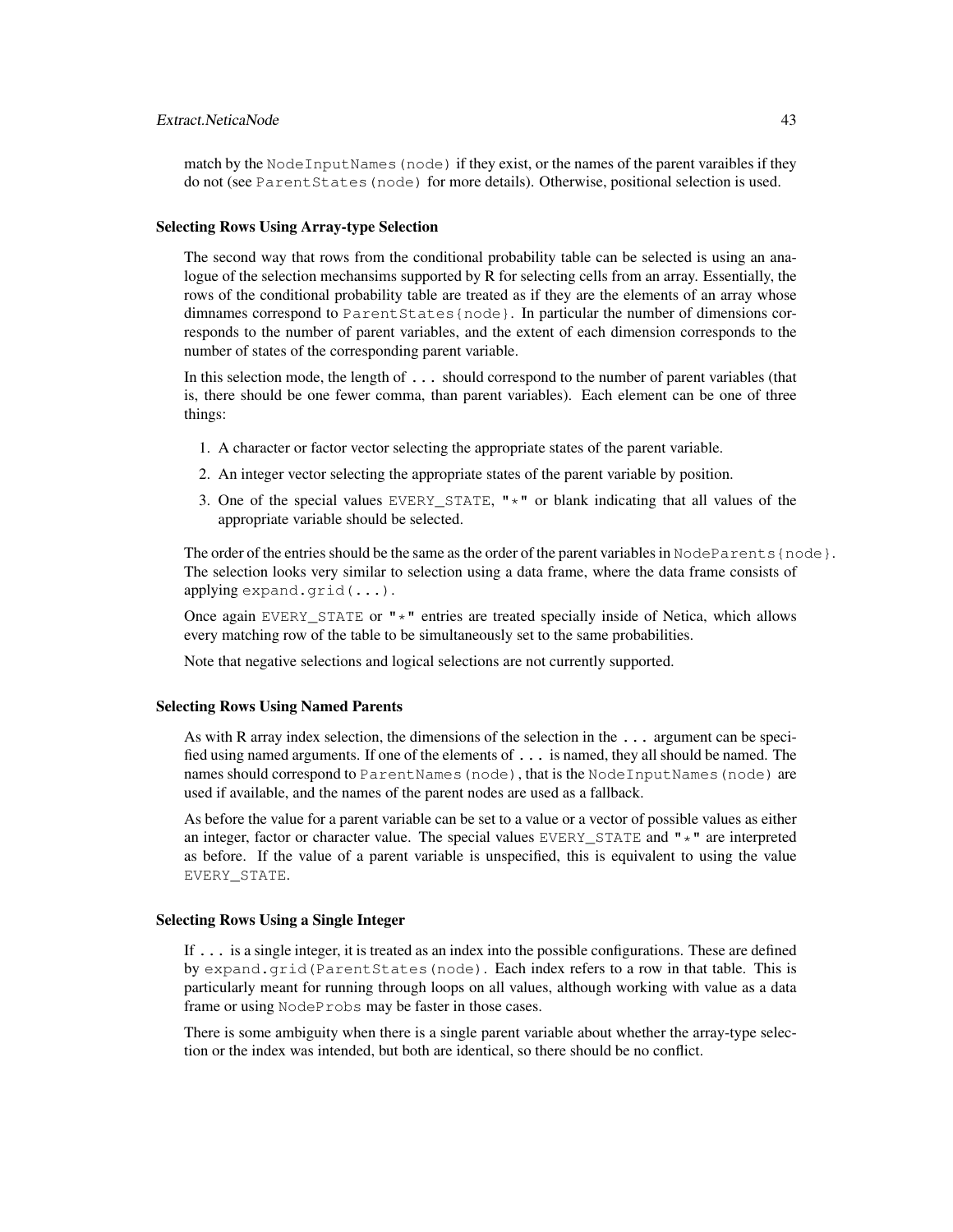#### Special Meanining for NULL selection

If  $\ldots$  is NULL, that is if the calling expression looks like node [] then the intention is that all rows of the conditional probability table are to be selected. This is the only meaningful selection type if there are no parent variables. It also provides a fast and convenient way to set all rows of the conditional probabillity table to the same value (if value) has a single row, or to retrieve the complete conditional probability table in CPF format.

If value is a data frame with both factor and numeric variables, then it takes on a different meaning. In this case, the factor variables are used as if they were the selection argument (the  $\dots$ ) and the remaining numeric values the probabilities.

#### Setting Value to a Probability Matrix

In general the replacement value should be a matrix. The number of columns should match the number of states of node (see below for the behavior if the number of columns is one less than the number of states). It should have the same number of rows as the number of rows in the selection after any expansion has been applied for vector valued arguments, but not counting the special values EVERY\_STATE or  $"\star"$  (or blank entries in the list).

Netcia has a special shortcut for EVERY STATE and all matching rows are set to the same probability value. This means that the number of rows in the value must match the selection counting the special values as if they selected a single row. In particular, if node has one or more parent variables and value is a matrix with more than one row, node  $\left[ \right]$  <- value will generate a error, because the selection has only one row (with every value set to EVERY\_STATE.

When value is an undimensioned vector, the function will do its best to figure out if it should be treated as a row or a column vector. In the case of unusual behavior, expressing value as a matrix should make the programmers intention clear.

#### Setting Deterministic Values

When a node is deterministic, that is all probabilities are 0 or 1, then it is meaningful to talk about the conditional value of a node instead of the conditional probability table. The expression node[...] displays the conditional probabililty table in a special way when the node is deterministic. In this case it displays the value as a single variable giving the state of the child variable given the configuration of the parents. In the case of discrete nodes, this is a factor variable giving the state. In the case of continuous nodes, this is a numeric vector giving the value.

The same conventions can be used in setting the conditional probability of a node. In the expression node  $[\dots]$  <- value if value is a factor or character vector then the selected configurations are set to deterministic probabilities with the indicated value given probability of 1 and all others with probability 0. It is possible to set some rows of a conditional probability table to be deterministic and others to have unrestriced probabilities, however, the deterministic rows will then print out as unconstrained probabilites with 0 and 1 values.

Continuous nodes (nodes for which is, continuous (node)  $==$  TRUE) use a variation of this system. Here the value is an arbitrary numeric value. For this to be meaningful, it is assumed that all of the parents of node are either discrete ofr have been discritized.

Warning: Setting an unconditional discrete node to a constant value, that is executing an expression like node  $\begin{bmatrix} 1 < - & \text{value} \end{bmatrix}$  is almost certainly a mistake. Probably what is intended by that expression is NodeFinding (node)  $\le$  value. In particular, if the former expression is used and the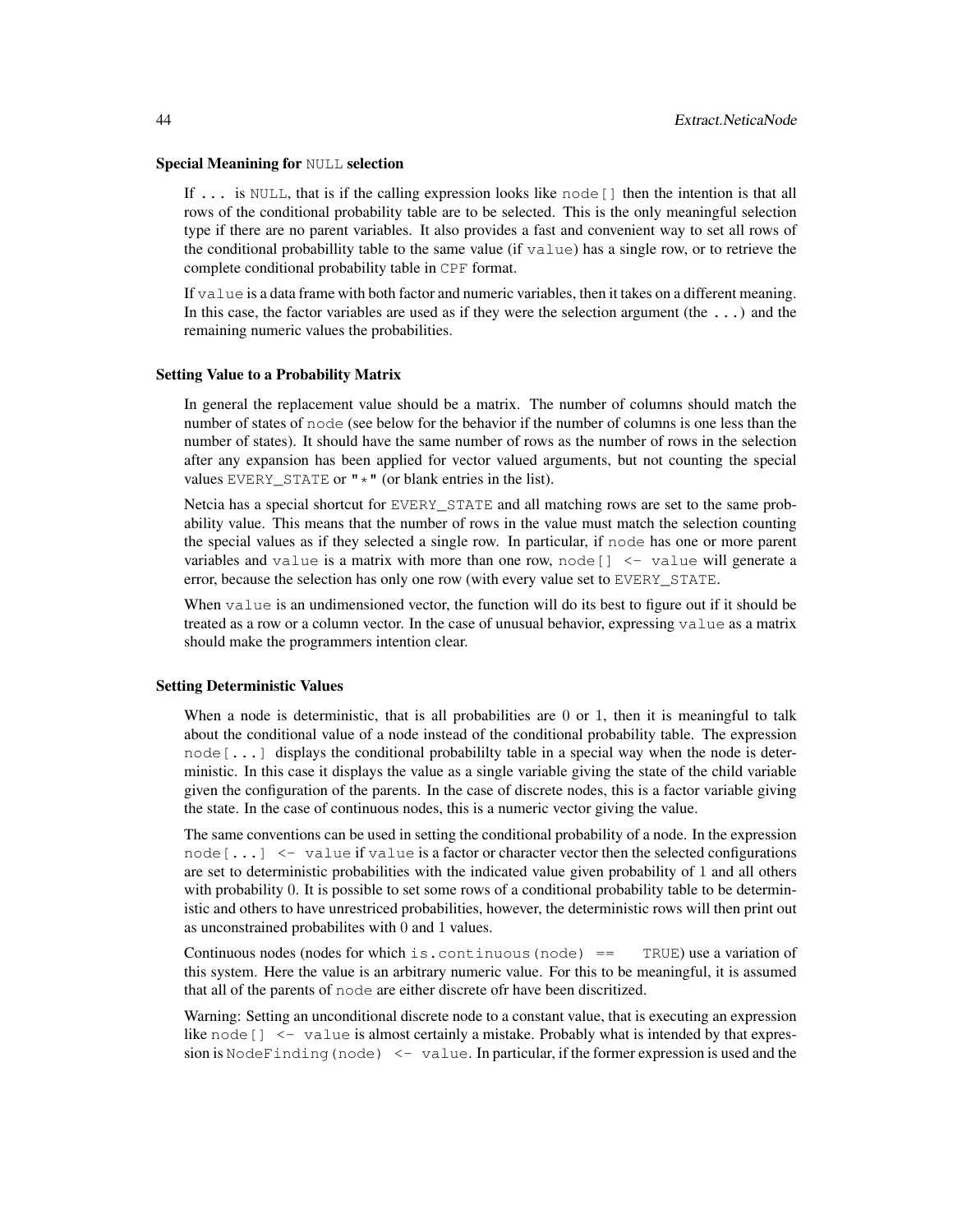## Extract.NeticaNode 45

#### Automatic normalization

If the number of columns in value is one less than the number of states in node, then is assumed that the probability values should be calculated for the last state via normalization, that is it is assigned all of the remaining probability not asigned in the first couple of columns. In particular, the value is internally translated via the expression: value  $\leq$  cbind (value, 1-apply (value, 1, sum)).

This is particularly useful when the node is binary (has exactly 2 states). Then the replacement only needs to specify the probability for the first one. For example node  $[$  |  $\leq -1.5$  would set the probability distribution of node to the uniform distribution if node is binary.

There is some potential for confusion if value is not specified as a matrix. In particular, if the number of states of the child value is one more than the number of configurations of the parents, it is unclear whether this is an attempt to set the node value of a discrete node or an unnormalized probability. It should be possible by specifying value as a matrix or one row or one column to clarify the intent.

#### Note

I have tried to anticipate most of the ways that somebody might want to index the conditional probability table, not to mention all of the peculiar ways that R overloads the extraction operator. Negative selections are not allowed. I have almost certainly missed some combinations, and some untested combinations might preform rather strangely. Undoubtedly somebody will come to rely on that strangeness and it will never get fixed.

Factor variables do not easily handle the use of  $" \star"$  as a wildcard. To make this work, a construction like factor(varstates, c(1:3,EVERY\_STATE), labels=c("a1","a2","a3","\*")).

Internally R uses 1-based indexing and Netica uses 0-based indexing. RNetica makes the translation inside of the C layer, so these function should be called with R-style 1-based indexing.

This documentation file is longer than *War and Peace*.

#### Author(s)

Russell Almond

# References

http://norsys.com/onLineAPIManual/index.html:GetNodeProbs\_bn()<sup>18</sup>,SetNodeProbs\_bn()<sup>19</sup>, GetNodeFuncState\_bn()<sup>20</sup>, SetNodeFuncState\_bn()<sup>21</sup>, GetNodeFuncReal\_bn()<sup>22</sup>, SetNodeFuncReal\_bn()<sup>23</sup>,

<sup>18</sup>http://norsys.com/onLineAPIManual/functions/GetNodeProbs\_bn.html

<sup>19</sup>http://norsys.com/onLineAPIManual/functions/SetNodeProbs\_bn.html

<sup>20</sup>http://norsys.com/onLineAPIManual/functions/GetNodeFuncState\_bn.html

<sup>21</sup>http://norsys.com/onLineAPIManual/functions/SetNodeFuncState\_bn.html

<sup>22</sup>http://norsys.com/onLineAPIManual/functions/GetNodeFuncReal\_bn.html

<sup>23</sup>http://norsys.com/onLineAPIManual/functions/SetNodeFuncReal\_bn.html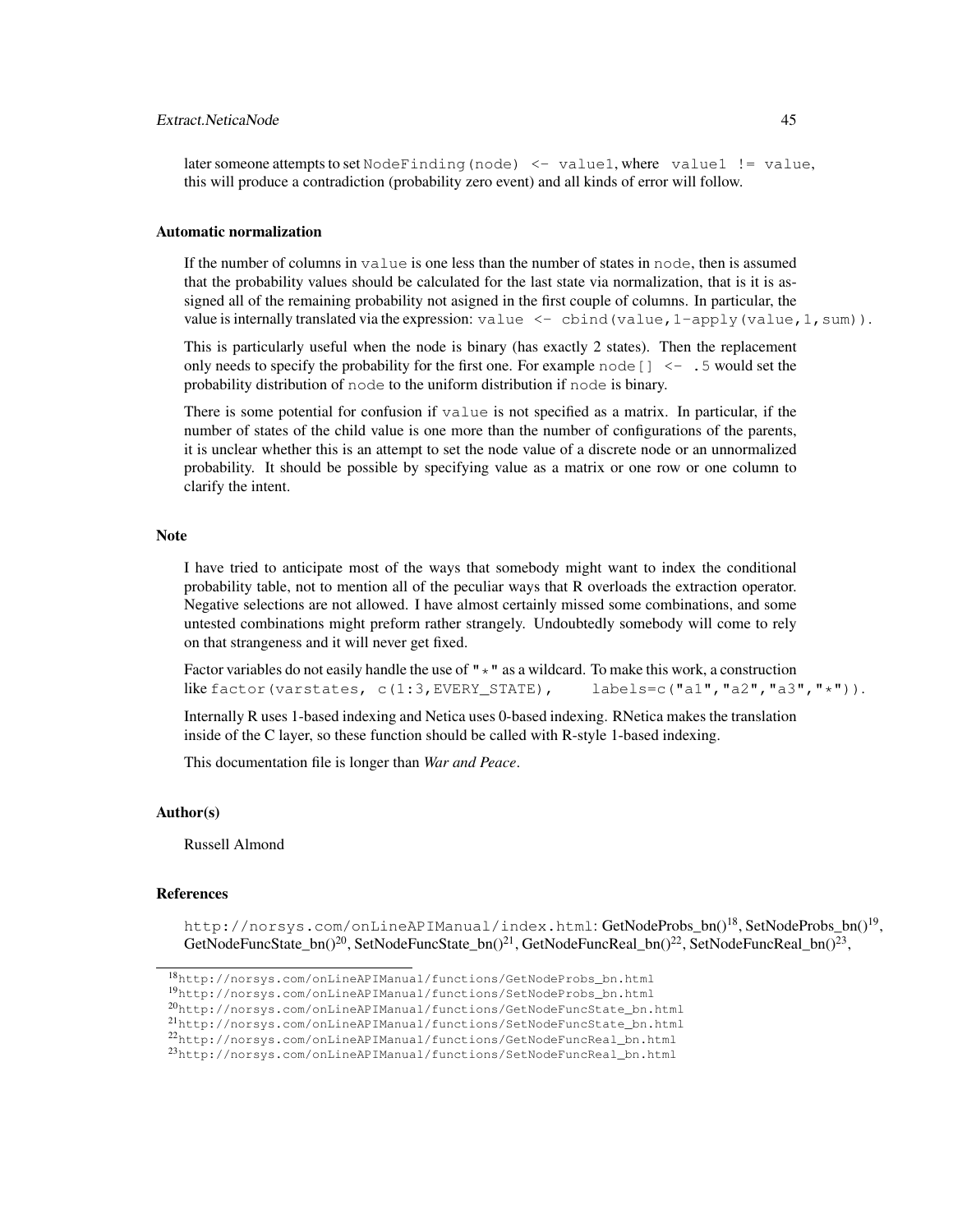## See Also

NeticaNode, NodeParents(), NodeInputNames(), NodeStates(), ParentStates(), CPF, CPA

### Examples

```
## Setup
xnet <- CreateNetwork("X")
A <- NewDiscreteNode(xnet,"A",c("A1","A2","A3","A4"))
Aalt <- NewDiscreteNode(xnet, "Aalt",c("A1", "A2", "A3", "A4"))
B <- NewDiscreteNode(xnet,"B",c("B1","B2","B3"))
B2 <- NewDiscreteNode(xnet,"B2",c("B1","B2"))
Balt <- NewDiscreteNode(xnet, "Balt",c("B1", "B2", "B3"))
C2 <- NewDiscreteNode(xnet, "C2", c("C1", "C2"))
C3 <- NewDiscreteNode(xnet, "C3", c("C1", "C2", "C3"))
C4 \leq NewDiscreteNode(xnet,"C4",c("C1","C2","C3","C4"))
Cont <- NewContinuousNode(xnet,"Cont")
CC <- NewContinuousNode(xnet,"CC")
CCC <- NewContinuousNode(xnet,"CCC")
### Tests for various setting modes.
## Null before we set any probabilities anything
stopifnot(
 all(is.na(C2[])), length(C2[]) == 2,
  all(is.na(Cont[])), length(Cont[])==1
)
NodeProbs(C2) < -c(1,0)stopifnot(
 C2[] =="C1"
)
## This is just a demonstration of the syntax, in practice
## the expression NodeFinding(C2) <- "C2" is usually better.
C2[] \leq - "C2"
stopifnot(
 NodeProbs(C2) == c(0,1)\lambdaC3[] <-3stopifnot(
 C3[] == "C3"
\lambda## Setting value of continuous node
Cont[] <- 145.4
stopifnot( abs(Cont[] - 145.4) < .0001)
## Setting value with probabilities
C2[] \leq -c(.3,.7)stopifnot( sum(abs(NodeProbs(C2)-c(.3,.7))) < .0001)
```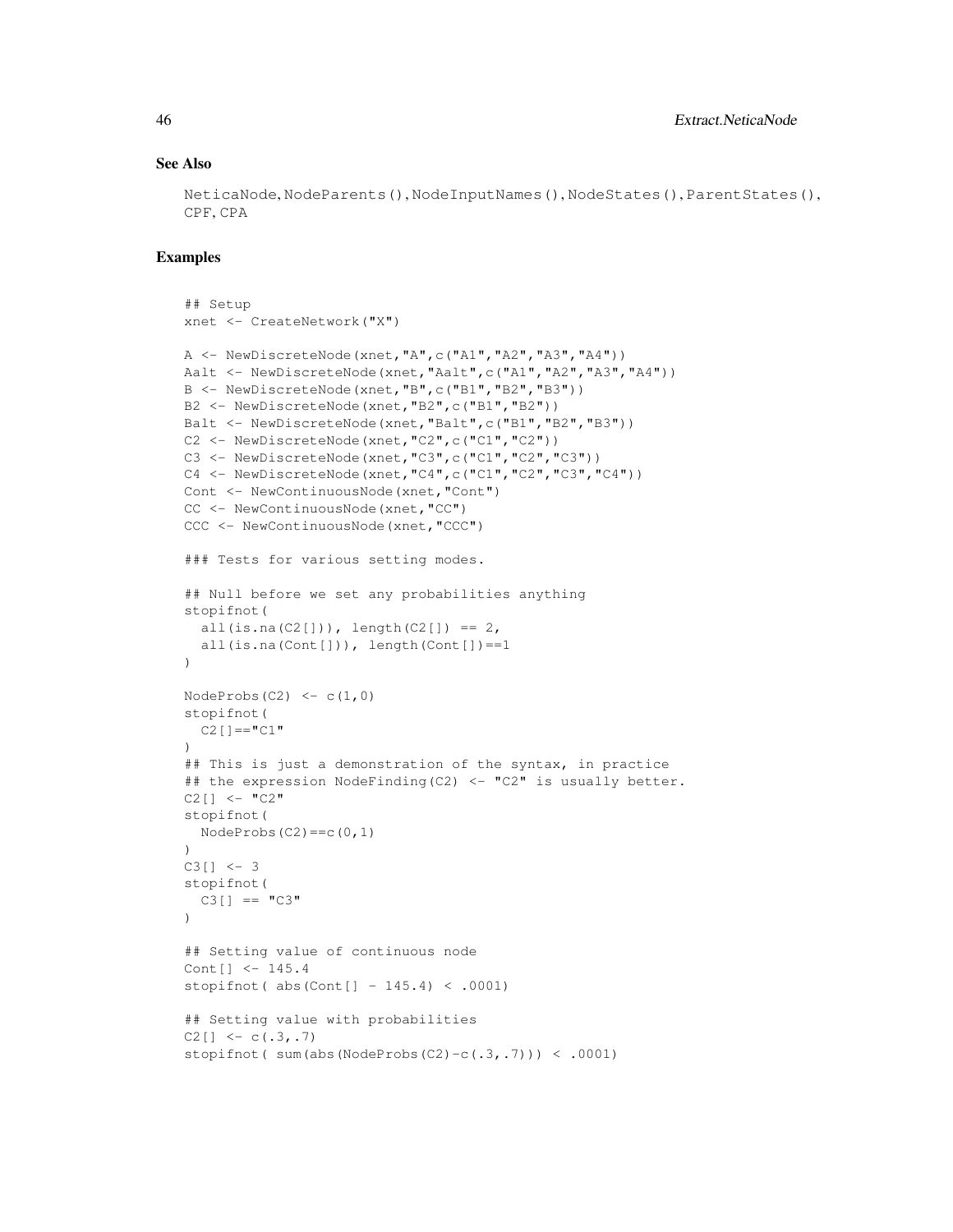# Extract.NeticaNode 47

```
C3[] \leftarrow c(1,2,1)/4
stopifnot( sum(abs(NodeProbs(C3)-c(.25,.5,.25))) < .0001)
## Automatic normalization
C2[] <- .25stopifnot( abs(sum(NodeProbs(C2)-c(.25,.75))) < .0001)
C3[] <- c(1,1)/3
stopifnot( abs(sum(NodeProbs(C3)-1/3)) < .0001)
### Now some one parent cases
AddLink(A,B)
AddLink(A,B2)
stopifnot(
  nrow(B[])==NodeNumStates(A),
  ncol(B[])==1+NodeNumStates(B),
  nrow(B[[]])==NodeNumStates(A),
  ncol(B[[]])==NodeNumStates(B),
  all(is.na(B[][,2:(1+NodeNumStates(B))])),
  all(is.na(B[[]]))
)
NodeProbs(B) <- normalize(matrix(1:12,4))
Brow1 \leftarrow B[1]stopifnot(
  nrow(Brow1) == 1, ncol(Brow1) == 4,sum(abs(Brow1[,2:4]-c(1,5,9)/15))<.00001
)
Brow12 <- B[1:2]
stopifnot(
 nrow(Brow12) == 2, ncol(Brow12) == 4,sum(abs(Brow12[2,2:4]-c(2,6,10)/18))<.00001
)
Brow4 \leftarrow B['TA4'']stopifnot(
  nrow(Brow4) == 1, ncol(Brow4) == 4,sum(abs(Brow4[,2:4]-c(1,2,3)/6))<.00001
)
Brow34 <- B[c("A3","A4")]
stopifnot(
  nrow(Brow34) == 2, ncol(Brow34) == 4,abs(sum(Brow4[1,2:4]-c(3,7,11)/21))<.00001
\lambdaBall \leftarrow B["*"]
stopifnot(
 nrow(Ball) == 4, ncol(Ball) == 4\lambdaBall <- B[EVERY_STATE]
stopifnot(
  nrow(Ball) == 4, ncol(Ball) == 4)
```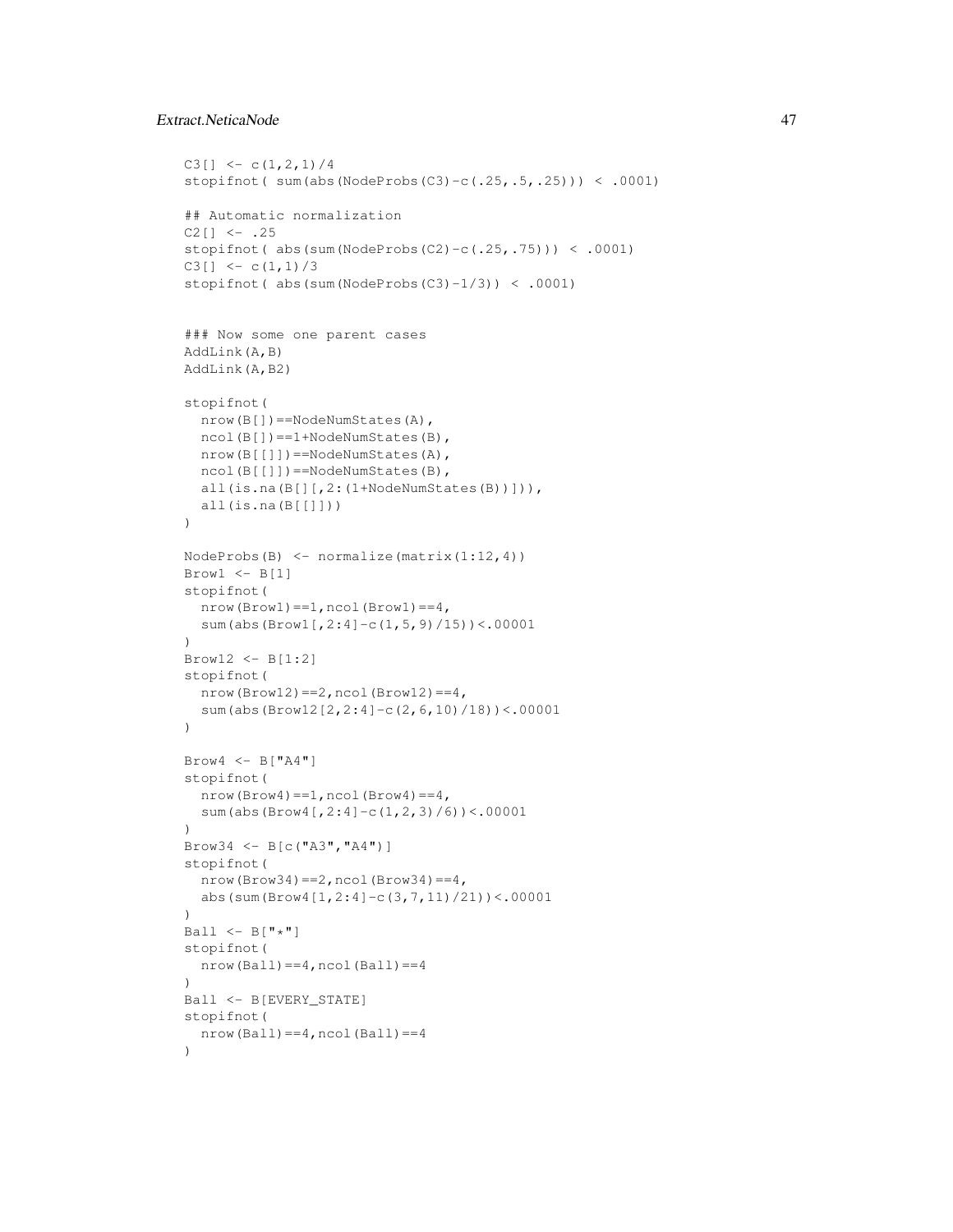```
Brow24 <- B[data.frame(A=factor(c("A2","A4"),NodeStates(A)))]
stopifnot(
 nrow(Brow24) == 2, ncol(Brow24) == 4,sum(abs(Brow24[2,2:4]-c(1,2,3)/6))<.00001
\lambda## Set all rows to the same value.
B[\ ] <- matrix(c(1,1,1)/3,1)
stopifnot(
  abs(NodeProbs(B) -1/3) <.0001
\lambdaB[EVERT\_STATE] \le - matrix(c(1,2,1)/4,1)
stopifnot(
  abs(NodeProbs(B)[3,]-c(.25,.5,.25))<.0001
)
B["*"] \leq - \text{ matrix}(c(1,2,3)/6,1)stopifnot(
 abs(NodeProbs(B)[2,]-c(1/6,1/3,.5))<.0001
)
## Setting to exact values
B2[1:2] <- "B1"
B2[3] < - "B2"
B2[4] <- "B2"
B2tab < - B2[]stopifnot(
  IsNodeDeterministic(B2),
  nrow(B2tab)==4,ncol(B2tab)==2,
  length(B2[[])] = 4,B2[[1] == c("B1", "B1", "B2", "B2"),as.integer(B2tab[,2]) == c(1, 1, 2, 2))
## Setting one value to non-deterministic changes the way the table is
## displayed.
B2[2] \leftarrow c(.5,.5)B2tab <- B2[]
stopifnot(
  !IsNodeDeterministic(B2),
  nrow(B2tab) == 4, ncol(B2tab) == 3,sum(abs(B2tab[2,2:3]- c(.5,.5))) < .001,
  B2tab[1,2:3] == c(1,0),B2[[3]] == c(0,1))
## Self-normalizing setting
## Not run:
## This will generate an error because it is trying to set all four
## configurations to the same value but it is given four values.
B2[] \leftarrow c(.1, .2, .3, .4)## End(Not run)
```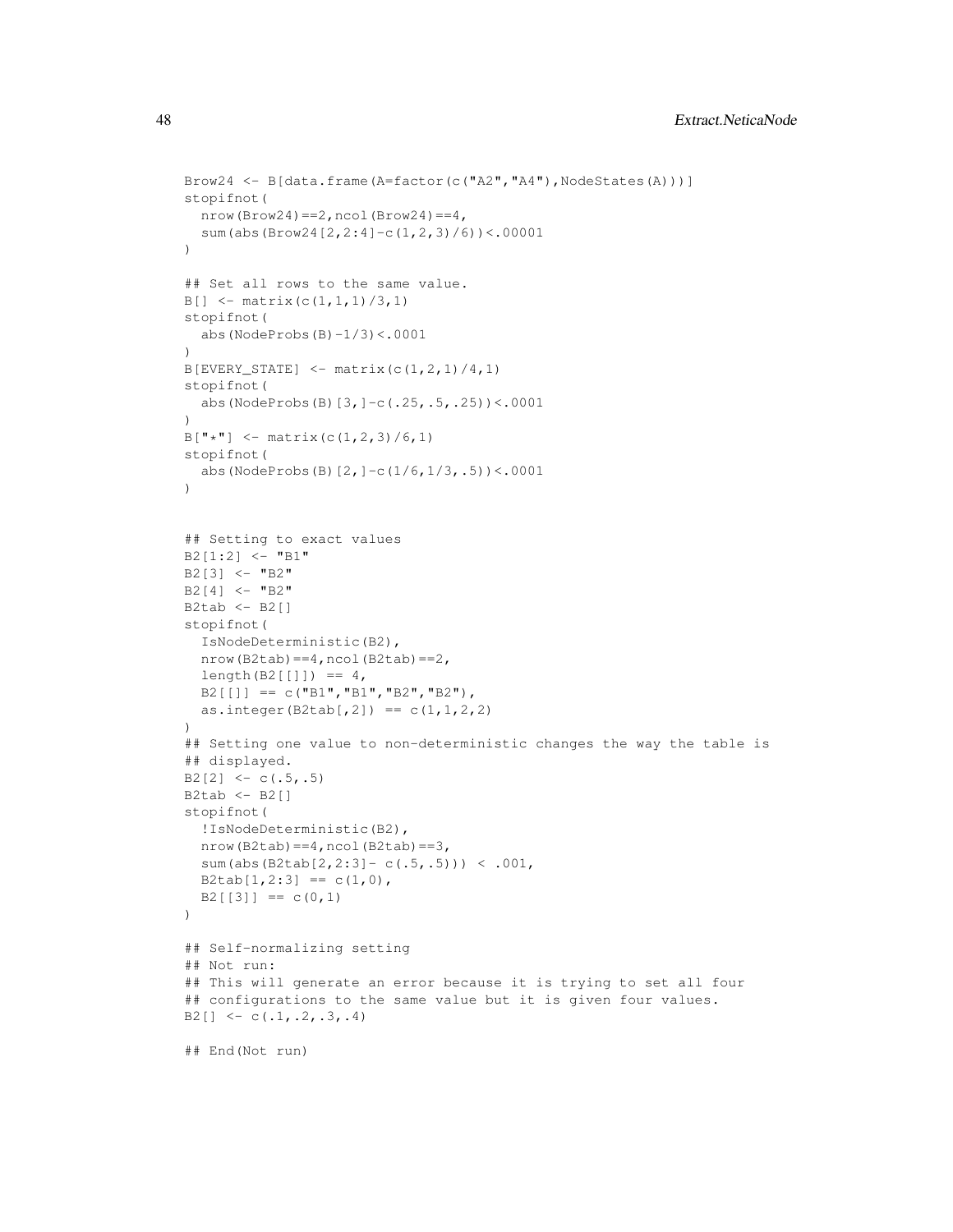```
B2[1:4] \leftarrow c(.1,.2,.3,.4)stopifnot(
 sum(abs(NodeProbs(B2)[,2]-c(.9,.8,.7,.6))) < .001
\lambdaB2[1:2] <- .5 ## Set both values to the same thing
B2[3:4] \leftarrow c(.6,.7) ## set to normalizing probs
stopifnot(
  sum(abs(NodeProbs(B2)[,2]-c(.5,.5,.4,.3))) < .001
\lambda## Beware! This next form assumes you are setting the rows to the same
## thing.
B2[3:4] \leftarrow c(.2,.8) ## Ambiguous instructions
stopifnot(
  sum(abs(NodeProbs(B2)[,2]-c(.5,.5,.8,.8))) < .001
\lambda## Using a matrix makes intent clear
B2[3:4] \leftarrow matrix(c(.2,.8),2) ## set to normalizing probs
stopifnot(
  sum(abs(NodeProbs(B2)[,2]-c(.5,.5,.8,.2))) < .001
)
## Data frame as value
## First do a blank extraction to get general shape.
B2frame \leftarrow B2[]
## Now manipulate it however
B2frame[,2:3] <- 1:8
## And set it back
B2[] <- normalize(B2frame)
stopifnot(
  sum(abs(NodeProbs(B2)[,1]-c(1/6,2/8,3/10,4/12))) <.001
)B2frame1 <-B2frame[B2frame$A=="A3",]
B2frame1[,2:3] <- c(4,6)/10
B2[] <- B2frame1 ## Only row 3 affected
stopifnot(
  sum(abs(NodeProbs(B2)[,1]-c(1/6,2/8,4/10,4/12))) <.001
)
## Continuous node with one discrete parent
AddLink(A,Cont) ##Notice how old value is replicated
stopifnot(
  nrow(Cont[]) == 4, ncol(Cont[]) == 2,length(Cont[[]]) = 4,abs(Cont[][,2]-145.4) <.0001,
  abs(Cont[[3]]-145.4) <.0001
)
AddLink(A,CC)
stopifnot(
  nrow(CC[]) == 4, ncol(CC[]) == 2,is.na(CC[][,2])
)
```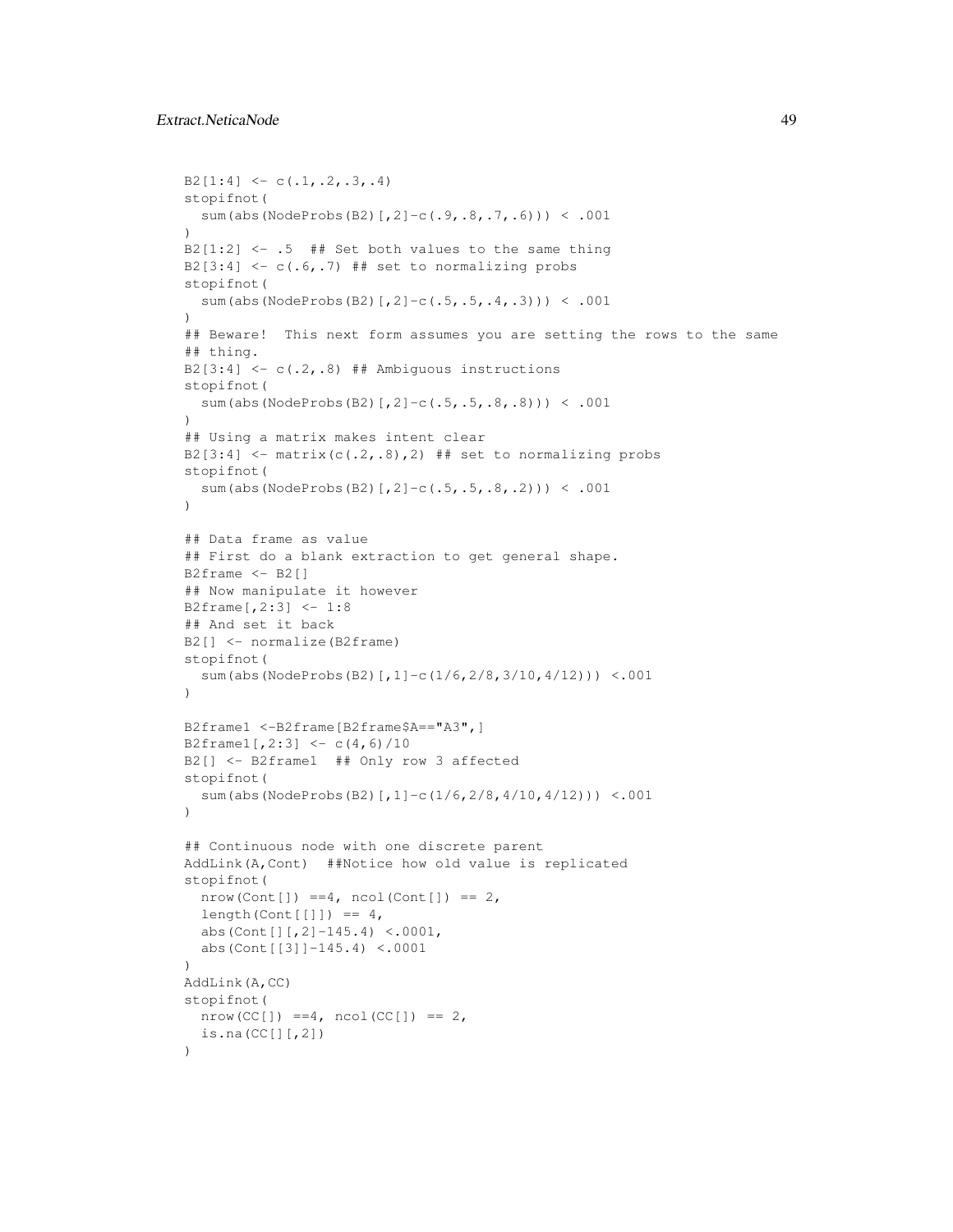```
Cont[] <- 7
stopifnot(
 abs(Cont[[]]-7) <.0001
\lambdaCont[2] <- 3.2
stopifnot(
 abs(Cont[[]]-c(7,3.2,7,7)) <.0001
\lambdaCont[1:2] <- 0
Cont[3:4] < -c(8,1)stopifnot(
  abs(Cont[[]]-c(0,0,8,1)) <.0001,
  abs(Cont[3:4,drop=TRUE]-c(8,1)) < .0001
)
## Two parent case
AddLink(A,C2)
AddLink(B,C2)
C2[] \leftarrow c(.5,.5)
stopifnot(
 nrow(C2[]) == 12, ncol(C2[]) == 4,sum(abs(C2[[]]-.5)) < .0001
)
AddLink(A,C4)
AddLink(B,C4)
stopifnot(
 nrow(C4[]) == 12, ncol(C4[]) == 6,all(is.na(C4[[]]))
)
NodeProbs(C4) \leftarrow normalize(array(1:48,c(4,3,4)))
## Data Frame/matrix Selection
dfsel <- data.frame(A=factor(c("A2","A3"),levels=NodeStates(A)),
                     B=factor(c("B1","B3"),levels=NodeStates(B)))
C21.33 \leftarrow C4[dfsel]stopifnot(
  nrow(C21.33) == 2, ncol(C21.33) == 6,C21.33[1,1] == "A2",C21.33[2,2] == "B3",abs(C21.33[1,3]-2/80) < .0001,
   abs(C21.33[2,4]-23/116) < .0001
)
```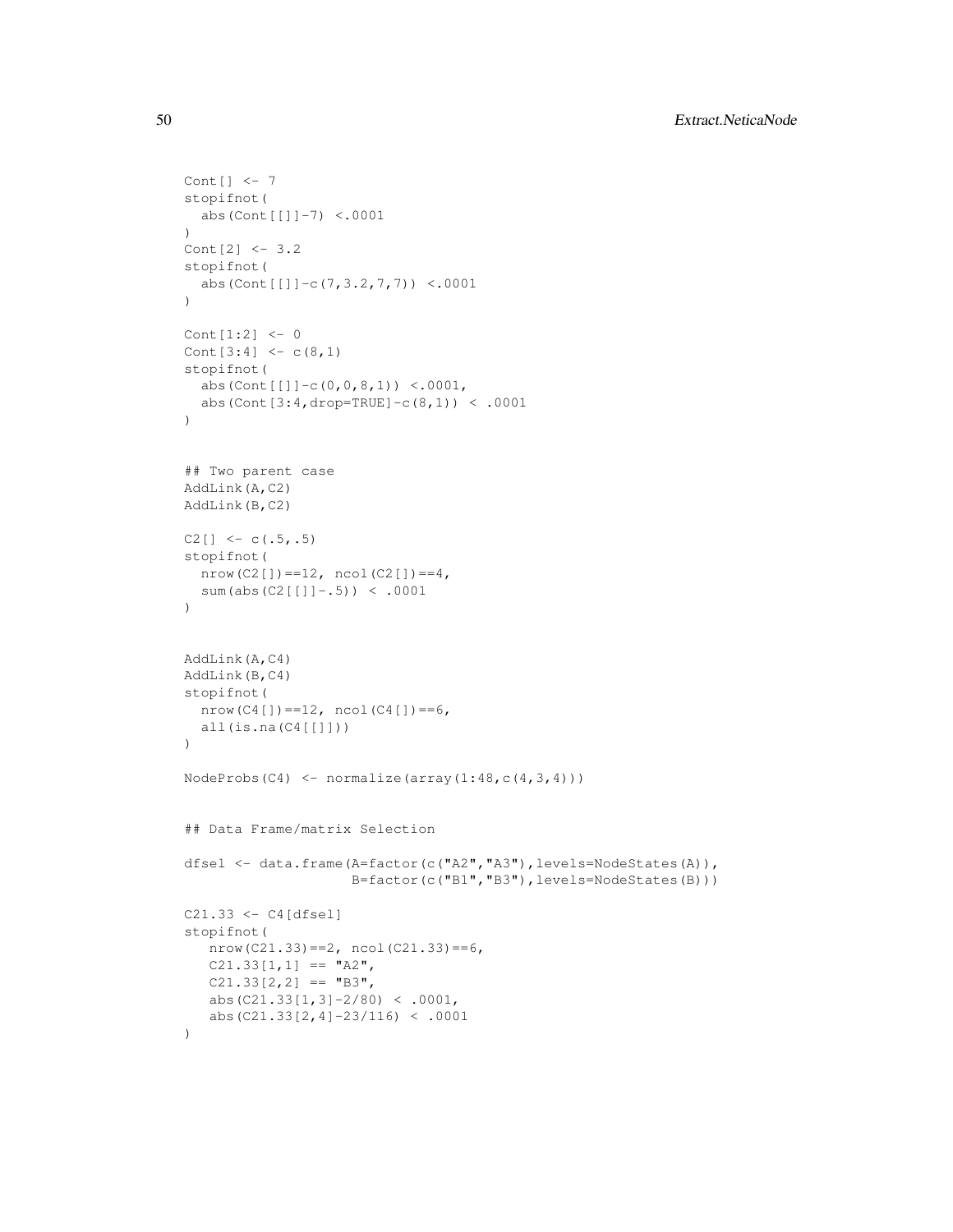```
dfselbak <- data.frame(B=factor(c("B3","B2"),levels=NodeStates(B)),
                        A=factor(c("A1","A4"),levels=NodeStates(A)))
C13.42 < - C4[dfselbak]stopifnot(
   nrow(C13.42) == 2, ncol(C13.42) == 6,C13.42[1,1] == "A1",C13.42[2,2] == "B2",abs(C13.42[1,3]-9/108) < .0001,
   abs(C13.42[2,4]-20/104) < .0001
)
C2[dfsel] <- matrix(c(.7, .6, .3, .4), 2)
C2[{\text{dfselbak}}] \leftarrow c(.9,.1)stopifnot(
  sum(abs(C2[[]][,1] - c(.5,.7,.5,.5, .5,.5,.5,.9, .9,.5,.6,.5))) < .0001
)
## Test for error with using variables in selection inside of a
## function.
testSel <- function(node,sel1,sel2, val) {
localselvar <- data.frame(sel1, sel2)
names(localselvar) <- ParentNames(node)
 node[localselvar]
node[localselvar]<-val
 invisible(node)
}
testSel(C2, factor(c("A2", "A3"), levels=NodeStates(A)),
           factor(c("B1","B3"),levels=NodeStates(B)),
           matrix(c(.7,.6,.3,.4),2))
## Array-like selection
stopifnot(
  sum(abs(C4[[2,3]]-c(10,22,34,46)/112))<.0001,
  sum(abs(C4[[B=2,A=4]]-c(8,20,32,44)/104))<.0001
)
C1.23 \leftarrow C4[1,2:3]stopifnot(
  nrow(C1.23) == 2, ncol(C1.23) == 6,sum(abs(C1.23[,3] - c(5/92,9/108))) <.0001
)
C2[] <- .5C2[1,2:3] <- .99
stopifnot(
  sum(abs(C2[[]][,1] - c(.5,.5,.5,.5, .99,.5,.5,.5, .99,.5,.5,.5))) < .0001
)
C1.23 < - C4["A1", c("B2", "B3")]
stopifnot(
  nrow(C1.23) == 2, ncol(C1.23) == 6,sum(abs(C1.23[,3] - c(5/92,9/108))) <.0001
)
```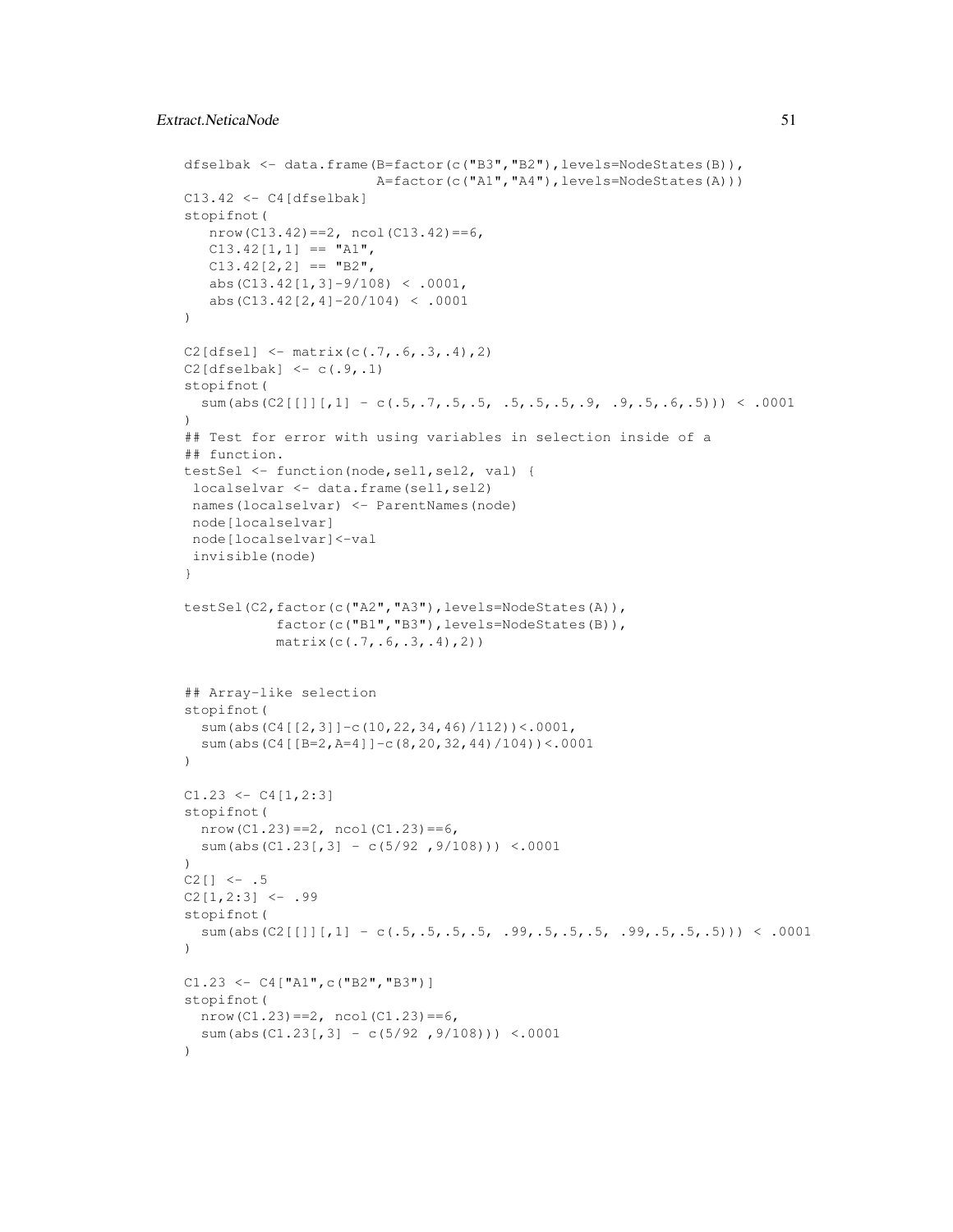```
C2[] <- .5C2["A1",c("B2","B3")] <- .99
stopifnot(
 sum(abs(C2[[]][,1] - c(.5,.5,.5,.5, .99,.5,.5,.5, .99,.5,.5,.5))) < .0001
)
C34.12 \leftarrow C4[3:4,1:2]stopifnot(
  nrow(C34.12) == 4, ncol(C34.12) == 6,sum(abs(C34.12[,3] - c(3/84,4/88, 7/100, 8/104))) <.0001
)
C2[] <- .5C2[3:4,1:2] <- .99
stopifnot(
  sum(abs(C2[[]][,1] - c(.5,.5,.99,.99, .5,.5,.99,.99, .5,.5,.5,.5))) < .0001
\lambda## Wildcards
C1. <- C4[1,EVERY_STATE]
stopifnot(
  nrow(C1.) == 3, ncol(C1.) == 6,sum(abs(C1.[,3] -c(1/76, 5/92, 9/108))) < .0001
)
C2[] <-.5C2[1,EVERY_STATE] <- "C1"
stopifnot(
  sum(abs(C2[[]][,1] - c(1,.5,.5,.5, 1,.5,.5,.5, 1,.5,.5,.5))) < .0001
)
C.2 <- C4[EVERY_STATE,2]
stopifnot(
 nrow(C.2) == 4, ncol(C.2) == 6,sum(abs(C.2[,3] -c(5/92, 6/96, 7/100, 8/104)) < .0001
\lambdaC2[] <-.5
C2[EVERY_STATE, 2] <- "C2"
stopifnot(
  sum(abs(C2[[1][,1] - c(.5,.5,.5,.5, 0,0,0,0, .5,.5,.5,.5))) < .0001
)
C1. < - C4["A1","*"]
stopifnot(
  nrow(C1.) == 3, ncol(C1.) == 6,sum(abs(C1.[,3] -c(1/76, 5/92, 9/108))) < .0001
)
C2[] <-.5C2["A1", "\star"] <- "C1"
stopifnot(
  sum(abs(C2[[]][,1] - c(1,.5,.5,.5, 1,.5,.5,.5, 1,.5,.5,.5))) < .0001
)
C.2 \le -C4["*","B2"]
```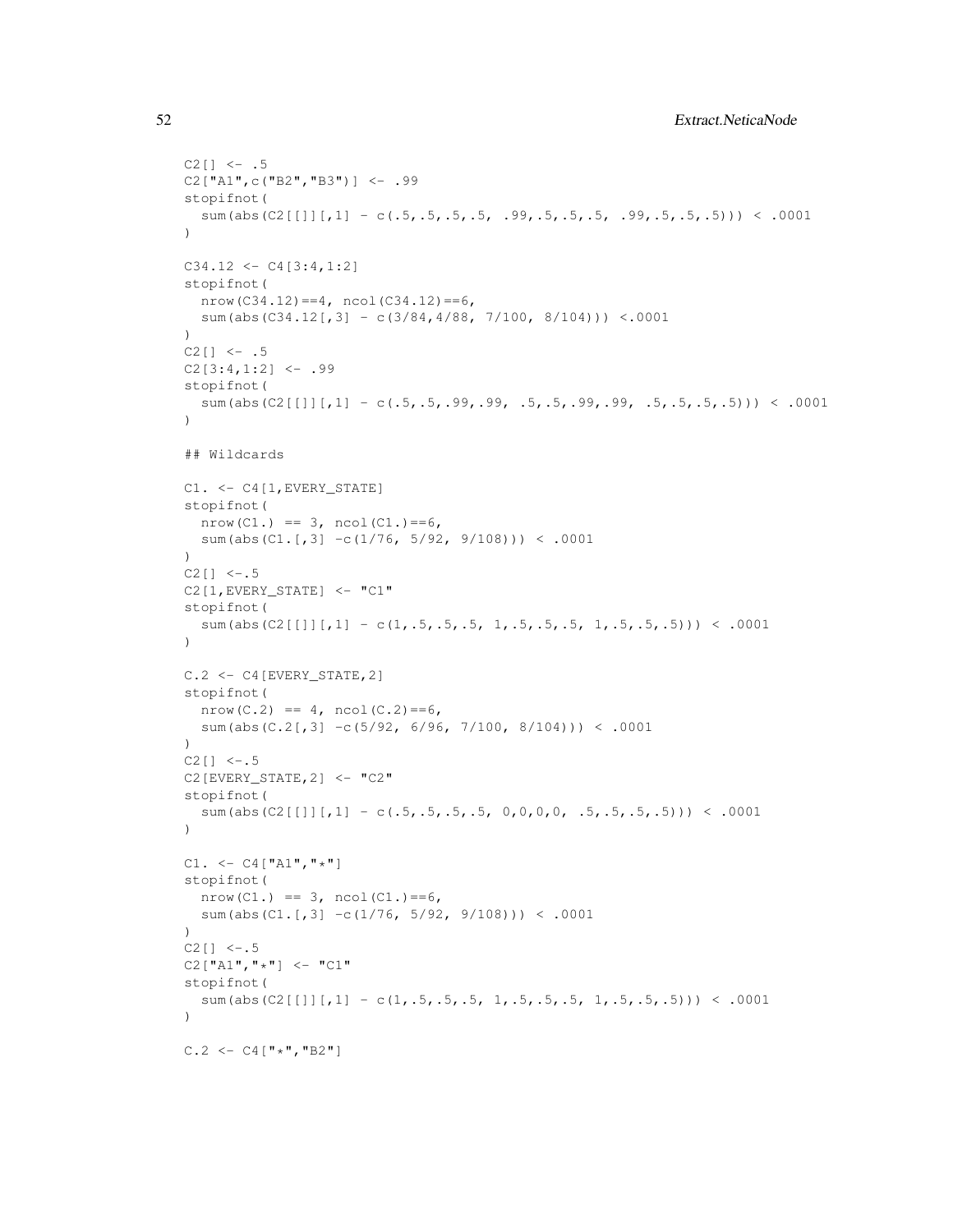# Extract.NeticaNode 53

```
stopifnot(
 nrow(C.2) == 4, ncol(C.2) == 6,sum(abs(C.2[,3] -c(5/92, 6/96, 7/100, 8/104)) < .0001
)
C2[] <-.5C2["*", "B2"] <- "C2"
stopifnot(
  sum(abs(C2[[1]][,1] - c(.5,.5,.5,.5, 0,0,0,0, .5,.5,.5,.5))) < .0001
\lambda## Missing parent values
C1. < - C4[1,]stopifnot(
  nrow(C1.) == 3, ncol(C1.) == 6,sum(abs(C1.[,3] -c(1/76, 5/92, 9/108))) < .0001
)
C2[] <-.5C2[1,] <- "C1"
stopifnot(
  sum(abs(C2[[]][,1] - c(1,.5,.5,.5, 1,.5,.5,.5, 1,.5,.5,.5))) < .0001
)
C.2 \leftarrow C4[,2]
stopifnot(
  nrow(C.2) == 4, ncol(C.2) == 6,sum(abs(C.2[,3] -c(5/92, 6/96, 7/100, 8/104)) < .0001
)
C2[] <-.5C2[,2] <- "C2"
stopifnot(
  sum(abs(C2[[]][,1] - c(.5,.5,.5,.5, 0,0,0,0, .5,.5,.5,.5))) < .0001
)
C1. < - C4[A=1]stopifnot(
  nrow(C1.) == 3, ncol(C1.) == 6,sum(abs(C1.[,3] -c(1/76, 5/92, 9/108))) < .0001
)
C2[] <-.5C2[A=1] <- "C1"
stopifnot(
  sum(abs(C2[[]][,1] - c(1,.5,.5,.5, 1,.5,.5,.5, 1,.5,.5,.5))) < .0001
)
C.2 < - C4 [B="B2"]stopifnot(
 nrow(C.2) == 4, ncol(C.2) == 6,sum(abs(C.2[,3] -c(5/92, 6/96, 7/100, 8/104)) < .0001
\lambdaC2[] <-.5C2[B="B2"] <- "C2"
stopifnot(
```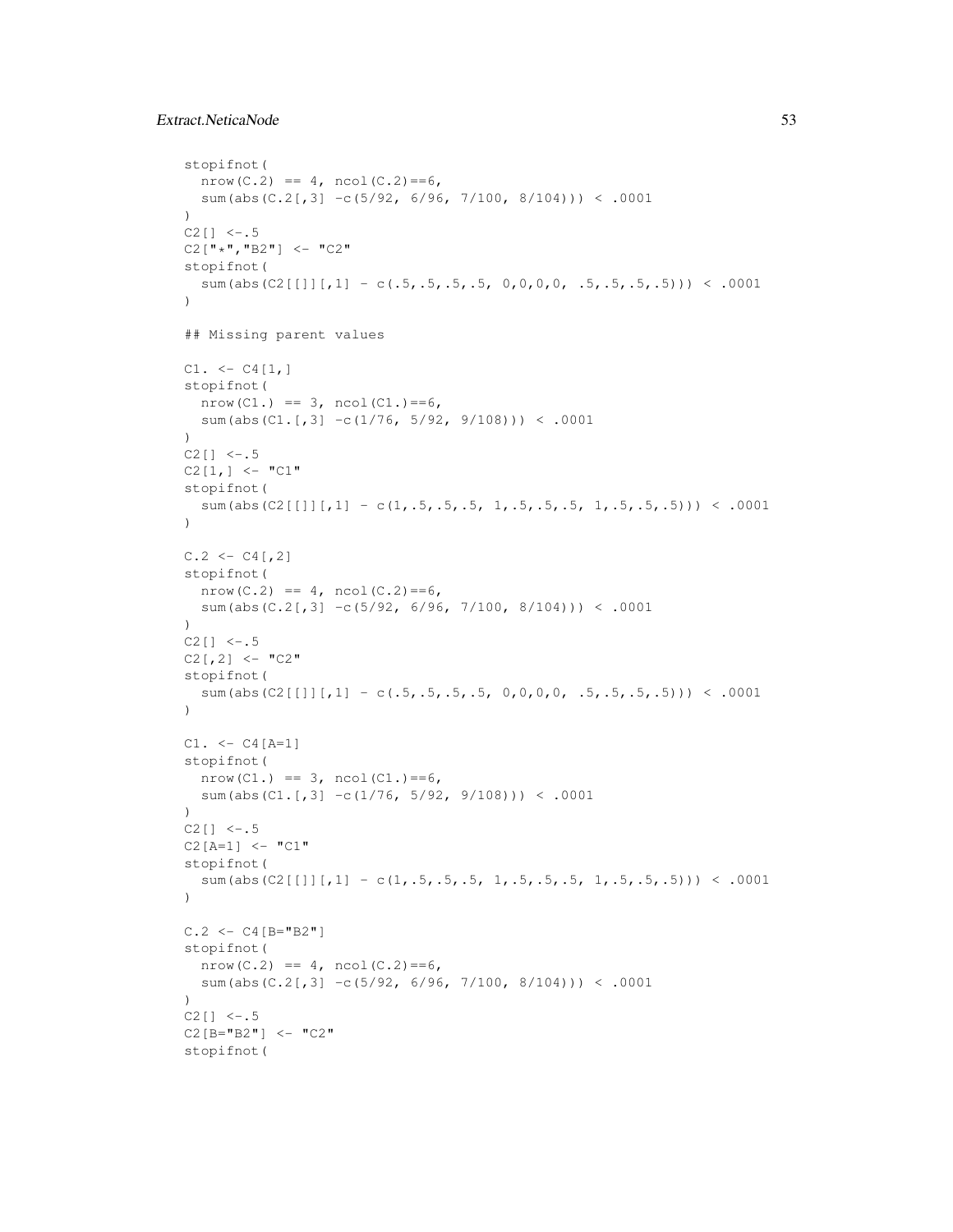```
sum(abs(C2[[]][,1] - c(.5,.5,.5, 0,0,0,0, .5,.5,.5,.5))) < .0001
)
## Data frame as value
dfset <- data.frame(A=factor(c("A2","A3"),levels=NodeStates(A)),
                    B=factor(c("B1","B3"),levels=NodeStates(B)),
                    C.C1=c(1,0), C.C2=c(0,1))C2[] \le -1.5C2[] <- dfset
stopifnot(
  sum(abs(C2[[]][,1] - c(.5,1,.5,.5, .5,.5,.5,.5, .5,.5,0,.5))) < .0001
)
## Continuous Child node
AddLink(B2,Cont)
stopifnot(
  nrow(Cont[]) == 8, noch(Cont[]) == 3,sum(abs(Cont[[]]-c(0,0,8,1))) < .0001
)
AddLink(A,CCC)
AddLink(B,CCC)
stopifnot(
 nrow(CCC[]) == 12, ncol(CCC[]) == 3,all(is.na(CCC[[]]))
)
Cont[] <- 0
Cont[1,1] <- 1.1
Cont[2:3,2] <- c(2.2,3.2)
Cont["A4", "*"] < -4## Not run:
## Can't set to multiple values when using * selection.
Cont ["A4", "*"] <- c(4.1, 4.2) ## Generates an error
## End(Not run)
stopifnot(
  sum(abs(Cont[[]]-c(1.1,0,0,4,0,2.2,3.2,4))) < .0001,
  abs(Cont[["A1","B1"]]-1.1) <.0001,
  sum(abs(Cont[[B=2,A=2:3]]-c(2.2,3.2))) < .0001,
  sum(abs(Cont[[A=4]] -4)) < .0001
)
## Set by integer count
## 12 rows in A*B combinations
for (i in 1:12) {
 CCC[i] < -iC2[i] <- i/100
}
stopifnot(
  sum(abs(CCC[[]]-t(matrix(1:24,3,4)))) <.0001,
  sum(abs(C2[[]][,1]-t(matrix(1:24/100,3,4)))) <.001
```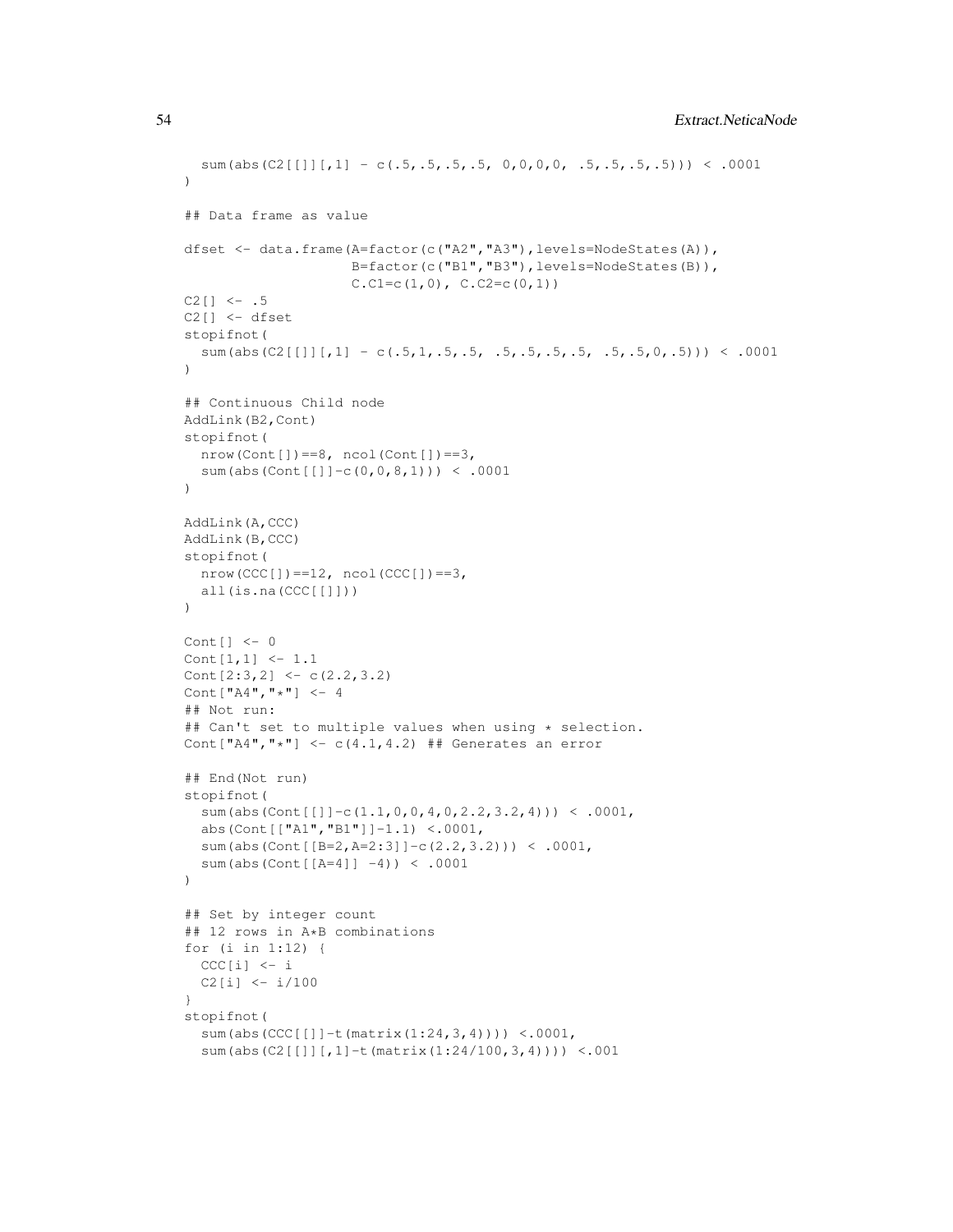## FadeCPT 55

```
)
for (i in 1:12) {
  stopifnot(
   abs(CCC[[i]] - i) <.0001,
    abs(C2[[i]][1] - i/100) <.0001
  )
}
DeleteNetwork(xnet)
```
#### FadeCPT *Fades a Netica Conditional Probability Table*

### Description

This function fades a Netica conditional probability table associated with a node (that is, it makes it closer to uniform). This is used when learning conditional probabilities over time, so that newer observations will have more weight than older ones.

### Usage

 $FadeCPT(node, degree = 0.2)$ 

## Arguments

| node   | A NeticaNode object.                                                                                                                                                      |
|--------|---------------------------------------------------------------------------------------------------------------------------------------------------------------------------|
| degree | A scalar value between 0 and 1 providing the amount of fading to be done. A<br>degree of 1 produces a uniform distribution and a degree of 0 leaves the CPT<br>unchanged. |

### Details

This is essentially an exponential filter, with  $1$ -degree as the retained weight. Calling it once with degree of  $1 - d$  and again with degree  $1 - f$  is equivalent to calling it once with degree  $1 - df$ .

If  $p_{\text{r}}$  ob are the current probabilities associated with a row of the CPT, and  $\exp r$  is the current experience, then the new probabilities will be newprob = normalize(prob\* exper \*  $(1–degree) + degree$ , and the new experience will be the normalization constant.

This funciton is often used together with LearnFindings to downweight old cases when the conditional probabilities are thought to be changing slowly over time.

## Value

This function returns the node object.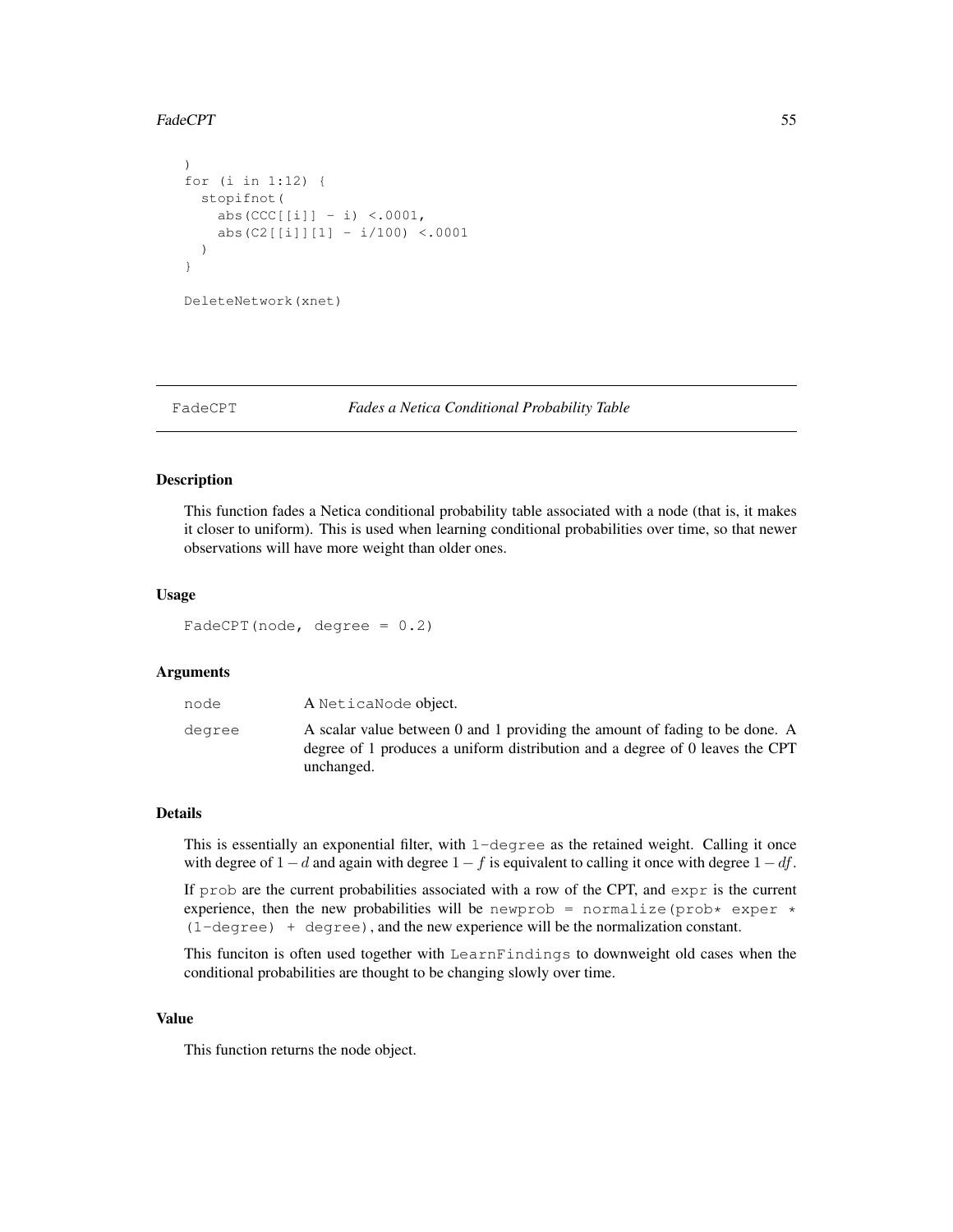## Note

Frequently the degree is made time dependent. If  $dt$  is the time elapsed since the last observation, the degree is frequently an expression like  $1$ -expt(R,dt), where R is a constant less than 1 which controls how quickly the CPT is faded.

# Author(s)

Russell Almond

# References

http://norsys.com/onLineAPIManual/index.html: FadeCPTable\_bn()<sup>24</sup>

### See Also

NodeExperience, NodeProbs, LearnFindings

## Examples

```
aaa <- CreateNetwork("AAA")
A <- NewDiscreteNode(aaa,paste("A", 1:5,sep=""),c("true","false"))
for( i in 1:length(A)) {
  NodeProbs(A[[i]]) \leftarrow c(.8,.2)NodeExperience(A[[i]]) <- 10
}
deg <-.2
expected <- NodeProbs(A[[1]])*10*(1-deg)+deg
FadeCPT(A[[1]], deg)
stopifnot(
  sum(abs(NodeProbs(A[[1]])-expected/sum(expected))) < .0001,
  abs(NodeExperience(A[[1]])-sum(expected)) < .001
)
## Fading by deg then by deg2 is the same as fading by
\## 1-(1-deg) \star (1-deg2)
deg2 \leftarrow .3
FadeCPT(A[[1]],deg2)
FadeCPT(A[[2]], 1-(1-deq)*(1-deq2))stopifnot (
  sum(abs(NodeProbs(A[[1]]) - NodeProbs(A[[2]]))) < .0001
\lambda## Fade by two time units.
lambda <-.8
FadeCPT(A[[3]],1-lambda^2)
```
 $^{24}$ http://norsys.com/onLineAPIManual/functions/FadeCPTable\_bn.html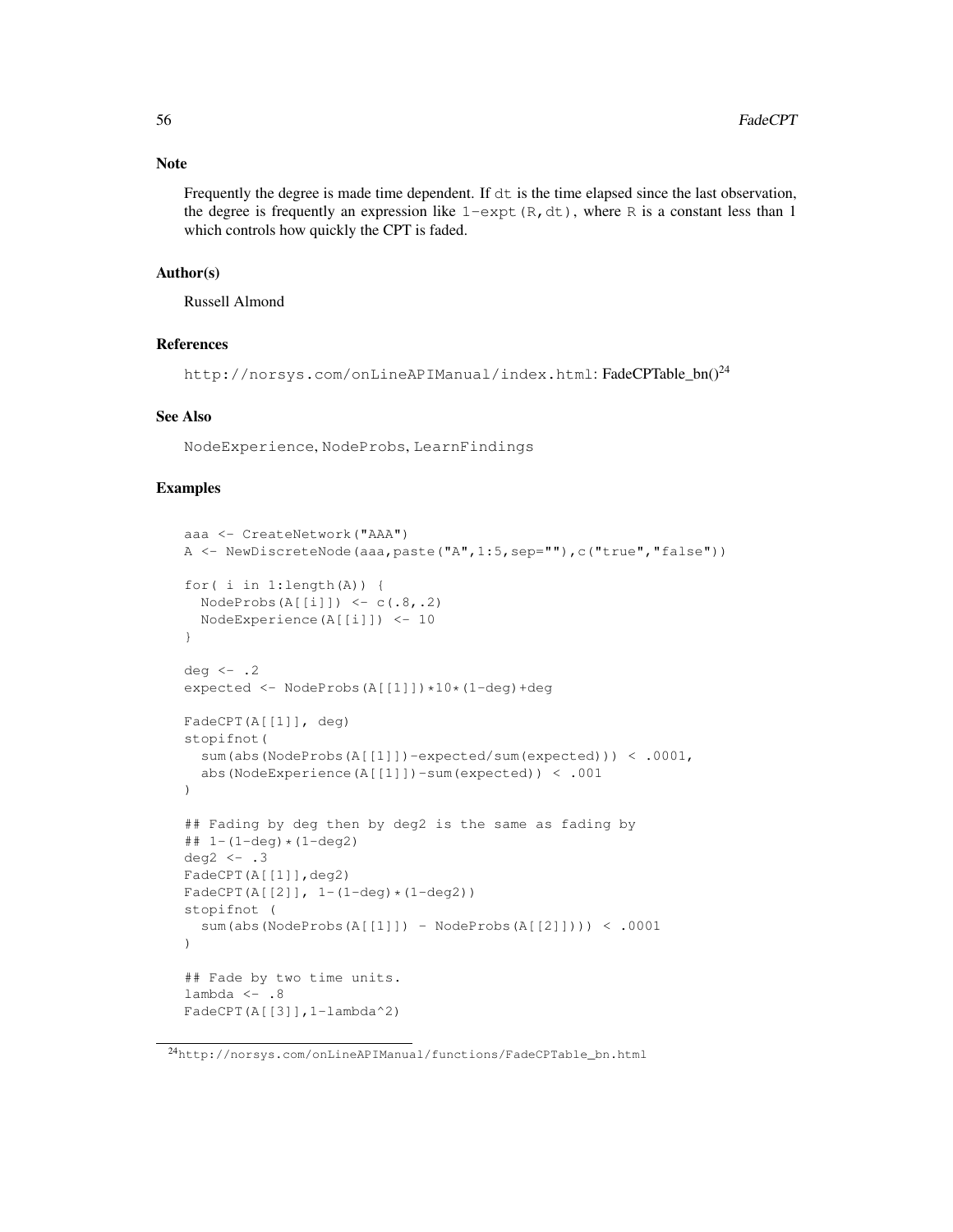### FindingsProbability 57

```
## Special cases
FadeCPT(A[[4]],0)
FadeCPT(A[[5]],1)
stopifnot (
  sum(abs(NodeProbs(A[[4]]) -c(.8,.2))) < .0001,
  sum(abs(NodeProbs(A[[5]]) -c(.5,.5))) < .0001
)
DeleteNetwork(aaa)
```
FindingsProbability

*Finds the probability of the findings entered into a Netica network.*

### Description

This function assumes that the network has been compiled and that a number of findinds have been entered. The function calculates the prior probability for the entered findings (that is, the normalization constant of the Bayesian network).

## Usage

```
FindingsProbability(net)
```
## Arguments

net An active and compiled Bayesian Network.

## Details

In the usual algorithms for propagating probabilities in a Bayesian network the probabilities are passed unnormalized. When reporting the probabilities, a normalization constant is calculated. This normalization constant is the probability of all of the findings that have been entered through NodeFinding(). (See Almond, 1995, for details on the use of normalization constants as probabilities of findings.)

It is not meaningful to call this function before the network has been compiled. Calling it before findings have been entered will result in a value of 1.0.

## Value

A scalar real value representing the probability of the findings, or NA if the network was not found or not compiled.

### **Note**

Netica gives a warning about the interpretation if likelihood findings have been set (through NodeLikelihood(). In this case, the value is perhaps better though of as a normalization constant.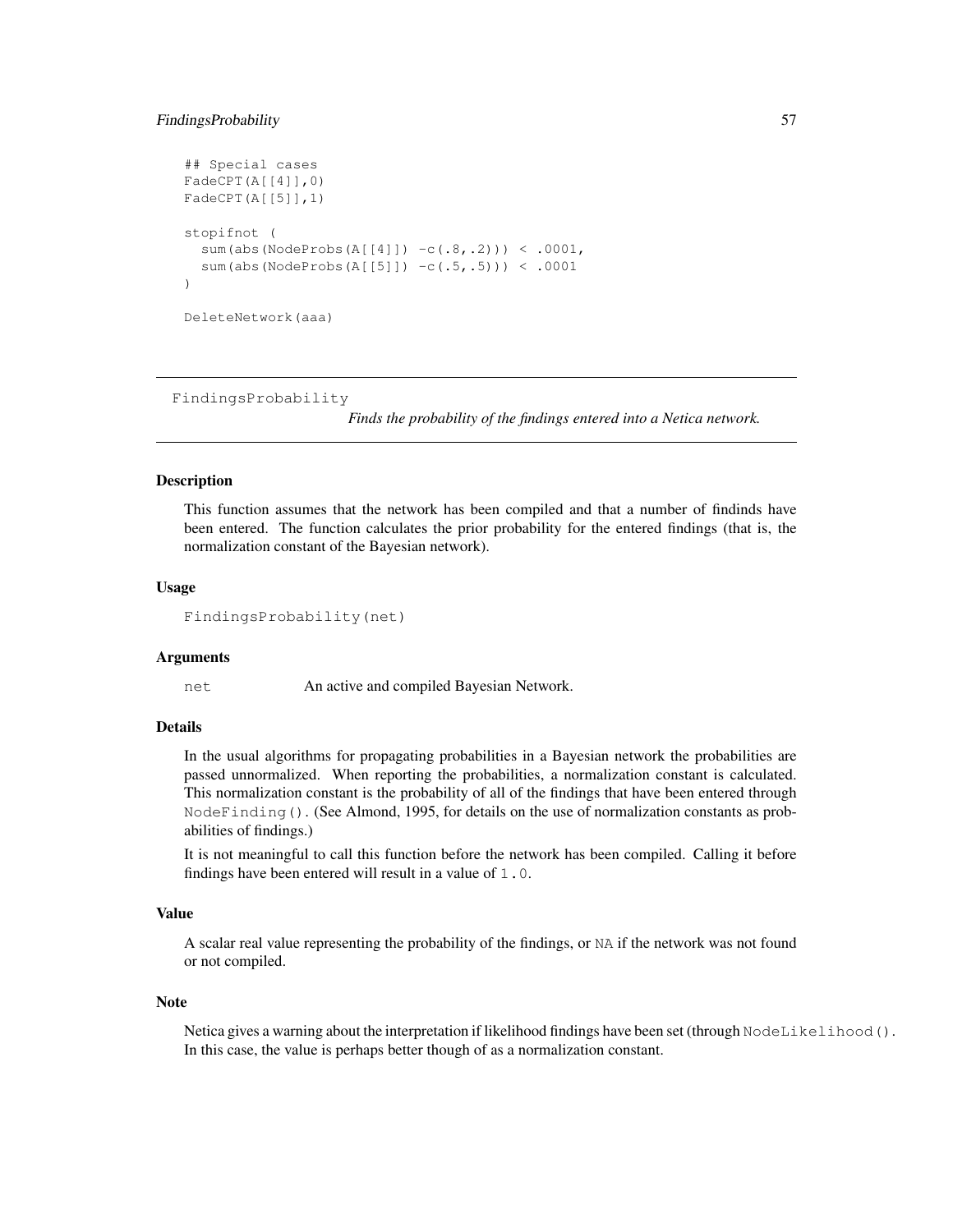### Author(s)

Russell Almond

# References

Almond, R. G. (1995) *Graphical Belief Modeling*. Chapman and Hall.

http://norsys.com/onLineAPIManual/index.html: FindingsProbability\_bn()<sup>25</sup>

# See Also

```
NeticaNode,NodeBeliefs(), EnterNegativeFinding(), RetractNodeFinding(),
NodeLikelihood()
```
### Examples

```
EMSMMotif <- ReadNetworks(paste(library(help="RNetica")$path,
                           "sampleNets","EMSMMotif.dne",
                           sep=.Platform$file.sep))
CompileNetwork(EMSMMotif)
norm1 <- FindingsProbability(EMSMMotif)
stopifnot ( abs(norm1-1) <.0001)
## Find observable nodes
obs <- NetworkNodesInSet(EMSMMotif,"Observable")
NodeFinding(obs$Obs1a1) <- "Right"
NodeFinding(obs$Obs1a2) <- "Wrong"
prob1r2w <- FindingsProbability(EMSMMotif)
stopifnot (prob1r2w < 1, prob1r2w > 0)
## Clear it out and try again
RetractNetFindings(EMSMMotif)
NodeLikelihood(obs$Obs2a) <- c(.75,.75,.75)
prob75 <- FindingsProbability(EMSMMotif)
stopifnot( abs(prob75-.75) < .0001)
DeleteNetwork(EMSMMotif)
```
GetNamedNetworks *Finds a Netica network (if it exists) for the name.*

 $^{25}{\rm http://norsys.com/onlineAPIManual/functions/FindingProbability\_bn.html}$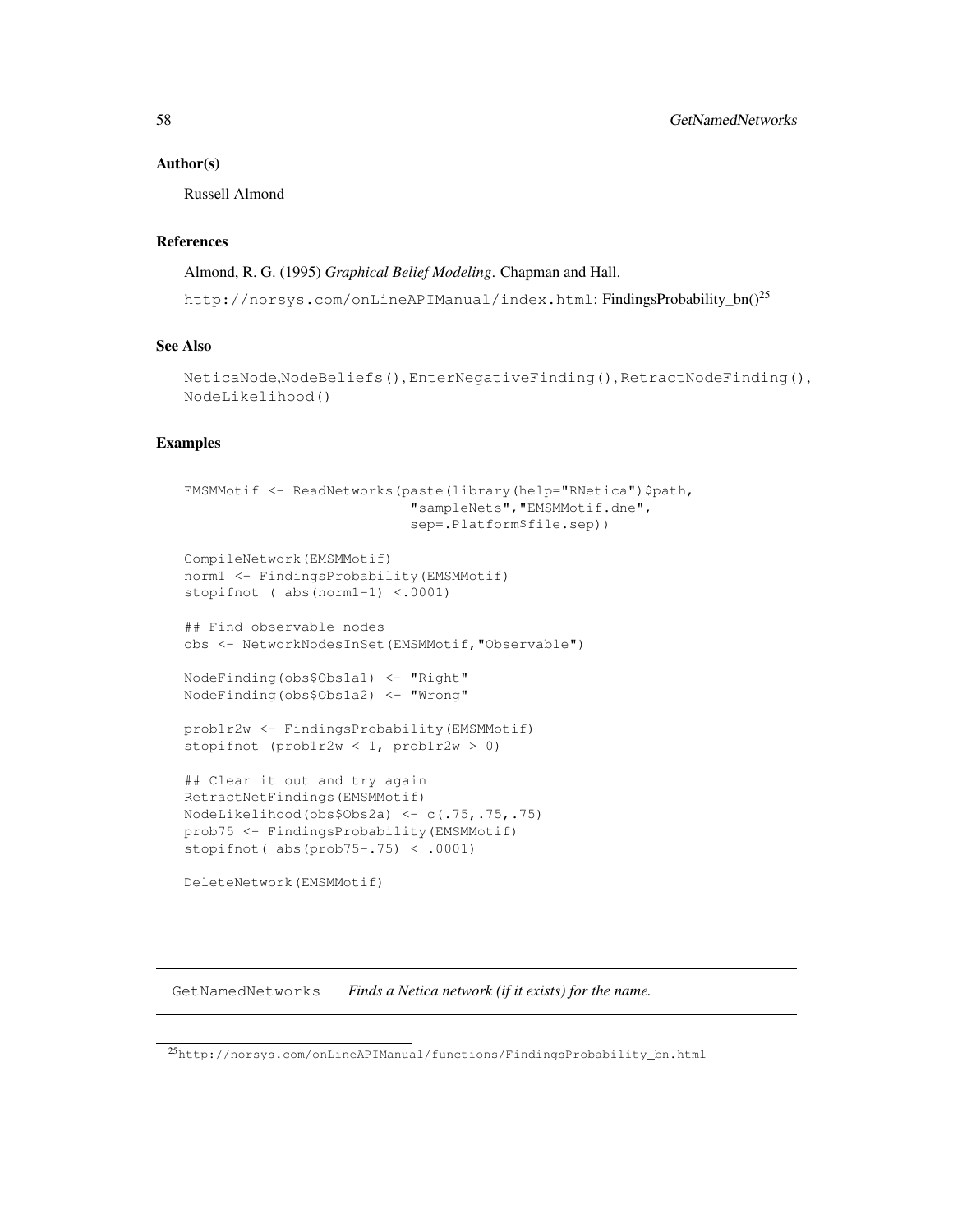# GetNamedNetworks 59

#### Description

This searches through the currently open Netica networks and returns a NeticaBN object pointing to the networks with the given names. If no network with the name is found NULL is returned instead, so this provides a way to check whether a network exists.

### Usage

```
GetNamedNetworks(namelist)
```
## Arguments

namelist A character vector giving the name or names of the networks to be found.

### Details

GetNamedNetworks() searches the list of network names looking for a network with the appropriate name. If it is found, a handle to that network is returned as a NeticaBN object. If not, NULL is returned.

#### Value

If namelist is of length 1, then a single NeticaBN object or NULL will be returned.

If namelist is of length greater than 1, then a list of the same length as namelist is returned. Each element is a NeticaBN related to the corresponding name or NULL if the name does not refer to a network.

# Note

This function does a linear search through all networks, so it could be pretty slow if there are a large number of networks open.

#### Author(s)

Russell Almond

### References

http://norsys.com/onLineAPIManual/index.html: GetNthNet\_bn()<sup>26</sup>

# See Also

CreateNetwork(), GetNthNetwork()

<sup>26</sup>http://norsys.com/onLineAPIManual/functions/GetNthNet\_bn.html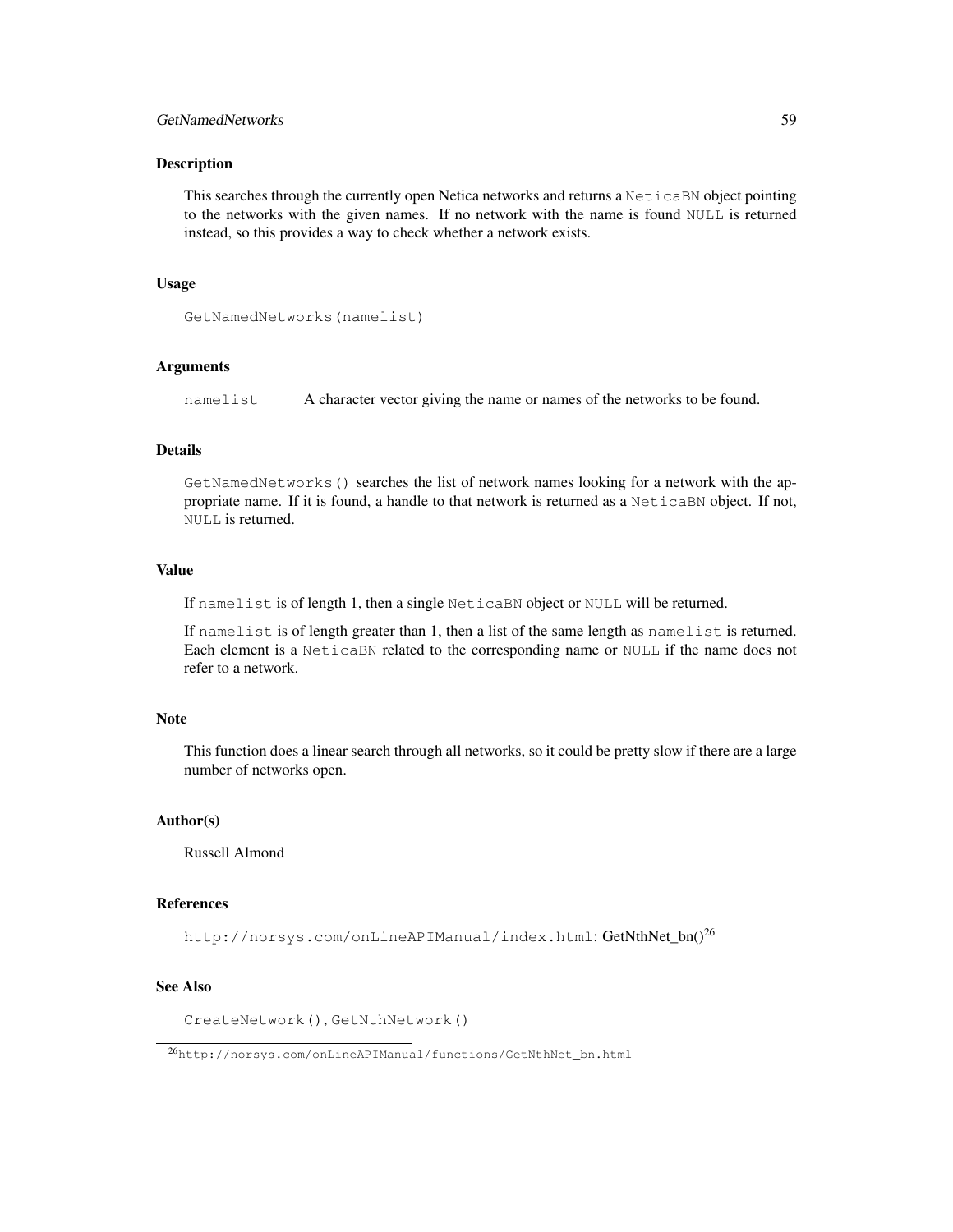## Examples

```
net1 <- CreateNetwork("myNet")
## Fetch the network we just created by name.
net2 <- GetNamedNetworks("myNet")
stopifnot(is(net2, "NeticaBN"))
stopifnot(as.character(net1)==as.character(net2))
stopifnot(net1==net2)
## No network named "fish", this should return NULL
fish <- GetNamedNetworks("fish")
stopifnot(all(sapply(fish,is.null)))
DeleteNetwork(net2)
```
GetNetworkAutoUpdate

*Turns Netica automatic updating on or off for a network.*

#### Description

Netica networks can either propagate the effects of new findings immediately, or they can delay propagation until the user queries the network. These functions toggle the switch that controls the autoupdate mechanism

#### Usage

```
GetNetworkAutoUpdate(net)
SetNetworkAutoUpdate(net, newautoupdate)
WithoutAutoUpdate(net,expr)
```
### Arguments

| net           | A Netical BN object to be queried or changed.                                |
|---------------|------------------------------------------------------------------------------|
| newautoupdate |                                                                              |
|               | A logical values, TRUE to turn automatic updating on. A value NA produces an |
|               | error.                                                                       |
| expr          | An R expression to be evaluated with automatica updating turned off.         |

# Details

Automatic updating means that queries operate very quickly, however, if a large number of finding are to be entered before the next query, they can slow the network down. These functions provide a mechanism for controlling that.

GetNetworkAutoUpdate() returns the current status of the autoupdate flag. SetNetworkAutoUpdate() sets flag, but returns its current value (to make it easier to restore). The function WithoutAutoUpdate provides a mechansim for turning updating off while performing a series of operations.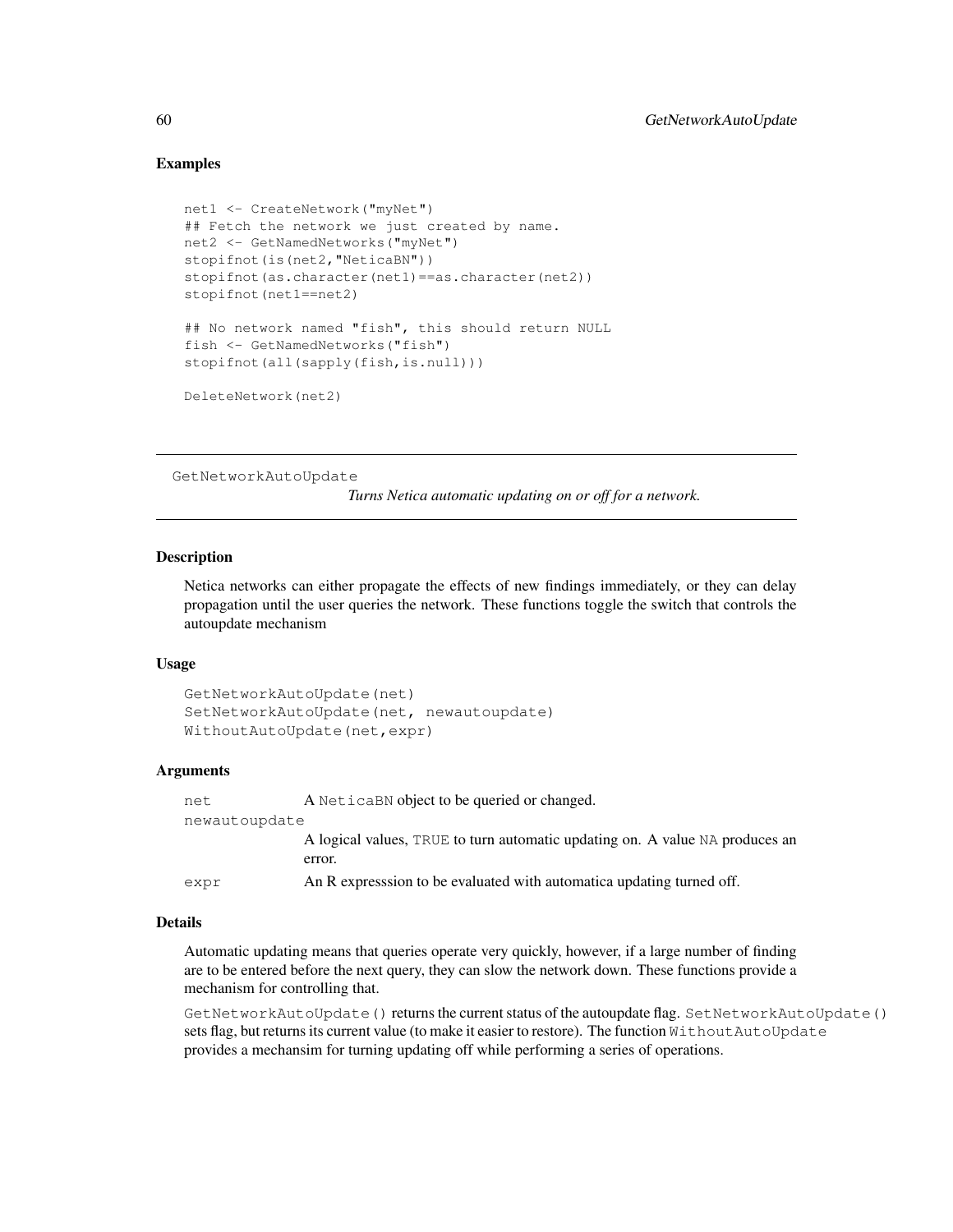## GetNetworkAutoUpdate 61

## Value

GetNetworkAutoUpdate() and SetNetworkAutoUpdate both returns the current autoupdate flage as a logical value.

WithoutAutoUpdate() returns the value of executing expr, unless executing expr results in an error in which case it returns a try-error.

# Note

Automatic updating makes a lot of sense when Netica is running under the GUI, but not so much when it is running as an API. It is probably easiest to just set this to false all the time.

# Author(s)

Russell Almond

# References

```
http://norsys.com/onLineAPIManual/index.html: SetNetAutoUpdate_bn()<sup>27</sup>, Get-
NetAutoUpdate_bn()<sup>28</sup>
```
#### See Also

NeticaBN, NodeBeliefs(), NodeFinding()

### Examples

```
autoNet <- CreateNetwork("AutomaticTest")
GetNetworkAutoUpdate(autoNet)
SetNetworkAutoUpdate(autoNet,FALSE)
stopifnot(!GetNetworkAutoUpdate(autoNet))
stopifnot(!SetNetworkAutoUpdate(autoNet,TRUE))
stopifnot(GetNetworkAutoUpdate(autoNet))
result <- TRUE
WithoutAutoUpdate(autoNet, result <<-GetNetworkAutoUpdate(autoNet))
stopifnot(!result)
DeleteNetwork(autoNet)
```
 $^{27}$ http://norsys.com/onLineAPIManual/functions/SetNetAutoUpdate\_bn.html <sup>28</sup>http://norsys.com/onLineAPIManual/functions/GetNetAutoUpdate\_bn.html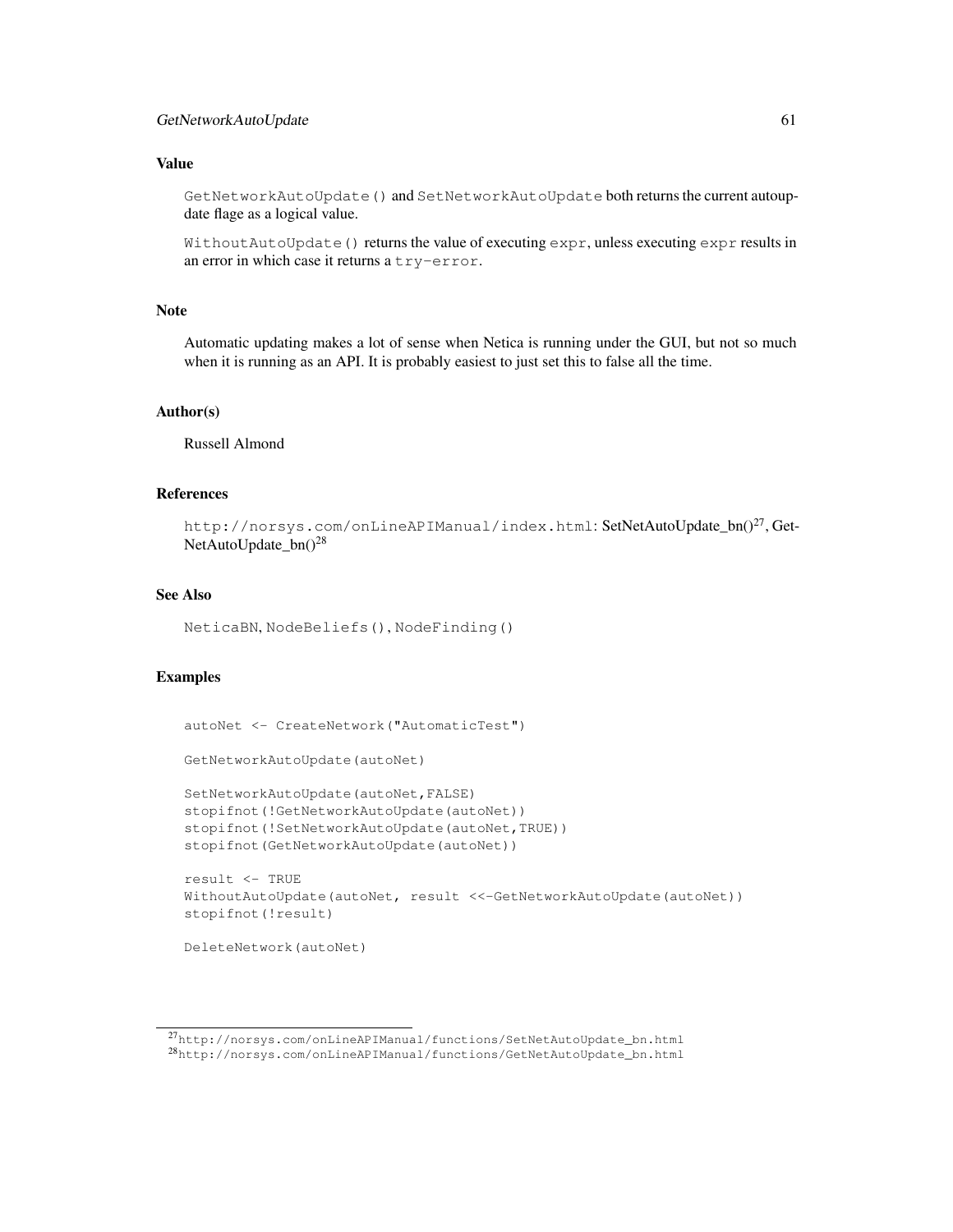### Description

Fetches networks according to an internal sequence list of networks maintained inside of Netica. If the number passed is greater than the number of currently defined networks, this function will return NULL

#### Usage

GetNthNetwork(n)

#### Arguments

n A vector of integers greater than 1.

### Details

The primary use for this function is probably to loop through all open networks. As this function will return NULL when there are no more networks, that can be used to terminate the loop.

Note that the sequence numbers can change, particularly after functions that open and close networks.

This is a wrapper for the Netica function GetNthNet\_bn().

## Value

If n is of length 1, then a single NeticaBN object or NULL will be returned.

If n is of length greater than 1, then a list of the same length as n is returned. Each element is a NeticaBN related or NULL if the number is greater than the number of open networks.

# Note

The Netica shared library uses a zero-based reference (i.e., the first net is 0), but this function subtracts 1 from the argument, so it uses a one-based reference system (the first net is 1).

## Author(s)

Russell Almond

## References

http://norsys.com/onLineAPIManual/index.html: GetNthNet bn()<sup>29</sup>

<sup>29</sup>http://norsys.com/onLineAPIManual/functions/GetNthNet\_bn.html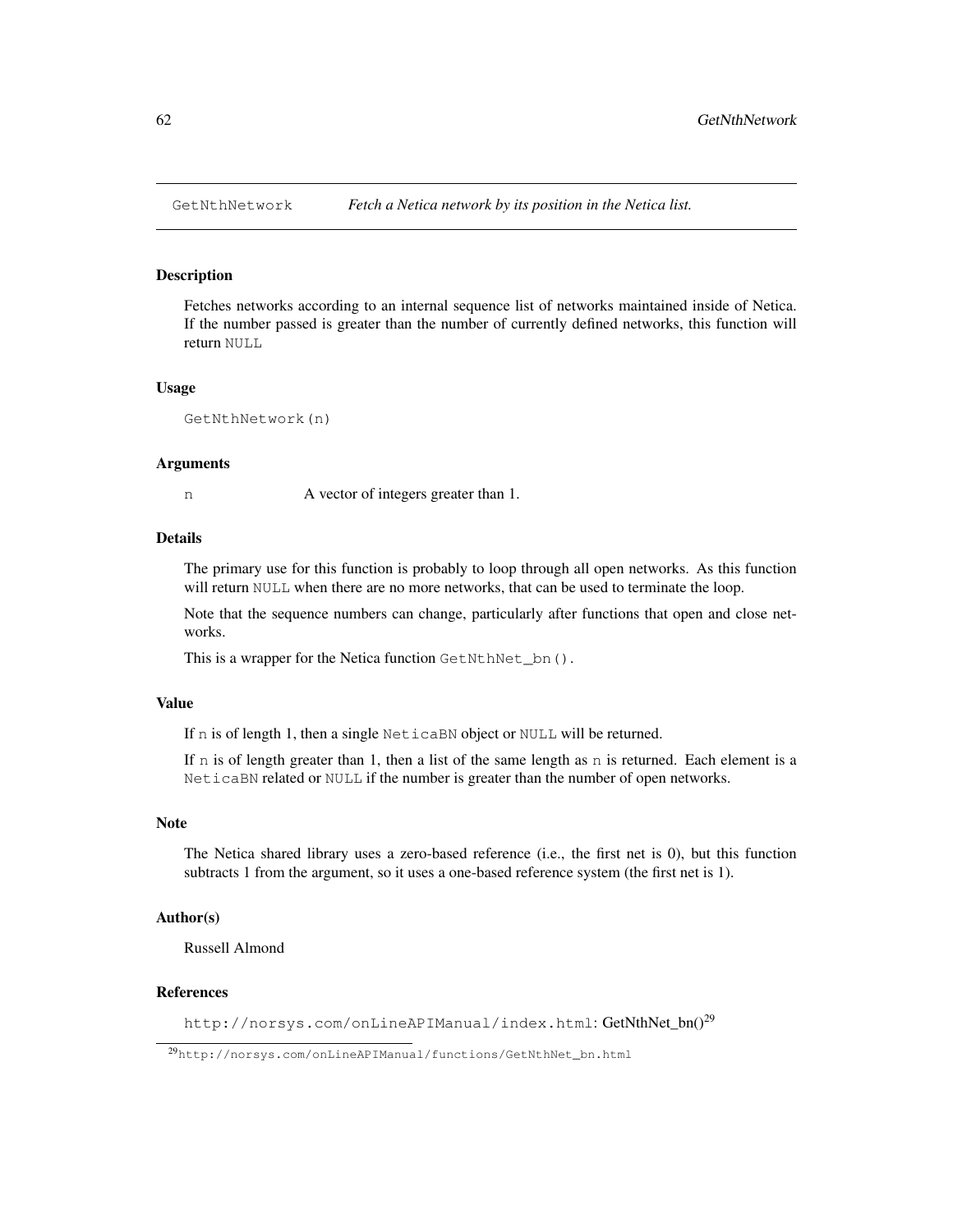# HasNodeTable 63

# See Also

CreateNetwork(), GetNamedNetworks()

### Examples

```
count <- 1
while (!is.null(net <- GetNthNetwork(count))) {
  cat("Network number ", count," is ", net,".\n \n \begin{bmatrix}\n 1 & 1 \\
 0 & 1\n \end{bmatrix}count <- count +1
}
cat("Found ", count-1," networks.\n")
```
HasNodeTable *Tests to see if a Netica node has a conditional probability table.*

## Description

This function tests to see if a conditional probability table has been assigned to node. The function returns two values, the first tests for existence of the table, the second tests for a complete table (no NAs).

#### Usage

```
HasNodeTable(node)
```
#### Arguments

node An active NeticaNode whose conditional probability table is to be tested.

#### Details

This function returns two values. The first is true or false according to whether the conditional probabilty table has been established, that is has NodeProbs() been set. The second value tests to see whether the conditional probabilty table is complete, that is, does it have any NAs associated with it.

In many cases, it is the second value that is of interest, so all (HasNodeTable(node) is often a useful idiom.

# Value

A logical vector with two elements. The first states whether or not the node has any of its conditional probabilities set. The second tests whether or not the table has been completely specified.

### **Note**

Generating incomplete tables is pretty hard to do in RNetica, a row must be deliberately set to NA. However, a network read in from a file might have incomplete tables.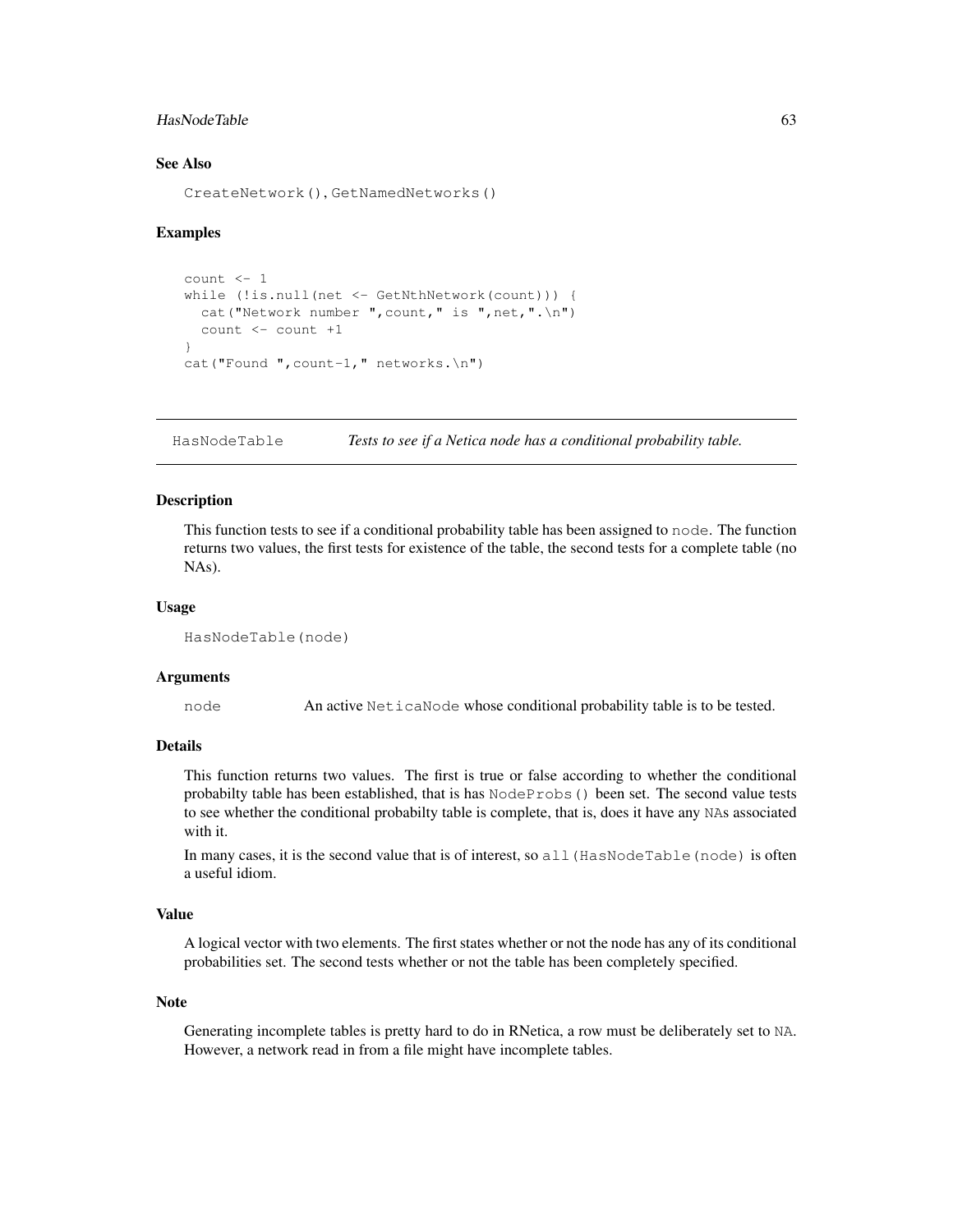64 **IDname** 

#### Author(s)

Russell Almond

# References

http://norsys.com/onLineAPIManual/index.html: HasNodeTable\_bn()<sup>30</sup>

# See Also

```
NeticaNode, NodeParents(), NodeInputNames(), DeleteNodeTable()
```
### Examples

```
ab1 <- CreateNetwork("AB1")
A \leftarrow \text{NewDiscreteNode}(\text{ab1}, \text{"A", c("A1", "A2", "A3"))B <- NewDiscreteNode(ab1,"B",c("B1","B2"))
AddLink(A,B)
##Nodes start undefined.
stopifnot(
  HasNodeTable(A)==c(FALSE,FALSE)
)
NodeProbs(A) \leq C(0,1,0)stopifnot(
  HasNodeTable(A)==c(TRUE,TRUE)
)
for (node in NetworkAllNodes(ab1)) {
  if (!all(HasNodeTable(node))) {
   cat("Node ", node, " still needs a conditional probability table.\n")
  }
}
```
DeleteNetwork(ab1)

IDname *Tests to see if a string is a valid as a Netica Identifier.*

# Description

The function is . IDname () returns a logical vector indicating whether or not each element of  $x$ is a valid Netica identifier. The function is.IDname() attempts to massage the input value to conform to the IDname rules.

<sup>30</sup>http://norsys.com/onLineAPIManual/functions/HasNodeTable\_bn.html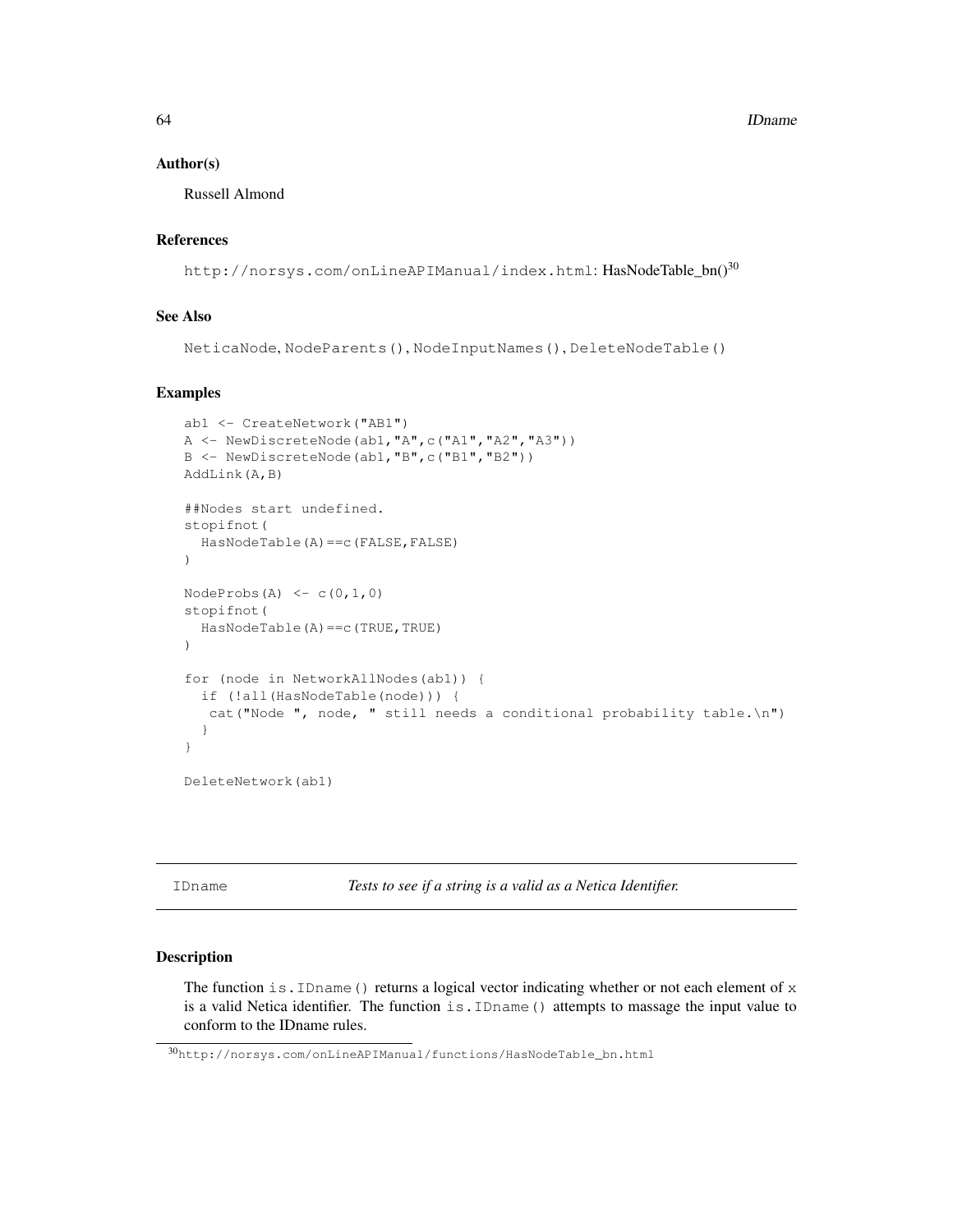#### IDname 65

#### Usage

```
is.IDname(x)
as.IDname(x,prefix="y")
```
#### Arguments

|        | A character vector of possible identifier names.                                   |
|--------|------------------------------------------------------------------------------------|
| prefix | A character scalar that provides an alphabetic prefix for names that start with an |
|        | illegal character.                                                                 |

## Details

Netica identifiers (net names, node names, state names, and similar) are limited to 30 characters which must be a valid letter, number of the character '\_'. The first chacter must be a letter. The function is. IDname () tests to see if a string conforms to these rules, and thus is a legal name.

The function as.IDname() attempts to coerce its argument into the IDname format by applying the following transformations.

- 1. The argument is coerced into a character vector.
- 2. If any value begins with a nonalphabetic character, the  $prefix$  argument is prepended to all values.
- 3. All non-alphanumeric characters are converted to '\_'.
- 4. Each value is truncated to 30 characters in length.

Note that these rules guarentee that the result will conform to the IDname convention. They do not guarentee that the resulting values will be unique. In particular, watch out for long names that differ only in the last few characters.

### Value

A logical vector of the same length of x.

#### Note

This is primarily a utility for doing argument checking inside of functions that require a Netica IDname.

#### Author(s)

Russell Almond

# References

http://norsys.com/onLineAPIManual/index.html

### See Also

CreateNetwork(), NewDiscreteNode(), NodeStates(), NodeName(), NodeInputNames(),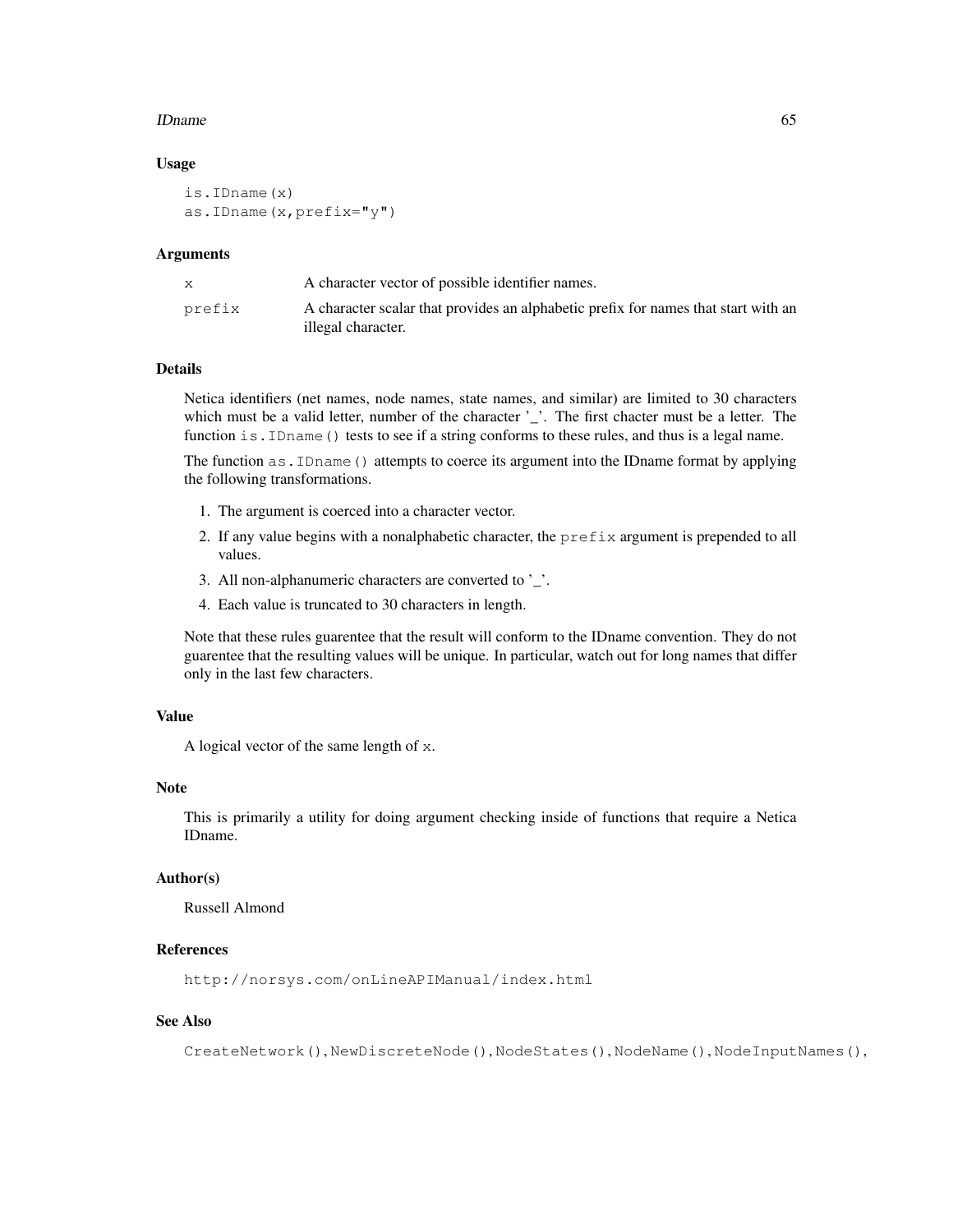## Examples

```
stopifnot(
is.IDname(c("aFish","Wanda1","feed me","fish_food","1more","US$",
                      "a123456789012345678901234567890")) ==
          c(TRUE,TRUE,FALSE,TRUE,FALSE,FALSE,FALSE),
as.IDname(c("aFish","Wanda1","feed me","fish_food","1more","US$",
                      "a123456789012345678901234567890" ) ==
          c("yaFish","yWanda1","yfeed_me","yfish_food","y1more","yUS_",
                      "ya1234567890123456789012345678")
)
```
is.active *Check to see if a Netica network or node object is still valid.*

### Description

Both NeticaBN and NeticaNode objects contain embedded pointers into Netica's memory. The function is.active() checks to see that the corresponding Netica objetct still exists.

### Usage

is.active(x)

## Arguments

x A NeticaBN or NeticaNode object to test, or a list of such objects.

# Details

Internally, both NeticaBN and NeticaNode objects contian pointers to the corresponding Netica objects. The DeleteNetwork() and DeleteNodes() functions deletes the Netica objects (and clears the pointers in the R objects). It is difficult to control when R objects are deleted, especially if they are protected in data structures that are saved in the workspace. The function is.active() is meant to check if the corresponding object is still valid. In most cases, RNetica will give an error (or at least a warning) if an inactive object is supplied as an argument.

Note that the function StopNetica() should make all NeticaBN and NeticaNode objects inactive. Thus, these objects cannot be saved from one R session to another, and should be recreated when needed.

## Value

The function is. active () returns TRUE if the argument still points to a network or node loaded in Netica's memory, and FALSE if that network or node has been deleted. It returns NA if the argument is not a NeticaBN or NeticaNode.

If x is a list, then a logical vector of the same length of x is returned with is. active () recursivelly applied to each one.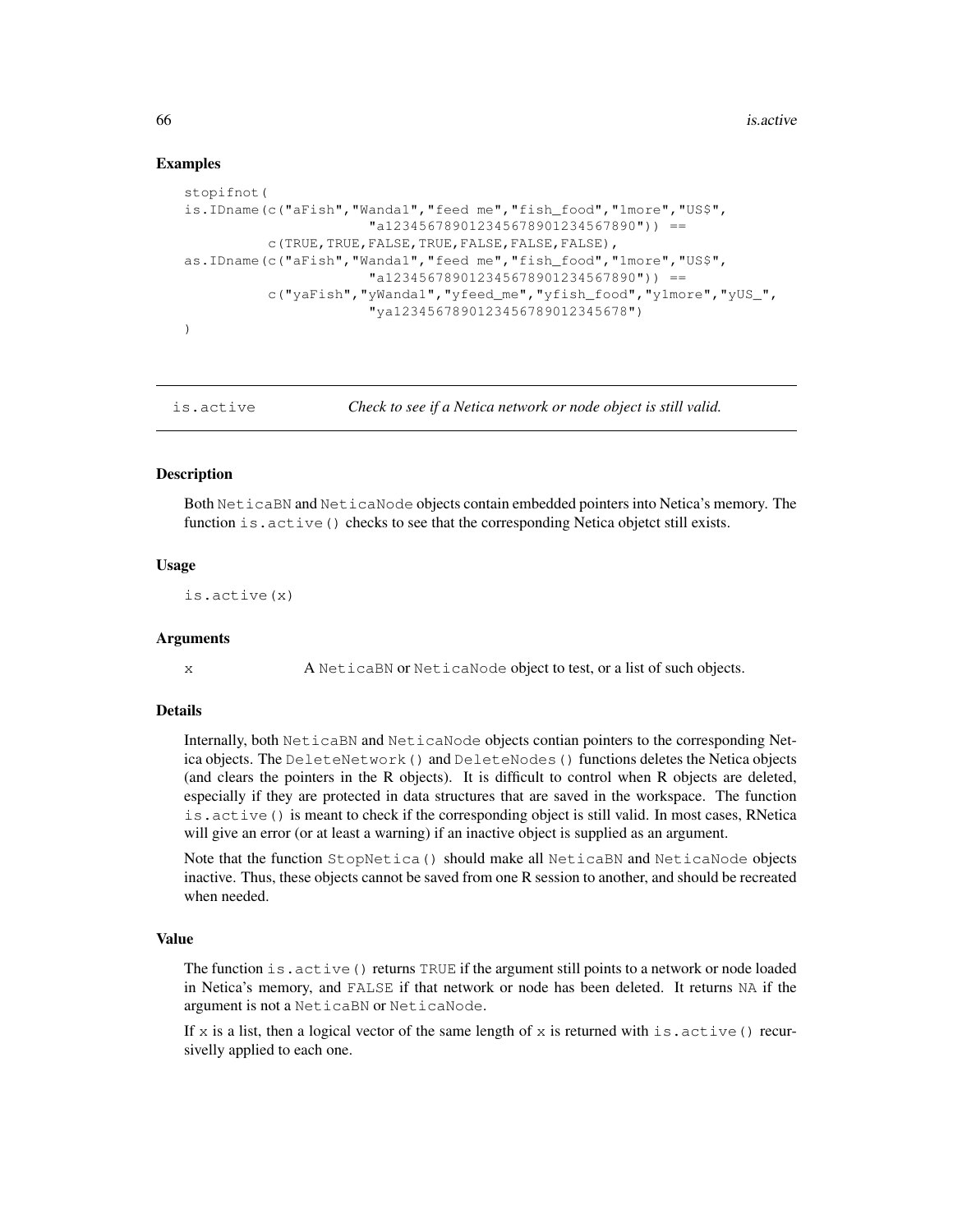#### is.discrete 67

### Author(s)

Russell Almond

### References

```
http://norsys.com/onLineAPIManual/index.html, http://lib.stat.cmu.edu/
R/CRAN/doc/manuals/R-exts.html
```
# See Also

StopNetica(), NeticaBN, DeleteNetwork(), NeticaNode, DeleteNodes()

# Examples

```
anet <- CreateNetwork("ActiveNet")
stopifnot(is.active(anet))
anodes <- NewContinuousNode(anet,paste("ActiveNode",1:2,sep=""))
stopifnot(all(is.active(anodes)))
inode <- DeleteNodes(anodes[[1]])
stopifnot(!is.active(anodes[[1]]))
stopifnot(!is.active(inode))
stopifnot(is.active(anodes[[2]]))
```

```
DeleteNetwork(anet)
stopifnot(!is.active(anet))
## Node gets deleted along with network
stopifnot(!any(is.active(anodes)))
```
is.discrete *Determines whether a Netica node is discrete or continuous.*

# Description

A NeticaNode objet can take on either a discrete set of values or an arbitrary real value. These functions determine which type of node this is.

### Usage

```
is.discrete(node)
is.continuous(node)
```
#### Arguments

node A NeticaNode object to test.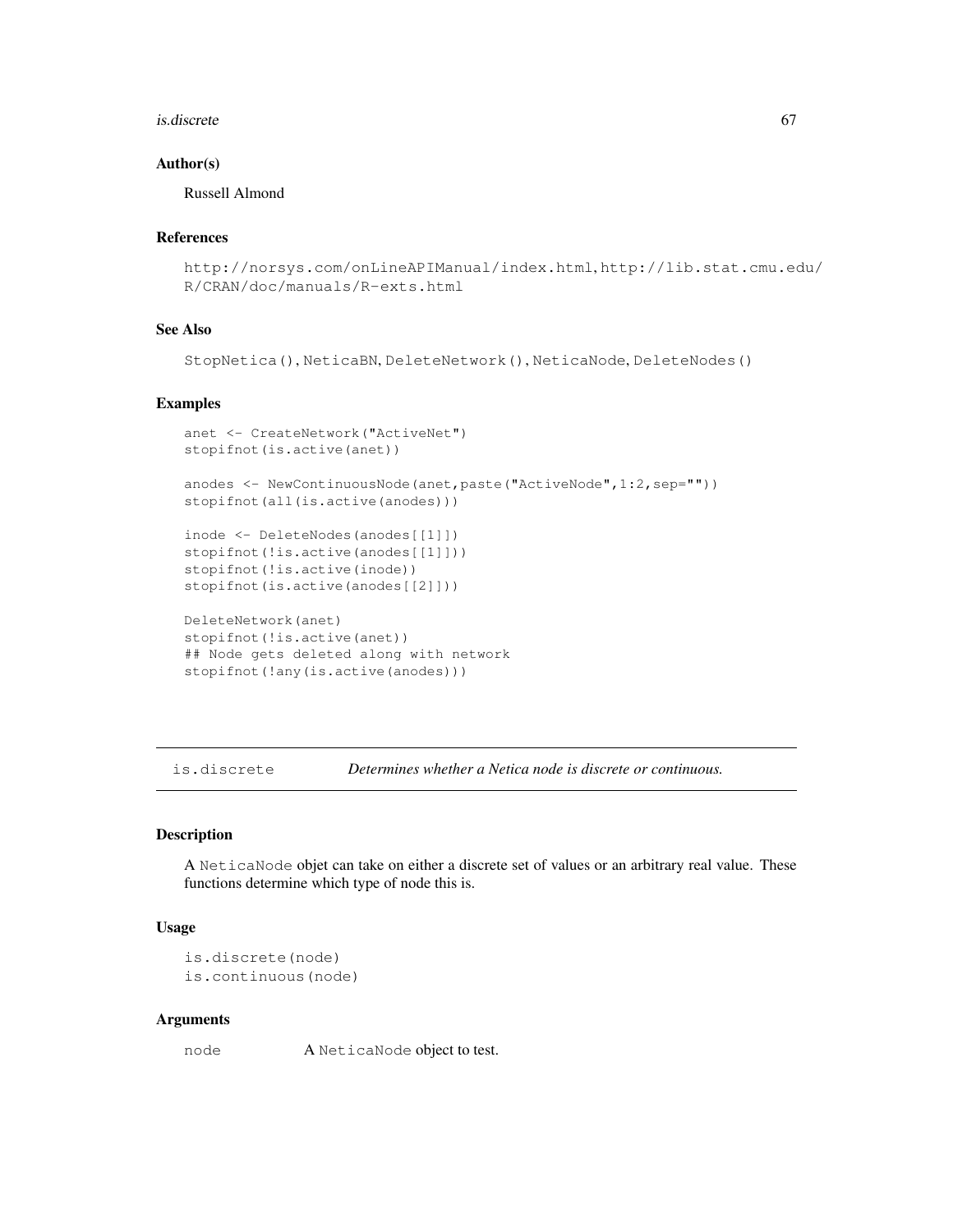# Details

While in the Netica GUI, one first creates a node and then determines whether it will be discrete or continuous, in the API this is determined at the time of creation (by calling NewContinuousNode() or NewDiscreteNode(). These functions determine which type of node the given node is.

Note that setting NodeLevels can make a continuous node behave like a discrete one and vise versa. For continuous nodes, the levels are cut points for getting a discrete state from the node. For a discrete node, the levels are real value representing the midpoint of the node.

### Value

TRUE or FALSE depedning on whether a node is discrete or continuous.

### **Note**

Currently, this function does not actually look at the internal Netica state, but rather looks at the attribute "node\_discrete" which is set when the node is created.

#### Author(s)

Russell Almond

#### References

http://norsys.com/onLineAPIManual/index.html: GetNodeType\_bn()<sup>31</sup>, SetNodeLevels\_bn()<sup>32</sup>

#### See Also

NewDiscreteNode(), NewContinuousNode(), NeticaNode, NodeLevels(), NodeStates()

#### Examples

```
netx <- CreateNetwork("netx")
bnode <- NewDiscreteNode(netx,"bool",c("True","False"))
stopifnot(is.discrete(bnode))
stopifnot(!is.continuous(bnode))
rnode <- NewContinuousNode(netx,"real")
stopifnot(!is.discrete(rnode))
stopifnot(is.continuous(rnode))
DeleteNetwork(netx)
```
<sup>31</sup>http://norsys.com/onLineAPIManual/functions/GetNodeType\_bn.html

<sup>32</sup>http://norsys.com/onLineAPIManual/functions/SetNodeLevels\_bn.html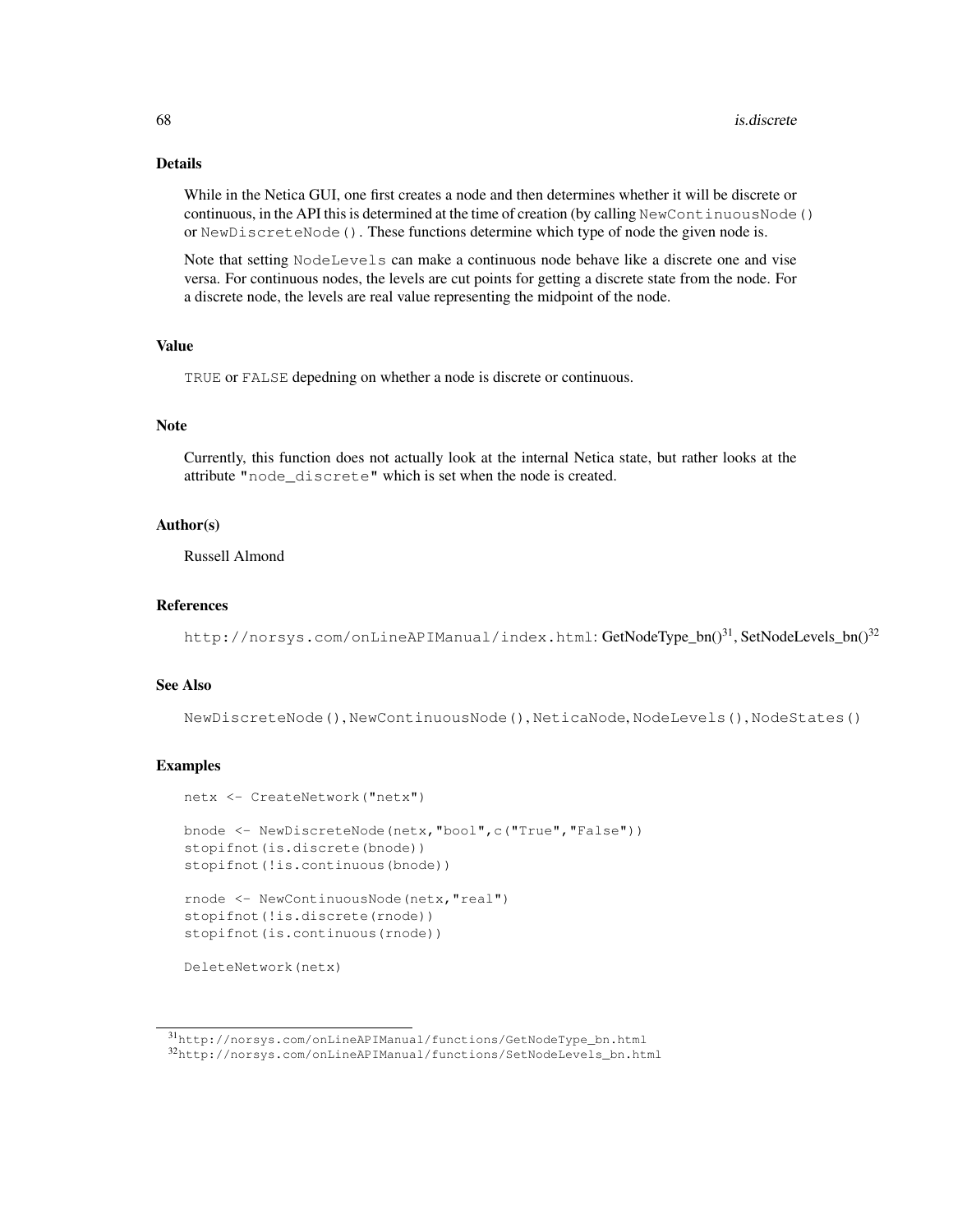is.NodeRelated *Computes topological properities of a* Netica *network.*

## **Description**

The function is. NodeRelated() tests to see if relation holds between node1 and node2. The function GetRelatedNodes creates a list of all nodes that satisfy the relation with any node in nodelist.

#### Usage

```
is.NodeRelated(node1, node2, relation = "connected")
GetRelatedNodes(nodelist, relation = "connected")
```
## Arguments

| node1    | An active NeticaNode whose relationship will be tested.                                                                                                                                                                     |
|----------|-----------------------------------------------------------------------------------------------------------------------------------------------------------------------------------------------------------------------------|
| node2    | Another active Netica Node whose relationship will be tested.                                                                                                                                                               |
| relation | A character scalar which should be one of the values: "parents", "children",<br>"ancestors", "descendents", "connected", "markov blanket", or "d connected".<br>Singular forms and modifiers are also allowed, see details. |
| nodelist | A list of active NeticaNode whose relationship will be tested.                                                                                                                                                              |

#### Details

These functions are useful for testing the topology of a network. Each of the functions offers measure related to the network. The is.NodeRelated() form tests the relationship between node1 and node2. The function GetRelatedNodes() returns a list of any nodes for which the relationship holds with any of the elements of nodelist. The plural and singular forms of the relationships can be used with both functions.

"parent", "parents". True if node1 is a parent of node2, or returns a list of parents of the nodes in nodelist.

"ancestor", "ancestors". True if there is a directed (parent to child) path from node1 to node2, or returns a list of ancestors of the nodes in nodelist.

"child", "children". True if node1 is a child of node2, or returns a list of children of the nodes in nodelist.

"decendent", "decendents". True if there is a directed (parent to child) path from node2 to node1, or returns a list of decendents of the nodes in nodelist.

"connected". True if there is a chain (unordered path) from node1 to node2, or returns a list of all nodes connected to any of the nodes in nodelist.

"markov\_blanket". The Markov blanket of nodeset is the a set of nodes that renders the nodes in nodeset conditionally independent of the remaining nodes given the ones in the blanket. The simple form returns true if node2 is in the Markov blanket of node1.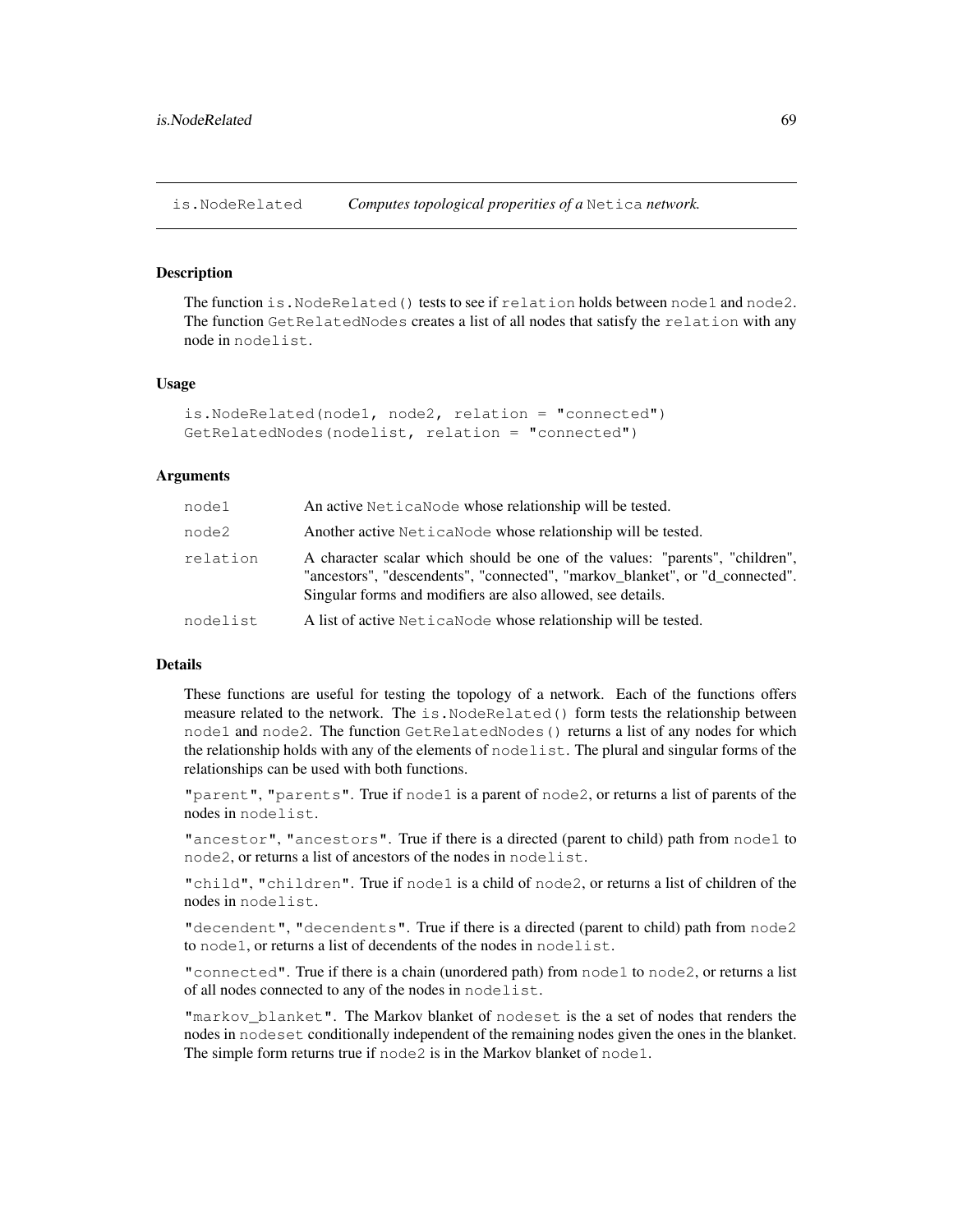"d\_connected". The rules for d-connection are somewhat complex (see Pearl, 1988), but basically  $node1$  and  $node2$  are d-connected if they are not independent given the current findings. The function returns true if node1 and node2 are d-connected or a list of all nodes that are dconnected to the nodes in nodelist.

In addition, the relation can be modified in the GetRelatedNodes() form by adding one or more modifiers to the main relation separated by commas. The two that are useful in RNetica are:

"include\_evidence\_nodes". For the "markov\_boundary" and "d\_connected" relations indicates whether nodes with findings should be included in the result (they would normally not be included in the result).

"exclude\_self". For the "ancestors", "descendents", "connected", and "d\_connected" relations, the elements of nodelist are not initially added to the result.

## Value

For is.NodeRelated() TRUE or FALSE, or NA if one of the input nodes was not active.

For GetNodeRelated() a list of NeticaNode objects which have the target relationship with one of the nodes in nodelist. There may be duplicates in this list.

### **Note**

GetRelatedNodes()usesGetRelatedNodesMult\_bn(), not GetRelatedNode\_bn(), but that should not present any serious issues. Also, it always passes an empty list for the related\_nodes arguments. Consequently, the "append", "union", "intersection", and "subtract" options don't make much sense. This is only a minor limitation as R provides similar functions.

## Author(s)

Russell Almond

# References

```
http://norsys.com/onLineAPIManual/index.html: IsNodeRelated_bn()<sup>33</sup>, GetRe-
latedNodes_bn()<sup>34</sup>, GetRelatedNodesMult_bn()<sup>35</sup>
```
Pearl, J. (1988). *Probabilistic Reasoning in Intelligent Systems.* Morgan–Kaufmann.

# See Also

NeticaNode, NodeParents(), NodeChildren(), AddLink()

## Examples

```
testnet <- CreateNetwork("ABCDEFG")
### A D
### \ / \
### C F - G
```
<sup>35</sup>http://norsys.com/onLineAPIManual/functions/GetRelatedNodesMult\_bn.html

<sup>33</sup>http://norsys.com/onLineAPIManual/functions/IsNodeRelated\_bn.html

<sup>34</sup>http://norsys.com/onLineAPIManual/functions/GetRelatedNodes\_bn.html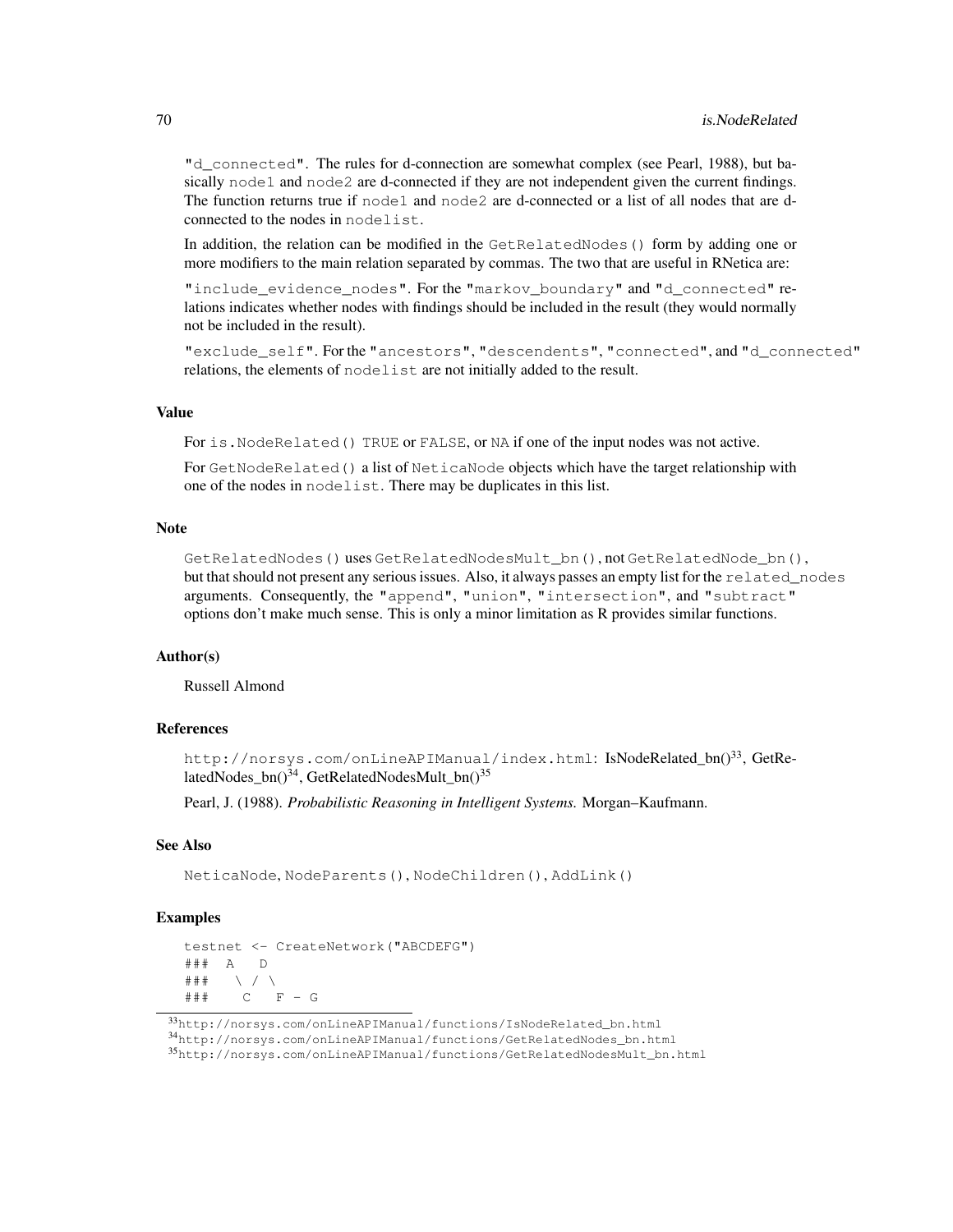## IsNodeDeterministic 71

```
### / \ /
### B E
A <- NewDiscreteNode(testnet,"A")
B <- NewDiscreteNode(testnet,"B")
C <- NewDiscreteNode(testnet,"C")
D <- NewDiscreteNode(testnet,"D")
E <- NewDiscreteNode(testnet,"E")
F <- NewDiscreteNode(testnet,"F")
G <- NewDiscreteNode(testnet,"G")
AddLink(A,C)
AddLink(B,C)
AddLink(C,D)
AddLink(C,E)
AddLink(D,F)
AddLink(E,F)
AddLink(F,G)
stopifnot(
  is.NodeRelated(A,C,"parent"),
  is.NodeRelated(D,C,"child"),
  is.NodeRelated(C,G,"ancestor"),
  is.NodeRelated(E,C,"descendent"),
  is.NodeRelated(A,B), ## Same as connected
  is.NodeRelated(D,E,"markov_blanket"),
  !is.NodeRelated(A,B,"d_connected"), ## No common ancestor
  is.NodeRelated(D,E,"d_connected") ## Common ancestor
)
stopifnot(
  setequal(GetRelatedNodes(F, "parents"), list(D,E)),
  setequal(GetRelatedNodes(C, "children"), list(D,E)),
  setequal(GetRelatedNodes(D, "descendents"), list(D, F, G)),
  setequal(GetRelatedNodes(E, "ancestors"), list(E, C, A, B)),
  setequal(GetRelatedNodes(E, "ancestors, exclude_self"),
           GetRelatedNodes(D, "ancestors, exclude_self")),
  setequal(GetRelatedNodes(A),list(A,B,C,D,E,F,G)), ##All nodes connected
  setequal(GetRelatedNodes(D, "markov_blanket"), list(C,E,F)),
  setequal(GetRelatedNodes(A, "d_connected"), list(A, C, D, E, F, G))
)
```
DeleteNetwork(testnet)

IsNodeDeterministic

*Determines if a node in a Netica Network is deterministic or not.*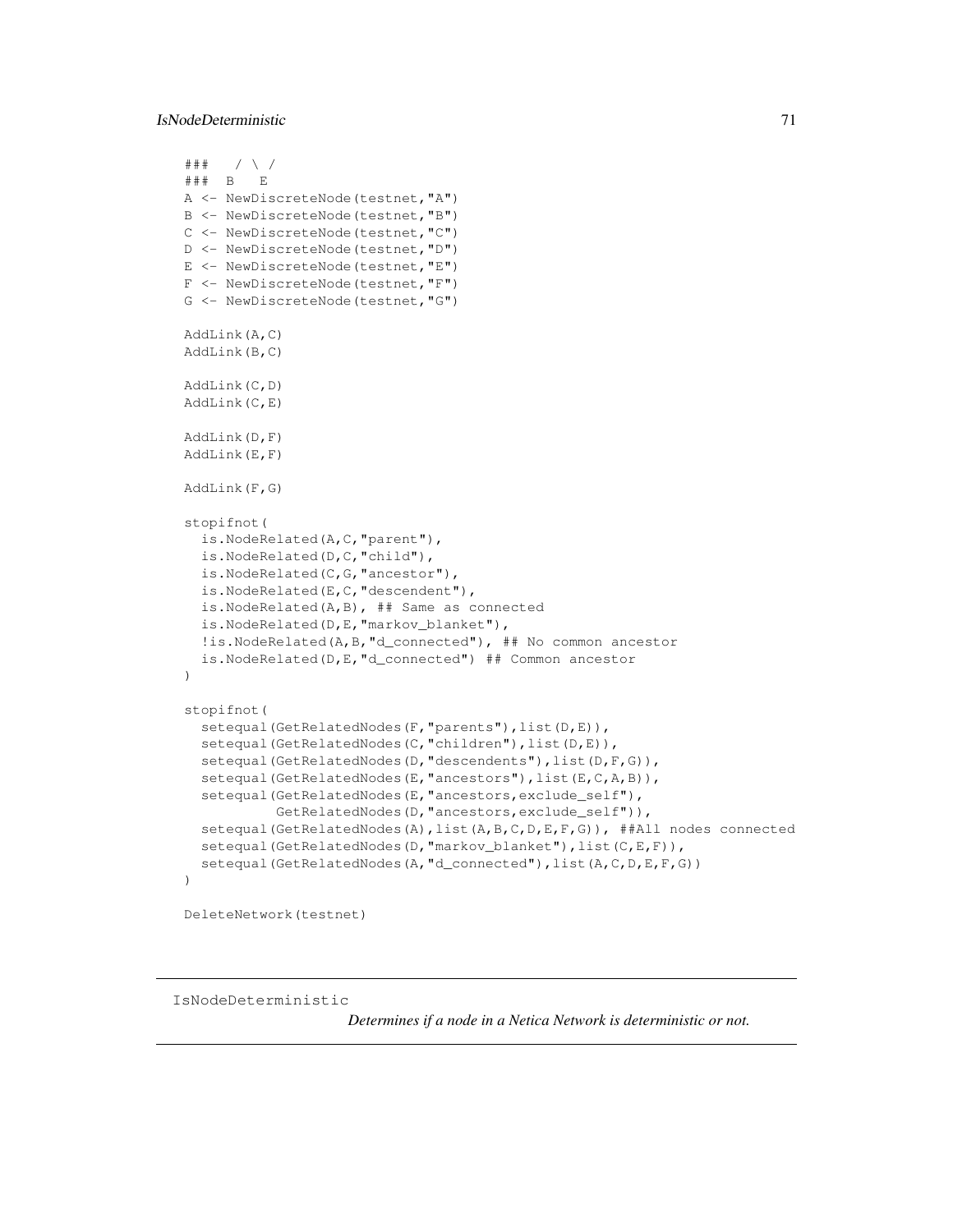### Description

A node in a Bayesian network is all of its conditional probabilities are determined by its parent states, that is they are all deterministic.

### Usage

```
IsNodeDeterministic(node)
```
# Arguments

node An active NeticaNode whose conditional probability table is to be tested.

## Details

For discrete nodes, this returns TRUE if all the conditional probabilities are zero or one. It returns FALSE otherwise.

## Value

TRUE if the conditional probability table for node is deterministic, FALSE otherwise. If the node is not active, or there is otherwise an error it returns NA.

## Author(s)

Russell Almond

# References

http://norsys.com/onLineAPIManual/index.html: IsNodeDeterministic\_bn()<sup>36</sup>

#### See Also

NeticaNode, NodeParents(), NodeInputNames(), NodeStates()

## Examples

```
ab <- CreateNetwork("AB")
A \leq NewDiscreteNode(ab, "A", c("A1", "A2", "A3"))
B <- NewDiscreteNode(ab,"B",c("B1","B2"))
AddLink(A,B)
##Undefined node is not deterministic.
stopifnot(!IsNodeDeterministic(A))
NodeProbs(A) \leq c(0,1,0)stopifnot(IsNodeDeterministic(A))
NodeProbs(A) \leftarrow c(1/3,1/3,1/3)stopifnot(!IsNodeDeterministic(A))
```
<sup>36</sup>http://norsys.com/onLineAPIManual/functions/IsNodeDeterministic\_bn.html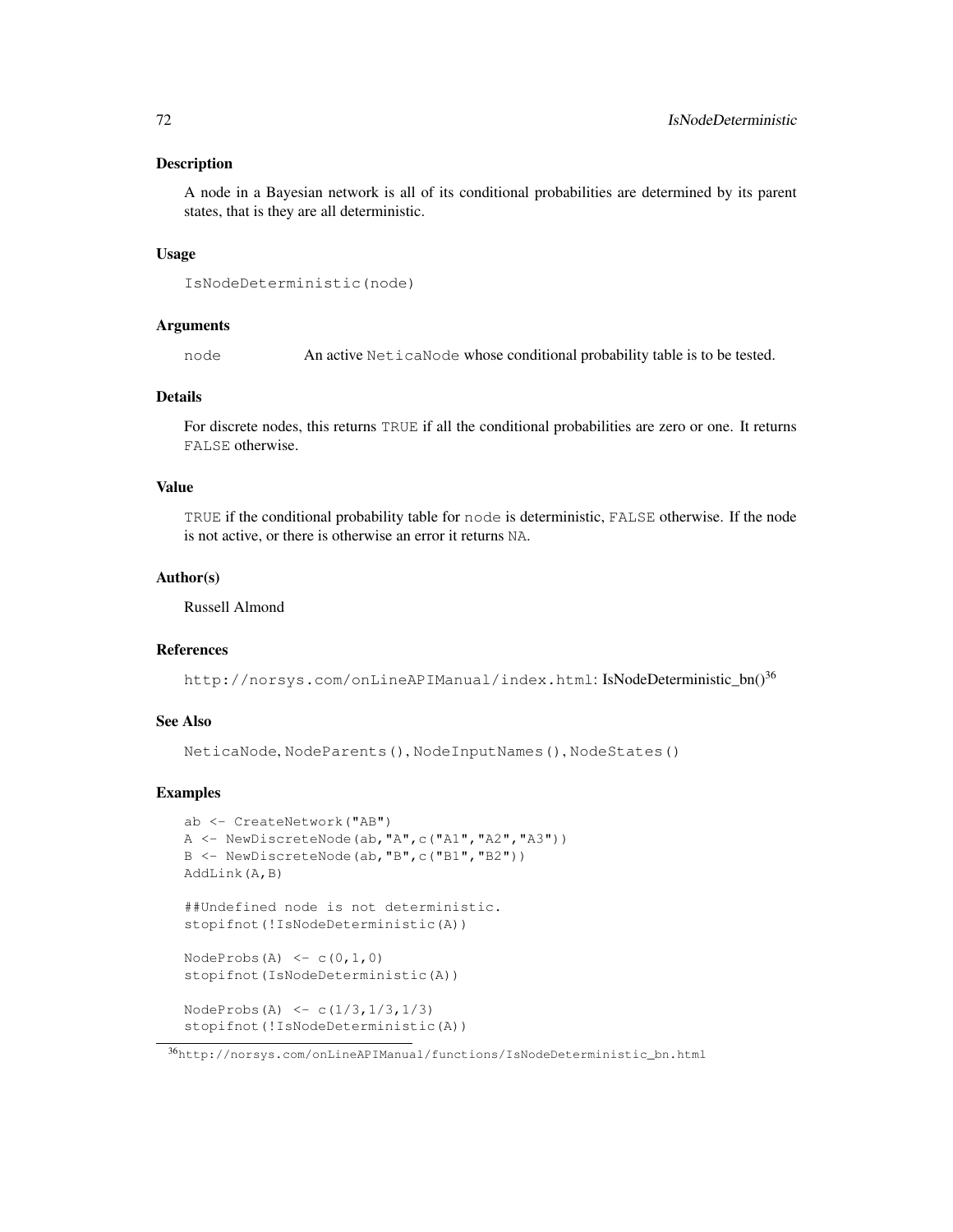# JointProbability 73

```
NodeProbs(B) <- rbind(c(0,1), c(0,1), c(1,0))
stopifnot(IsNodeDeterministic(B))
DeleteNetwork(ab)
```
JointProbability *Calculates the joint probability over several network nodes.*

#### Description

The Bayesian network, once compiled, gives the joint probability of all nodes in the network given the findings. This function caluclates the joint probability over all of the nodes its argument and returns it as an array.

## Usage

```
JointProbability(nodelist)
```
## **Arguments**

nodelist A list of active NeticaNode objects from the same network.

#### Details

This calculates the joint probability distribution over two, three or more variables in the same network. Calculating the joint probability is easy if all of the nodes are in the same clique, so one might want to use the function MakeCliqueNode(nodelist) before compiling the network to force the nodes in the same clique. The function can calculate the joint probability table for nodes not in the same clique, it just takes longer.

## Value

A multidimensional array given the probabilities of the various configurations. The dimensions correspond to the variables in nodelist, and the dimnames of the result are the result of sapply (nodelist, NodeStates

#### Note

One possible use for the joint probability function is to get a joint likelihood over the footprint nodes in an evidence model (see Almond et al, 1999; Almond & Mislevy, 1999). However, Netica currently does not support intserting a likelihood on a clique, just on a single node.

## Author(s)

Russell Almond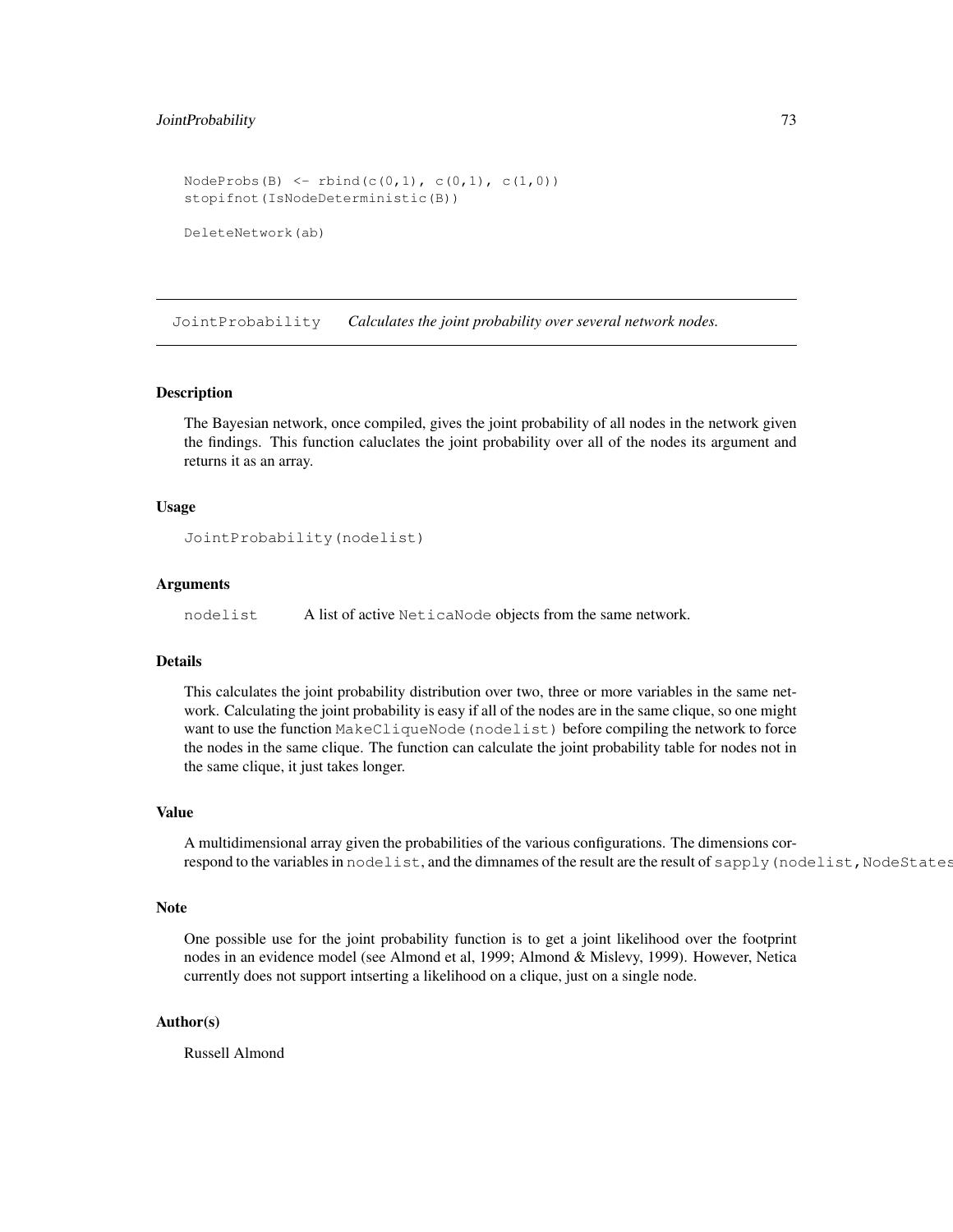## References

Almond, R. G. & Mislevy, R. J. (1999) Graphical models and computerized adaptive testing. *Applied Psychological Measurement*, 23, 223–238.

Almond, R., Herskovits, E., Mislevy, R. J., & Steinberg, L. S. (1999). Transfer of information between system and evidence models. In Artificial Intelligence and Statistics 99, Proceedings (pp. 181–186). Morgan-Kauphman

http://norsys.com/onLineAPIManual/index.html:JointProbability\_bn()<sup>37</sup>

# See Also

```
NeticaNode,NodeBeliefs() MakeCliqueNode(), AddLink(), JunctionTreeReport(),
MostProbableConfig()
```
# Examples

```
EMSMMotif <- ReadNetworks(paste(library(help="RNetica")$path,
                           "sampleNets","EMSMMotif.dne",
                           sep=.Platform$file.sep))
## Force Skills 1 and 2 into the same clique.
Skills12 <- NetworkFindNode(EMSMMotif,c("Skill1","Skill2"))
cn <- MakeCliqueNode(Skills12)
CompileNetwork(EMSMMotif)
## Prior Joint probability.
prior <- JointProbability(Skills12)
stopifnot (abs(sum(prior)-1) <.0001)
## Find observable nodes
obs <- NetworkNodesInSet(EMSMMotif,"Observable")
NodeFinding(obs$Obs1a1) <- "Right"
NodeFinding(obs$Obs1a2) <- "Wrong"
post <- JointProbability(GetClique(cn))
stopifnot (abs(sum(post)-1) <.0001)
DeleteNetwork(EMSMMotif)
```
JunctionTreeReport *Produces a report about the junction tree from a compiled Netica network.*

<sup>37</sup>http://norsys.com/onLineAPIManual/functions/JointProbability\_bn.html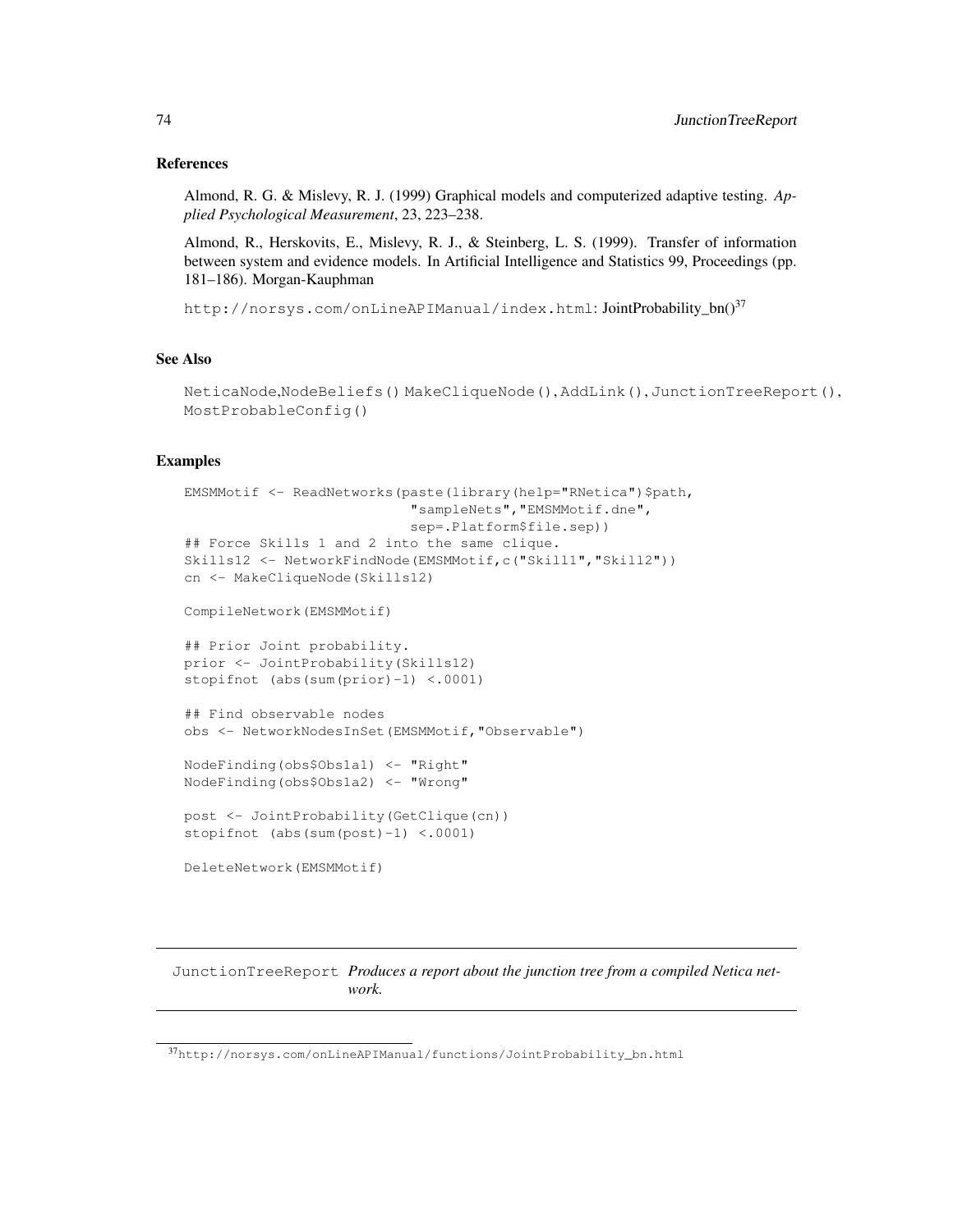#### JunctionTreeReport 75

## **Description**

The process of compilation transforms the network into a junction tree  $-$  a tree of cliques in the original graph – that is more convenient computationally. The function JunctionTreeReport(net) produces a report on the junction tree. The function NetworkCompiledSize(net) reports on the size of the compiled network. The network must be compiled (CompileNetwork(net) must be called) before these functions are called.

# Usage

```
JunctionTreeReport(net)
NetworkCompiledSize(net)
```
#### Arguments

net An active and compiled NeticaBN object.

#### Value

For JunctionTreeReport() a character vector giving the report, one element per line.

For NetworkCompiledSize() a scalar value giving the size of the network.

# **Note**

Currently, no attempt is made to parse the report, which has a fairly well structured format. Future versions may produce a report object instead.

# Author(s)

Russell Almond

## References

```
http://norsys.com/onLineAPIManual/index.html: ReportJunctionTree_bn()<sup>38</sup>, Size-
CompiledNet_bn()<sup>39</sup>
```
## See Also

NeticaBN, CompileNetwork(), EliminationOrder(),

## Examples

```
EMSMMotif <- ReadNetworks(paste(library(help="RNetica")$path,
                           "sampleNets","EMSMMotif.dne",
                           sep=.Platform$file.sep))
```
CompileNetwork(EMSMMotif)

JunctionTreeReport(EMSMMotif)

<sup>38</sup>http://norsys.com/onLineAPIManual/functions/ReportJunctionTree\_bn.html <sup>39</sup>http://norsys.com/onLineAPIManual/functions/SizeCompiledNet\_bn.html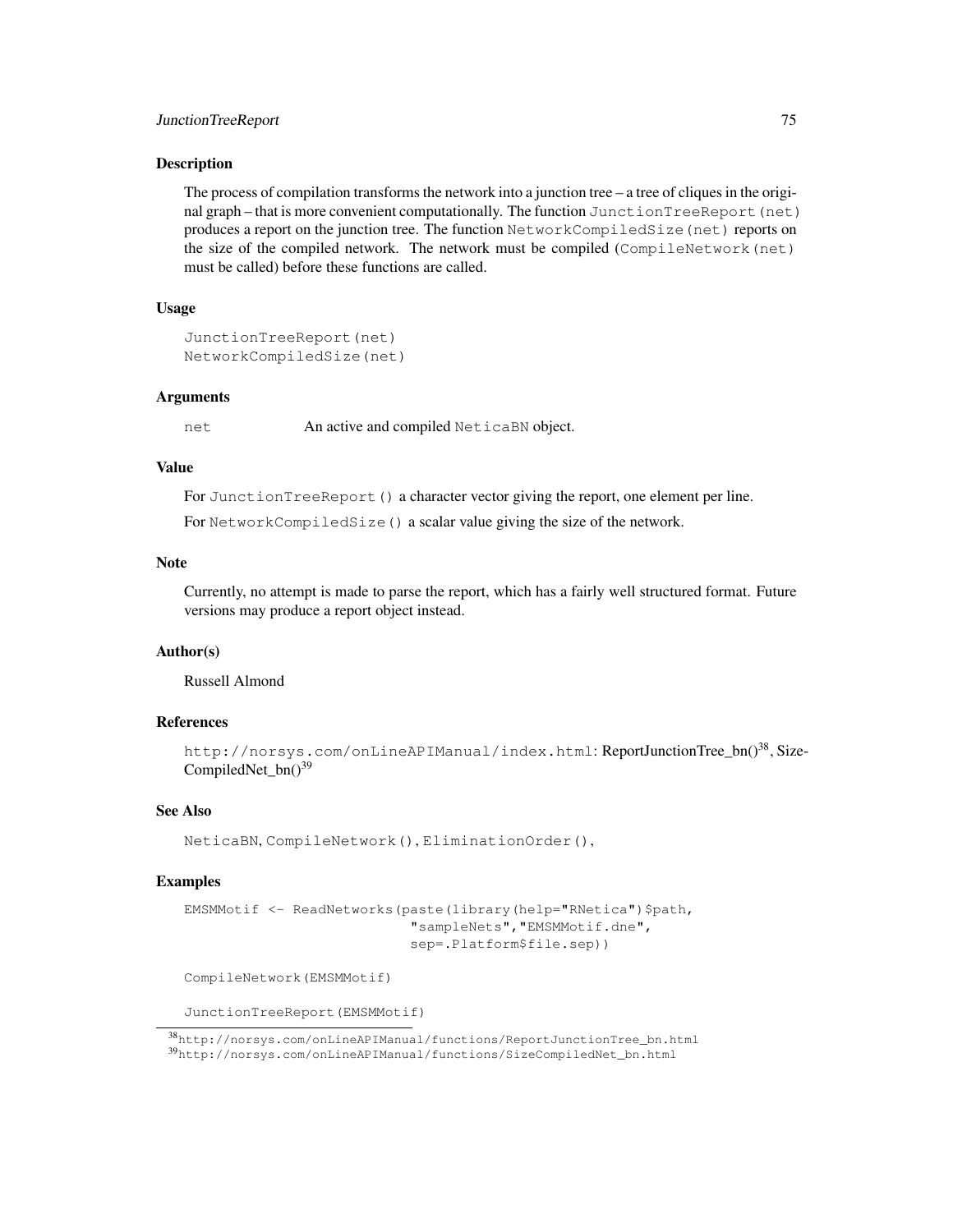```
NetworkCompiledSize(EMSMMotif)
```

```
DeleteNetwork(EMSMMotif)
```
LearnCases *Learn Conditional Probabilitiy Tables from a Netica Case Stream*

#### Description

This function updates the conditional probabilities associated with the given list of nodes based on the findings associated with that node and its parents found in the caseStream argument, which should be a NeticaCaseStream object.

## Usage

LearnCases(caseStream, nodelist, weight =  $1$ )

#### **Arguments**

| caseStream | This should be a NeticaCaseStream object, or else an object which can be<br>made into a case stream: either a pathname for a case file, or a data frame of<br>the format described in MemoryCaseStream. The case stream can be either<br>opened or closed. If closed it is reopened before updating. In either case, it is<br>closed at the end of the function. <b>Warning</b> , due to a bug in Netica, memory<br>streams are not working and should not be used with Netica API 5.04 or earlier.<br>See below. |
|------------|-------------------------------------------------------------------------------------------------------------------------------------------------------------------------------------------------------------------------------------------------------------------------------------------------------------------------------------------------------------------------------------------------------------------------------------------------------------------------------------------------------------------|
| nodelist   | A list of active Netical Node objects that reference the conditional probability<br>tables to be updated.                                                                                                                                                                                                                                                                                                                                                                                                         |
| weight     | A multiplier for the weights of the cases in terms of number of observations.<br>Negative weights unlearn previously learned cases.                                                                                                                                                                                                                                                                                                                                                                               |

# Details

This is like calling the function LearnFindings repeatedly with the values of the nodes set to each of the case rows in turn. Thus, it updates the conditional probability tables for each nodes based on observed counts in the case files, taking the current probability and the NodeExperience as the prior distribution.

If the case stream has a column NumCases, then the weight assigned to Row  $j$  is weight  $\star$ NumCases [j]. If the case stream does not have such a column, then it is treated as if each column has weight 1. (Among other purposes, this allows case data to be stored in a compact format where all of the possible cases are enumerated along with a count of repetitions.) Note that negative weights will unlearn cases.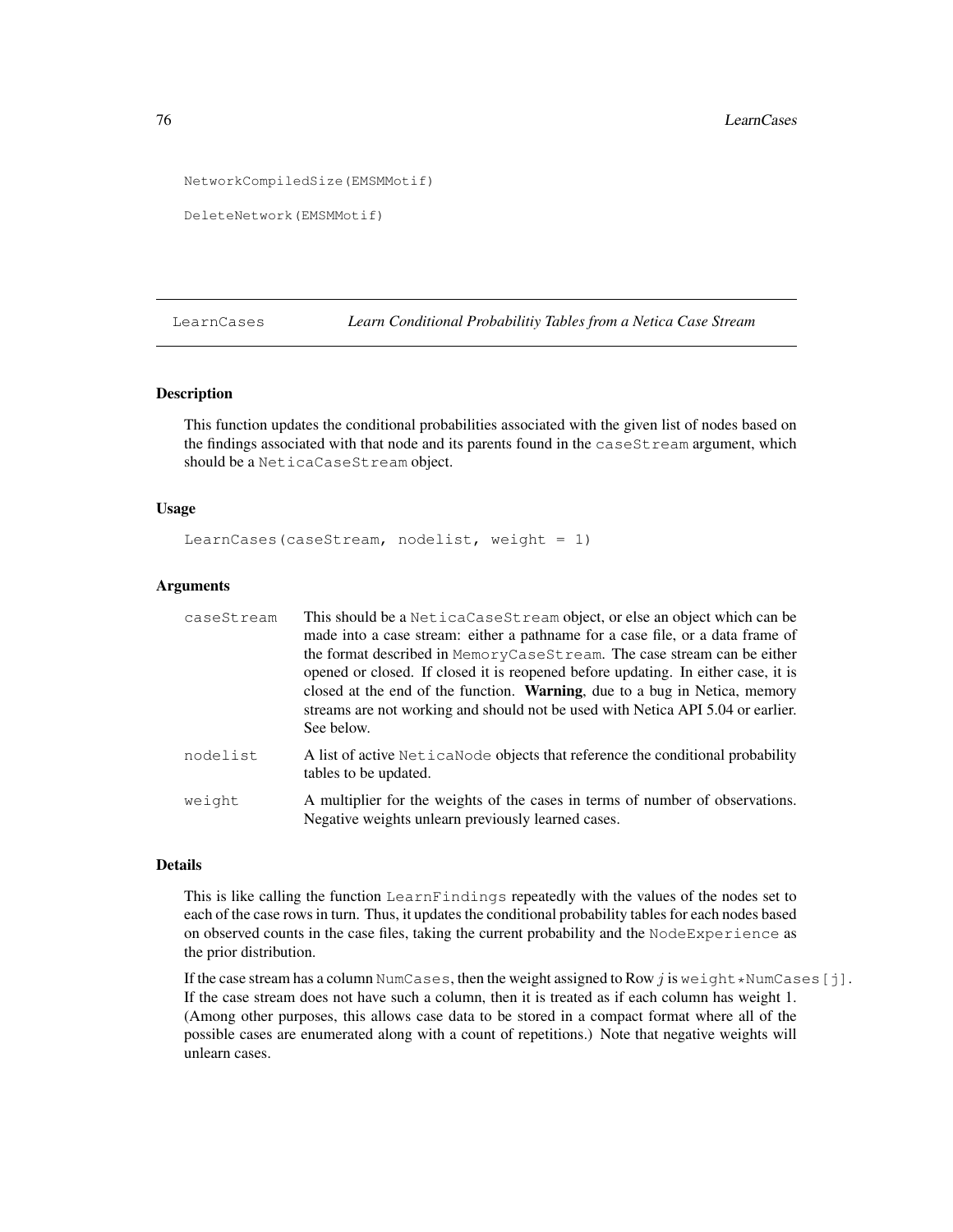#### LearnCases 77

## Value

This function returns the NeticaCaseStream used in the analysis. This might have either been passed directly as the caseStream argument, or created from the value of the caseStream argument. In either case, the stream is closed at the end of the function.

## Netica Bugs

In version 5.04 of the Netica API, there is a problem with using Memory Streams that seems to affect the functions LearnCases and LearnCPTs. Until this problem is fixed, most uses of Memory Streams will require file streams instead. Write the case file using write.CaseFile, and then create a file stream using CaseFileStream.

# Note

To learn without using the current probabilities as priors, call DeleteNodeTable first.

# Author(s)

Russell Almond

## References

http://norsys.com/onLineAPIManual/index.html: ReviseCPTsByCaseFile\_bn()<sup>40</sup>

#### See Also

NodeExperience, NodeProbs, NodeFinding, FadeCPT, LearnFindings, DeleteNodeTable, LearnCPTs

```
abb <- CreateNetwork("ABB")
A <- NewDiscreteNode(abb,"A",c("A1","A2"))
B1 <- NewDiscreteNode(abb, "B1", c("B1", "B2"))
B2 <- NewDiscreteNode(abb, "B2", c("B1", "B2"))
AddLink(A,B1)
AddLink(A,B2)
A[] <- c(.5,.5)
NodeExperience(A) <- 10
B1["A1"] <- c(.8,.2)
B1["A2"] <- c(.2,.8)
B2["A1"] <- c(.8,.2)
B2["A2"] <- c(.2,.8)
NodeExperience(B1) <- c(10,10)
NodeExperience(B2) \leq c(10,10)
```
<sup>40</sup>http://norsys.com/onLineAPIManual/functions/ReviseCPTsByCaseFile\_bn.html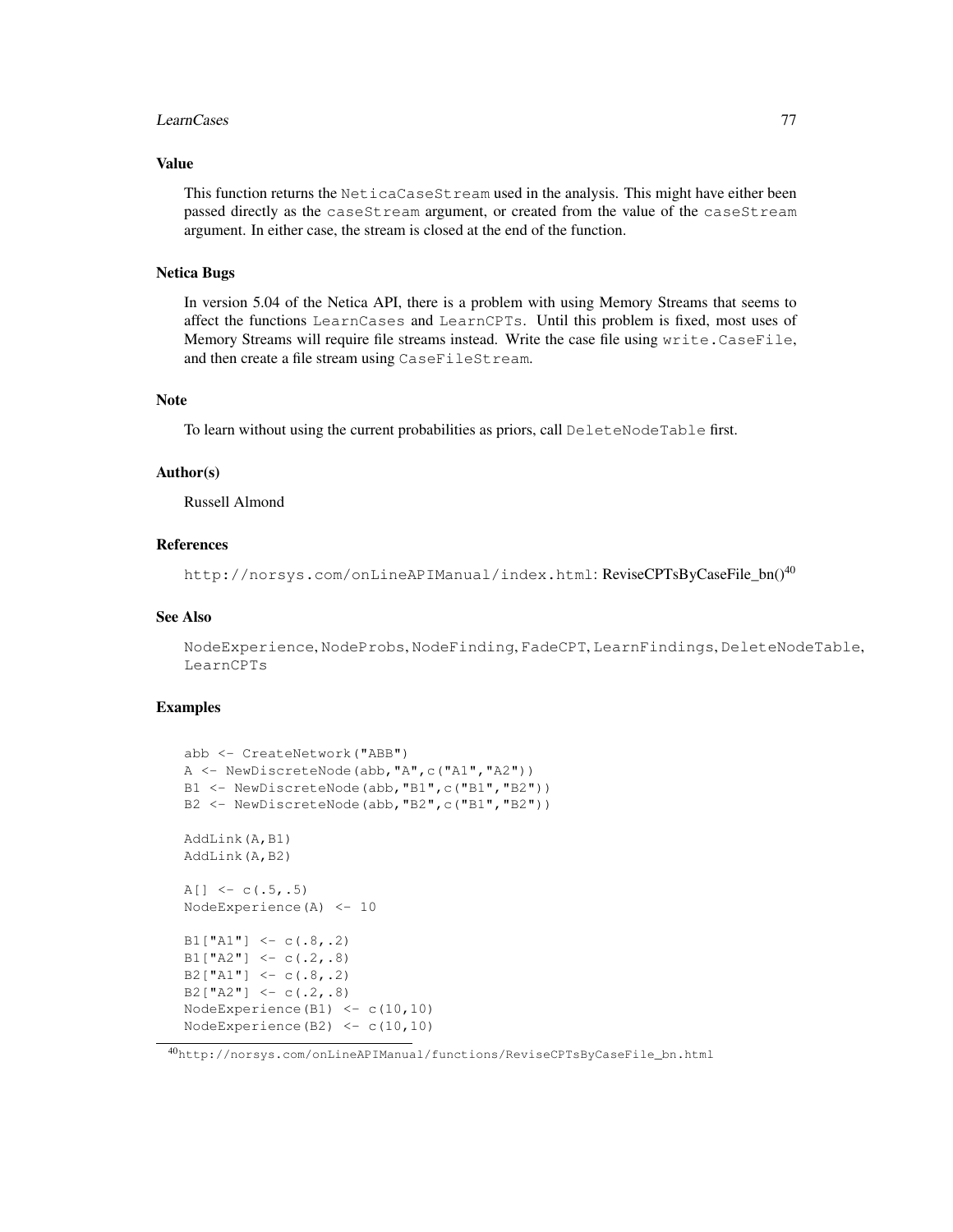```
casesabb <-
  data.frame(A=c("A1","A1","A1","A1","A1","A2","A2","A2","A2","A2"),
             B1=c("B1","B1","B1","B2","B2","B2","B2","B2","B1","B1"),
             B2=c("B1","B1","B1","B1","B2","B2","B2","B2","B2","B1"))
## LearnCases(casesabb,list(A,B1))
## There is currently a bug in Netica, so that this function does not
## work with memory streams. As a work around, use proper file streams
## instead.
outfile <- tempfile("casesabb",fileext=".cas")
write.CaseFile(casesabb,outfile)
LearnCases(outfile, list(A, B1))
## Probs for A & B1 modified, but B2 left alone
stopifnot(
  NodeExperience(A)==20,
  NodeExperience(B1)==c(15,15),
  NodeExperience(B2) == c(10,10),
  sum(abs(NodeProbs(A) - .5)) < .001,
  sum(abs(B1[["A1"]] - c(11,4)/15)) < .001,
  sum(abs(B1[["A2"]] - c(4,11)/15)) < .001,
  sum(abs(B2[["A1"]] - c(8,2)/10)) < .001,
  sum(abs(B2[["A2"]] - c(2,8)/10)) < .001
)
DeleteNetwork(abb)
```
LearnCPTs *Learn Conditional Probability Tables with Missing Data.*

# Description

This function updates the conditional probabilities associated with the given list of nodes based on the findings associated with that node and its parents found in the caseStream argument, which should be a NeticaCaseStream object. Unlike LearnCases, these algorithms can support cases with missing or latent variables.

#### Usage

```
LearnCPTs(caseStream, nodelist, method = "COUNTING", maxIters = 1000L, maxTol = 1e-
```
## Arguments

caseStream This should be a NeticaCaseStream object, or else an object which can be made into a case stream: either a pathname for a case file, or a data frame of the format described in MemoryCaseStream. The case stream can be either opened or closed. If closed it is reopened before updating. In either case, it is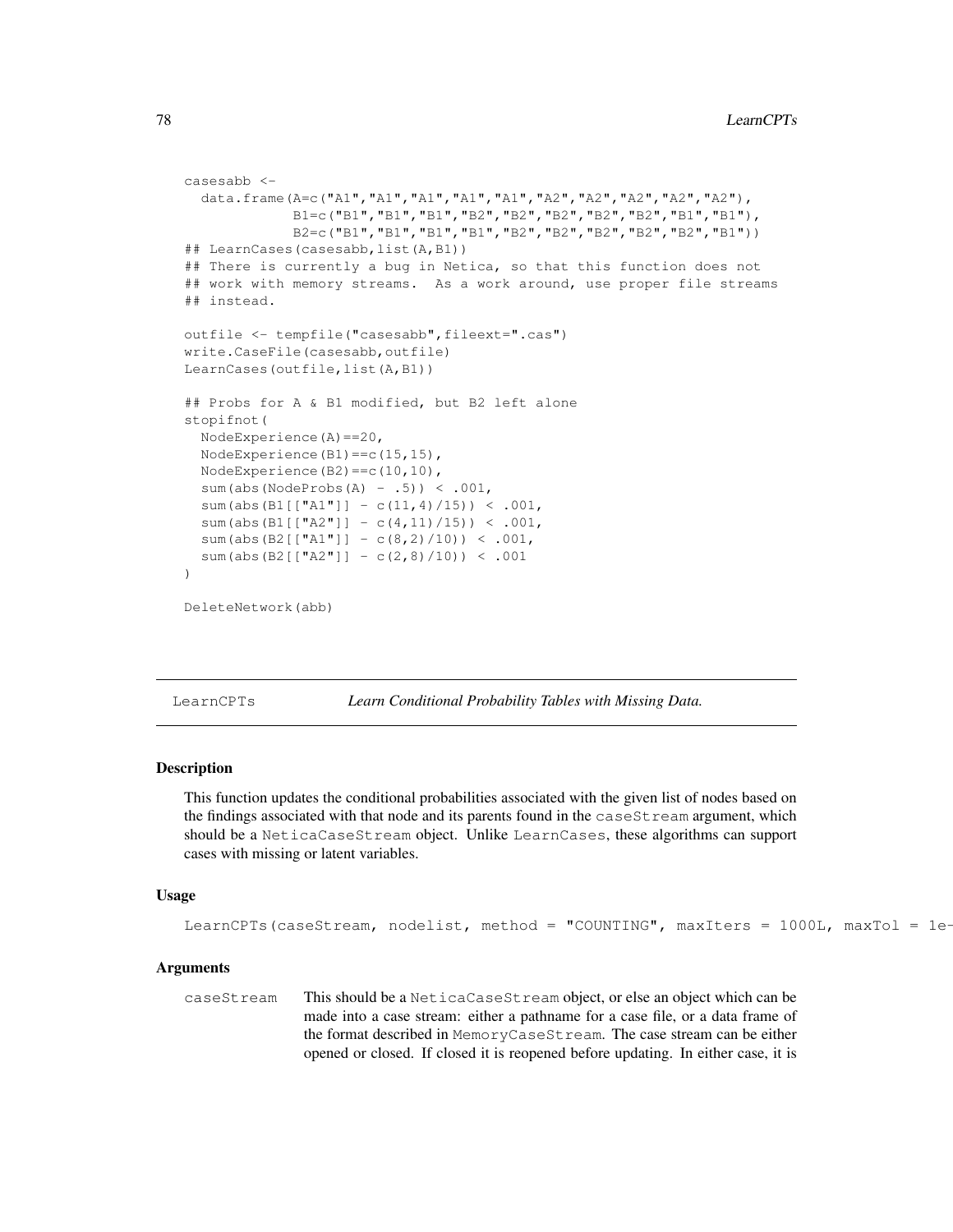|          | closed at the end of the function. Warning, due to a bug in Netica, memory<br>streams are not working and should not be used with Netica API 5.04 or earlier.<br>See below. |
|----------|-----------------------------------------------------------------------------------------------------------------------------------------------------------------------------|
| nodelist | A list of active NeticaNode objects that reference the conditional probability<br>tables to be updated.                                                                     |
| method   | A character scalar giving the name of the method to be used. This should be one<br>of "GRADIENT", "EM" or "COUNTING" (the default). See details.                            |
| maxIters | An integer scalar giving the maximum number of interations for the EM and<br>gradient decent algorithms.                                                                    |
| maxTol   | An real scalar giving the difference in log-likelihood required before the EM or<br>gradient decent algorithms to be considered converged.                                  |
| weight   | A multiplier for the weights of the cases in terms of number of observations.<br>Negative weights unlearn previously learned cases.                                         |

# Details

This function attempts to update the conditional probability tables of the nodes named in nodelist using the data referenced in the first argument. Three different algorithms are available: *Counting*, *EM* and *Gradient Decent*. The *Counting* algorithm cannot handle cases with missing data or latent variables in the model. The method argument determines which method is used.

The *Counting* algorithm is the same as the one used in LearnCases. Cases where either the parent or the child variable is missing are ignored when updating the conditional probablity table for the node, that is the neither affect the NodeExperience or the NodeProbs. As a consequence, models with latent variables cannot be fit with this algorithm.

The *EM* is similar to the *Counting* algorithms, but does more intelligent things with missing observations (particularly, missing parent variables). In particular, the complete data case of the *EM* algorithm is the same as the counting algorithm.

The *Gradient Decent* algorithm is an alternative iterative algorithm. According to the Netica documentation it is similar to back propagation in neural networks. Again acording to Netica, it is faster than EM, but more likely to find a local maxima. It appears not to respect prior information about the conditional probability tables, and it sets the node experience to  $-Inf.$ 

Both EM and Gradient Decent are an iterative algorithms. For these algorithms maxIters gives the maximum number of iterations, and maxTol gives the convergence criteria (required difference in log likelihood). These parameters are ignored for the *Counting* algorithm. Currently, Netica gives no indication of whether the algorithm terminated by achieving convergence (difference in log likelihood less than  $maxTO1$ ) or by exceeding maxIters. Norsys says they will fix this in an upcoming release.

If the case stream has a column NumCases, then the weight assigned to Row  $j$  is we ight \*NumCases [j]. If the case stream does not have such a column, then it is treated as if each column has weight 1. (Among other purposes, this allows case data to be stored in a compact format where all of the possible cases are enumerated along with a count of repetitions.) Note that negative weights will unlearn cases.

#### Value

Currently, NULL is returned. In the future, an object containing details about the convergence will be returned.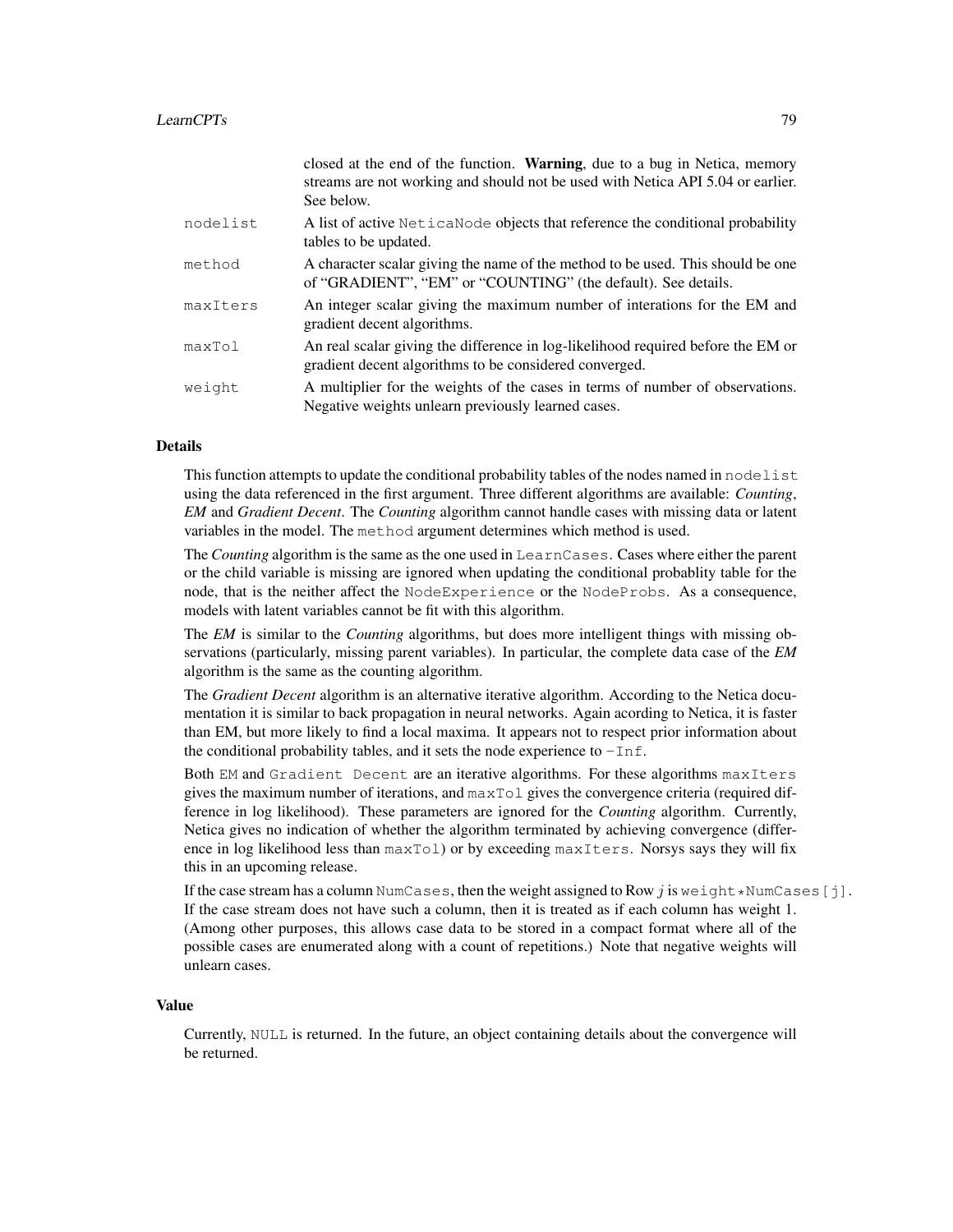## Netica Bugs

In version 5.04 of the Netica API, there is no indication of whether the call to LearnCPTs\_bn has converged (terminated because the difference in log likelihood is less than  $maxTol$ ) or not (terminated because the number of iterations exceeded maxIters). Norsys has indicated that they will add this functionality to a later release.

In version 5.04 of the Netica API, there is a problem with using Memory Streams that seems to affect the functions LearnCases and LearnCPTs. Until this problem is fixed, most uses of Memory Streams will require file streams instead. Write the case file using write.CaseFile, and then create a file stream using CaseFileStream.

## Note

The LearnCPTs function will not update the conditional probability table of a node unless NodeExperience has been set for that node. Instead it will issue a warning and update the other nodes.

#### Author(s)

Russell G. Almond

## References

http://norsys.com/onLineAPIManual/index.html:LearnCPTS\_bn()<sup>41</sup>,NewLearner\_bn()<sup>42</sup>, SetLearnerMaxTol\_bn()<sup>43</sup>, SetLearnerMaxTol\_bn()<sup>44</sup>

## See Also

NodeExperience, NodeProbs, NodeFinding, FadeCPT, RetractNetFindings, LearnFindings LearnCases

## Examples

```
abb <- CreateNetwork("ABB")
A <- NewDiscreteNode(abb,"A",c("A1","A2"))
B1 <- NewDiscreteNode(abb, "B1", c("B1", "B2"))
B2 <- NewDiscreteNode(abb, "B2",c("B1", "B2"))
AddLink(A,B1)
AddLink(A,B2)
A[] \leftarrow c(.5,.5)NodeExperience(A) <- 10
B1['A1"] \leftarrow c(.8,.2)B1['A2"] \leftarrow c(.2,.8)B2["A1"] <- c(.8,.2)
B2["A2"] <- c(.2,.8)
```
<sup>41</sup>http://norsys.com/onLineAPIManual/functions/LearnCPTS\_bn.html

<sup>42</sup>http://norsys.com/onLineAPIManual/functions/NewLearner\_bn.html

<sup>43</sup>http://norsys.com/onLineAPIManual/functions/SetLearnerMaxTol\_bn.html

<sup>44</sup>http://norsys.com/onLineAPIManual/functions/SetLearnerMaxTol\_bn.html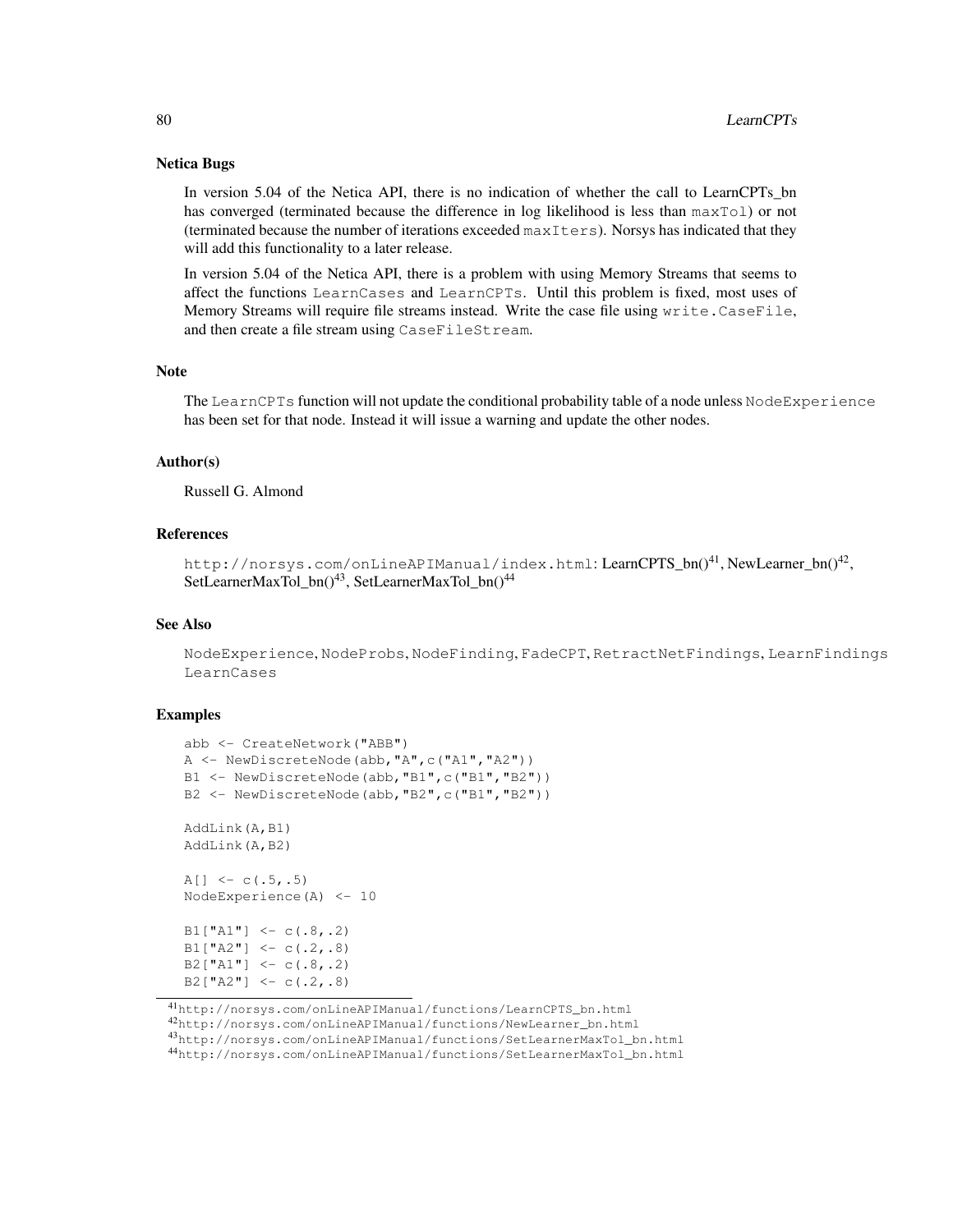## LearnCPTs 81

```
NodeExperience(B1) \leq c(10,10)
NodeExperience(B2) \leq c(10,10)
casesabb <-
  data.frame(A=c("A1","A1","A1","A1","A1","A2","A2","A2","A2","A2"),
             B1=c("B1","B1","B1","B2","B2","B2","B2","B2","B1","B1"),
             B2=c("B1","B1","B1","B1","B2","B2","B2","B2","B2","B1"))
## LearnCPTs(casesabb,list(A,B1))
## There is currently a bug in Netica, so that this function does not
## work with memory streams. As a work around, use proper file streams
## instead.
outfile <- tempfile("casesabb", fileext=".cas")
write.CaseFile(casesabb,outfile)
LearnCPTs(outfile, list(A, B1))
## Probs for A & B1 modified, but B2 left alone
stopifnot(
  NodeExperience(A)==20,
  NodeExperience(B1)==c(15,15),
  NodeExperience(B2)==c(10,10),
  sum(abs(NodeProbs(A) - .5)) < .001,
  sum(abs(B1[["A1"]] - c(11,4)/15)) < .001,
  sum(abs(B1[["A2"]] - c(4,11)/15)) < .001,
  sum(abs(B2[["A1"]] - c(8,2)/10)) < .001,
  sum(abs(B2[["A2"]] - c(2,8)/10)) < .001
)
## Missing Data
## NAs in parents affect both parent and child.
casesabb1 <-
  data.frame(A=c("A1","A1","NA","A1","A1","A2","A2","A2","A2","A2"),
             B1=c("B1","B1","B1","B2","B2","B2","B2","NA","B1","B1"),
             B2=c("B1","B1","B1","NA","B2","B2","B2","B2","B2","B1"))
outfile1 <- tempfile("casesabb1",fileext=".cas")
write.CaseFile(casesabb1,outfile1)
LearnCPTs(outfile1,list(A,B1,B2))
stopifnot(
  NodeExperience(A)==29,
  NodeExperience(B1)==c(19,19),
  NodeExperience(B2)==c(13,15),
  sum(abs(NodeProbs(A) - c(14,15)/29)) < .001,
  sum(abs(B1[["A1"]] - c(13,6)/19)) < .001,
  sum(abs(B1[["A2"]] - c(6,13)/19)) < .001,
  sum(abs(B2[["A1"]] - c(10,3)/13)) < .001,
  sum(abs(B2[["A2"]] - c(3,12)/15)) < .001
\lambdaDeleteNetwork(abb)
```
#### ####################################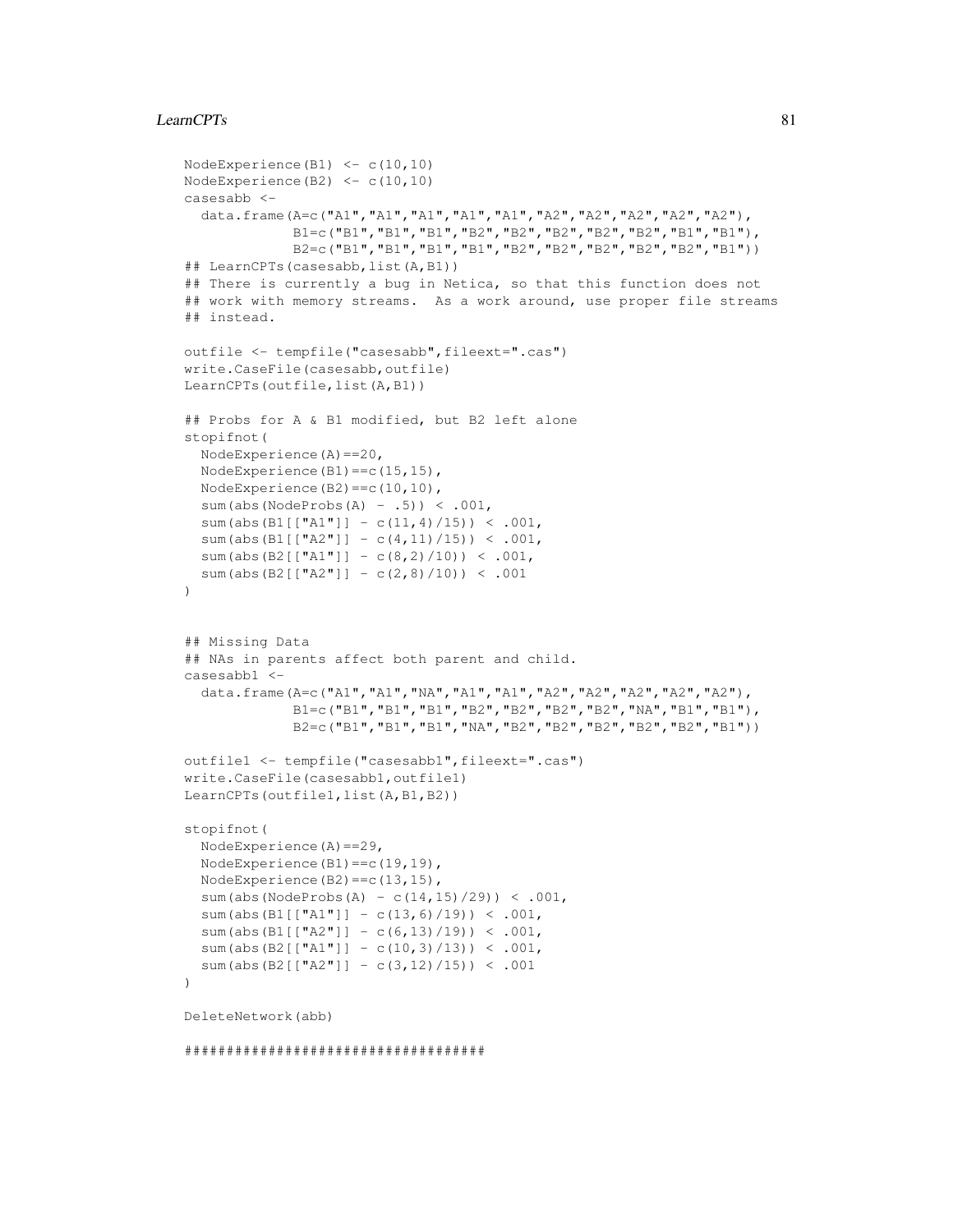```
## Start again with EM learning.
abb <- CreateNetwork("ABB")
A <- NewDiscreteNode(abb,"A",c("A1","A2"))
B1 <- NewDiscreteNode(abb, "B1", c("B1", "B2"))
B2 <- NewDiscreteNode(abb,"B2",c("B1","B2"))
AddLink(A,B1)
AddLink(A,B2)
A[] \leftarrow c(.5,.5)NodeExperience(A) <- 10
B1['A1"] \leftarrow c(.8,.2)B1["A2"] <- c(.2,.8)
B2["A1"] <- c(.8,.2)
B2["A2"] <- c(.2,.8)
NodeExperience(B1) <- c(10, 10)NodeExperience(B2) <- c(10,10)
casesabb <-
  data.frame(A=c("A1","A1","A1","A1","A1","A2","A2","A2","A2","A2"),
             B1=c("B1","B1","B1","B2","B2","B2","B2","B2","B1","B1"),
             B2=c("B1","B1","B1","B1","B2","B2","B2","B2","B2","B1"))
## LearnCPTs(casesabb, list(A, B1), method="EM")
## There is currently a bug in Netica, so that this function does not
## work with memory streams. As a work around, use proper file streams
## instead.
outfile <- tempfile("casesabb",fileext=".cas")
write.CaseFile(casesabb,outfile)
LearnCPTs(outfile, list(A, B1), method="EM")
## Complete data, this should look identical to the counting case.
## Note that NodeExperience is no longer an integer
stopifnot(
  abs(NodeExperience(A)-20) < .001,
  sum(abs(NodeExperience(B1)-c(15,15))) < .001,
  NodeExperience(B2)==c(10,10),
  sum(abs(NodeProbs(A) - .5)) < .001,
  sum(abs(B1[["A1"]] - c(11,4)/15)) < .001,
  sum(abs(B1[["A2"]] - c(4,11)/15)) < .001,
  sum(abs(B2[["A1"]] - c(8,2)/10)) < .001,
  sum(abs(B2[["A2"]] - c(2,8)/10)) < .001
\lambda## Missing Data
## EM deals more intelligently with missing data.
casesabb1 <-
  data.frame(A=c("A1","A1","NA","A1","A1","A2","A2","A2","A2","A2"),
             B1=c("B1","B1","B1","B2","B2","B2","B2","NA","B1","B1"),
             B2=c("B1","B1","B1","NA","B2","B2","B2","B2","B2","B1"))
```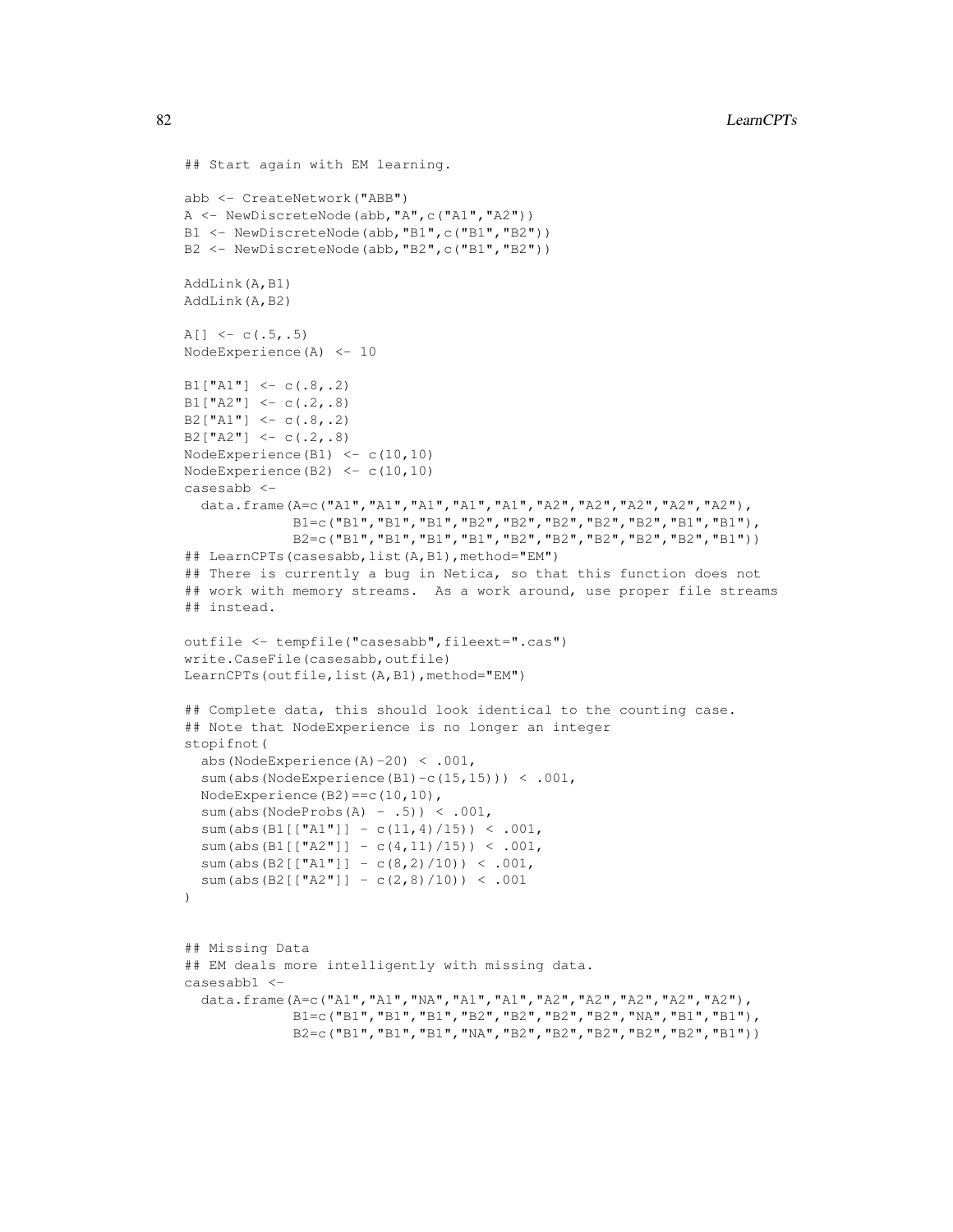# LearnCPTs 83

```
outfile1 <- tempfile("casesabb1", fileext=".cas")
write.CaseFile(casesabb1,outfile1)
LearnCPTs(outfile1,list(A,B1,B2), method="EM")
stopifnot(
 NodeExperience(A)>29,
  NodeExperience(B1)>c(19,19),
 NodeExperience(B2)>c(13,15)
)
## EM can handle complete latent variable case.
casesabb2 <-
  data.frame(B1=c("B1","B1","B1","B2","B2","B2","B2","NA","B1","B1"),
             B2=c("B1","B1","B1","NA","B2","B2","B2","B2","B2","B1"))
outfile2 <- tempfile("casesabb2",fileext=".cas")
write.CaseFile(casesabb1,outfile2)
LearnCPTs(outfile1,list(A,B1,B2),method="EM")
stopifnot(
 NodeExperience(A)>39,
 NodeExperience(B1)>c(24,23),
 NodeExperience(B2)>c(14,20)
)
DeleteNetwork(abb)
####################################
## One more time with Gradient Decent learning.
abb <- CreateNetwork("ABB")
A <- NewDiscreteNode(abb,"A",c("A1","A2"))
B1 <- NewDiscreteNode(abb,"B1",c("B1","B2"))
B2 <- NewDiscreteNode(abb,"B2",c("B1","B2"))
AddLink(A,B1)
AddLink(A,B2)
A[] <- c(.5,.5)
NodeExperience(A) <- 10
B1["A1"] <- c(.8,.2)
B1['A2"] \leftarrow c(.2,.8)B2["A1"] <- c(.8,.2)
B2["A2"] <- c(.2,.8)
NodeExperience(B1) \leftarrow c(10,10)
NodeExperience(B2) <- c(10,10)
casesabb <-
  data.frame(A=c("A1","A1","A1","A1","A1","A2","A2","A2","A2","A2"),
             B1=c("B1","B1","B1","B2","B2","B2","B2","B2","B1","B1"),
             B2=c("B1","B1","B1","B1","B2","B2","B2","B2","B2","B1"))
## LearnCPTs(casesabb, list(A, B1), method="GRADIENT")
```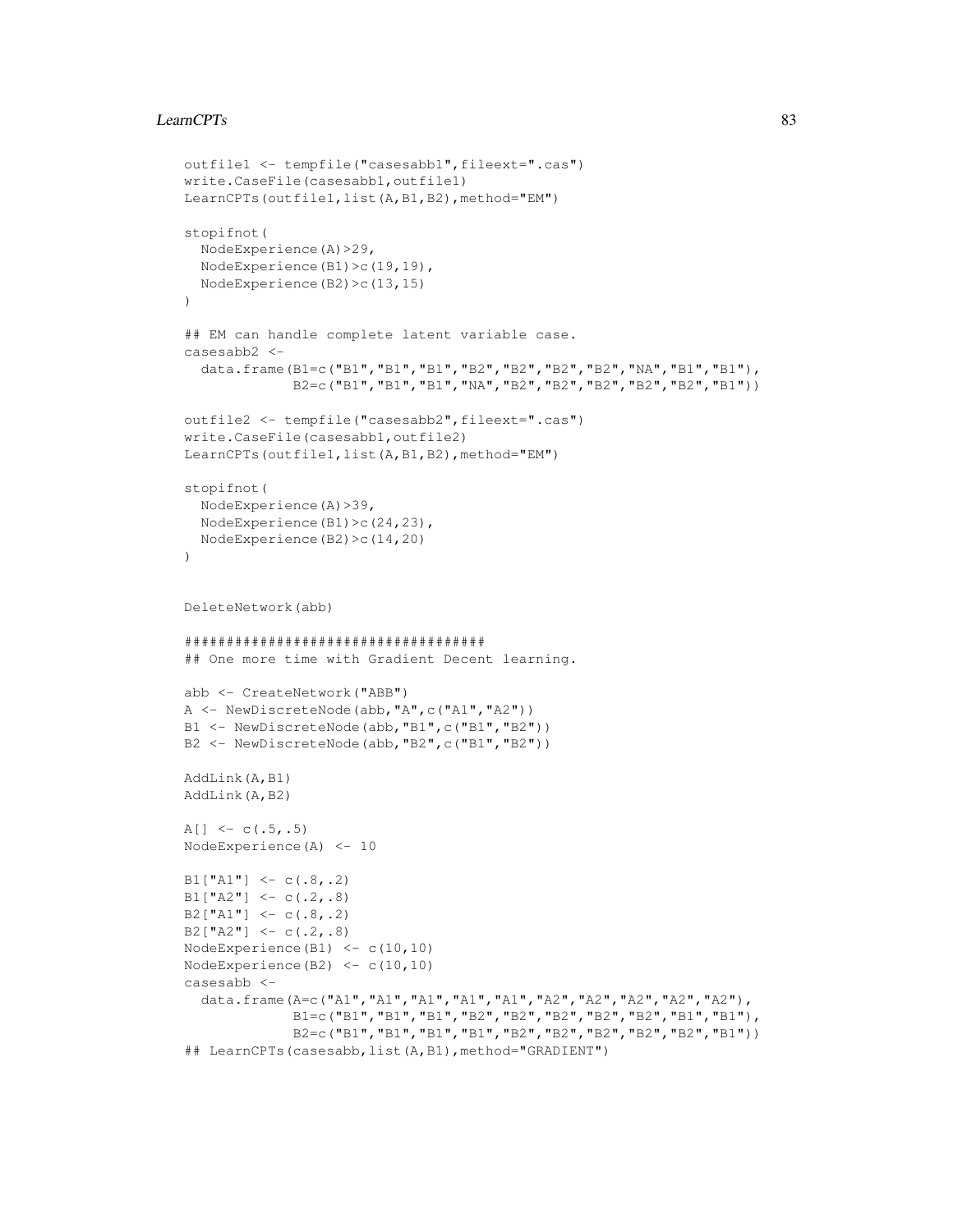```
## There is currently a bug in Netica, so that this function does not
## work with memory streams. As a work around, use proper file streams
## instead.
outfile <- tempfile("casesabb", fileext=".cas")
write.CaseFile(casesabb,outfile)
LearnCPTs(outfile,list(A,B1),method="GRADIENT")
## Complete data, this should look identical to the counting case.
## Note that NodeExperience is no longer used, and the posterior
## distribution no longer reflects the prior.
stopifnot(
  NodeExperience(B2)==c(10,10),
  sum(abs(NodeProbs(A) - .5)) < .001,
  sum(abs(B1[["A1"]] - c(3,2)/5)) < .001,
  sum(abs(B1[["A2"]] - c(2,3)/5)) < .001,
  sum(abs(B2[["A1"]] - c(8,2)/10)) < .001,
  sum(abs(B2[["A2"]] - c(2,8)/10)) < .001
\lambda## Gradient algorithm sets experience to -infinity, so need to reset.
NodeExperience(A) <- 10
NodeExperience(B1) <-c(10,10)NodeExperience(B2) <- c(10,10)
## Missing Data
## GRADIENT deals more intelligently with missing data.
casesabb1 <-
  data.frame(A=c("A1","A1","NA","A1","A1","A2","A2","A2","A2","A2"),
             B1=c("B1","B1","B1","B2","B2","B2","B2","NA","B1","B1"),
             B2=c("B1","B1","B1","NA","B2","B2","B2","B2","B2","B1"))
outfile1 <- tempfile("casesabb1",fileext=".cas")
write.CaseFile(casesabb1,outfile1)
LearnCPTs(outfile1,list(A,B1,B2),method="GRADIENT")
## Gradient algorithm sets experience to -infinity, so need to reset.
NodeExperience(A) <- 10
NodeExperience(B1) \leq c(10,10)
NodeExperience(B2) <- c(10,10)
## GRADIENT can handle complete latent variable case.
casesabb2 <-
  data.frame(B1=c("B1","B1","B1","B2","B2","B2","B2","NA","B1","B1"),
             B2=c("B1","B1","B1","NA","B2","B2","B2","B2","B2","B1"))
outfile2 <- tempfile("casesabb2",fileext=".cas")
write.CaseFile(casesabb1,outfile2)
LearnCPTs(outfile1,list(A,B1,B2),method="GRADIENT")
```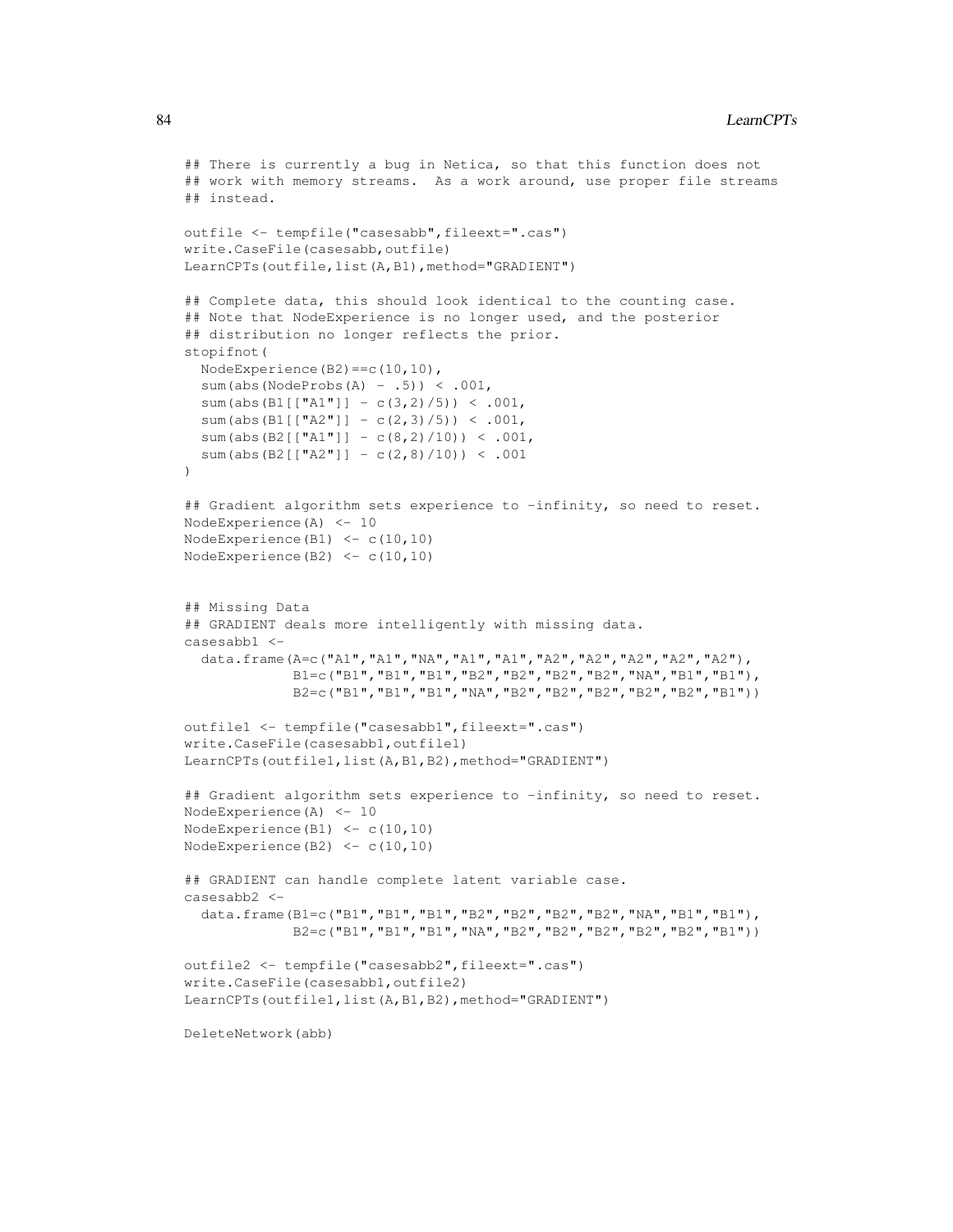# Description

This function updates the conditional probabilities associated with the given list of nodes based on the findings associated with that node and its parents. Before calling this function the findings to be learned should be set using NodeFinding.

#### Usage

```
LearnFindings(nodes, weight = 1)
```
#### Arguments

| nodes  | A list of active Netical Node objects that reference the conditional probability<br>tables to be updated.                         |
|--------|-----------------------------------------------------------------------------------------------------------------------------------|
| weight | The weight of the current observation in terms of number of observations. Neg-<br>ative weights unlearn previously learned cases. |

#### Details

For the purposes of this function, Netica regards the probabilities in Row  $j$  of the CPT for each selected node as having an independent Dirichlet distribution with parameters  $(a_{i1}, \ldots, a_{iK})$  =  $n_j(p_{j1}, \ldots, p_{jK})$  where  $p_{jk}$  is the probability associated with State k in Row j and  $n_j$  is the experience associated with Row j.

If LearnFindings is called on a node which is currently instantiated to State  $k$  and whose parents are currently instantiated to the configuration which selects Row j of the table, then  $n'_j =$  $n_j+weight$  and  $a'_{jk} = a_{jk}+weight$  with all other values remaining the same. The new conditional probabilities are  $p_{jk}^{j'} = a_{jk}^{j}/n'_{j}$ .

The funciton FadeCPT is often used between calls to LearnFindings to downweight old cases when the conditional probabilities are thought to be changing slowly over time.

# Value

This returns the list of nodes whose conditional probability tables have been modified.

#### **Note**

Do not confuse this function with NodeFinding. NodeFinding instantiates a node and updates all of the other beliefs associated with a node to reflect the new evidence. LearnFindings incorporates the current case (the currently instantiated set of findings) into the CPTs for the nodes.

The LearnFindings function will not update the conditional probability table of a node unless NodeExperience has been set for that node. Instead it will issue a warning and update the other nodes.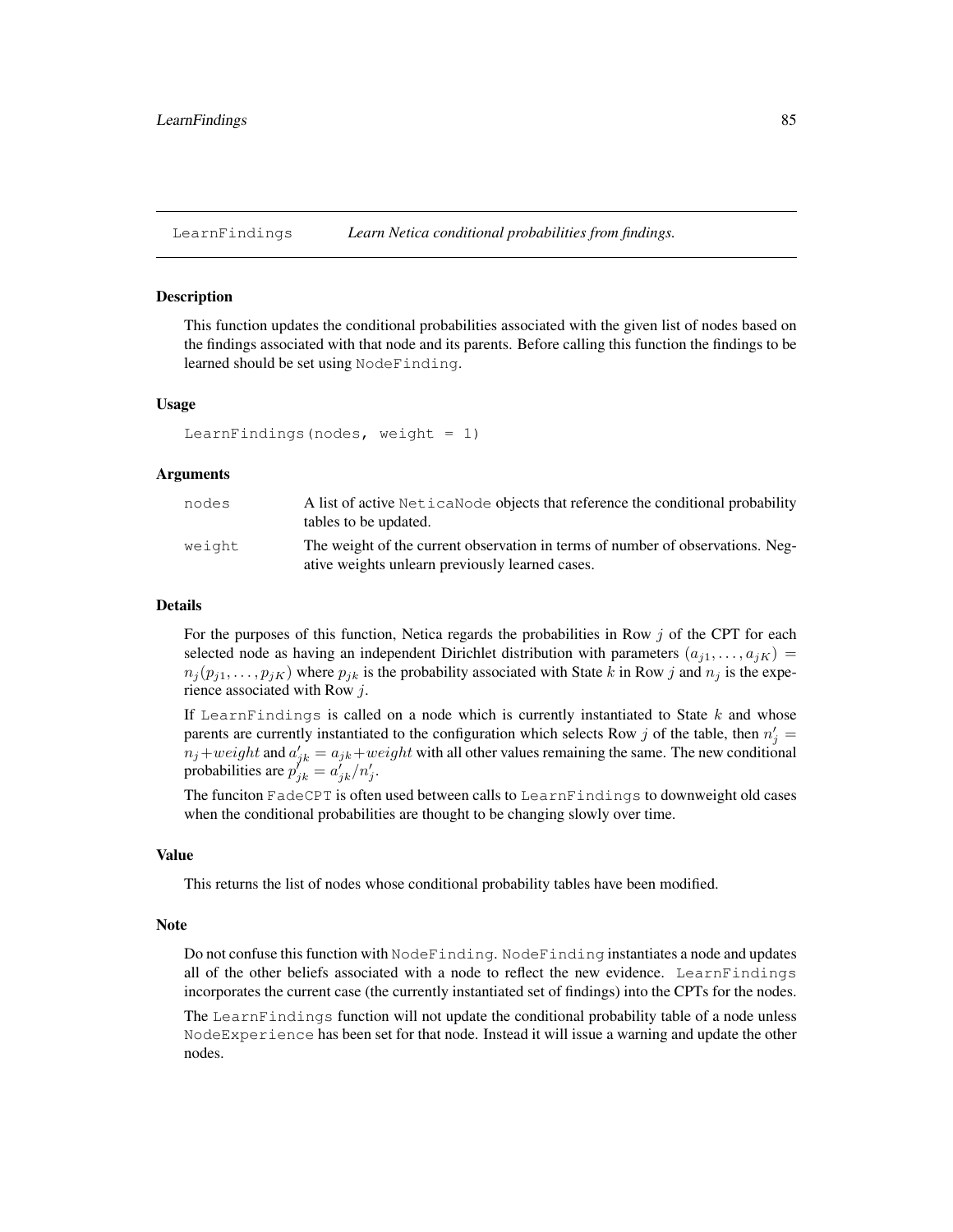## Author(s)

Russell G. Almond

# References

http://norsys.com/onLineAPIManual/index.html: ReviseCPTsByFindings\_bn()<sup>45</sup>

# See Also

NodeExperience, NodeProbs, NodeFinding, FadeCPT, RetractNetFindings, LearnCases, LearnCPTs

```
abb <- CreateNetwork("ABB")
A <- NewDiscreteNode(abb,"A",c("A1","A2"))
B1 <- NewDiscreteNode(abb, "B1", c("B1", "B2"))
B2 <- NewDiscreteNode(abb,"B2",c("B1","B2"))
AddLink(A,B1)
AddLink(A,B2)
A[] \leftarrow c(.5,.5)NodeExperience(A) <- 10
B1['A1"] < -c(.8,.2)B1["A2"] <- c(.2,.8)
B2["A1"] <- c(.8,.2)
B2["A2"] <- c(.2,.8)
NodeExperience(B1) <- c(10,10)
NodeExperience(B2) \leq c(10,10)
## First Case
NodeFinding(A) \leq "A1"
NodeFinding(B1) <- "B1"
NodeFinding(B2) <- "B2"
LearnFindings(list(A,B1))
## Probs for A & B1 modified, but B2 left alone
stopifnot(
  NodeExperience(A)==11,
  NodeExperience(B1)==c(11,10),
  NodeExperience(B2)==c(10,10),
  sum(abs(NodeProbs(A) - c(6,5)/11) < .001,
  sum(abs(B1[["A1"]] - c(9,2)/11)) < .001,
  sum(abs(B1[["A2"]] - c(2,8)/10)) < .001,
  sum(abs(B2[["A1"]] - c(8,2)/10)) < .001,
  sum(abs(B2[["A2"]] - c(2,8)/10)) < .001
)
```
<sup>45</sup>http://norsys.com/onLineAPIManual/functions/ReviseCPTsByFindings\_bn.html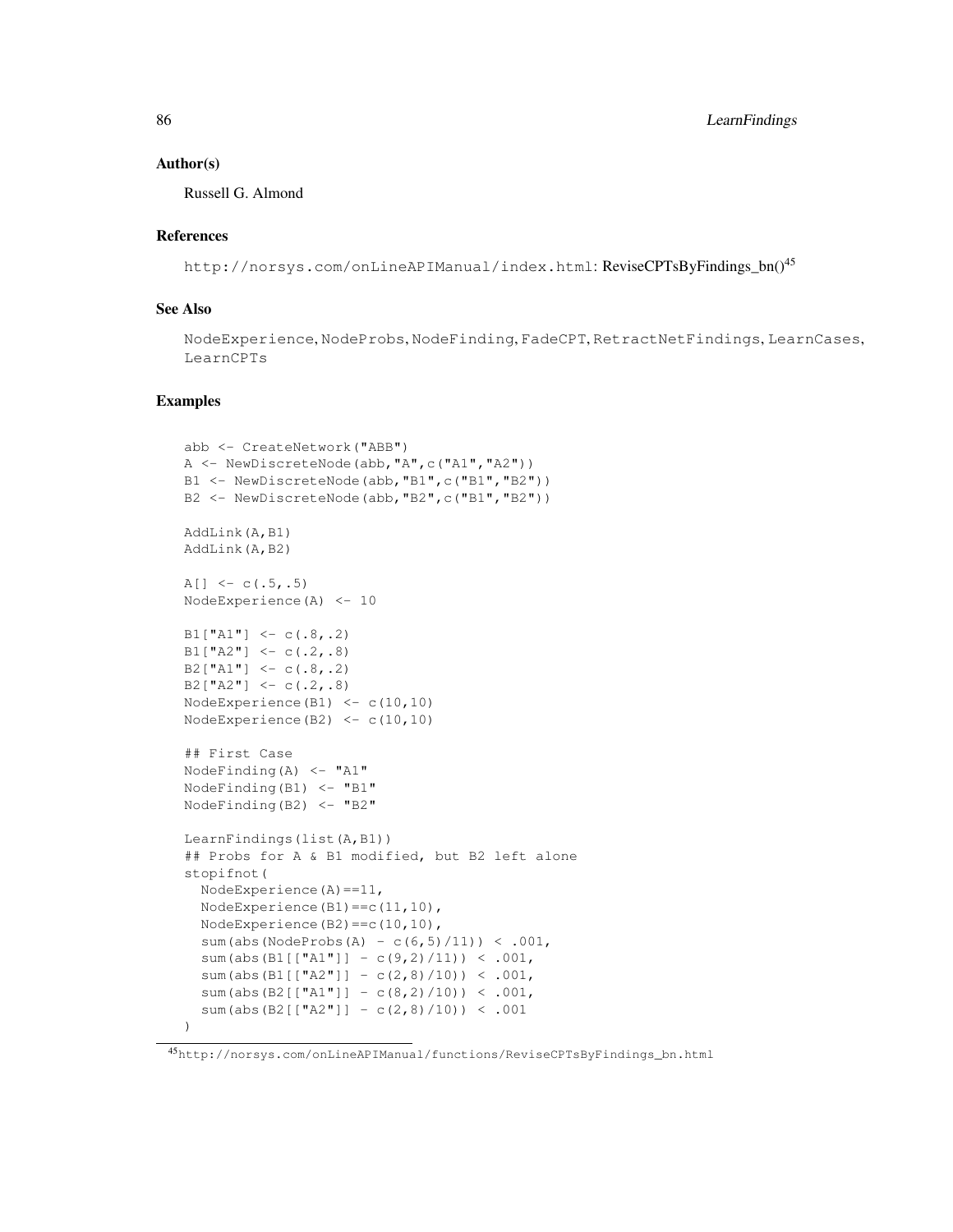# MakeCliqueNode 87

```
## Second Case
RetractNetFindings(abb)
NodeFinding(A) \leq "A2"
NodeFinding(B1) \leftarrow "B1"
NodeFinding(B2) \leq "B1"
LearnFindings(list(A,B1))
## Probs for A & B1 modified, but B2 left alone
stopifnot(
  NodeExperience(A)==12,
  NodeExperience(B1)==c(11,11),
  NodeExperience(B2)==c(10,10),
  sum(abs(NodeProbs(A) - c(6, 6)/12) < .001,
  sum(abs(B1[["A1"]] - c(9,2)/11)) < .001,
  sum(abs(B1[["A2"]] - c(3,8)/11)) < .001,
  sum(abs(B2[["A1"]] - c(8,2)/10)) < .001,
  sum(abs(B2[["A2"]] - c(2,8)/10)) < .001
)
## Retract Case 2
LearnFindings(list(A,B1),-1)
## Back to where we were before Case 1
stopifnot(
  NodeExperience(A)==11,
  NodeExperience(B1)==c(11,10),
  NodeExperience(B2)==c(10,10),
  sum(abs(NodeProbs(A) - c(6,5)/11) < .001,
  sum(abs(B1[["A1"]] - c(9,2)/11)) < .001,
  sum(abs(B1[["A2"]] - c(2,8)/10)) < .001,
  sum(abs(B2[["A1"]] - c(8,2)/10)) < .001,
  sum(abs(B2[["A2"]] - c(2,8)/10)) < .001
)
DeleteNetwork(abb)
```
MakeCliqueNode *Forces a collection of nodes in a Netica network to be in the same clique.*

## Description

When a junction tree is compiled, if the nodes are in the same clique, it is easier to calculate their joint probability. The function MakeCliqueNode(nodelist) forces the nodes in nodelist by making a special one state clique node with all of the nodes in nodelist as a parent.

# Usage

```
MakeCliqueNode(nodelist)
```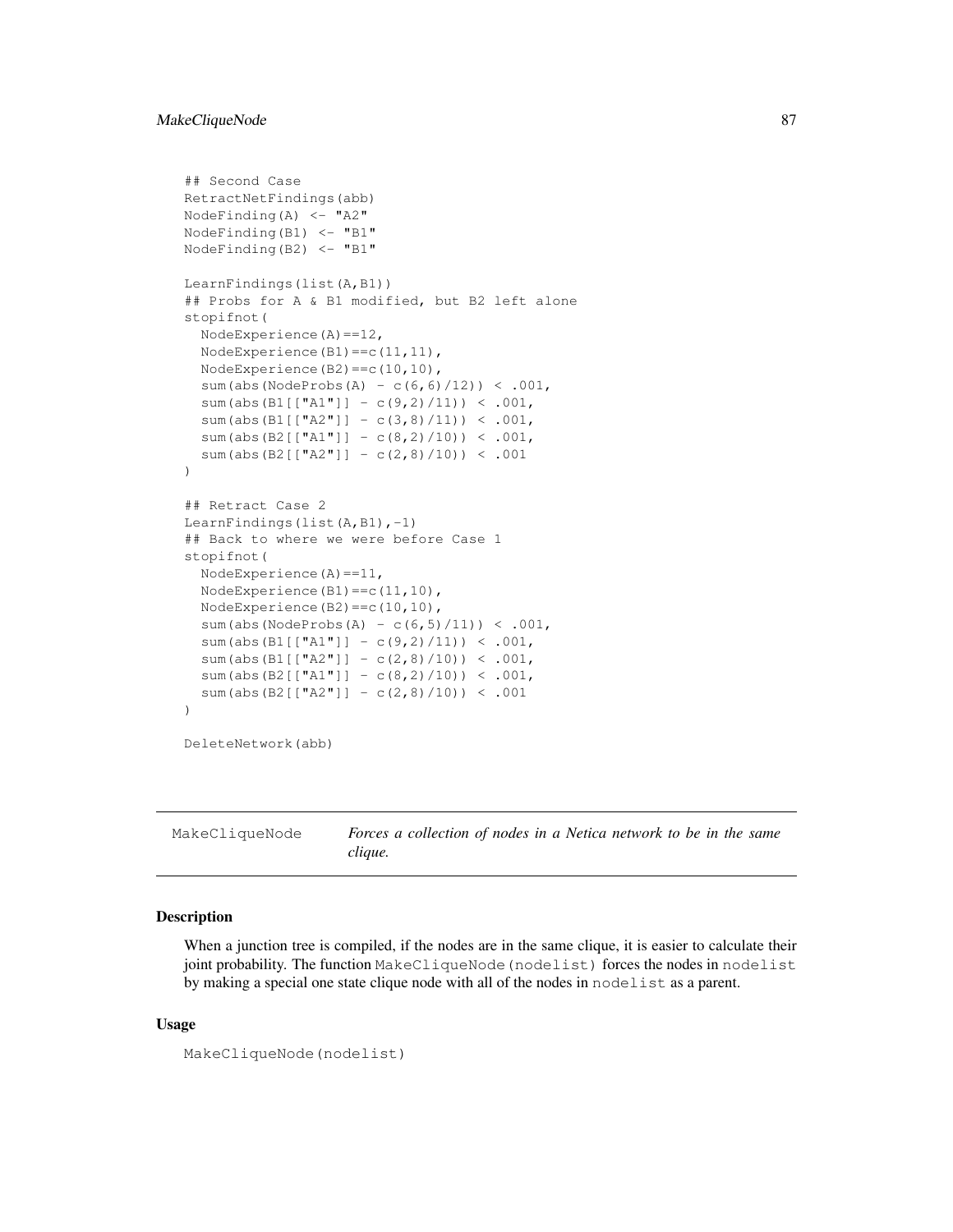```
is.CliqueNode(x)
GetClique(cliquenode)
```
#### Arguments

| nodelist   | A list of active Netica Node objects from the same network. |
|------------|-------------------------------------------------------------|
| X          | An object to be tested to see if it is a clique node.       |
| cliquenode | A CliqueNode to be queried.                                 |

# Details

It is substantially easier to calculate the joint probability of a number of nodes if they are all in the same clique (see JointProbability(nodelist). If it is known that such a query will be common, the analyst can take steps to force the nodes into the same clique if required. The Student Model/Evidence Model algorithm of Almond and Mislevy (1999) also requires that the student model variables that are referenced in an evidence model all be in the same clique (although this algorithm is not currently supported by Netica).

A node and its parents is always a clique or a subset of a clique in the junction tree (see CompileNetwork() or JunctionTreeReport()). This function forces nodes into the same clique by creating a new CliqueNode and making all of the nodes in nodelist parents of the new node.

The CliqueNode is a subclass of NeticaNode (formally, the class is c("CliqueNode", "NeticaNode")). It has a number of special features. It's name is always "Clique" followed by a number. It only has one state. And it has a special "clique" attiribute which records the nodelist used to create it. The function is.CliqueNode() tests a node to see if it is a clique node, and the function GetClique(node) retrieves the nodelist. (This should not be set manually).

The CliqueNode objects should, for the most part, behave like regular nodes. However, it is almost certainly a mistake to try and set findings on a CliqueNode.

## Value

The function MakeCliqueNode (nodelist) returns a new CliqueNode object whose parents are the variables in nodelist. This behaves in most respects like an ordinary node, but it would almost certainly be a mistake to try and enter findings for this node. In particular, deleting the clique node will no longer constrain its parents to be in the same clique (although other connections in the network may cause the nodes to be placed in the same clique).

The function is. CliqueNode  $(x)$  returns a logical value which is true if x is a clique node.

The function GetClique (node) returns the nodelist used to create the clique node.

## **Note**

Clique nodes only last for the R session that was used to create them. After that, they will appear like ordinary nodes. They will still be present in the newtwork, but the special "clique" attribute will be lost.

Currently Netica only allows virutal evidence at the node level (NodeLikelihood()). I'm loppying to get Netica to support it at the clique level as well. At which point, this function becomes extremely useful.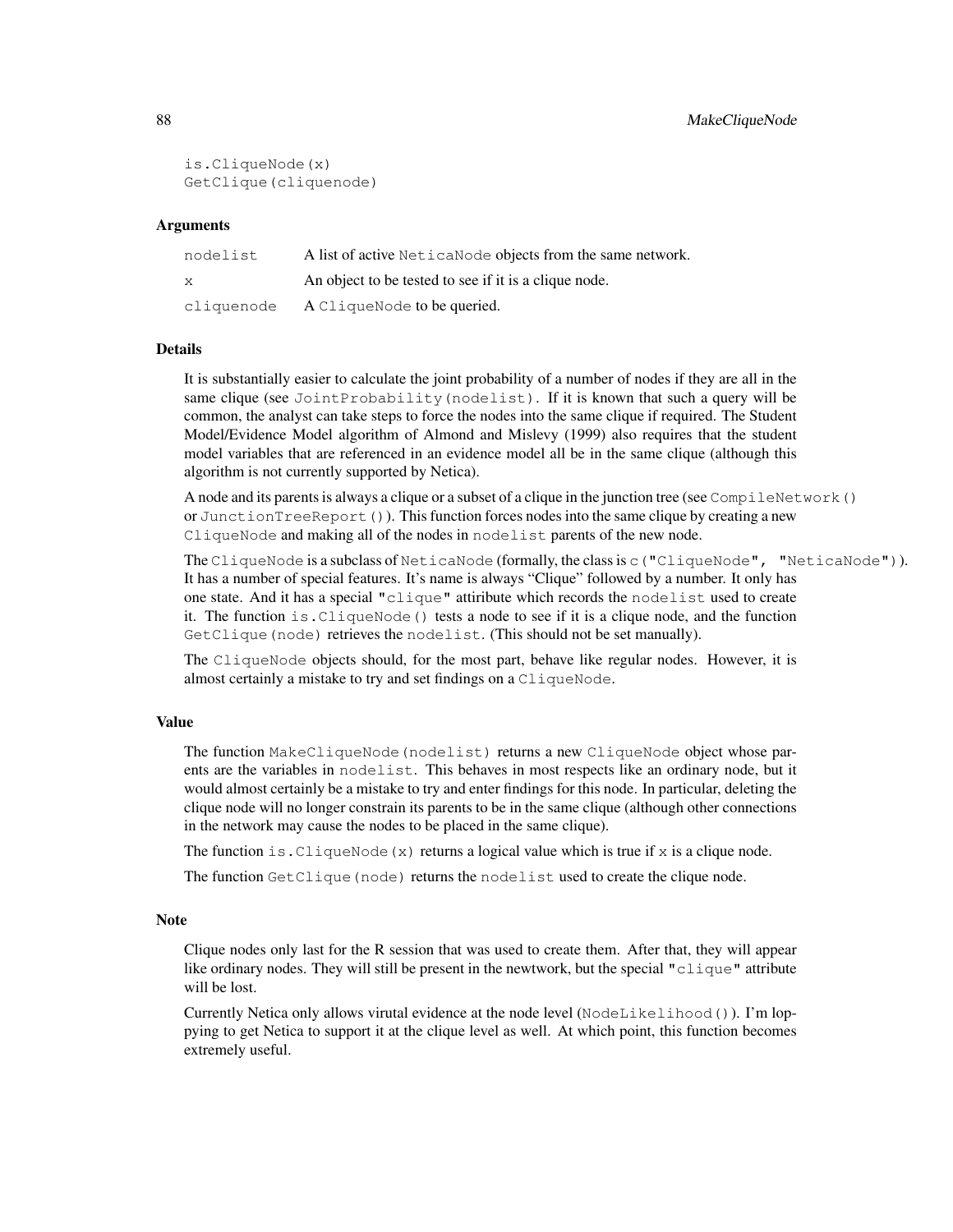# MakeCliqueNode 89

#### Author(s)

Russell Almond

## References

Almond, R. G. & Mislevy, R. J. (1999) Graphical models and computerized adaptive testing. *Applied Psychological Measurement*, 23, 223-238.

Almond, R., Herskovits, E., Mislevy, R. J., & Steinberg, L. S. (1999). Transfer of information between system and evidence models. In Artificial Intelligence and Statistics 99, Proceedings (pp. 181–186). Morgan-Kauphman

http://norsys.com/onLineAPIManual/index.html: See the NeticaEx function FormCliqueWith is the documentation for JointProbability\_bn( $)^{46}$ 

# See Also

```
NeticaNode, JointProbability(), AddLink(), JunctionTreeReport()
```

```
EMSMSystem <- ReadNetworks(paste(library(help="RNetica")$path,
                           "sampleNets","System.dne",
                           sep=.Platform$file.sep))
CompileNetwork(EMSMSystem)
## Note that Skill1 and Skill2 are in different cliques
JunctionTreeReport(EMSMSystem)
Skills12 <- NetworkFindNode(EMSMSystem,c("Skill1","Skill2"))
cn <- MakeCliqueNode(Skills12)
cnclique <- GetClique(cn)
stopifnot(
  is.CliqueNode(cn),
  setequal(sapply(cnclique,NodeName), sapply(Skills12,NodeName))
)
CompileNetwork(EMSMSystem)
## Note that Skill1 and Skill2 are in different cliques
JunctionTreeReport(EMSMSystem)
DeleteNodes(cn) ## This clears the clique.
DeleteNetwork(EMSMSystem)
```
<sup>46</sup>http://norsys.com/onLineAPIManual/functions/JointProbability\_bn.html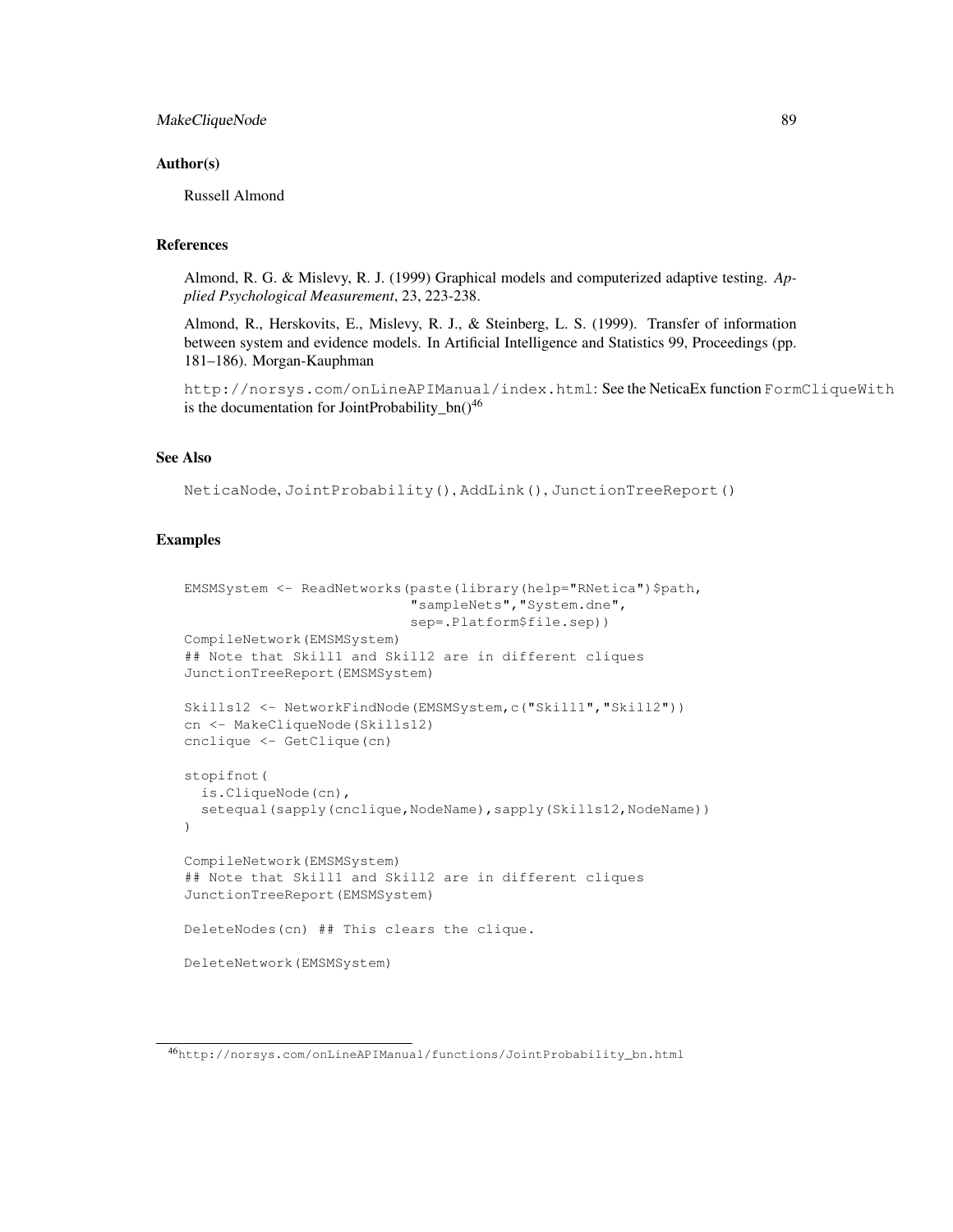MemoryCaseStream *A stream of cases for reading/writing Netica from memory*

## Description

This object is subclass of NeticaCaseStream so it is a wrapper around a Netica stream which is used to read/write cases. In this subclass, the case stream is assocaited with a memory buffer that corresponds to an R data.frame object. The function MemoryStreamContents accesses the contents as a data frame.

## Usage

```
MemoryCaseStream(data.frame,label=deparse(substitute(data.frame)))
is.MemoryCaseStream(x)
getCaseStreamDataFrameName(stream)
```
## Arguments

| data.frame | A data frame in which columns correspond to Netica nodes, and rows corre-<br>spond to cases. See details. |
|------------|-----------------------------------------------------------------------------------------------------------|
| label      | A name for the stream object.                                                                             |
| stream     | A NeticaCaseStream object.                                                                                |
| X          | A object whose type is to be determined.                                                                  |

## Details

A Netica case file has a format that very much resembles the output of write.table. The first row is a header row, which contains the names of the variables, the second and subsequent rows contain a set of findings: an assignment of values to the nodes indicated in the columns. There are no row numbers, and the separator and missing value codes are the values of  $\text{CaseFileDelimiter}()$ , and CaseFileMissingCode() respectively.

In addition to columns representing variables, two special columns are allowed. The column named "IDnum", if present should contain integers which correspond to ID numbers for the cases (this correspond to the id argument of WriteFindings). The column named "NumCases" should contain number values and this allows rows to be differentially weighted (this correspond to the freq argument of WriteFindings).

A simple way to convert a data frame into a set of cases for use with various Netica functions that use cases would be to write the data frame to a file of the proper format, and then create a CaseFileStream on the just written file. The MemoryCaseStream shortcuts that process by writing the data frame to a memory buffer and then creating a stream around the memory buffer. Like the CaseFileStream, the MemoryCaseStream is a subclass of NeticaCaseStream and follows the same conventions.

The function MemoryCaseStream opens a new memory stream using data.frame as the source. If data.frame is NULL a new memory stream for writing is created. The function CloseCaseStream closes an open case stream (and is harmless if the stream is already closed.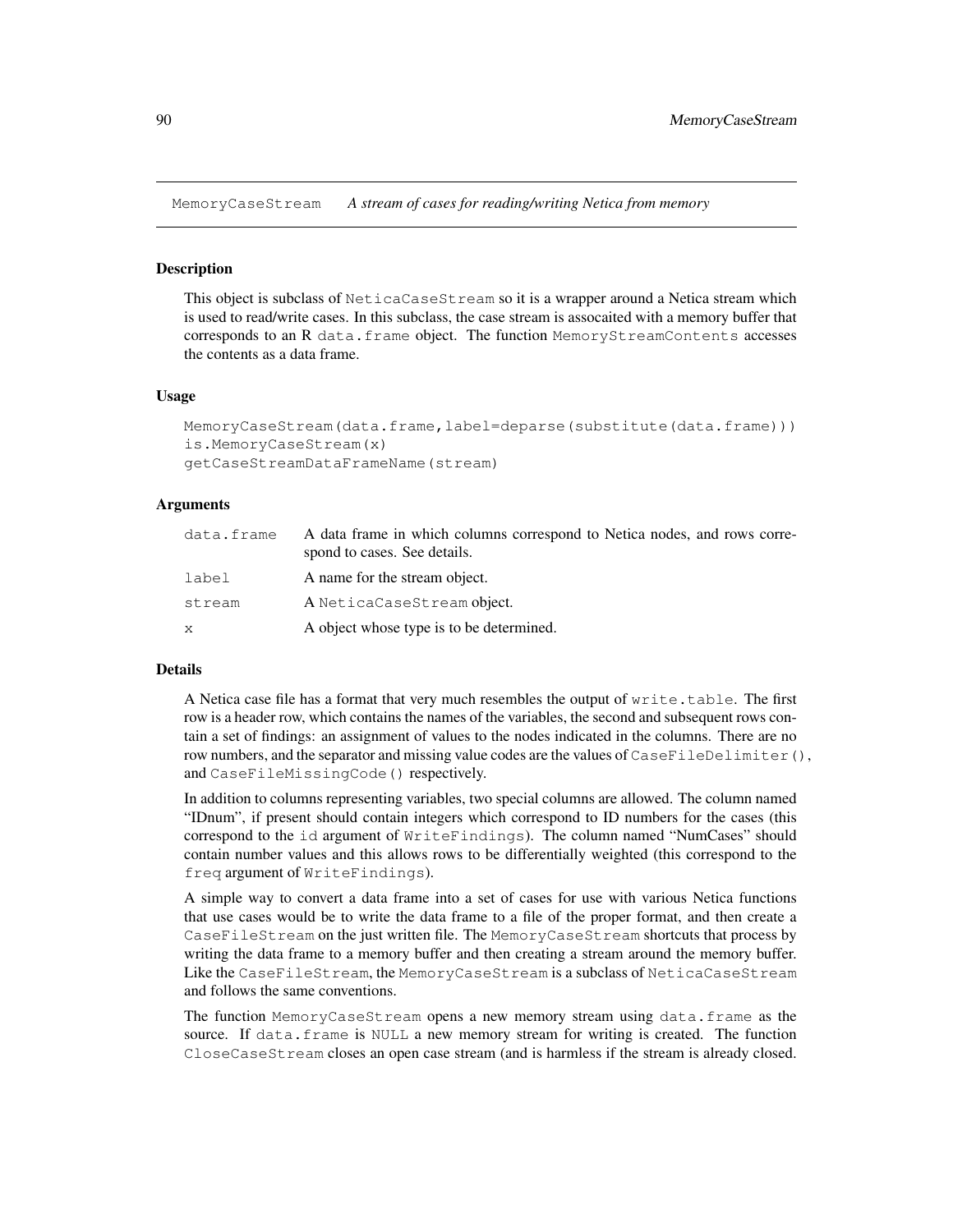# MemoryCaseStream 91

Although RNetica tries to close open case streams when they are garbage collected, users should not count on this behavior and should close them manually. Also be aware that all case streams are automatically closed when R is closes or RNetica is unloaded. The function isCaseStreamOpen tests to see if the stream is open or closed. The function OpenCaseStream if called on a closed MemoryCaseStream will reopen the stream in Netica using the current value of MemoryStreamContents as the source. (If called on an open stream it will do nothing but issue a warning).

The function getCaseStreamDataFrameName provides the value of label when the stream was created.

#### Value

The function OpenMemoryCaseStream returns a new, open CaseFileStream object.

The functions is. MemoryCaseStream returns a logical value indicating whether or not the argument is a CaseFileStream.

The function getCaseStreamDataFrameName returns the value of label used when the stream was created, usually this is the name of the data.frame argument.

## Netica Bugs

In version 5.04 of the Netica API, there is a problem with using Memory Streams that seems to affect the functions LearnCases and LearnCPTs. Until this problem is fixed, most uses of Memory Streams will require file streams instead. Write the case file using write.CaseFile, and then create a file stream using CaseFileStream.

# **Note**

MemoryCaseStreams are most useful for small to medium size data frames. Larger data frames are probably better handled through case files.

Internally, a weak reference system is used to keep a list of Netica stream objects which need to be closed when RNetica is unloaded. Stream objects should also be forced closed when garbage collected. The weak reference system is somewhat experimental, so well designed code should manually close the streams when the program is through with it.

Stream objects are fragile, and will not survive saving and restoring an R session. However, the object retains information about itself, so that calling OpenCaseStream on the saved object, should reopen the stream. Note that any position information will be lost.

#### Author(s)

Russell Almond

# References

http://norsys.com/onLineAPIManual/index.html:NewMemoryStream\_ns()<sup>47</sup>,http: //homepage.stat.uiowa.edu/~luke/R/references/weakfinex.html

<sup>47</sup>http://norsys.com/onLineAPIManual/functions/NewMemoryStream\_ns.html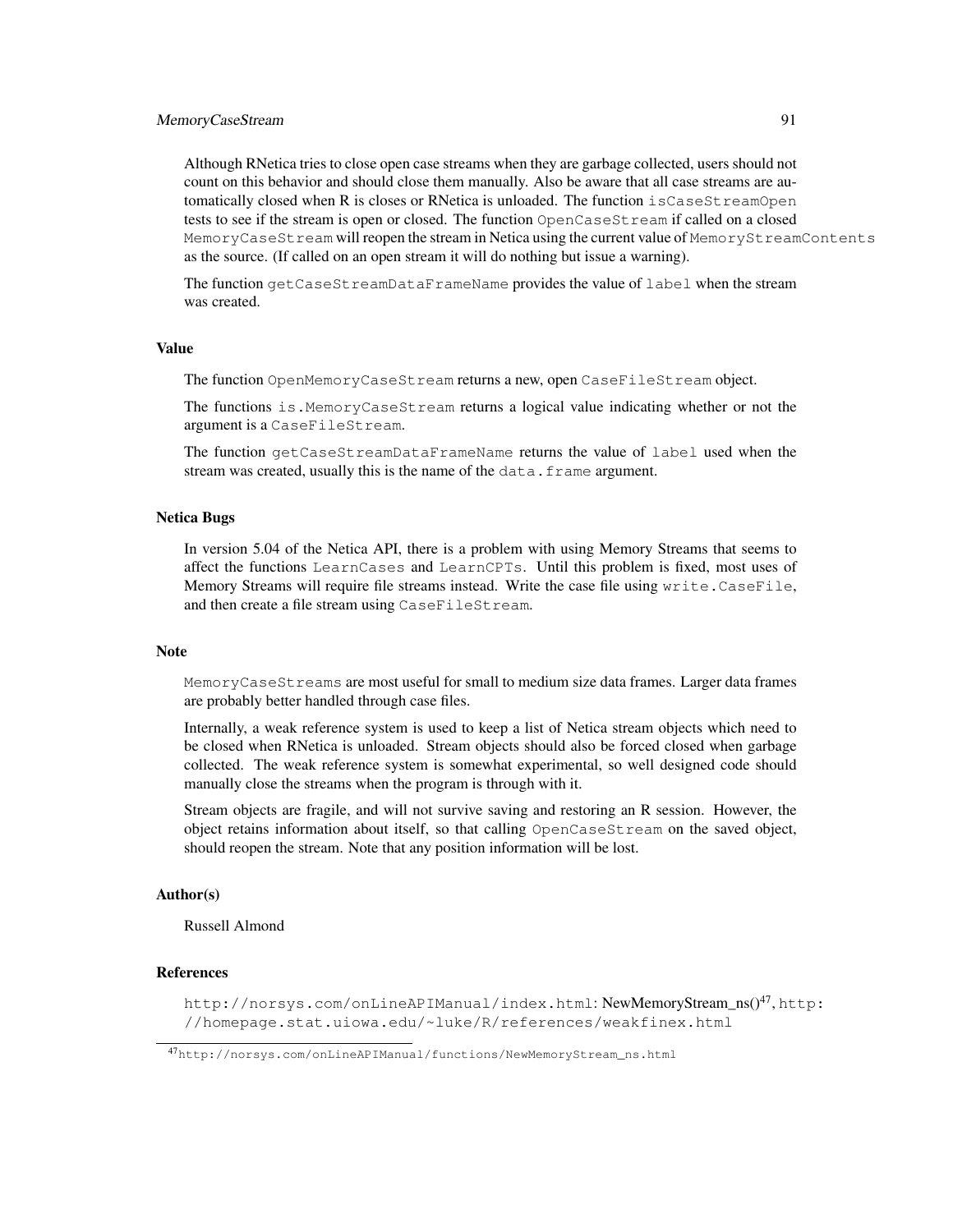## See Also

CaseFileDelimiter, CaseFileMissingCode, WriteFindings, ReadFindings, MemoryStreamContent

```
abc <- CreateNetwork("ABC")
A \leftarrow \text{NewDiscreteNode}(\text{abc}, "A", c("A1", "A2", "A3", "A4"))B <- NewDiscreteNode(abc,"B",c("B1","B2","B3"))
C <- NewDiscreteNode(abc,"C",c("C1","C2"))
AddLink(A,B)
AddLink(A,C)
AddLink(B,C)
## This is the file written in CaseFileStream help.
casefile <- paste(library(help="RNetica")$path,
                            "testData","abctestcases.cas",
                            sep=.Platform$file.sep)
CaseFileDelimiter("\t")
CaseFileMissingCode("*")
cases <- read.CaseFile(casefile)
memstream <- MemoryCaseStream (cases)
##Case 1
memstream <- ReadFindings(list(A,B,C), memstream, "FIRST")
stopifnot (NodeFinding(A) == "A1",
          NodeFinding(B) == "B1",NodeFinding(C) == "C1",getCaseStreamLastId(memstream)==1001,
          abs(getCaseStreamLastFreq(memstream)-1.0) <.0001)
##Case 2
memstream <- ReadFindings(list(A,B,C),memstream,"NEXT")
stopifnot(NodeFinding(A) == "A2",
          NodeFinding(B) == "B2",
          NodeFinding(C) == "C2",
          getCaseStreamLastId(memstream)==1002,
          abs(getCaseStreamLastFreq(memstream)-2.0) <.0001)
##Case 3
memstream <- ReadFindings(list(A,B,C),memstream,"NEXT")
stopifnot(NodeFinding(A) == "A3",
          NodeFinding(B) == "B3",
          NodeFinding(C) == "QNO FINDING",getCaseStreamLastId(memstream)==1003,
          abs(getCaseStreamLastFreq(memstream)-1.0) <.0001)
## EOF
memstream <- ReadFindings(list(A,B,C),memstream,"NEXT")
```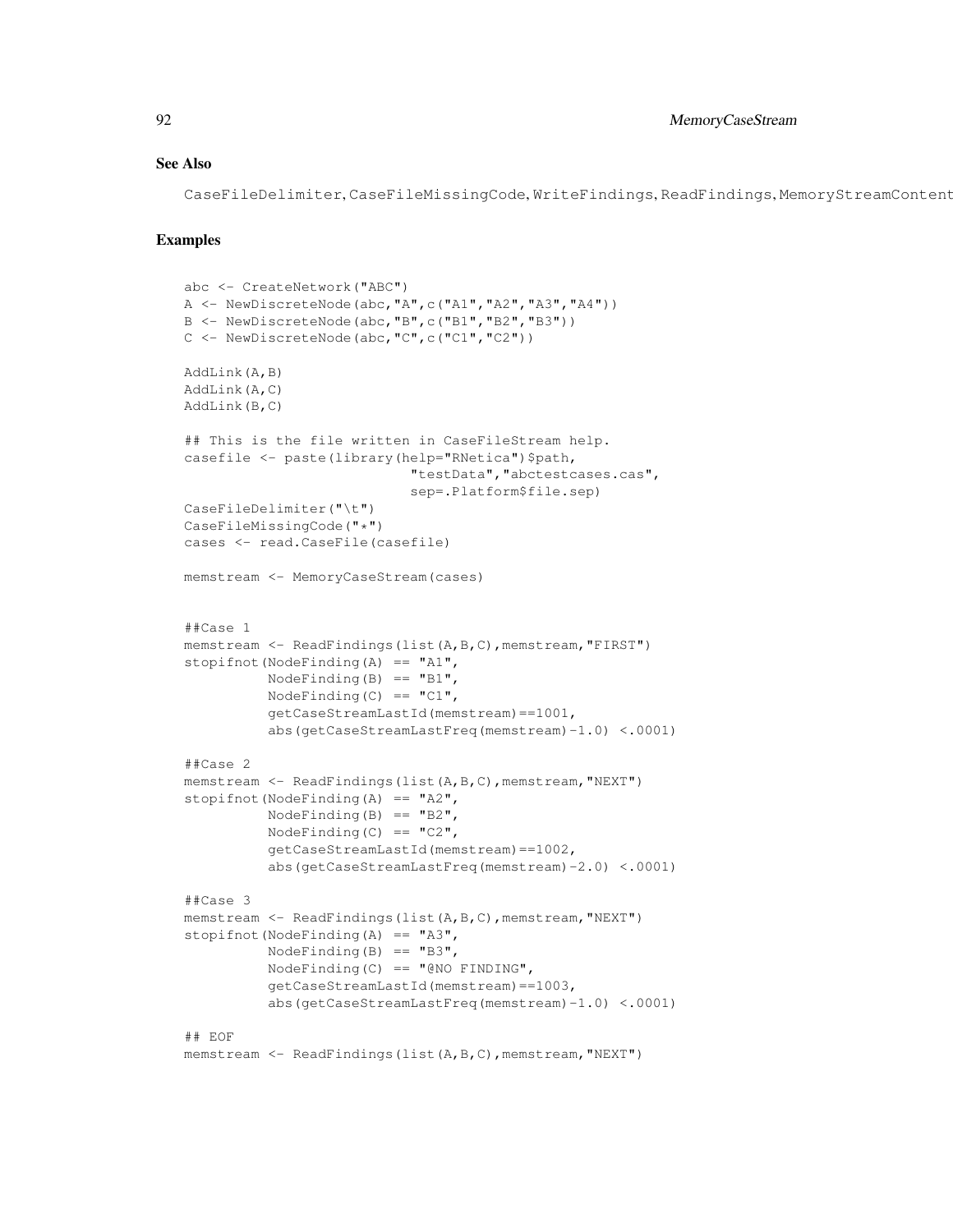# MemoryStreamContents 93

```
stopifnot (is.na(getCaseStreamPos(memstream)))
##Clean Up
CloseCaseStream(memstream)
DeleteNetwork(abc)
```
MemoryStreamContents

*Access the contents of a MemoryCaseStream*

# Description

This function returns the contents of a MemoryCaseStream's internal buffer as a data.frame. Alternatively, it sets the contents of the buffer to a given data frame.

## Usage

```
MemoryStreamContents(stream)
MemoryStreamContents(stream) <- value
```
#### Arguments

| stream | A MemoryCaseStream object whose contents is to be access.             |
|--------|-----------------------------------------------------------------------|
| value  | Either a data frame giving the new value (see details), or else NULL. |

# Details

A set of cases for a Netica network corresponds to a data.frame. The columns represent nodes in the graph, and the values in that particular column correspond to findings for that node: a particular instantiation for that state, with a value of NA if the state of that node is unknown.

In addition to columns representing variables, two special columns are allowed. The column named "IDnum", if present should contain integers which correspond to ID numbers for the cases (this correspond to the id argument of WriteFindings). The column named "NumCases" should contain number values and this allows rows to be differentially weighted (this correspond to the freq argument of WriteFindings).

A MemoryCaseStream contains an R data frame object written out in string form. This function converts between the internal string object and the data frame representation. When called as MemoryStreamContents(stream) it reads the current value of the stream and converts it to a data frame. When called as setter function, it converts the value into a string and focuses the MemoryCaseStream object on this string.

Setting the contents to NULL creates a new empty stream buffer inside of the stream object. This is useful for creating a blank buffer for writing cases.

The code MemoryCaseStream object maintains a cached copy of the data frame associated with the memory stream. Calling the function in either the setter or getter form updates that cache.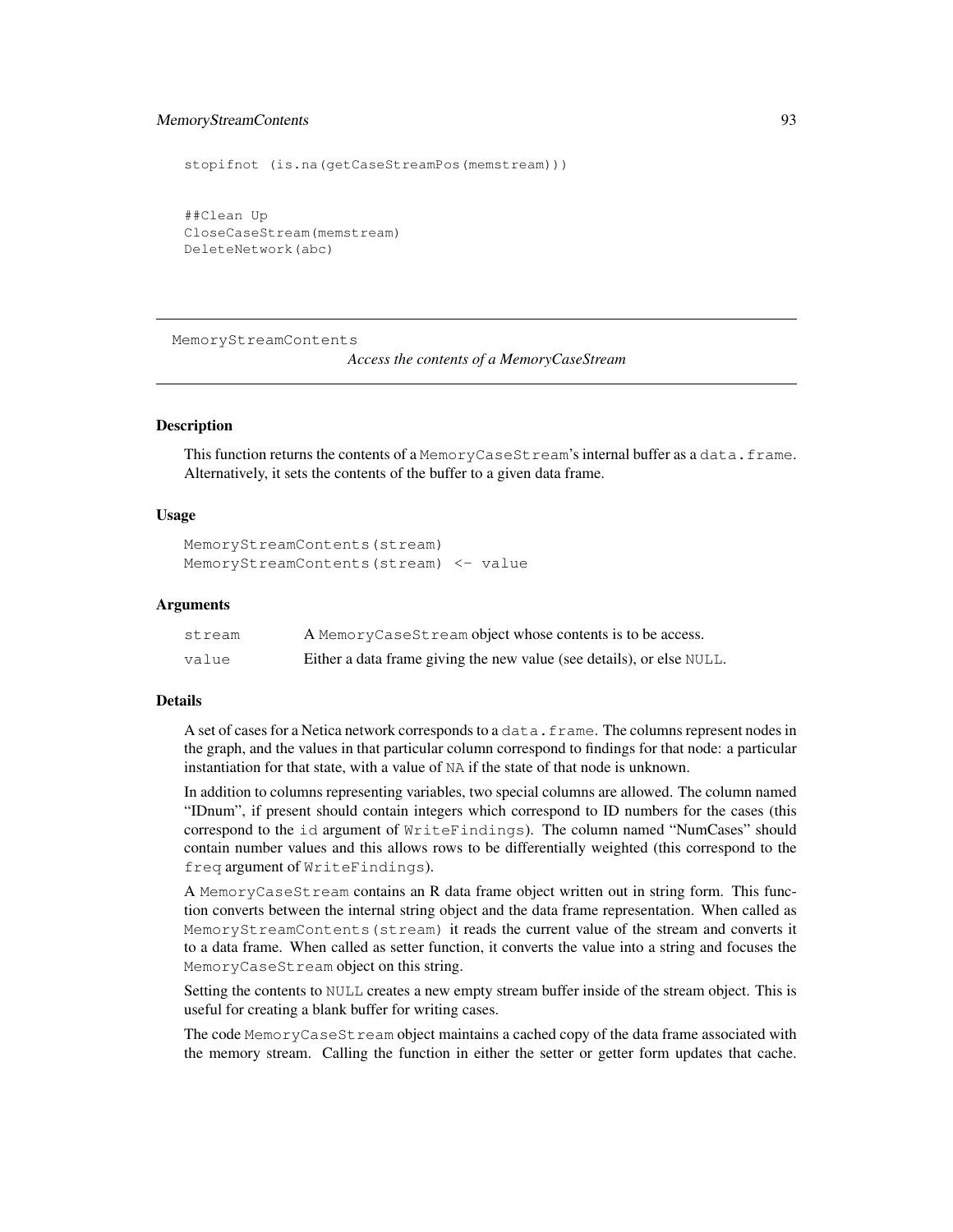# 94 MemoryStreamContents

Calling this function when the stream is closed, will access the cached copy. In the case of the setter form, this will updated the cached value, and if the stream is reopened, it will focus on the new cached value. Note that if the stream is closed before MemoryStreamContents is called, then the value returned will be the cached value created when MemoryStreamContents was last called, or when the stream is opened.

## Value

A data frame which corresponds to the contents of the stream buffer, or NULL if the stream buffer is empty.

## Note

The cached value of the stream can be accessed with the expression  $\text{attr}(\text{stream}, \text{"Case} \text{Stream DataFrame"}).$ While it is almost certainly a mistake to set this value directly, there may be situations (e.g., avoiding duplicating the data frame when the stream is essentially open for reading only) where it is useful. On the other hand, there may be situations where it is useful to read the cached value without forcing a reread of the memory buffer.

# Author(s)

Russell Almond

#### References

http://norsys.com/onLineAPIManual/index.html:**SetStreamContents\_n**s()<sup>48</sup>,

## See Also

CaseFileDelimiter, CaseFileMissingCode, WriteFindings, ReadFindings, MemoryCaseStream, NeticaCaseStream

```
casefile <- paste(library(help="RNetica")$path,
                           "testData","abctestcases.cas",
                           sep=.Platform$file.sep)
CaseFileDelimiter("\t")
CaseFileMissingCode("*")
cases <- read.CaseFile(casefile)
memstream <- MemoryCaseStream(cases)
## Should be the same as cases
MemoryStreamContents(memstream)
MemoryStreamContents(memstream) <- cases
CloseCaseStream(memstream) ## Don't forget to read off the value
```
<sup>48</sup>http://norsys.com/onLineAPIManual/functions/SetStreamContents\_ns.html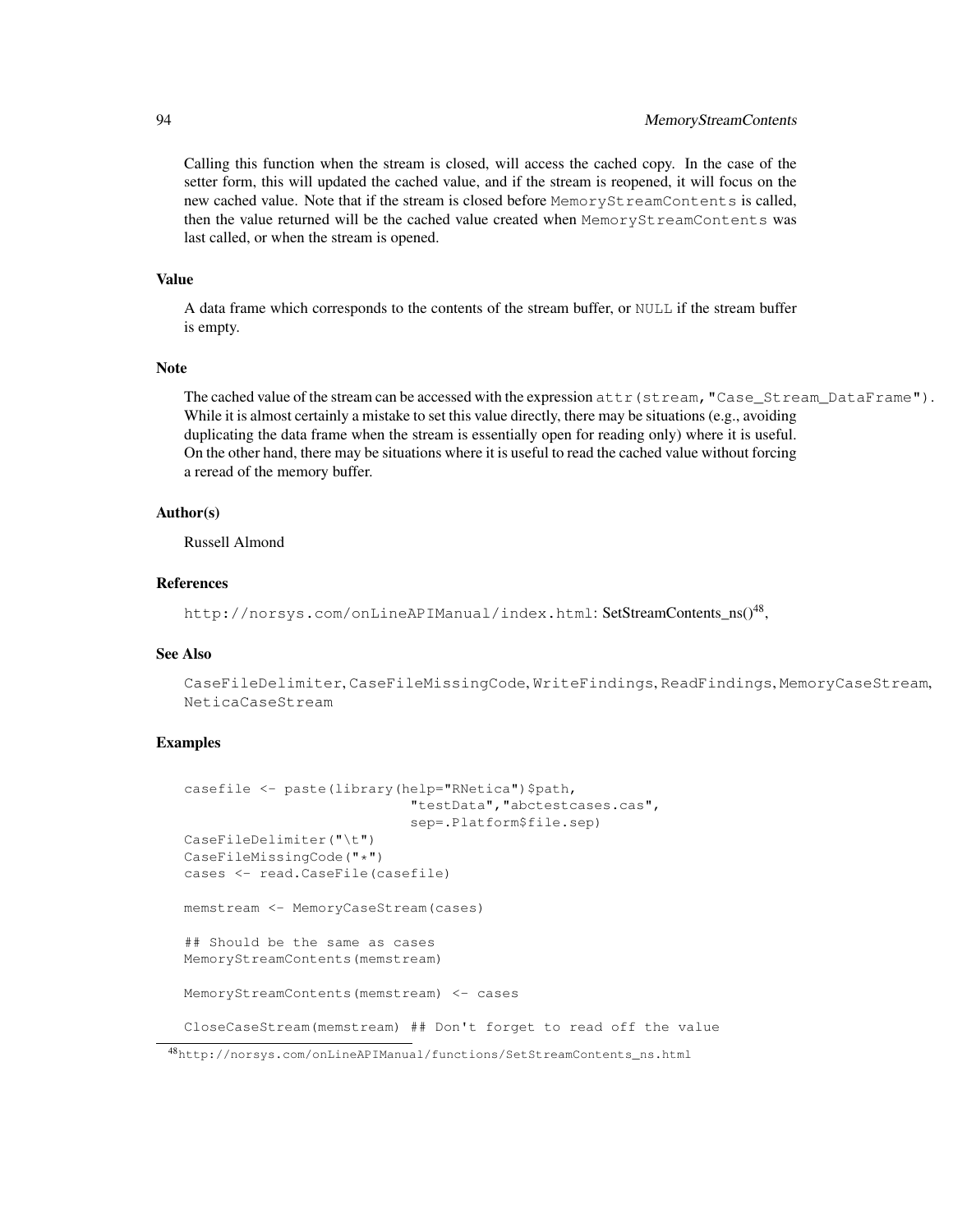# MostProbableConfig 95

```
## first if needed before closing.
stopifnot(!isCaseStreamOpen(memstream))
## This should return the cached value.
MemoryStreamContents(memstream)
## Will clear stream when next open
MemoryStreamContents(memstream) <- NULL
OpenCaseStream(memstream)
stopifnot(is.null(MemoryStreamContents(memstream)))
CloseCaseStream(memstream)
```
MostProbableConfig *Finds the configuration of the nodes most likel to have lead to observed findings.*

# Description

Findings a set of values for each of the nodes in nodelist such that the probability of that value set is highest given the state of any findings entered into the network. This is sometimes called the "Most Probable Explanation" for the findings.

## Usage

```
MostProbableConfig(net, nth = 0)
```
## Arguments

| net | An active and compiled NeticaBN.                                     |
|-----|----------------------------------------------------------------------|
| nth | Leave this at its default value of zero, it is for future expansion. |

## Details

The most probable configuration of the nodes in the Bayesian network is the set of values for each of the nodes in the network which have the highest joint probability. This may or may not be thee same as setting the value of each node to the value that maximizes its NodeBeliefs(). Pearl (1988) describes a special max-propagation algorithm which can calculate the most likely configuration of nodes in a Bayesian network. This function runs that algorithm. The probability that is maximized is the posterior probability given the findings.

Note that this produces a configuration over all of the nodes in the network, not just the nodes in some particular set. The Netica documentation suggests running AbsorbNodes() over the unnecssary nodes first. Another possibility (if the set of interesting nodes is small) is to call JointProbability() on the affected nodes and then find the max of that.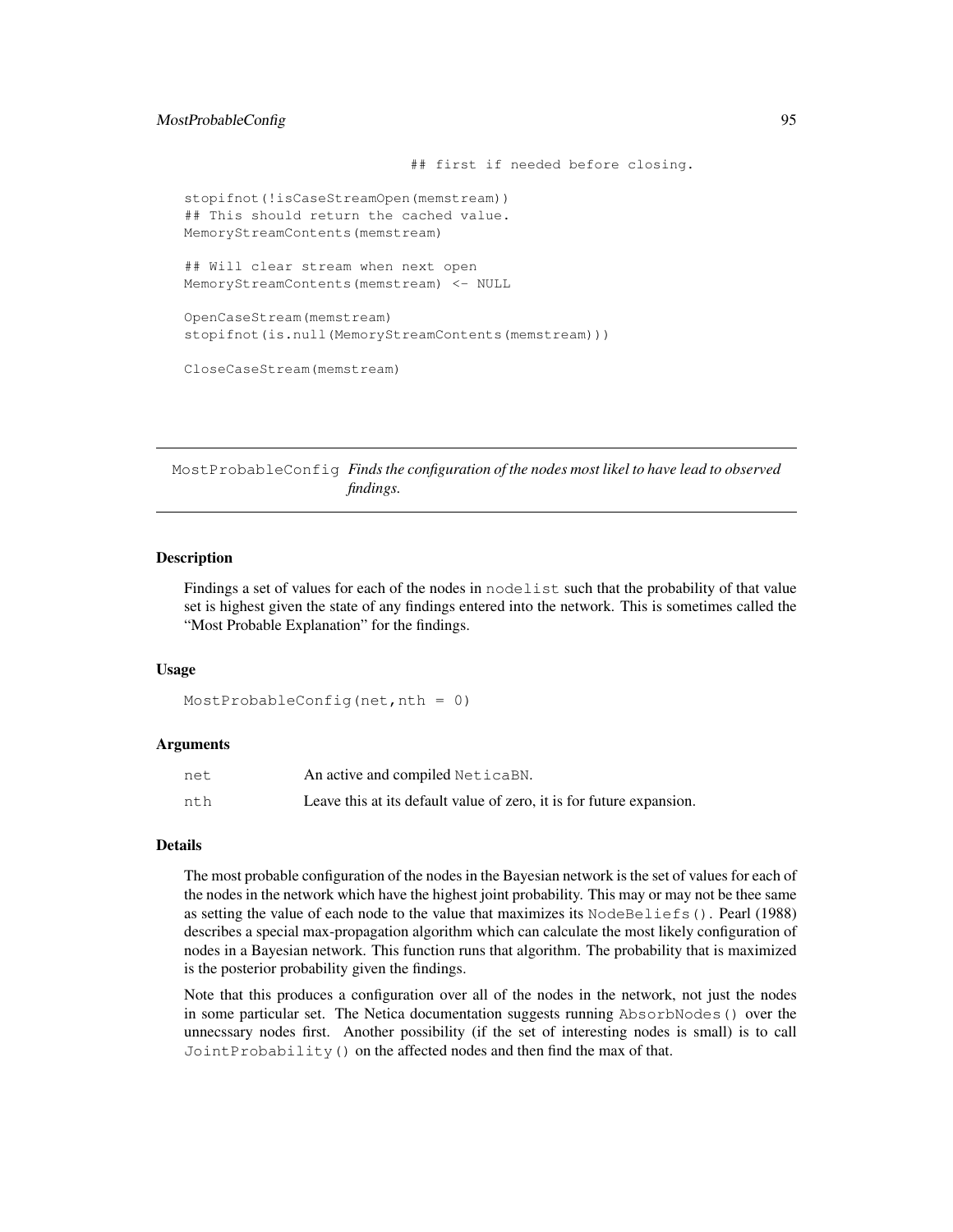#### Value

A character vector whose names are the names of the nodes in the network (see NetworkAllNodes (net)) and whose values are the names of the states that maximize the posterior probabiity given the findings.

## Warning

The documentation for the netica function MostProbableConfig\_bn( $)^{49}$  states that likelihood findings (NodeLikelihood()) are not handled properly in MostProbableConfig(). Seems to indicate that this works properly, but some caution is still advised.

#### Note

The Bayesian network literature also discusses algorithms for the 2nd, 3rd, 4th, etc. most likely findings. These algorithms are slightly more difficult to implement, but are possible on future plans for the Netica API, as it offers the nth argument to the function MostProbableConfig\_bn() $^{50}$ . At this point in time, it is an error to set nth to anything but 0.

# Author(s)

Russell Almond

## References

Pearl, J. (1988) *Probabilistic Reasoning in Intelligent Systems: Networks of Plausible Inference.* Morgan Kaufmann.

http://norsys.com/onLineAPIManual/index.html: MostProbableConfig\_bn()<sup>51</sup>

# See Also

```
NeticaBN, NodeBeliefs(), EnterNegativeFinding(), RetractNodeFinding(),
NodeFinding() JointProbability(), FindingsProbability()
```

```
EMSMMotif <- ReadNetworks(paste(library(help="RNetica")$path,
                           "sampleNets","EMSMMotif.dne",
                           sep=.Platform$file.sep))
CompileNetwork(EMSMMotif)
obs <- NetworkNodesInSet(EMSMMotif,"Observable")
prof <- NetworkNodesInSet(EMSMMotif,"Proficiency")
NodeFinding(obs$Obs1a1) <- "Right"
NodeFinding(obs$Obs1a2) <- "Wrong"
NodeFinding(obs$Obs1b1) <- "Right"
```
<sup>49</sup>http://norsys.com/onLineAPIManual/functions/MostProbableConfig\_bn.html <sup>50</sup>http://norsys.com/onLineAPIManual/functions/MostProbableConfig\_bn.html <sup>51</sup>http://norsys.com/onLineAPIManual/functions/MostProbableConfig\_bn.html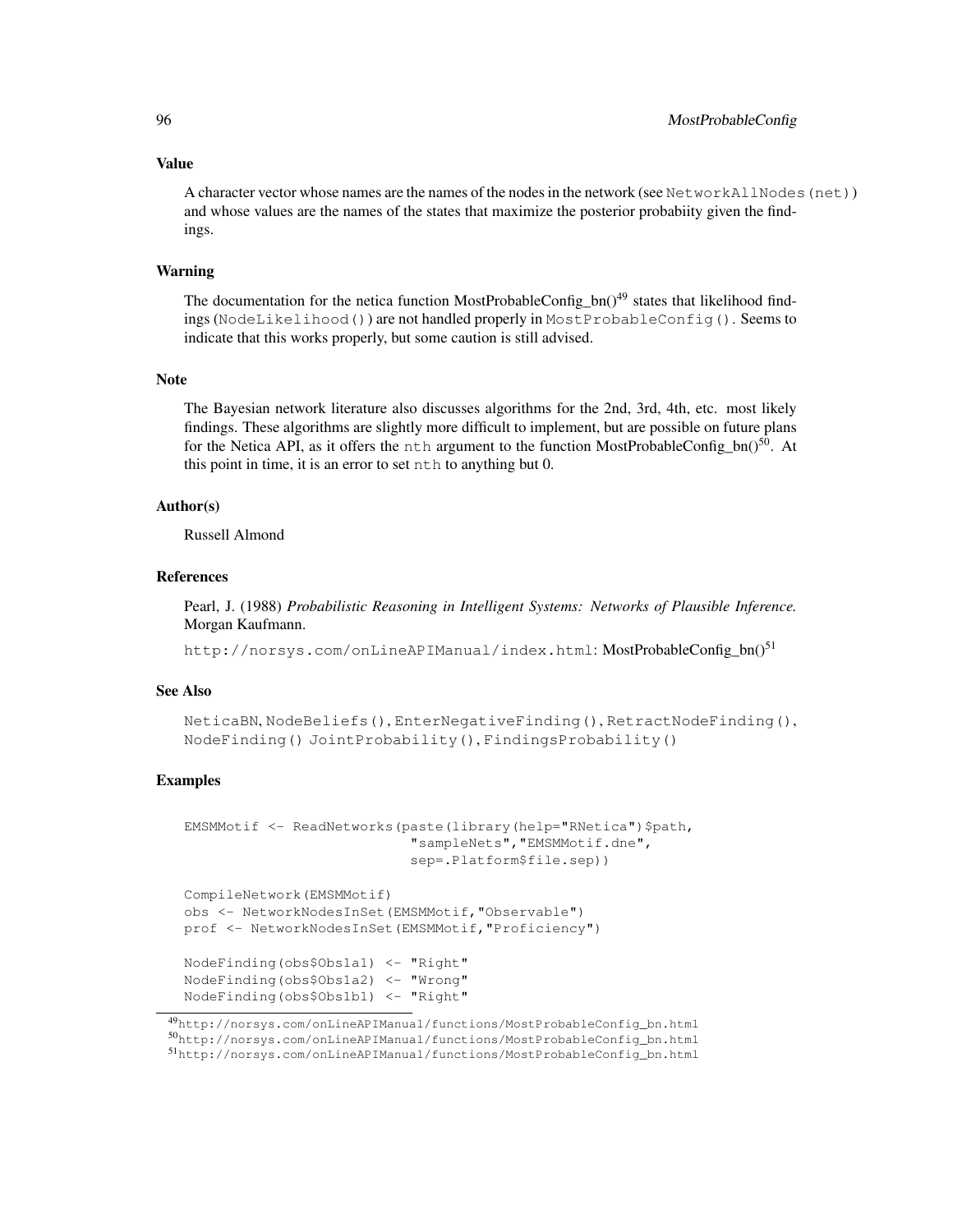## NeticaBN 97

```
NodeFinding(obs$Obs1b2) <- "Wrong"
mpe <- MostProbableConfig(EMSMMotif)
## Observed values should be set at their findings level.
stopifnot (
  mpe$Obs1a1 == "Right",
 mpe$Obs1a2 == "Wrong",
 mpe$Obs1b1 == "Right",
 mpe$Obs1b2 == "Wrong"
)
## MPE for just proficiency variables.
mpe[names(prof)]
DeleteNetwork(EMSMMotif)
```
NeticaBN *An object referencing a Bayesian network in Netica.*

# Description

This object is returned by various RNetica functions which create or find network objects, and contain handles to the Bayesian network. A NeticaBN object represents an active network. The function is.active() tests whether the network is still loaded into Netica's memory.

# Usage

```
is.NeticaBN(x)
## S3 method for class 'NeticaBN'
toString(x, ...)
## S3 method for class 'NeticaBN'
print(x, \ldots)## S3 method for class 'NeticaBN'
Ops(e1, e2)
e1 == e2e1 != e2
```
# Arguments

| X                       | The object to print or test                  |
|-------------------------|----------------------------------------------|
| $\cdot$ $\cdot$ $\cdot$ | Other arguments to $print()$ or $toString()$ |
| e1                      | A NeticaBN object to test.                   |
| e2                      | A NeticaBN object to test.                   |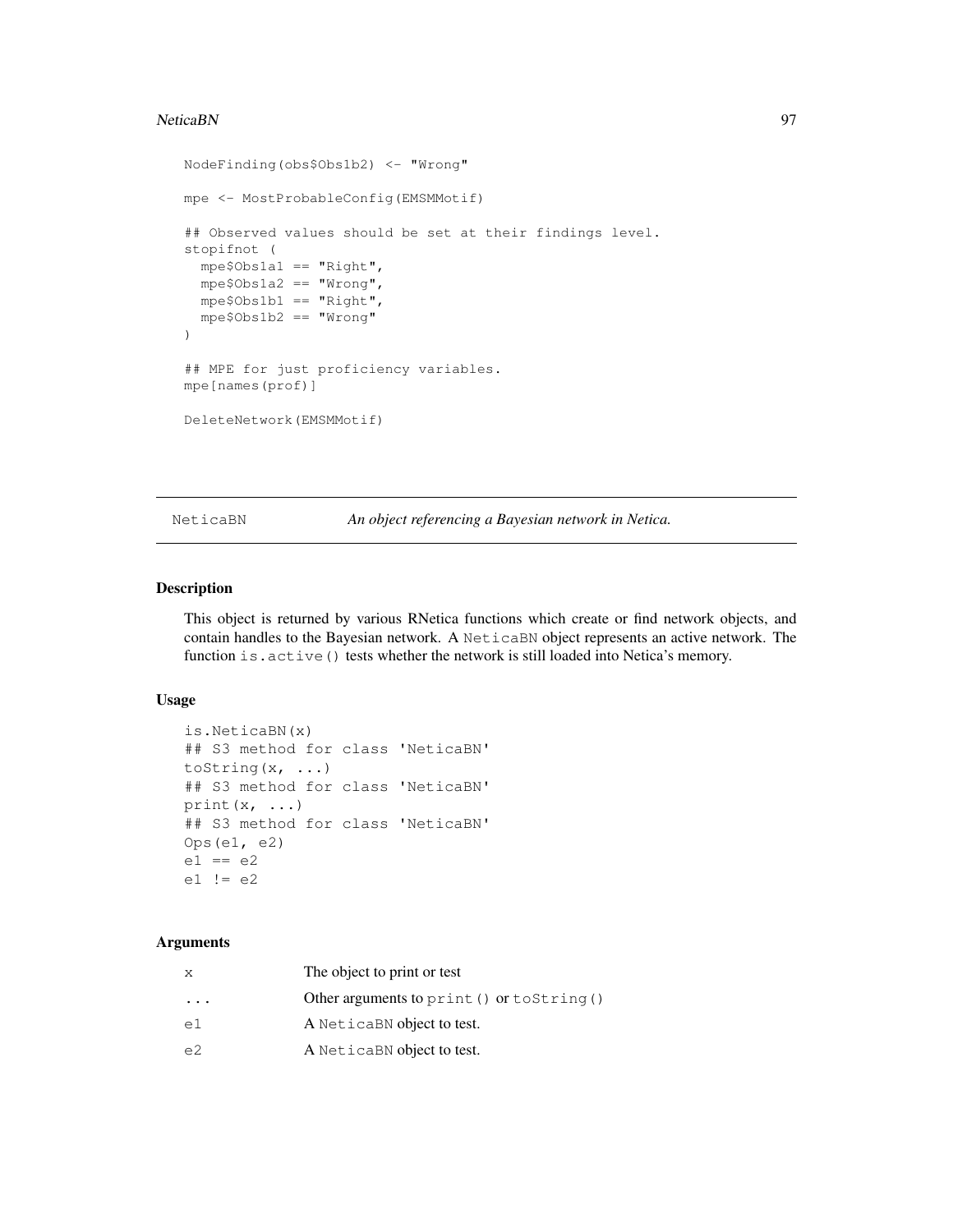## Details

This is an object of class NeticaBN. It consists of a name, and an invisible handle to a Netica network. The function is.active() tests the state of that handle and returns FALSE if the network is no longer in active memory (usually because of a call to DeleteNetwork()). The printed representation depends on whether or not it is active (inactive nodes print as "<Deleted Network: Name >").

For active networks, the equality test tests to see if both object point to the same object in Netica memory. Not that the name of the network is embedded in the object implementation and may get out of sync with the network, so the printed representations may be unequal even if it points to the same network. For inactive networks, the objects are compared using the cached names.

# Value

For  $\text{toString}($ ) a string. The function  $\text{print}($ ) is usually called for its side effects.

The function is. NeticaBN() returns a logical scalar depending on whether or not its argument is a NeticaBN.

The function  $\text{Ops}$ . NeticaBN() returns a logical value dending on whether the objects are equal.

## Note

Internally, the NeticaBN objects are character strings with extra attributes. So as.character(net) will return the name of the network.

Note that if a NeticaBN object is stored in an R object, and the network is subsquently renamed (with a call to the set method of NetworkName), the old object may persist with the wrong name. This may result in a situation where the printed names of the objects are different but  $net1=net2$ returns true. This can be fixed with the code NetworkName(net) <- NetworkName(net).

NeticaBN objects are all rendered inactive when StopNetica() is called, therefore they do not persist across R sessions. Generally speaking, the network should be saved, using WriteNetworks() and then reloaded in the new session using ReadNetworks(). When a network is saved or loaded the "Filename" attribute is set, to provide a mechanism for storing the filename across R sessions.

# Author(s)

Russell Almond

#### References

http://norsys.com/onLineAPIurl/index.html:GetNetUserData\_bn()<sup>52</sup>,SetNetUser-Data\_bn( $1^{53}$  (these are used to maintain the back pointers to the R object).

## See Also

CreateNetwork(),DeleteNetwork(), GetNamedNetworks(),NetworkName(), is.active(), NetworkAllNodes(), WriteNetworks(), GetNetworkFileName()

<sup>52</sup>http://norsys.com/onLineAPIManual/functions/GetNetUserData\_bn.html

<sup>53</sup>http://norsys.com/onLineAPIManual/functions/SetNetUserData\_bn.html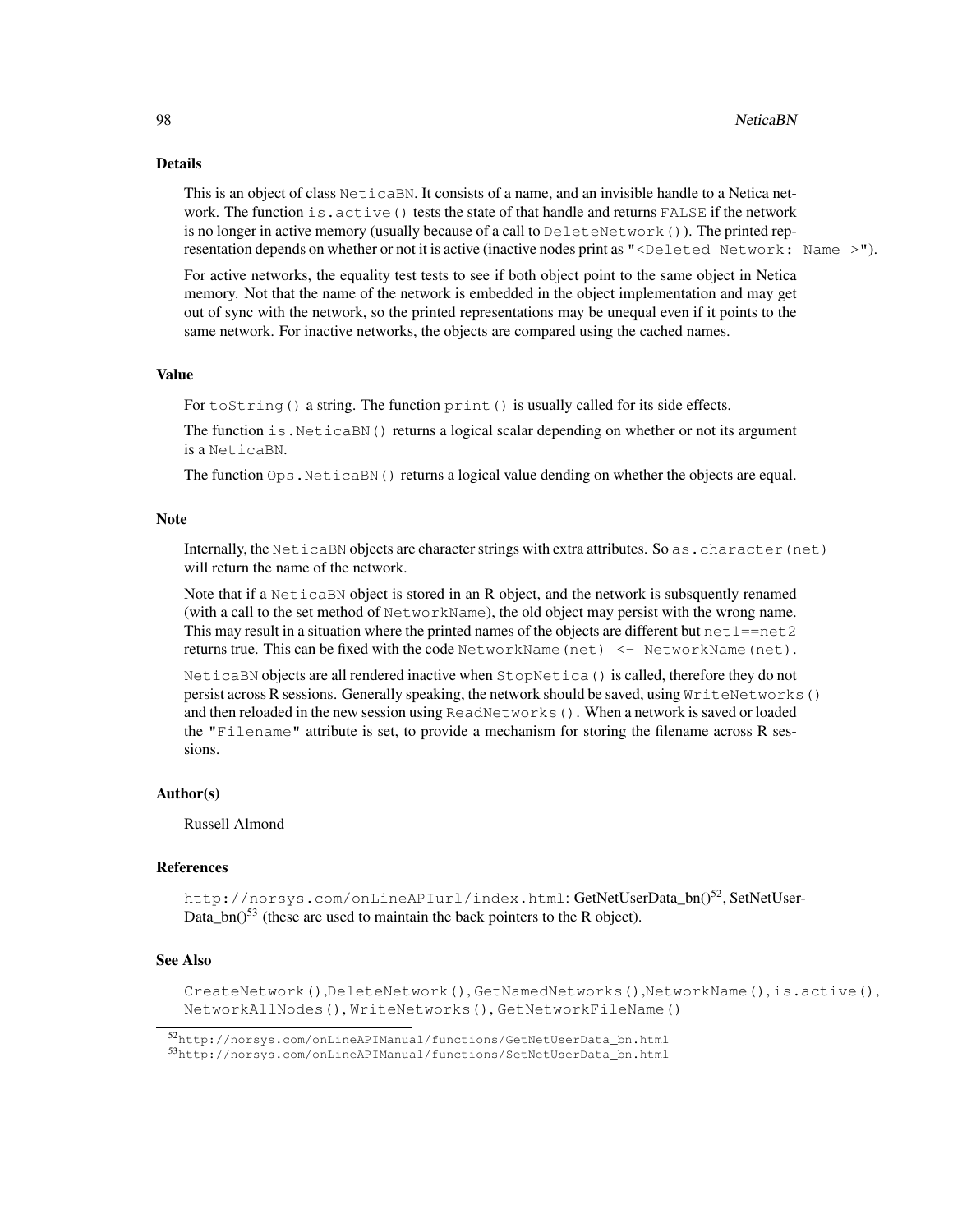# NeticaCaseStream 99

## Examples

```
net1 <- CreateNetwork("aNet")
stopifnot(is.NeticaBN(net1))
stopifnot(is.active(net1))
stopifnot(as.character(net1)=="aNet")
net2 <- GetNamedNetworks("aNet")
stopifnot(as.character(net2)=="aNet")
stopifnot(net1==net2)
NetworkName(net1) <- "Unused"
stopifnot(net1==net2)
## Warning: The following expression is true!
as.character(net1) != as.character(net2)
netd <- DeleteNetwork(net1)
stopifnot(!is.active(net1))
stopifnot(!is.active(net2))
stopifnot(as.character(netd)=="Unused")
stopifnot (netd == net1)
## Warning: The following expression is true!
net1 := net2
```
NeticaCaseStream *A stream of cases for reading/writing Netica findings*

# Description

This object is a wrapper around a Netica stream which is used to read/write cases—sets of findings entered into a Netica network. There are two subclasses: CaseFileStream and MemoryCaseStream. The function ReadFindings reads the findings from the stream and the function WriteFindings writes them out.

## Usage

```
OpenCaseStream(oldstream)
CloseCaseStream(stream)
## S3 method for class 'NeticaCaseStream'
toString(x,...)
## S3 method for class 'NeticaCaseStream'
print(x, \ldots)is.NeticaCaseStream(x)
isCaseStreamOpen(stream)
getCaseStreamPos(stream)
getCaseStreamLastId(stream)
getCaseStreamLastFreq(stream)
```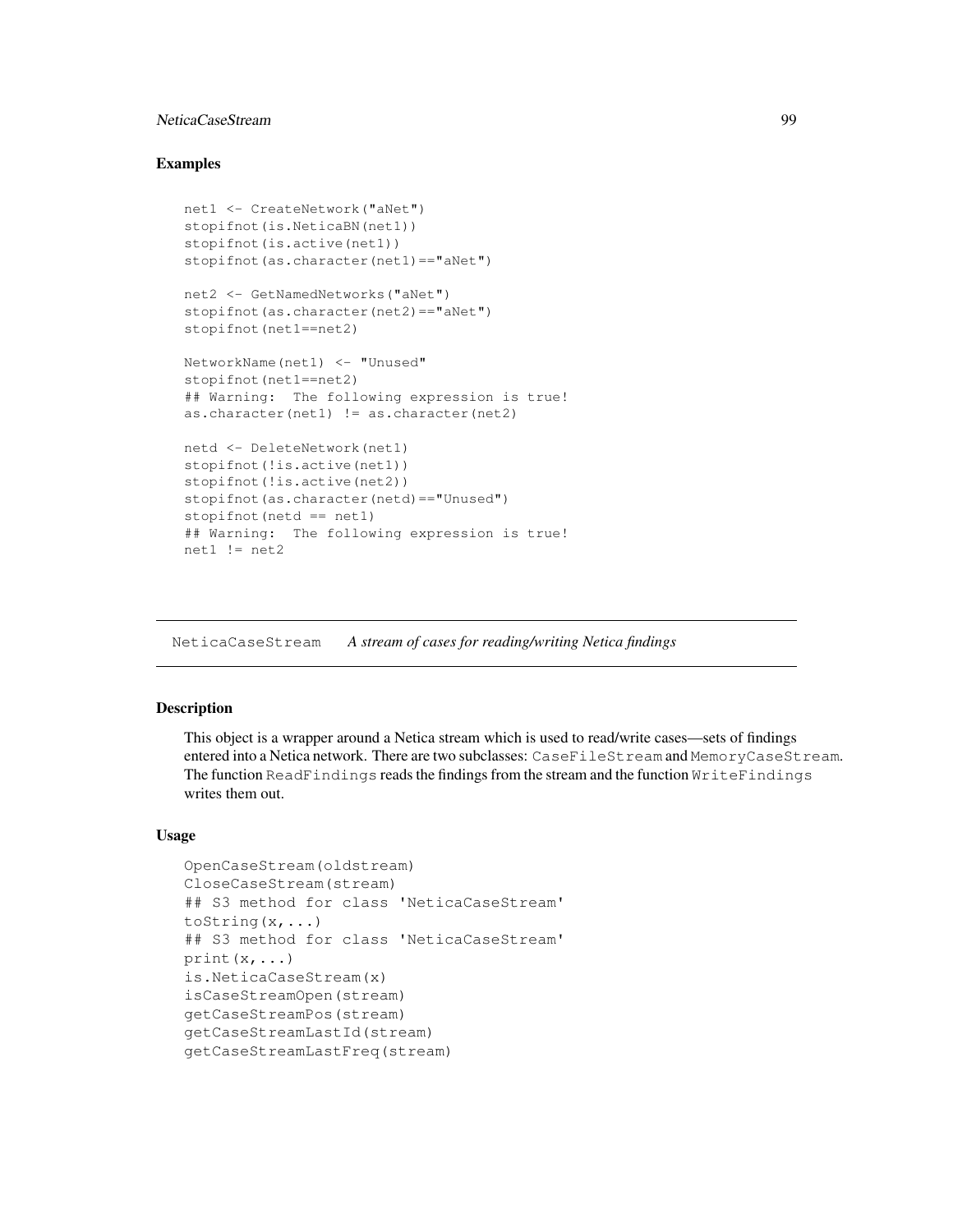## **Arguments**

| oldstream | A previously closed NeticaCaseStream object.              |
|-----------|-----------------------------------------------------------|
| stream    | A NeticaCaseStream object.                                |
| X         | A object to be printed or whose type is to be determined. |
|           | Other arguments to to String. These are ignored.          |

# Details

A NeticaCaseStream object is an R wrapper around a Netica stream object. There are two special cases: CaseFileStream objects are streams focused on a case file, and MemoryCaseStream objects are streams focused on a hunk of memory corresponding to an R data frame object.

Although the function WriteFindings always appends a new case to the end of a file (and hence does not need to keep the stream object open between calls), the function ReadFindings will read (by default) sequentially from the cases in the stream, and hence the stream needs to be kept open between calls.

The functions CaseFileStream and MemoryCaseStream create new streams and open them. The function OpenCaseStream will reopen a previously closed stream, and will issue a warning if the stream is already open. The function CloseCaseStream closes an open case stream (and is harmless if the stream is already closed). Although RNetica tries to close open case streams when they are garbage collected, users should not count on this behavior and should close them manually. Also be aware that all case streams are automatically closed when R is closes or RNetica is unloaded. The function isCaseStreamOpen tests to see if the stream is open or closed. The function WithOpenCaseStream executes an arbitrary R expression in a context where the stream is open, and then closed afterwards.

Netica internally keeps track of the current position of the stream when it is read or written. The functions getCaseStreamPos, GetCaseStreamLastId and getCaseStreamLastFreq get information about the position in the file, the user generated id number and the frequency/weight assigned to the case at the time the stream was last read or written. In particular, the function ReadFindings returns a NeticaCaseStream object, which should be queried to find the ID and Frequencies read from the stream. When ReadFindings reaches the end of the stream, the value of getCaseStreamPos(stream) will be NA.

See CaseFileStream and MemoryCaseStream for specific details about these screen types.

#### Value

The functions OpenCaseStream and CloseCaseStream both return their argument, which should be a NeticaCaseStream.

The function toString.CaseStream returns a string providing information about the source and status its argument.

The functions is.NeticaCaseStream and isCaseStreamOpen both return logical values indicating whether or not the condition holds. The latter function returns NA if its argument is not a NeticaCaseStream.

The function getCaseStreamPos returns a scalar integer values giving the position of the last record read from or written to the stream. The position is an integer corresponding to the number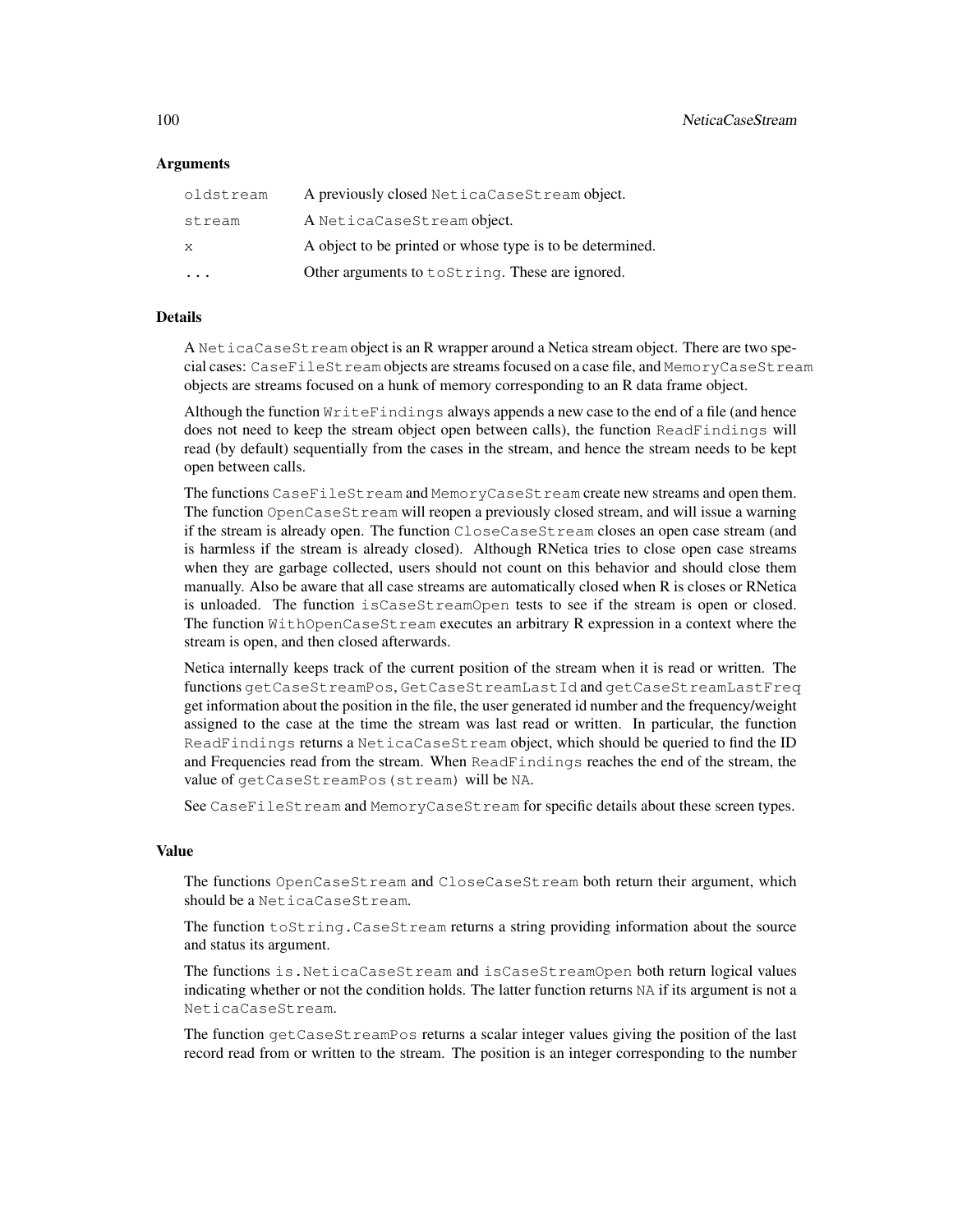# NeticaCaseStream 101

of characters that have been read in the stream. If an attempt has been made to read past the end of the stream, this value will be NA.

The function getCaseStreamLastId is a user specified integer associated with the case last read from or written to the stream. It's value is  $-1$  if the user did not assign ID numbers.

The function getCaseStreamLastFreq returns a numeric scalar which is the weight associated with the last case read from or written to  $str$ eam. If the user did not specify frequencies when the stream was written, the value returned is  $-1$ .

#### **Note**

The functions ReadNetworks and WriteNetworks also use Netica streams internally. However, as it is almost certainly a mistake to keep the stream open after the network has been read or written, no NeticaCaseStream object is created.

Internally, a weak reference system is used to keep a list of Netica stream objects which need to be closed when RNetica is unloaded. Stream objects should also be forced closed when garbage collected. The weak reference system is somewhat experimental, so well designed code should manually close the streams when the program is through with it.

Stream objects are fragile, and will not survive saving and restoring an R session. However, the object retains information about itself, so that calling OpenCaseStream on the saved object, should reopen the stream. Note that any position information will be lost.

## Author(s)

Russell Almond

## References

http://norsys.com/onLineAPIManual/index.html:NewFileStream\_ns()<sup>54</sup>,NewMemoryStream\_ns()<sup>55</sup>, DeleteStream\_ns()<sup>56</sup> http://homepage.stat.uiowa.edu/~luke/R/references/weakfinex. html

# See Also

CaseFileDelimiter, CaseFileMissingCode, WriteFindings, ReadFindings, MemoryCaseStream,Ca WithOpenCaseStream

```
abc <- CreateNetwork("ABC")
A \leftarrow \text{NewDiscreteNode}(\text{abc}, \text{"A", c("A1", "A2", "A3", "A4"))})B <- NewDiscreteNode(abc,"B",c("B1","B2","B3"))
C <- NewDiscreteNode(abc,"C",c("C1","C2"))
AddLink(A,B)
AddLink(A,C)
```
<sup>54</sup>http://norsys.com/onLineAPIManual/functions/NewFileStream\_ns.html <sup>55</sup>http://norsys.com/onLineAPIManual/functions/NewMemoryStream\_ns.html <sup>56</sup>http://norsys.com/onLineAPIManual/functions/DeleteStream\_ns.html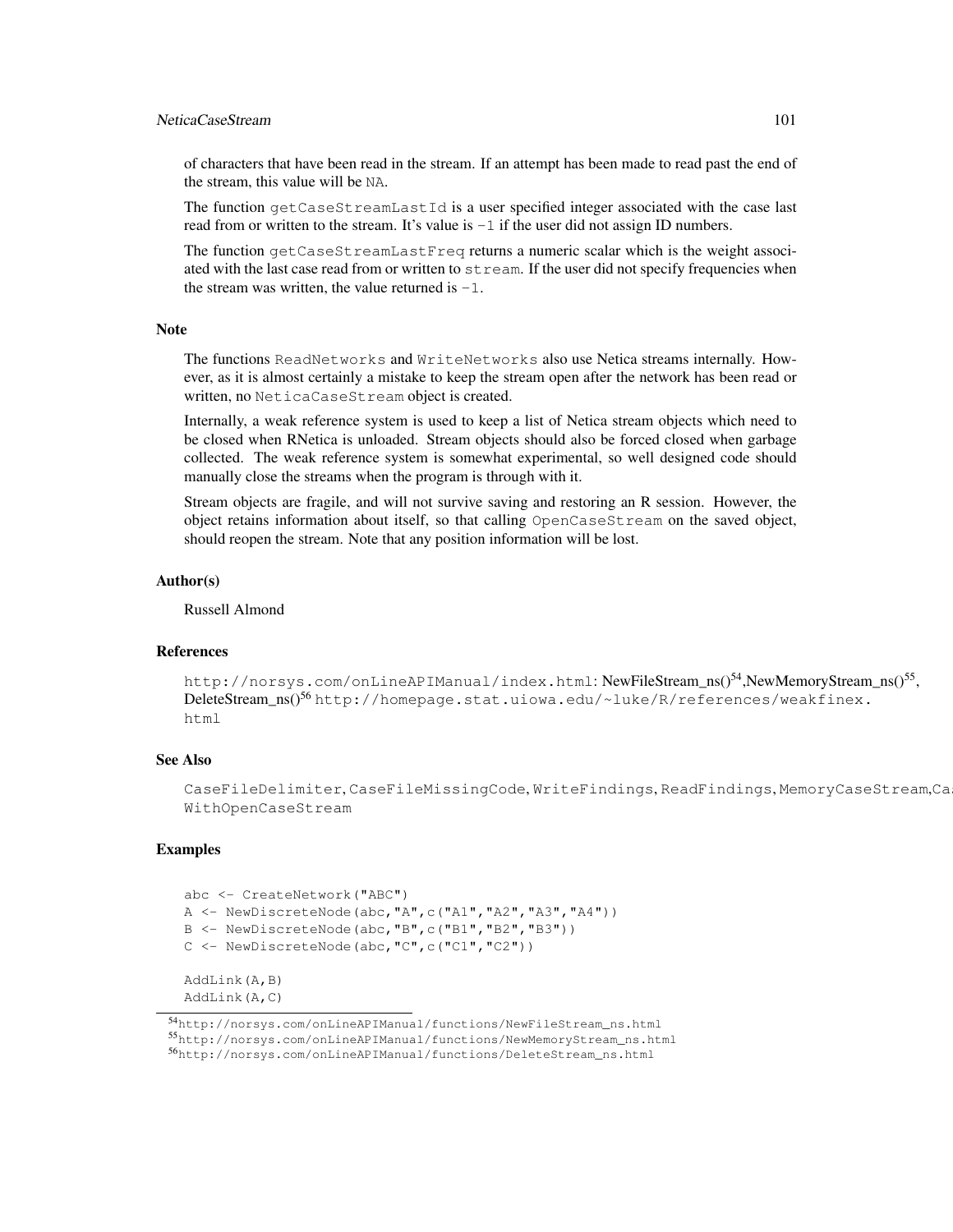```
AddLink(B,C)
## Outputfilename
casefile <- tempfile("testcase", fileext=".cas")
filestream <- CaseFileStream(casefile)
stopifnot(is.NeticaCaseStream(filestream),
          isCaseStreamOpen(filestream))
## Case 1
NodeFinding(A) <- "A1"
NodeFinding(B) \leq - "B1"
NodeFinding(C) \leq - "C1"
filestream <- WriteFindings(list(A,B,C),filestream,1001,1.0)
stopifnot(getCaseStreamLastId(filestream)==1001,
          abs(getCaseStreamLastFreq(filestream)-1.0) <.0001)
pos1 <- getCaseStreamPos(filestream)
RetractNetFindings(abc)
## Case 2
NodeFinding(A) <- "A2"
NodeFinding(B) \leq "B2"
NodeFinding(C) <- "C2"
## Double weight this case
filestream <- WriteFindings(list(A,B,C),filestream,1002,2.0)
pos2 <- getCaseStreamPos(filestream)
stopifnot(pos2>pos1,getCaseStreamLastId(filestream)==1002,
          abs(getCaseStreamLastFreq(filestream)-2.0) <.0001)
RetractNetFindings(abc)
## Case 3
NodeFinding(A) \leq "A3"
NodeFinding(B) <- "B3"
## C will be missing
filestream <- WriteFindings(list(A,B,C),filestream,1003,1.0)
stopifnot(getCaseStreamLastId(filestream)==1003,
          abs(getCaseStreamLastFreq(filestream)-1.0) <.0001)
RetractNetFindings(abc)
## Close it
filestream <- CloseCaseStream(filestream)
stopifnot (is.NeticaCaseStream(filestream),
           !isCaseStreamOpen(filestream))
## Reopen it
filestream <- OpenCaseStream(filestream)
stopifnot (is.NeticaCaseStream(filestream),
           isCaseStreamOpen(filestream))
##Case 1
RetractNetFindings(abc)
filestream <- ReadFindings(list(A,B,C),filestream,"FIRST")
pos1a <- getCaseStreamPos(filestream)
```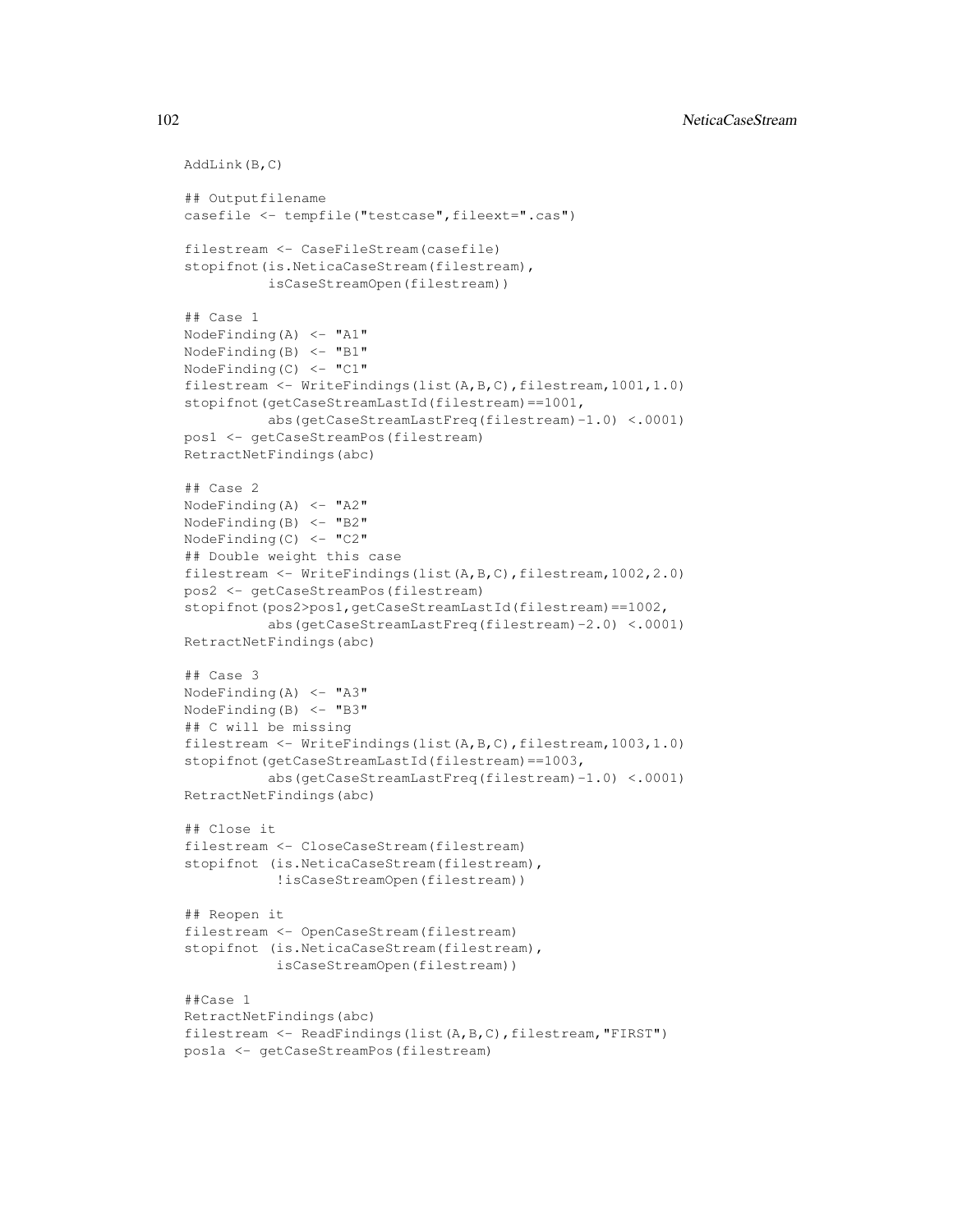#### NeticaNode 103

```
stopifnot(pos1a==pos1,
          getCaseStreamLastId(filestream)==1001,
          abs(getCaseStreamLastFreq(filestream)-1.0) <.0001)
##Case 2
RetractNetFindings(abc)
filestream <- ReadFindings(list(A, B, C), filestream, "NEXT")
stopifnot(getCaseStreamPos(filestream)==pos2,
          getCaseStreamLastId(filestream)==1002,
          abs(getCaseStreamLastFreq(filestream)-2.0) <.0001)
##Clean Up
CloseCaseStream(filestream)
CloseCaseStream(filestream) ## This should issue a warning but be
## harmless.
DeleteNetwork(abc)
```
NeticaNode *An object referencing a node in a Netica Bayesian network.*

# Description

This object is returned by various RNetica functions which create or find nodes in a NeticaBN network. A NeticaNode object represents a node object inside of Netica's memory. The fucntion is.active() tests whether the node is still a valid reference.

## Usage

```
is.NeticaNode(x)
## S3 method for class 'NeticaNode'
toString(x, ...)
## S3 method for class 'NeticaNode'
print(x, \ldots)## S3 method for class 'NeticaNode'
Ops(e1, e2)
e1 == e2e1 != e2
```
# Arguments

| x        | The object to print or test                              |
|----------|----------------------------------------------------------|
| $\ddots$ | Other arguments to print () or to String ()              |
| e1       | A Netica Node object to test.                            |
| e2       | A Netica Node object to test, or a list of such objects. |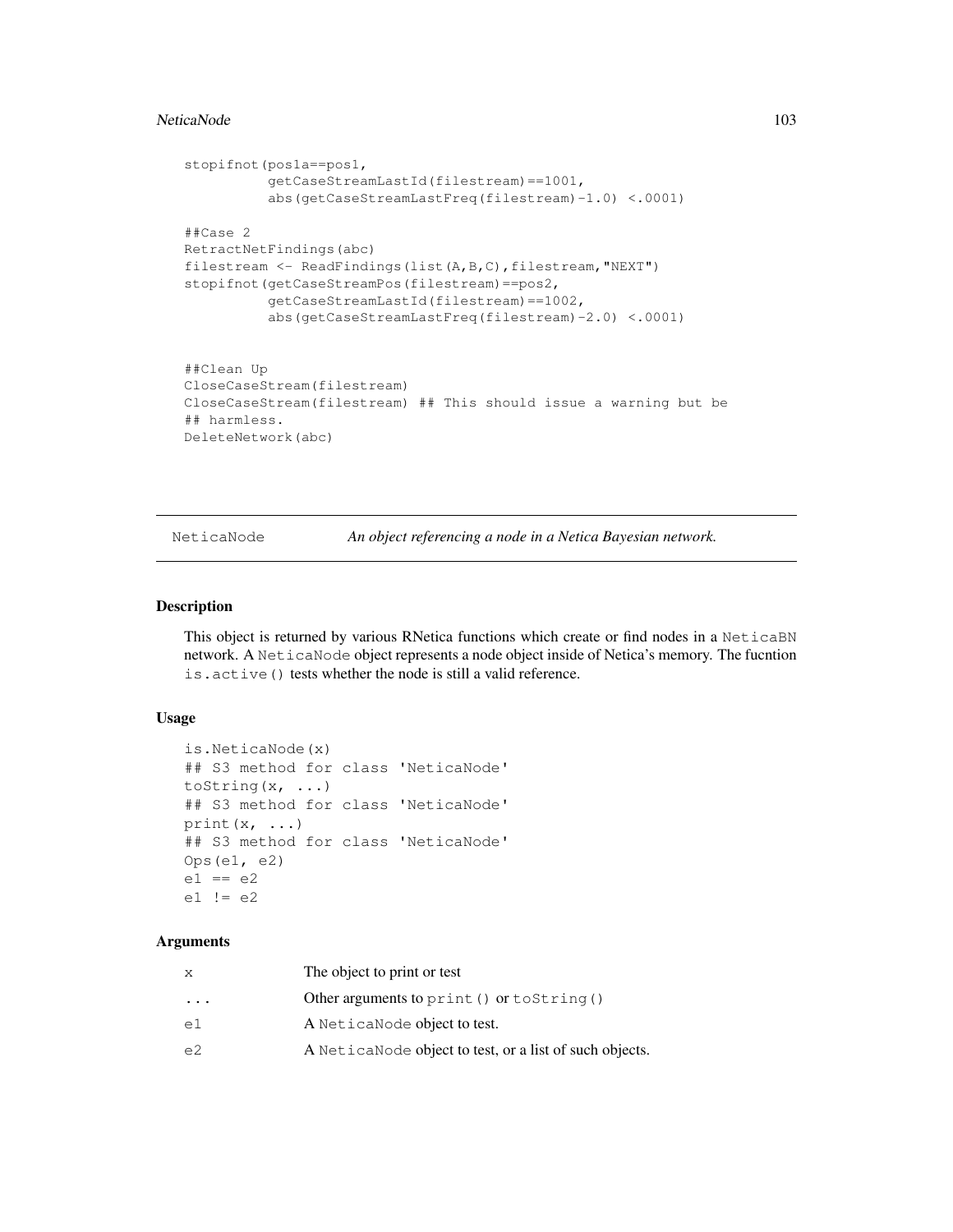# Details

This is an object of class NeticaNode. It consists of a name, and an invisible handle to a Netica node. The function is.active() tests the state of that handle and returns FALSE if the node is no longer in active memory (usually because of a call to DeleteNode () or DeleteNetwork().

NeticaNodes come in two types: discrete and continuous (see is.discrete()). The two types give slightly different meanings to the NodeStates() and NodeLevels() attributes of the node. The printed representation shows whether the node is discrete, continuous or inactive (deleted).

For active nodes, the equality test tests to see if both object point to the same object in Netica memory. Not that the name of the node is embedded in the R object implementation and may get out of sync with Netica memory, so the printed representations may be unequal even if it points to the same node. For inactive nodes, the objects are compared using the cached names.

#### Value

For toString() a string. The function print() is usually called for its side effects.

The function is.NeticaNode() returns a logical scalar depending on whether or not its argument is a NeticaBN.

The function Ops.NeticaNode() returns a logical value dending on whether the objects are equal. If the second argument is a list of NeticaNode objects, then a logical vector is returned, testing  $e1$  against every element of  $e2$ .

## Note

Internally, the NeticaNode objects are character strings with extra attributes. So as.character (node) will return the name of the node.

Note that if a NeticaNode object is stored in an R object, and the Node is subsquently renamed (with a call to the set method of NodeName), the old object may persist with the wrong name. This may result in a situation where the printed names of the objects are different but  $\text{node1} == \text{node2}$ returns true. This can be fixed with the code NodeName(net) <- NodeName(net).

NeticaNode objects are all rendered inactive when StopNetica() is called, therefore they do not persist across R sessions. Generally speaking, the network should be saved, using WriteNetworks() and then reloaded in the new session using ReadNetworks(). The node objects should then be recreated via a call to NetworkFindNode().

Note that RNetica is lazy about creating NeticaNode objects for nodes when a network is read from a file. Probably users should avoid creating or saving NetworkNode objects unless they are going to use them frequently.

# Author(s)

Russell Almond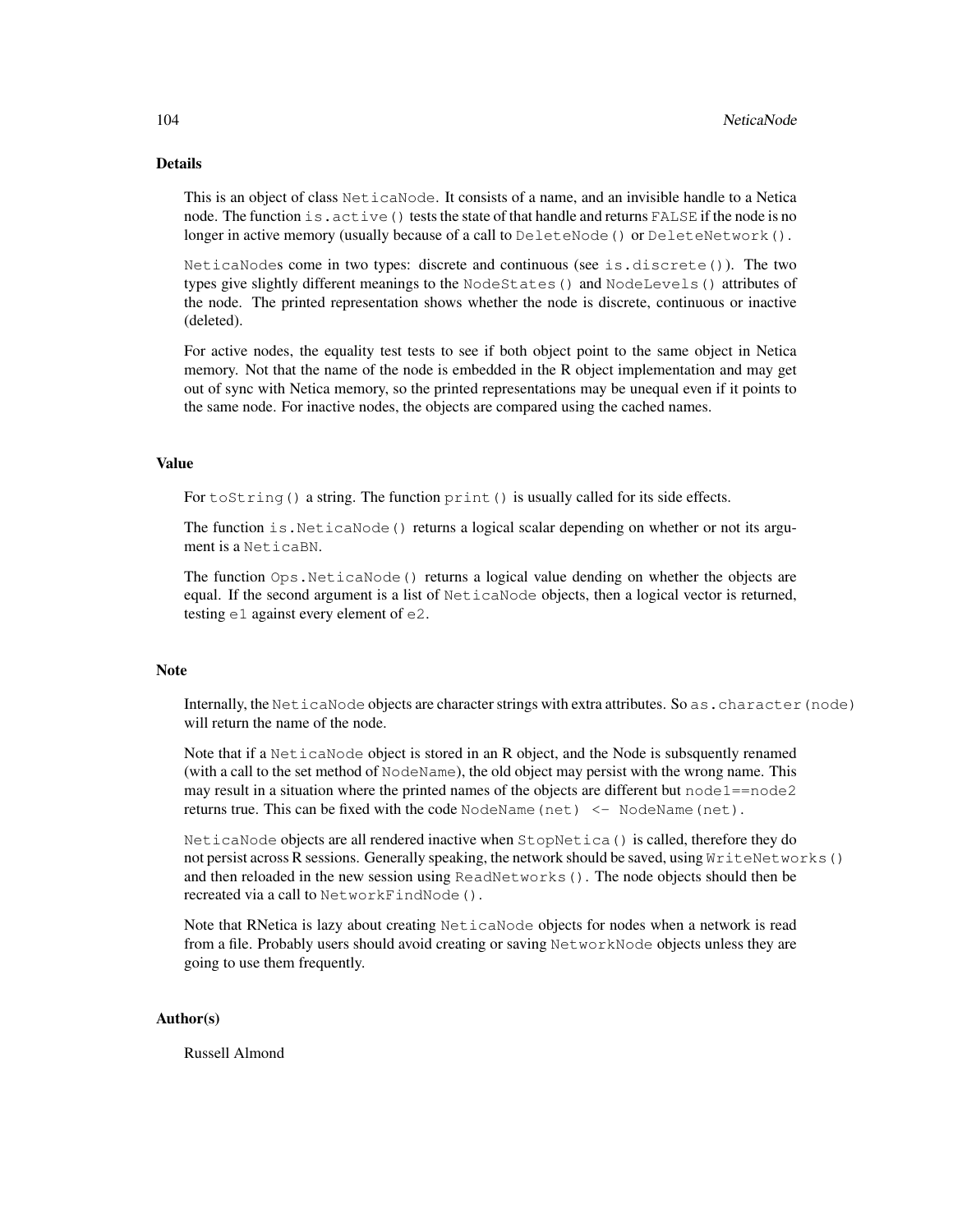# Netica Version 105

## References

http://norsys.com/onLurl/Manual/index.html: AddNodeToNodeset bn()<sup>57</sup>, RemoveNodeFromNodeset\_bn()<sup>58</sup>, IsNodeInNodeset\_bn()<sup>59</sup> GetNodeUserData\_bn()<sup>60</sup>, SetNodeUserData\_bn()<sup>61</sup> (these are used to maintain the back pointers to the R object).

## See Also

```
NeticaBN, NetworkFindNode(), is.active(), is.discrete(), NewContinuousNode(),
NewDiscreteNode(), DeleteNodes(), NodeName(), NodeStates(), NodeLevels()
```
## Examples

```
nety <- CreateNetwork("yNode")
node1 <- NewContinuousNode(nety,"aNode")
stopifnot(is.NeticaNode(node1))
stopifnot(is.active(node1))
stopifnot(as.character(node1)=="aNode")
node2 <- NetworkFindNode(nety,"aNode")
stopifnot(as.character(node2)=="aNode")
stopifnot(node1==node2)
NodeName(node1) <- "Unused"
stopifnot(node1==node2)
## Warning: The following expression is true!
as.character(node1) != as.character(node2)
noded <- DeleteNodes(node1)
stopifnot(!is.active(node1))
stopifnot(!is.active(node2))
stopifnot(as.character(noded)=="Unused")
stopifnot(noded == node1)
## Warning: The following expression is true!
node1 != node2
```
DeleteNetwork(nety)

NeticaVersion *Fetches the version number of Netica.*

## Description

The version number of Netica is returned as both an integer and a string.

<sup>58</sup>http://norsys.com/onLineAPIManual/functions/RemoveNodeFromNodeset\_bn.html

<sup>59</sup>http://norsys.com/onLineAPIManual/functions/IsNodeInNodeset\_bn.html

<sup>57</sup>http://norsys.com/onLineAPIManual/functions/AddNodeToNodeset\_bn.html

<sup>60</sup>http://norsys.com/onLineAPIManual/functions/GetNodeUserData\_bn.html

<sup>61</sup>http://norsys.com/onLineAPIManual/functions/SetNodeUserData\_bn.html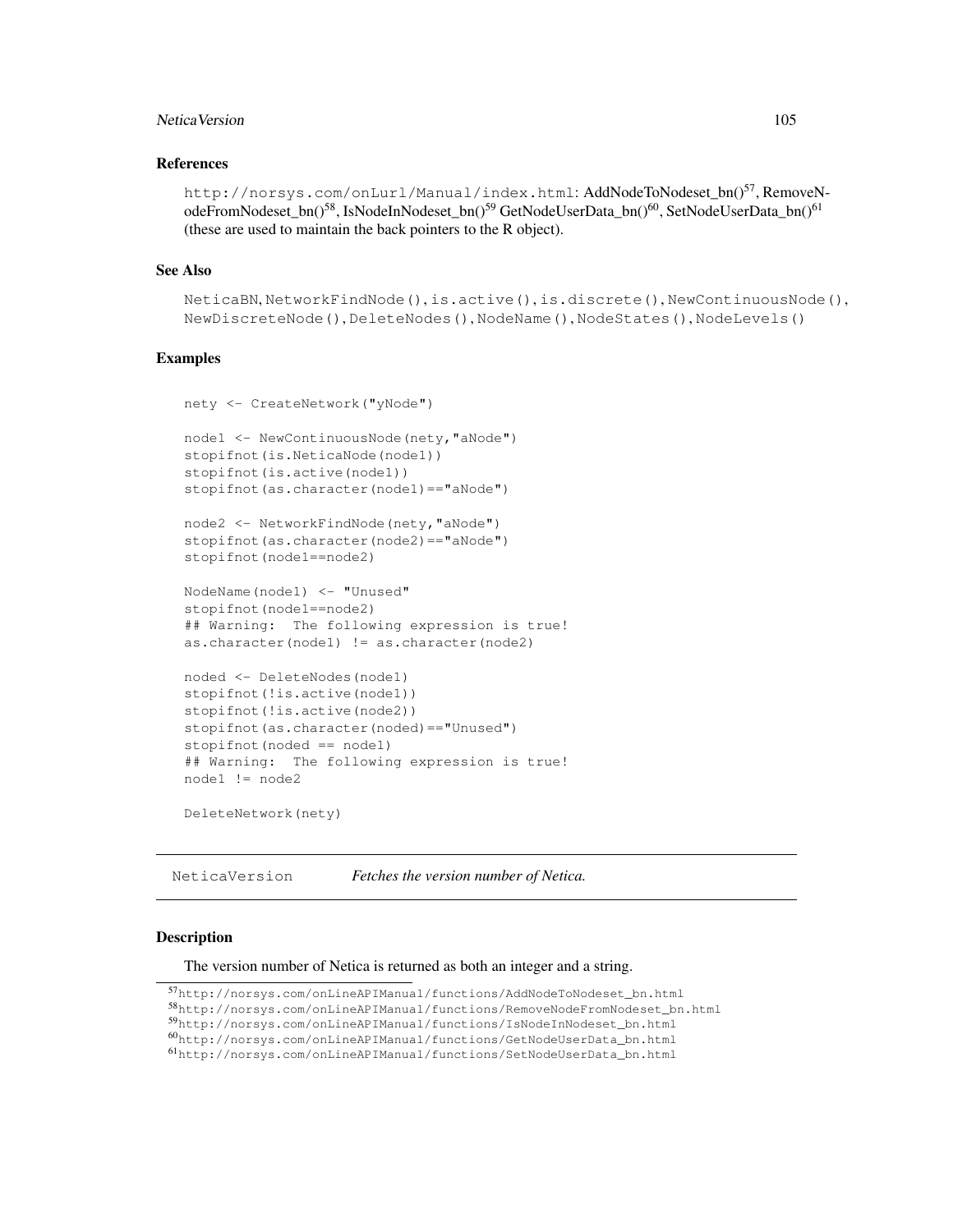# Usage

NeticaVersion()

# Details

This must be called after the call to StartNetica().

# Value

| number  | Netica version number times 100 (to make it an integer). |
|---------|----------------------------------------------------------|
| message | String defining Netica version.                          |

# Note

RNetica was developed with Netica API 5.04

# Author(s)

Russell Almond

# References

http://norsys.com/onLineAPIManual/index.html: GetNeticaVersion\_bn()<sup>62</sup>

# See Also

StartNetica()

# Examples

```
print(NeticaVersion()$message)
stopifnot(NeticaVersion()$number > 409) ## Version 4.09 is a popular one.
```
NetworkFindNode *Finds nodes in a Netica network.*

## Description

The funciton NetworkFindNode finds a node in a NeticaBN with the given name. If no node with the specified name found, it will return NULL. The function NetworkAllNodes () returns a list of all nodes in the network.

# Usage

```
NetworkFindNode(net, name)
NetworkAllNodes(net)
```
<sup>62</sup>http://norsys.com/onLineAPIManual/functions/GetNeticaVersion\_bn.html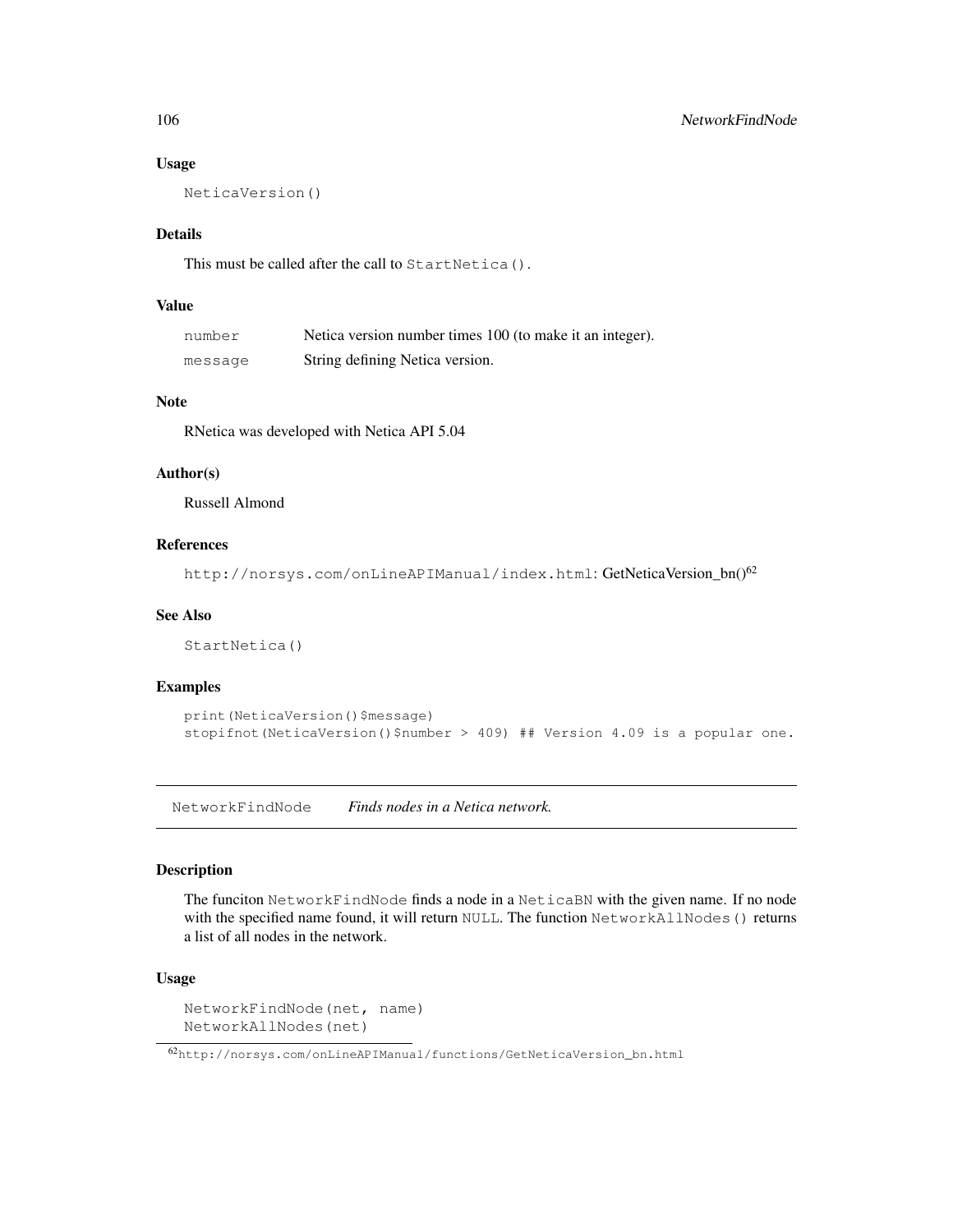# NetworkFindNode 107

#### **Arguments**

| net. | The NeticaBN to search.                                                      |
|------|------------------------------------------------------------------------------|
| name | A character vector giving the name or names of the desired nodes. Names must |
|      | follow the ID name protocol.                                                 |

# Details

Although each NeticaNode belongs to a single network, a network contains many nodes. Within a network, a node is uniquely identified by its name. However, nodes can be renamed (see NodeName ().

The function NetworkAllNodes() returns all the nodes in the network, however, the order of the nodes in the network could be different in different calls to this function.

# Value

The NeticaNode object or list of NeticaNode objects corresponding to names, or a list of all node objects for NetworkAllNodes(). In the latter case, the names will be set to the node names.

# **Note**

NeticaNode objects do not survive the life of a Netica session (or by implication an R session). So the safest way to "save" a NeticaNode object is to recreate it using NetworkFindNode() after the network is reloaded.

## Author(s)

Russell Almond

# References

```
http://norsys.com/onLineAPIManual/index.html, GetNodeNamed bn()<sup>63</sup>, GetNetN-
odes bn()^{64}
```
# See Also

NodeNet() retrieves the network from the node.

```
tnet <- CreateNetwork("TestNet")
nodes <- NewDiscreteNode(tnet,c("A","B","C"))
nodeA <- NetworkFindNode(tnet,"A")
stopifnot (nodeA==nodes[[1]])
nodeBC <- NetworkFindNode(tnet,c("B","C"))
stopifnot(nodeBC[[1]]==nodes[[2]])
```
<sup>63</sup>http://norsys.com/onLineAPIManual/functions/GetNodeNamed\_bn.html <sup>64</sup>http://norsys.com/onLineAPIManual/functions/GetNetNodes\_bn.html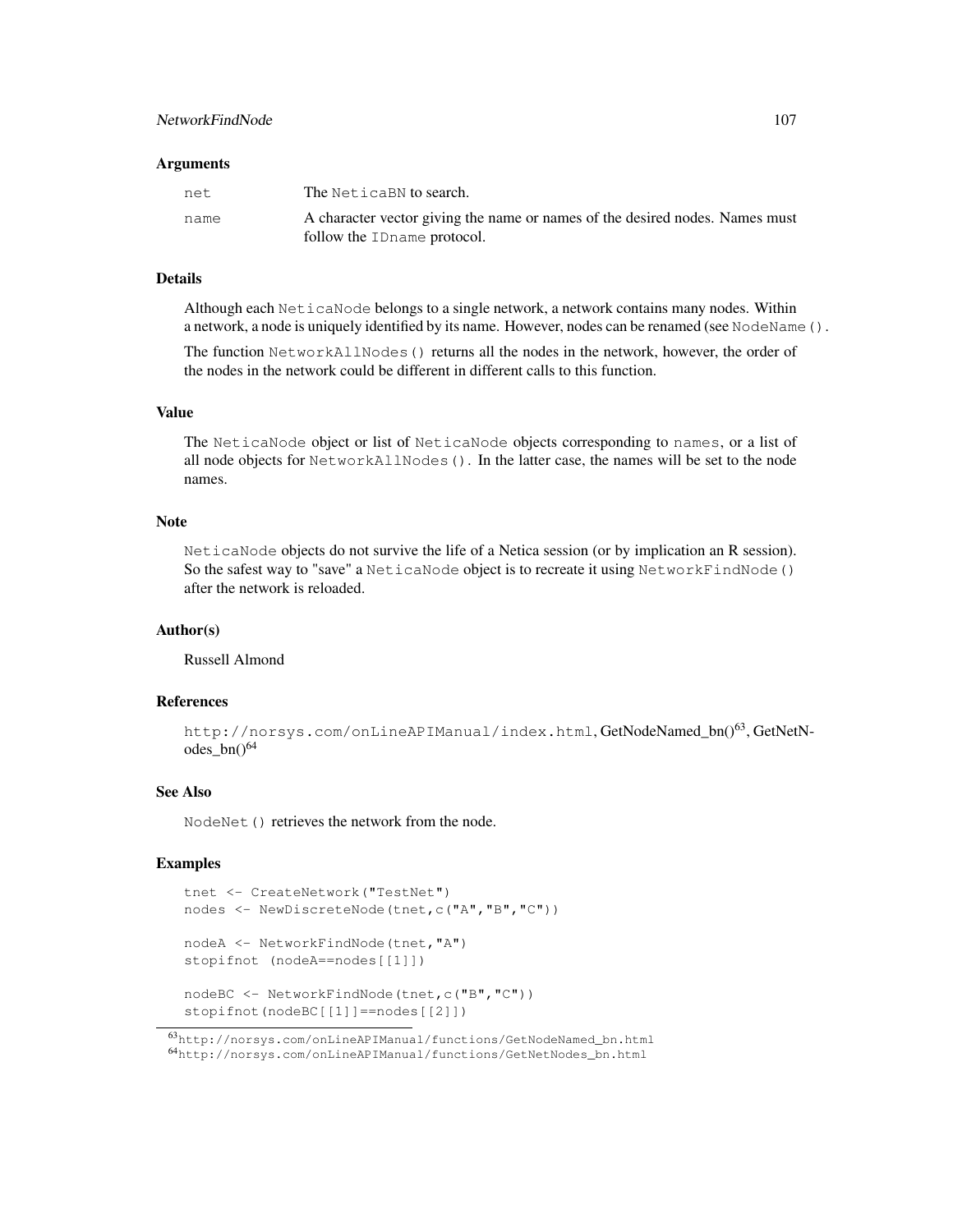```
stopifnot(nodeBC[[2]]==nodes[[3]])
allnodes <- NetworkAllNodes(tnet)
stopifnot(length(allnodes) ==3)
stopifnot (any (nodeA==allnodes)) ## NodeA in there somewhere.
## Not run:
## Safe way to preserve node and network objects across R sessions.
tnet <- WriteNetworks(tnet,"Tnet.neta")
q(save="yes")
# R
library(RNetica)
tnet <- ReadNetworks(tnet)
nodes <- NetworkFindNodes(tnet, as.character(nodes))
## End(Not run)
DeleteNetwork(tnet)
```
NetworkFootprint *Returns a list of names of unconnected edges.*

#### **Description**

When a link is detached through setting a NodeParents () to NULL, or through copying a node but not its parent to a new network, this leaves a *stub node*, an unsatisfied connection. This function runs through the set of nodes in a network and lists the names of all unsatisfied connections.

#### Usage

```
NetworkFootprint(net)
```
#### Arguments

net An active NeticaBN to be examined.

#### Details

Stub nodes – unsatisfied links or connections – can happen in two ways. Either one of the values of NodeParents(node) to NULL, or by copying a node (CopyNodes() without copying its parents. (This can also be done in the Netica GUI by detaching the link from the parent end). This this case Netica names the NodeInputNames() accorind to the name of the old node.

The function NetworkFootprint (net) search all of the nodes in net to find stub nodes, and reports the NodeInputNames () of the stub nodes. This function provies a test for unsatisfied connections, and should be of assistance when joining two networks together. The function AdjoinNetwork(sm,em) joins two networks together and attempts to resolve the unsatisfied connections in em.

One particular application of the footprint is in the EM–SM algorithm (Almond et al, 1999; Almond and Mislevey, 1999). Here it is assumed that nodes in the footprint of an evidence model will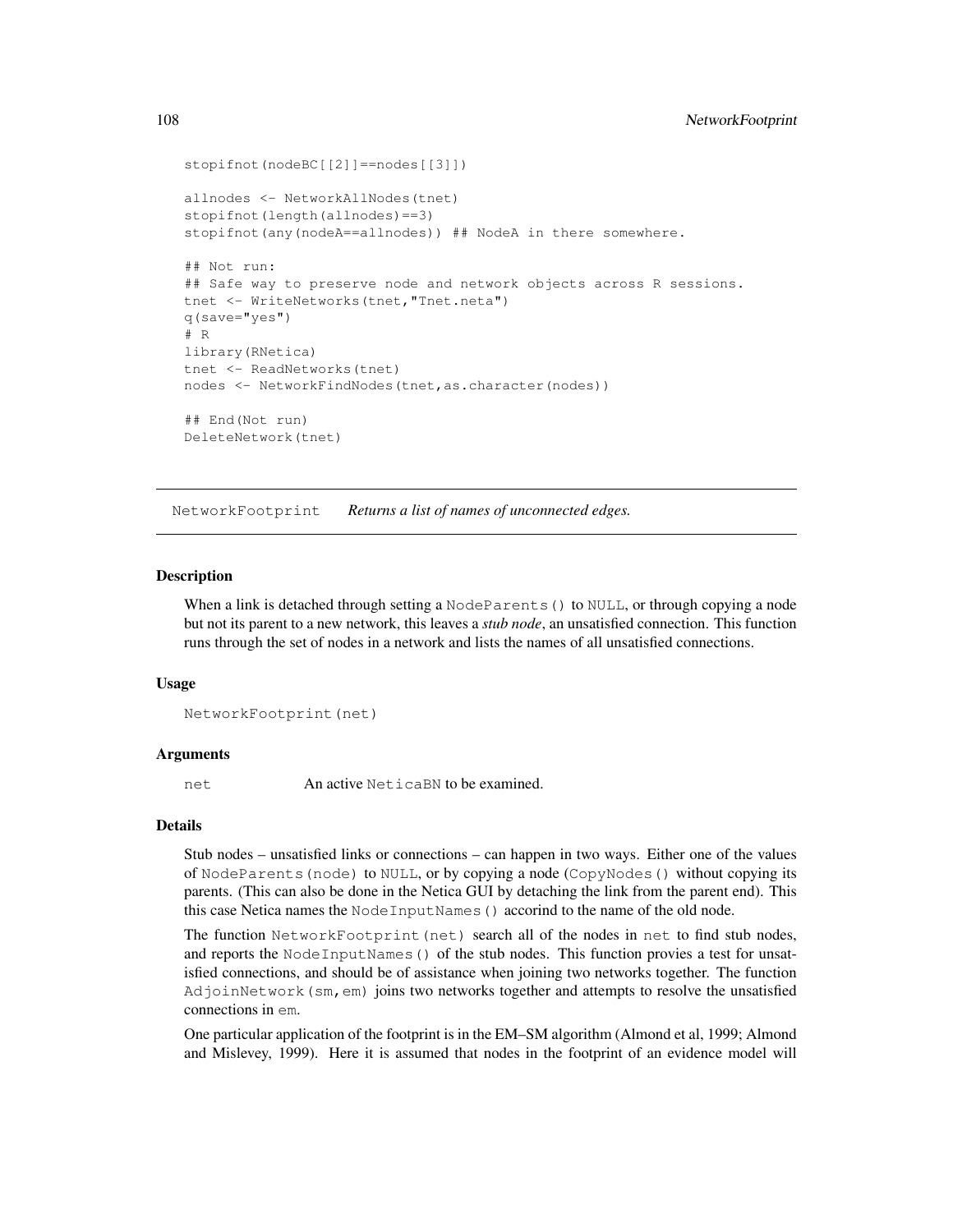# NetworkFootprint 109

be joined. Making a clique node MakeCliqueNode() ensures that joint information from the evidence model will find a good home in the system model network.

#### Value

A character vector giving the input names of the stub nodes in net. Duplicate values are removed.

## Author(s)

Russell Almond

# References

Almond, R. G. & Mislevy, R. J. (1999) Graphical models and computerized adaptive testing. *Applied Psychological Measurement*, 23, 223-238.

Almond, R., Herskovits, E., Mislevy, R. J., & Steinberg, L. S. (1999). Transfer of information between system and evidence models. In Artificial Intelligence and Statistics 99, Proceedings (pp. 181–186). Morgan-Kaufman

### See Also

NeticaNode, NodeParents(), MakeCliqueNode(), NodeInputNames(), CopyNodes(),AdjoinNetwork()

## Examples

```
## System/Student model
EMSMSystem <- ReadNetworks(paste(library(help="RNetica")$path,
                           "sampleNets","System.dne",
                           sep=.Platform$file.sep))
CompileNetwork(EMSMSystem)
JunctionTreeReport(EMSMSystem)
## Evidence model for Task 1a
EMTask1a <- ReadNetworks(paste(library(help="RNetica")$path,
                           "sampleNets","EMTask1a.dne",
                           sep=.Platform$file.sep))
NetworkFootprint(EMTask1a)
## The corresponding clique is not in system model, so force it in.
MakeCliqueNode(NetworkFindNode(EMSMSystem, NetworkFootprint(EMTask1a)))
CompileNetwork(EMSMSystem)
JunctionTreeReport(EMSMSystem)
## Evidence model for Task 2a
EMTask2a <- ReadNetworks(paste(library(help="RNetica")$path,
                           "sampleNets","EMTask2a.dne",
                           sep=.Platform$file.sep))
NetworkFootprint(EMTask2a)
```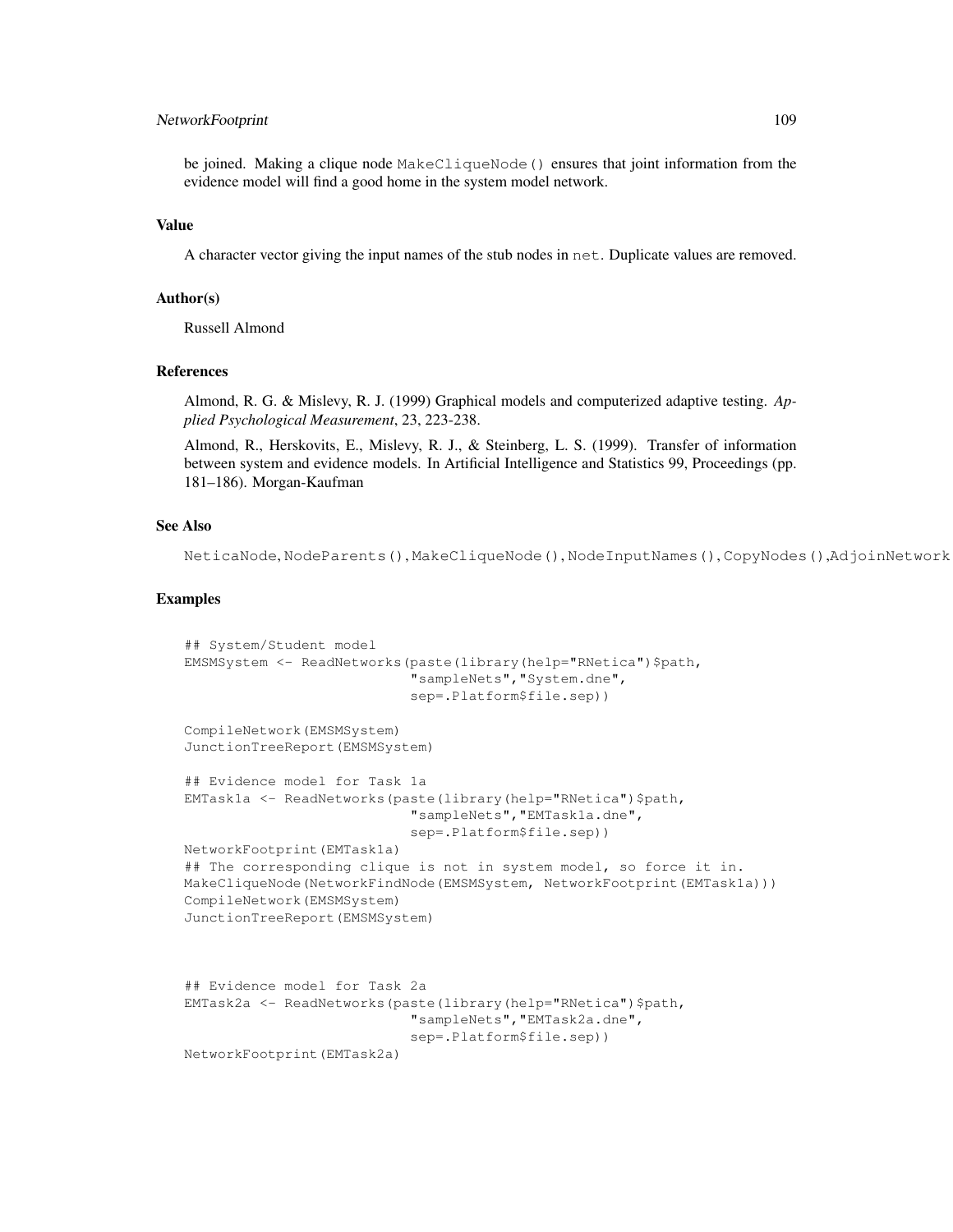```
## This is already a clique, so nothing to do.
```

```
DeleteNetwork(list(EMSMSystem,EMTask1a,EMTask2a))
```
# NetworkName *Gets or Sets the name of a Netica network.*

# Description

Gets or sets the name of the network. Names must conform to the IDname rules.

#### Usage

NetworkName(net) NetworkName(net) <- value

## Arguments

| net   | A NeticaBN object which links to the network. |
|-------|-----------------------------------------------|
| value | A character scalar containing the new name.   |

## Details

Network names must conform to the IDname rules for Netica identifiers. Trying to set the network to a name that does not conform to the rules will produce an error, as will trying to set the network name to a name that corresponds to another different network.

The NetworkTitle() function provides another way to name a network which is not subject to the IDname restrictions.

#### Value

The name of the network as a character vector of length 1.

The setter method returns the modified object.

### Note

NeticaBN objects are internally implemented as character vectors giving the name of the network. If a network is renamed, then it is possible that R will hold onto an old reference that still using the old name. In this case, NetworkName(net) will give the correct name, and GetNamedNets(NetworkName(net)) will return a reference to a corrected object.

#### Author(s)

Russell Almond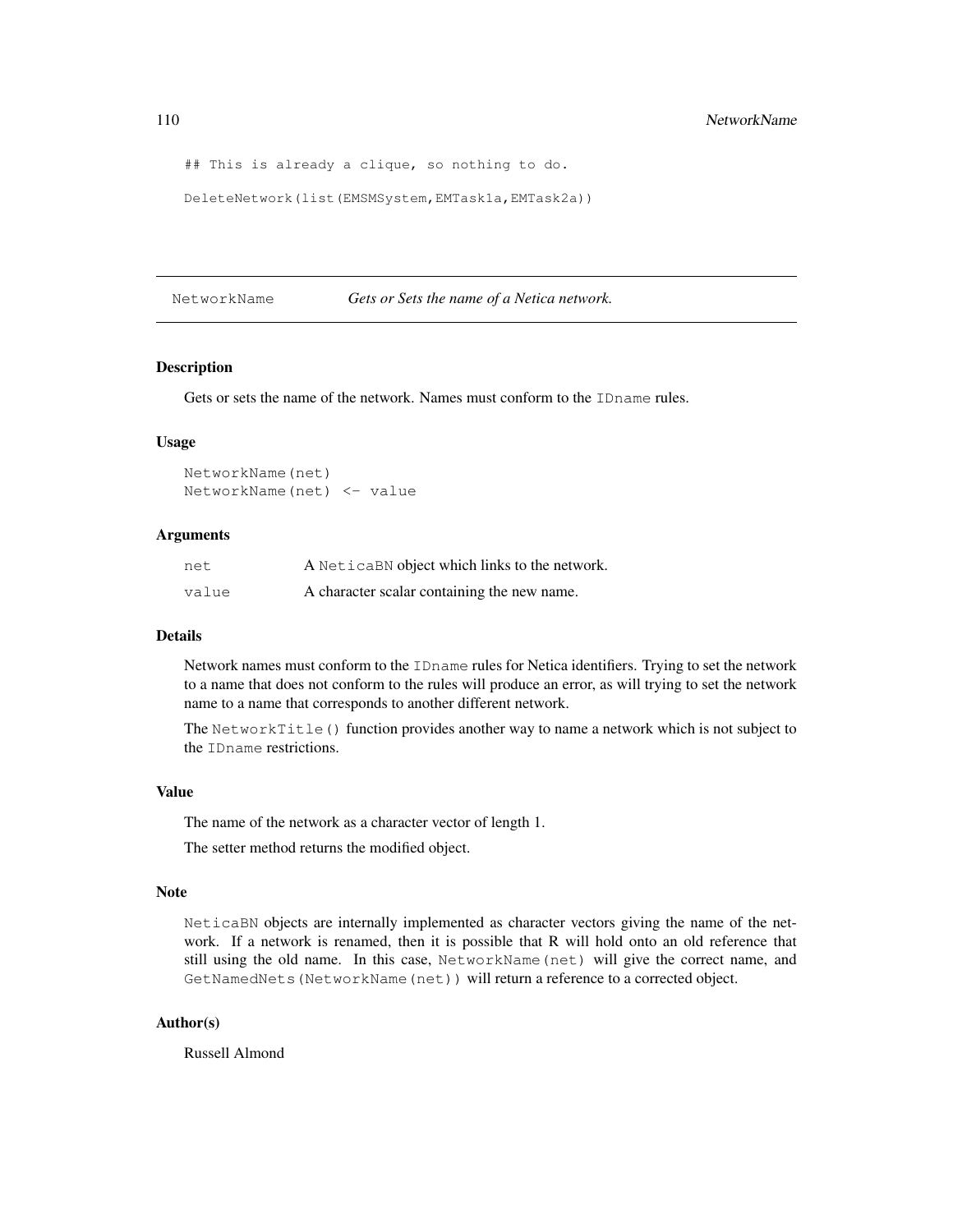## NetworkNodeSetColor 111

# References

http://norsys.com/onLineAPIManual/index.html: GetNetName\_bn()65, SetNetName\_bn()<sup>66</sup>

#### See Also

CreateNetwork(), NeticaBN, GetNamedNetworks(), NetworkTitle()

## Examples

```
net <- CreateNetwork("funNet")
netcached <- net
stopifnot(NetworkName(net) == "funNet")
NetworkName(net)<-"SomethingElse"
stopifnot(as.character(net)=="SomethingElse")
##Warning, the following expression is true!
as.character(netcached) != NetworkName(netcached)
## But this one holds
stopifnot(NetworkName(net)==NetworkName(netcached))
## And this one
stopifnot(net==netcached)
## This fixes the problem
NetworkName(netcached) <- NetworkName(netcached)
stopifnot(as.character(netcached) == NetworkName(netcached))
```
DeleteNetwork(net)

NetworkNodeSetColor

*Returns or sets a display colour to use with a netica node.b*

## **Description**

Returns the display colour associated with a node set or sets the node set colour to a specified value. The colour of the node in the Netica GUI will be the colour of the highest priority node set associated with the node (see NetworkSetPriority().

## Usage

NetworkNodeSetColor(net, setname, newcolor)

<sup>65</sup>http://norsys.com/onLineAPIManual/functions/GetNetName\_bn.html

<sup>66</sup>http://norsys.com/onLineAPIManual/functions/SetNetName\_bn.html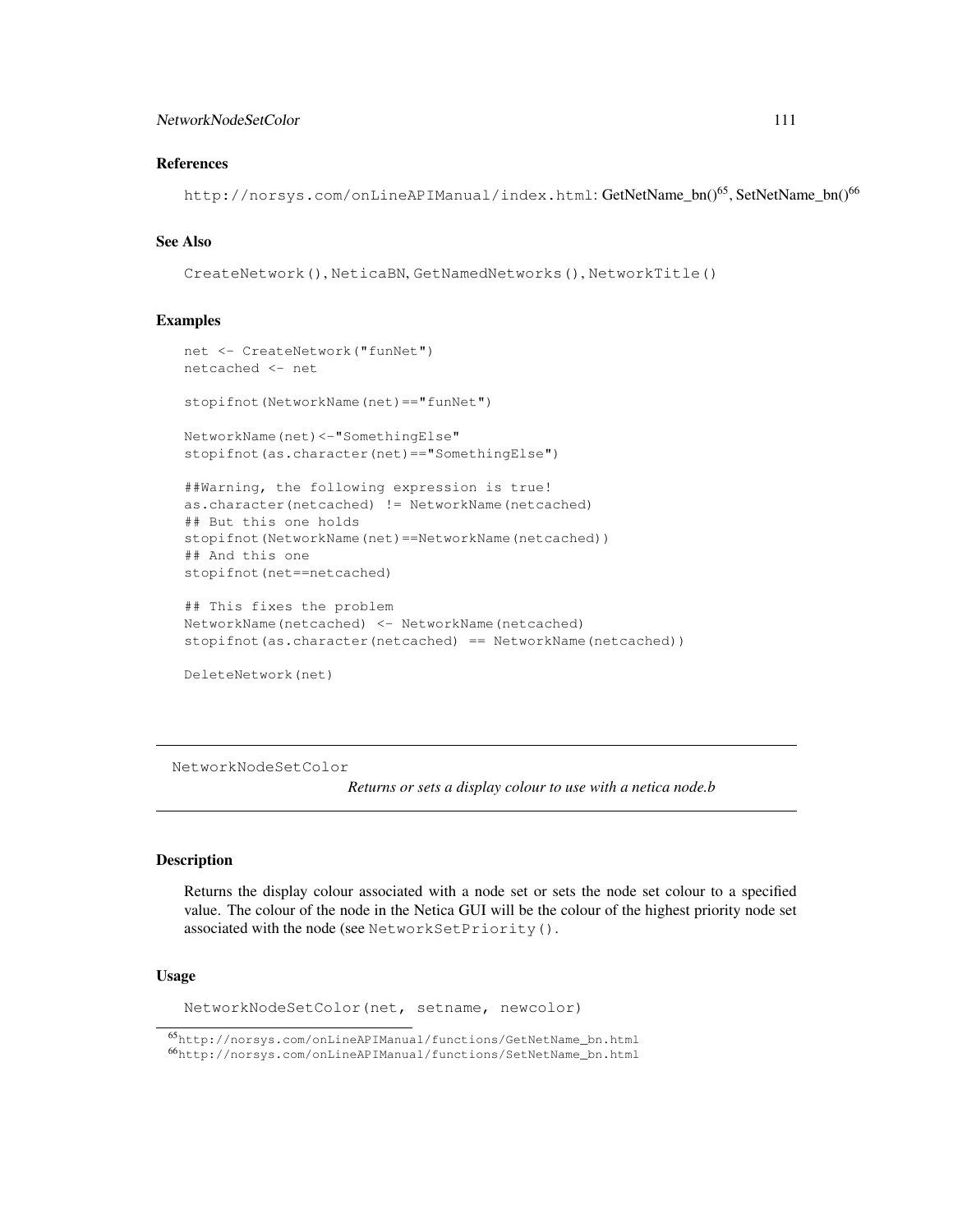#### Arguments

| net      | An active NeticaBN object representing the network.                                                                                                                                                                                                                                                                                                                                                                                                                                     |
|----------|-----------------------------------------------------------------------------------------------------------------------------------------------------------------------------------------------------------------------------------------------------------------------------------------------------------------------------------------------------------------------------------------------------------------------------------------------------------------------------------------|
| setname  | A character scalar giving the name of the node set to be coloured.                                                                                                                                                                                                                                                                                                                                                                                                                      |
| newcolor | An optional scalar of any of the three kind of R colours, i.e., either a colour name<br>(an element of colors $()$ ), a hexadecimal string of the form "#rrggbb" or<br>"#rrgqbbaa" (see rqb()), or an integer i meaning palette() [i]. Non-<br>string values are coerced to integer. There are two special values: NA is used to<br>indicate that the set should not have a colour associated with it. If newcolor<br>is missing, then the existing colour is returned and not changed. |

#### Details

Netica determines the visual style of a node by stepping through the node sets to which the node belongs in priority order (see NetworkSetPriority()) . Each node set can either have a colour set, or a flag set to indicate that the next node in order or priority should be used to determine the appearance of the node. The expression NetworkNodeSetColor (net, setname, NA) sets the flag so that membership in setname does not affect the display of the node.

The function NetworkNodeSetColor (net, setname, colour) sets the colour associated with the visual display of these nodes (this is only visible when the network is open in the Netica GUI). The colour can be specified in any of the usual ways that colours are specified in R (see  $col2rgb()$ ). The special value NA is used to indicate that the set should be 'transparent', that is the colour of the next set in priorty should be used to colour the node.

The function NetworkNodeSetColor(net, setname), with the third argument missing, returns the current node set colour instead of setting it.

# Value

The old value of the node color as hexidecimal string value of the form "#rrggbb".

#### Note

The colors of the built-in Netica node sets serve as the ultimate default for the display of nodes. These cannot be set or queried through this function. (This is a limitation of the Netica API).

#### Author(s)

Russell Almond

## References

http://norsys.com/onLurl/Manual/index.html: ReorderNodesets bn()<sup>67</sup>, SetNodesetColor\_bn()<sup>68</sup>

<sup>67</sup>http://norsys.com/onLineAPIManual/functions/ReorderNodesets\_bn.html

<sup>68</sup>http://norsys.com/onLineAPIManual/functions/SetNodesetColor\_bn.html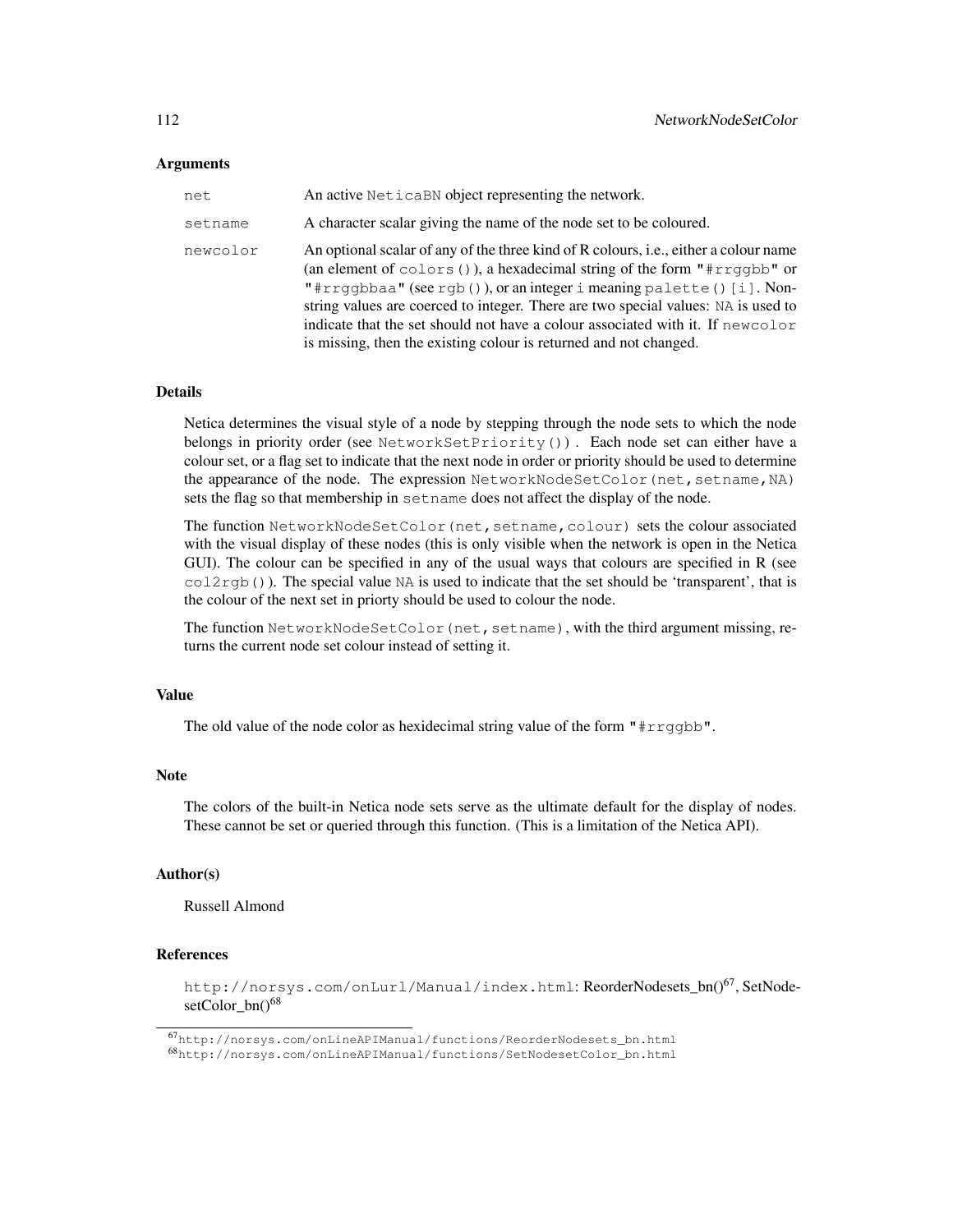# NetworkNodeSets 113

# See Also

```
NeticaNode, NodeSets(), NetworkNodeSets(), col2rgb(), rgb(), NetworkNodesInSet(),
NetworkSetPriority()
```
### Examples

```
nsnet <- CreateNetwork("NodeSetExample")
Ability <- NewContinuousNode(nsnet,"Ability")
X1 <- NewDiscreteNode(nsnet,"Item1",c("Right","Wrong"))
EssayScore <- NewDiscreteNode(nsnet,"EssayScore",paste("level",5:0,sep="_"))
Value <- NewContinuousNode(nsnet,"Value")
NodeKind(Value) <- "Utility"
Placement <- NewDiscreteNode(nsnet, "Placement",
     c("Advanced","Regular","Remedial"))
NodeKind(Placement) <- "Decision"
NodeSets(Ability) <- "ReportingVariable"
NodeSets(X1) <- "Observable"
NodeSets(EssayScore) <- c("ReportingVariable","Observable")
## Default colour is NA (transparent)
stopifnot(
  is.na(NetworkNodeSetColor(nsnet,"Observable"))
)
## Make Reporting variables a pale blue
NetworkNodeSetColor(nsnet,"ReportingVariable",rgb(1,.4,.4))
stopifnot(
  NetworkNodeSetColor(nsnet,"ReportingVariable") == "#ff6666"
\lambda## Using R (nee X11) color list.
NetworkNodeSetColor(nsnet,"Observable","wheat2")
stopifnot(
 NetworkNodeSetColor(nsnet,"ReportingVariable") == "#ff6666"
)
DeleteNetwork(nsnet)
```
NetworkNodeSets *Returns a list of node sets associated with a Netica network.*

#### Description

A node set is a character label associated with a node which provides information about its role in the models. This function returns the complete list of node sets associated with any node in the network.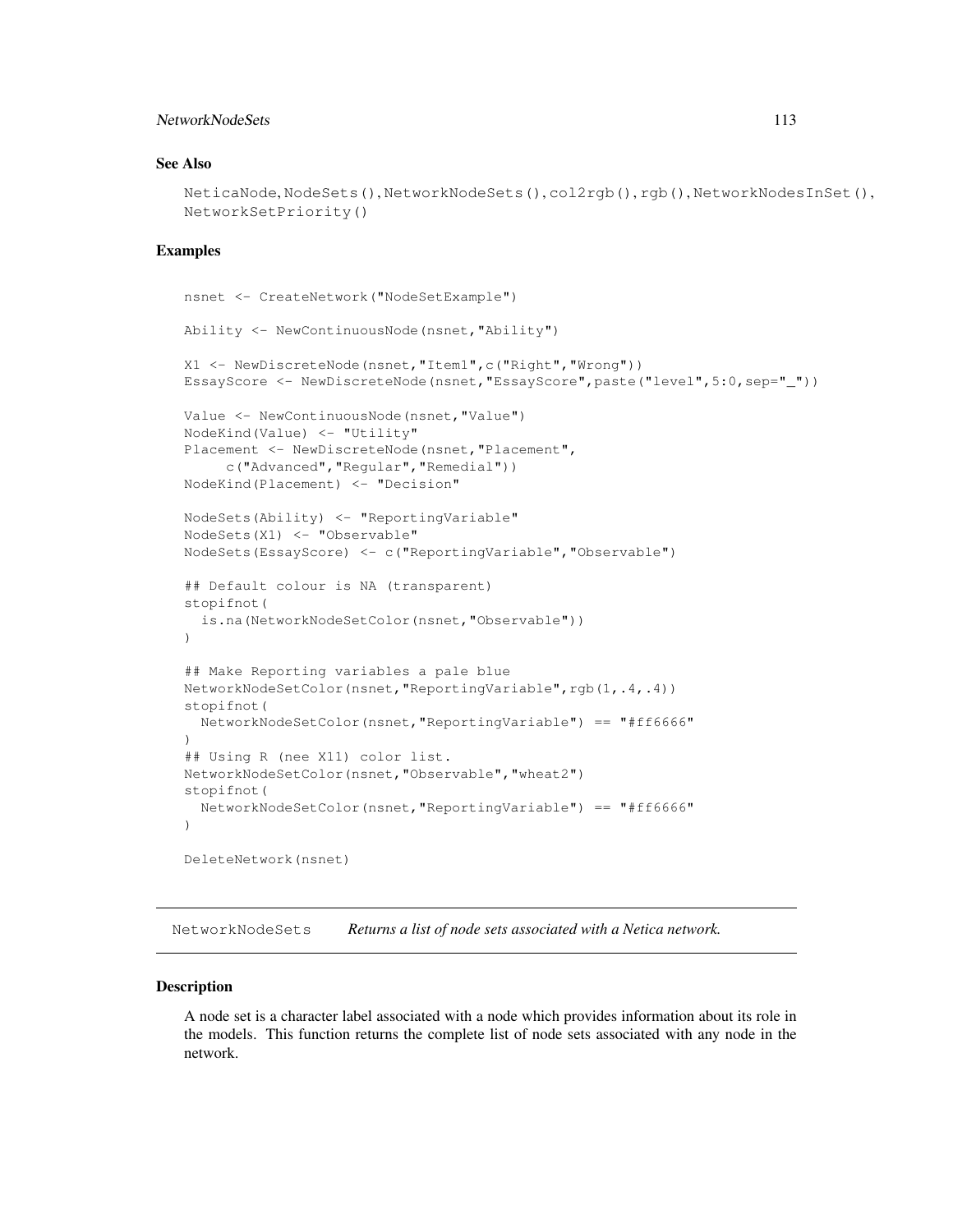#### Usage

```
NetworkNodeSets(net, incSystem = FALSE)
```
#### Arguments

| net.      | An active Netical BN object representing the network.                                                    |
|-----------|----------------------------------------------------------------------------------------------------------|
| incSvstem | A logical flag. If TRUE then built-in Netica node sets are returned as well as the<br>user defined ones. |

## Details

Netica node sets are a collection of string labels that can be associated with various nodes in a network using the function NodeSets(). Node sets do not have any meaning to Netica: node set membership only affect the way the node is displayed (see NetworkNodeSetColor()). One purpose of node sets is to label a set of nodes that play a similar role in the model. For example, "ReportingVariable" or "Observable".

The expression NetworkNodeSets(node) returns the node sets that are currently associated with any node. If incSystem=TRUE, then the internal Netica system node sets will be included as well. These begin with a colon (':'). This value cannot be set directly, only indirectly through the use of NodeSets.

## Value

A character vector giving the node sets used by the network.

#### Note

Node sets cannot be destroyed, only created. An empty node set has no effect.

#### Author(s)

Russell Almond

#### References

http://norsys.com/onLurl/Manual/index.html: GetAllNodesets\_bn()<sup>69</sup>

#### See Also

```
NeticaNode, NodeSets(), NetworkSetPriority(), NetworkNodesInSet(), NetworkNodeSetColor()
```
#### Examples

```
nsnet <- CreateNetwork("NodeSetExample")
```
Ability <- NewContinuousNode(nsnet,"Ability")

EssayScore <- NewDiscreteNode(nsnet,"EssayScore",paste("level",5:0,sep="\_"))

<sup>69</sup>http://norsys.com/onLineAPIManual/functions/GetAllNodesets\_bn.html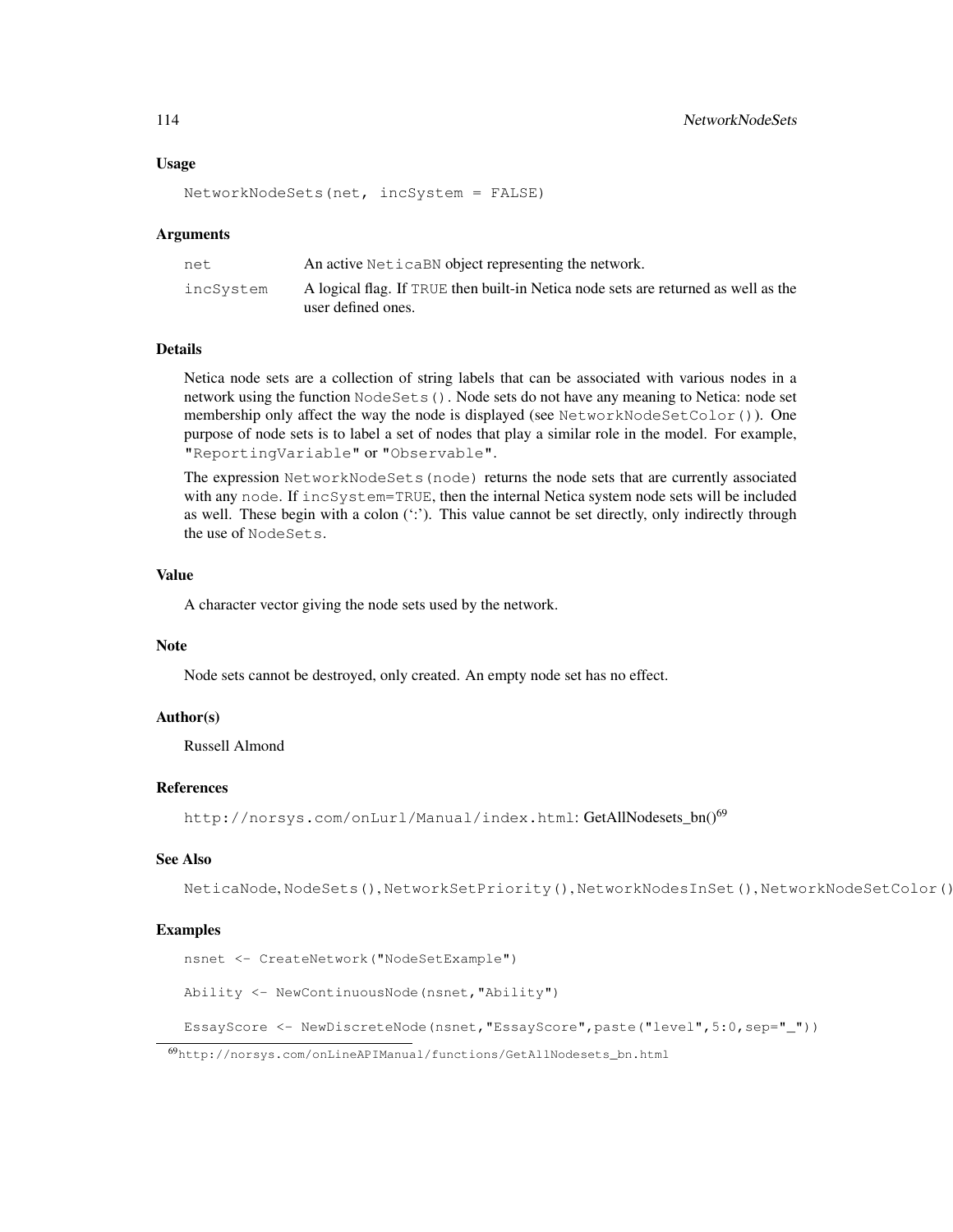## NetworkNodesInSet 115

```
Value <- NewContinuousNode(nsnet,"Value")
NodeKind(Value) <- "Utility"
Placement <- NewDiscreteNode(nsnet,"Placement",
     c("Advanced","Regular","Remedial"))
NodeKind(Placement) <- "Decision"
stopifnot(
  length(NetworkNodeSets(nsnet)) == 0, ## Nothing set yet
  length(NetworkNodeSets(nsnet,TRUE)) == 22 ## Number of system states
)
NodeSets(Ability) <- "ReportingVariable"
stopifnot(
  NetworkNodeSets(nsnet) == "ReportingVariable"
)
NodeSets(EssayScore) <- "Observable"
stopifnot(
  setequal(NetworkNodeSets(nsnet),c("Observable", "ReportingVariable"))
)
## Changing spelling of name adds new set, doesn't delete the old one.
NodeSets(EssayScore) <- "Observables"
stopifnot(
  setequal(NetworkNodeSets(nsnet),
           c("Observables", "Observable","ReportingVariable"))
)
## Nor does deletion
NodeSets(Ability) <- character()
stopifnot(
  setequal(NetworkNodeSets(nsnet),
           c("Observables", "Observable","ReportingVariable"))
)
DeleteNetwork(nsnet)
```
NetworkNodesInSet *Returns a list of node labeled with the given node set in a Netica Network.*

## Description

A node set is a character label associated with a node which provides information about its role in the models. This function returns a list of all nodes labeled with a particular node set.

## Usage

```
NetworkNodesInSet(net, setname)
```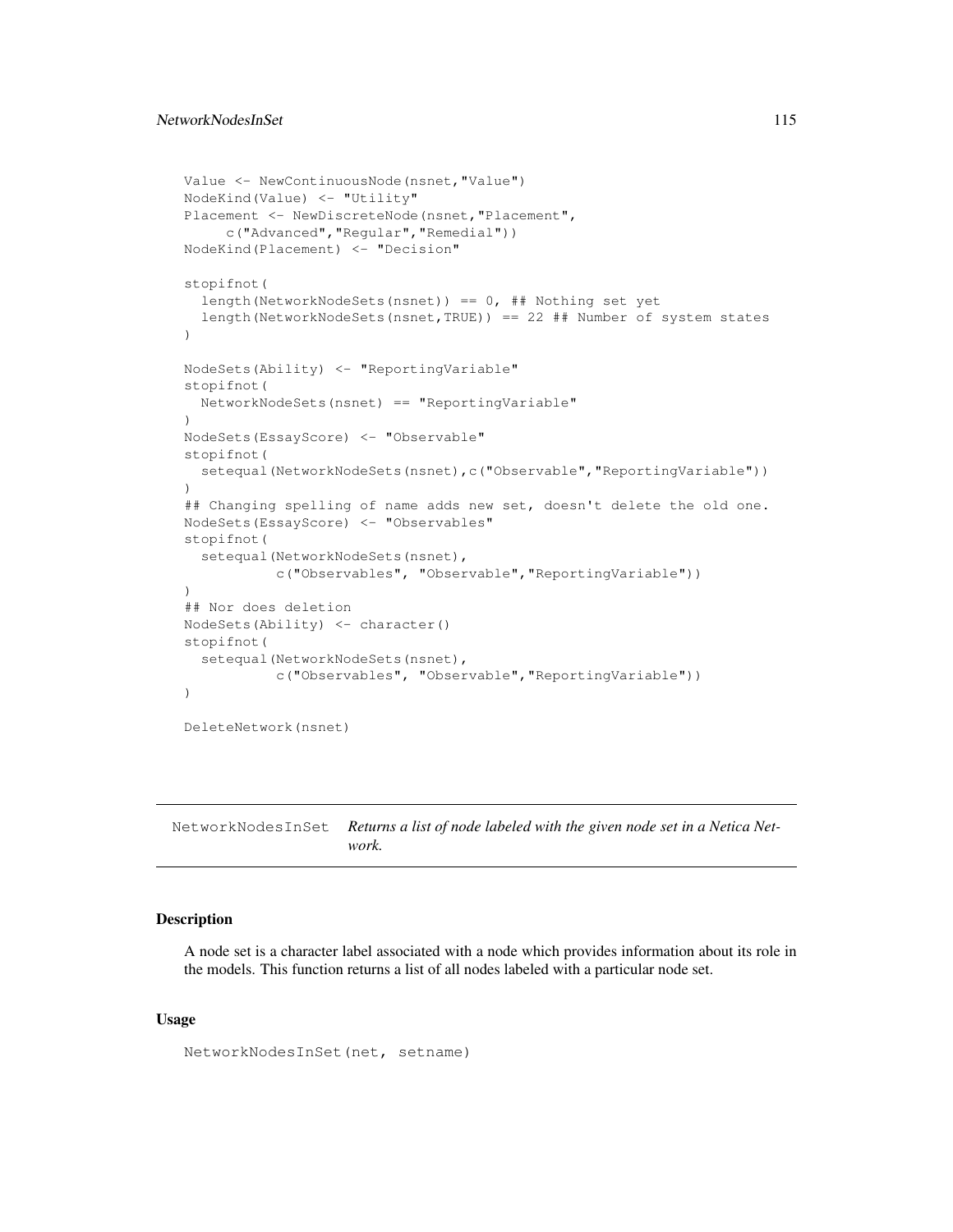#### Arguments

| net     | An active NeticaBN object representing the network. |
|---------|-----------------------------------------------------|
| setname | A character scalar giving the node set to look for. |

## Details

Netica node sets are a collection of string labels that can be associated with various nodes in a network using the function NodeSets(). Node sets do not have any meaning to Netica: node set membership only affect the way the node is displayed (see NetworkNodeSetColor()). One purpose of node sets is to label a set of nodes that play a similar role in the model. For example, "ReportingVariable" or "Observable".

The expression NetworkNodesInSet (net, setname) searches through the network for all nodes labeled with the given setname. It returns a list of such nodes. This value cannot be set directly, only indirectly through the use of NodeSets, or through the use of system primitives.

Note that it is acceptable to use the system built-ins. For examble searching for ":TableIncomplete" will return a collection of nodes for which the conditional probability table has not yet been set.

## Value

A list of nodes which are associated with the named node set.

#### Author(s)

Russell Almond

## References

```
http://norsys.com/onLurl/Manual/index.html: GetAllNodesets_bn()<sup>70</sup>, IsNodeInN-
odeset bn()^{71}
```
## See Also

```
NeticaBN, NodeSets(), NetworkSetPriority(), NetworkNodesInSet(), NetworkNodeSetColor()
```
#### Examples

```
nsnet <- CreateNetwork("NodeSetExample")
```
Ability <- NewContinuousNode(nsnet,"Ability")

```
X1 <- NewDiscreteNode(nsnet,"Item1",c("Right","Wrong"))
```
EssayScore <- NewDiscreteNode(nsnet,"EssayScore",paste("level",5:0,sep="\_"))

Value <- NewContinuousNode(nsnet,"Value") NodeKind(Value) <- "Utility"

 $70$ http://norsys.com/onLineAPIManual/functions/GetAllNodesets\_bn.html

<sup>71</sup>http://norsys.com/onLineAPIManual/functions/IsNodeInNodeset\_bn.html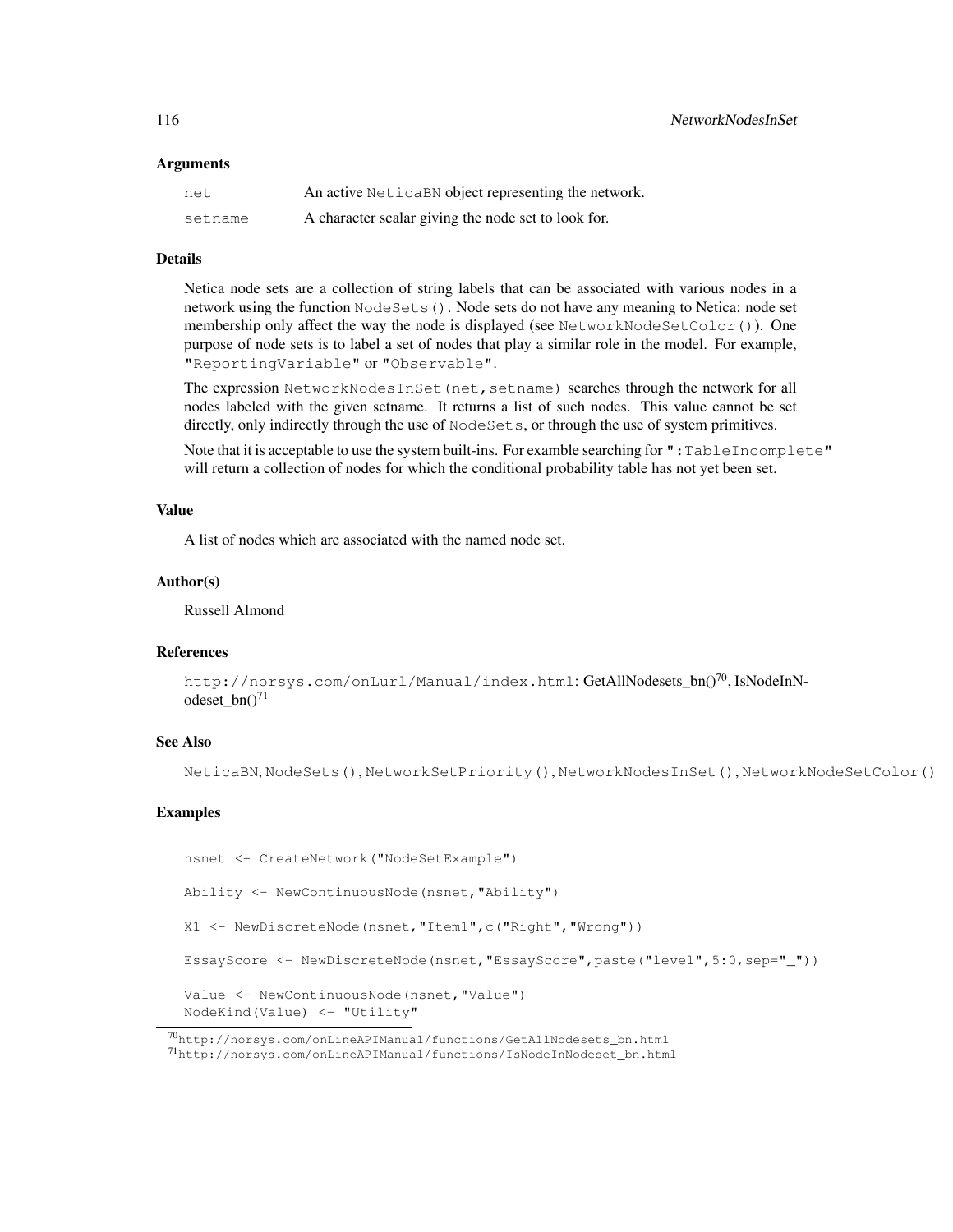# NetworkSetPriority 117

```
Placement <- NewDiscreteNode(nsnet,"Placement",
     c("Advanced","Regular","Remedial"))
NodeKind(Placement) <- "Decision"
NodeSets(Ability) <- "ReportingVariable"
NodeSets(X1) <- "Observable"
NodeSets(EssayScore) <- c("ReportingVariable","Observable")
## setequal doesn't deal well with arbitrary objects, so
## just use the names.
nodeseteq \leftarrow function(x, y) {
  setequal(as.character(x), as.character(y))
}
stopifnot(
  nodeseteq(NetworkNodesInSet(nsnet,"ReportingVariable"),
           list(Ability,EssayScore)),
  nodeseteq(NetworkNodesInSet(nsnet,"Observable"),
           list(X1,EssayScore)),
  nodeseteq(NetworkNodesInSet(nsnet,"Observables"),
           list()),
  nodeseteq(NetworkNodesInSet(nsnet,":Nature"),
           list(Ability,EssayScore,X1)),
  nodeseteq(NetworkNodesInSet(nsnet,":Decision"),
           list(Placement)),
  nodeseteq(NetworkNodesInSet(nsnet,":Utility"),
           list(Value))
)
DeleteNetwork(nsnet)
```
NetworkSetPriority *Changes the priority order of the node sets.*

## Description

Netica sets the visual appearance (i.e., colour, see NetworkNodeSetColor()) of a node according to highest priority set to which the node belongs. This function changes the order of priority.

#### Usage

```
NetworkSetPriority(net, setlist)
```
#### Arguments

| net     | An active Netical BN object representing the network.                           |
|---------|---------------------------------------------------------------------------------|
| setlist | A character vector containing a subset of the node set names. The first ones in |
|         | the sequence will have the highest priority.                                    |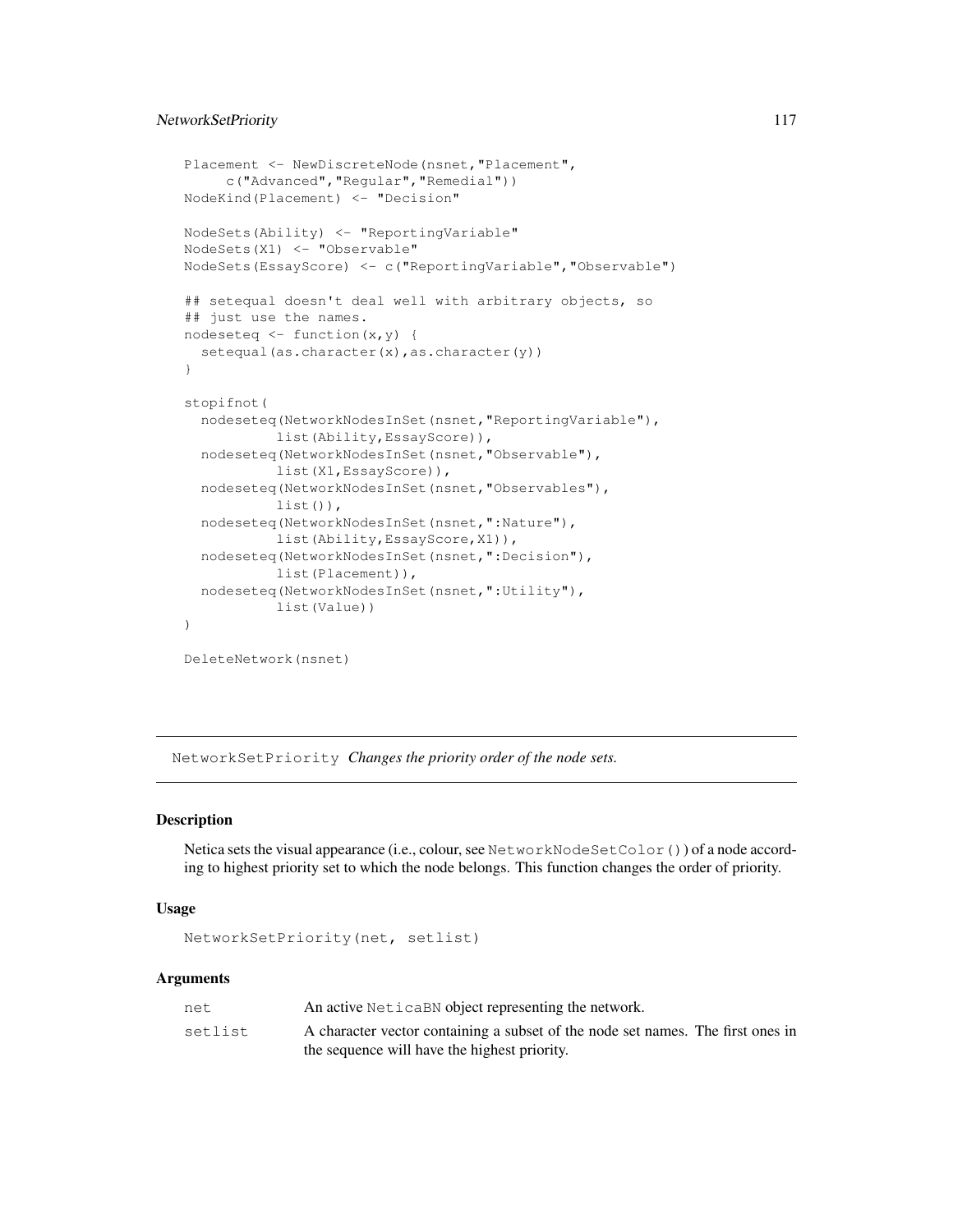# Details

Netica determines the visual style of a node by stepping through the node sets to which the node belongs in priority order. Each node set can either have a colour set, or a flag set to indicate that the next node in order or priority should be used to determine the appearance of the node (see NetworkNodeSetColor()).

This function switches the priority of the node sets names in the second argument. The node sets note mentioned in setlist are not affected.

## Value

Returns the net argument invisibly.

#### Note

The priority of the Netica internal node sets (the ones beging with ':') are set by Netica and cannot be changed. They all have lower priority than the user-defined node sets.

#### Author(s)

Russell Almond

#### References

```
http://norsys.com/onLurl/Manual/index.html: ReorderNodesets_bn()<sup>72</sup>, SetNode-
setColor_bn()<sup>73</sup>
```
## See Also

NeticaNode, NodeSets(), NetworkNodeSets(), NetworkNodesInSet(), NetworkNodeSetColor()

## Examples

```
nsnet <- CreateNetwork("NodeSetExample")
Ability <- NewContinuousNode(nsnet,"Ability")
EssayScore <- NewDiscreteNode(nsnet,"EssayScore",paste("level",5:0,sep="_"))
Value <- NewContinuousNode(nsnet,"Value")
NodeKind(Value) <- "Utility"
Placement <- NewDiscreteNode(nsnet,"Placement",
     c("Advanced","Regular","Remedial"))
NodeKind(Placement) <- "Decision"
NodeSets(EssayScore) <- c("ReportingVariable","Observable")
NetworkSetPriority(nsnet,c("Observable","ReportingVariable"))
## Now EssayScore should be coloured like an observable.
```
<sup>72</sup>http://norsys.com/onLineAPIManual/functions/ReorderNodesets\_bn.html <sup>73</sup>http://norsys.com/onLineAPIManual/functions/SetNodesetColor\_bn.html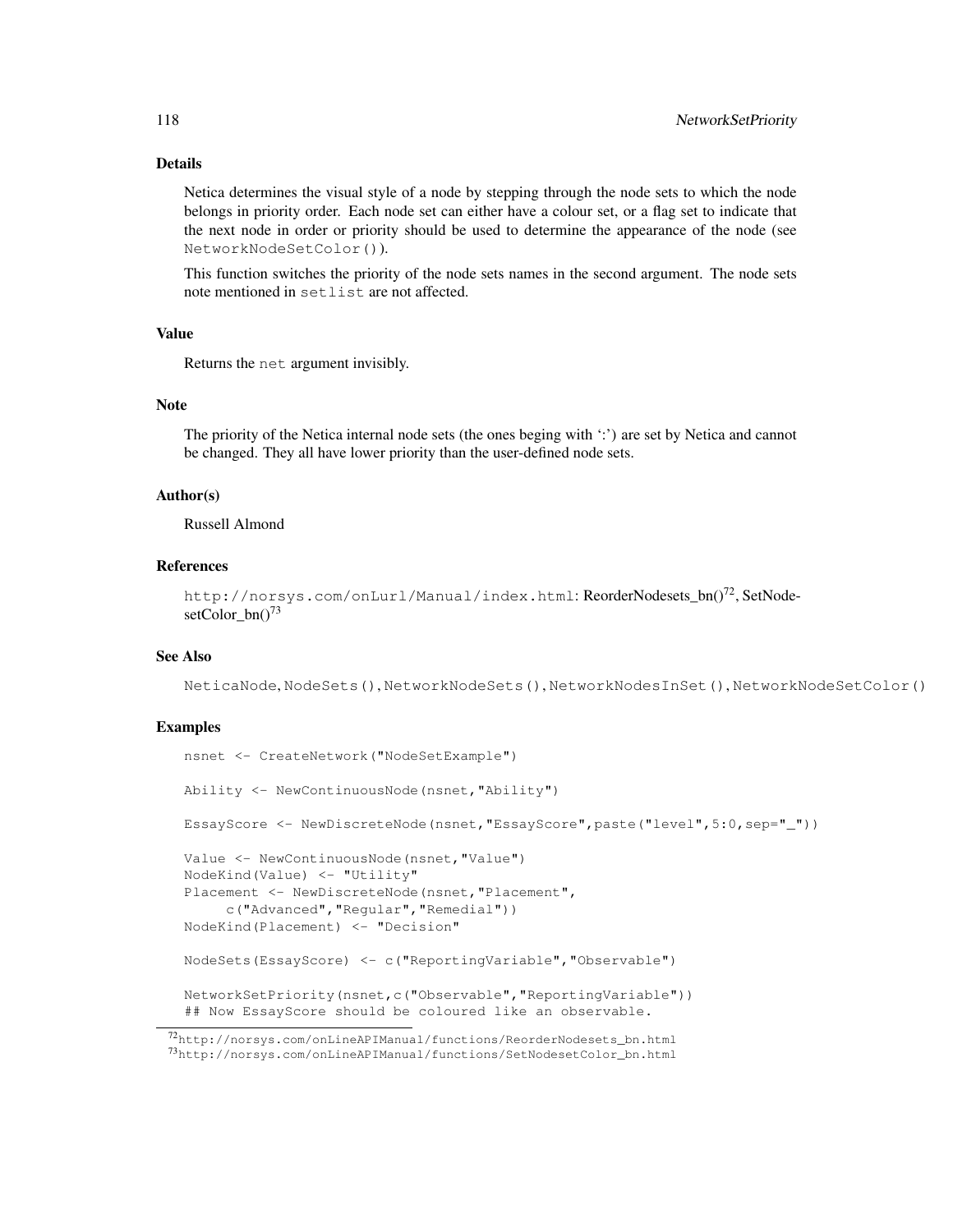#### NetworkTitle 119

```
stopifnot( NodeSets(EssayScore) == c("Observable","ReportingVariable"))
NetworkSetPriority(nsnet,c("ReportingVariable","Observable"))
## Now EssayScore should be coloured like a Reporting Variable
stopifnot( NodeSets(EssayScore) == c("ReportingVariable","Observable"))
DeleteNetwork(nsnet)
```
NetworkTitle *Gets the title or comments associated with a Netica network.*

# Description

The title is a longer name for a network which is not subject to the netica IDname restrictions. The comment is a freeform text associated with a network.

#### Usage

```
NetworkTitle(net)
NetworkTitle(net) <- value
NetworkComment(net)
NetworkComment(net) <- value
```
#### Arguments

| net   | A NeticaBN object.                                  |
|-------|-----------------------------------------------------|
| value | A character object giving the new title or comment. |

# Details

The title is meant to be a human readable alternative to the name, which is not limited to the IDname restrictions. The title also affects how the network is displayed in the Netica GUI.

The comment is any text the user chooses to attach to the network. If value has length greater than 1, the vector is collapsed into a long string with newlines separating the components.

# Value

A character vector of length 1 providing the title or comment.

## Author(s)

Russell Almond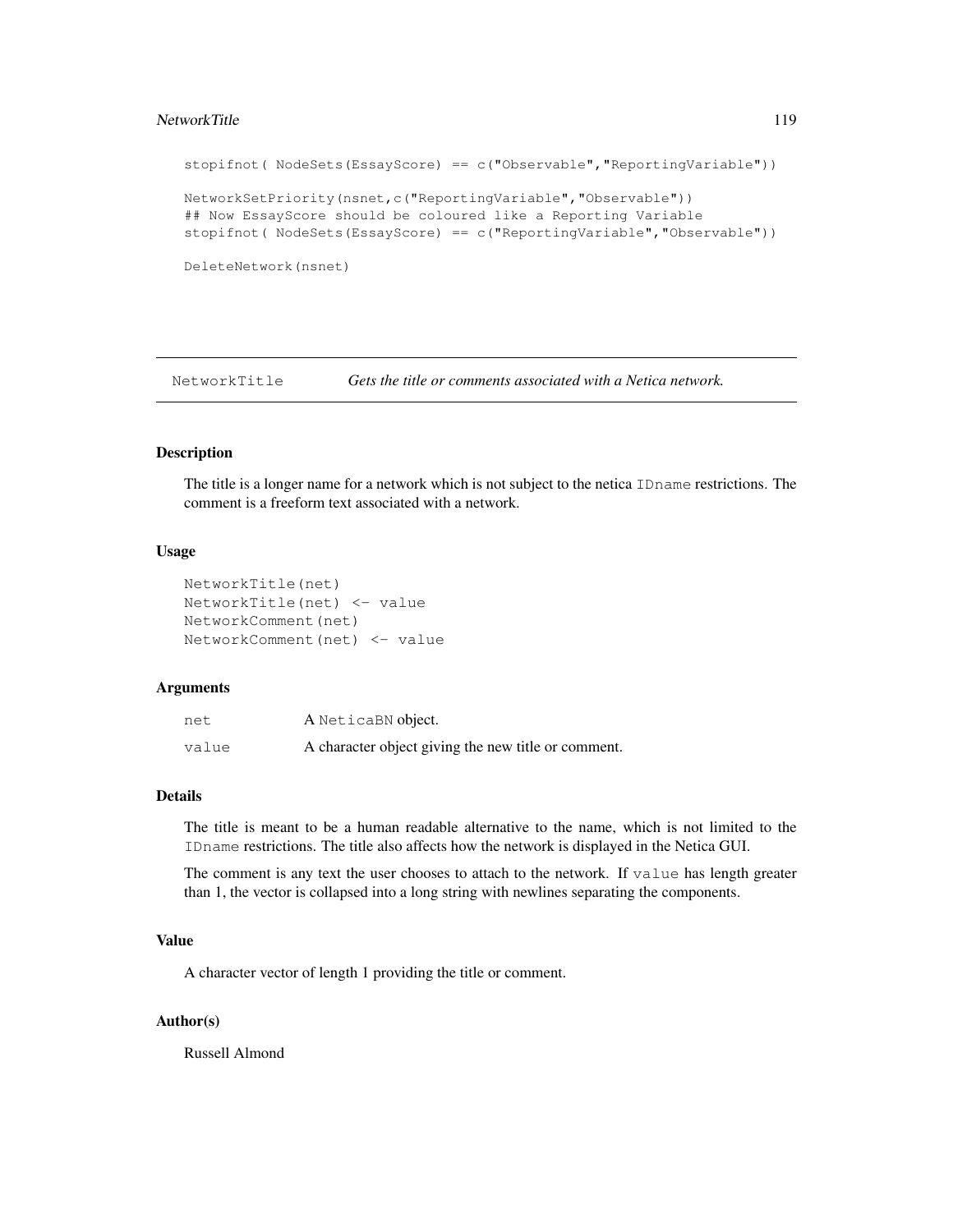## References

```
http://norsys.com/onLineAPIManual/index.html: GetNetTitle_bn()<sup>74</sup>, SetNetTi-
tle bn()<sup>75</sup>, GetNetComments bn()<sup>76</sup>, SetNetComments bn()<sup>77</sup>
```
# See Also

NeticaBN, NetworkName()

## Examples

```
firstNet <- CreateNetwork("firstNet")
NetworkTitle(firstNet) <- "My First Bayesian Network"
stopifnot(NetworkTitle(firstNet)=="My First Bayesian Network")
now < - date()NetworkComment(firstNet)<-c("Network created on",now)
## Print here escapes the newline, so is harder to read
cat(NetworkComment(firstNet), "\n")
stopifnot(NetworkComment(firstNet) ==
  paste(c("Network created on", now), collapse="\n"))
```
DeleteNetwork(firstNet)

| NetworkUndo |  | Undoes (redoes) a Netica operation on a network. |  |
|-------------|--|--------------------------------------------------|--|
|-------------|--|--------------------------------------------------|--|

# Description

Netica mantians an internal queue of reversable operations on a network. The NetworkUndo() rolls them back off the stack. The NetworkRedo().

#### Usage

```
NetworkUndo(net)
NetworkRedo(net)
```
#### Arguments

net A NeticaBN object on which an action took place.

<sup>74</sup>http://norsys.com/onLineAPIManual/functions/GetNetTitle\_bn.html

<sup>75</sup>http://norsys.com/onLineAPIManual/functions/SetNetTitle\_bn.html

 $76$ http://norsys.com/onLineAPIManual/functions/GetNetComments\_bn.html

<sup>77</sup>http://norsys.com/onLineAPIManual/functions/SetNetComments\_bn.html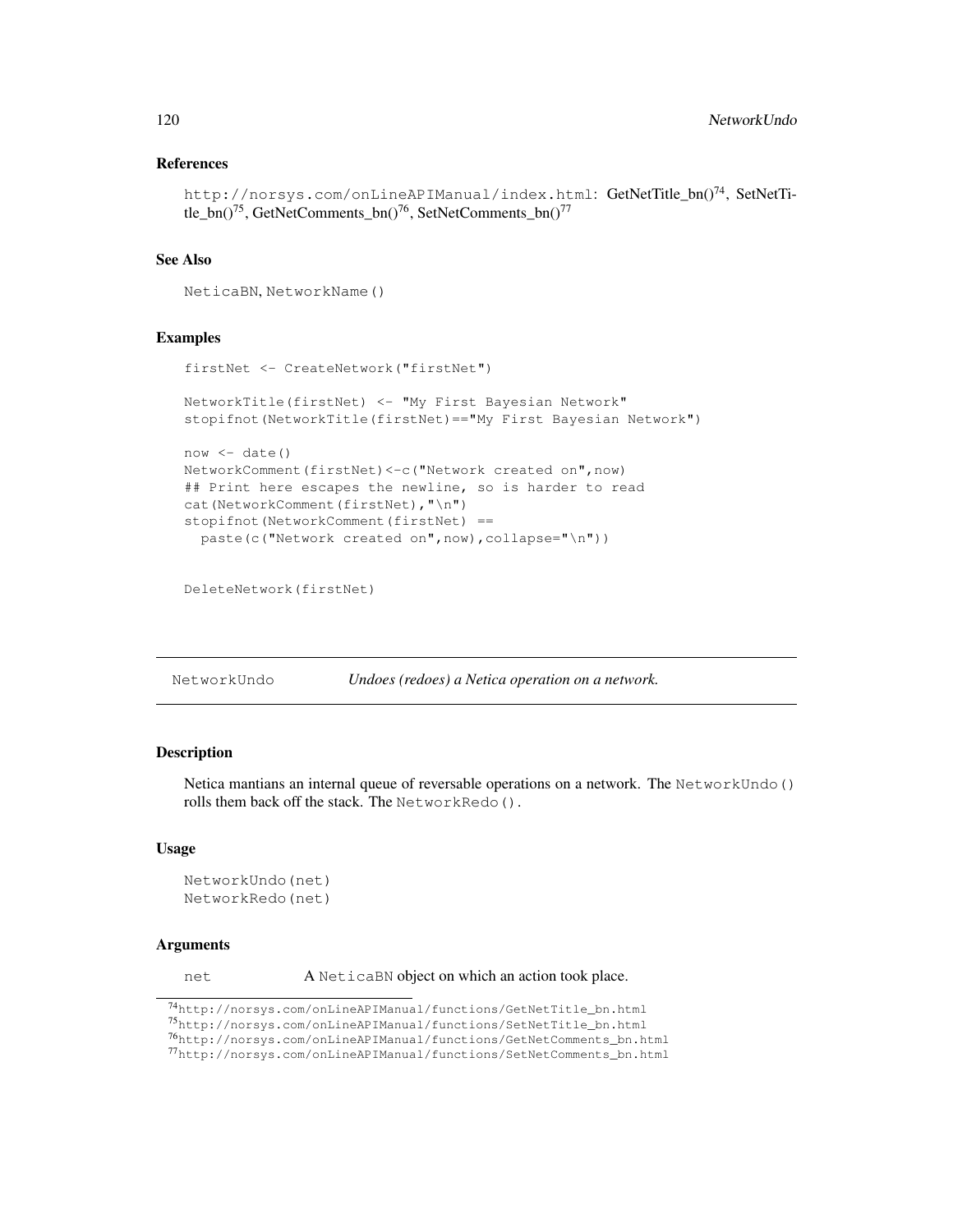## NetworkUndo 121

## Details

The details of which operations are undoable is not clearly documented in Netica. Some obvious things, like adding nodes, do not appear to work.

#### Value

Returns an invisible integer which is the return code from the underlying network function. Its value is not documented, other than it will be negative if the undo/redo stack is empty.

#### Author(s)

Russell Almond

#### References

```
http://norsys.com/onLineAPIManual/index.html: UndoNetLastOper_bn()<sup>78</sup>, Re-
doNetOper_bn()<sup>79</sup>
```
#### See Also

NeticaBN, CreateNetwork

#### Examples

```
## Not run:
activeNet <- CreateNetwork("undoRedoTest")
```

```
NewContinuousNode(activeNet,"Node1")
NewContinuousNode(activeNet,"Node2")
NewContinuousNode(activeNet,"Node3")
```

```
## These tests don't actually work, I'm not sure
## what constitutes an undoable action in Netica.
print(NetworkUndo(activeNet))
stopifnot(length(NetworkAllNodes(activeNet))==2)
```

```
print(NetworkUndo(activeNet))
stopifnot(length(NetworkAllNodes(activeNet))==1)
```

```
print(NetworkRedo(activeNet))
stopifnot(length(NetworkAllNodes(activeNet))==2)
```

```
DeleteNetwork(activeNet)
```
## End(Not run)

<sup>78</sup>http://norsys.com/onLineAPIManual/functions/UndoNetLastOper\_bn.html <sup>79</sup>http://norsys.com/onLineAPIManual/functions/RedoNetOper\_bn.html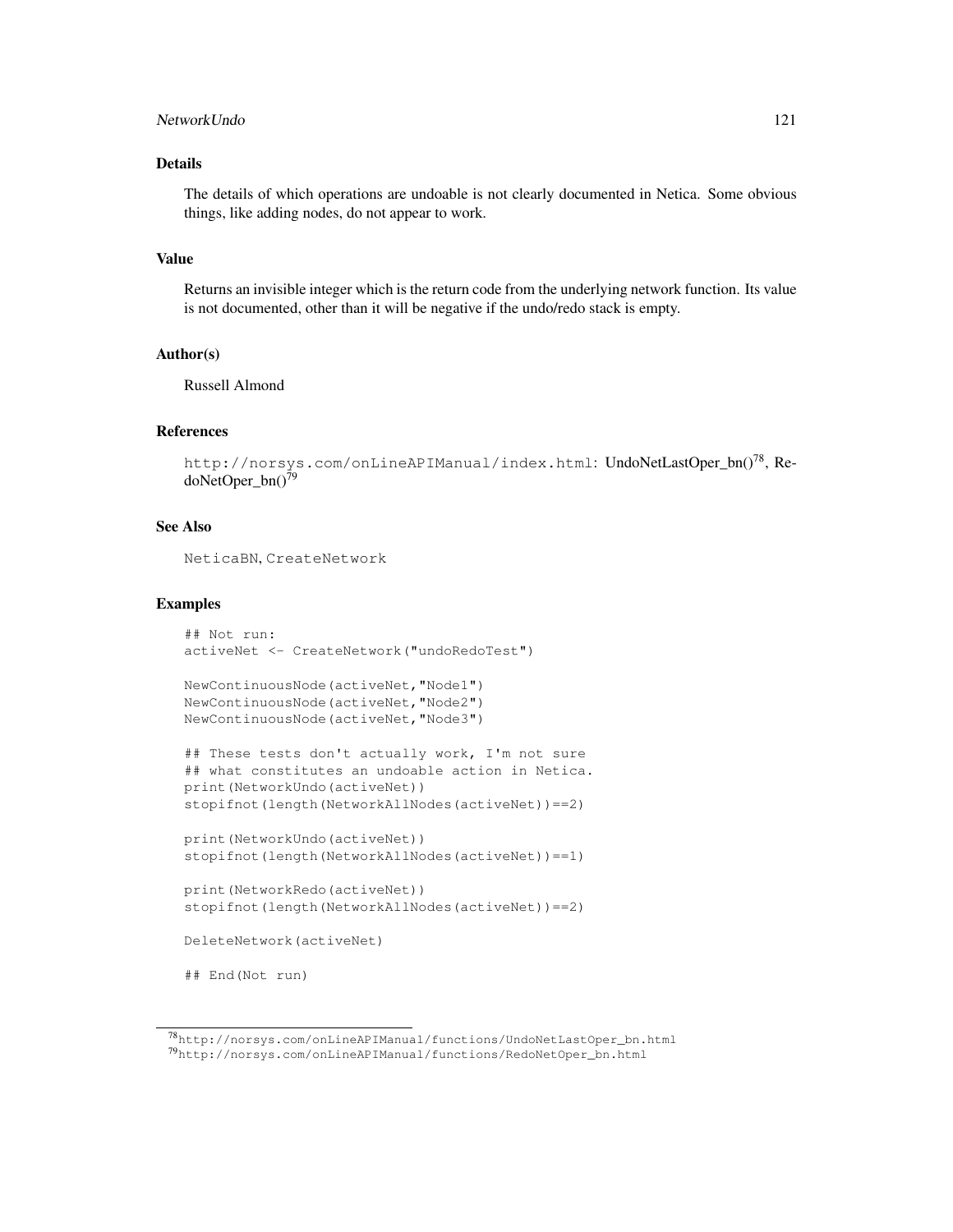NetworkUserField *Gets user definable fields associated with a Netica network.*

# **Description**

Netica provides a mechanism for associating user defined values with a network as a series of key/value pairs. The key must be a IDname and the value can be an aribtrary string.

#### Usage

```
NetworkUserField(net, fieldname)
NetworkUserField(net, fieldname) <- value
NetworkAllUserFields(net)
```
# Arguments

| net       | A Netica BN object indicating the network.                                                 |
|-----------|--------------------------------------------------------------------------------------------|
| fieldname | A character scalar conforming to the ID name rules.                                        |
| value     | An arbitrary character string containing the new value. Only the first element is<br>used. |

#### Details

Netica contains a mechanism for associating user data with networks. In the Netica documentation, they note that only strings are really supported as only strings are portable across implementations. This meachnism can be used to store arbitrary values, but the user is responsible for encoding/decoding them as strings.

## Value

A character string with the value stored in the field fieldname, or NA if no such field exists.

The function NetworkAllUserFields returns a character vector containing all user data stored with the network. The names of the result are the names of the fields.

# Author(s)

Russell Almond

#### References

http://norsys.com/onLineAPIManual/index.html GetNetUserField\_bn()<sup>80</sup>, SetNetUserField\_bn()<sup>81</sup>, GetNetNthUserField\_bn()<sup>82</sup>

<sup>80</sup>http://norsys.com/onLineAPIManual/functions/GetNetUserField\_bn.html

<sup>81</sup>http://norsys.com/onLineAPIManual/functions/SetNetUserField\_bn.html

<sup>82</sup>http://norsys.com/onLineAPIManual/functions/GetNetNthUserField\_bn.html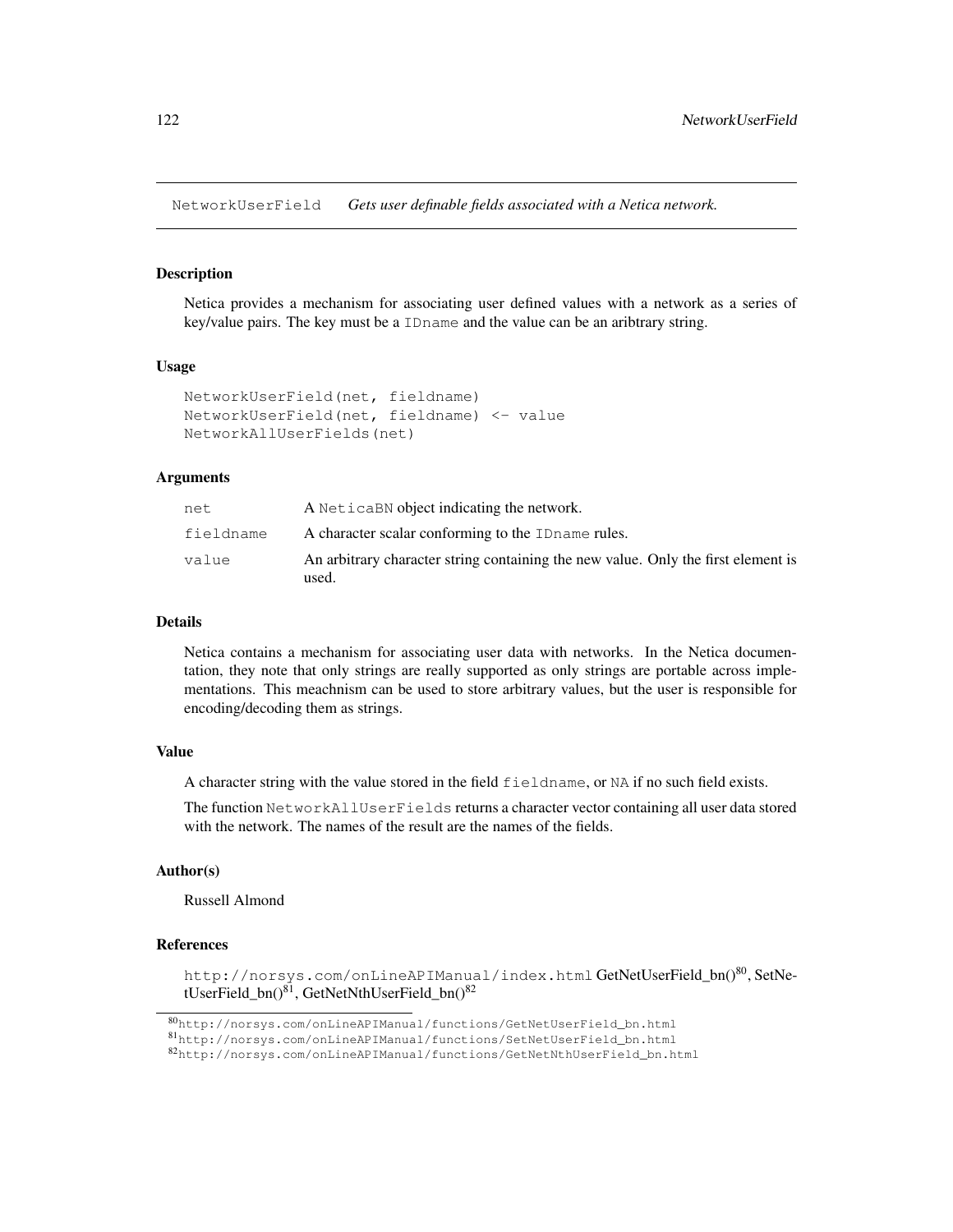# NewDiscreteNode 123

# See Also

NeticaBN, NetworkComment()

#### Examples

```
userNet <- CreateNetwork("UserNet")
NetworkUserField(userNet,"Author") <- "Russell Almond"
NetworkUserField(userNet,"Status") <- "In Progress"
stopifnot(NetworkUserField(userNet,"Author")=="Russell Almond")
stopifnot(NetworkUserField(userNet,"Status")=="In Progress")
fields <- NetworkAllUserFields(userNet)
stopifnot(length(fields)==2)
stopifnot(all(!is.na(match(c("Russell Almond","In Progress"),fields))))
stopifnot(all(!is.na(match(c("Author","Status"),names(fields)))))
stopifnot(is.na(NetworkUserField(userNet,"gender")))
DeleteNetwork(userNet)
```
NewDiscreteNode *Creates (or destroys) a node in a Netica Bayesian network.*

#### Description

Creates a new node in the NeticaBN net. Netica Nodes can be either discrete, in which case a list of states must be given, or continuous, where states are not given. The function DeleteNodes() deletes a single node or a list of nodes.

## Usage

```
NewDiscreteNode(net, names, states = c("Yes", "No"))
NewContinuousNode(net, names)
DeleteNodes(nodes)
```
## Arguments

| net    | A Netical Nobject point to the network where the nodes will be created.                                                                                                                                                                                                              |
|--------|--------------------------------------------------------------------------------------------------------------------------------------------------------------------------------------------------------------------------------------------------------------------------------------|
| names  | A character vector containing the name or names of the new nodes to be created.<br>The names must follow the ID name rules.                                                                                                                                                          |
| states | Either or character vector, or a list of character vectors. If it is a list, its length<br>should be the same as the length of names. The character vectors give the<br>names of the states for the corresponding node. The entries should all corre-<br>spond to the ID name rules. |
| nodes  | A NeticaNode or list of NeticaNode objects to be deleted. If a list of<br>nodes, all must be from the same network.                                                                                                                                                                  |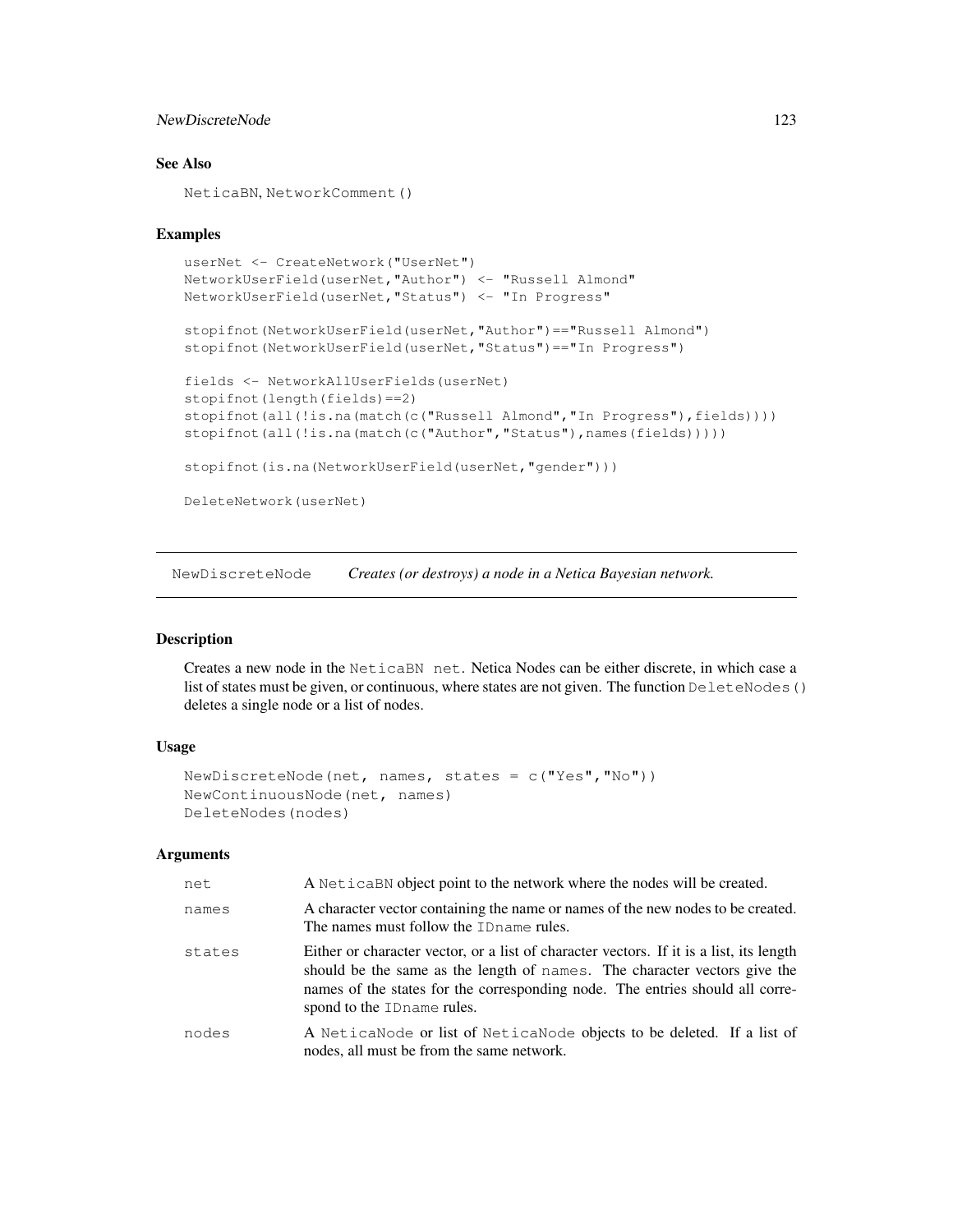# Details

Both NewDiscreteNode() and NewContinuousNode() both create new nodes in the network net. If names has length greater than 1, multiple nodes are created.

Netica currently supports two types of nodes. Discrete nodes represent nominal variables. Continuous nodes represent real variables. Continuous nodes cannot be changed to discrete nodes (or vise versa) using calls to the API [this is a different from the GUI]. However, a continus node can be made to behave like a discrete node (or vise versa) by setting the NodeLevels() attribute.

NewDiscreteNode() additionally requires the states argument to set the initial set of states. (These can be changed later through calls to NodeStates()). If states is a character vector, it is used for the state names. If names has length greater than one, all nodes are created with the same set of states. The default values create a collection of binary variables. If states is a list, then each entry should be a character vector providing the list of states for the corresponding new node.

The function DeleteNode() deletes a single node or a group of nodes. If multiple nodes are to be deleted in a single call, they must all belong to the same network. Node that any  $NeticaNode$ objects that referenced the just deleted nodes will become inactive (see is.  $active()$ ).

#### Value

For NewDiscreteNode() or NewContinuousNode(), this returns either a single object of class NeticaNode or a list of such objects (depending on the length of names).

For DeleteNodes () a list of inactive NeticaNode objects corresponding to the recently deleted nodes. If a node was not found, a value of NULL will be returned instead.

#### Note

Netica nodes internally contain a pointer back to the net they are associated with (see NodeNet()), so most functions involving nodes don't require the net to be named. The node creation functions are an exception.

Most functions involving lists of nodes, assume that all nodes come from the same network. Netica will generate an error if this is not the case.

Internally, node objects character vectors giving the name of the node with special properties representing the node. Thus, as.character(node) will usually return the name of the node. However, if the node is renamed, that might not work properly. Using NodeName (node) is generally safer.

# Author(s)

Russell Almond

#### References

http://norsys.com/onLineAPIManual/index.html:NewNode\_bn()<sup>83</sup>,DeleteNode\_bn()<sup>84</sup>, GetNodeType\_bn()<sup>85</sup>, SetNodeLevels\_bn()<sup>86</sup>

<sup>83</sup>http://norsys.com/onLineAPIManual/functions/NewNode\_bn.html

<sup>84</sup>http://norsys.com/onLineAPIManual/functions/DeleteNode\_bn.html

<sup>85</sup>http://norsys.com/onLineAPIManual/functions/GetNodeType\_bn.html

<sup>86</sup>http://norsys.com/onLineAPIManual/functions/SetNodeLevels\_bn.html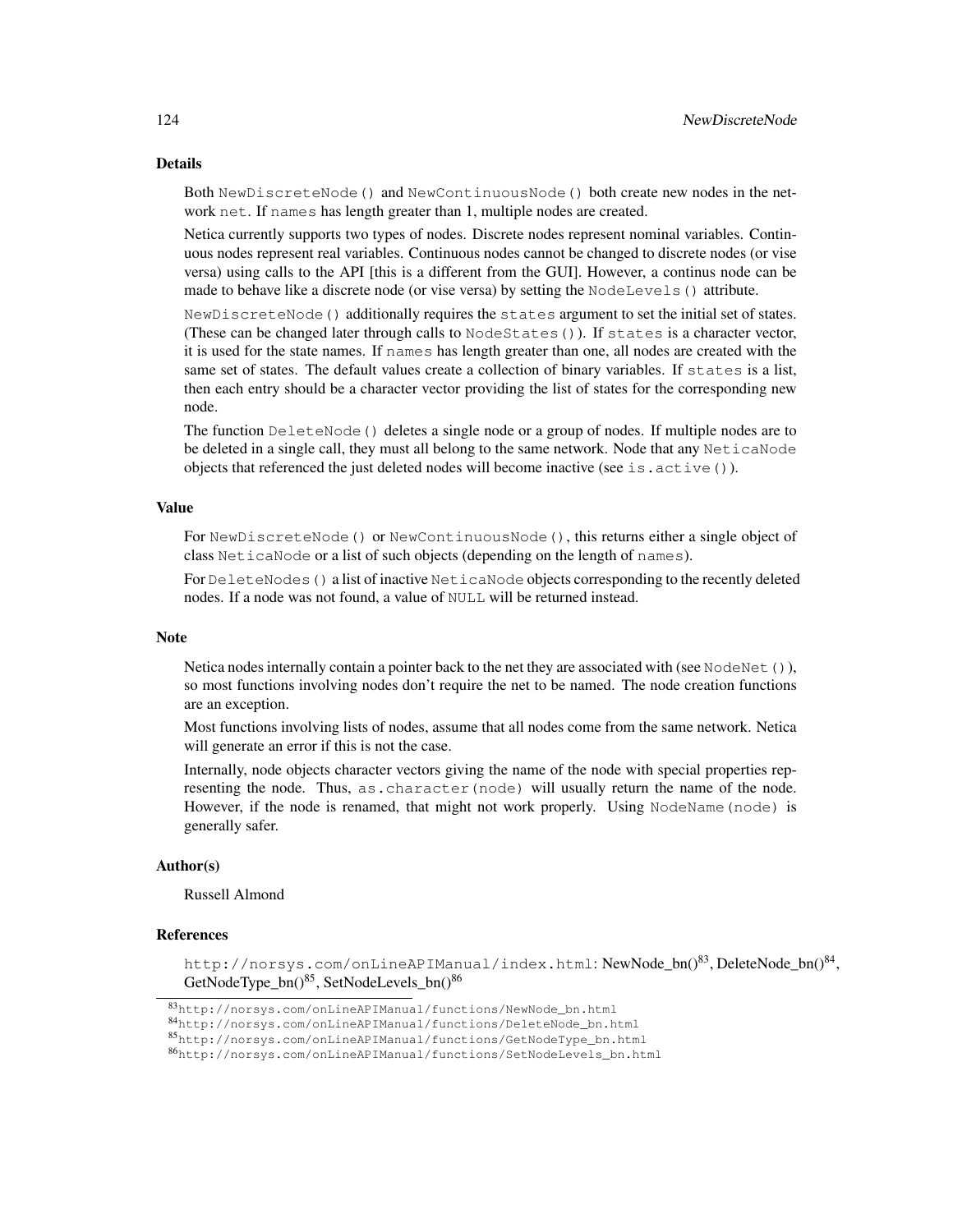# NewDiscreteNode 125

# See Also

```
CreateNetwork(), NeticaNode, NodeName(), is.discrete(), is.active(), NodeStates(),
NodeLevels()
```
# Examples

```
safetyNet <- CreateNetwork("safetyNet")
noded1 <- NewDiscreteNode(safetyNet, "frayed") ## Yes/No
stopifnot(
NodeName(noded1) == "frayed",NodeStates(noded1) == c("Yes", "No"),is.discrete(noded1)
)
## Both variables should have the same set of states
noded23 <- NewDiscreteNode(safetyNet,c("TensionNS","TensionEW"),
           c("High","Med","Low"))
stopifnot(
  all(sapply(noded23,is.active)),
  all(sapply(noded23,is.discrete)),
 NodeNumStates(noded23[1]]) == 3,
 NodeStates(noded23[[1]])==NodeStates(noded23[[2]])
\lambdanoded45 <- NewDiscreteNode(safetyNet,c("MeshSize","RopeThickness"),
            list(c("Coarse","Fine"),c("Thick","Medium","Thin")))
stopifnot(
  all(sapply(noded45,is.active)),
  all(sapply(noded45,is.discrete)),
 NodeNumStates(noded45[1]]) == 2,
 NodeNumStates(noded45[2]]) == 3,
 NodeStates(noded45[[1]])!=NodeStates(noded45[[2]])
)
nodec <- NewContinuousNode(safetyNet, "Area")
stopifnot(
 is.active(nodec),
 is.continuous(nodec),
 NodeName(nodec) == "Area"
)
stopifnot(length(NetworkAllNodes(safetyNet))==6)
DeleteNodes(nodec)
stopifnot(length(NetworkAllNodes(safetyNet))==5)
DeleteNodes(noded45)
stopifnot(length(NetworkAllNodes(safetyNet))==3)
DeleteNetwork(safetyNet)
```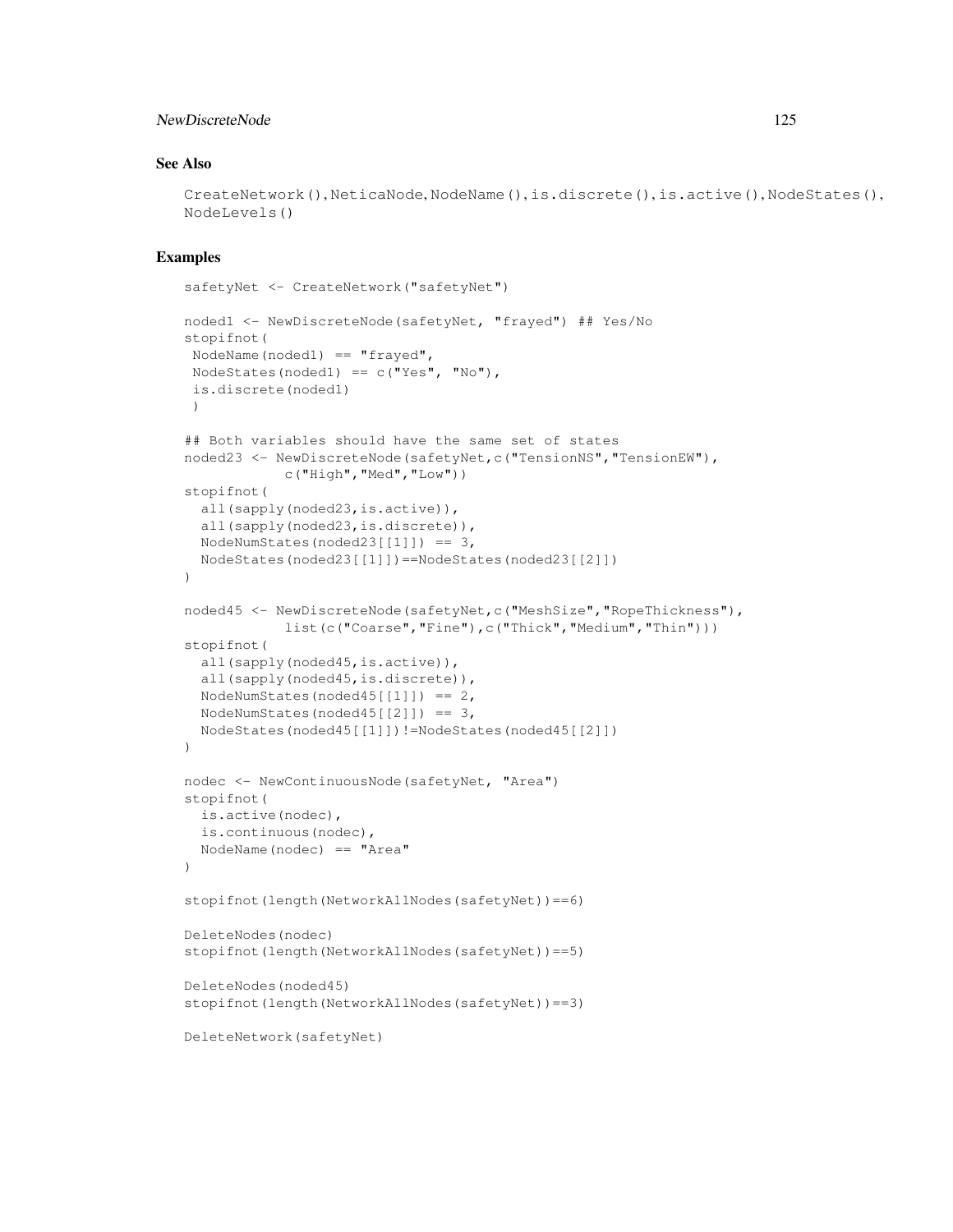NodeBeliefs *Returns the current marginal probability distribution associated with a node in a Netica network.*

## Description

After a network is compiled, marginal probabilities are available at each of the nodes. Entering findings changes these to probabilities associated with the conditions represented by the findings. This function returns the marginal probabilities for the variable node conditioned on the findings.

The function IsBeliefUpdated(node) checks to see whether the value of findings have been propogated to node yet.

#### Usage

NodeBeliefs(node) IsBeliefUpdated(node)

#### Arguments

node An active NeticaNode representing the variable whose marginal distribution is to be determined.

#### Details

The function NodeBeliefs() is not available until the network has been compiled (CompileNetwork()). Asking for the marginal values before the network is compiled will throw an error.

When findings are entered, the marginal probabilities (or beliefs) associated with node will change. The process of propagating the findings from an evidence node to a query node is known as updating. Depending on the size and topology of the network, the updating process might take some time. To speed up operations, the AutoUpdate flag on the network can be cleared using SetNetworkAutoUpdate().

If the AutoUpdate flag is not set for the network, then calling NodeBeliefs(node) could trigger an update cycle and hence take some time. The function IsBeliefUpdated(code) tests to see whether the marginal probability for node currently incorporates all of the findings. It returns true if it does and false if not.

## Value

The function NodeBeliefs (node) returns a vector of probabilities of length NodeNumStates (node). The names of the result are the state names.

The function IsBeliefUpdated(node) returns TRUE if calling NodeBeliefs(node) will not result in probabilities being updated.

#### **Note**

I tend to avoid the term "belief" because I've spent so much time writing about Dempster–Shafer models (belief functions).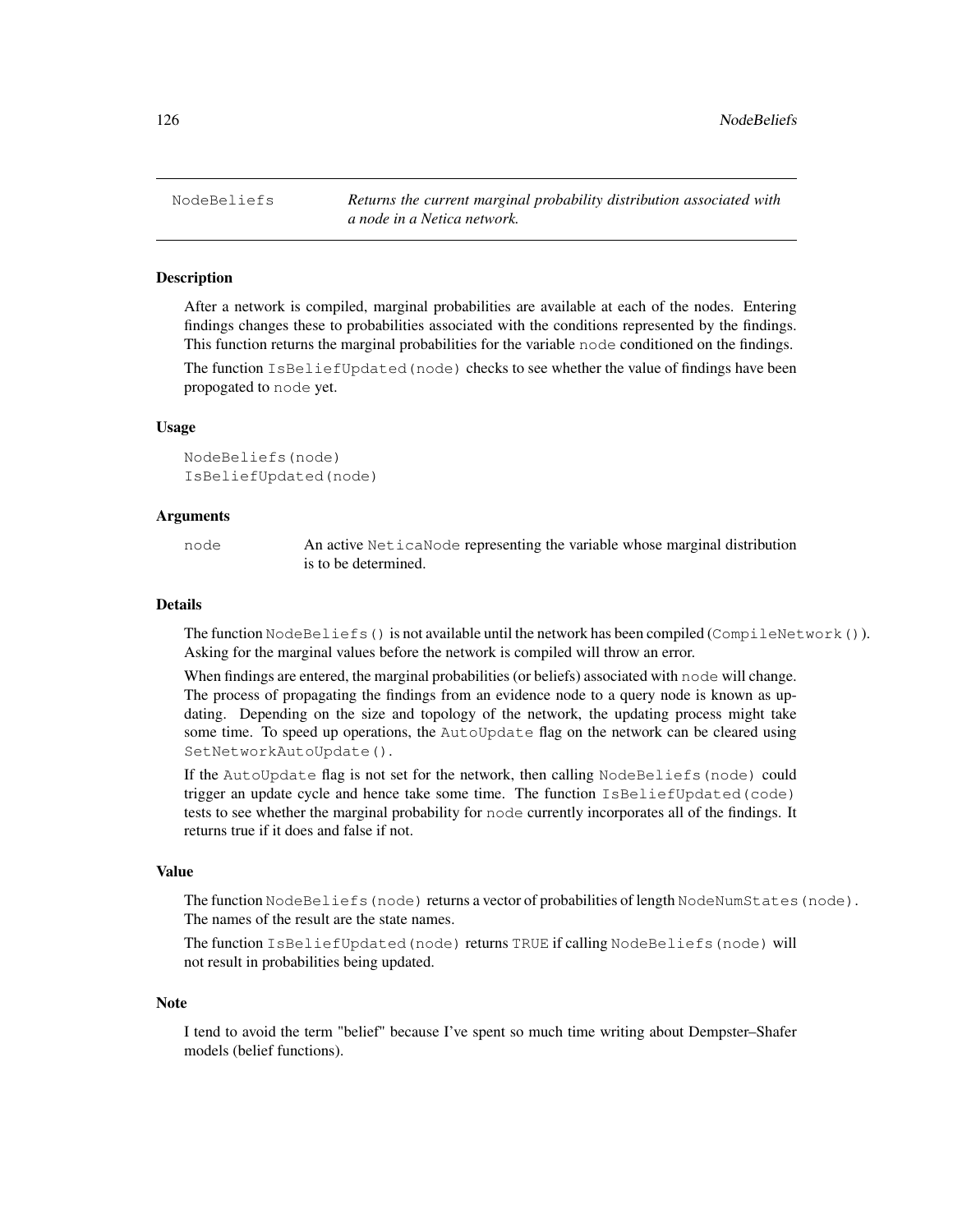#### NodeBeliefs 2012 27

## Author(s)

Russell Almond

## References

```
http://norsys.com/onLineAPIManual/index.html: GetNodeBeliefs_bn()<sup>87</sup>, IsBe-
liefUpdated bn()<sup>88</sup>
```
#### See Also

```
NeticaBN, NodeProbs(), NodeFinding(), JointProbability(), MostProbableConfig(),
FindingsProbability()
```
# Examples

```
irt5 <- ReadNetworks(paste(library(help="RNetica")$path,
                            "sampleNets","IRT5.dne",
                            sep=.Platform$file.sep))
irt5.theta <- NetworkFindNode(irt5,"Theta")
irt5.x \leftarrow NetworkFindNode(int5, paste("Item", 1:5,sep = " ''))## Not run:
NodeBeliefs(irt5.theta) ## This call will produce an errors because irt5
                         ## is not compiled
## End(Not run)
stopifnot(
  !IsBeliefUpdated(irt5.theta)
)
CompileNetwork(irt5) ## Ready to enter findings
stopifnot (
  ## irt5 is parent node, so marginal beliefs and conditional
  ## probability table should be the same.
  sum(abs(NodeBeliefs(irt5.theta) - NodeProbs(irt5.theta))) < 1e-6
\lambda## Marginal probability for Node 5
irt5.x5.init <- NodeBeliefs(irt5.x[[5]])
SetNetworkAutoUpdate(irt5,TRUE) ## Automatic updateing
NodeFinding(irt5.x[[1]]) <- "Right"
stopifnot(
  IsBeliefUpdated(irt5.x[[5]])
)
irt5.x5.time1 <- NodeBeliefs(irt5.x[[5]])
stopifnot (
  sum(abs(irt5.x5.init-irt5.x5.time1)) > 1e-6
)
```
<sup>87</sup>http://norsys.com/onLineAPIManual/functions/GetNodeBeliefs\_bn.html <sup>88</sup>http://norsys.com/onLineAPIManual/functions/IsBeliefUpdated\_bn.html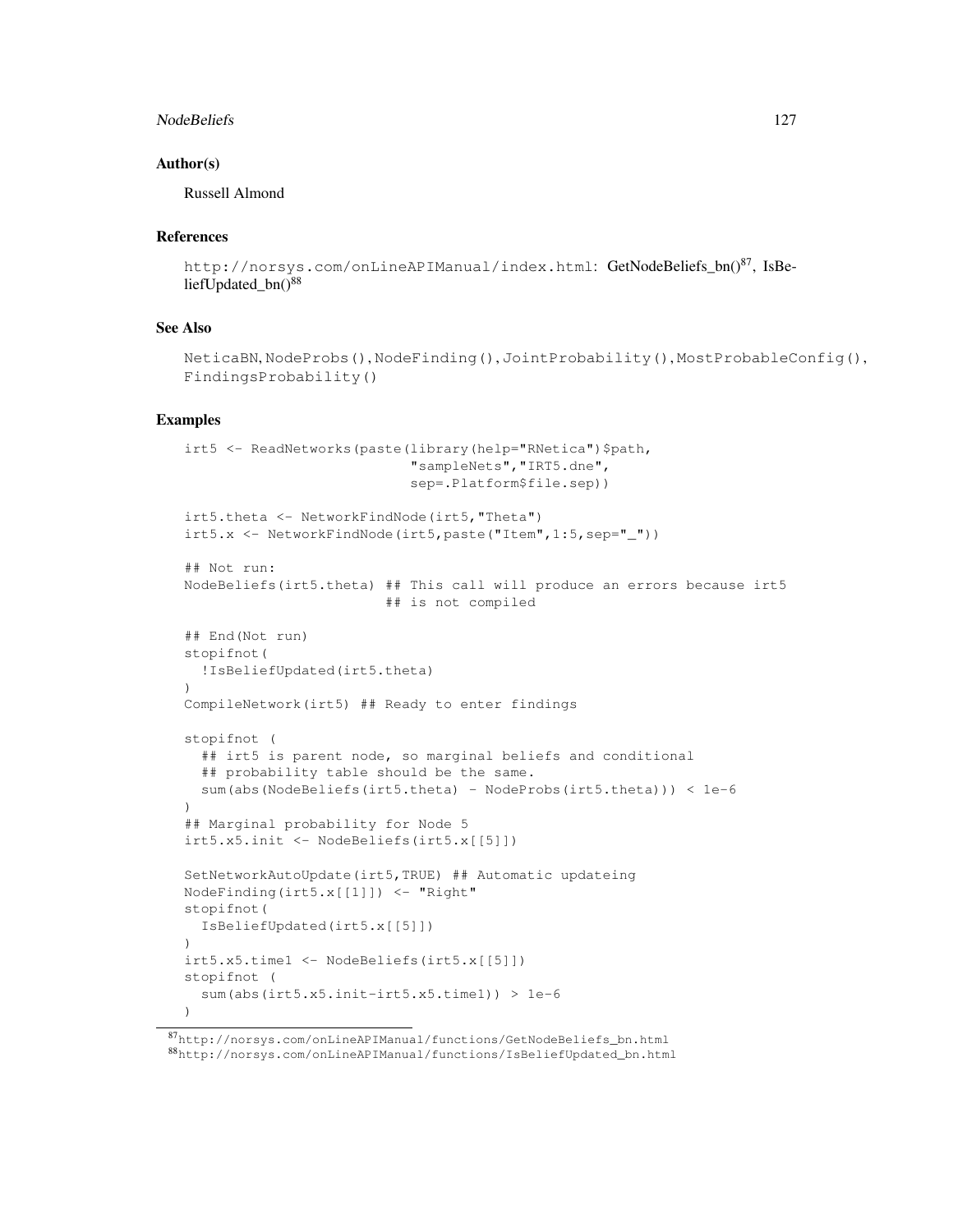```
SetNetworkAutoUpdate(irt5,FALSE) ## Automatic updateing
NodeFinding(irt5.x[[2]]) <- "Right"
stopifnot(
  !IsBeliefUpdated(irt5.x[[5]])
\lambdairt5.x5.time2 <- NodeBeliefs(irt5.x[[5]])
stopifnot (
  sum(abs(irt5.x5.time2-irt5.x5.time1)) > 1e-6,
  IsBeliefUpdated(irt5.x[[5]]) ## Now we have updated it.
)
DeleteNetwork(irt5)
```
NodeChildren *Returns a list of the children of a node in a Netica network.*

## Description

The children of a node parent are the nodes which are directly connnected to parent with an edge oriented from parent. The function NodeChildren(parent) returns a list of the children of parent

#### Usage

```
NodeChildren(parent)
```
#### Arguments

parent A NeticaNode whose children are to be found.

## Details

The function NodeChildren (parent) only returns the immediate decendents of parent. A list of all decendents can be found using the function GetRelatedNodes (parent, "decendents").

The function link{NodeParents}() returns the opposite end of the link, however, unlike NodeParents(), NodeChildren() cannot be directly set.

#### Value

A list (possibly empty) of NeticaNode objects which are the children of parent.

#### Author(s)

Russell Almond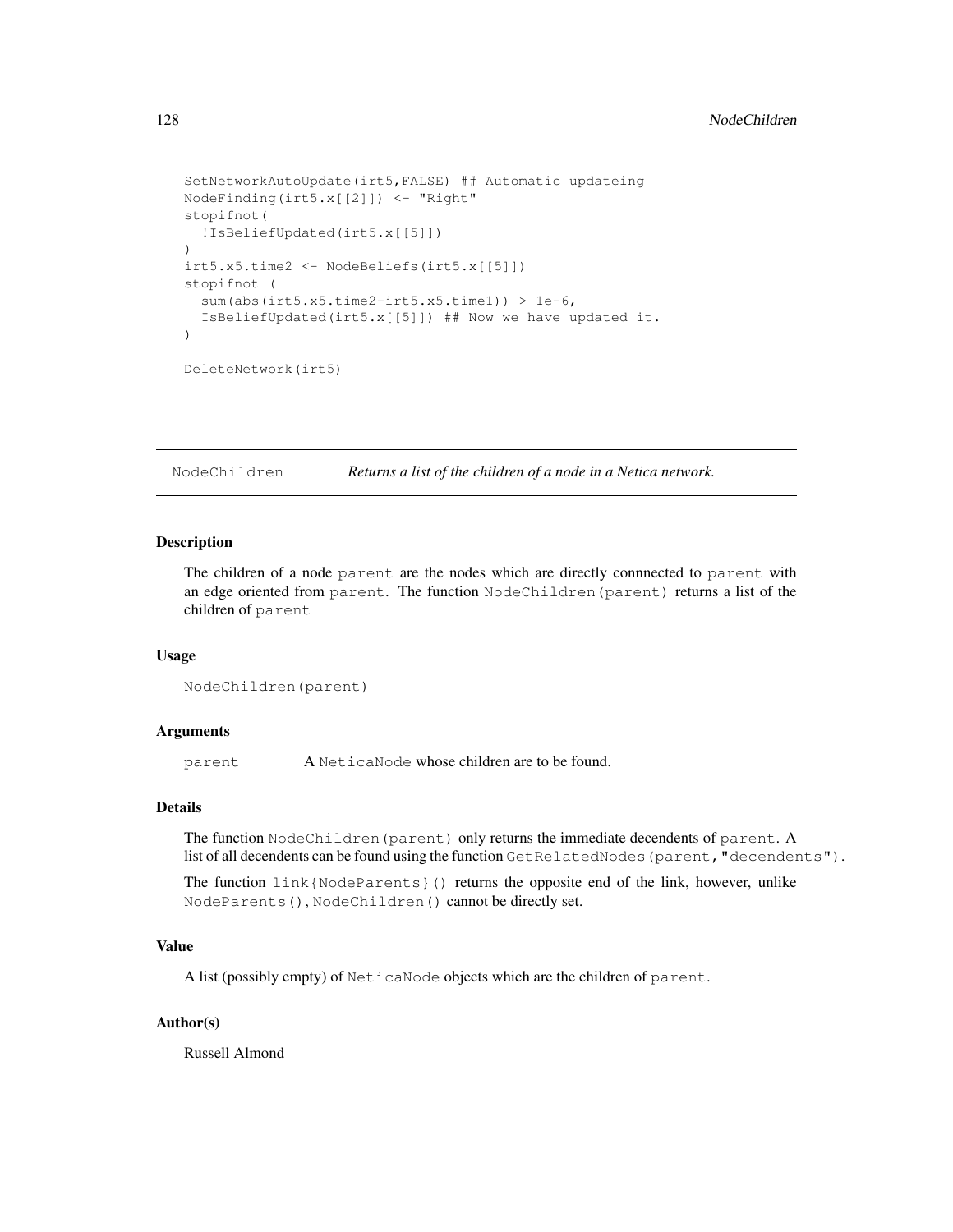# NodeExperience 129

# References

http://norsys.com/onLineAPIManual/index.html: GetNodeChildren\_bn()<sup>89</sup>

#### See Also

```
NeticaNode, AddLink(), NodeParents(), GetRelatedNodes()
```
# Examples

```
chnet <- CreateNetwork("ChildcareCenter")
mom <- NewContinuousNode(chnet,"Mother")
stopifnot(
  length(NodeChildren(mom))==0
\lambdadaughters <- NewDiscreteNode(chnet,paste("Daughter",1:3,sep=""))
sapply(daughters, function(d) AddLink(mom,d))
stopifnot(
  length(NodeChildren(mom))==3,
  all(match(daughters,NodeChildren(mom),nomatch=0))>0
\lambdaDeleteNetwork(chnet)
```
NodeExperience *Gets or sets the amount of experience associated with a node.*

### Description

In learning, if the row of the conditional probability table has a Dirichlet distribution, this sets the sum of the parameters for the row. This is the number of pseudo observations for that row of the CPT.

# Usage

```
NodeExperience(node)
NodeExperience(node) <- value
```
## Arguments

| node  | An active NeticaNode.                                                        |
|-------|------------------------------------------------------------------------------|
| value | An array of pseudo counts, these should be positive values. The shape of the |
|       | array should match the Parent States (node).                                 |

<sup>89</sup>http://norsys.com/onLineAPIManual/functions/GetNodeChildren\_bn.html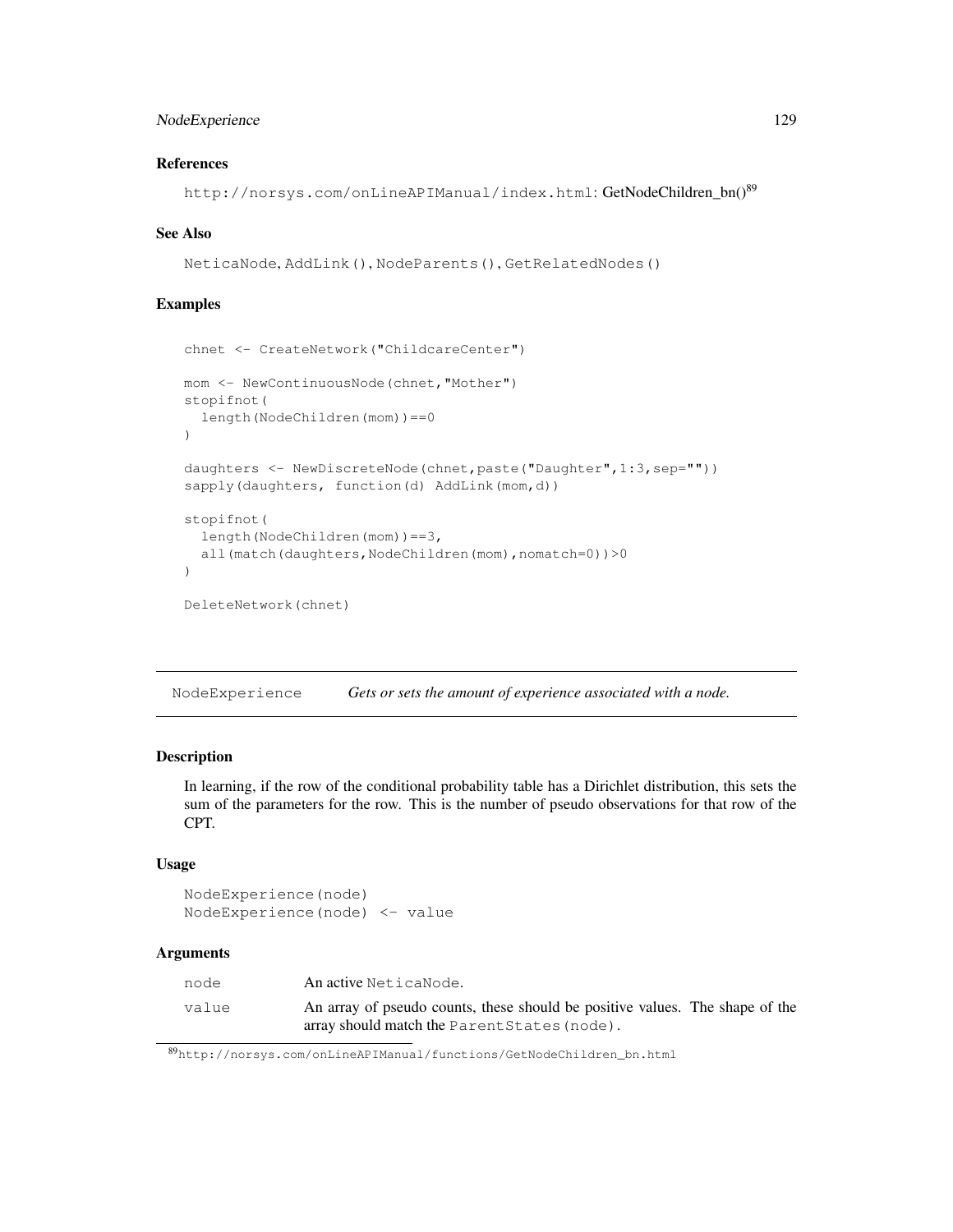#### Details

When learning the conditional probabilities associated with a conditional probability table, the most general model considers each row of the conditional probability table as an independent Dirichlet distribution. If there are k states, then the parameters of the Dirichlet distribution are  $a_1, \ldots, a_k$  and the expected value is  $p_1 = a_1/n, \ldots, p_k = a_k/n$ , where  $n = a_1 + \ldots + a_k$  is the normalization constant. An alterantive way to represent the Dirichlet parameters is with the probability vector and the normalization. The *experience* is the normalization constant. Note that after observing m additional observations, the normalization constant will become  $n + m$ , so the experience can be thought of as a pseudo-observation count. Finally, the variance of the Dirichlet distribution decreases, as  $n$  increases, so it can also be thought of as a measure of precision.

An unconditional distribution has exactly one normalization constant. A conditional distribution has on for each row of the conditional probability, that is associated with each possible configuration of the parent variables. The value of NodeExperience(node) is an array with dimnames matching ParentStates(node). In particular, this means that specific values of experience can be accessed by using the names of the parent states.

#### Value

An array whose dimnames are ParentStates(node). If the node has no parents, the value is a scalar.

#### Note

I tend to refer to this distribution as a "hyper-Dirichlet" distribution, although Speigelhalter and Laurtizen (1990) used that term to refer to a network in which all of the nodes were parameterized in that way.

## Author(s)

Russell Almond

## References

http://norsys.com/onLineAPIManual/index.html: SetNodeExperience bn()<sup>90</sup>, GetNodeExperience  $bn()^{91}$ 

## See Also

NeticaNode, NodeParents(), NodeProbs(), CPA

## Examples

```
abc <- CreateNetwork("ABC")
```
A <- NewDiscreteNode(abc,"A",c("A1","A2","A3","A4"))

```
B <- NewDiscreteNode(abc,"B",c("B1","B2","B3"))
```
C <- NewDiscreteNode(abc,"C",c("C1","C2"))

<sup>90</sup>http://norsys.com/onLineAPIManual/functions/SetNodeExperience\_bn.html <sup>91</sup>http://norsys.com/onLineAPIManual/functions/GetNodeExperience\_bn.html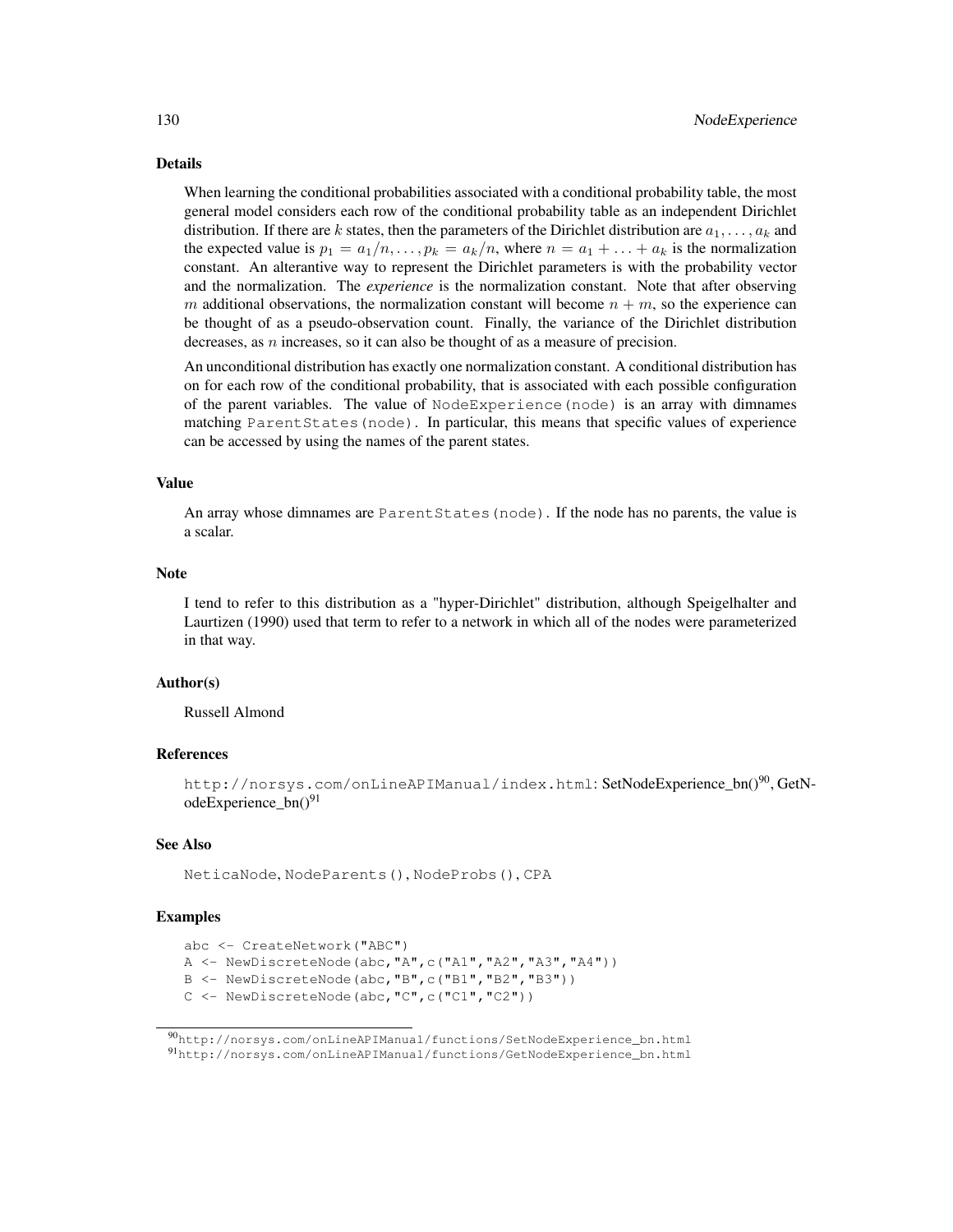# NodeFinding 131

```
AddLink(A,B)
AddLink(A,C)
AddLink(B,C)
## Parentless node, only need one value
NodeExperience(A) <- 10
stopifnot(
  abs(NodeExperience(A)-10)<.00001
)
NodeExperience(B) \leq c(1,2,3,4)
stopifnot(
  length(NodeExperience(B))==4,
  all(names(NodeExperience(B))==NodeStates(A)),
  abs(NodeExperience(B)[2]-2)<.00001
)
## Set them all to the same value.
NodeExperience(C) <- 10
stopifnot(
  all(dim(NodeExperience(C))==sapply(ParentStates(C),length)),
  all(dimnames(NodeExperience(C))[[1]]==ParentStates(C)[[1]]),
  all(dimnames(NodeExperience(C))[[2]]==ParentStates(C)[[2]]),
  all(names(dimnames(NodeExperience(C)))==ParentNames(C)),
  abs(NodeExperience(C)[3,2]-10)<.00001
)
NodeExperience(C)["A3","B2"] <- 11
stopifnot(
  abs(NodeExperience(C)[3,2]-11)<.00001
)
```
DeleteNetwork(abc)

NodeFinding *Returns of sets the observed value associated with a Netica node.*

#### **Description**

A finding is an observed variable in a Bayesian network. The expression  $\text{NodeFinding}(\text{node}) < -\text{value}$ indicates that the observed value of node should be set to value. The function NodeFinding(node) returns the current value.

# Usage

```
NodeFinding(node)
NodeFinding(node) <- value
```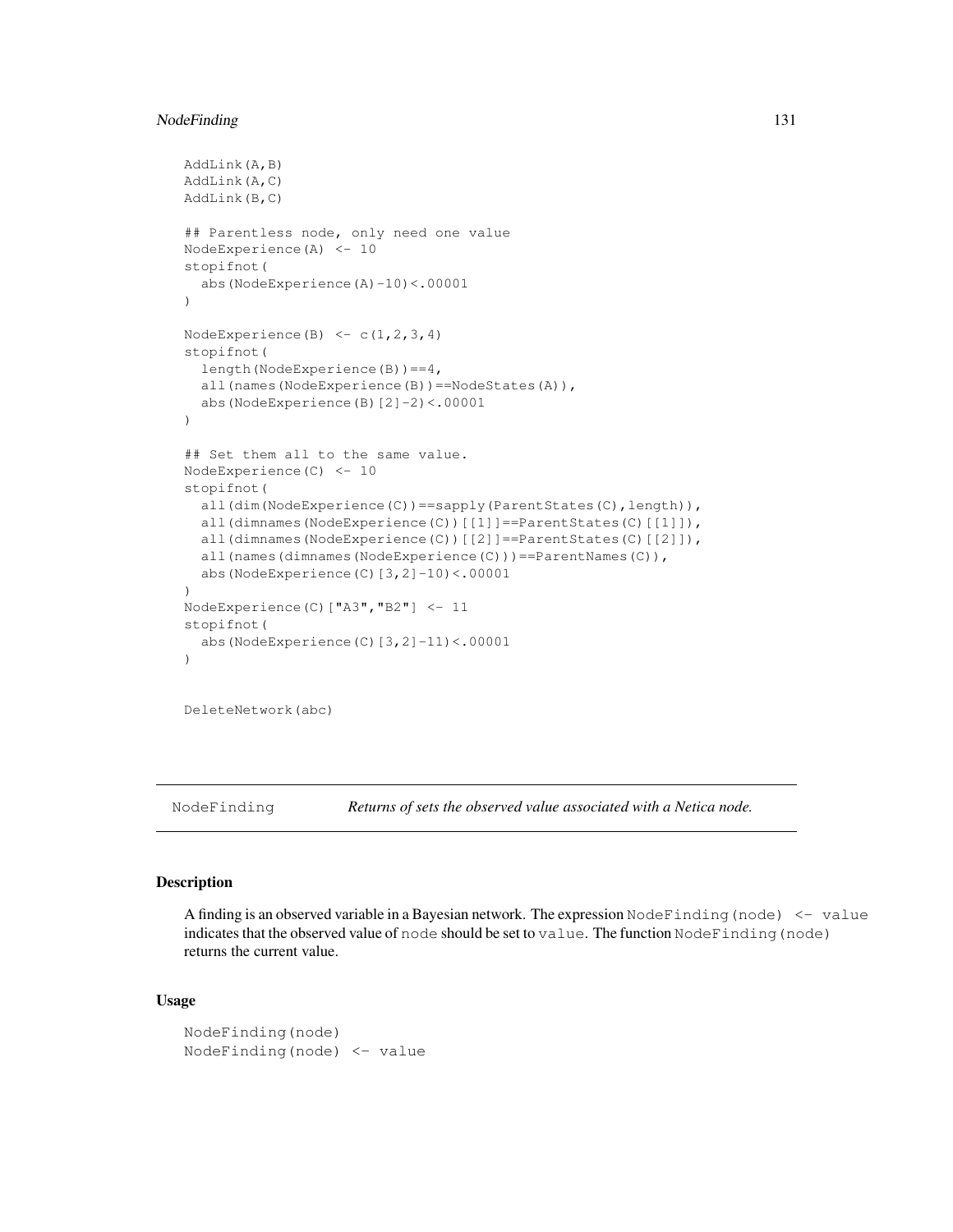#### Arguments

| node  | An active Netica Node whose value was observed or hypothesized.                                                                                                  |
|-------|------------------------------------------------------------------------------------------------------------------------------------------------------------------|
| value | A character or integer scaler indicating the value which was observed or hypoth-<br>esized. If a character, it should be one of the values in NodeStates (node). |
|       | If an integer it should be a value between 1 and NodeNumStates (node)<br>inclusive.                                                                              |

#### Details

Setting NodeFinding(node)  $\leq$  value essentially asserts that  $Pr(node = value) = 1$ . The value may be either expressed as a character name of one of the states, or an integer giving the index into the state table.

Note that setting  $NodeFinding(node) < -value$  clears any previous findings (including virutal findings set through NodeLikelihood() or EnterNegativeFinding()), that may have been set. The function RetractNodeFinding(node) will clear the current finding without setting it to a new value.

The function NodeFinding (node) returns the currently set finding, if there is one. It can also return one of the three special values:

- 1. "@NEGATIVE FINDINGS" Negative findings have been entered using EnterNegativeFinding().
- 2. "@LIKELIHOOD" Uncertiain evidence which provides a likelihood of various states of the node were entered using NodeLikelihood(node)
- 3. "@NO FINDING" No findings, including negative findings or likelihood findings were entered.

## Value

The expression NodeFinding (node) <-value returns the modified node invisibly.

The function NodeFinding(node) returns a string which is either the currently set finding or one of the special values "@NO FINDING", "@LIKELIHOOD", or "@NEGATIVE FINDINGS".

#### **Note**

If SetNetworkAutoUpdate() has been set to TRUE, then this function could take some time as each finding is individually propagated. Consider wrapping multiple calls setting NodeFinding() in WithoutAutoUpdate(net, ...).

Unlike the Netica function EnterFinding\_bn() the function "NodFinding<-" internally calls RetractFindings. So there is no need to do this manually.

## Author(s)

Russell Almond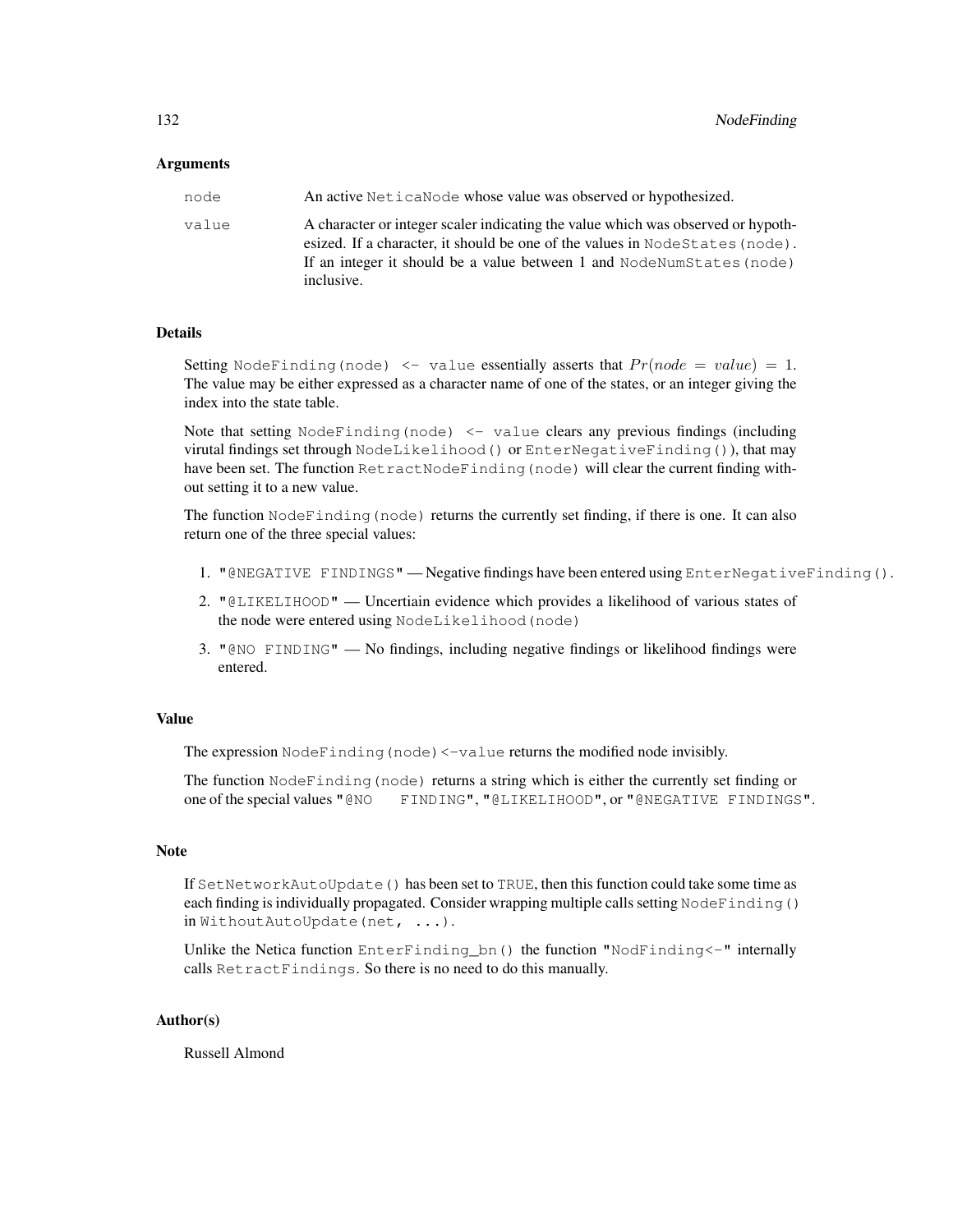# NodeFinding 133

#### References

```
http://norsys.com/onLineAPIManual/index.html: GetNodeFinding bn()<sup>92</sup>, EnterFind-
ing_bn()^{93}
```
# See Also

```
NeticaBN, NodeBeliefs(), EnterNegativeFinding(), EnterFindings(), RetractNodeFinding(),
NodeLikelihood(), JointProbability(), MostProbableConfig(), FindingsProbability()
```
## Examples

```
irt5 <- ReadNetworks(paste(library(help="RNetica")$path,
                           "sampleNets","IRT5.dne",
                           sep=.Platform$file.sep))
irt5.theta <- NetworkFindNode(irt5,"Theta")
irt5.x \leftarrow NetworkFindNode(int5, paste("Item", 1:5,sep='''")CompileNetwork(irt5) ## Ready to enter findings
stopifnot (
  ## irt5 is parent node, so marginal beliefs and conditional
  ## probability table should be the same.
  sum(abs(NodeBeliefs(irt5.theta) - NodeProbs(irt5.theta))) < 1e-6
)
## Marginal probability for Node 5
irt5.x5.init <- NodeBeliefs(irt5.x[[5]])
SetNetworkAutoUpdate(irt5,TRUE) ## Automatic updateing
NodeFinding(irt5.x[[1]]) <- "Right"
stopifnot(
  IsBeliefUpdated(irt5.x[[5]])
)
irt5.x5.time1 <- NodeBeliefs(irt5.x[[5]])
stopifnot (
  sum(abs(irt5.x5.init-irt5.x5.time1)) > 1e-6
)
SetNetworkAutoUpdate(irt5,FALSE) ## Automatic updateing
NodeFinding(irt5.x[[2]]) <- 2 ## Wrong
stopifnot(
  !IsBeliefUpdated(irt5.x[[5]]),
  NodeFinding(irt5.x[[2]]) == "Wrong"
)
irt5.x5.time2 <- NodeBeliefs(irt5.x[[5]])
stopifnot (
  sum(abs(irt5.x5.time2-irt5.x5.time1)) > 1e-6,
  IsBeliefUpdated(irt5.x[[5]]) ## Now we have updated it.
)
```
<sup>92</sup>http://norsys.com/onLineAPIManual/functions/GetNodeFinding\_bn.html <sup>93</sup>http://norsys.com/onLineAPIManual/functions/EnterFinding\_bn.html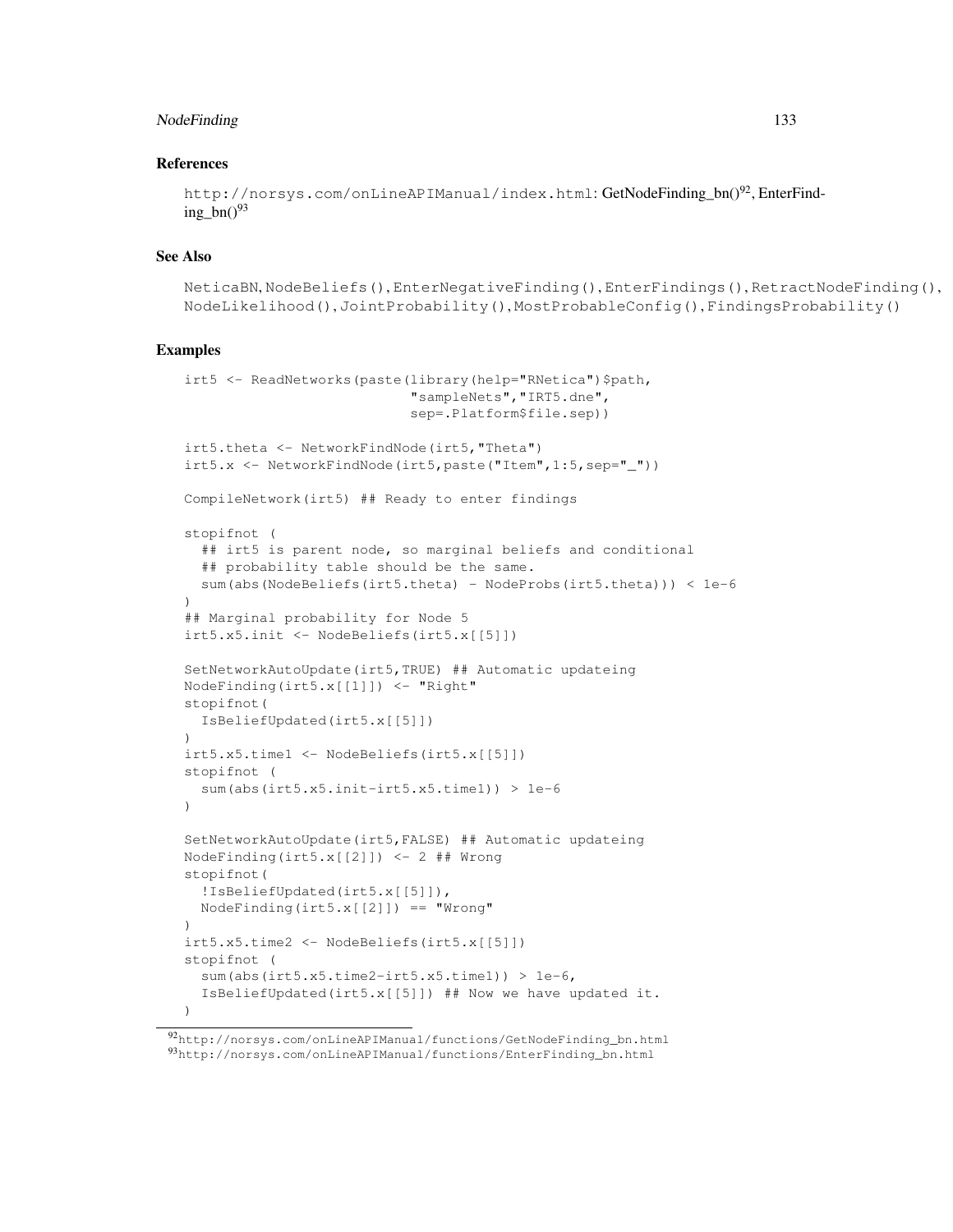```
## Negative finding
EnterNegativeFinding(irt5.theta,c("neg1","neg2")) ## Rule out negatives.
stopifnot(
  NodeFinding(irt5.theta) == "@NEGATIVE FINDINGS"
)
## Clearing Findings
RetractNodeFinding(irt5.theta)
stopifnot(
  NodeFinding(irt5.theta) == "@NO FINDING"
\lambda##Virtual findings for X3. Assume judge has said right, but judge has
## 80% accuracy rate.
NodeLikelihood(irt5.x[[3]]) <- c(.8,.2)
stopifnot(
  NodeFinding(irt5.x[[3]]) == "@LIKELIHOOD"
)
DeleteNetwork(irt5)
```
NodeInputNames *Associates names with incomming edges on a Netica node.*

# Description

The function NodeInputNames() can be used to set or retrieve names for each of the parents of node. This facilitates operations such as copying and reconnecting the nodes.

# Usage

```
NodeInputNames(node)
NodeInputNames(node) <- value
```
## Arguments

| node  | A Netica Node object whose parent link names will be retrieved or set. |
|-------|------------------------------------------------------------------------|
| value | A character vector of length length (NodeParents (node) giving the new |
|       | names. Names must conform to the ID name convention.                   |

# Details

When a parent node is detached from a child, Netica names the link with the name of the old node. For example, suppose that the following commands were executed AddLink(A,C); AddLink(B,C). Then if the node B is detacted, via NodeParents(C)[2] <-list(NULL), Netica will replace B with a stub node, and name the link "B". The command  $NodeParents(C)$ \$B  $\leftarrow$  D would then attach the node D where the old node was attached.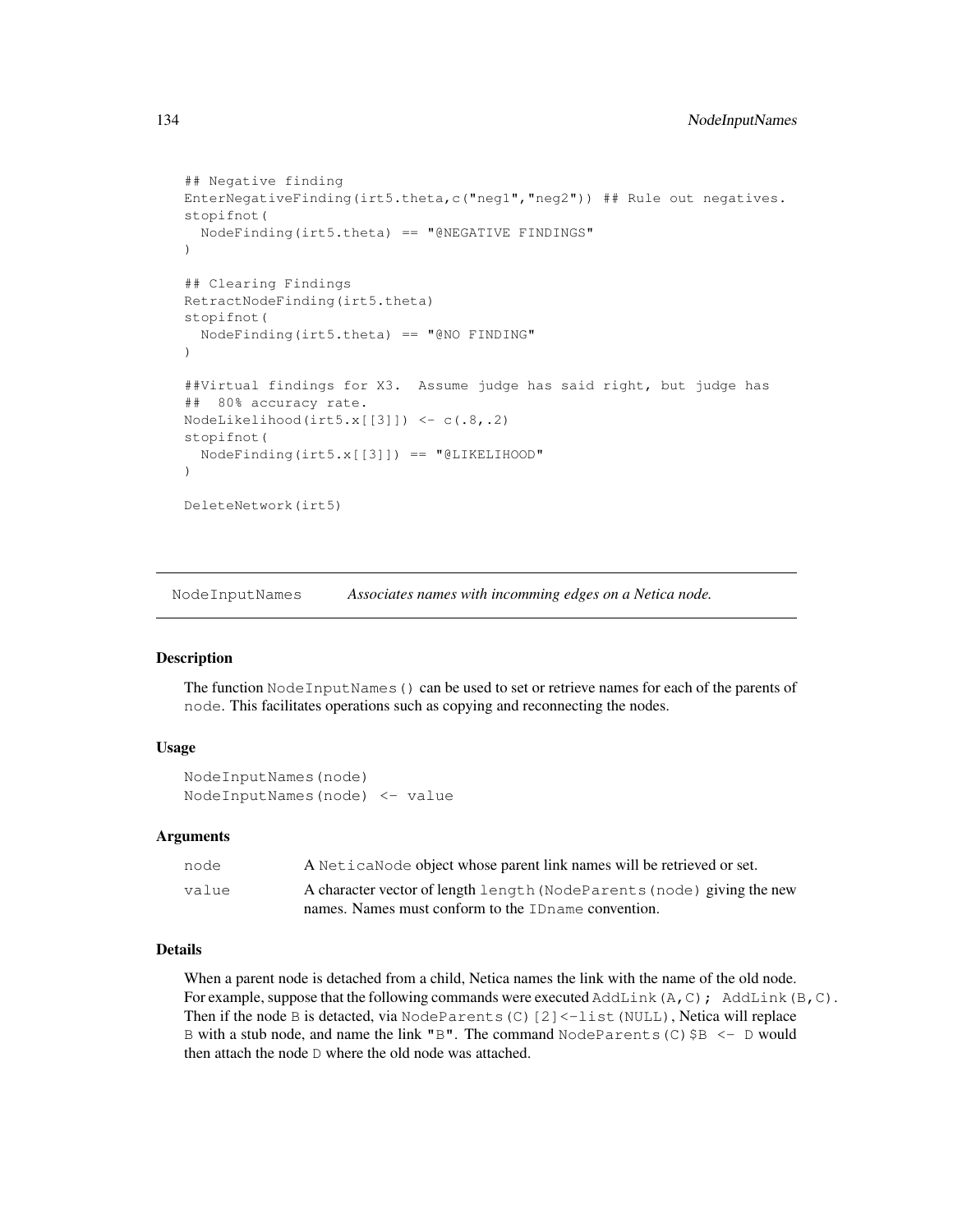## NodeInputNames 135

Rather than relying on the automatic naming scheme, the node names can be directly set using Node Input Names (node) <-newvals. Netica will not rename a detached link if there already exists a name for that link. Explicitly naming the links rather than relying on Netica's naming scheme is probably good practice. If node input names are set, then they will be used names for the return value of NodeParents()

The getter form NodeInputNames() returns the currently set names of the input links. If an input link whose name has not been set either directly or via inserting a NULL in NodeParents() has a name of "".

# Value

The function NodeInputNames() returns a character vector of the same length as GetNodeParents() giving the current names of the links. If a link has not yet been named, the corresponding entry of the vector will be the empty string.

The setter function returns the node object invisibly.

#### Note

To detach a parent, you must use list(NULL) on the left hand side of NodeParents(node)[i] <- list(NULL) and not NULL.

#### Author(s)

Russell Almond

#### References

http://norsys.com/onLineAPIManual/index.html: GetNodeInputNames\_bn()<sup>94</sup>, SetNodeInputNames\_bn()<sup>95</sup>, SwitchNodeParent\_bn()<sup>96</sup>

## See Also

NeticaNode, AddLink(), NodeParents()

# Examples

```
abnet <- CreateNetwork("AB")
anodes <- NewDiscreteNode(abnet, paste("A",1:3,sep=""))
B <- NewDiscreteNode(abnet,"B")
NodeParents(B) <- anodes
stopifnot(
  all(NodeInputNames(B)=="")
\lambdaNodeParents(B)[2] <- list(NULL)
```
<sup>94</sup>http://norsys.com/onLineAPIManual/functions/GetNodeInputNames\_bn.html <sup>95</sup>http://norsys.com/onLineAPIManual/functions/SetNodeInputNames\_bn.html <sup>96</sup>http://norsys.com/onLineAPIManual/functions/SwitchNodeParent\_bn.html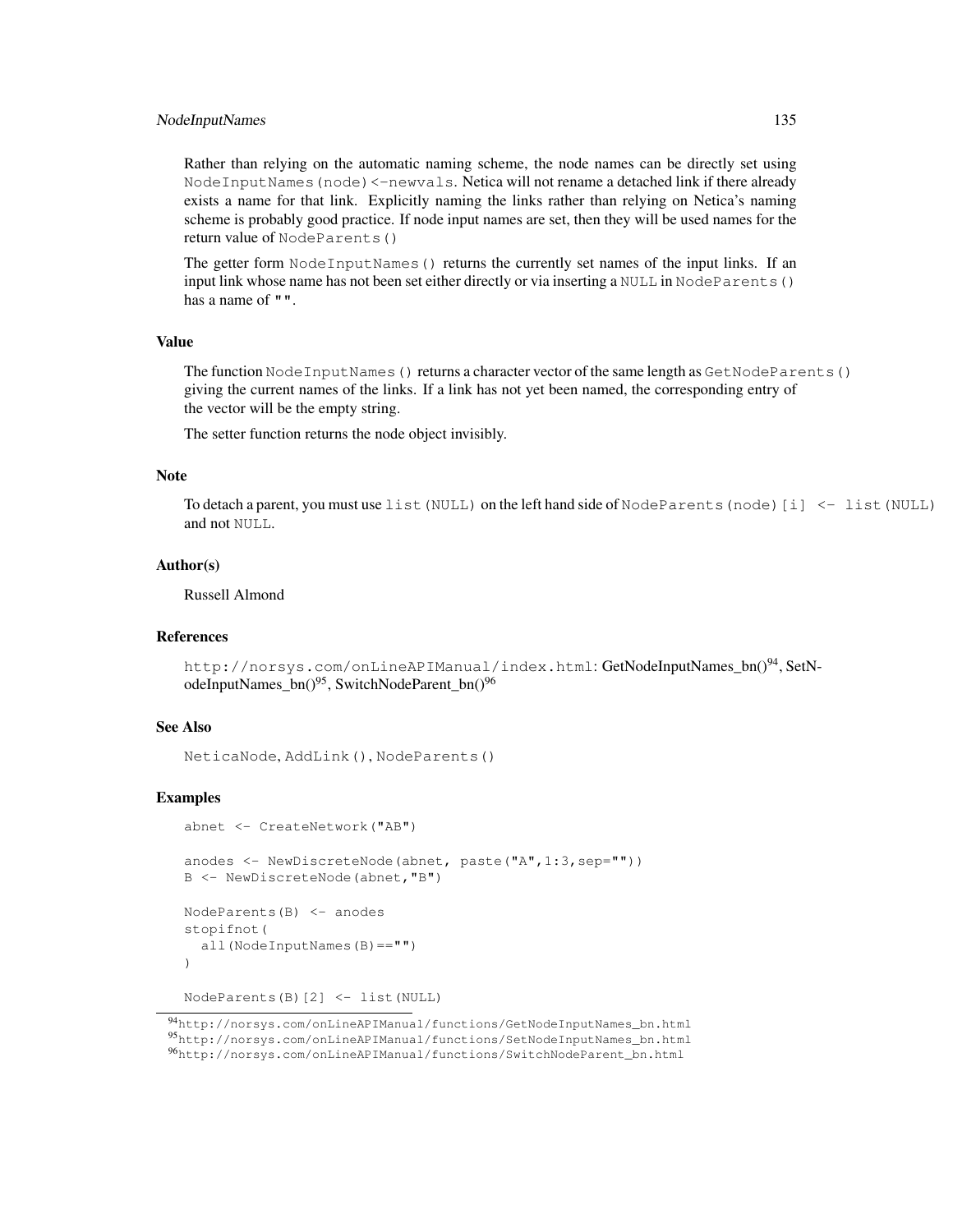```
stopifnot(
  NodeInputNames(B)==c("","A2","")
\lambda## Now can use A2 as name
D <- NewDiscreteNode(abnet,"D")
NodeParents(B)$A2 <- D
## But name doesn't change
stopifnot(
  NodeInputNames(B)==c("","A2","")
)
##Name the inputs
NodeInputNames(B) <- paste("Input",1:3,sep="")
stopifnot(
  names(NodeParents(B))[2]=="Input2"
)
## Now detaching nodes doesn't change input names.
NodeParents(B)[1] <- list(NULL)
stopifnot(
  NodeKind(NodeParents(B)[[1]])=="Stub",
  NodeInputNames(B)[1]=="Input1"
)
DeleteNetwork(abnet)
```
NodeKind *Gets or changes the kind of a node in a Netica network.*

# Description

Netica supports nodes of four different kinds: "Nature", "Decision", "Utility", and "Constant". A fifth kind, "Stub" is used for a reference to a node when an edge has been detacted from a node. The function NodeKind() returns the current kind.

#### Usage

```
NodeKind(node)
NodeKind(node) <- value
```
## Arguments

| node  | A Netica Node object whose kind is to be determined or manipulated.                                                                                                                |
|-------|------------------------------------------------------------------------------------------------------------------------------------------------------------------------------------|
| value | A character string with one of the values: "Nature", "Decision", "Utility",<br>or "Constant". Actually, only the first letter is matched, so this could be one<br>of N, D, U or C. |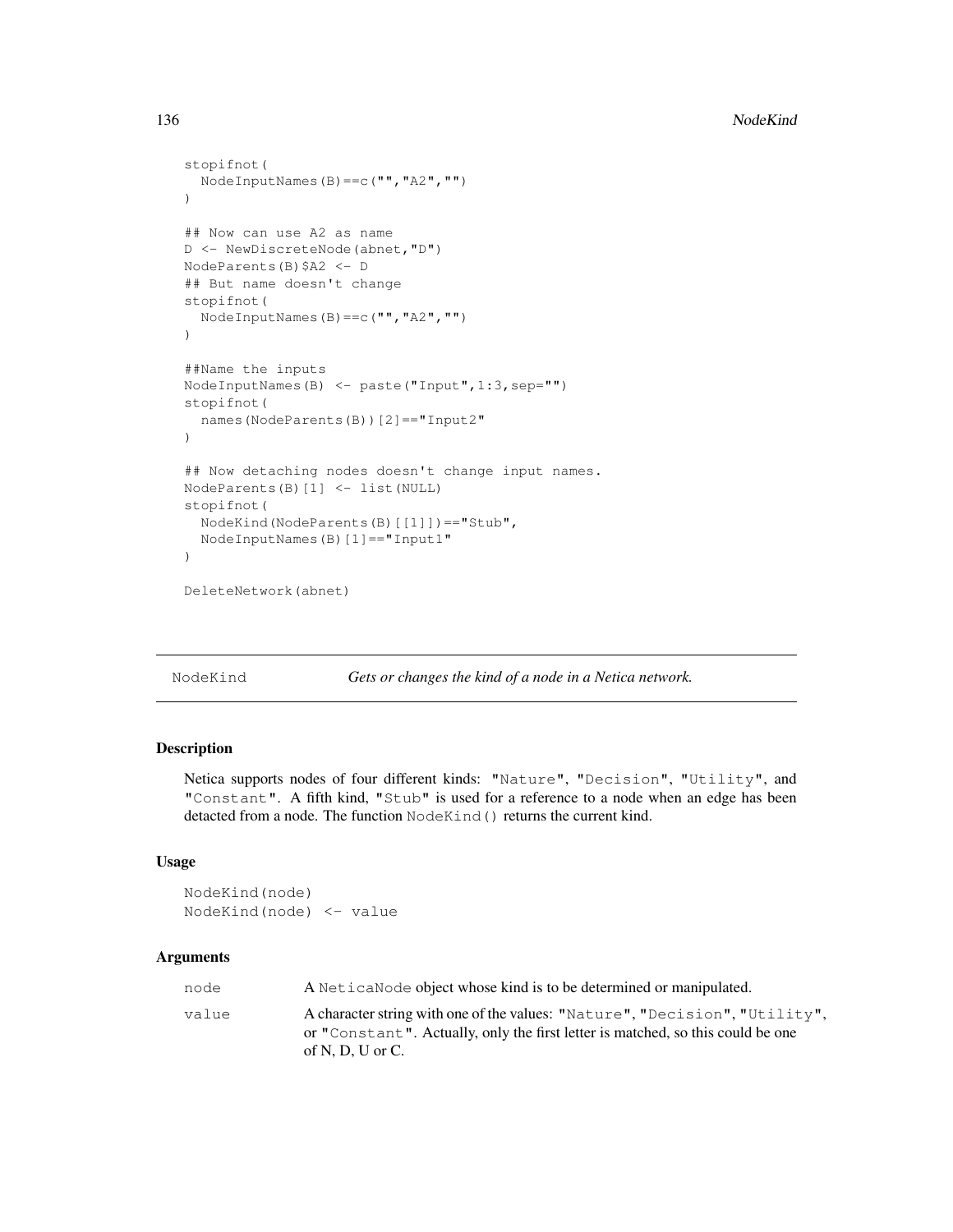#### NodeKind 137

## Details

A "Nature" node (the default when the node is created) is a random variable whose value can be predicted using the network. Pure Bayesian networks use only "Nature" nodes.

A "Decision" node is one whose value will be chosen by some decision maker. A "Utility" node is one whose value the decision maker is trying to optimize. A influence diagram contains decision nodes and utilities in addition to nature nodes. The goal is implicitly to find a setting of the decision nodes that maximizes the expected utility.

A "Constant" node is a parameter used for building a conditional probability table. Its value is nominally fixed, but it can be changed to perform sensitivity analysis.

A "Stub" is a reference to a node created by removing a parent node from another node without changing the table. It is assumed that a real node will later be attached in that location. This kind can only be set internally to Netica; the expression  $\text{NodeKind}(\text{node}) \leq -$  "Stub" will generate an error.

# Value

A character vector of length one containing one of the values: "Nature", "Decision", "Utility", "Constant", or "Stub".

## **Note**

Internal to Netica, "Stub"s are called DISCONNECTED\_NODEs. I changed the name to make them start with a unique letter.

#### Author(s)

Russell Almond

## References

http://norsys.com/onLineAPIManual/index.html: GetNodeKind\_bn()<sup>97</sup>, SetNodeKind\_bn()<sup>98</sup>

# See Also

NeticaNode, is.discrete(), NodeParents()

#### Examples

```
knet <- CreateNetwork("kNet")
skills <- NewContinuousNode(knet,paste("SkillAtTime",1:2,sep=""))
reward <- NewContinuousNode(knet,"RewardForSkill")
NodeKind(reward) <- "Utility"
placement <-
 NewDiscreteNode(knet,"Placement",c("Tier1","Tier2","Tier3"))
```
<sup>97</sup>http://norsys.com/onLineAPIManual/functions/GetNodeKind\_bn.html

<sup>98</sup>http://norsys.com/onLineAPIManual/functions/SetNodeKind\_bn.html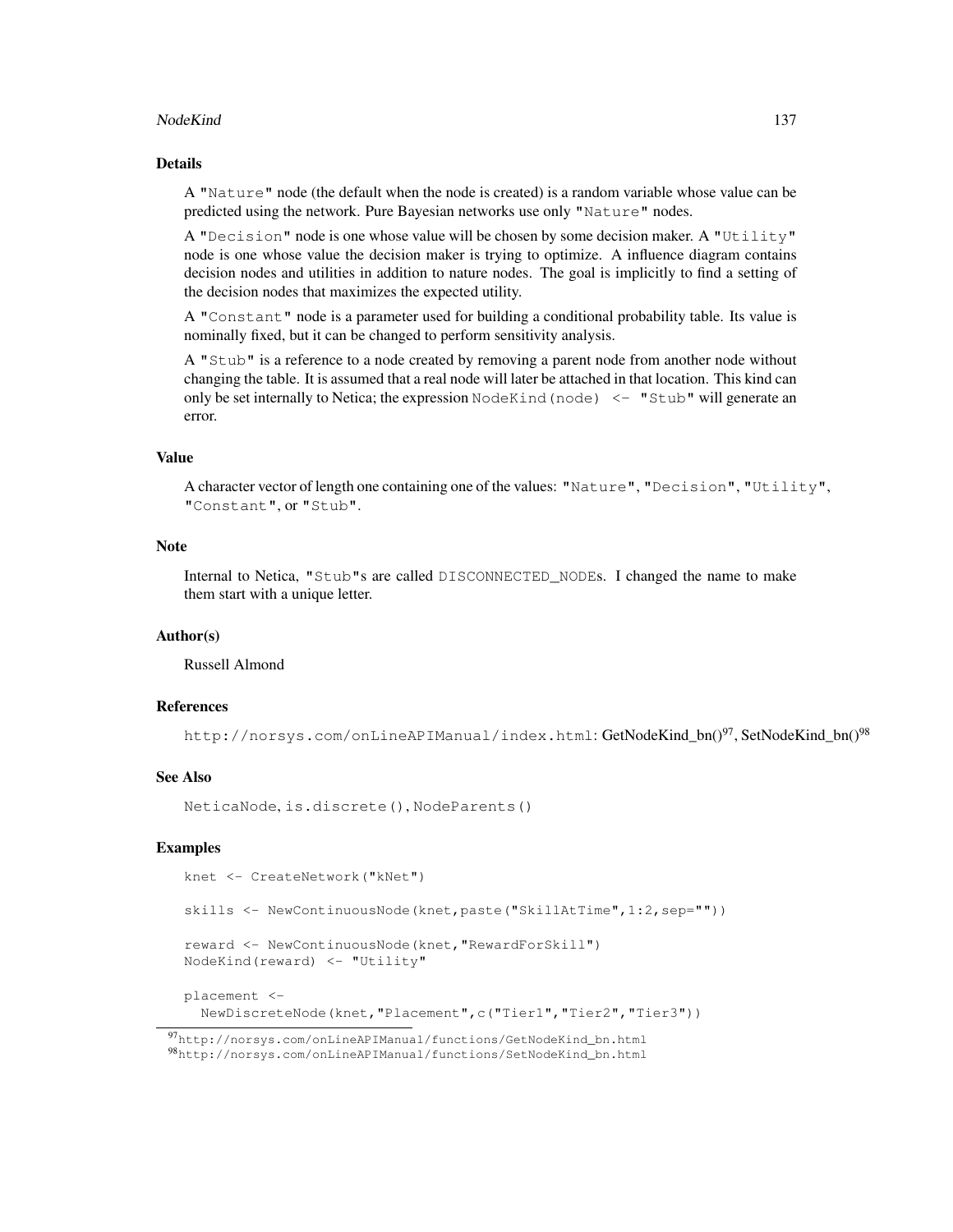#### 138 NodeLevels

```
NodeKind(placement) <- "Decision"
instructionCost <- NewContinuousNode(knet,"CostOfInstruction")
NodeKind(instructionCost) <- "U"
pretest <- NewDiscreteNode(knet,"PretestDecision",c("yes","no"))
NodeKind(pretest) <- "D"
pretestScore <- NewContinuousNode(knet,"PretestScore")
NodeKind(pretestScore) <- "Nature"
pretestCost <- NewContinuousNode(knet,"PretestCost")
NodeKind(pretestCost) <- "u"
pretestR <- NewContinuousNode(knet,"PretestReliability")
NodeKind(pretestR) <- "Constant"
stopifnot(
NodeKind(skills[[1]]) == "Nature",
NodeKind(skills[[2]]) == "Nature",
 NodeKind(reward) == "Utility",NodeKind(placement) == "Decision",
NodeKind(instructionCost) == "Utility",
 NodeKind(pretest) == "Decision",
NodeKind(pretestScore) == "Nature",
 NodeKind(pretestCost) == "Utility",
 NodeKind(pretestR) == "Constant"
 )
## To make stub node, need links
AddLink(skills[[1]],pretestScore)
NodeInputNames(pretestScore) <- "SkillTested"
## Detatch node
NodeParents(pretestScore)$SkillTested <- list(NULL)
stopifnot(
  NodeKind(NodeParents(pretestScore)$SkillTested) == "Stub"
\lambdaDeleteNetwork(knet)
```
NodeLevels *Accesses the levels associated with a Netica node.*

#### Description

The levels associate a numeric value with the levels of a discrete NeticaNode, or cut a discrete node into a number ordered categories. This function fetches or retrieves the levels for node. See description for more details.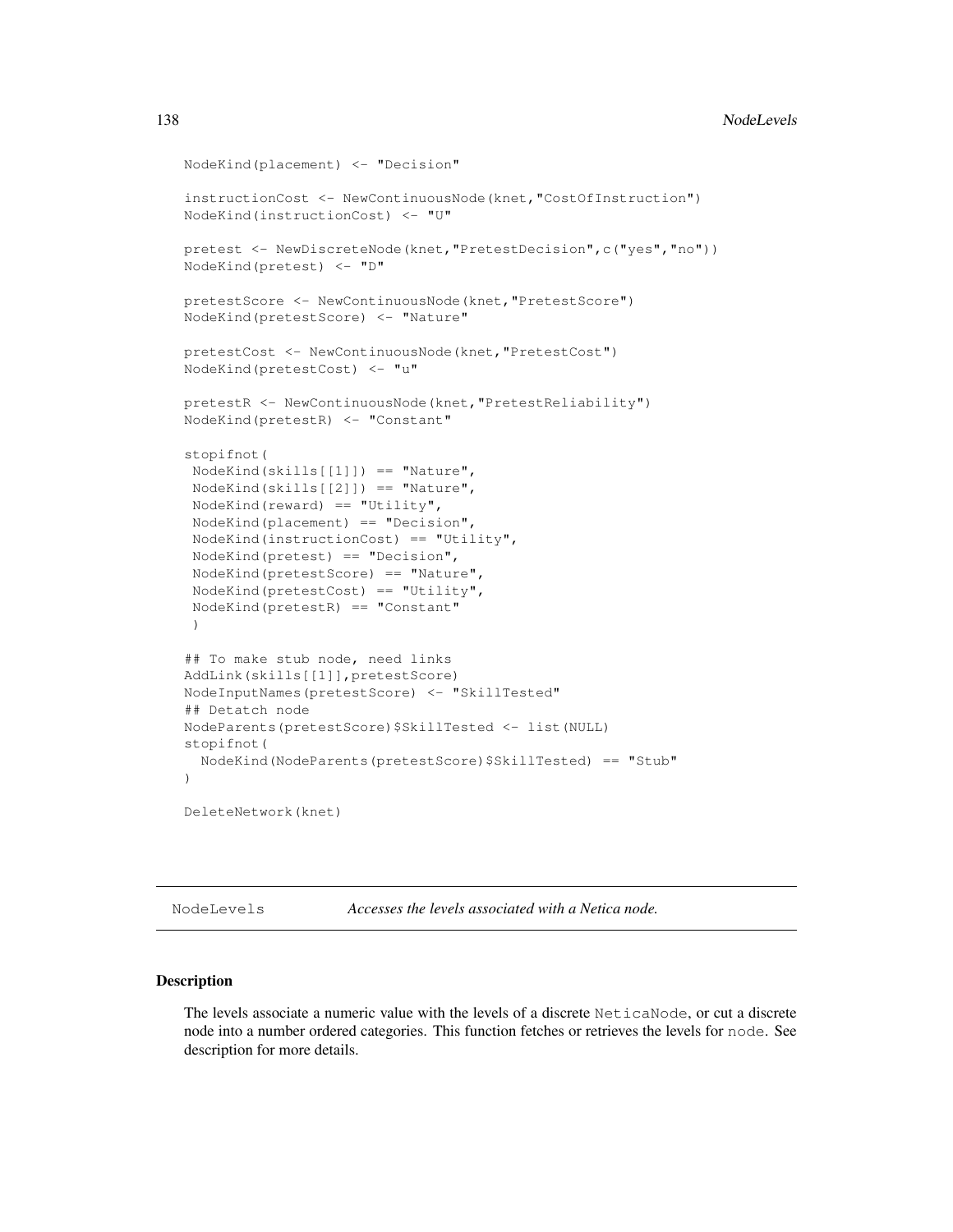#### NodeLevels 139

#### Usage

```
NodeLevels(node)
NodeLevels(node) <- value
```
## Arguments

| node  | A Netica Node whose levels are to be accessed.                            |
|-------|---------------------------------------------------------------------------|
| value | A numeric vector of values. For discrete nodes, values should have length |
|       | NodeNumStates (node). For continuous nodes, it can be of any length (ex-  |
|       | cept 1) should be in either increasing or decreasing order.               |

# Details

The behavior of the levels depends on whether the node is discrete (is.discrete (node)==TRUE) or continuous (is.discrete(node)==TRUE).

Discrete. For discrete nodes, the levels are associated with the states and provide a numeric summary of the states. In particular, if NodeLevels are set, then it is meaningful to calculate an expected value for the node. The vector returned by NodeLevels() is named with the names of the states, making the association clear. When setting the NodeLevels, it should have length equal to the number of states (NodeNumStates(node)).

Note that the first time the NodeLevels() are set, the entire vector must be set. After that point individual values may be changed.

Continuous. For a continuous node, the levels are used to split the continuous range into intervals (similar in spirit to the function  $cut()$ ). The levels represent the endpoints of the intervals and should be in either increaseing or decreasing order. The values Inf and  $\text{-Inf}$  are acceptable for the endpoints of the interval. There should be one more level than the desired number of states.

The states of a continuous node are defined by the node levels, and it is not meaningful to try to set NodeStates(), NodeStateTitles() or NodeStateComments().

Setting NodeLevels (node) <-NULL for a continuous node will clear the levels and the states.

## Value

For discrete nodes, a numeric vector of length NodeNumStates(), with names equal to the state names. If levels have not be set, NAs will be returned.

For continuous nodes, a numeric vector of length NodeNumStates()+1 with no names, or character(0).

## Note

The overloading of node levels is a "feature" of the Netica API. It is not great design, but it probably will be maintained for backwards compatability.

## Author(s)

Russell Almond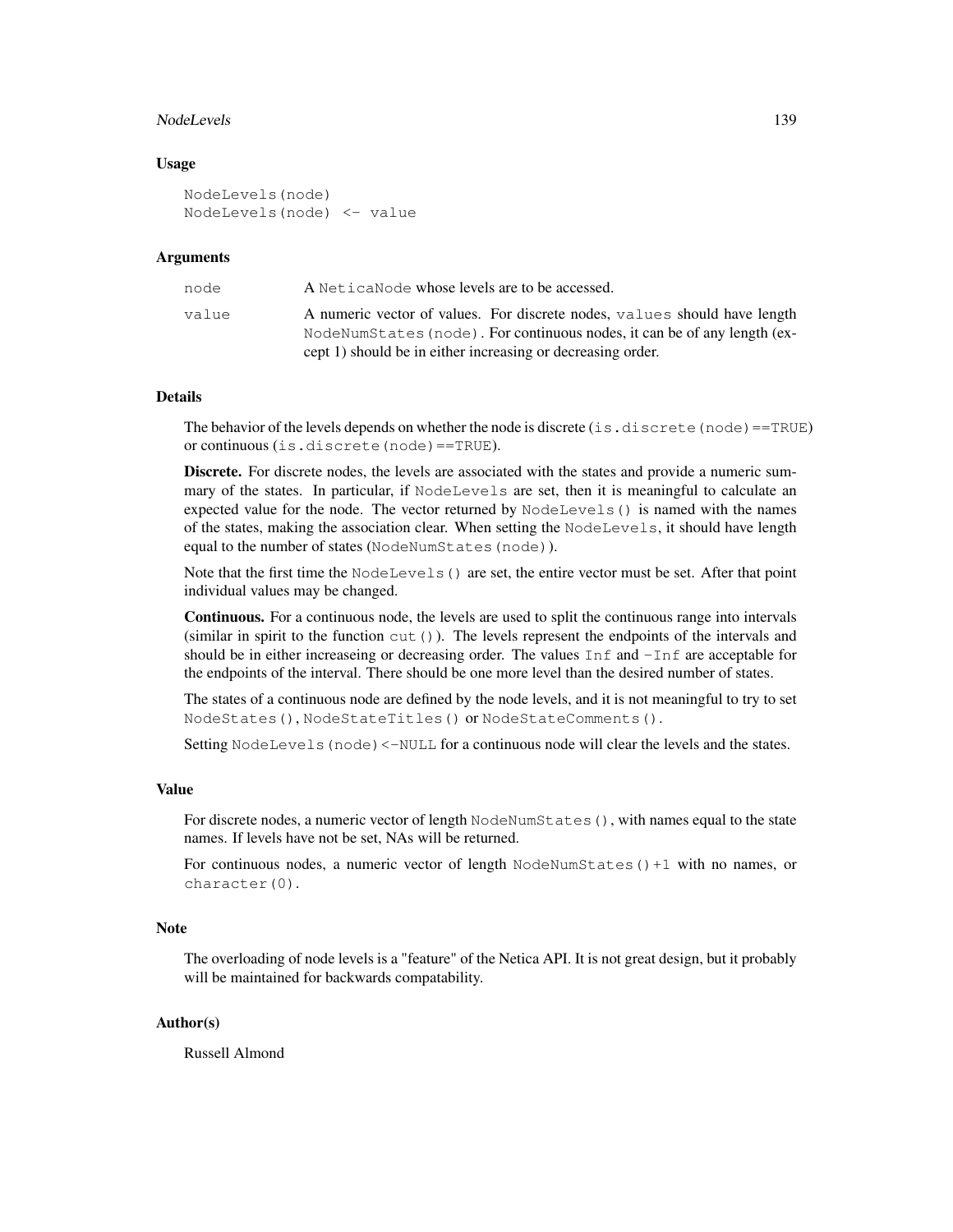## References

```
http://norsys.com/onLineAPIManual/index.html: SetNodeLevels bn()()<sup>99</sup>, GetN-
odeLevels_bn()<sup>100</sup>, GetNodeNumberStates_bn()<sup>101</sup>, GetNodeStateName_bn()<sup>102</sup>, SetNodeStateNames_bn()<sup>103</sup>
```
## See Also

```
NewDiscreteNode(), NeticaNode, NodeName(), is.discrete(), is.active(),
NodeStateTitles(), NodeStates(), NodeStateComments(),
```
# Examples

```
lnet <- CreateNetwork("LeveledNet")
## Discrete Node
vnode <- NewDiscreteNode(lnet,"volt_switch",c("Off","Reverse","Forwards"))
stopifnot(
  length(NodeLevels(vnode))==3,
  names(NodeLevels(vnode)) == NodeStates(vnode),
  all(is.na(NodeLevels(vnode)))
\lambda## Not run:
## Don't run this until the levels for vnode have been set,
## it will generate an error.
NodeLevels(vnode)[2] <- 0
## End(Not run)
NodeLevels(vnode) <- 1:3
stopifnot(
  length(NodeLevels(vnode))==3,
  names(NodeLevels(vnode)) == NodeStates(vnode),
  NodeLevels(vnode)[2]==2
\lambdaNodeLevels(vnode)["Reverse"] <- -2
## Continuous Node
wnode <- NewContinuousNode(lnet,"Weight")
stopifnot(
length(NodeLevels(wnode))==0,
NodeNumStates(wnode)==0
)
NodeLevels(wnode) \leftarrow c(0, 0.1, 10, Inf)
stopifnot(
length(NodeStates(wnode))==3,
```
<sup>99</sup>http://norsys.com/onLineAPIManual/functions/SetNodeLevels\_bn().html <sup>100</sup>http://norsys.com/onLineAPIManual/functions/GetNodeLevels\_bn.html <sup>101</sup>http://norsys.com/onLineAPIManual/functions/GetNodeNumberStates\_bn.html <sup>102</sup>http://norsys.com/onLineAPIManual/functions/GetNodeStateName\_bn.html <sup>103</sup>http://norsys.com/onLineAPIManual/functions/SetNodeStateNames\_bn.html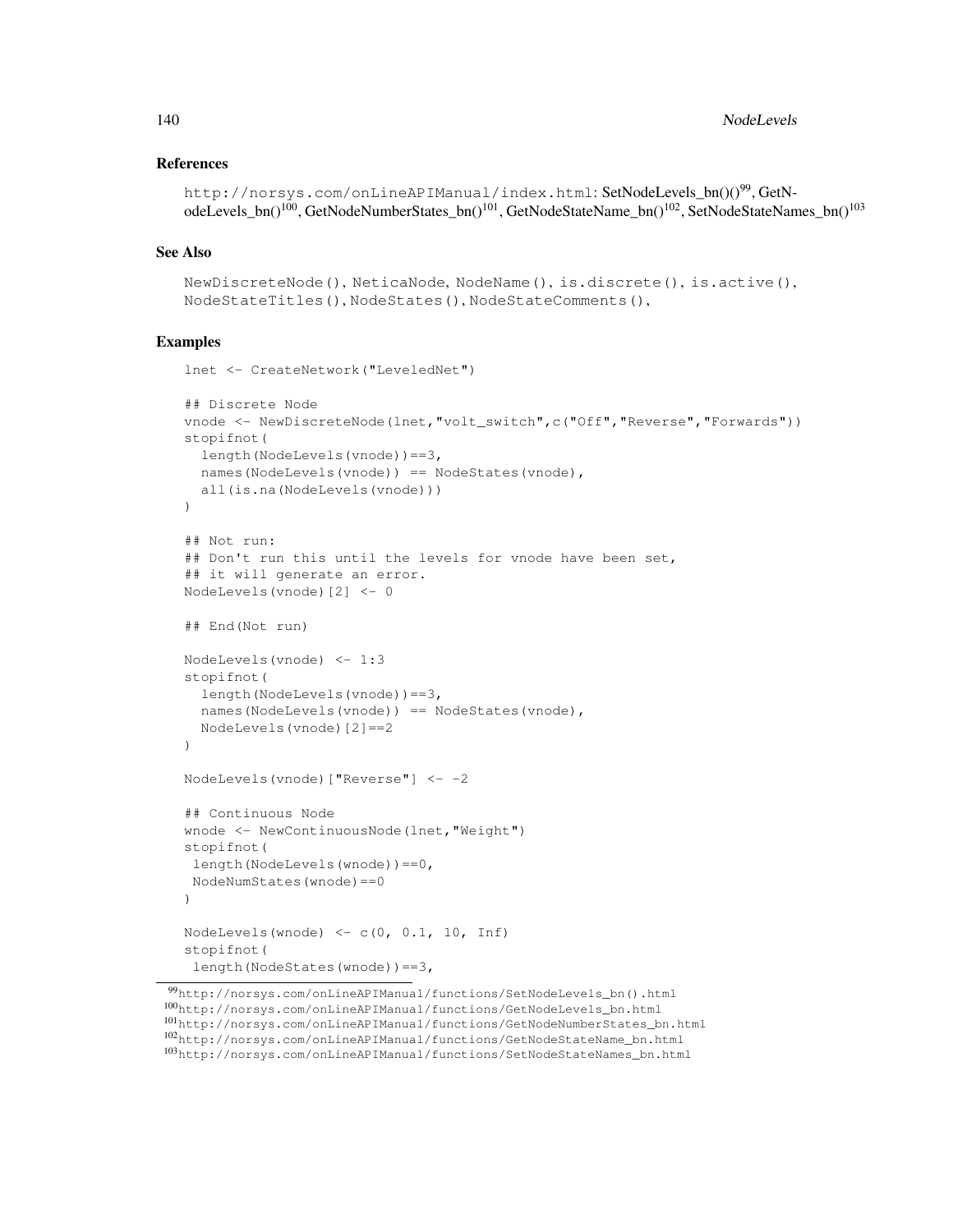# NodeLikelihood 141

```
NodeNumStates(wnode)==3
)
NodeStates(wnode) <- c("Low","Medium","High")
stopifnot(
NodeStates(wnode)[3] == "High",
is.null(names(NodeLevels(wnode)))
)
## Change number of states
NodeLevels(wnode) <- c(0, 0.1, 10, 100, Inf)
stopifnot(
length(NodeStates(wnode))==4,
NodeNumStates(wnode)==4,
 all(nchar(NodeStates(wnode))==0)
)
## Clear levels
NodeLevels(wnode) <- c()
stopifnot(
NodeNumStates(wnode)==0,
 length(NodeStates(wnode))==0
)
DeleteNetwork(lnet)
```
NodeLikelihood *Returns or sets the virtual evidence associated with a Netica node.*

# **Description**

The findings associated with a node can be exrpressed as the probability of the evidence occuring in each of the states of the node. This is the *likelihood* associated with the node. This function retrieves or sets the likelihood.

## Usage

```
NodeLikelihood(node)
NodeLikelihood(node) <- value
```
# Arguments

| node  | An active Netica Node whose evidence is to be queried or set.                                                                                                                                                                    |
|-------|----------------------------------------------------------------------------------------------------------------------------------------------------------------------------------------------------------------------------------|
| value | A numeric vector of length NodeNumStates (node) representing the new<br>likelihood for the node. All values must be between zero and one and there<br>must be at least one positive value, but the sum does not need to equal 1. |

# Details

This function retrieves or sets virtual evidence associated with each node. Suppose that some set of evidence  $e$  is observed. The each of the values in the likelihood representes the conditional probability  $Pr(e|node == state)$ . Note that the likelihood can be throught of as the message that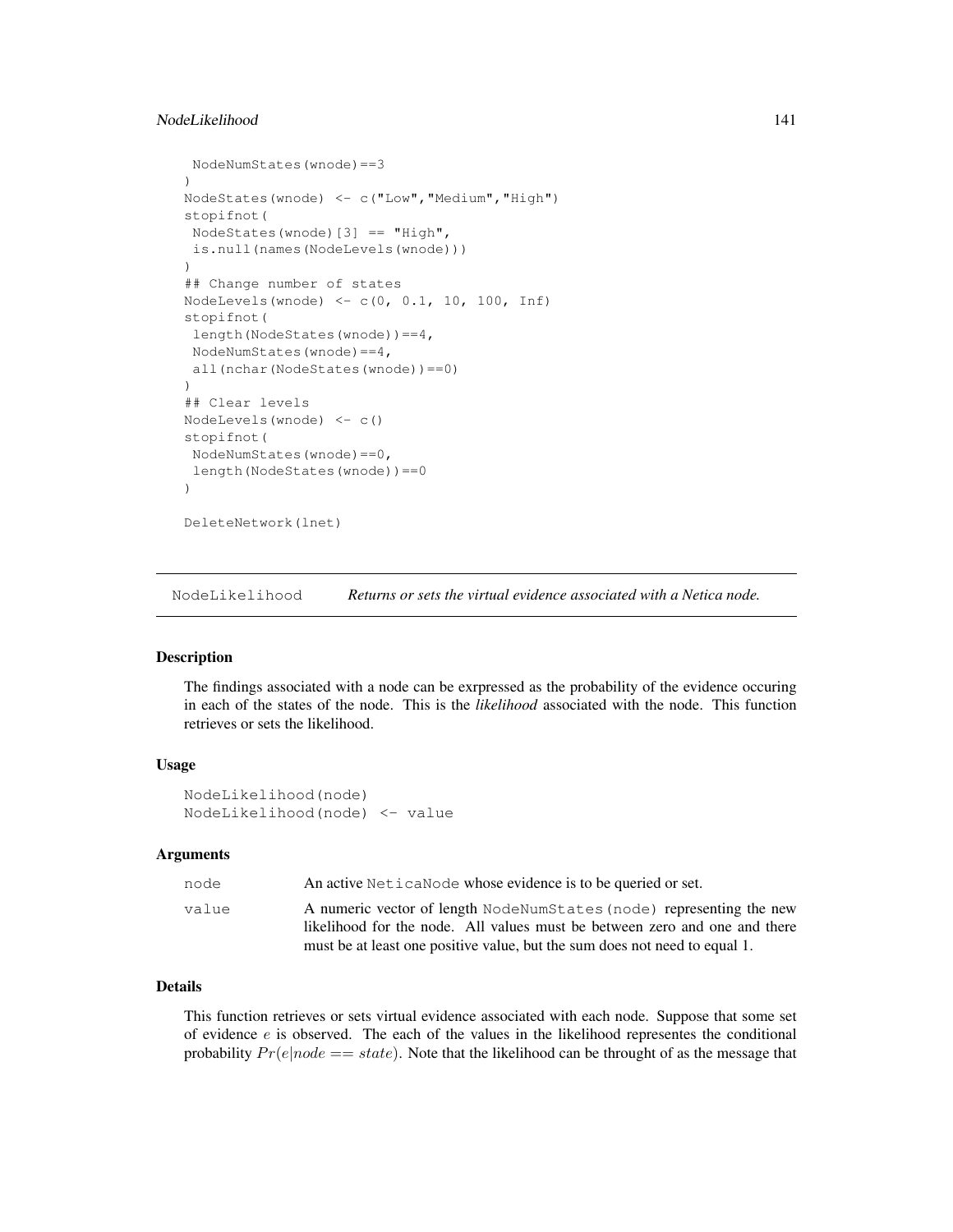a new node child which was a child of node with no other parents would pass to node if its value was set.

As the likelihood values are conditional probabilities, they do not need to add to 1, although they are still restricted to the range [0,1]. Also, at least one value must be non-zero (or else the evidence represtents an impossible case) or Netic will generate an error.

Entering findings through NodeFinding (node, state) sets a special likelihood. In this case, the likelihood value corresponding to state will be 1, and all others will be 0. Similarly, EnterNegativeFinding (nod sets a special likelihood with 0's corresponding to the states in statelist and 1's elsewhere.

Setting the likelihood calls RetractNodeFinding(), clearing any previous finding, negative finding or likelihood.

#### Value

The function NodeLikelihood(node) returns a vector of likelihoods of length NodeNumStates(node). The names of the result are the state names.

The expression NodeLikelihood(node)<-value returns the modified node invisibly.

#### Warning

The documentation for the Netica function MostProbableConfig  $bn()^{104}$  states that likelihood findings are not properly taken into accont in MostProbableConfig(). Some quick tests indicate that it is doing something sensible, but more extensive testing and/or clarification is needed.

The documentation for the Netica function FindingsProbability\_bn()<sup>105</sup> also provides a warning about likelihood evidnece. The function FindingsProbability(net) still gives a result, but it is the normalization constant for the network, and not necessarily a probability.

## Note

If SetNetworkAutoUpdate() has been set to TRUE, then setting the likelihood could take some time as each finding is individually propagated. Consider wrapping multiple calls setting NodeLikelihood() in WithoutAutoUpdate(net, ...).

Unlike the Netica function EnterNodeLikelihood\_bn() the function "NodFinding<-" internally calls RetractFindings. So there is no need to do this manually.

#### Author(s)

Russell Almond

#### References

http://norsys.com/onLineAPIManual/index.html: GetNodeLikelihood\_bn()<sup>106</sup>, EnterNodeLikelihood  $bn()^{107}$ 

<sup>104</sup>http://norsys.com/onLineAPIManual/functions/MostProbableConfig\_bn.html <sup>105</sup>http://norsys.com/onLineAPIManual/functions/FindingsProbability\_bn.html

<sup>106</sup>http://norsys.com/onLineAPIManual/functions/GetNodeLikelihood\_bn.html

<sup>107</sup>http://norsys.com/onLineAPIManual/functions/EnterNodeLikelihood\_bn.html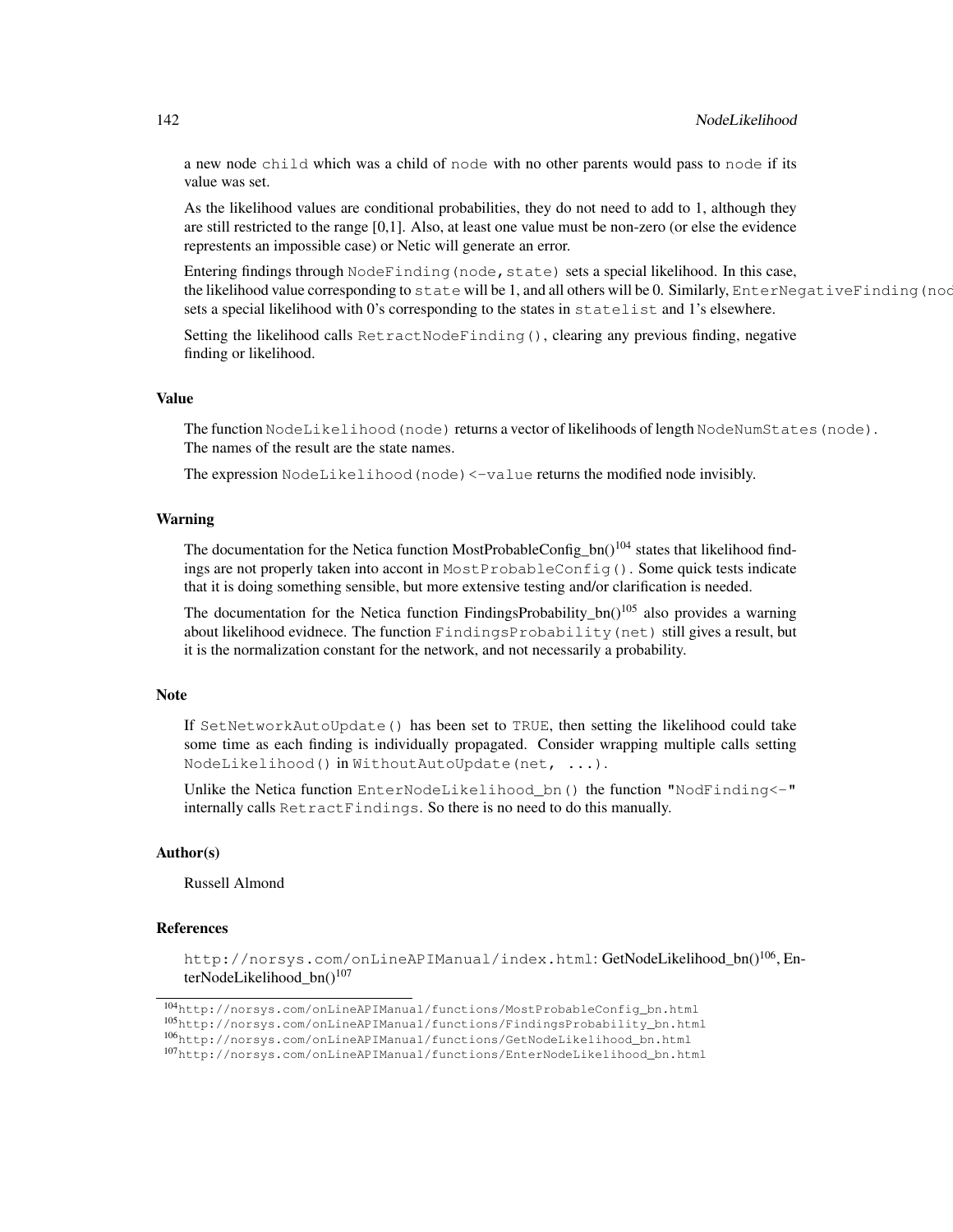# NodeLikelihood 143

# See Also

```
NeticaBN, NodeBeliefs(), EnterNegativeFinding(), RetractNodeFinding(),
NodeFinding() JointProbability(), MostProbableConfig(), FindingsProbability()
```
# Examples

```
irt5 <- ReadNetworks(paste(library(help="RNetica")$path,
                            "sampleNets","IRT5.dne",
                            sep=.Platform$file.sep))
irt5.theta <- NetworkFindNode(irt5,"Theta")
irt5.x <- NetworkFindNode(irt5,paste("Item",1:5,sep="_"))
CompileNetwork(irt5) ## Ready to enter findings
## Simple finding
NodeFinding(irt5.x[[1]])<-"Wrong"
stopifnot(
  NodeLikelihood(irt5.x[1]]) == c(0,1)
)
## Negative finding
EnterNegativeFinding(irt5.theta,c("neg1","neg2")) ## Rule out negatives.
stopifnot(
  NodeLikelihood(int5.x[[1]]) == c(0,1),NodeLikelihood(irt5.theta) == c(1,1,1,0,0),
  NodeFinding(irt5.theta) == "@NEGATIVE FINDINGS"
\lambda## Clearing Findings
RetractNodeFinding(irt5.theta)
stopifnot(
  NodeLikelihood(irt5.theta) == c(1,1,1,1,1))
##Virtual findings for X3. Assume judge has said right, but judge has
## 80% accuracy rate.
NodeLikelihood(irt5.x[[3]]) <- c(.8,.2)stopifnot(
  sum(abs(NodeLikelihood(irt5.x[[3]]) - c(.8,.2))) < 1e-6,
  NodeFinding(irt5.x[[3]]) == "@LIKELIHOOD"
)
## Add in virtual likelihood from a second judge
NodeLikelihood(irt5.x[[3]]) \leftarrow NodeLikelihood(irt5.x[[3]]) \star c(.75,.25)
stopifnot(
  sum(abs(NodeLikelihood(irt5.x[[3]]) - c(.6,.05))) < 1e-6
)
```
DeleteNetwork(irt5)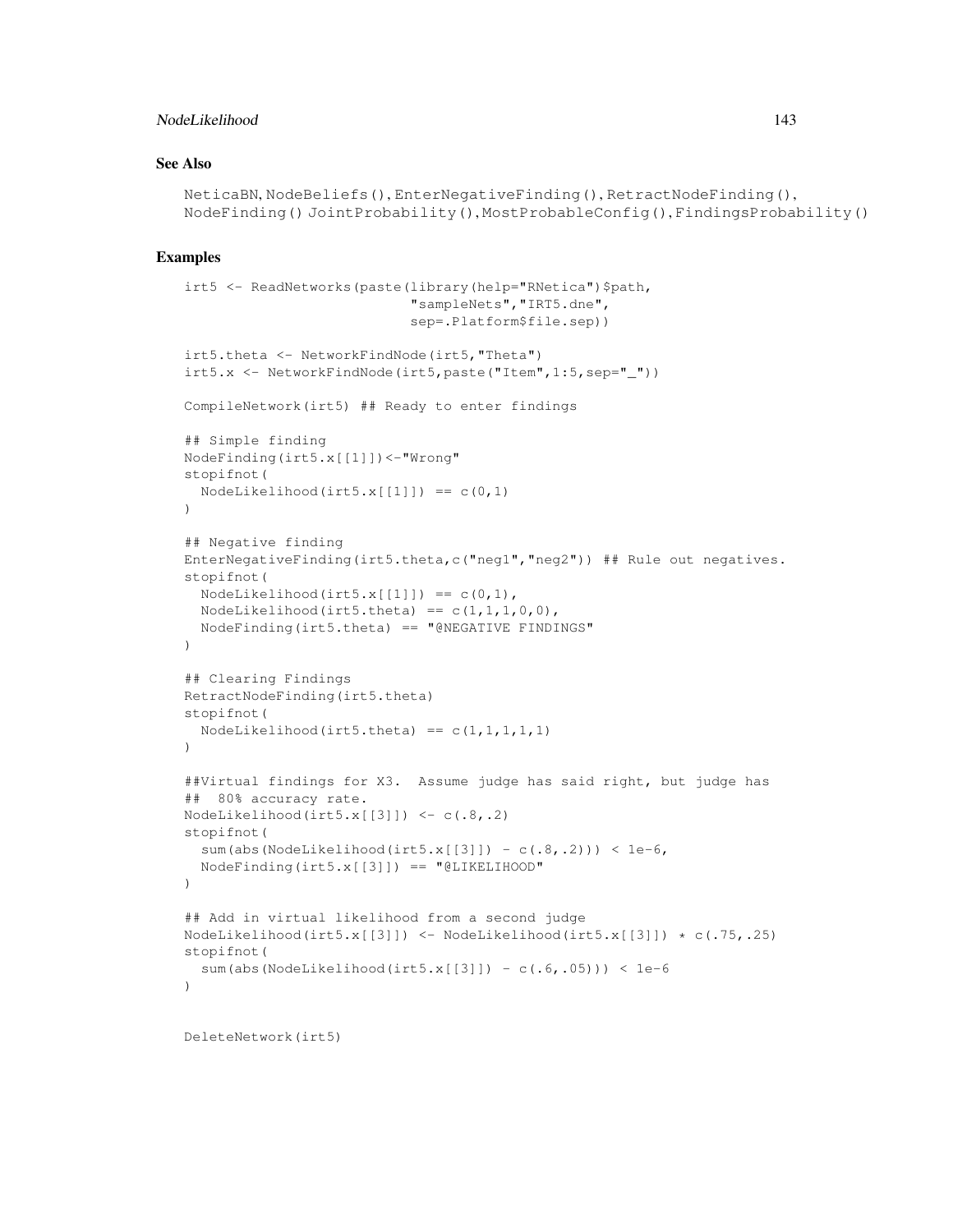#### Description

Gets or sets the name of the node. Names must conform to the IDname rules.

#### Usage

```
NodeName(node)
NodeName(node)<- value
```
## Arguments

| node  | An active NeticaNode object that references the node. |
|-------|-------------------------------------------------------|
| value | An character vector of length 1 giving the new name.  |

## Details

Node names must conform to the IDname rules for Netica identifiers. Trying to set the node to a name that does not conform to the rules will produce an error, as will trying to set the node name to a name that corresponds to a different node in the network.

On a call to the setting method, if a node of the given name already exists, a warning will be issued and the node argument will be returned unchanged.

The NodeTitle() function provides another way to name a node which is not subject to the IDname restrictions.

## Value

The name of the node as a character vector of length 1.

The setter method returns the NeticaNode object

#### Note

NeticaNode objects are internally implemented as character vectors giving the name of the network. If a node is renamed, then it is possible that R will hold onto an old reference that still using the old name. In this case, NodeName (node) will give the correct name, and NetworkFindNode (net, NodeName (no will return a reference to a corrected object.

#### Author(s)

Russell Almond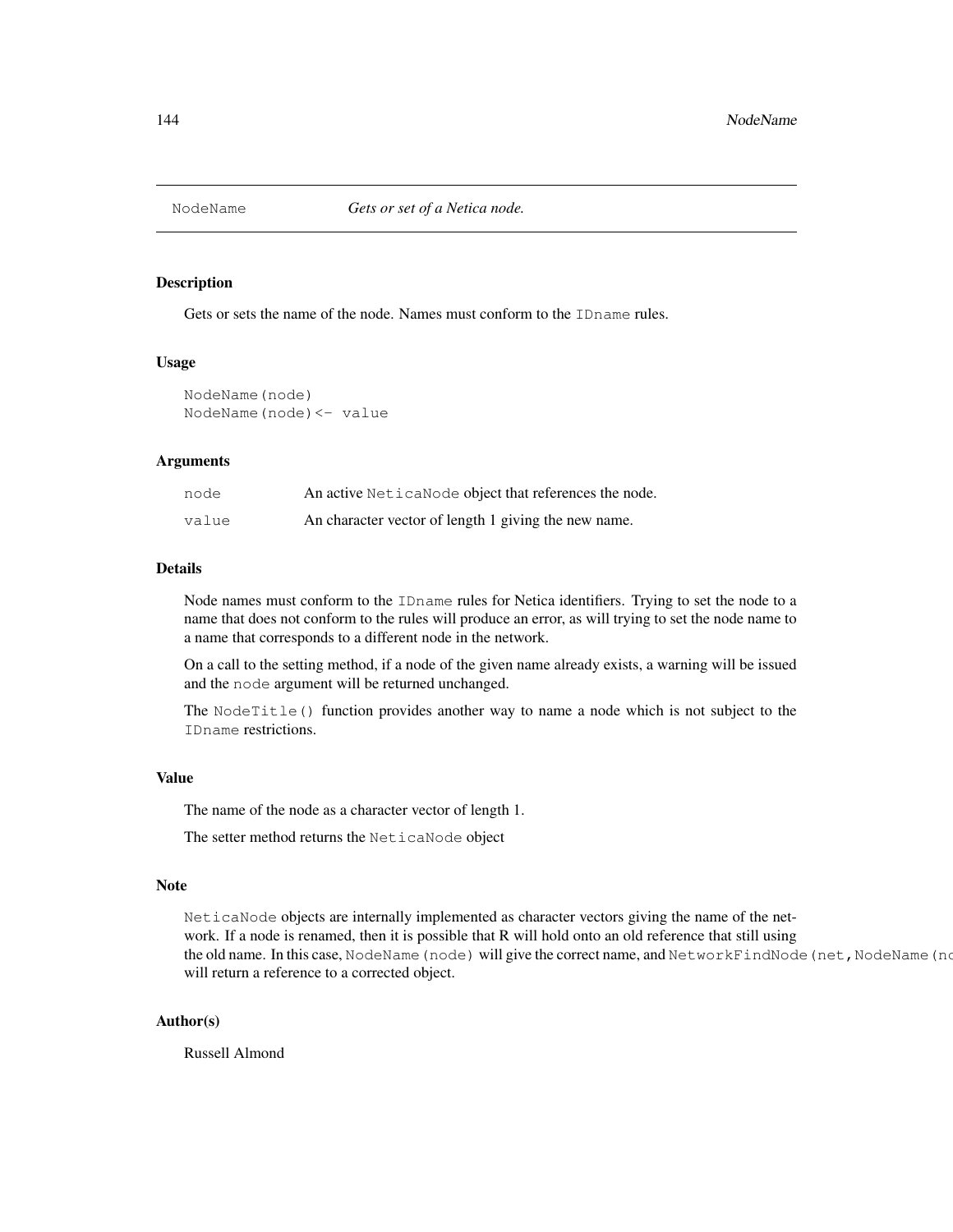#### NodeName 145

# References

```
http://norsys.com/onLineAPIManual/index.html: GetNodeName_bn()<sup>108</sup>, SetN-
odeName_bn()<sup>109</sup>
```
# See Also

```
NewDiscreteNode(), NeticaNode, NetworkFindNode(), NodeTitle()
```
## Examples

```
net <- CreateNetwork("funNet")
pnode <- NewDiscreteNode(net,"play")
nodecached <- pnode
stopifnot(NodeName(pnode)=="play")
NodeName(pnode)<-"work"
```
stopifnot(as.character(pnode)=="work")

```
##Warning, the following expression is true!
as.character(nodecached) != NodeName(nodecached)
## But this one holds
stopifnot(NodeName(pnode)==NodeName(nodecached))
## And this one
stopifnot(pnode==nodecached)
```

```
## This fixes the problem
NodeName(nodecached) <- NodeName(nodecached)
stopifnot(as.character(nodecached) == NodeName(nodecached))
```

```
snode <- NewContinuousNode(net, "sleep")
NodeName(snode) <- "work" ## This should issue a warning
## And not change the name.
stopifnot(NodeName(snode)=="sleep")
```

```
allNodes <- NetworkAllNodes(net)
NodeName(allNodes$work) <- "effort"
```
DeleteNetwork(net)

<sup>108</sup>http://norsys.com/onLineAPIManual/functions/GetNodeName\_bn.html <sup>109</sup>http://norsys.com/onLineAPIManual/functions/SetNodeName\_bn.html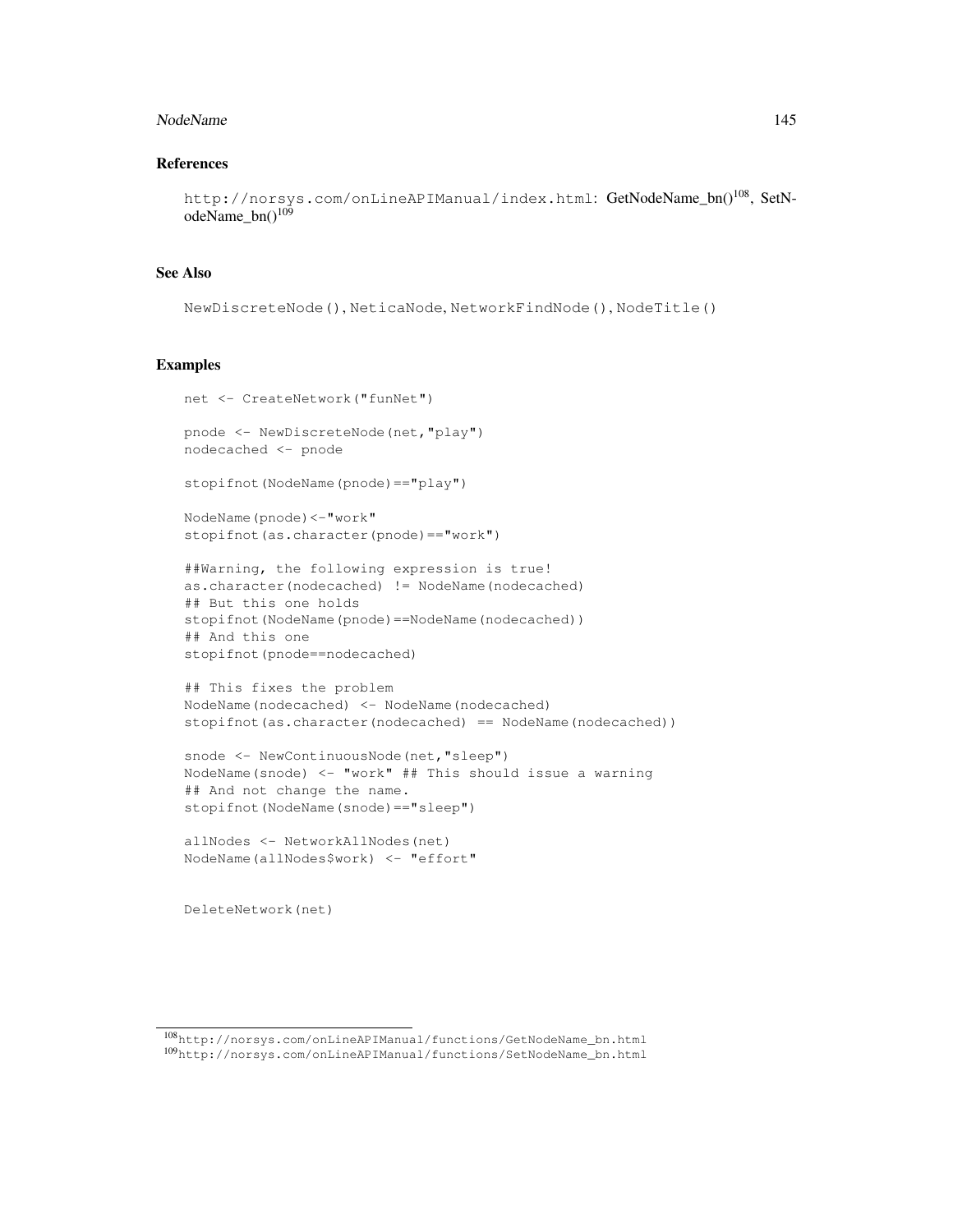## Description

Each active NeticaNode object lives inside of a NeticaBN object. This function finds the network corresponding to a node.

#### Usage

NodeNet(node)

## Arguments

node A NeticaNode object.

# Details

Two nodes with the same details in different networks are not identical inside of Netica.

This function only works for active nodes. If is. active (node) returns false, this function will return NULL.

The functions NetworkAllNodes() and NetworkFindNode() provide pseudo-inverses for this function.

# Value

A NeticaBN object which contains node, or NULL if node is not active.

# Author(s)

Russell Almond

## References

http://norsys.com/onLineAPIManual/index.html: GetNodeNet\_bn()<sup>110</sup>

# See Also

NeticaBN, NeticaNode, is.active(), NetworkAllNodes(), NetworkFindNode()

<sup>110</sup>http://norsys.com/onLineAPIManual/functions/GetNodeNet\_bn.html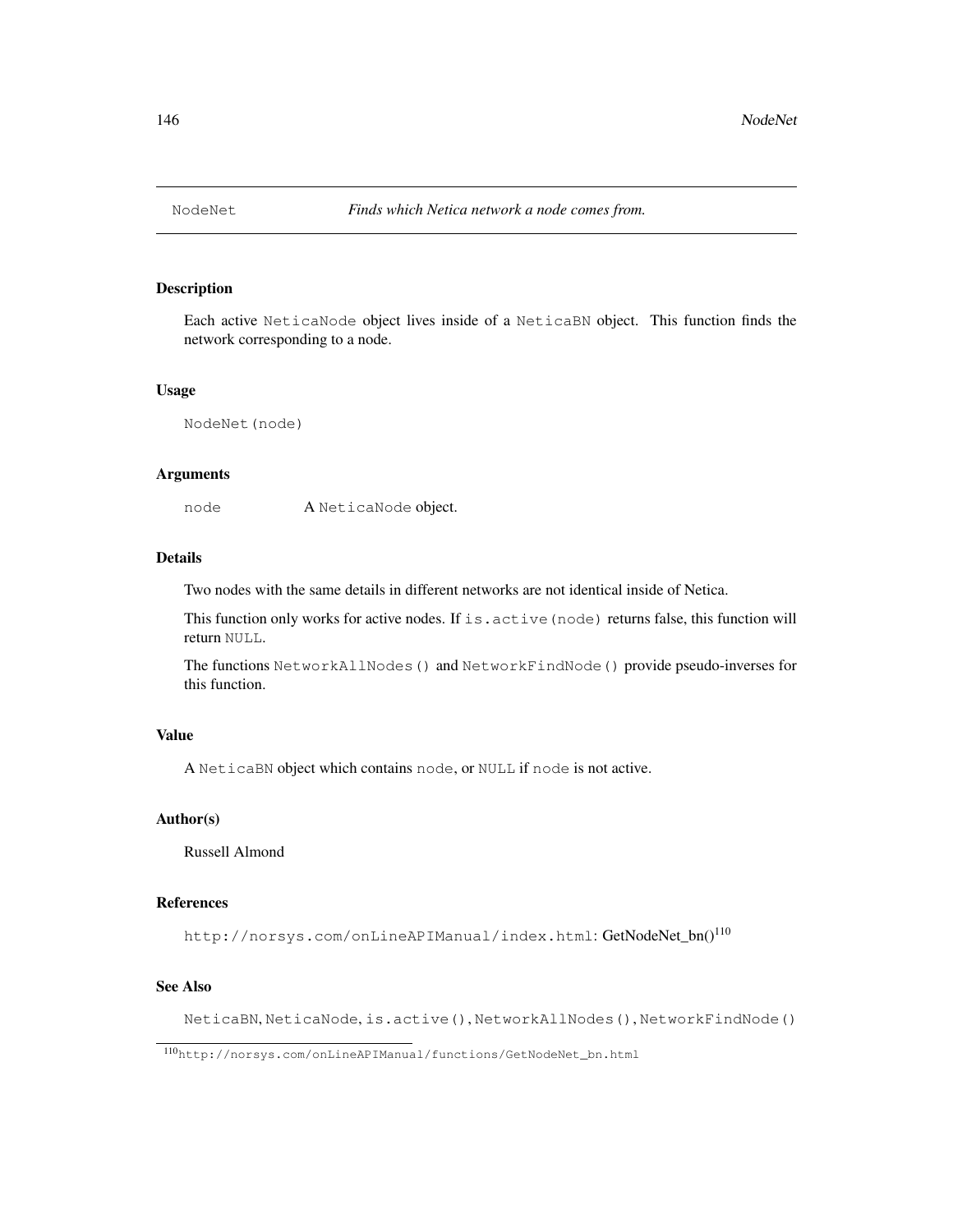#### NodeParents 147

# Examples

```
neta <- CreateNetwork("Net_A")
netb <- CreateNetwork("Net_B")
nodea <- NewContinuousNode(neta,"Node")
nodeb <- NewContinuousNode(netb,"Node")
stopifnot(NodeNet(nodea)==neta)
stopifnot(NodeNet(nodeb)==netb)
## Note
stopifnot(nodea != nodeb)
## But:
stopifnot(as.character(nodea) == as.character(nodeb))
DeleteNodes(nodeb)
stopifnot(is.null(NodeNet(nodeb)))
DeleteNodes(nodea)
## Now:
stopifnot(nodea == nodeb)
DeleteNetwork(list(neta,netb))
```
NodeParents *Gets or sets the parents of a node in a Netica network.*

# Description

A parent of a NeticaNode is another node which has a link (created through AddLink() from that node to child. This function returns the list of parents. It also allows the list of parents for the node to be set, altering the topology of the network (see details).

### Usage

```
NodeParents(child)
NodeParents(child) <- value
```
# Arguments

| child | An active NeticaNode object whose parents are of interest.                                                                  |
|-------|-----------------------------------------------------------------------------------------------------------------------------|
| value | A list of NeticaNode objects (or NULLs) which will become the new parents.<br>Order of the nodes is important. See details. |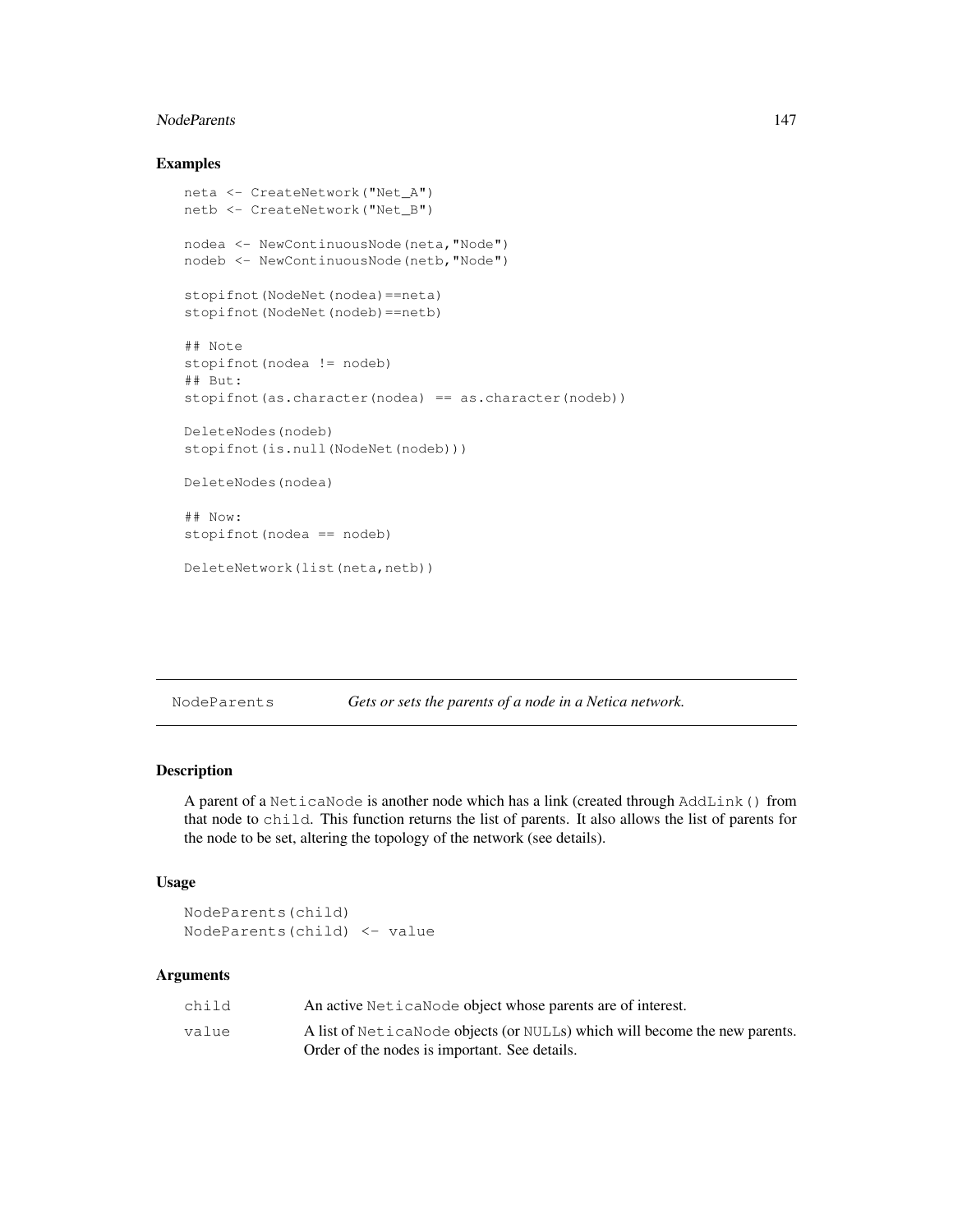# Details

At its most basic level, NodeParents() reports on the topology of a network. Suppose we add the links  $A1 \longrightarrow B$ ,  $A2 \longrightarrow B$ , and  $A3 \longrightarrow B$  to the network. Then NodeParents(B) should return list (A1, A2, A3). The order of the inputs is important, because that this determines the order of the dimensions in the conditional probability table ( $NodeProbs()$ ).

The parent list can be set. This can accomplishes a number of diffent goals: it can replace a parent variable, it can add additional parents, it can remove extra parents, and it can reorder parents. Changing the parents alters the topology of the network. Note that Netica networks must always be acyclic directed graphs. In particular, if is. NodeRelated(child, "decendent", parent) returns true for any prospective parent, Netica will generate an error (new parents must node be decendents of the child as that would produce a cycle).

Setting an element of the parent list to list (NULL) has special semantics. In this case, the parent node becomes a special *stub node* (or DISCONNECTED\_TYPE, see NodeKind()). This creates a Bayesian network fragment which can later be connected to another Bayesian network (using SetParents() with the new parent.

The function NodeInputNames(child), returns a list of names for the parent variables. Naming the parent variables facilitates disconnecting the node and reconnecting it. Whenever a node is disconnected, the corresponding input is named after the disconnected node, unless it already has an input name.

#### Value

A list of NeticaNode objects representing the parents in the order that they will be used to establish dimensions for the conditional probability table. If NodeInputNames (child) has been set, the names of the result will be the input names.

The setting variant returns the modified child object.

## **Note**

Much of the checking for this function is done internally in the Netica API, and not in the RNetica interface layer. In particular, creating directed cycles will produce errors in Netica and not in RNetica.

This is actually an attempt to make the RNetica interface more R-like, covering the common cases of NodeParents (child)  $\le$  value. Under the hood it is using the Netica function SwitchNodeParent bn() to produce the expected behavior.

The fact that if  $x$  is a list  $x$  [[2]] <-NULL deletes the second element rather than replacing it with NULL is a serious design flaw in R. However, it is documented in the FAQ and it is unlikely to change, so we need to workaround it. We do this by setting the element we want to delete to list (NULL). Nominally, we would do this through  $x$  [2] < -1 ist (NULL), which is the official workaround for the design flaw. NodeParents<- will accept list(NULL) in place of NULL because nobody who isn't part of the R Core Development Team will ever remember which form they are suppose to use here.

# Author(s)

Russell Almond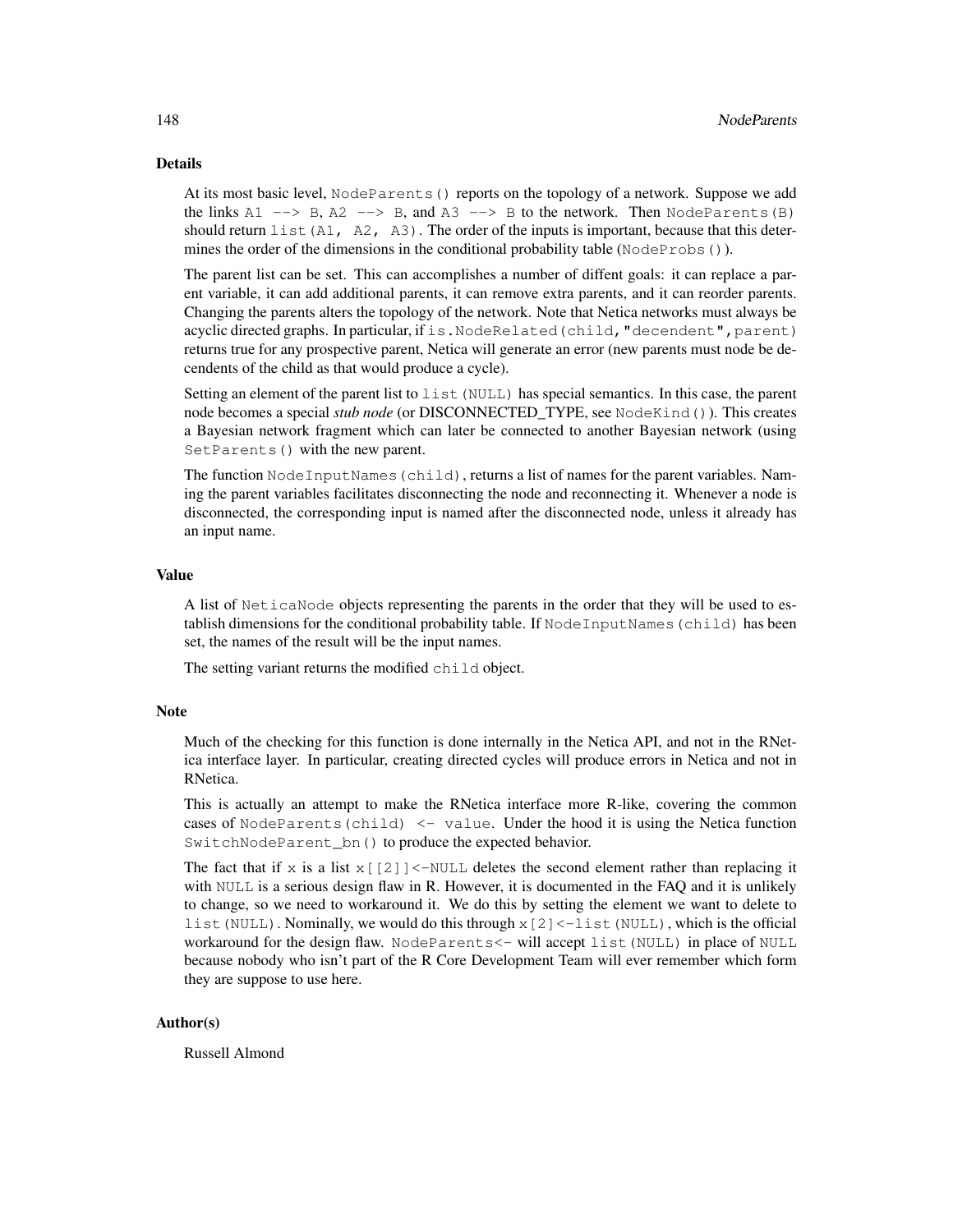#### NodeParents 2008 and 2009 and 2009 and 2009 and 2009 and 2009 and 2009 and 2009 and 2009 and 2009 and 2009 and 2009 and 2009 and 2009 and 2009 and 2009 and 2009 and 2009 and 2009 and 2009 and 2009 and 2009 and 2009 and 200

## References

```
http://norsys.com/onLineAPIManual/index.html: GetNodeParents_bn()<sup>111</sup>, SwitchN-
odeParent_bn()<sup>112</sup>
```
# See Also

```
NeticaNode, AddLink(), NodeChildren(), NodeKind(), NodeInputNames(), is.NodeRelated()
```

```
abnet <- CreateNetwork("AB")
anodes <- NewDiscreteNode(abnet, paste("A",1:3,sep=""))
B <- NewDiscreteNode(abnet,"B")
## Should be empty list
stopifnot(length(NodeParents(B)) == 0)
NodeParents(B) <- anodes
stopifnot(
  length(NodeParents(B))==3,
  NodeParents(B)[2]] == anodes[2]]
)
## Reorder nodes
NodeParents(B) \leftarrow anodes[c(2:3,1)]
stopifnot(
  length(NodeParents(B))==3,
  NodeName(NodeParents(B)[[2]])=="A3",
  all(nchar(names(NodeParents(B)))==0)
)
## Remove a node.
NodeParents(B) <- anodes[2:1]
stopifnot(
  length(NodeParents(B))==2,
  NodeName(NodeParents(B)[[2]])=="A1",
  all(nchar(names(NodeParents(B)))==0)
\lambda## Add a node
NodeParents(B) <- anodes[3:1]
stopifnot(
  length(NodeParents(B))==3,
  NodeName(NodeParents(B)[[3]])=="A1",
  all(nchar(names(NodeParents(B)))==0)
)
```

```
##Name the inputs
```
<sup>111</sup>http://norsys.com/onLineAPIManual/functions/GetNodeParents\_bn.html <sup>112</sup>http://norsys.com/onLineAPIManual/functions/SwitchNodeParent\_bn.html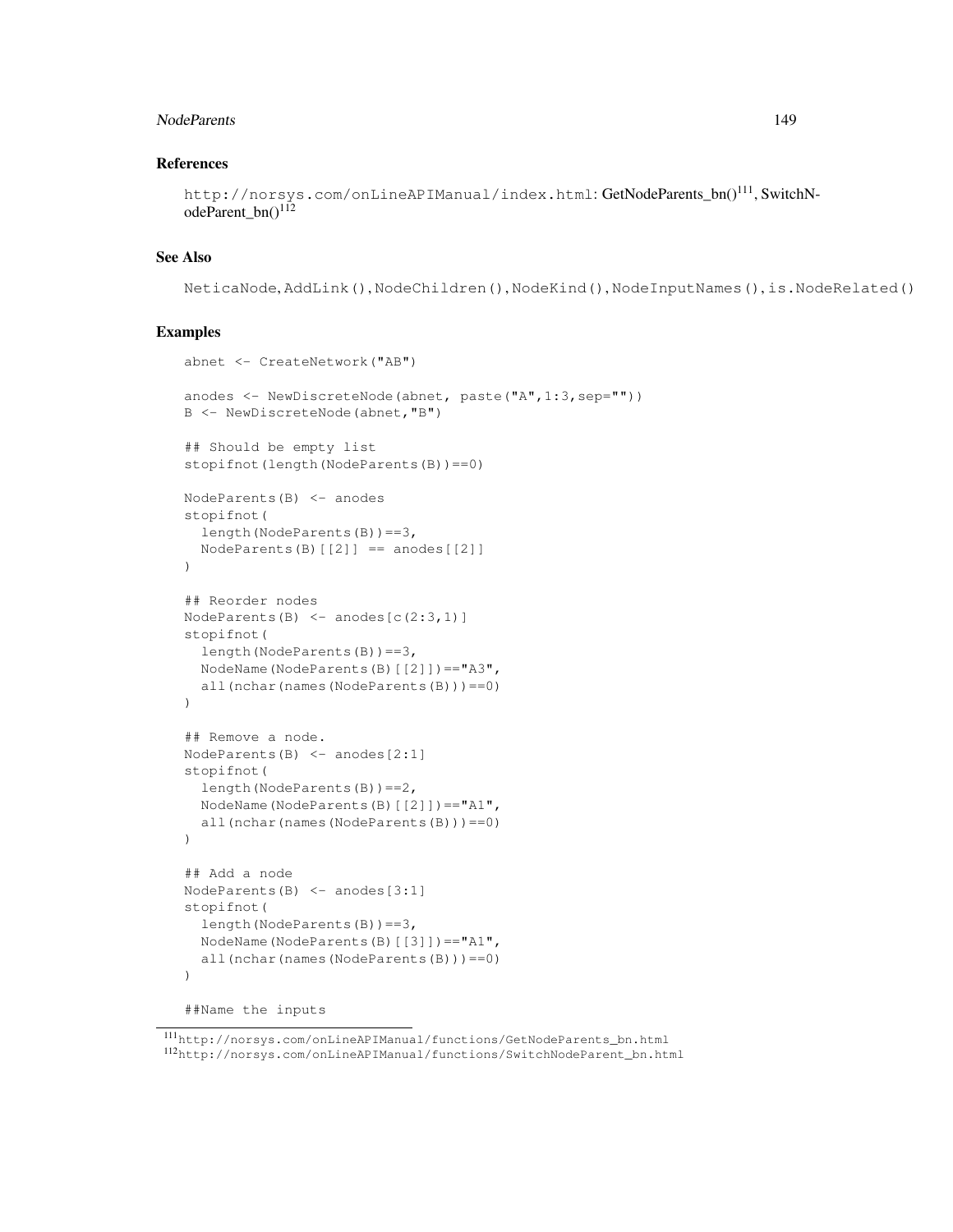```
NodeInputNames(B) <- paste("Input",1:3,sep="")
stopifnot(
  names(NodeParents(B))[2]=="Input2"
)
## Detach the parent
NodeParents(B)$Input2 <- list(NULL)
stopifnot(
  length(NodeParents(B))==3,
  NodeKind(NodeParents(B)$Input2) == "Stub"
)
## Remove all parents
NodeParents(B) <- list()
stopifnot(
  length(NodeParents(B))==0
)
DeleteNetwork(abnet)
```
NodeProbs *Gets or sets the conditional probability table associated with a Netica node.*

#### Description

A complete Bayesian networks defines a conditional probability distribution for a node given its parents. If all the nodes are discrete, this comes in the form of a conditional probability table a multidimensional array whose first several dimensions follow the parent variable and whose last dimension follows the child variable.

### Usage

NodeProbs(node) NodeProbs(node) <- value

## Arguments

| node  | An active, discrete Netical Node whose conditional probability table is to be<br>accessed. |
|-------|--------------------------------------------------------------------------------------------|
|       |                                                                                            |
| value | The new conditional probability table. See details for the expected dimensions.            |

# Details

Let node be the node of interest and parent 1, parent 2, ..., parent p, where  $\$\$$  is the number of parents. Let pdim = sapply(NodeParents(node), NodeNumStates) be a vector with the number of states for each parent. A parent configuration is defined by assigning each of the parent values to one of its possible states. Each parent configuration defines a (conditional) probability distribution over the possible states of node.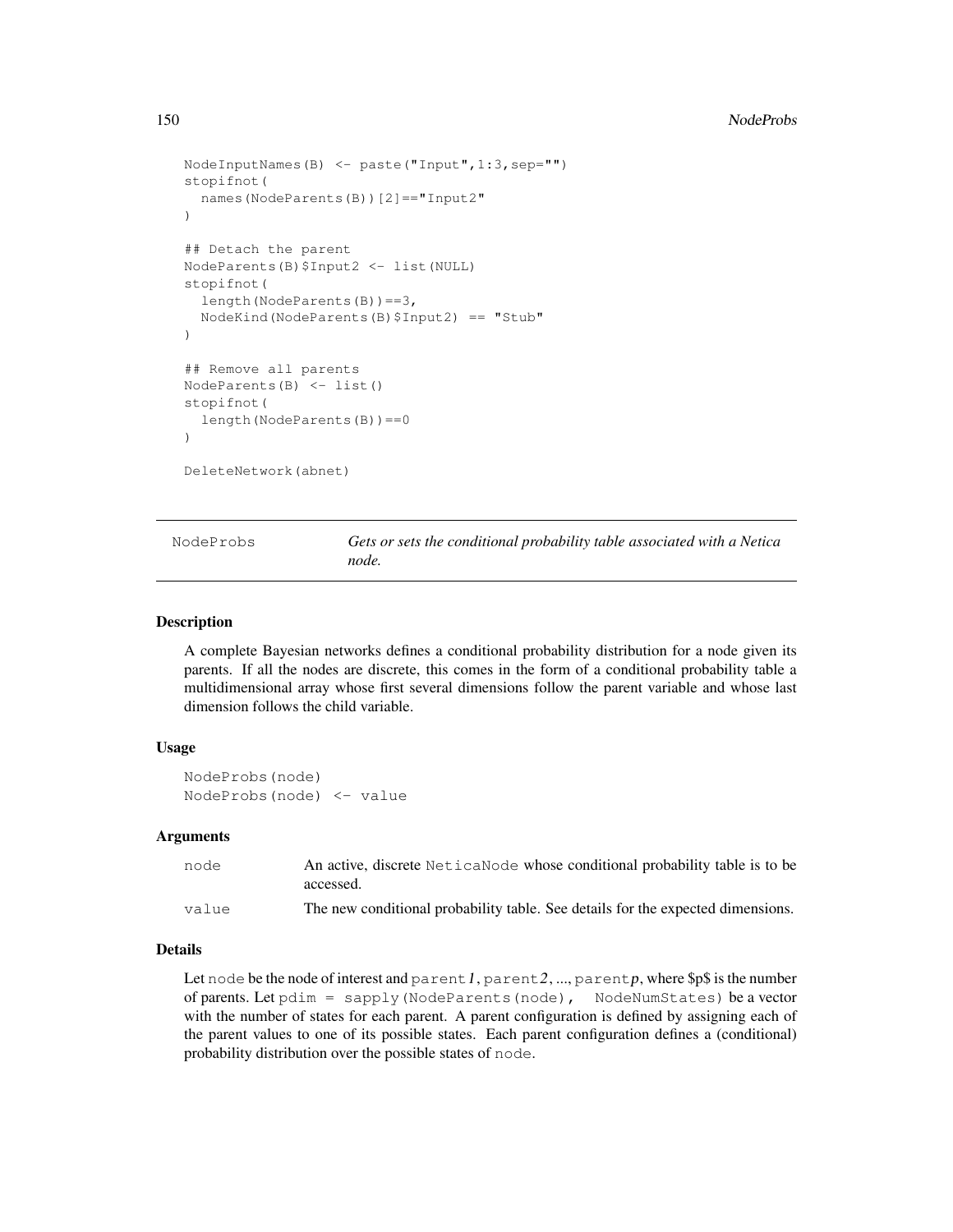## NodeProbs 151

The result of NodeProbs (node) will be an array with dimensions c(pdim, NodeNumStates(node)). The first \$p\$ dimensions will be named according to the NodeInputNames(node) or the NodeName(parent) if the input names are not set. The last dimension will be named according to the node itself. The dimnames for the resulting array will correspond to the state names.

The setter form expects an array of the same dimensions as an argument, although it does not need to have the dimnames set.

## Value

```
A conditional probability array of class c("CPA","array"). See details
```
#### Note

All of this assumes that these are discrete nodes, that is  $i$  is.discrete (node) will return true for both node and all of the parents. It is unknown what Netica does is this is not right.

This doc file is still pretty lame. Probably need to redo output as a CPT class.

## Author(s)

Russell Almond

# References

```
http://norsys.com/onLineAPIManual/index.html: GetNodeProbs_bn()<sup>113</sup>, SetN-
odeProbs_bn()<sup>114</sup>
```
# See Also

NeticaNode, NodeParents(), NodeInputNames(), NodeStates(), CPA, CPF, normalize()

```
abc <- CreateNetwork("ABC")
A <- NewDiscreteNode(abc,"A",c("A1","A2","A3","A4"))
B <- NewDiscreteNode(abc,"B",c("B1","B2","B3"))
C <- NewDiscreteNode(abc,"C",c("C1","C2"))
AddLink(A,B)
AddLink(A,C)
AddLink(B,C)
NodeProbs(A) < -c(.1,.2,.3,.4)NodeProbs(B) \leq normalize(matrix(1:12,4,3))
NodeProbs(C) \leftarrow normalize(array(1:24,c(4,3,2)))
Aprobs <- NodeProbs(A)
Bprobs <- NodeProbs(B)
Cprobs <- NodeProbs(C)
```
<sup>113</sup>http://norsys.com/onLineAPIManual/functions/GetNodeProbs\_bn.html <sup>114</sup>http://norsys.com/onLineAPIManual/functions/SetNodeProbs\_bn.html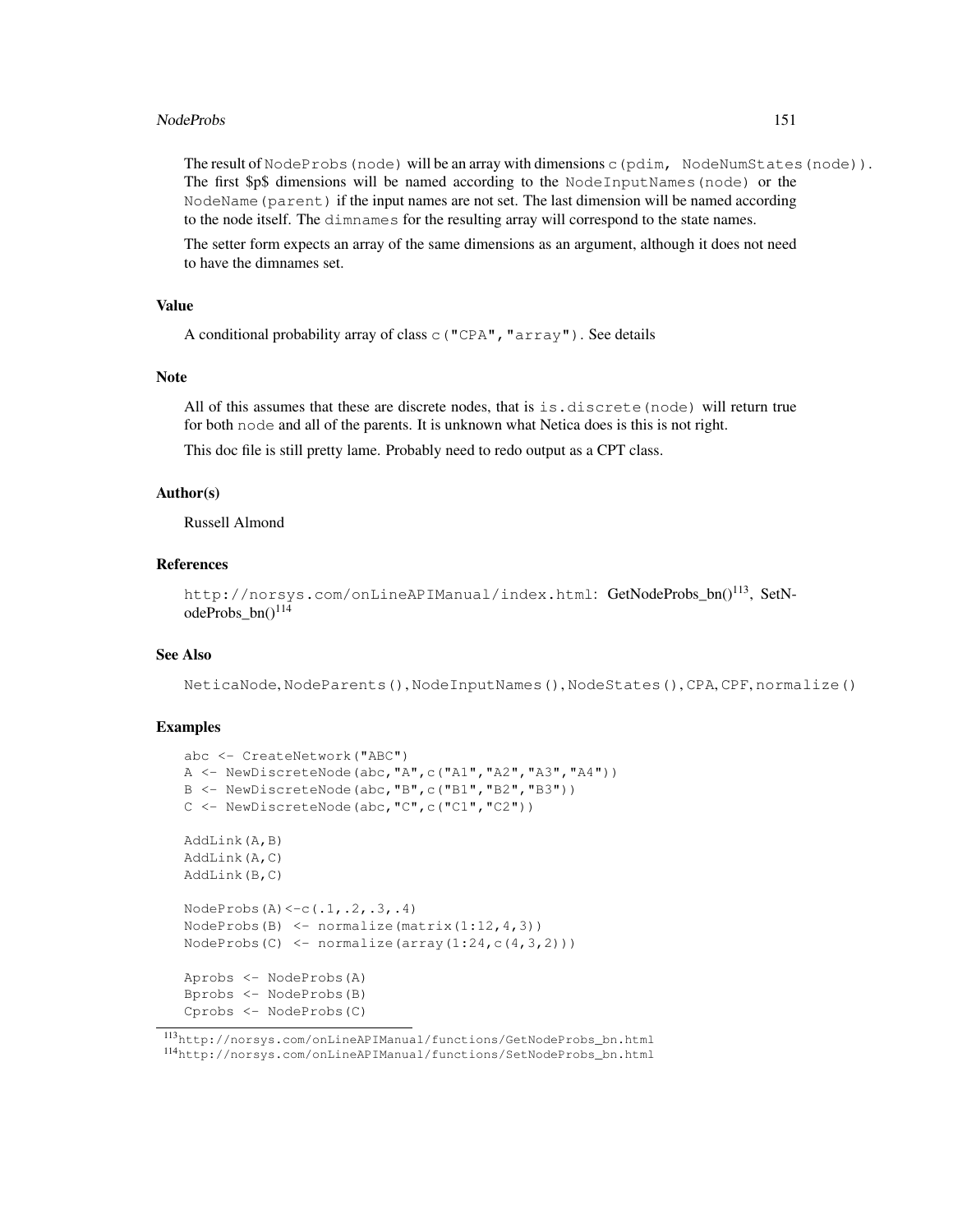```
stopifnot(
  is.CPA(Aprobs),
 is.CPA(Bprobs),
 is.CPA(Cprobs)
)
DeleteNetwork(abc)
```
NodeSets *Lists or changes the node sets associated with a Netica node.*

#### Description

A node set is a character label associated with a node which provides information about its role in the models. This function returns or sets the labels associated with a node.

## Usage

```
NodeSets(node, incSystem = FALSE)
NodeSets(node) <- value
```
#### Arguments

| node      | An active NeticaNode object.                                                                                                                       |
|-----------|----------------------------------------------------------------------------------------------------------------------------------------------------|
| incSvstem | A logical flag. If TRUE then built-in Netica node sets are returned as well as the<br>user defined ones.                                           |
| value     | A character vector containing the names of the node sets that node should be<br>associated with. These names must follow the is. ID name () rules. |

#### Details

Netica node sets are a collection of string labels that can be associated with various nodes in a network. Node sets do not have any meaning to Netica: node set membership only affect the way the node is displayed (see NetworkNodeSetColor()). One purpose of node sets is to label a set of nodes that play a similar role in the model. For example, "ReportingVariable" or "Observable".

The expression NodeSet (node) returns the node sets currently associated with node. If incSystem=TRUE, then the internal Netica system node sets will be included as well. These begin with a colon (':').

The expression NodeSet (node) <-value removes any node sets previously associated with node and adds node to the node sets named in value. The elements of value need not correspond to existing node sets, new node sets will be created for new values. (Warning: this implies that if the name of the node set is spelled incorrectly in one of the calls, this will create a new node set. For example, "Observable" and "Observables" would be two distinct node sets.) Setting the node set associated with a node only affects user-defined node sets, the Netica system node sets cannot be set using NodeSet.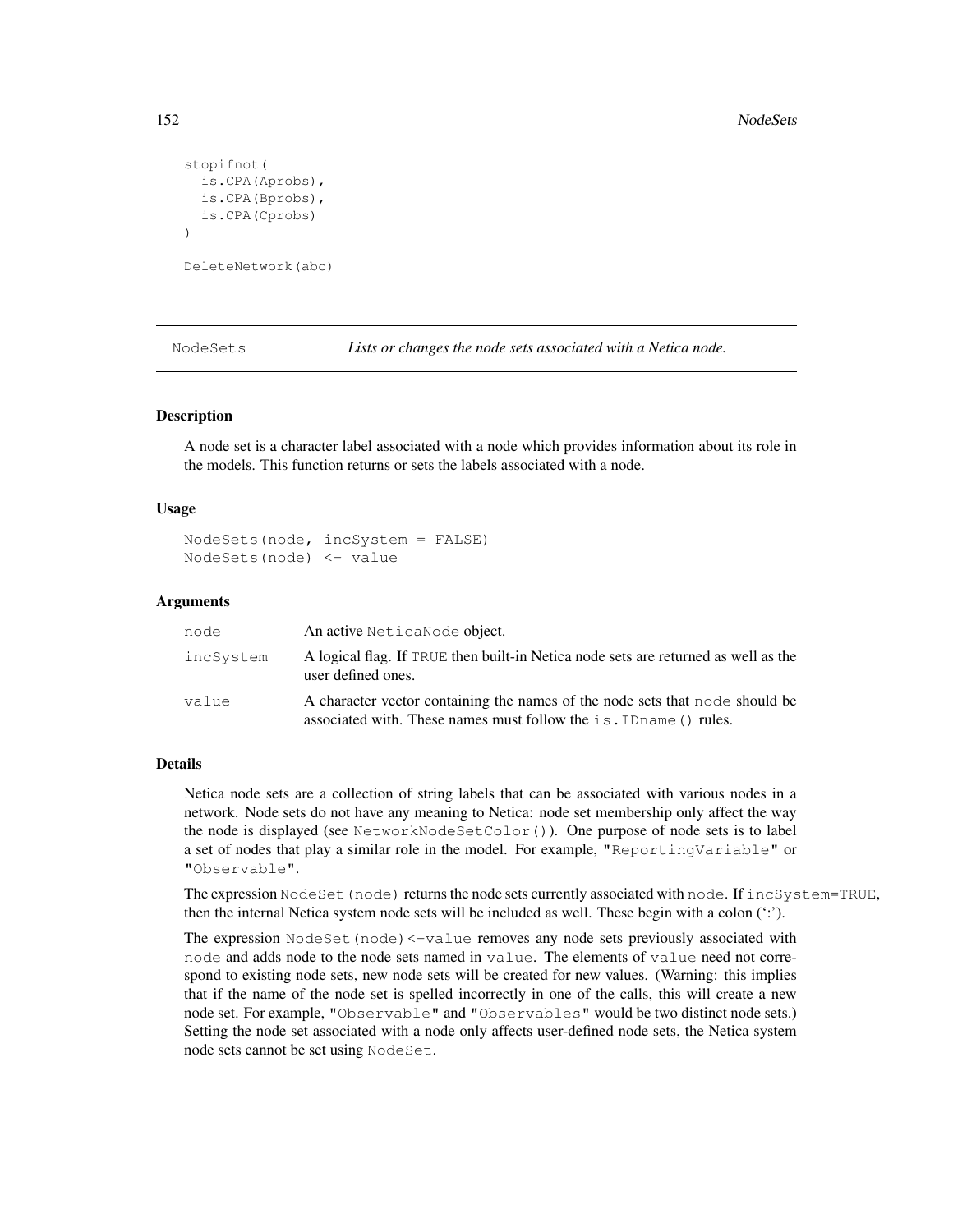#### NodeSets 153

# Value

A character vector giving the names of the node sets node is associated with. The setter form returns node.

## Author(s)

Russell Almond

# References

```
http://norsys.com/onLineAPIManual/index.html: AddNodeToNodeset_bn()<sup>115</sup>, Re-
moveNodeFromNodeset_bn()<sup>116</sup>, IsNodeInNodeset_bn()<sup>117</sup>
```
## See Also

```
NeticaNode, NodeKind(), NetworkNodeSets(), NetworkSetPriority(), NetworkNodesInSet(),
NetworkNodeSetColor(), is.IDname()
```

```
nsnet <- CreateNetwork("NodeSetExample")
Ability <- NewContinuousNode(nsnet,"Ability")
EssayScore <- NewDiscreteNode(nsnet,"EssayScore",paste("level",5:0,sep="_"))
Value <- NewContinuousNode(nsnet,"Value")
NodeKind(Value) <- "Utility"
Placement <- NewDiscreteNode(nsnet, "Placement",
     c("Advanced","Regular","Remedial"))
NodeKind(Placement) <- "Decision"
stopifnot(
  length(NodeSets(Ability)) == 0, # Nothing set yet
  setequal(NodeSets(Ability,TRUE),
           c(":Continuous", ":Nature", ":TableIncomplete",
             ":Parentless", ":Childless", ":Node")),
  !is.na(match(":Utility",NodeSets(Value,TRUE))),
  !is.na(match(":Decision",NodeSets(Placement,TRUE)))
)
NodeSets(Ability) <- "ReportingVariable"
stopifnot(
  NodeSets(Ability) == "ReportingVariable"
)
NodeSets(EssayScore) <- "Observable"
stopifnot(
```
<sup>115</sup>http://norsys.com/onLineAPIManual/functions/AddNodeToNodeset\_bn.html <sup>116</sup>http://norsys.com/onLineAPIManual/functions/RemoveNodeFromNodeset\_bn.html <sup>117</sup>http://norsys.com/onLineAPIManual/functions/IsNodeInNodeset\_bn.html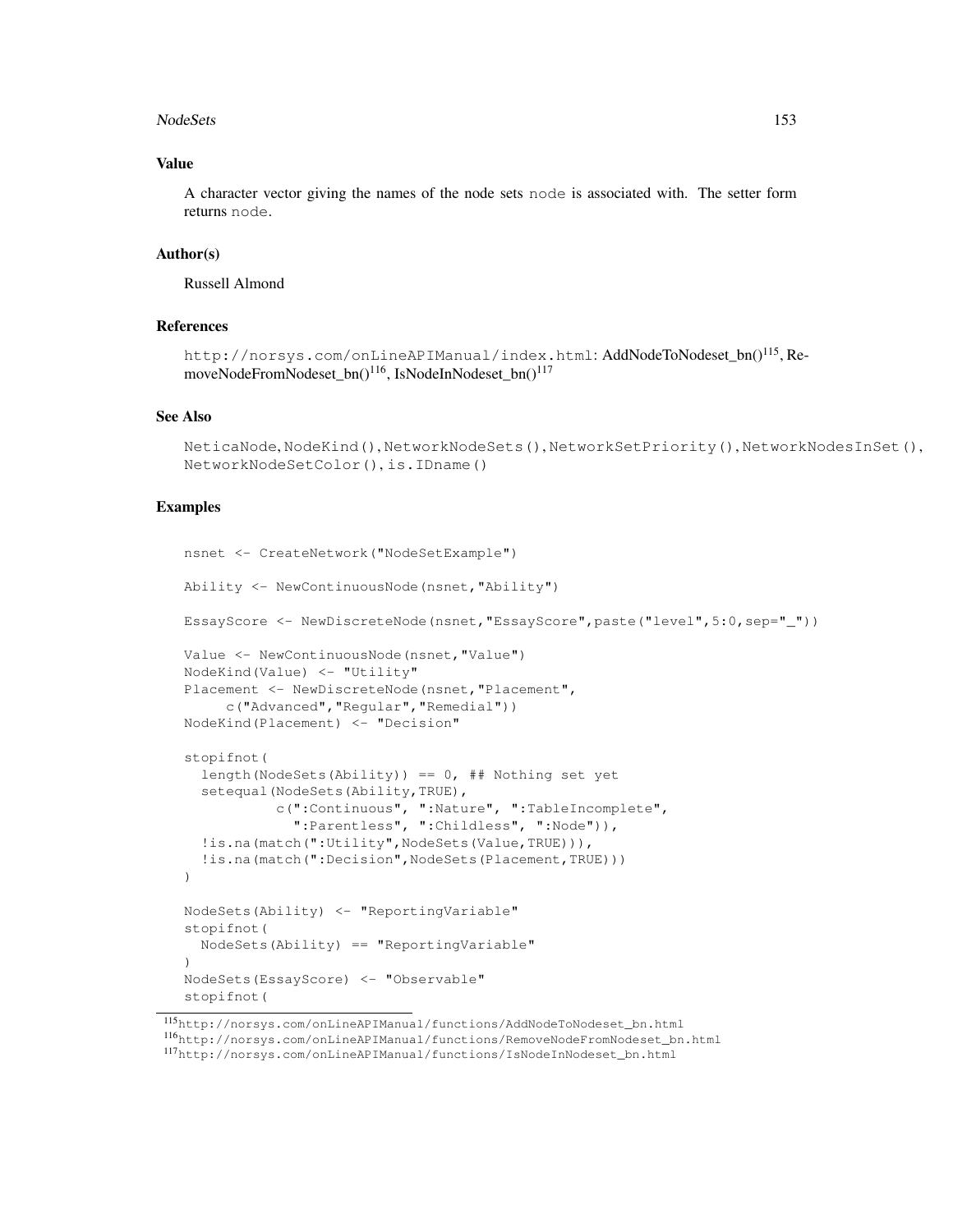```
NodeSets(EssayScore) == "Observable"
)
## Make EssayScore a reporting variable, too
NodeSets(EssayScore) <- c("ReportingVariable",NodeSets(EssayScore))
stopifnot(
  setequal(NodeSets(EssayScore),c("Observable", "ReportingVariable"))
)
## Clear out the node set
NodeSets(Ability) <- character()
stopifnot(
  length(NodeSets(Ability)) == 0
)
DeleteNetwork(nsnet)
```
NodeStates *Accessor for states of a Netica node.*

#### Description

This function returns a list associated with a Netica node. The function NodeNumStates() returns the number of states, NodeStates returns or manipulates them.

#### Usage

```
NodeStates(node)
NodeNumStates(node)
NodeStates(node) <- value
```
#### Arguments

| node  | An active NeticaNode object whose states are to be accessed.          |
|-------|-----------------------------------------------------------------------|
| value | A character vector of length NodeNumStates (node) giving the names of |
|       | the states. State names must conform to the ID name rules.            |

## Details

States behave slightly differently for discrete and continuous nodes (see is.discrete(). For discrete nodes, the random variable represented by the node can take on one of the values represented by NodeStates (node).

Discrete. The number of states for a discrete node is determined when the node is created (through a call to NewDiscreteNode()). The number of states may not be changed, but they can be renamed.

The states are important when building conditional probability tables (CPTs). In particular, the state names are used to label the columns of the CPT. Thus, state names can be used to address arrays in the same way that dimnames can. In particular, the state names can be used to index the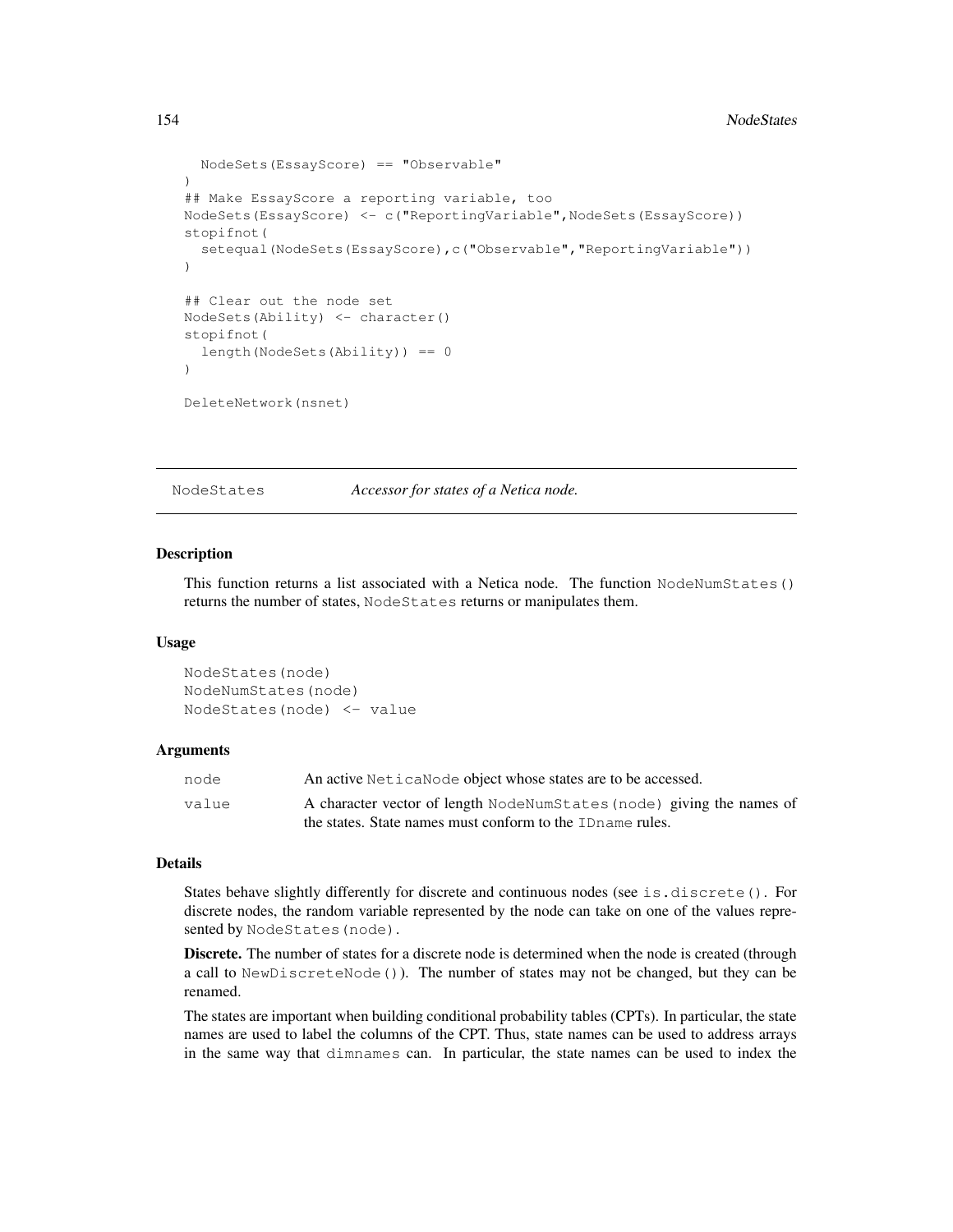#### NodeStates 155

vectors returned by NodeStates(), NodeStateTitles(), NodeStateTitles(), and NodeLevels() (for discrete nodes).

Continuous. States for a continuous node are determined by the NodeLevels() of the node, which describe a series of endpoints for intervals that cut the continuous space into the states. The function NodeNumStates(node) should return length(NodeLevels(node))-1 unless the levels have not been set in which case it will be zero. If NodeStates are set for a continuous node, they must have length length(NodeLevels(node))-1.

# Value

The function NodeNumStates () returns an integer giving the number of states.

The function NodeStates () returns a character vector of length NodeNumStates (node) whose values and names are both set to the state names. The setter version of this function invisibly returns the node object.

# Author(s)

Russell Almond

#### References

<code>http://norsys.com/onLineAPIManual/index.html:GetNodeNumberStates\_bn() $^{118},$ </code> GetNodeStateName\_bn()<sup>119</sup>, SetNodeStateNames\_bn()<sup>120</sup>, GetNodeLevels\_bn()<sup>121</sup> SetNodeLevels\_bn()<sup>122</sup>

# See Also

```
NewDiscreteNode(), NeticaNode, NodeName(), is.discrete(), is.active(),
NodeStateTitles(), NodeLevels(), NodeStateComments(),
```

```
anet <- CreateNetwork("Annette")
## Discrete Nodes
nodel2 <- NewDiscreteNode(anet,"TwoLevelNode")
stopifnot(
  NodeNumStates(nodel2)==2,
  NodeStates(nodel2)==c("Yes","No")
)
NodeStates(nodel2) <- c("True","False")
stopifnot(
  NodeStates(nodel2)==c("True","False")
)
```
<sup>118</sup>http://norsys.com/onLineAPIManual/functions/GetNodeNumberStates\_bn.html <sup>119</sup>http://norsys.com/onLineAPIManual/functions/GetNodeStateName\_bn.html <sup>120</sup>http://norsys.com/onLineAPIManual/functions/SetNodeStateNames\_bn.html <sup>121</sup>http://norsys.com/onLineAPIManual/functions/GetNodeLevels\_bn.html <sup>122</sup>http://norsys.com/onLineAPIManual/functions/SetNodeLevels\_bn.html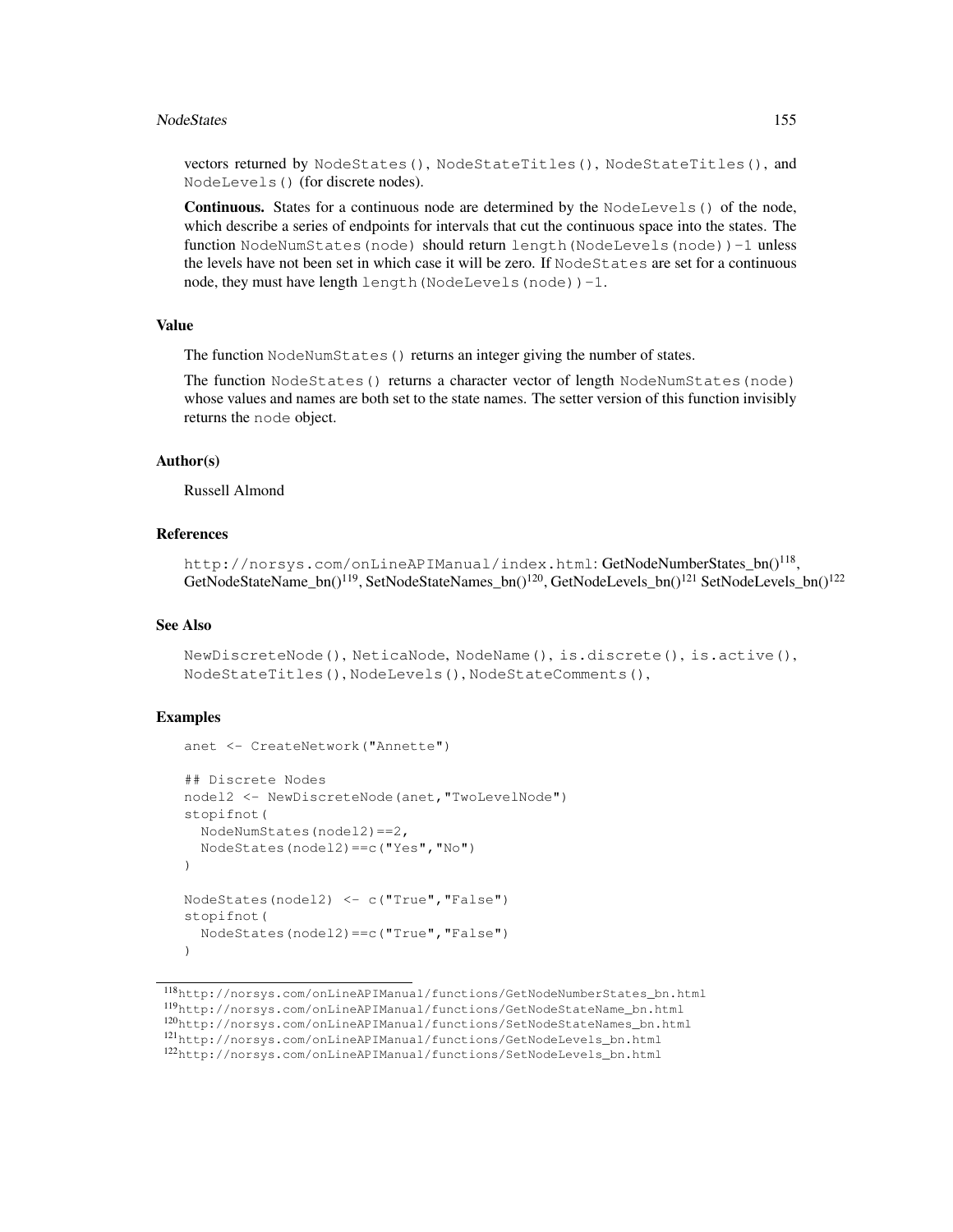```
nodel3 <- NewDiscreteNode(anet,"ThreeLevelNode",c("High","Med","Low"))
stopifnot(
 NodeNumStates(nodel3)==3,
 NodeStates(nodel3)==c("High","Med","Low"),
 NodeStates(nodel3)[2]=="Med"
)
NodeStates(nodel3)[2] <- "Median"
stopifnot(
  NodeStates(nodel3)[2]=="Median"
)
NodeStates(nodel3)["Median"] <- "Medium"
stopifnot(
  NodeStates(nodel3)[2]=="Medium"
)
## Continuous Nodes
wnode <- NewContinuousNode(anet,"Weight")
## Not run:
## Don't run this until the levels for wnode have been set,
## it will generate an error.
NodeStates(vnode) <- c("Low","Medium","High")
## End(Not run)
## First set levels of node.
NodeLevels(wnode) <- c(0, 0.1, 10, Inf)
## Then can set States.
NodeStates(wnode) <- c("Low","Medium","High")
DeleteNetwork(anet)
```
NodeStateTitles *Accessors for the titles and comments associated with states of Netica nodes.*

## Description

Each state of a NeticaNode can have a longer title or comments associated with it. These functions get or set the titles or comments.

#### Usage

```
NodeStateTitles(node)
NodeStateTitles(node) <- value
```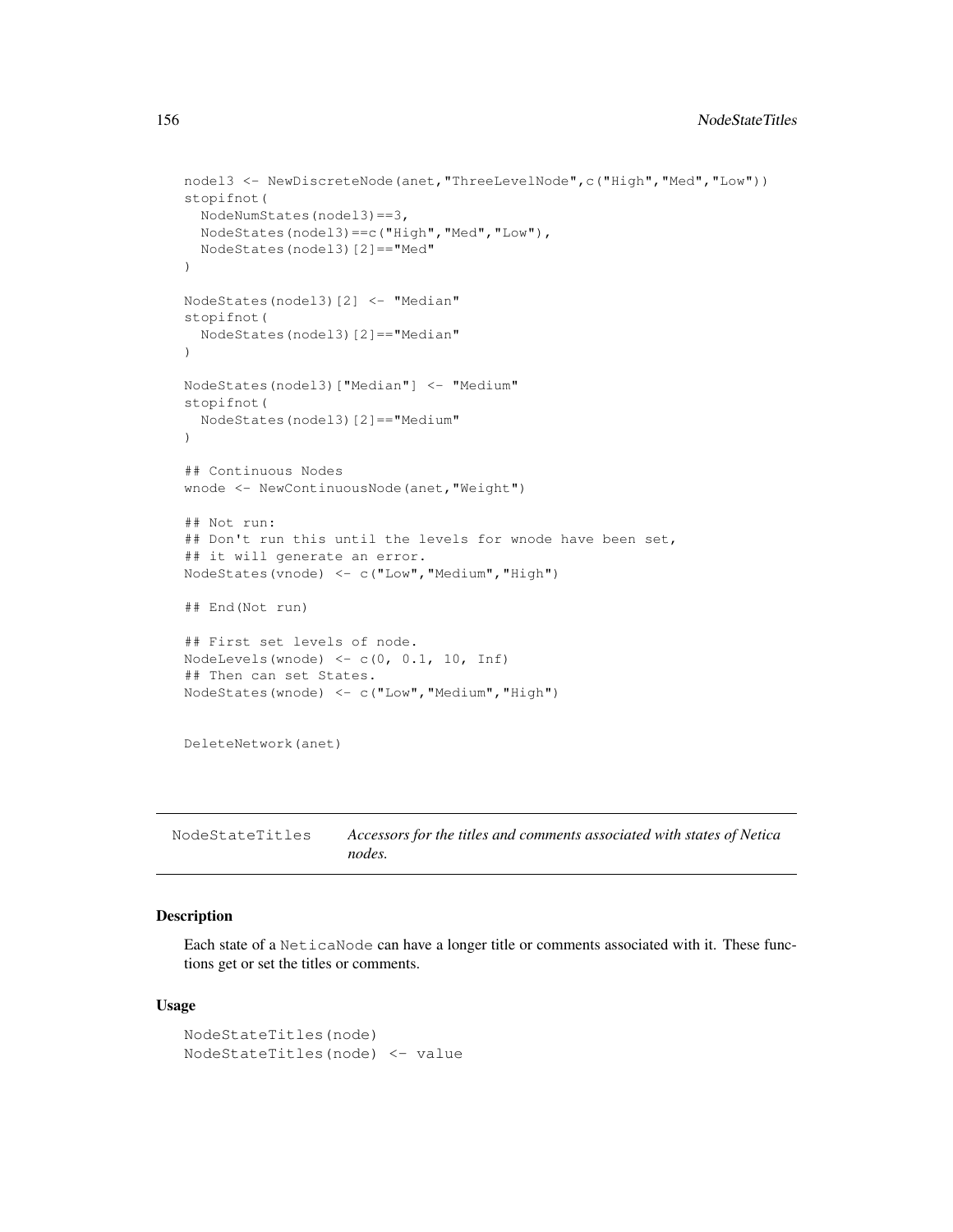# NodeStateTitles 157

```
NodeStateComments(node)
NodeStateComments(node) <- value
```
#### Arguments

| node  | An active Netical Node object whose state titles or coments will be accessed. |
|-------|-------------------------------------------------------------------------------|
| value | A character vector of length NodeNumStates (node) which provides the          |
|       | new state titles or names.                                                    |

# Details

The titles are meant to be a more human readable version of the state names and are not subject the the IDname restrictions. These are displayed in the Netica GUI in certain display modes. The comments are meant to be a longer free form notes.

Both titles and comments are returned as a named character vector with names corresponding to the state names. Therefore one can change a single state title or comment by accessing it either using the state number or the state name.

# Value

Both NodeStateTitles() and NodeStateComments() return a character vector of length NodeNumStates(node) giving the titles or comments respectively. The names of this vector are NodeStates(node).

The setter methods return the modified NeticaNode object invisibly.

## Author(s)

Russell Almond

## References

http://norsys.com/onLineAPIManual/index.html:GetNodeStateTitle\_bn()<sup>123</sup>,SetNodeStateTitle\_bn()<sup>124</sup>, GetNodeStateComment\_bn()<sup>125</sup>,SetNodeStateComment\_bn()<sup>126</sup>

#### See Also

NeticaNode, NodeStates(), NodeLevels()

```
cnet <- CreateNetwork("CreativeNet")
```

```
orig <- NewDiscreteNode(cnet,"Originality", c("H","M","L"))
NodeStateTitles(orig) <- c("High","Medium","Low")
NodeStateComments(orig)[1] <- "Produces solutions unlike those typically seen."
```
<sup>123</sup>http://norsys.com/onLineAPIManual/functions/GetNodeStateTitle\_bn.html

<sup>124</sup>http://norsys.com/onLineAPIManual/functions/SetNodeStateTitle\_bn.html

<sup>125</sup>http://norsys.com/onLineAPIManual/functions/GetNodeStateComment\_bn.html

<sup>126</sup>http://norsys.com/onLineAPIManual/functions/SetNodeStateComment\_bn.html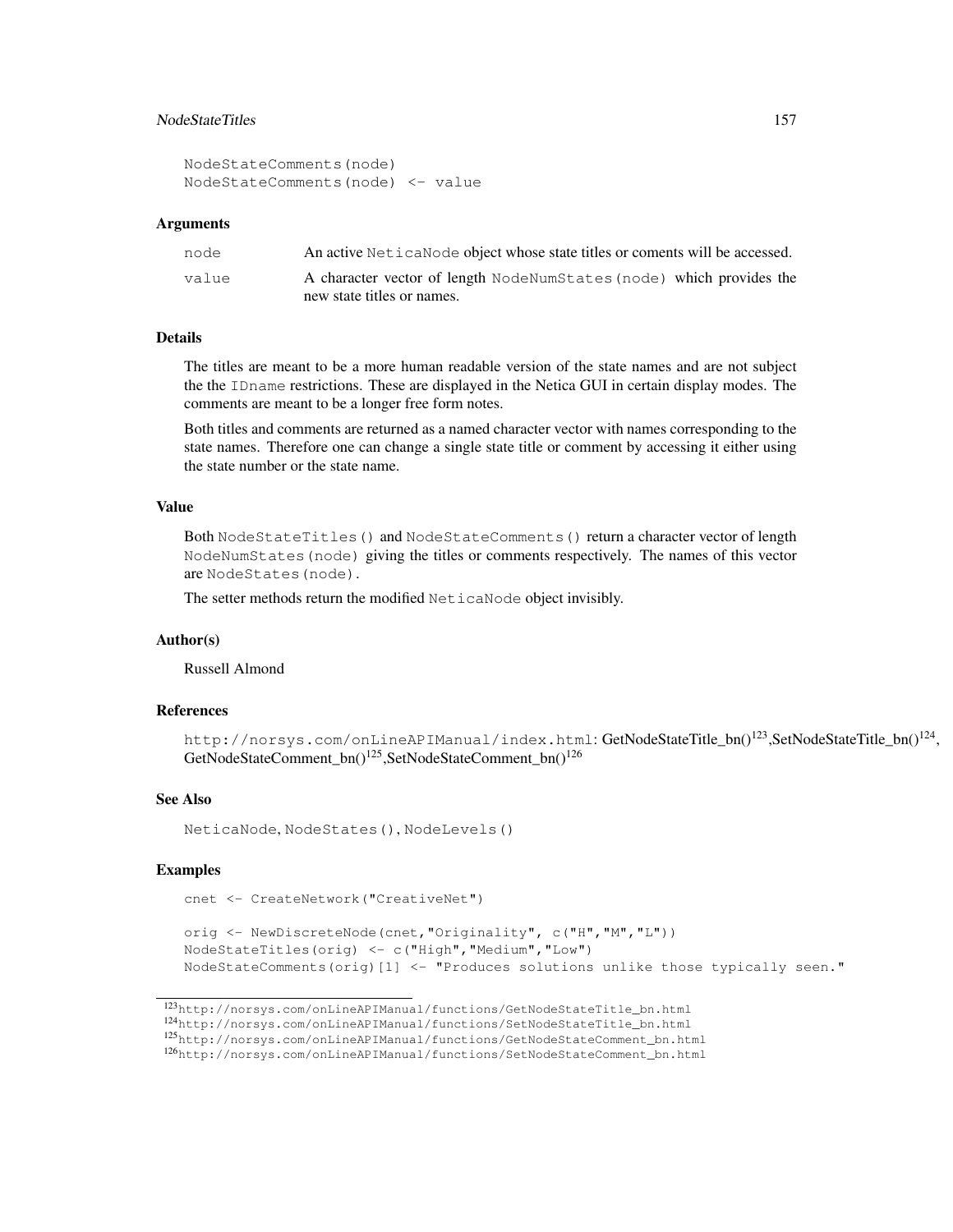```
stopifnot(
  NodeStateTitles(orig) == c("High","Medium","Low"),
  grep("solutions unlike", NodeStateComments(orig))==1,
  NodeStateComments(orig)[3]==""
  )
sol <- NewDiscreteNode(cnet,"Solution",
       c("Typical","Unusual","VeryUnusual"))
stopifnot(
  all(NodeStateTitles(sol) == ""),
  all(NodeStateComments(sol) == "")
  )
NodeStateTitles(sol)["VeryUnusual"] <- "Very Unusual"
NodeStateComments(sol) <- paste("Distance from typical solution",
                      c("<1", "1--2", ">2"))
stopifnot(
 NodeStateTitles(sol)[3]=="Very Unusual",
  NodeStateComments(sol)[1] == "Distance from typical solution <1"
  )
DeleteNetwork(cnet)
```
NodeTitle *Gets the title or Description associated with a Netica node.*

#### Description

The title is a longer name for a node which is not subject to the netica IDname restrictions. The description is a freeform text associated with a node.

## Usage

```
NodeTitle(node)
NodeTitle(node) <- value
NodeDescription(node)
NodeDescription(node) <- value
```
#### Arguments

| node  | A NeticaNode object.                                    |
|-------|---------------------------------------------------------|
| value | A character object giving the new title or description. |

# Details

The title is meant to be a human readable alternative to the name, which is not limited to the IDname restrictions. The title also affects how the node is displayed in the Netica GUI.

The description is any text the user chooses to attach to the node. If value has length greater than 1, the vector is collapsed into a long string with newlines separating the components.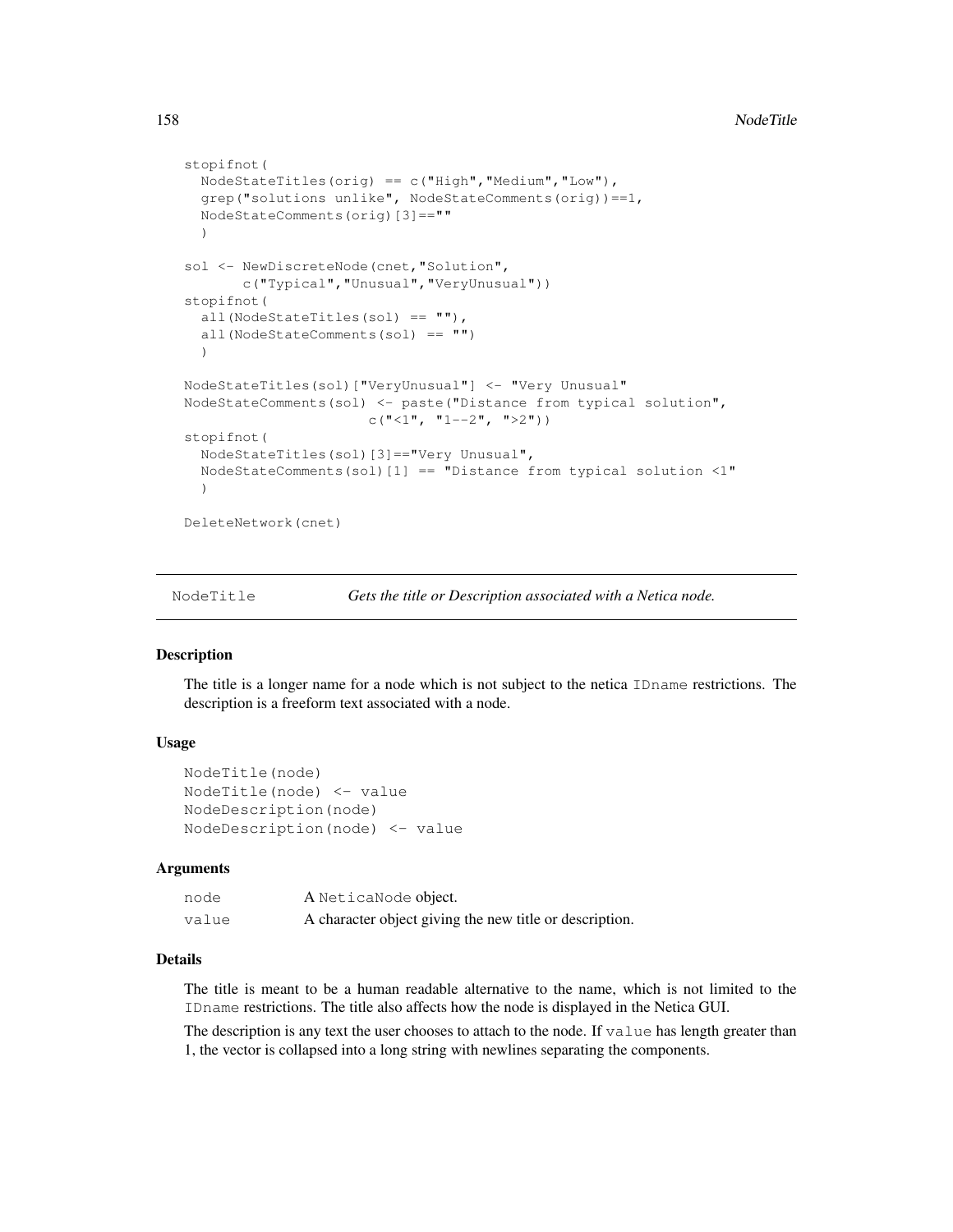#### NodeTitle 159

# Value

A character vector of length 1 providing the title or description.

#### Note

Node descriptions are called "Descriptions" in the Netica GUI, but "Comments" in the API.

# Author(s)

Russell Almond

## References

```
http://norsys.com/onLineAPIManual/index.html: GetNodeTitle_bn()<sup>127</sup>, SetNode-
Title_bn()128, GetNodeComments_bn()129, SetNodeComments_bn()130
```
# See Also

NeticaNode, NodeName()

```
net2 <- CreateNetwork("secondNet")
firstNode <- NewDiscreteNode(net2,"firstNode")
NodeTitle(firstNode) <- "My First Bayesian Network Node"
stopifnot(NodeTitle(firstNode)=="My First Bayesian Network Node")
now < - date()NodeDescription(firstNode)<-c("Node created on",now)
stopifnot(NodeDescription(firstNode) ==
  paste(c("Node created on",now),collapse="\n"))
## Print here escapes the newline, so is harder to read
cat(NodeDescription(firstNode),"\n")
DeleteNetwork(net2)
```
<sup>127</sup>http://norsys.com/onLineAPIManual/functions/GetNodeTitle\_bn.html <sup>128</sup>http://norsys.com/onLineAPIManual/functions/SetNodeTitle\_bn.html <sup>129</sup>http://norsys.com/onLineAPIManual/functions/GetNodeComments\_bn.html

<sup>130</sup>http://norsys.com/onLineAPIManual/functions/SetNodeComments\_bn.html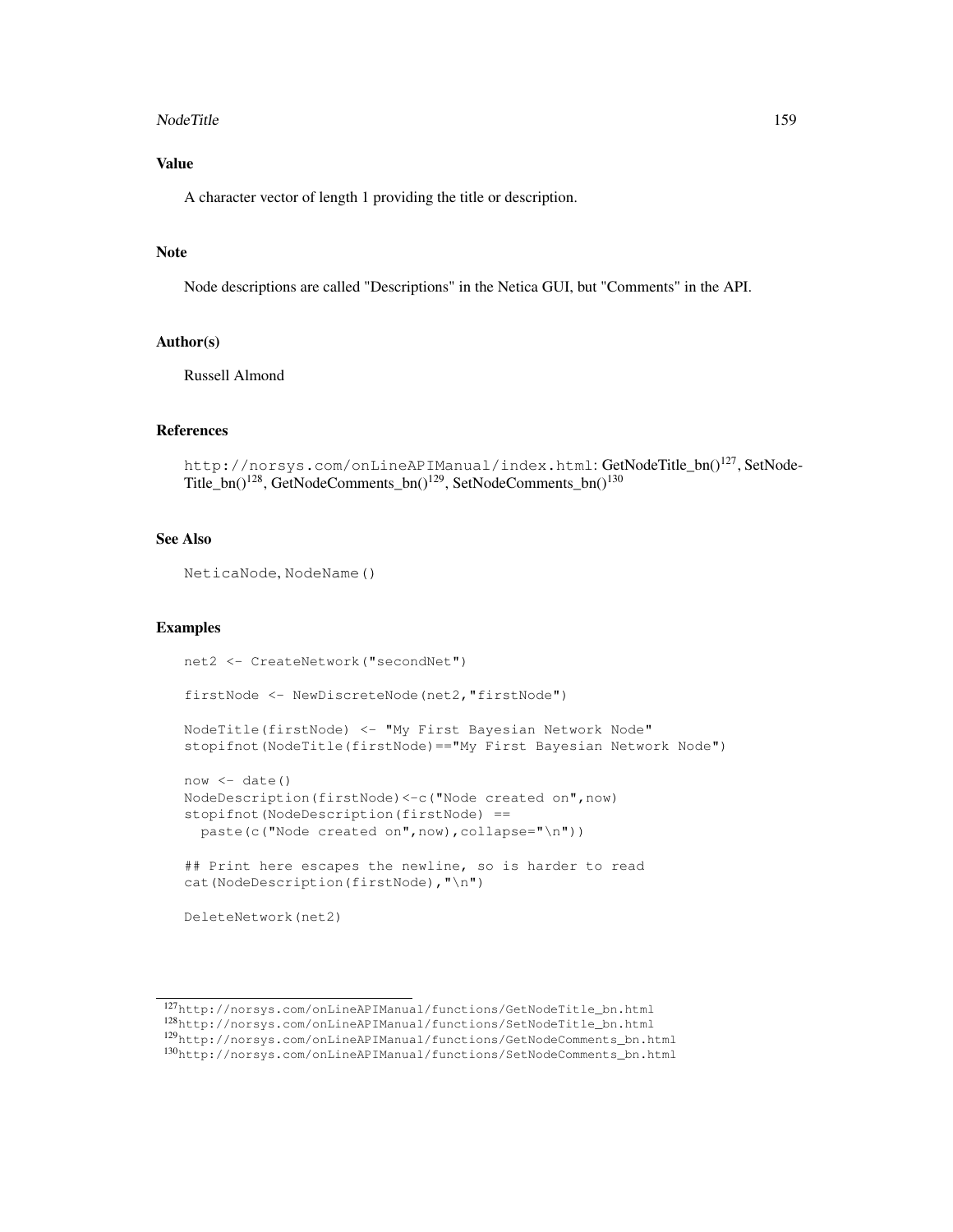# **Description**

Netica provides a mechanism for associating user defined values with a node as a series of key/value pairs. The key must be a IDname and the value can be an aribtrary string.

## Usage

```
NodeUserField(node, fieldname)
NodeUserField(node, fieldname) <- value
NodeAllUserFields(node)
```
# Arguments

| node      | A Netica BN object indicating the node.                                                    |
|-----------|--------------------------------------------------------------------------------------------|
| fieldname | A character scalar conforming to the ID name rules.                                        |
| value     | An arbitrary character string containing the new value. Only the first element is<br>used. |

#### Details

Netica contains a mechanism for associating user data with nodes. In the Netica documentation, they note that only strings are really supported as only strings are portable across implementations. This meachnism can be used to store arbitrary values, but the user is responsible for encoding/decoding them as strings.

# Value

A character string with the value stored in the field fieldname, or NA if no such field exists.

The function NodeAllUserFields returns a character vector containing all user data stored with the node. The names of the result are the names of the fields.

# Author(s)

Russell Almond

#### References

http://norsys.com/onLineAPIManual/index.html GetNodeUserField\_bn()<sup>131</sup>, SetNodeUserField\_bn()<sup>132</sup>, GetNodeNthUserField\_bn()<sup>133</sup>

<sup>131</sup>http://norsys.com/onLineAPIManual/functions/GetNodeUserField\_bn.html

<sup>132</sup>http://norsys.com/onLineAPIManual/functions/SetNodeUserField\_bn.html

<sup>133</sup>http://norsys.com/onLineAPIManual/functions/GetNodeNthUserField\_bn.html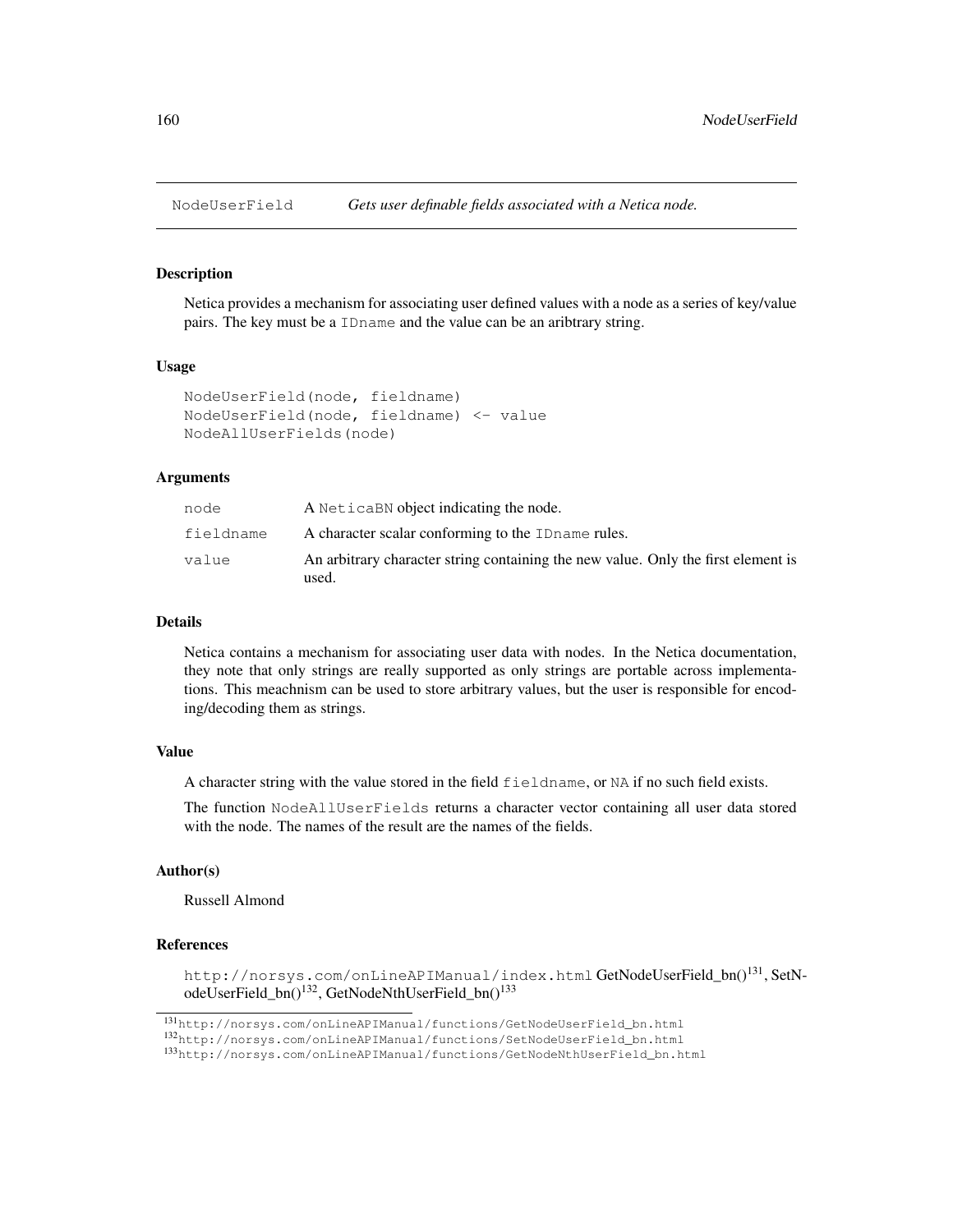#### Node VisPos 2016 161 and 2016 161 and 2016 161 and 2016 161 and 2016 161 and 2016 161 and 2016 161 and 2016 161 and 2016 161 and 2017 161 and 2017 161 and 2017 161 and 2017 161 and 2017 161 and 2017 161 and 2017 161 and 20

## See Also

NeticaBN, NodeDescription()

# Examples

```
usedNet <- CreateNetwork("UsedNet")
```

```
userNode <- NewContinuousNode(usedNet, "UserNode")
NodeUserField(userNode,"Author") <- "Russell Almond"
NodeUserField(userNode,"Status") <- "In Progress"
stopifnot(NodeUserField(userNode,"Author")=="Russell Almond")
stopifnot(NodeUserField(userNode,"Status")=="In Progress")
fields <- NodeAllUserFields(userNode)
stopifnot(length(fields)==2)
```

```
stopifnot(all(!is.na(match(c("Russell Almond","In Progress"),fields))))
stopifnot(all(!is.na(match(c("Author","Status"),names(fields)))))
```

```
stopifnot(is.na(NodeUserField(userNode,"gender")))
```
DeleteNetwork(usedNet)

NodeVisPos *Gets, sets the visual position of the node on the Netica display.*

#### Description

When displayed in the GUI, Netica nodes have a position. The NodeVisPos() attribute controls where the node will be displayed.

## Usage

```
NodeVisPos(node)
NodeVisPos(node) <- value
```
# Arguments

| node  | A Netica Node object whose position is to be determined.             |
|-------|----------------------------------------------------------------------|
| value | A numeric vector of length 2 giving the \$x\$ and \$y\$ coordinates. |

# Details

The visual position of the node doesn't make much different in RNetica, as R does not display the node. However, it will control the appearence when the node is loaded into the Netica GUI.

# Value

A numeric vector of length 2 with names " $x$ " and " $y$ ".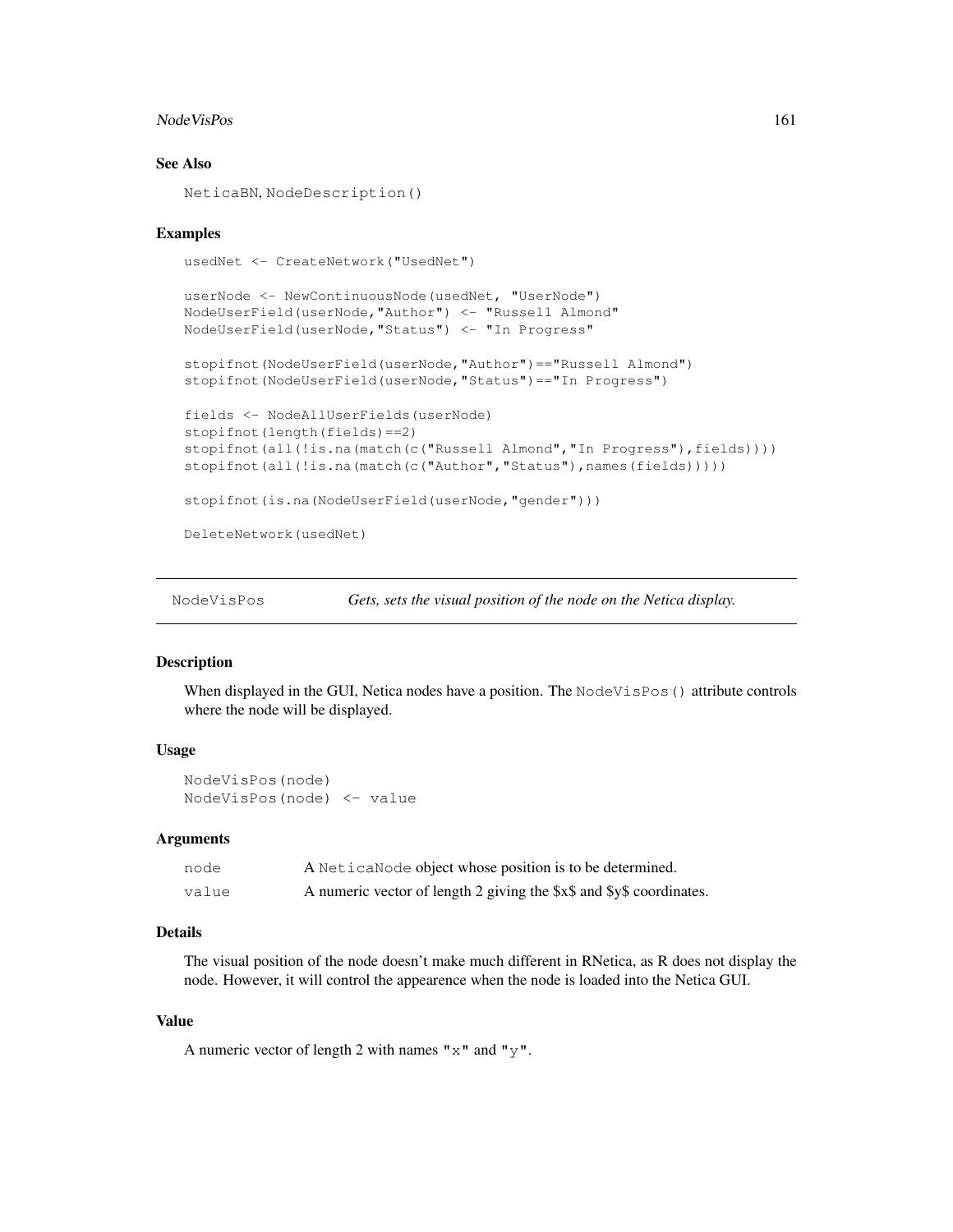## Note

The minimum possible node position appears to be (0,0) and the maximum is never stated. Netica appears to round positions to the nearest integer. Also, if the position appears too close to the boarder (Netica positions the center of the node), Netica will move it away from the edge.

# Author(s)

Russell Almond

# References

http://norsys.com/onLineAPIManual/index.html: GetNodeVisPosition\_bn()134, SetNodeVisPosition\_bn()<sup>135</sup>,

## See Also

NeticaNode, NodeVisPos()

# Examples

```
pnet <- CreateNetwork("PositionNet")
pnode <- NewDiscreteNode(pnet,"PlaceMe")
NodeVisPos(pnode) <- c(100,300)
pos <- NodeVisPos(pnode)
stopifnot(
  pos['x"] == 100,pos["y"] ==300
)
## Netica rounds nonitenger positions.
NodeVisPos(pnode) \leq c(74.3,88.8)pos <- NodeVisPos(pnode)
stopifnot(
  pos["x"] ==74,
  pos["y"] ==88
)
## Warning, setting a node too close to the edge can cause Netica to
## reposition the node
NodeVisPos(pnode) \leq c(1,1)pos <- NodeVisPos(pnode)
stopifnot(
  pos["x"] >1,
  pos["y"] >1
)
```
DeleteNetwork(pnet)

<sup>134</sup>http://norsys.com/onLineAPIManual/functions/GetNodeVisPosition\_bn.html <sup>135</sup>http://norsys.com/onLineAPIManual/functions/SetNodeVisPosition\_bn.html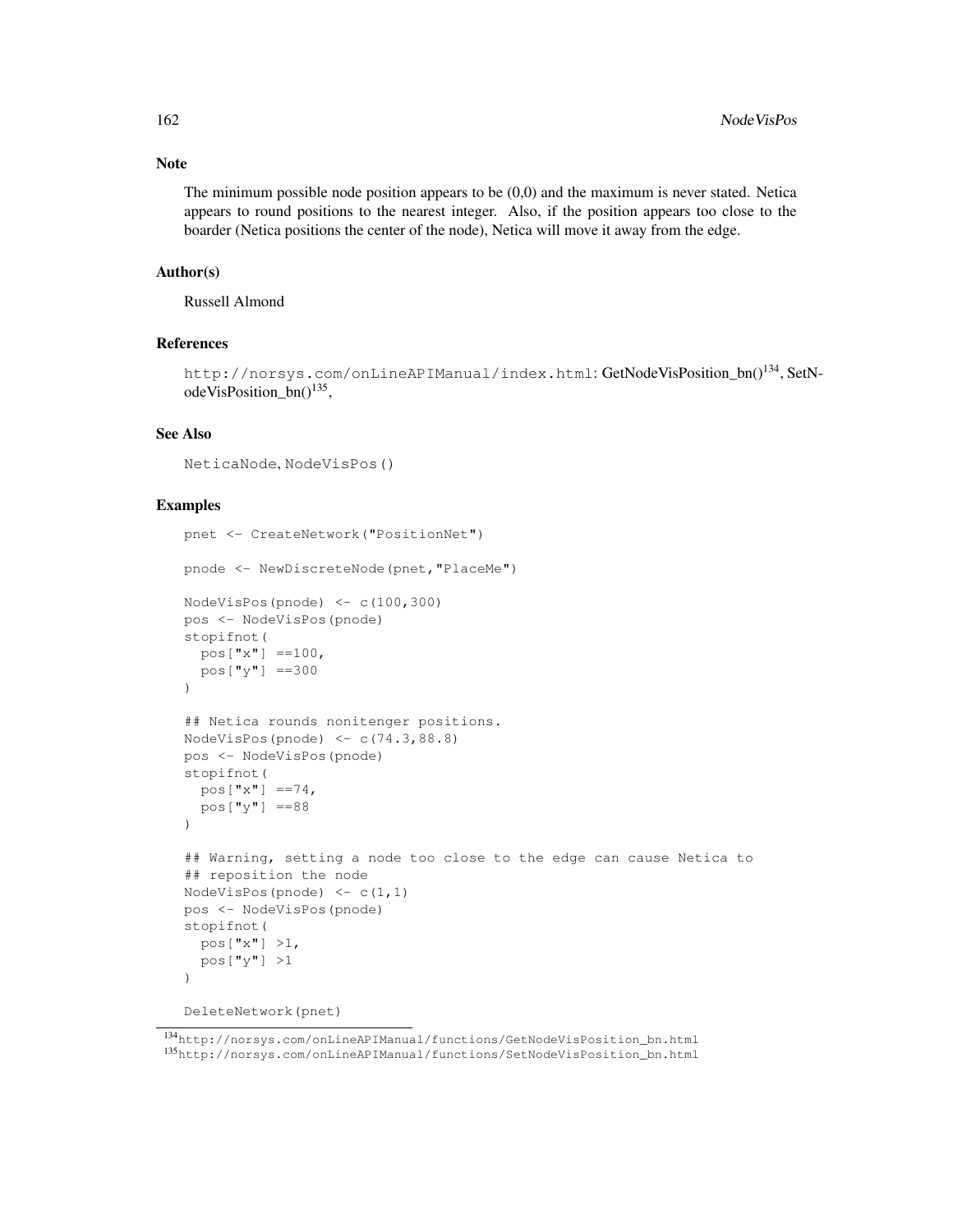NodeVisStyle *Gets/sets the nodes visual appearence in Netica.*

#### Description

Netica internally has a number of styles it can use to draw a node, thes including, "Default", "Absent", "Shape", "LabeledBox", "BeliefBars", "BeliefLine", and "Meter". The function NodeVisStyle() returns how the node will be displayed, or sets how it will be displayed.

#### Usage

NodeVisStyle(node) NodeVisStyle(node) <- value

## Arguments

| node  | A Netica Node object whose style is to be determined.                        |
|-------|------------------------------------------------------------------------------|
| value | A character string giving the new style. Must be one of "Default", "Absent", |
|       | "Shape", "LabeledBox", "BeliefBars", "BeliefLine", or "Meter".               |

# Details

The visual style of the node doesn't make much different in RNetica, as R does not display the node. However, it will control the appearence when the node is loaded into the Netica GUI.

# Value

A character string which is one of the values "Default", "Absent", "Shape", "LabeledBox", "Belief-Bars", "BeliefLine", or "Meter", or NA if an error occured.

The setter method returns the modified node object.

## Note

The Netica documentation indicates that in the future additionl parameters can be added to the style, for example: "LabeledBox,CornerRoundingRadius=3,LineThickness=2"

#### Author(s)

Russell Almond

## References

http://norsys.com/onLineAPIManual/index.html: GetNodeVisStyle\_bn()<sup>136</sup>, SetNodeVisStyle\_bn()<sup>137</sup>,

<sup>136</sup>http://norsys.com/onLineAPIManual/functions/GetNodeVisStyle\_bn.html

<sup>137</sup>http://norsys.com/onLineAPIManual/functions/SetNodeVisStyle\_bn.html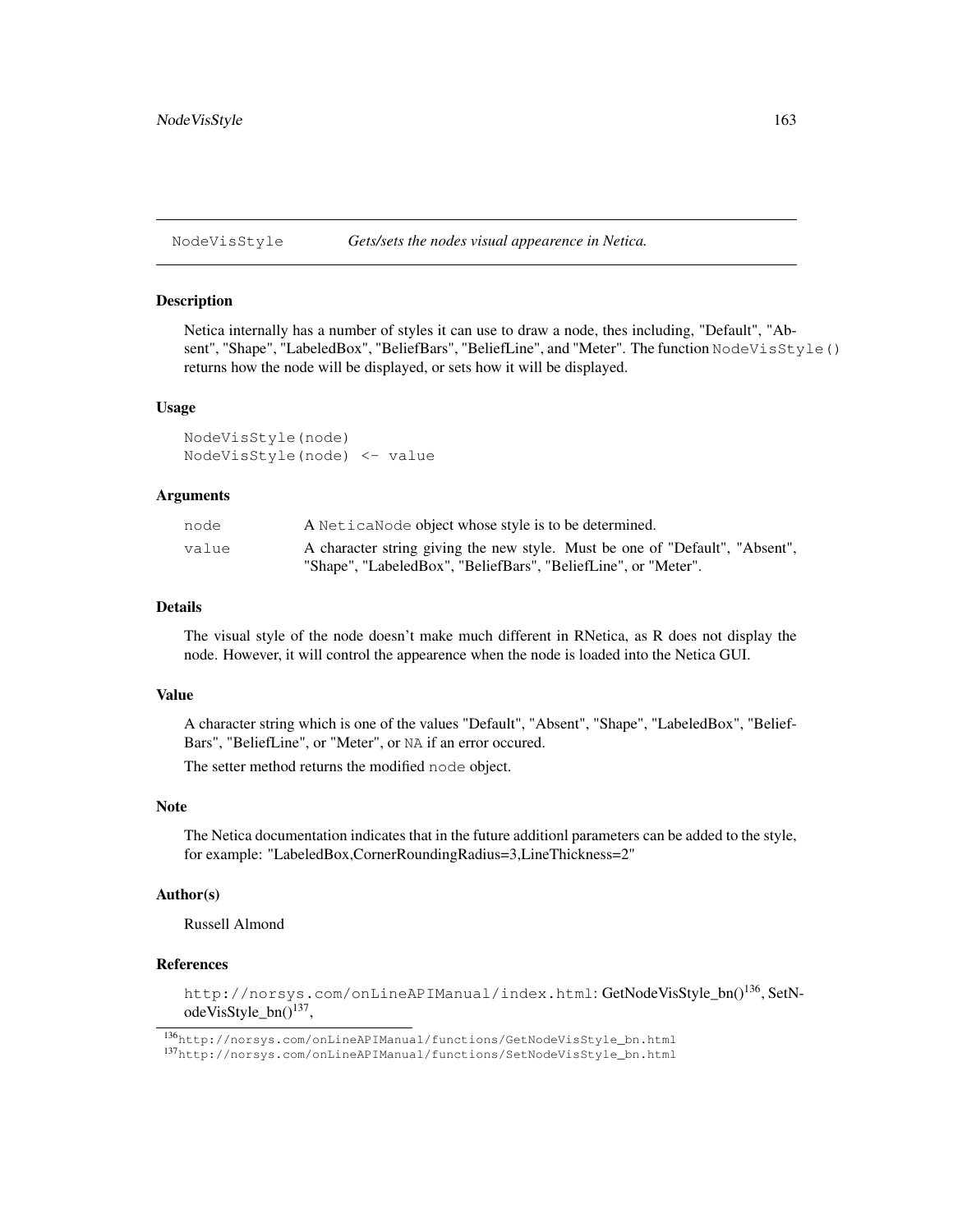#### See Also

NeticaNode, NodeVisPos()

# Examples

```
snet <- CreateNetwork("StylishNet")
```

```
snode <- NewDiscreteNode(snet, "StyleMe")
stopifnot(NodeVisStyle(snode)=="Default")
```

```
NodeVisStyle(snode) <- "Meter"
stopifnot(NodeVisStyle(snode)=="Meter")
```

```
DeleteNetwork(snet)
```
normalize *Normalizes a conditional probability table.*

## Description

A conditional probability table (CPT) represents a collection of probability distribution, one for each configuration of the parent variables. This function normalizes the CPT, insuring that the probabilities in each conditional distribution sum to 1.

#### Usage

```
normalize(cpt)
## S3 method for class 'CPF'
normalize(cpt)
## S3 method for class 'data.frame'
normalize(cpt)
## S3 method for class 'CPA'
normalize(cpt)
## S3 method for class 'array'
normalize(cpt)
## S3 method for class 'matrix'
normalize(cpt)
## Default S3 method:
normalize(cpt)
```
## Arguments

cpt A conditional probability table stored in either array (CPA format) or data frame (CPF format). A general data vector is treated like an unconditional probability vector.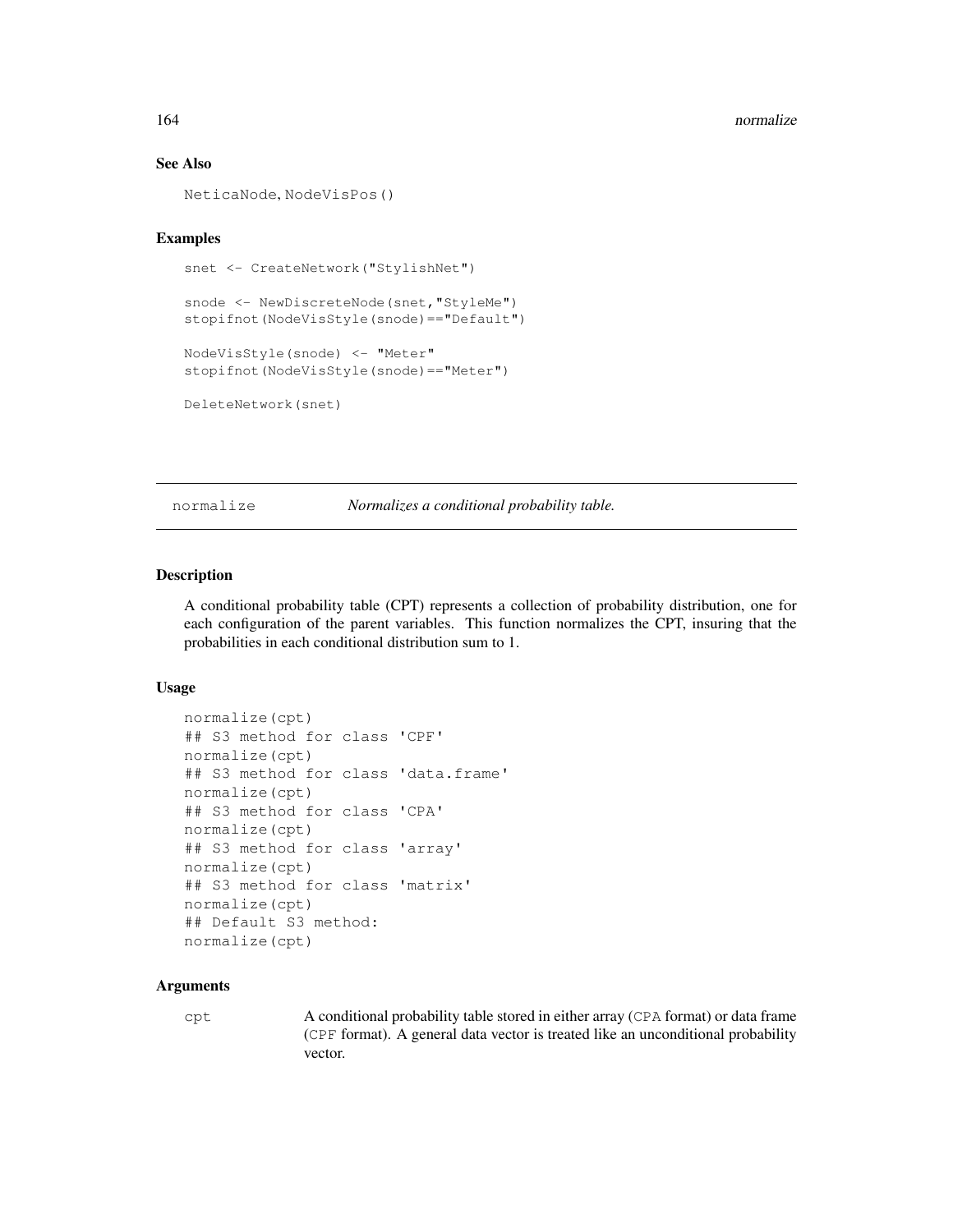#### normalize the control of the control of the control of the control of the control of the control of the control of the control of the control of the control of the control of the control of the control of the control of th

## Details

The normalize function is a generic function which attempts to normalize a conditional probability distribution.

A conditional probability table in RNetica is represented in one of two ways. In the conditional probability array (CPA) the table is represented as a  $p + 1$  dimensional array. The first p dimensions correspond to configurations of the parent variables and the last dimension the child value. The normalize.CPA method adjusts the data value so that the sum across all of the child states is 1. Thus, apply (result, 1: p, sum) should result in a matrix of 1's. The method normalize.array first coerces its argument into a CPA and then applies the normalize.CPA method.

The second way to represent a conditional probability table in RNetica is to use a data frame (CPF). Here the factor variables correspond to a configuration of the parent states, and the numeric columns correspond to states of the child varaible. Each row corresponds to a particular configuration of parent variables and the numeric values should sum to one. The normalize.CPF function makes sure this constraint holds. The method normalize.data.frame first applies as.CPF() to make the data frame into a CPF.

The method normalize.matrix ensures that the row sums are 1. It does not change the class.

The default method only works for numeric objects. It ensures that the total sum is 1.

NA's are not allowed and will produce a result that is all NAs.

#### Value

An object with similar properities to cpt, but adjusted so that probabilities sum to one.

For normalize.CPA and normalize.array an normalized CPA array.

For normalize.CPF and normalize.data.fram an normalized CPF data frame.

For normalize.matrix an matrix whose row sums are 1.

For normalize.default a numeric vector whose values sum to 1.

#### Note

May be other functions for CPTs later.

## Author(s)

Russell Almond

## See Also

NodeProbs()

```
n14 \leftarrow normalize(1:4)
stopifnot (abs(sum(n14)-1.0) <.0001)
```

```
normalize(matrix(1:6,2,3))
```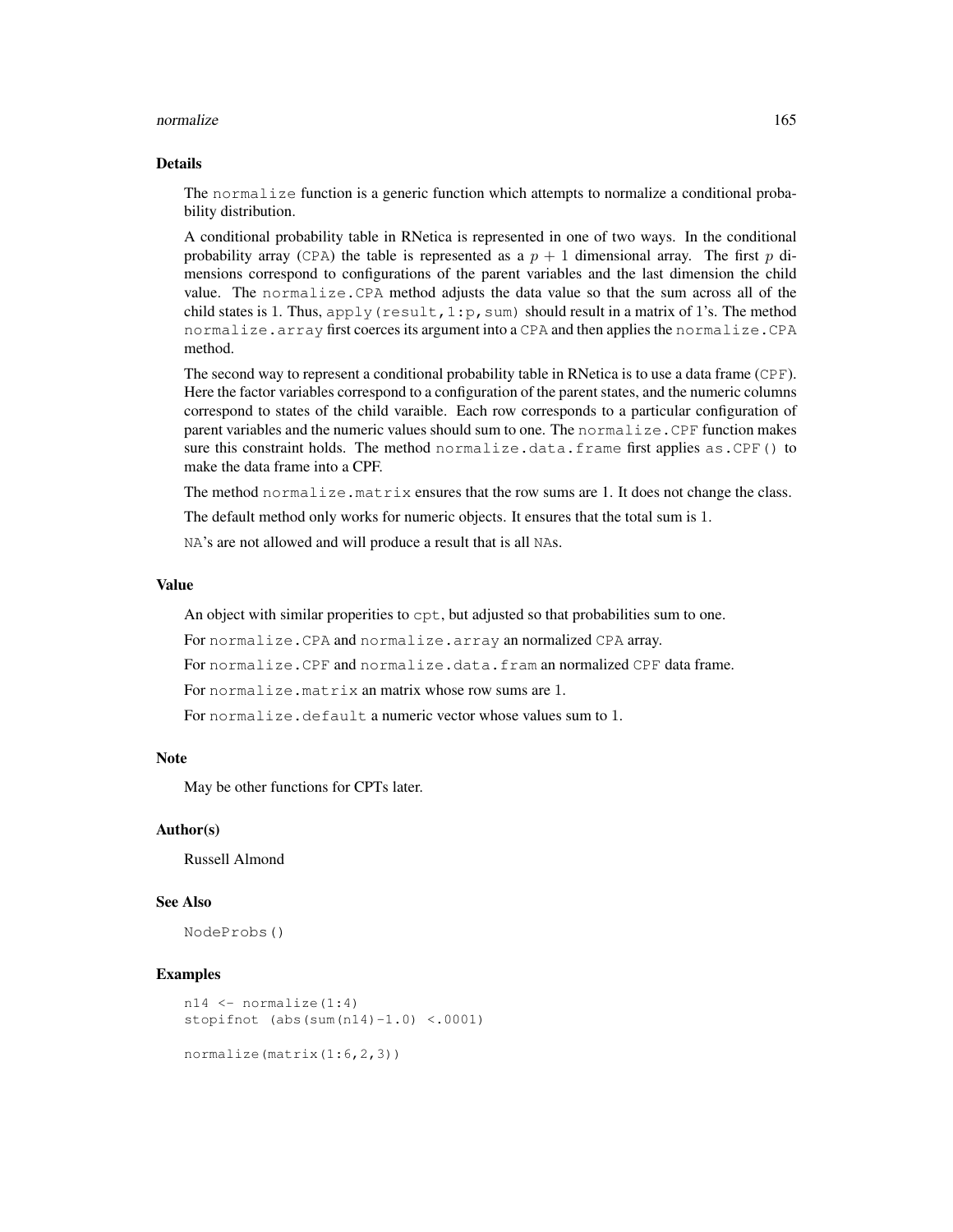```
normalize(array(1:24,c(4,3,2)))arr \leftarrow array(1:24, c(4, 3, 2),
             list(a=c("A1","A2","A3","A4"),
                  b=c ("B1", "B2", "B3"),
                  c=c(TC1", TC2")))
arr <- as.CPA(arr)
narr <- normalize(arr)
stopifnot(
  is(narr,"CPA"), is(narr,"array"),
  all(abs(apply(narr,1:2,sum)-1) <.0001)
)
arf <- as.CPF(arr)
narf <- normalize(arf)
stopifnot(
  is(narf,"CPF"), is(narf,"data.frame"),
  all(abs(apply(narf[sapply(narf,is.numeric)],1,sum)-1) <.0001)
)
df2 <- data.frame(parentval=c("a","b"),
                  prob.true=c(1,1),prob.false=c(1,1))
ndf2 <- normalize(df2)
stopifnot(
  is(ndf2,"CPF"), is(ndf2,"data.frame"),
  all(abs(apply(ndf2[2:3],1,sum)-1) <.0001)
)
```
ParentStates *Returns a list of the names of the states of the parents of a Netica node.*

# Description

This function returns a list each of whose elements is a character vector giving the states of the parent variables (i.e., the result of calling NodeStates) on each of the elements of NodeParents (node)). The names of this list are the names assiged to the edges through NodeInputNames (node), or the names of the parent variables if edge names were not supplied.

## Usage

```
ParentStates(node)
ParentNames(node)
```
## Arguments

node An active NeticaNode object whose parent states are to be determined.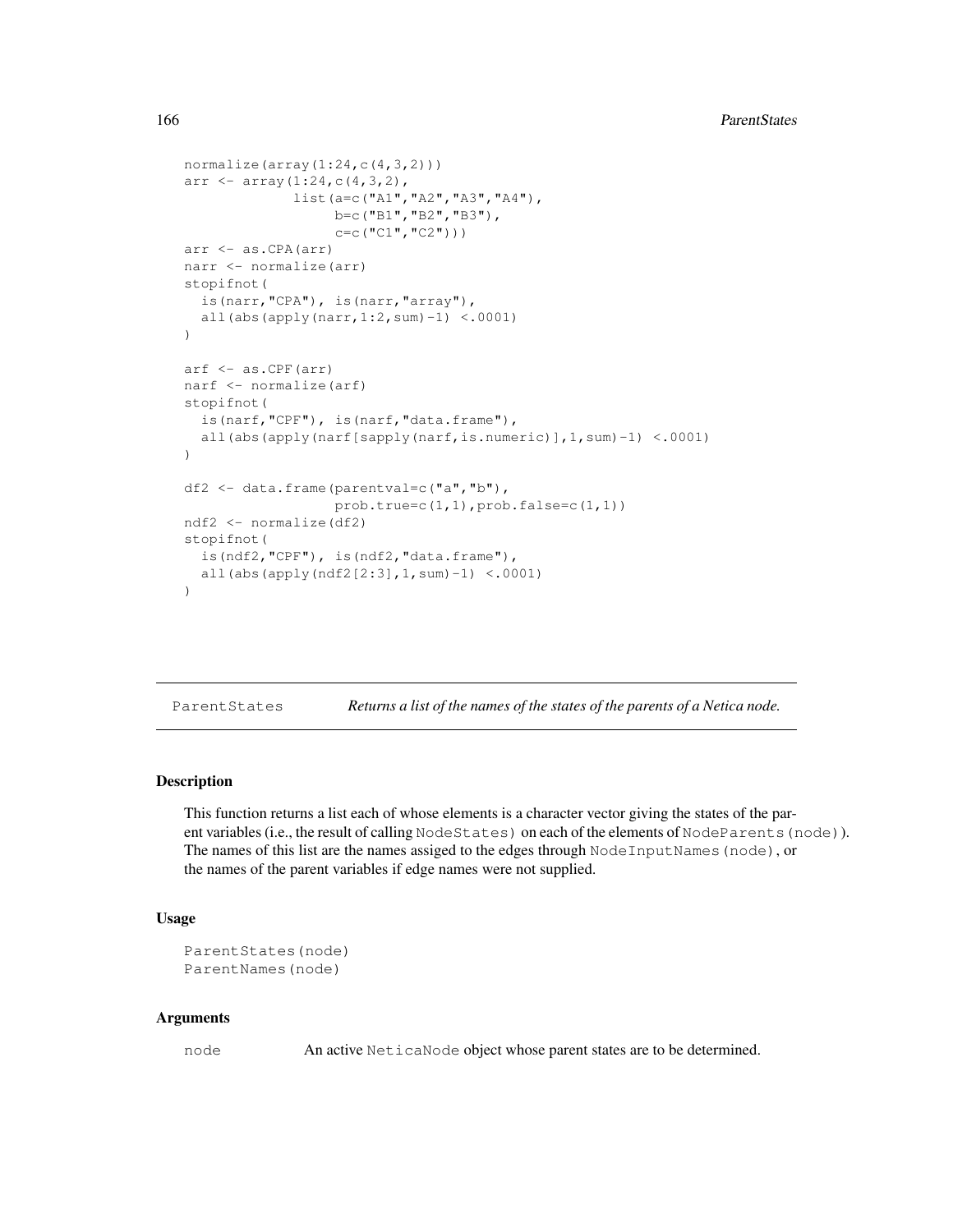#### ParentStates 167

# Value

For Parent States (node), named list where each element correponds to the states of a parent variable. If node has no parents, it returns a list of length 0.

The function ParentName(node) returns names(ParentNames(node), only is faster.

## Note

This is a slightly more sophisticated version of lapply (NodeParents(node), NodeStates). It does minimal checking so that it can be fast.

## Author(s)

Russell Almond

# See Also

NodeStates(), NodeParents(), NodeInputNames()

```
abc1 <- CreateNetwork("ABC1")
A <- NewDiscreteNode(abc1,"A",c("A1","A2","A3","A4"))
B <- NewDiscreteNode(abc1,"B",c("B1","B2","B3"))
C <- NewDiscreteNode(abc1,"C",c("C1","C2"))
stopifnot(
  length(ParentStates(A)) == 0
)
AddLink(A,B)
Bpars <- ParentStates(B)
stopifnot(
  length(Bpars) == 1,
 names(Bpars) == "A",Bpars$A==NodeStates(A)
)
AddLink(A,C)
AddLink(B,C)
NodeInputNames(C) <- c("A_type","B_type")
Cpars <- ParentStates(C)
stopifnot(
 length(Cpars) == 2,
  names(Cpars) == c("A_type","B_type"),
 Cpars[[1]]==NodeStates(A),
  Cpars$B_type==NodeStates(B)
)
```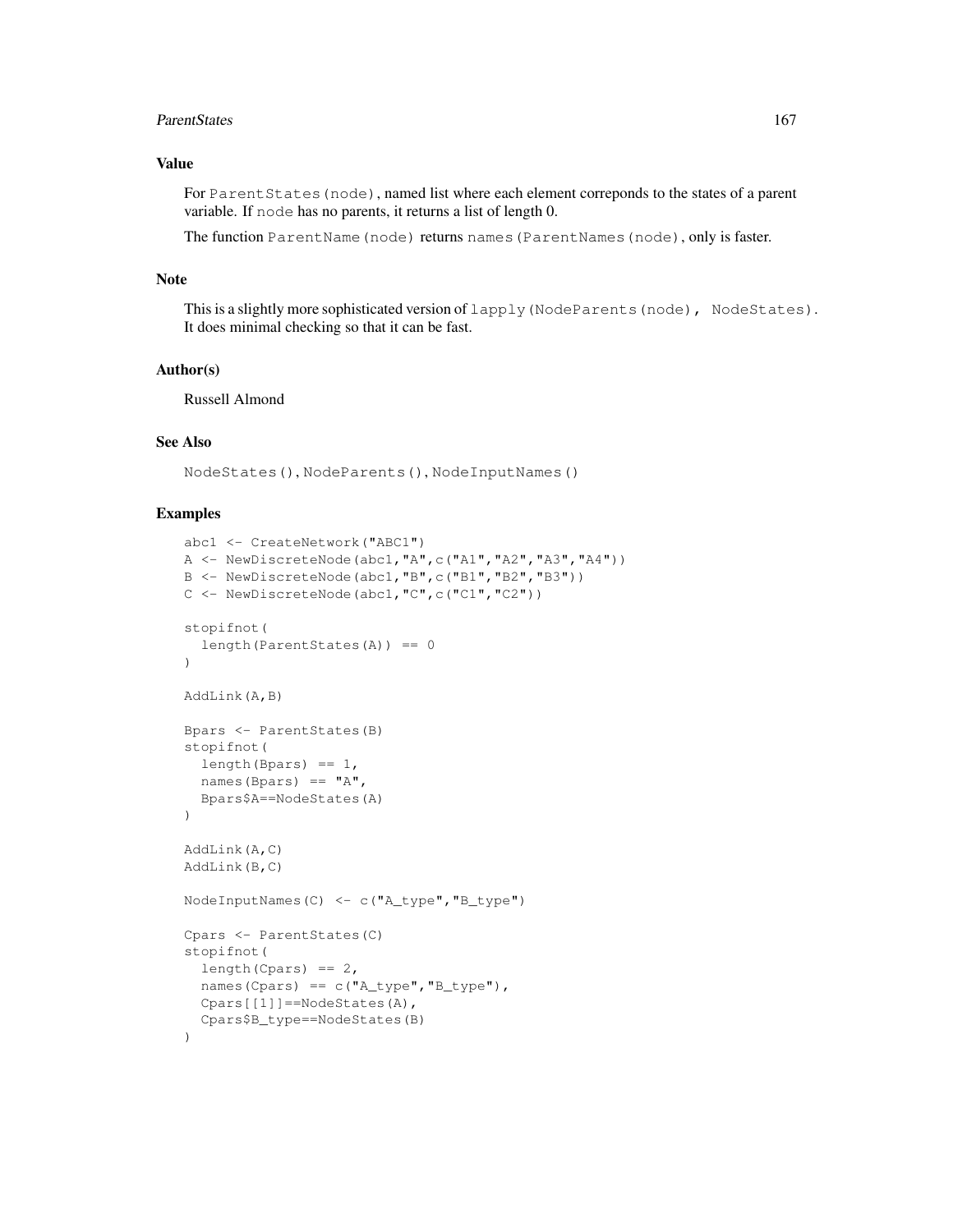```
DeleteNetwork(abc1)
```
ReadFindings *Retrieves a record from a Netica Case Stream*

#### Description

This function reads a row from a netica case stream and instantiates the values of the listed nodes to the values found in that row of the case stream.

#### Usage

```
ReadFindings(nodes, stream, pos = "NEXT", add = FALSE)
```
## Arguments

| nodes  | The a list of active NeticaNode objects to be read. The findings of these<br>nodes will be modified by this call.                                                                                                                                                                                                                                                                                                             |
|--------|-------------------------------------------------------------------------------------------------------------------------------------------------------------------------------------------------------------------------------------------------------------------------------------------------------------------------------------------------------------------------------------------------------------------------------|
| stream | A NeticaCaseStream object which references the file or string object to be<br>read from.                                                                                                                                                                                                                                                                                                                                      |
| pos    | A character or integer scalar. This should almost certainly be one of the two<br>string values "FIRST" or "NEXT". It also can be an integer giving the position<br>(in characters) where to start the machine. This is likely to produce surprizing re-<br>sults unless the integer value is a value obtained from calling get CaseSt reamPos<br>on this stream earlier after a call to either ReadFindings or WriteFindings. |
| add    | A logical scalar. If true, the findings from the case stream are added to the<br>existing node. If false, they are ignored.                                                                                                                                                                                                                                                                                                   |

# Details

A case file is a table where the rows represent cases, and the columns represent variables. ReadFindings reads a row out the table and instantiates (NodeFinding) the nodes in nodeset to those values. If a the value corresponding a node is the value of CaseFileMissingCode(), then it is not instantiated. The values in the columns are separated by the value of  $\text{CaseFileDelimiter}()$ .

If add is false, it will first retract any findings assocated with the nodes in nodeset. If a finding is associated with a node, the the case file would cause it to be set to an inconsistent value, then an error will be generated.

The argument pos determines which record will be read next. If the value is "NEXT" the next code will be read. If the value is "FIRST" the first code will be read. If the value is a positive integer, then the record which starts at that character will be read. On completion of the read, the value of getCaseStreamPos(stream) is set to the starting position of the last read stream. This is also true when WriteFindings is called. It is almost certainly an error to set the pos argument to anything but either one of the special string constants or a value which was previously cached after calling getCaseStreamPos. If the case stream is at the end, then getCaseStreamPos(stream) will be set to NA.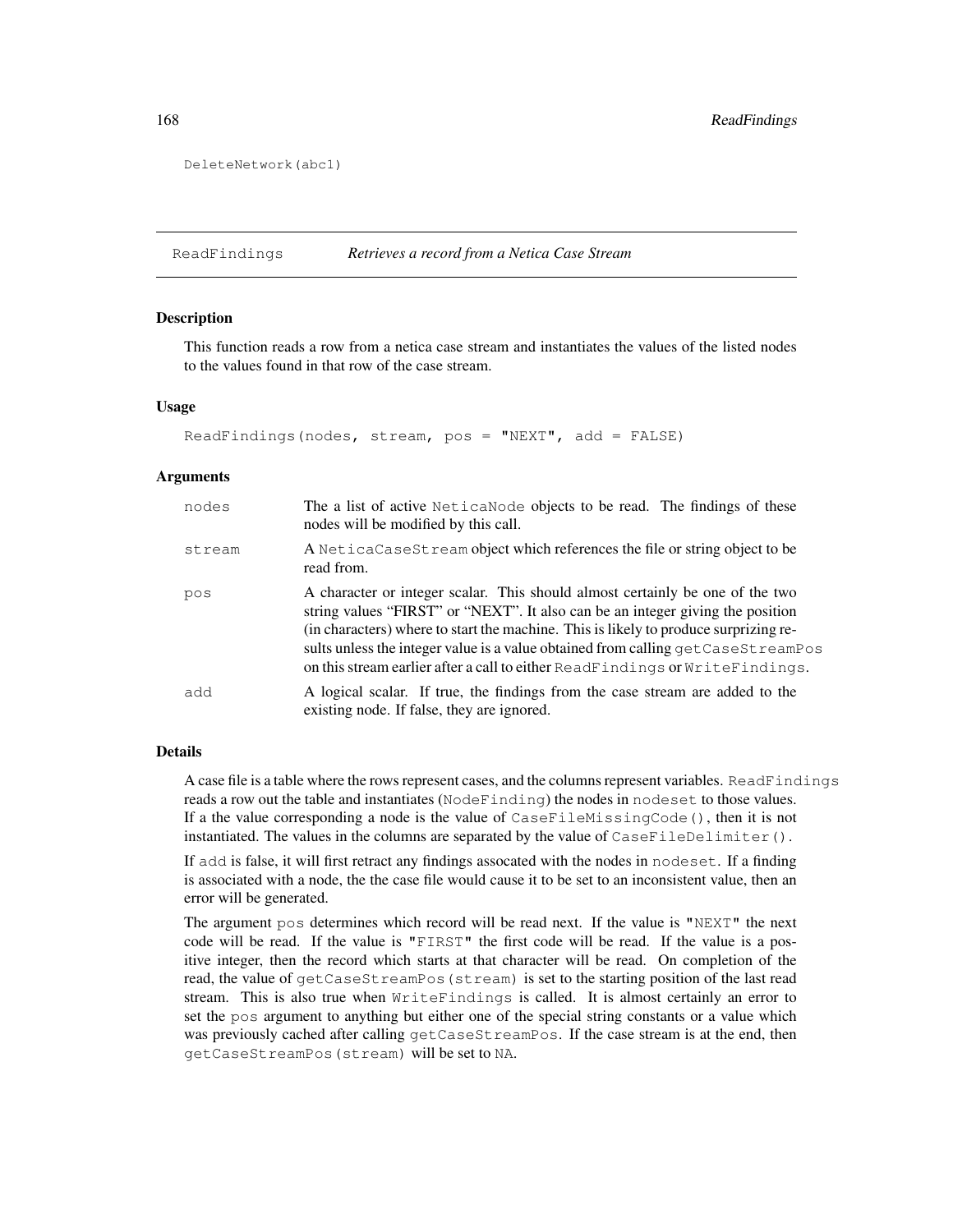# ReadFindings 169

There are two special columns in the file. The column "IDnum" contains ID numbers for the cases. The value of getCaseStreamLastId(stream) is set to the value of this column if it is present in the case stream, otherwise it will be set to  $-1$ . The value of the column "NumCases" contains a weight to give to the current row. The value of getCaseStreamLastFreq(stream) is set to this value, if it is present. The returned stream object will have these updated properties, otherwise it will be set to  $-1$ .

# Value

Returns the caseOrStream argument invisibly. Note that the values of getCaseStreamPos(stream) will return the position of the next record or NA if there are no records left in the stream. The values of getCaseStreamLastId(stream), and getCaseStreamLastFreq(stream) will be updated to reflect the values from the last read record, or will be  $-1$  if these values are not provided in the stream.

# **Note**

The first time that ReadFindings is called on a stream it must be called with pos="FIRST". Failing to do so produces a fatal error in Netica.

The value of case\_posn returned by the Netica ReadNetFindings2\_bn function (which is the value to which getCaseStreamPos(stream)) is undocumented. I confirmed with Brent that this is in fact the position in characters from the start of the stream to the record. It is not recommended, however, that program rely on that fact.

The fact that the case positions are difficult to compute makes random access difficult. If it is needed, programmers will need to save the values of getCaseStreamPos on previous calls to ReadFindings or WriteFindings. Fetching cases by the ID requires scanning through the case file (see WithOpenCaseStream for an example).

#### Author(s)

Russell G. Almond

# References

http://norsys.com/onLineAPIManual/index.html: ReadNetFindings2\_bn()<sup>138</sup>

# See Also

CaseFileDelimiter, CaseFileMissingCode, NodeFinding, RetractNetFindings ReadFindings, NeticaCaseStream, WithOpenCaseStream

```
abc <- CreateNetwork("ABC")
A <- NewDiscreteNode(abc,"A",c("A1","A2","A3","A4"))
B <- NewDiscreteNode(abc,"B",c("B1","B2","B3"))
C <- NewDiscreteNode(abc,"C",c("C1","C2"))
```
<sup>138</sup>http://norsys.com/onLineAPIManual/functions/ReadNetFindings2\_bn.html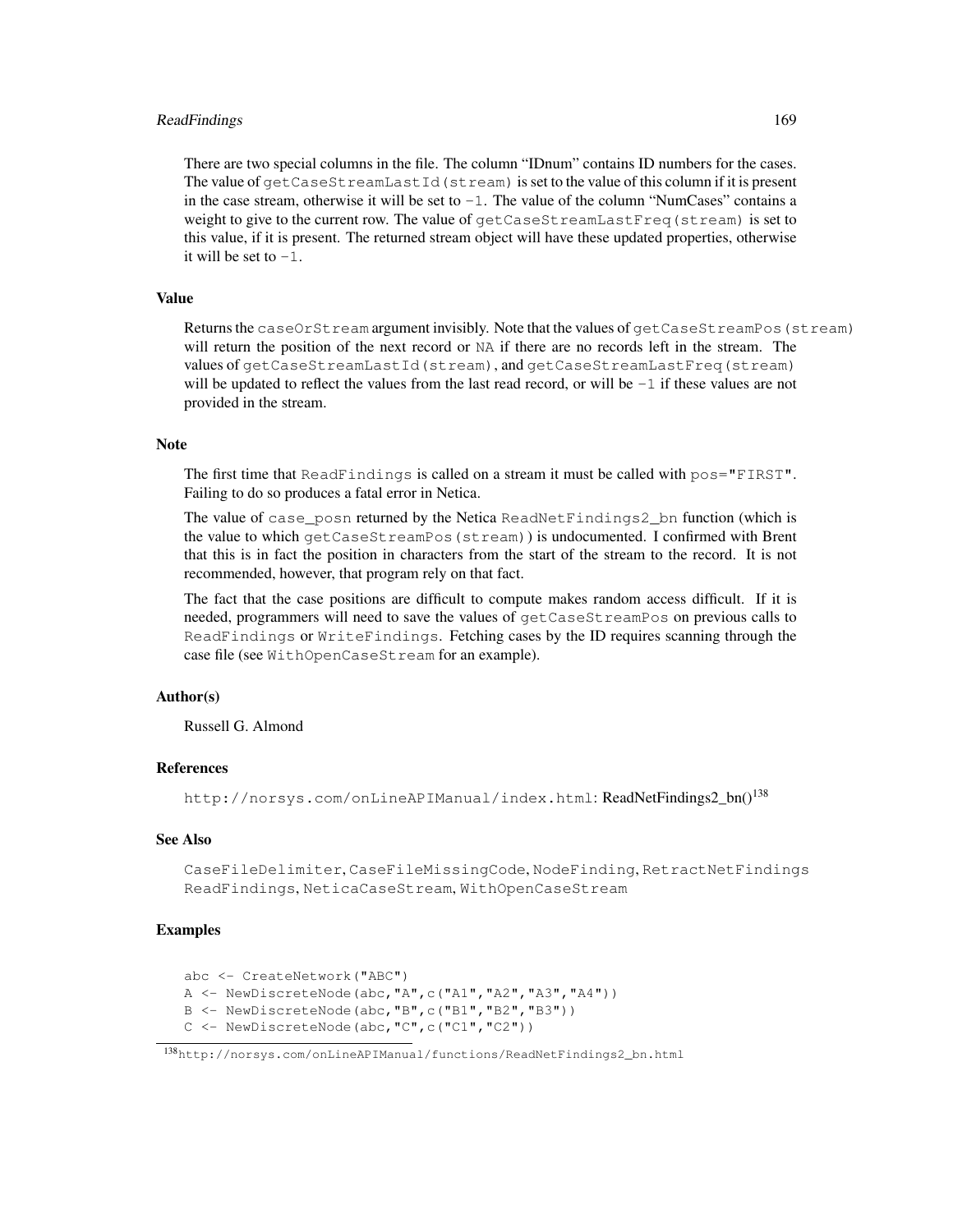```
AddLink(A,B)
AddLink(A,C)
AddLink(B,C)
## Input filename
## Note, this is a cached copy of the file written in the WriteFindings
## documentation.
casefile <- paste(library(help="RNetica")$path,
                            "testData","abctestcases.cas",
                            sep=.Platform$file.sep)
filestream <- CaseFileStream(casefile)
## Case 1
filestream <- ReadFindings(list(A,B,C),filestream, "FIRST")
stopifnot( NodeFinding(A) == "A1",NodeFinding(B) == "B1",
           NodeFinding(C) == "C1",getCaseStreamLastId(filestream)==1001,
           abs(getCaseStreamLastFreq(filestream)-1.0) < .0001)
pos1 <- getCaseStreamPos(filestream)
## Case 2
filestream <- ReadFindings(list(A,B,C),filestream,"NEXT")
stopifnot( NodeFinding(A) == "A2",
           NodeFinding(B) == "B2",
           NodeFinding(C) == "C2",
           getCaseStreamLastId(filestream)==1002,
           abs(getCaseStreamLastFreq(filestream)-2.0) < .0001)
## Case 3
filestream <- ReadFindings(list(A,B,C),filestream, "NEXT")
stopifnot ( NodeFinding(A) == "A3",NodeFinding(B) == "B3",
           NodeFinding(C) == "@NO FINDING",
           getCaseStreamLastId(filestream)==1003,
           abs(getCaseStreamLastFreq(filestream)-1.0) < .0001)
## At end of file
filestream <- ReadFindings(list(A, B, C), filestream, "NEXT")
stopifnot(is.na(getCaseStreamPos(filestream)))
## Restart from Case 1
filestream <- ReadFindings(list(A,B,C),filestream,"FIRST")
stopifnot ( NodeFinding(A) == "A1",NodeFinding(B) == "BI",NodeFinding(C) == "C1",
           getCaseStreamLastId(filestream)==1001,
           abs(getCaseStreamLastFreq(filestream)-1.0) < .0001,
           pos1 == getCaseStreamPos(filestream))
```
##Clean Up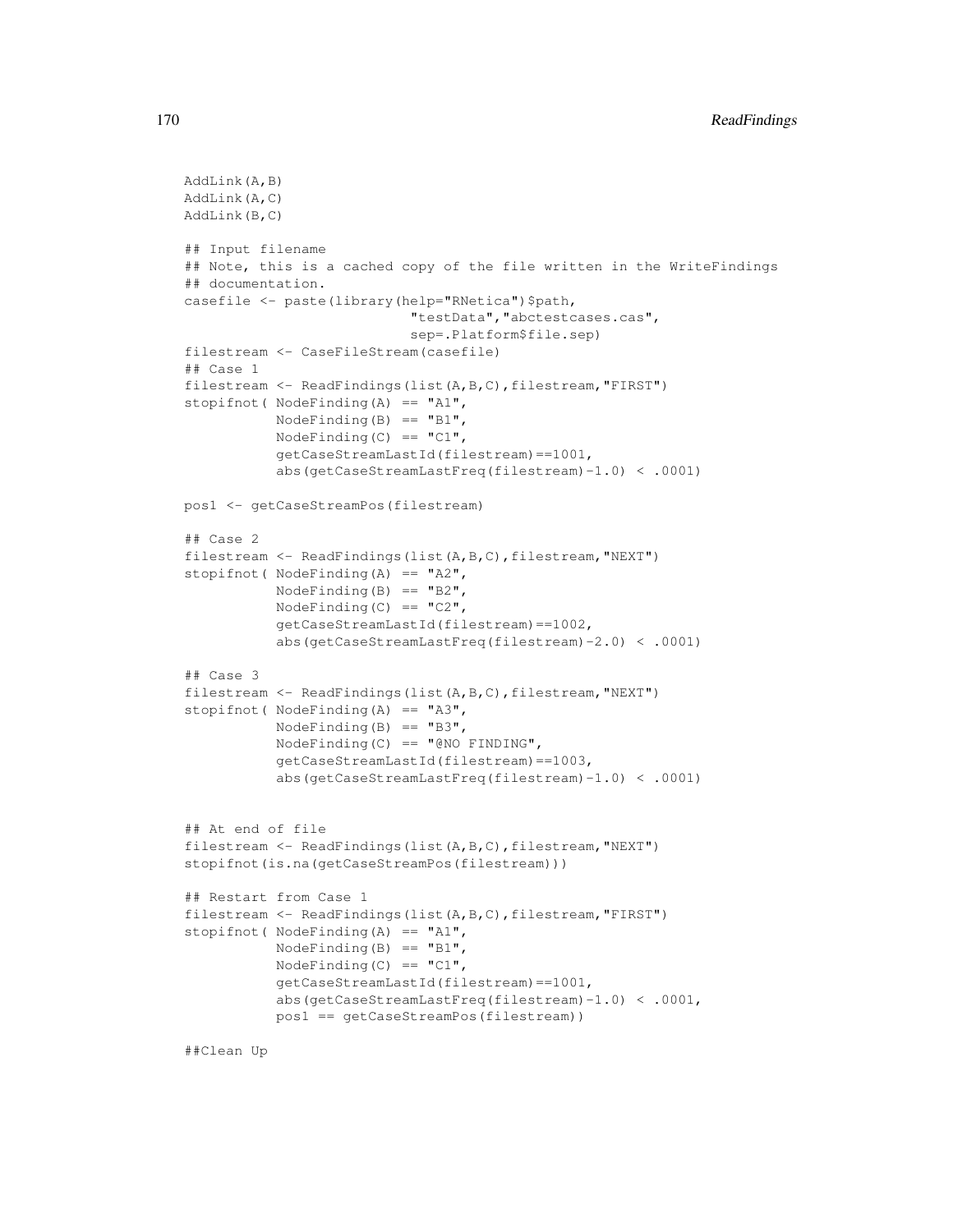# RetractNodeFinding 171

```
CloseCaseStream(filestream)
DeleteNetwork(abc)
```
RetractNodeFinding *Clears any findings for a Netica node or network.*

# **Description**

The function RetractNodeFinding(node) clears any findings or virtual findings set with NodeFinding(), EnterNegativeFinding() or NodeLikelihood() and associated with node. The function RetractNetFindings(net) clears any findings associated with any node in the network.

## Usage

```
RetractNodeFinding(node)
RetractNetFindings(net)
```
## Arguments

| node | An active Netica Node whose findings are to be retracted. |
|------|-----------------------------------------------------------|
| net  | An active NeticaBN whose findings are to be retracted.    |

# Details

This is an undo function for NodeFinding(), EnterNegativeFinding() or NodeLikelihood(). In particular, it allows for entering hypothesized findings for various calculations.

# Value

Returns its argument invisibly.

# Note

If SetNetworkAutoUpdate() has been set to TRUE, then this function could take some time as each finding is individually propagated. Consider wrapping multiple calls setting NodeFinding() in WithoutAutoUpdate(net, ...).

The Netica functions for setting node findings require the programmer to call RetractNodeFindings\_bn() before setting values to clear out old findings. The RNetica functions do this internally, so the user does not need to worry about this.

# Author(s)

Russell Almond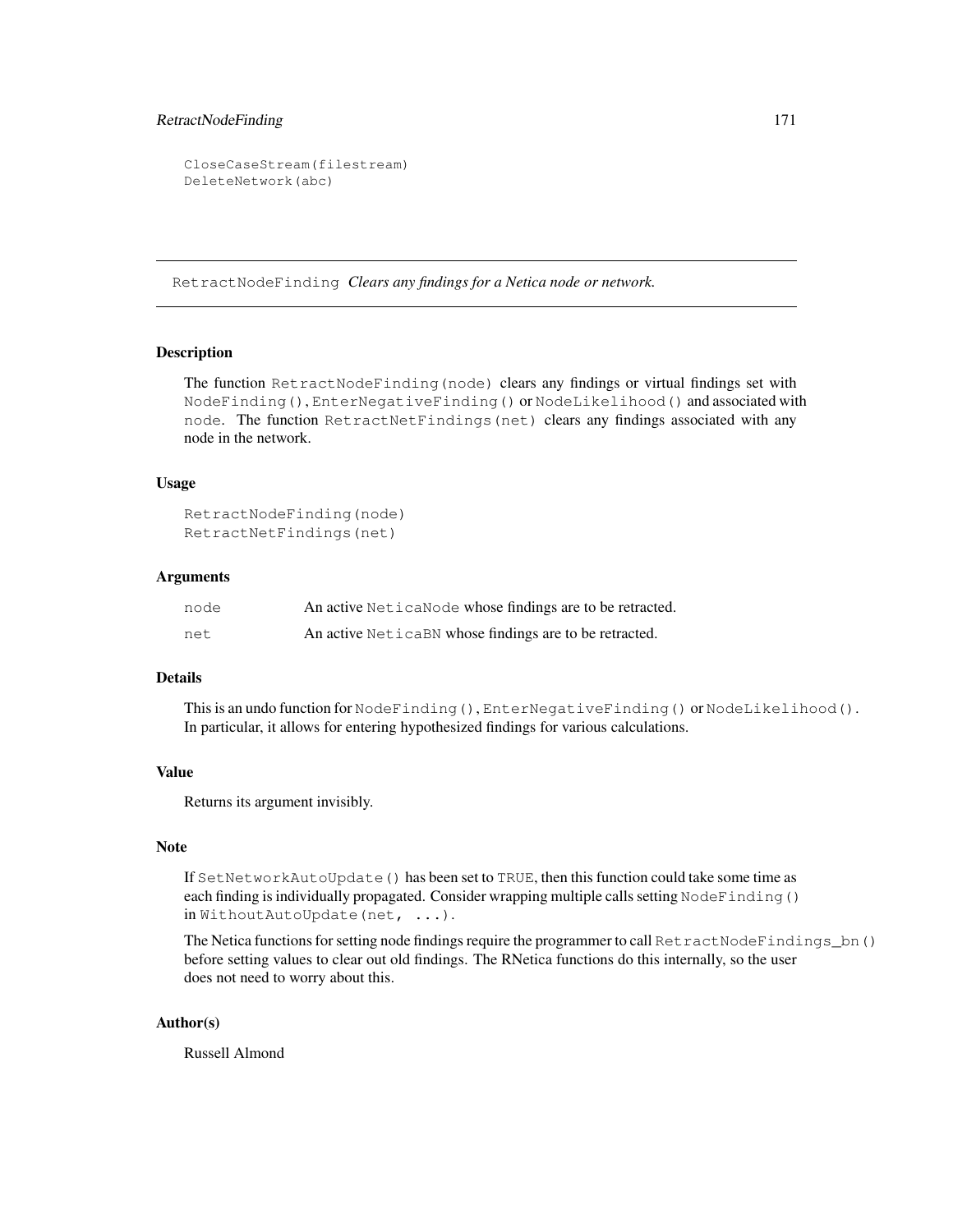## References

```
http://norsys.com/onLineAPIManual/index.html: RetractNetFindings bn()<sup>139</sup>, Re-
tractNodeFindings bn()^{140}
```
## See Also

NeticaBN, NodeBeliefs(), EnterNegativeFinding(), NodeFinding(), NodeLikelihood()

```
irt5 <- ReadNetworks(paste(library(help="RNetica")$path,
                           "sampleNets","IRT5.dne",
                           sep=.Platform$file.sep))
irt5.theta <- NetworkFindNode(irt5,"Theta")
irt5.x <- NetworkFindNode(irt5,paste("Item",1:5,sep="_"))
CompileNetwork(irt5) ## Ready to enter findings
stopifnot(NodeFinding(irt5.x[[1]]) == "@NO FINDING")
NodeFinding(irt5.x[[1]]) <- "Right"
stopifnot(NodeFinding(irt5.x[[1]]) == "Right")
RetractNodeFinding(irt5.x[[1]])
stopifnot(NodeFinding(irt5.x[[1]]) == "@NO FINDING")
NodeFinding(irt5.x[[1]]) <- "Wrong"
NodeFinding(irt5.x[[2]]) <- 1
NodeFinding(irt5.x[[3]]) <- 2
stopifnot(
  NodeFinding(irt5.x[[1]]) == "Wrong",
  NodeFinding(irt5.x[[2]]) == "Right",
  NodeFinding(irt5.x[[3]]) == "Wrong",
 NodeFinding(irt5.x[[4]]) == "@NO FINDING",
  NodeFinding(irt5.x[[5]]) == "@NO FINDING"
\lambdaRetractNetFindings(irt5)
stopifnot(
  NodeFinding(int5.x[[1]]) == "QNO FINDING",NodeFinding(int5.x[[2]]) == "QNO FINDING",NodeFinding(int5.x[[3]]) == "QNO FINDING",NodeFinding(irt5.x[[4]]) == "@NO FINDING",
  NodeFinding(int5.x[[5]]) == "QNO FINDING")
DeleteNetwork(irt5)
```
<sup>139</sup>http://norsys.com/onLineAPIManual/functions/RetractNetFindings\_bn.html <sup>140</sup>http://norsys.com/onLineAPIManual/functions/RetractNodeFindings\_bn.html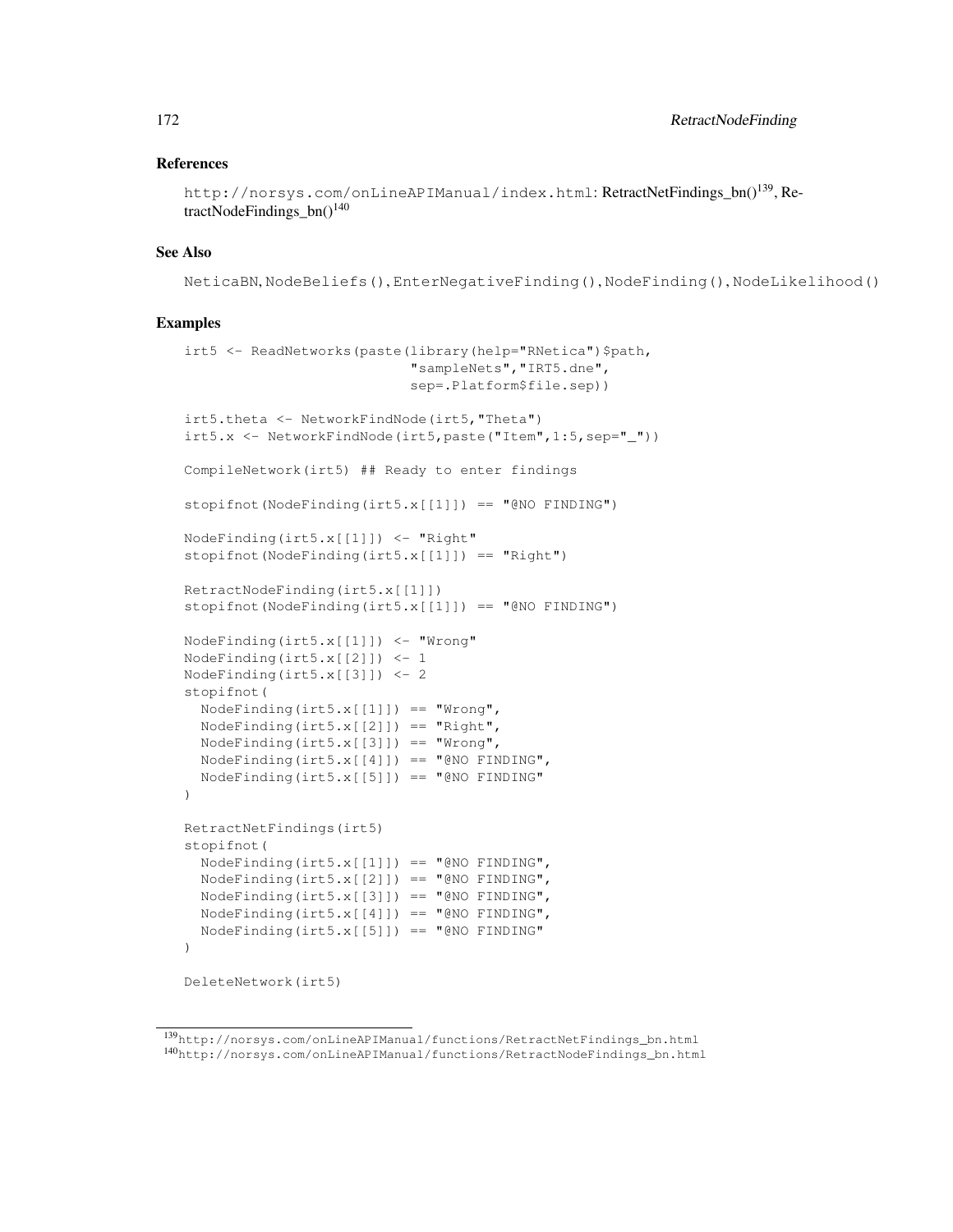# Description

This reverses the link between parent and child so that it now points from child to parent. If child has additional parents, they are connected to parent and the conditional probality tables are adjusted so that the joint probability distribution across all nodes in the network remains the same.

#### Usage

ReverseLink(parent, child)

# Arguments

| parent | An active Netica Node which is currently a parent of child and which will<br>be the child after the transformation. |
|--------|---------------------------------------------------------------------------------------------------------------------|
| child  | An active NeticaNode which is currently a child of parent and which will<br>be the parent after the transformation. |

## Details

This is not just a simple reversal of a single edge, but rather the influence diagram operation of *arc reversal*. Netica will add additional links to enforce any conditional probability relationship. For example, Consider a net where A and B are both parents of  $C$ , but A is not directly connecte to  $C$ . After reversing the arc between  $\text{B}$  and  $\text{C}$ , A will also become a parent of  $\text{B}$  to maintain the joint distribution.

# Value

Returns NULL if successful and NA if there was a problem.

#### Author(s)

Russell Almond

# References

http://norsys.com/onLineAPIManual/index.html: ReverseLink\_bn()<sup>141</sup> Shachter, R. D. (1986) "Evaluating Influence Diagrams." *Operations Research*, 34, 871–82.

# See Also

NeticaNode, AddLink(), NodeChildren(), NodeParents(), AbsorbNodes(), is.NodeRelated()

<sup>141</sup>http://norsys.com/onLineAPIManual/functions/ReverseLink\_bn.html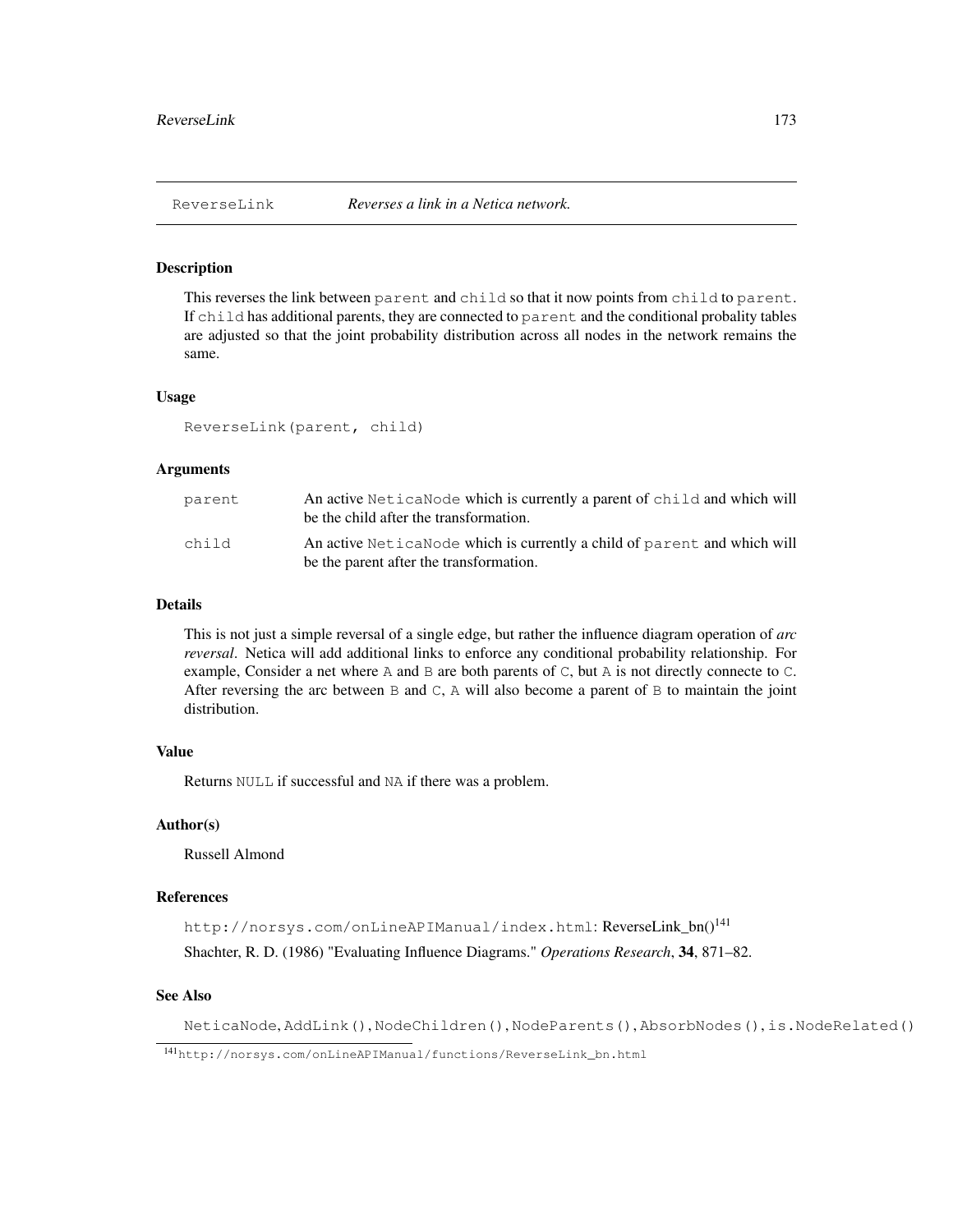# Examples

```
abcnet <- CreateNetwork("ABC")
A <- NewDiscreteNode(abcnet,"A")
B <- NewDiscreteNode(abcnet,"B")
C <- NewDiscreteNode(abcnet,"C")
AddLink(A,C)
AddLink(B,C)
stopifnot(
  is.NodeRelated(A,C,"parent"),
 is.NodeRelated(C,B,"child"),
  !is.NodeRelated(A,B,"parent")
)
ReverseLink(B,C)
stopifnot(
  is.NodeRelated(A,C,"parent"),
  is.NodeRelated(C,B,"parent"),
  is.NodeRelated(A,B,"parent")
)
DeleteNetwork(abcnet)
```
StartNetica *Starting and stopping the Netica shared library.*

# Description

This function creates (or destroys) a Netica environment. The StartNetica function also allows you to set various parameters associated with the Netica environment.

#### Usage

```
StartNetica(license = LicenseKey, checking = NULL, maxmem = NULL)
StopNetica()
```
# Arguments

| license  | A string containing a license key from Norsys. If this is NULL the limited stu-<br>dent/demonstration version of Netica is used rather than the full version. If<br>the variable Neticalicence Key is set before RNetica is loaded, then the<br>value of that variable at the time the package is loaded will become the deafult<br>for license. |
|----------|--------------------------------------------------------------------------------------------------------------------------------------------------------------------------------------------------------------------------------------------------------------------------------------------------------------------------------------------------|
| checking | A character string containing one of the keywords: "NO_CHECK", "QUICK_CHECK",<br>"REGULAR_CHECK", "COMPLETE_CHECK", or "QUERY_CHECK", which<br>controls how rigorous Netica is about checking errors. A value of NULL uses<br>the Netica default which is "REGULAR CHECK".                                                                       |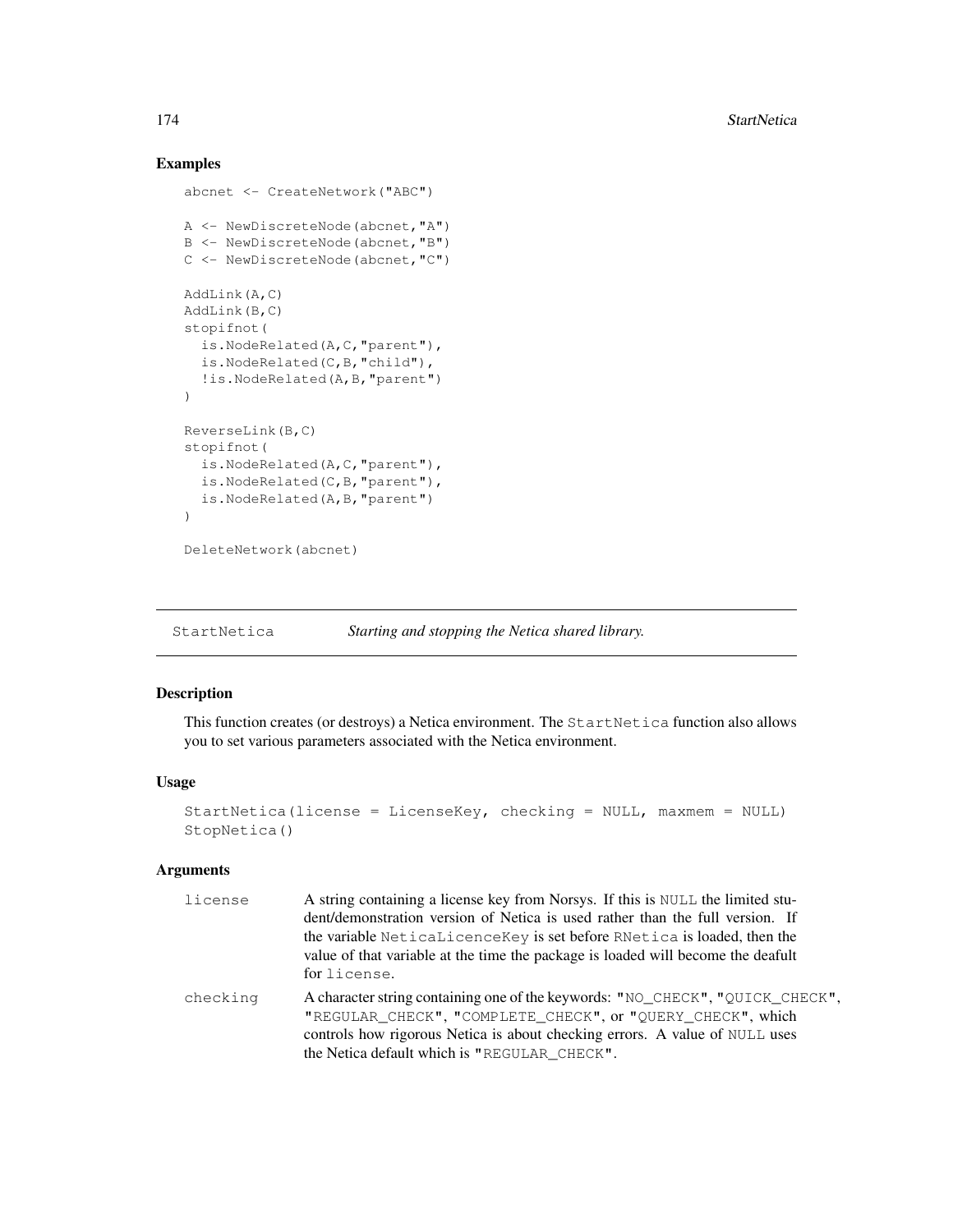#### StartNetica 2002 and 2003 and 2003 and 2003 and 2003 and 2003 and 2003 and 2003 and 2003 and 2003 and 2003 and 2003 and 2003 and 2003 and 2003 and 2003 and 2003 and 2003 and 2003 and 2003 and 2003 and 2003 and 2003 and 200

maxmem An integer containing the maximum amount of memory to be used by the Netica shared library in bytes. If supplied, this should be at least 200,000.

#### Details

The function StartNetica() calls the Netica functions NewNeticaEnviron\_ns() and InitNetica2\_bn() to create and set up a Netica environment.

Netica is commercial software. The RNetica package downloads and installs the demonstration version of Netica which is limited in its functionality (particularly in the size of the networks it handles). Unlocking the full version of Netica requires a license key which can be purchased from Norsys (http://www.Norsys.com/). They will send a license key which unlocks the full capabilities of the shared library. This can be passed as the first argument to  $StartNetica()$ . If the value of the first argument is NULL then the demonstration verison is used instead of the licensed version (could be useful for testing).

If you set the value of a variable NeticaLicenseKey, then when RNetica is loaded, then its value at the time the package is loaded is used as the default value for license. If no value for as NeticaLicenseKey, the default value for license is set to NULL, which loads the demo version of Netica.

The checking argument, if supplied, is used to call the Netica function  $ArgumentCheckingns()$ . See the documentation of that function for the meaning of the codes. The default value, "REGULAR\_CHECK" is appropriate for most development situations.

The maxmem argument, if supplied, is used to limit the amount of memory used by Netica. This is passed in a call to the Netica function LimitMemoryUsage\_ns(). Netica will complain if this value is less than 200,000. Leaving this as NULL will not place limits on the size of Netica's memory for tables and things.

The function StopNetica() calls the Netica function CloseNetica bn(). It is mainly used when one wants to stop Netica and restart it with other parameters.

The function StartNetica is called when the package is attached (in the .onAttach() function. The function StopNetica() is called by .Last.lib(), Normally, users should not need to call these functions, but they may wish to do so if they need to restart Netica with different arguments.

# Value

These functions are called for side effects and do not return meaningful values.

#### License

The Netica API is not free-as-in-speech software, the use of the Netica shared library makes you subject to the Netica License agreement (which can be found in the RNetica folder in your R library. If you do not agree to the terms of that license, please uninstall RNetica.

The Netica API is also not free-as-in-beer software. The demonstration version of the Netica API, however, is. In order for you to make full use of the RNetica API, you must purchase a Netica API license from Norsys (http://norsys.com/).

RNetica itself (the glue layers between R and Netica) is free (in both the speech and beer senses) software. Suggestions for improvements and bug fixes are welcome.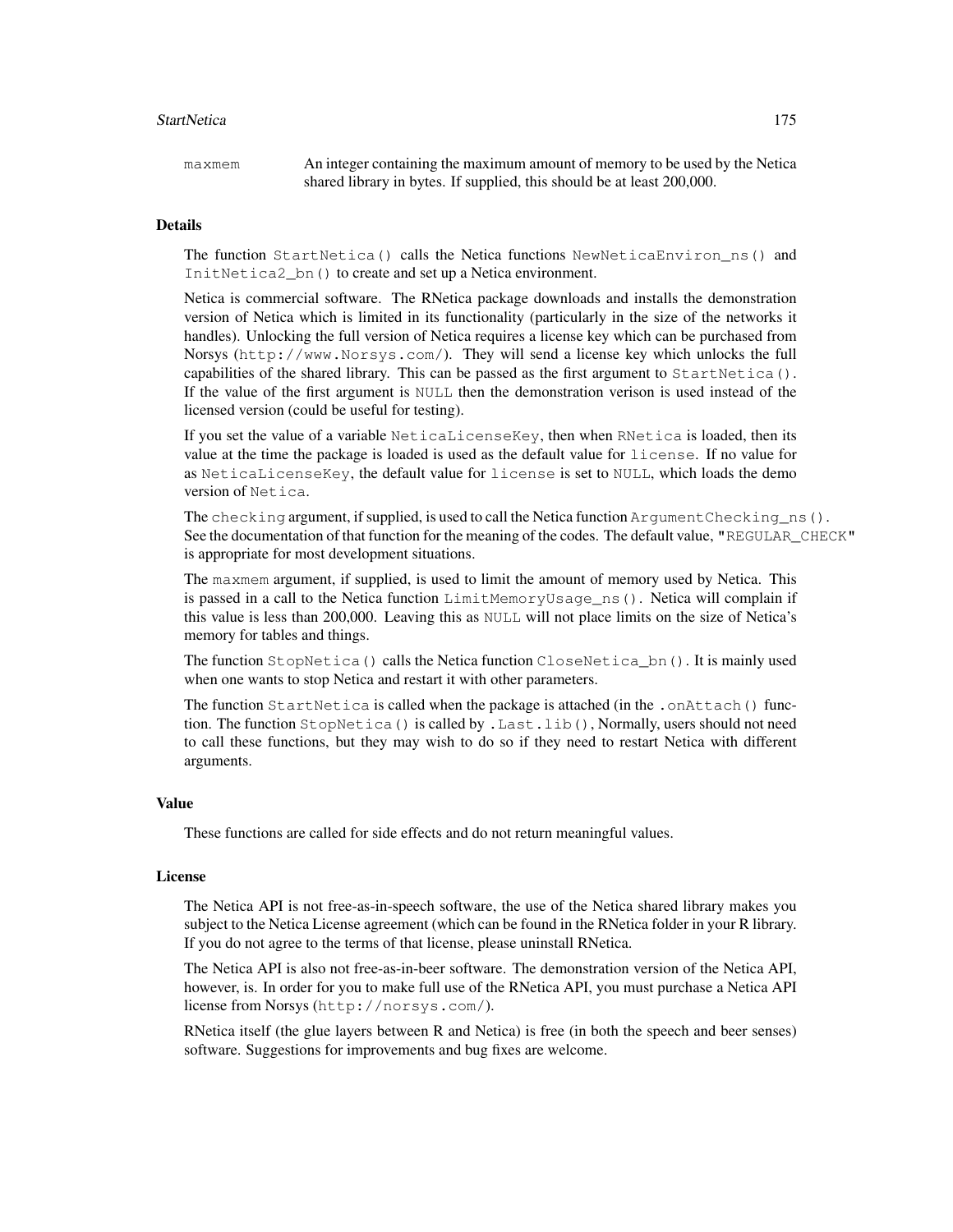#### Implementation Notes

I'm looking into a way to burry the license key into RNetica during the installation process. Probably will happen in a future version. Until then, best bet is to save a value for NeticaLicenseKey in the workspace.

The Netica environment pointer, which is used by the Netica shared library is defined inside of the RNetica shared library, and not visible at the R level.

## Author(s)

Russell Almond

#### References

```
http://norsys.com/onLineAPIManual/index.html: NewNeticaEnviron ns()<sup>142</sup>, Init-
Netica2_bn()<sup>143</sup>, CloseNetica_bn()<sup>144</sup>, LimitMemoryUsage_ns()<sup>145</sup>, ArgumentChecking_ns()<sup>146</sup>
```
# See Also

```
NeticaVersion(), CreateNetwork()
```
# Examples

```
## Not run:
## Restart licensed version
StopNetica()
StartNetica("License key from Norsys")
## Get the version of Netica.
print(NeticaVersion())
## Commonly done next step is to create a network.
net1 <- CreateNetwork("myNet")
```
## End(Not run)

WithOpenCaseStream *Evaluate an expression and then close the Netica Case Stream.*

# Description

This function evaluates  $\exp r$  in a context where the NeticaCaseSt ream is open. The stream is closed when the evaluation is complete. The evaluation of  $\exp r$  is surrounded with a tryCatch so that the stream is closed whether or not the expression is successfull executed.

<sup>142</sup>http://norsys.com/onLineAPIManual/functions/NewNeticaEnviron\_ns.html

<sup>143</sup>http://norsys.com/onLineAPIManual/functions/InitNetica2\_bn.html

<sup>144</sup>http://norsys.com/onLineAPIManual/functions/CloseNetica\_bn.html

<sup>145</sup>http://norsys.com/onLineAPIManual/functions/LimitMemoryUsage\_ns.html

<sup>146</sup>http://norsys.com/onLineAPIManual/functions/ArgumentChecking\_ns.html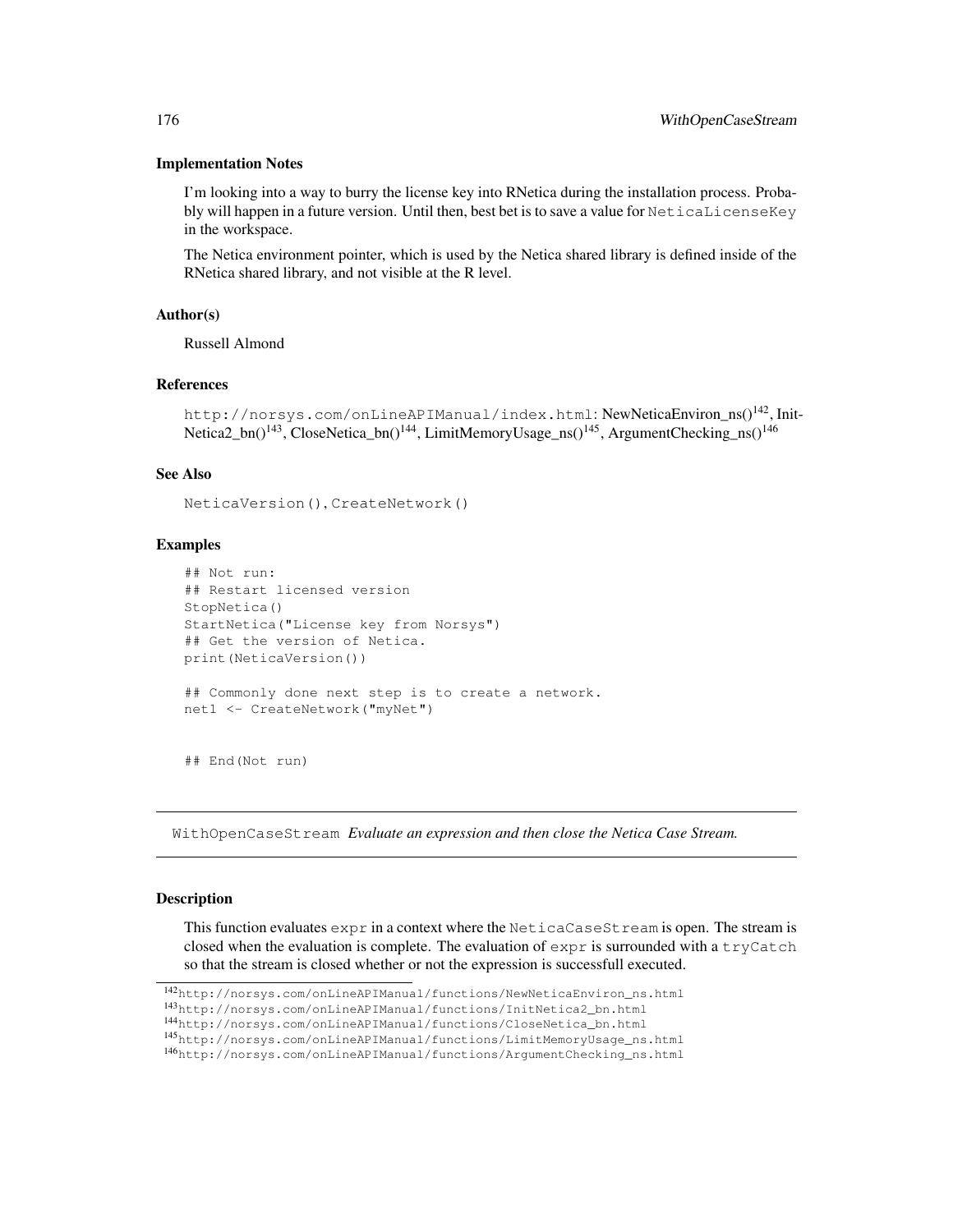# WithOpenCaseStream 177

## Usage

```
WithOpenCaseStream(stream, expr)
```
#### Arguments

| stream | A NeticaCaseStream object. This can be open or closed. If closed it is<br>reopened. |
|--------|-------------------------------------------------------------------------------------|
| expr   | An arbitrary R expression to be executed.                                           |

# Value

Either the result of evaluating expr unless executing expr results in an error in which case it returns a try-error.

#### Author(s)

Russell Almond

# See Also

NeticaCaseStream,ReadFindings

```
## This function reads findings from a stream until it finds one
## matching a certain case ID.
ReadCase <- function (stream, nodes, caseID) {
  WithOpenCaseStream(stream,
    {stream <- ReadFindings(nodes,stream,"FIRST")
     while(!is.na(getCaseStreamPos(stream)) &&
           getCaseStreamLastId(stream) != caseID) {
       ReadFindings(nodes,stream,"NEXT")
     }
     if (is.na(getCaseStreamPos(stream))) {
      warning("Case ID:",caseID," not found in stream.")
     }
     stream
   })
}
## Test it.
abc <- CreateNetwork("ABC")
A \leq NewDiscreteNode(abc, "A",c("A1", "A2", "A3", "A4"))
B <- NewDiscreteNode(abc,"B",c("B1","B2","B3"))
C <- NewDiscreteNode(abc,"C",c("C1","C2"))
AddLink(A,B)
AddLink(A,C)
AddLink(B,C)
```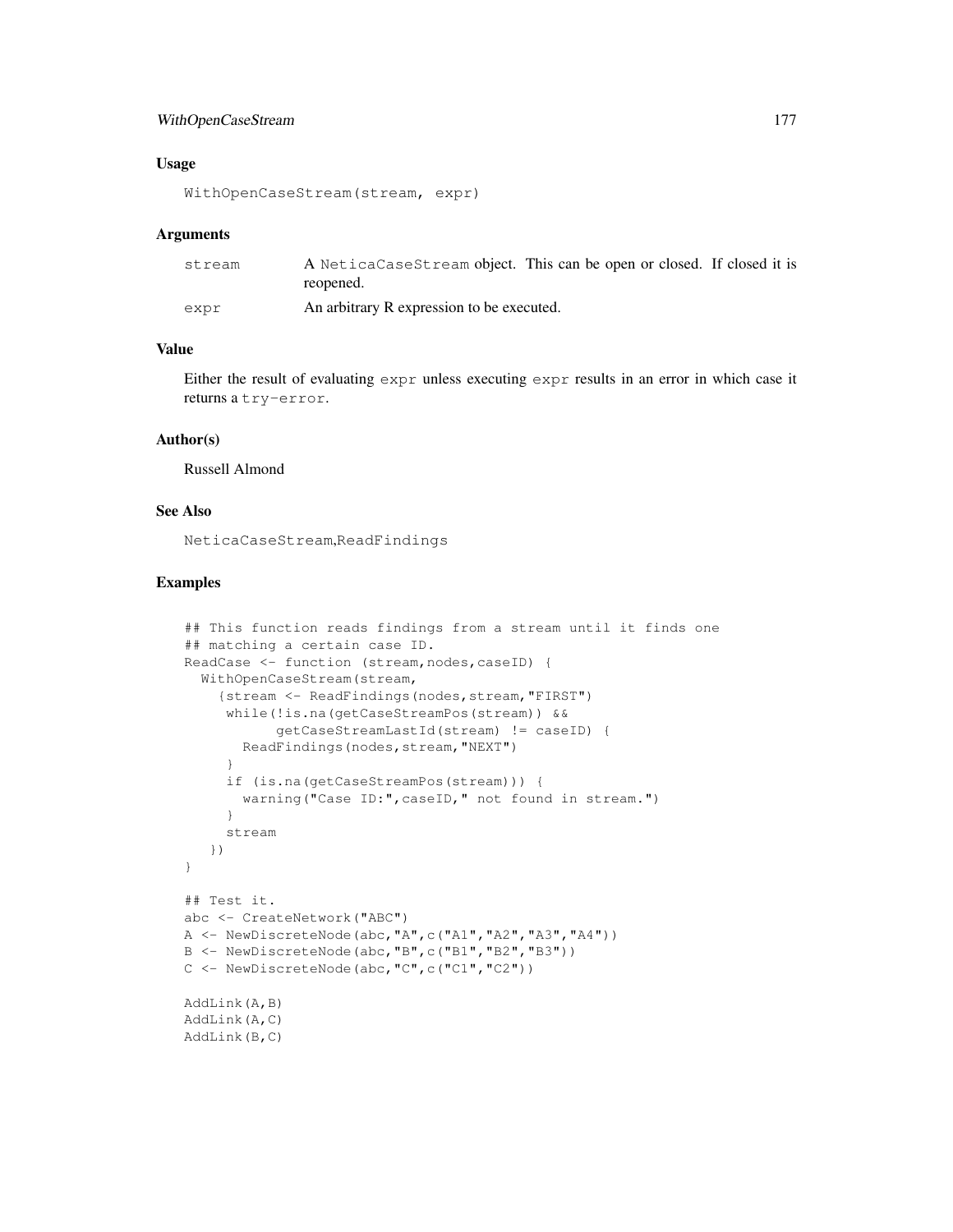```
## Input filename
## Note, this is a cached copy of the file written in the WriteFindings
## documentation.
casefile <- paste(library(help="RNetica")$path,
                           "testData","abctestcases.cas",
                           sep=.Platform$file.sep)
filestream <- ReadCase(CaseFileStream(casefile),list(A,B,C),1002)
stopifnot ( !isCaseStreamOpen(filestream),
           NodeFinding(A) == "A2",
           NodeFinding(B) == "B2",
           NodeFinding(C) == "C2",
           getCaseStreamLastId(filestream)==1002,
           abs(getCaseStreamLastFreq(filestream)-2.0) < .0001)
##Clean Up
DeleteNetwork(abc)
```
write.CaseFile *Read or write data frame in Netica Case File format.*

## Description

These functions our wrapper around read.table and write.table to format the file in the expected Netica case file format.

## Usage

```
write.CaseFile(x, file, ...)
read.CaseFile(file, ...)
```
# Arguments

|           | A data frame to be written to the file. See details.                                                         |
|-----------|--------------------------------------------------------------------------------------------------------------|
| file      | A file name or a connection object. By convention, Netica expects case files to<br>end in the ".cas" suffix. |
| $\ddotsc$ | Other arguments to read.table or write.table                                                                 |

# Details

A Netica case file has a format that very much resembles the output of write.table. The first row is a header row, which contains the names of the variables, the second and subsequent rows contain a set of findings: an assignment of values to the nodes indicated in the columns. There are no row numbers, and the separator and missing value codes are the values of CaseFileDelimiter(), and CaseFileMissingCode() respectively.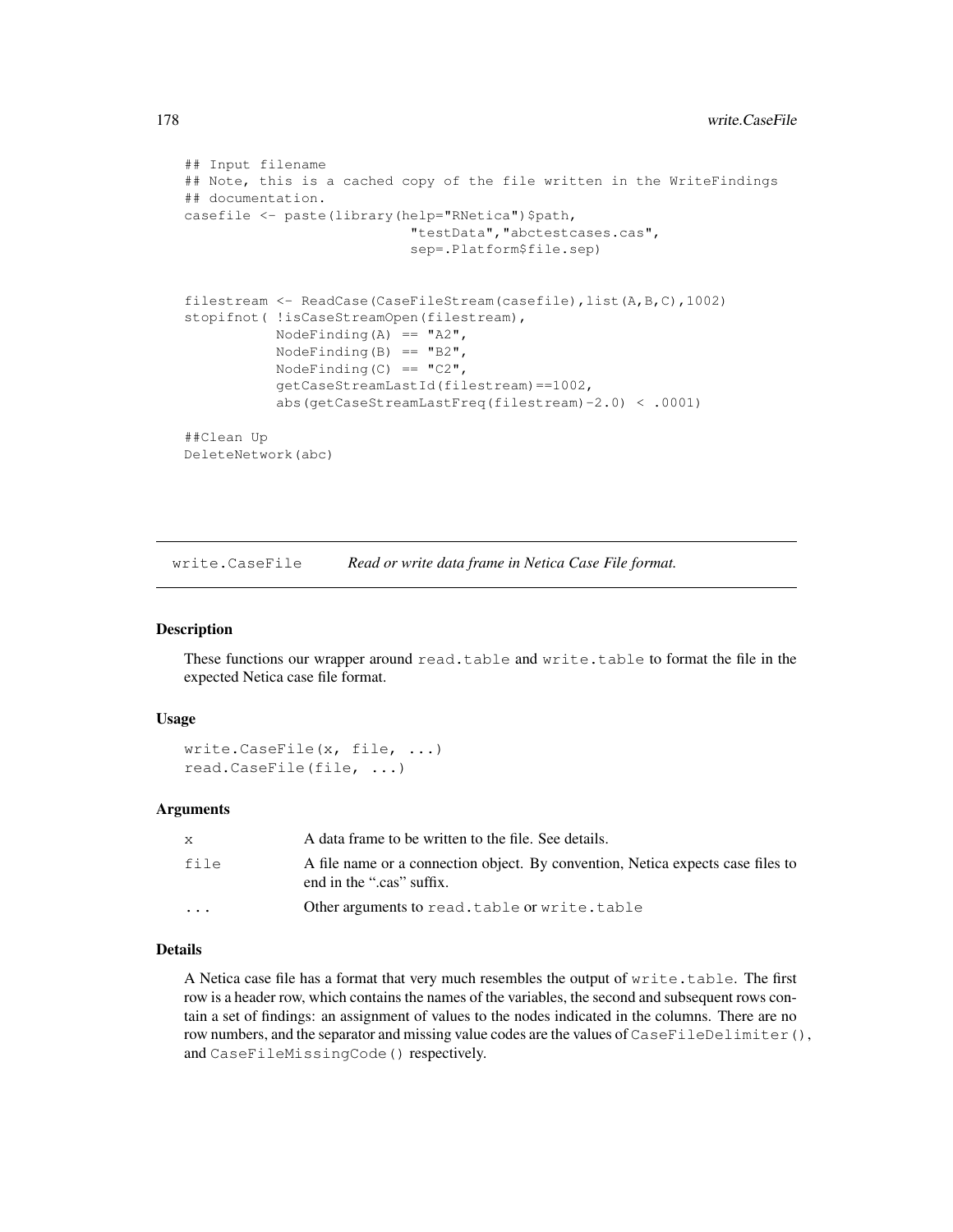# WriteFindings 179

In addition to columns representing variables, two special columns are allowed. The column named "IDnum", if present should contain integers which correspond to ID numbers for the cases (this correspond to the id argument of WriteFindings). The column named "NumCases" should contain number values and this allows rows to be differentially weighted (this correspond to the freq argument of WriteFindings). If these special arguments are present, write.table permutes the columns if necessary to make them first in the order (as Netica does in WriteFindings).

```
The function read.CaseFile overrides following arguments of read.table: header = TRUE,
sep = CaseFileDelimiter(), and na.strings = CaseFileMissingCode().
The function write. CaseFile overrides following arguments of write.table: col.name =TRUE, row.names = FALSE, quote = FALSE, sep = CaseFileDelimiter(), and
na = CaseFileMissingCode().
```
# Value

The function read.CaseFile returns a data frame containing the information in the case file. The function write.CaseFile returns the output of the write.table call (which is undocumented).

## Author(s)

Russell Almond

# See Also

CaseFileDelimiter, CaseFileMissingCode, WriteFindings, ReadFindings, MemoryCaseStream,Ca MemoryStreamContents, read.table,write.table

## Examples

```
casefile <- paste(library(help="RNetica")$path,
                            "testData","abctestcases.cas",
                            sep=.Platform$file.sep)
CaseFileDelimiter("\t")
CaseFileMissingCode("*")
cases <- read.CaseFile(casefile)
outfile <- tempfile("testcase", fileext=".cas")
write.CaseFile(cases,outfile)
```
WriteFindings *Appends the current findings to a Netica case file.*

## Description

This function writes the current findings for a network as a row in a Netica case file. If filename already exists, the new row is appended on the end of the file. Variables that are not instantiated are written out using the missing code.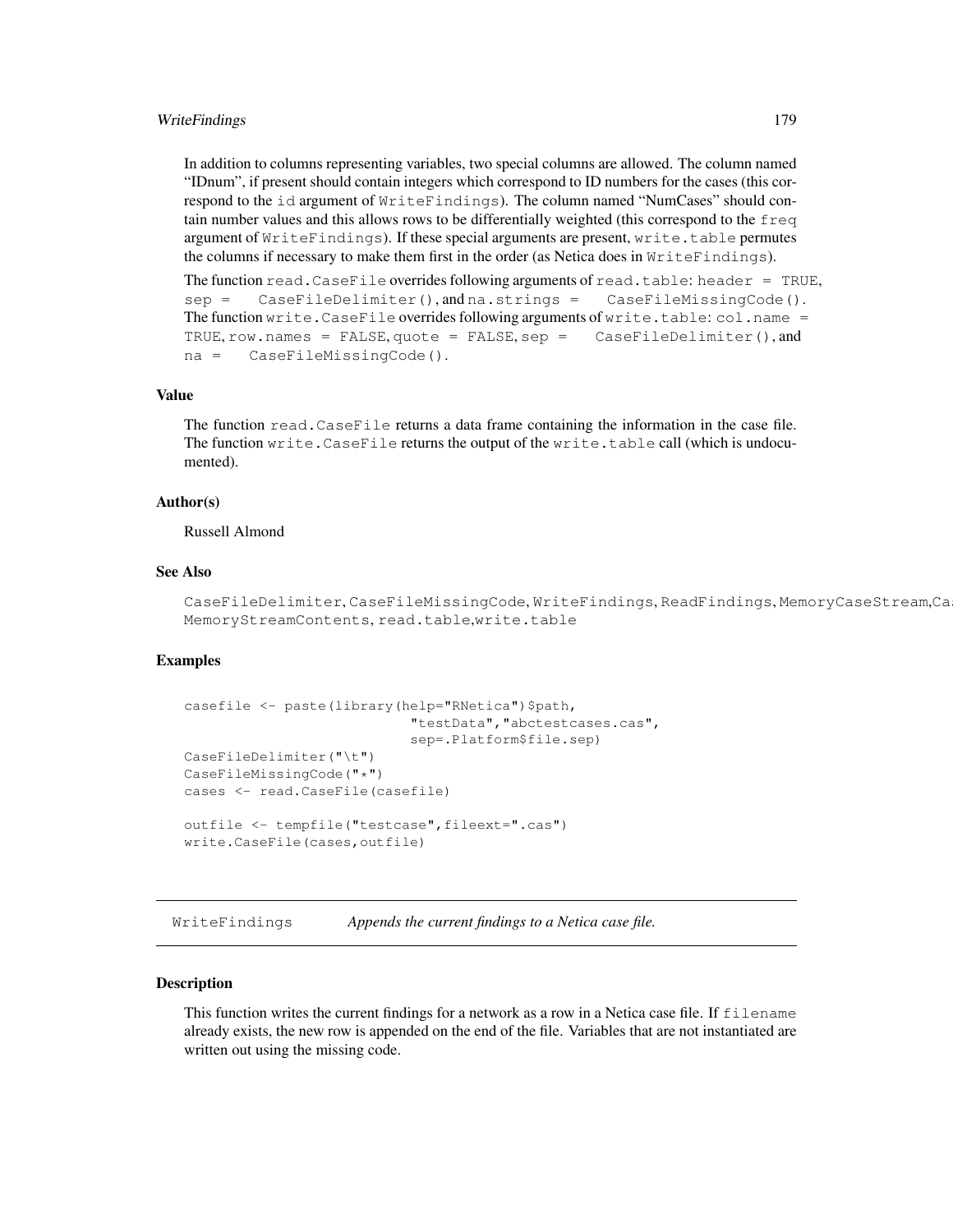## Usage

```
WriteFindings(nodes, pathOrStream, id = -1L, freq = -1.0)
```
### Arguments

| nodes | The a list of active NeticaNode objects to be written out.                                                                                                                                                                                                                         |
|-------|------------------------------------------------------------------------------------------------------------------------------------------------------------------------------------------------------------------------------------------------------------------------------------|
|       | pathOrStream Either a character scaler giving the path name of the file to which the results<br>are to be written, or a NeticaCaseSt ream object. It is recommended that it<br>have the extension ".cas".                                                                          |
| id    | An integer scalar giving the case ID. The default value of $-1$ suppresses the<br>writing of cases. If an ID is supplied for the first case, it should be supplied for<br>all cases.                                                                                               |
| freq  | An integer scalar giving the number of cases with the currently instantiated set of<br>findings. The default value $-1$ suppresses writing the cases, implicitly assuming<br>that all cases have weight 1. If supplied for the first row, this should be supplied<br>for all rows. |

#### Details

A case file is a table where the rows represent cases, and the columns represent variables. WriteFindings writes out the currently instantiated value of the nodes in nodeset. If a node in nodeset does not currently have a finding attached, then the value of CaseFileMissingCode() is printed out instead. The values in the columns are separated by the value of CaseFileDelimiter().

There are two special columns in the file. The column "IDnum" is set to the value id, which should contain an integer case number. The column "NumCases" is set to the value of  $f \text{req}$  which should give a weight to assign to the case (in various algorithms when  $f \text{reg}$  is supplied, it is treated as if that case was repeated we ight times). Assigning either of these fields a value of  $-1$  means the corresponding column is appended to the output.

The function WriteFindings will create a new file associated with filename if it does not exist. In that case it will write out a header row containing the variable names followed by the current findings as the first case row. Subsequent calls to WriteFindings with the same filename append additional rows to the end of the file. In such cases, the nodelist should be the same, and if  $id$  or  $freq$  was  $-1$ , it should be in the following calls as well.

# Value

Returns the caseOrStream argument invisibly. Note that the values of getCaseStreamPos (stream), getCaseStreamLastId(stream), and getCaseStreamLastFreq(stream) will be updated to reflect the values from the last read record.

# Author(s)

Russell G. Almond

### References

http://norsys.com/onLineAPIManual/index.html: WriteNetFindings\_bn()<sup>147</sup>

<sup>147</sup>http://norsys.com/onLineAPIManual/functions/WriteNetFindings\_bn.html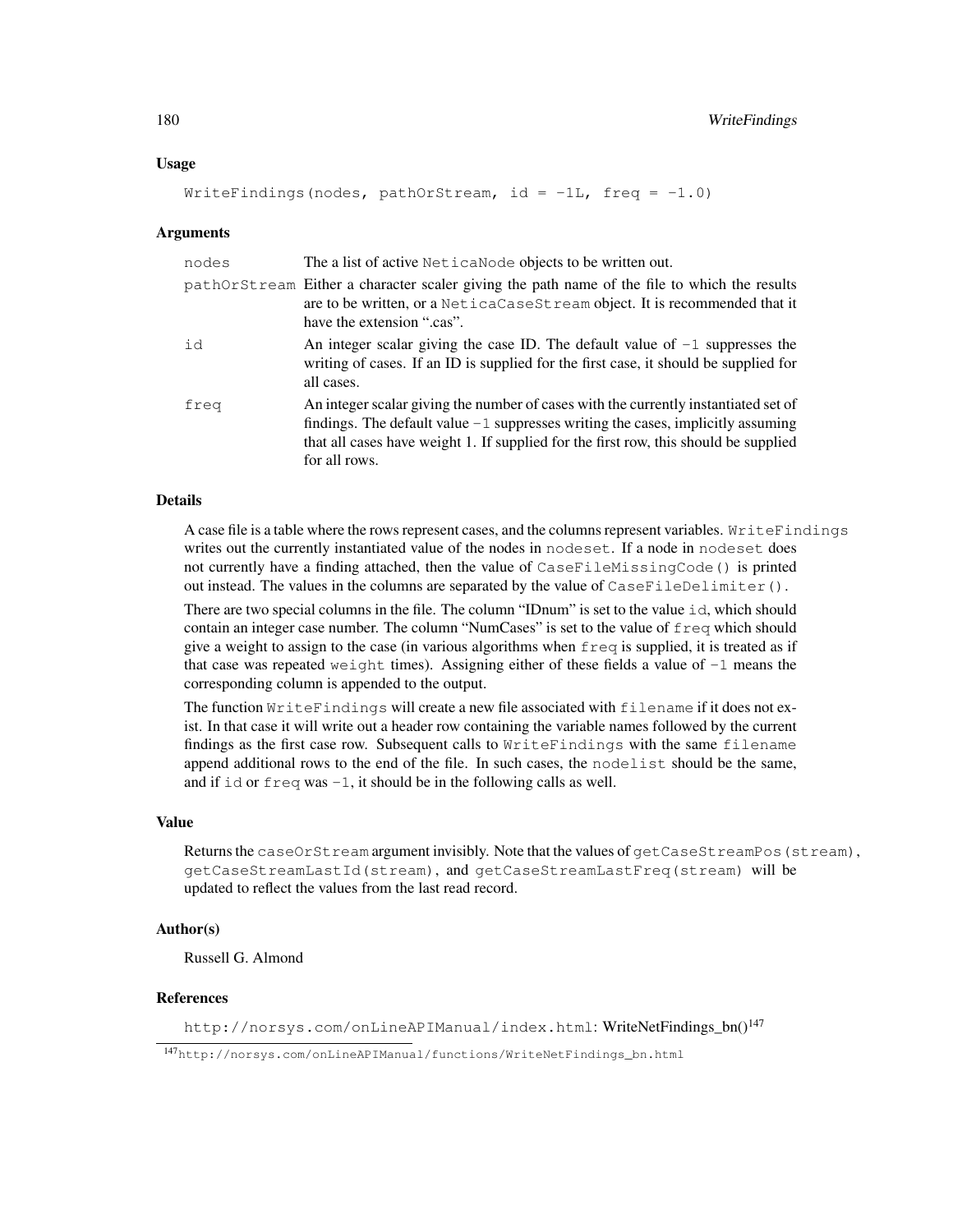# WriteNetworks 181

# See Also

```
CaseFileDelimiter, CaseFileMissingCode, NodeFinding, RetractNetFindings
ReadFindings, NeticaCaseStream
```
### Examples

```
abc <- CreateNetwork("ABC")
A \leftarrow \text{NewDiscreteNode}(\text{abc}, \text{"A", c("A1", "A2", "A3", "A4"))})B <- NewDiscreteNode(abc,"B",c("B1","B2","B3"))
C <- NewDiscreteNode(abc,"C",c("C1","C2"))
AddLink(A,B)
AddLink(A,C)
AddLink(B,C)
## Outputfilename
casefile <- tempfile("testcase",fileext=".cas")
filestream <- CaseFileStream(casefile)
stopifnot(is.CaseFileStream(filestream),
          isCaseStreamOpen(filestream))
## Case 1
NodeFinding(A) \leftarrow "A1"
NodeFinding(B) <- "B1"
NodeFinding(C) <- "C1"
WriteFindings(list(A,B,C),casefile,1)
RetractNetFindings(abc)
## Case 2
NodeFinding(A) <- "A2"
NodeFinding(B) <- "B2"
NodeFinding(C) <- "C2"
WriteFindings(list(A,B,C),casefile,2)
RetractNetFindings(abc)
## Case 3
NodeFinding(A) <- "A3"
NodeFinding(B) <- "B3"
## C will be missing
WriteFindings(list(A,B,C),casefile,3)
RetractNetFindings(abc)
DeleteNetwork(abc)
```
WriteNetworks *Reads or writes a Netica network from a file.*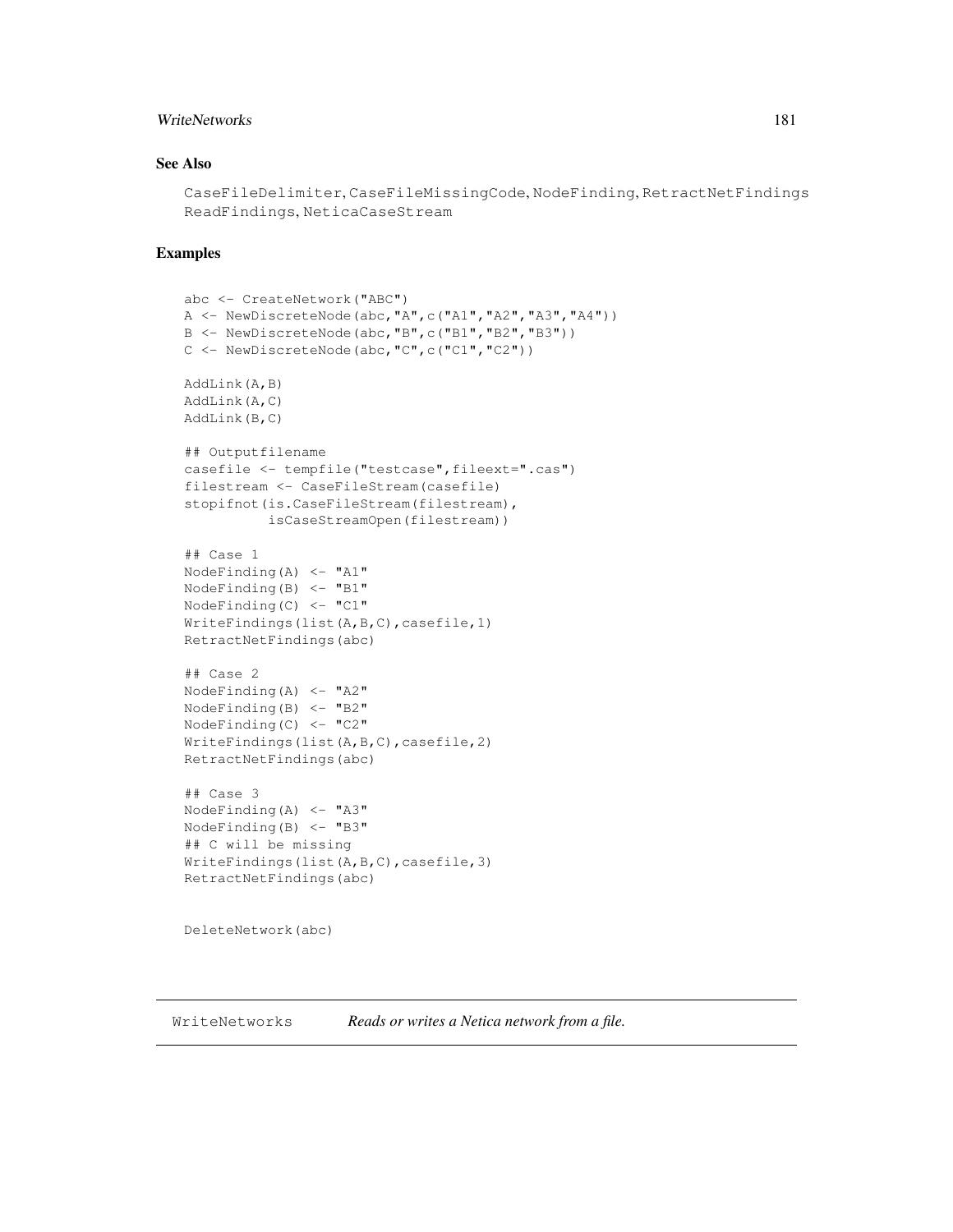## Description

This function writes a Netica network to a .neta or .dne file or reads a network written by such a file. This allows networks created with RNetica to be shared with other Netica users.

## Usage

```
WriteNetworks(nets, paths)
ReadNetworks(paths)
GetNetworkFileName(net)
```
### Arguments

| nets  | A single Netical N object or a list of such objects.                                                                                                                                                                                                                                                                           |
|-------|--------------------------------------------------------------------------------------------------------------------------------------------------------------------------------------------------------------------------------------------------------------------------------------------------------------------------------|
| net   | A single NeticaBN object.                                                                                                                                                                                                                                                                                                      |
| paths | A character vector of pathnames to . net a files. For ReadNetworks (), the<br>pathnames must exist. For WriteNetworks (), the length (paths) must<br>equal length (nets). For WriteNetworks () if paths are missing, then<br>GetNetworkFileName () will be called to try and determine any path asso-<br>ciated with the node. |

### Details

This method invokes the native Netica open and save functions to read and write networks to .neta or .dne files. The .neta format is binary and more compact, while the .dne format is ascii and may be safer in some circumstances (such as when used with a source control system). Netica figures out which format to use based on the extension of the file, elments of paths should end with .neta or .dne.

The function GetNetworkFileName() returns the name of the last file this network was saved to or read from. It cannot be set other than through the WriteNetworks() or ReadNetworks() functions.

To facilitate saving and restoring files across R sessions, both ReadNetworks() and WriteNetworks() attach a "Filename" attribute to the object, which records the file just read or written. GetNetworkFileName(net) will not work after quitting and restarting Netica, but  $\text{attr}(\text{net}, \text{"Filename"})$  should contain the same pathname. If ReadNetworks() is passed a NeticaBN object (or a list of such objects), it will attempt to read from the file referenced by the "Filename" attribute. Thus, calling net <- WriteNetworks (net, path) right before shutting down R and net <- ReadNetworks (net) right after the call to library(RNetica), should restore the network.

### Value

Both ReadNetworks() and WriteNetworks() return a list of NeticaBN objects corresponding to the new networks. In the case of a problem with one of the networks, the corresponding entry will be set to NULL. If the return list has length 1, a single NeticaBN object will be returned instead of a list.

A "Filename" attribute is added to the NeticaBN object that is returned. This can be used to restore NeticaBN objects after an R session is restarted.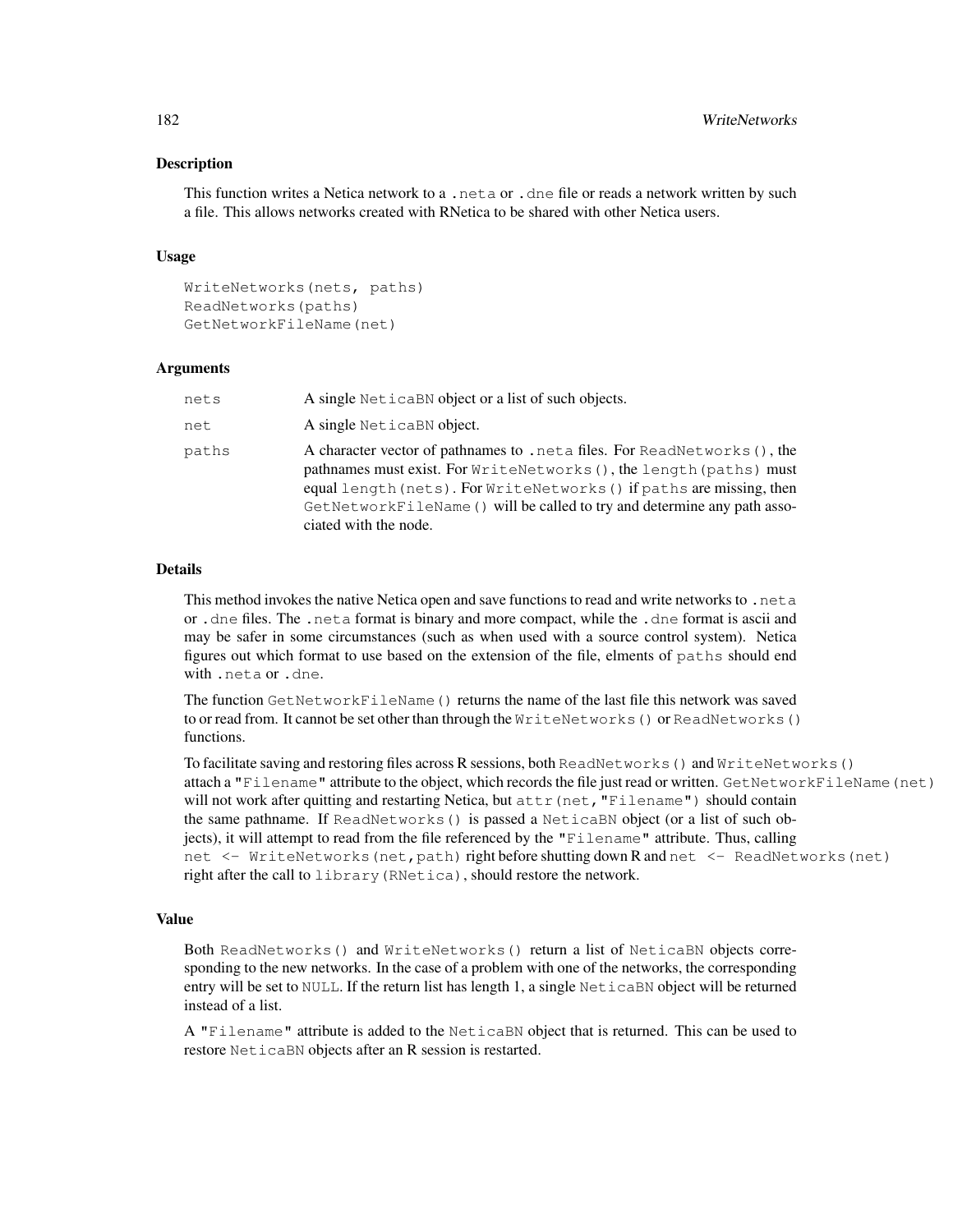## WriteNetworks 183

## **Note**

The demonstration version of Netica is limited to the size of the networks it will write (the limit is somewhere around 10 nodes). If you are running across errors saving large networks, you need to purchase a Netica API license from Norsys (http://norsys.com/).

ReadNetworks() and WriteNetworks() are vectorized, and can take either scalars or vectors as arguments (thus, a whole collection of networks can be read or written at once). When the argument is a scalar, a scalar is returned. This is probably the 80% case, but may produce unexpected behavior in certain coding circumstances.

### Author(s)

Russell Almond

### References

http://norsys.com/onLineAPIManual/index.html: WriteNet bn()<sup>148</sup>, ReadNet bn()<sup>149</sup>

# See Also

NeticaBN, CreateNetwork(), NetworkFindNode() (for recreating links to nodes after restoring a net)

### Examples

```
peanut <- CreateNetwork("peanut")
NetworkTitle(peanut) <- "The Peanut Network"
peanutFile <- tempfile("peanut",fileext=".dne")
WriteNetworks(peanut, peanutFile)
stopifnot(GetNetworkFileName(peanut)==peanutFile)
```

```
pecan <- CreateNetwork("pecan")
NetworkTitle(pecan) <- "The Pecan Network"
pecanFile <- tempfile("pecan",fileext=".dne")
almond <- CreateNetwork("almond")
NetworkTitle(almond) <- "The Almond Network"
almondFile <- tempfile("almond",fileext=".neta")
WriteNetworks(list(pecan,almond),c(pecanFile,almondFile))
```

```
DeleteNetwork(peanut)
DeleteNetwork(pecan)
DeleteNetwork(almond)
stopifnot(!is.active(almond))
```

```
peanut <- ReadNetworks(peanutFile)
stopifnot(is.active(peanut))
stopifnot(NetworkTitle(peanut)=="The Peanut Network")
```

```
nets <- ReadNetworks(c(pecanFile,almondFile))
```
<sup>148</sup>http://norsys.com/onLineAPIManual/functions/WriteNet\_bn.html <sup>149</sup>http://norsys.com/onLineAPIManual/functions/ReadNet\_bn.html